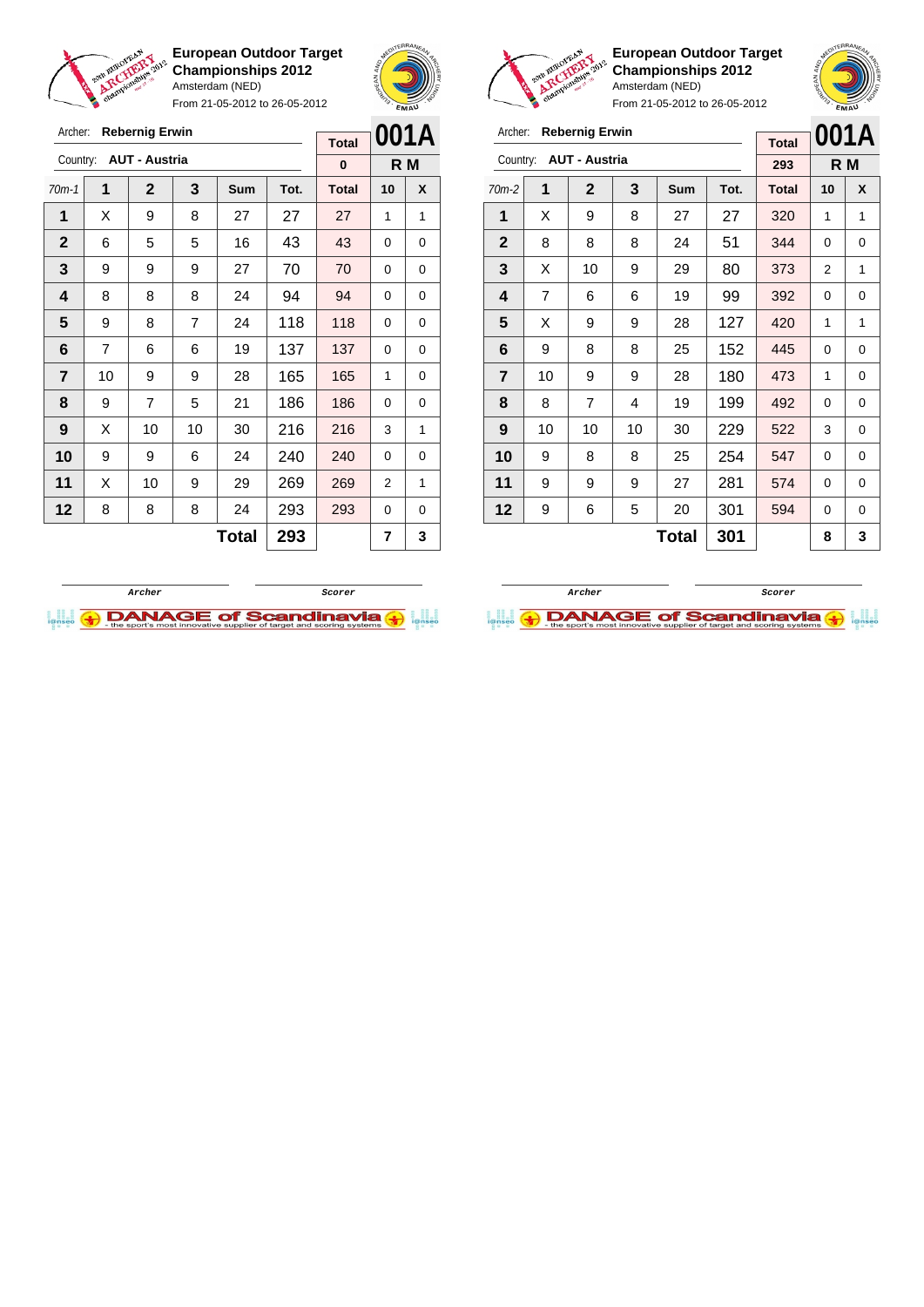

Archer: **Fernandez Antonio**

Country: **ESP - Spain**

**European Outdoor Target Championships 2012** Amsterdam (NED)

From 21-05-2012 to 26-05-2012

70m-1 **1 2 3 Sum Tot. Total 10 X** | 10 | 10 | 10 | 30 | 30 | 30 | 3 | 0 | 9 | 9 | 9 | 27 | 57 | 57 | 0 | 0 | 10 | 9 | 9 | 28 | 85 | 85 | 1 | 0 | 8 | 8 | 6 | 22 | 107 | 107 | 0 | 0  $\begin{array}{|c|c|c|c|c|c|} 9 & 8 & 26 & 133 & 133 & 0 & 0 \end{array}$  | 8 | 8 | 7 | 23 | 156 | 156 | 0 | 0 | 10 | 9 | 9 | 28 | 184 | 184 | 1 | 0 | 9 | 9 | 9 | 27 | 211 | 211 | 0 | 0 | X | X | 10 | 30 | **241 | 241 | 3** | 2 | 10 | 9 | 8 | 27 | 268 | 268 | 1 | 0 | 10 | 10 | 10 | 30 | 298 | 298 | 3 | 0 | 10 | 9 | 9 | 28 | 326 | 326 | 1 | 0



**R M**

**Total 0**



**European Outdoor Target Championships 2012** Amsterdam (NED)



| Archer:                 |    | <b>Fernandez Antonio</b> |    | <b>Total</b> | 001B |              |    |                |
|-------------------------|----|--------------------------|----|--------------|------|--------------|----|----------------|
| Country:                |    | ESP - Spain              |    |              |      | 326          |    | R M            |
| $70m-2$                 | 1  | $\mathbf{2}$             | 3  | Sum          | Tot. | <b>Total</b> | 10 | X              |
| 1                       | 10 | 9                        | 9  | 28           | 28   | 354          | 1  | 0              |
| $\mathbf{2}$            | 8  | 8                        | 8  | 24           | 52   | 378          | 0  | 0              |
| 3                       | 10 | 10                       | 10 | 30           | 82   | 408          | 3  | 0              |
| 4                       | 9  | 9                        | 9  | 27           | 109  | 435          | 0  | 0              |
| 5                       | X  | X                        | 10 | 30           | 139  | 465          | 3  | $\overline{2}$ |
| 6                       | 9  | 9                        | 9  | 27           | 166  | 492          | 0  | 0              |
| $\overline{\mathbf{r}}$ | X  | 9                        | 9  | 28           | 194  | 520          | 1  | 1              |
| 8                       | 8  | 8                        | 6  | 22           | 216  | 542          | 0  | 0              |
| 9                       | X  | X                        | 9  | 29           | 245  | 571          | 2  | 2              |
| 10                      | 9  | 9                        | 7  | 25           | 270  | 596          | 0  | 0              |
| 11                      | X  | X                        | X  | 30           | 300  | 626          | 3  | 3              |
| 12                      | Χ  | 10                       | 9  | 29           | 329  | 655          | 2  | 1              |
|                         |    |                          |    | 15           | 9    |              |    |                |

**Archer Scorer**

**DANAGE of Scandinavia** 



 $Total | 326 | 13 | 226$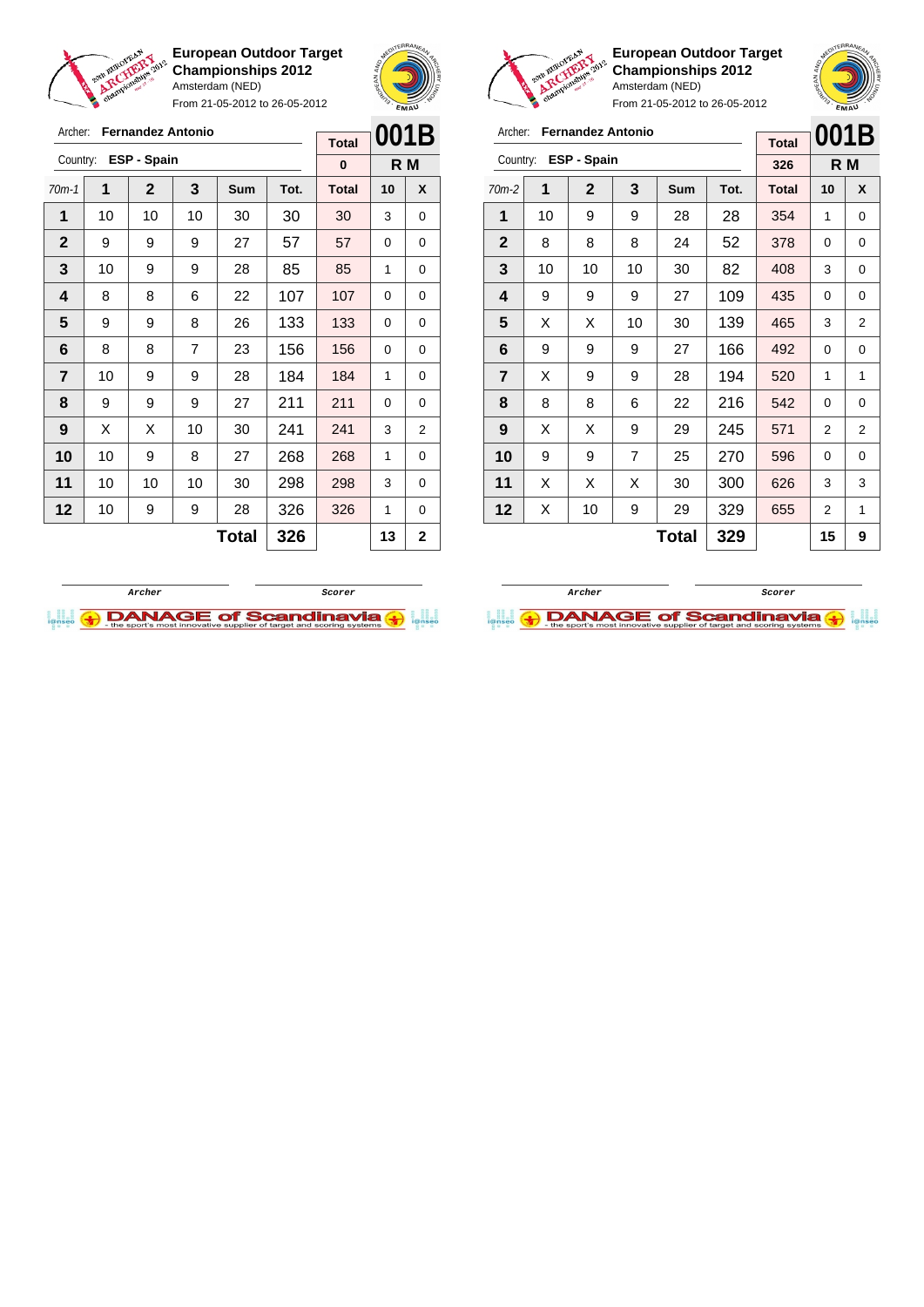



Country: **NOR - Norway**

**European Outdoor Target Championships 2012** Amsterdam (NED) From 21-05-2012 to 26-05-2012

70m-2 **1 2 3 Sum Tot. Total 10 X** | 10 | 10 | 10 | 30 | 30 | 348 | 3 | 0 | 9 | 9 | 8 | 26 | 56 | 374 | 0 | 0 | 9 | 9 | 8 | 26 | 82 | 400 | 0 | 0 | 8 | 8 | 8 | 24 | 106 | 424 | 0 | 0 | 10 | 10 | 10 | 30 | 136 | 454 | 3 | 0 | 9 | 7 | 7 | 23 | 159 | 477 | 0 | 0 | X | 9 | 9 | 28 | 187 | 505 | 1 | 1 | 8 | 8 | 6 | 22 | 209 | 527 | 0 | 0 | 10 | 10 | 10 | 30 | 239 | 557 | 3 | 0 | 9 | 8 | 8 | 25 | 264 | 582 | 0 | 0 | 10 | 9 | 9 | 28 | 292 | 610 | 1 | 0 | 9 | 8 | 7 | 24 | 316 | 634 | 0 | 0

**MEDITERRANEAN** 

Archer: **Hagen Paul Andre**

| 318          | R M                                 |
|--------------|-------------------------------------|
| <b>Total</b> | 001C                                |
|              |                                     |
| 2            | <b>FIRM ANY</b><br><b>OMOTABING</b> |

|                         | 2021 EUROPEAN | Anamionaline 2012       |                | <b>Championships 2012</b><br>Amsterdam (NED)<br>From 21-05-2012 to 26-05-2012 | <b>European Outdoor Target</b> |              | AREDITERRANEAN | EMAU |
|-------------------------|---------------|-------------------------|----------------|-------------------------------------------------------------------------------|--------------------------------|--------------|----------------|------|
| Archer:                 |               | <b>Hagen Paul Andre</b> |                |                                                                               |                                | <b>Total</b> |                | 001C |
| Country:                |               | <b>NOR - Norway</b>     |                |                                                                               |                                | $\bf{0}$     |                | R M  |
| $70m-1$                 | 1             | <b>Total</b>            | 10             | X                                                                             |                                |              |                |      |
| 1                       | 10            | 9                       | 9              | 28                                                                            | 28                             | 28           | 1              | 0    |
| $\mathbf{2}$            | 8             | 8                       | $\overline{7}$ | 23                                                                            | 51                             | 51           | 0              | 0    |
| 3                       | 9             | 9                       | 9              | 27                                                                            | 78                             | 78           | $\Omega$       | 0    |
| $\overline{\mathbf{4}}$ | 9             | 9                       | 8              | 26                                                                            | 104                            | 104          | 0              | 0    |
| 5                       | X             | 9                       | 9              | 28                                                                            | 132                            | 132          | 1              | 1    |
| 6                       | 9             | 8                       | 8              | 25                                                                            | 157                            | 157          | $\Omega$       | 0    |
| $\overline{7}$          | 10            | 9                       | 9              | 28                                                                            | 185                            | 185          | 1              | 0    |
| 8                       | 9             | 9                       | $\overline{7}$ | 25                                                                            | 210                            | 210          | 0              | 0    |
| 9                       | X             | 10                      | 10             | 30                                                                            | 240                            | 240          | 3              | 1    |
| 10                      | 10            | 9                       | 8              | 27                                                                            | 267                            | 267          | 1              | 0    |
| 11                      | X             | 9                       | 9              | 28                                                                            | 295                            | 295          | 1              | 1    |
| 12                      | 9             | 8                       | 6              | 23                                                                            | 318                            | 318          | 0              | 0    |
|                         |               |                         |                | <b>Total</b>                                                                  | 318                            |              | 8              | 3    |



 $Total | 316 | 11 | 1$ 

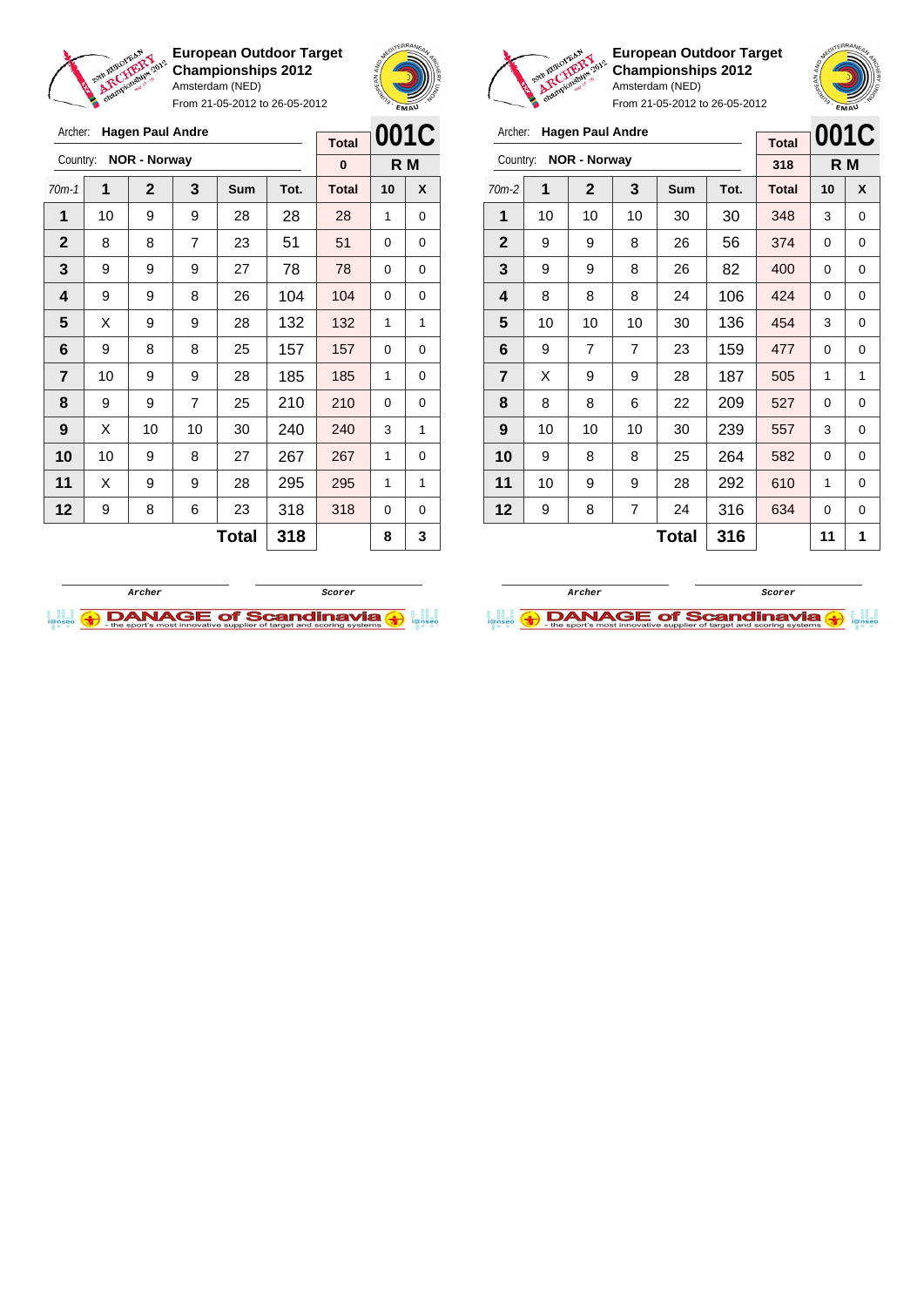



From 21-05-2012 to 26-05-2012

| Archer:        |    | Van Der Ven Rick |                          |              |      | 001D         |          |     |
|----------------|----|------------------|--------------------------|--------------|------|--------------|----------|-----|
|                |    |                  |                          |              |      | <b>Total</b> |          |     |
| Country:       |    |                  | <b>NED - Netherlands</b> |              |      | $\bf{0}$     |          | R M |
| $70m-1$        | 1  | $\mathbf{2}$     | 3                        | Sum          | Tot. | <b>Total</b> | 10       | X   |
| 1              | Х  | 10               | 10                       | 30           | 30   | 30           | 3        | 1   |
| $\mathbf{2}$   | 9  | 9                | 8                        | 26           | 56   | 56           | 0        | 0   |
| 3              | X  | 10               | 10                       | 30           | 86   | 86           | 3        | 1   |
| 4              | 9  | 9                | 8                        | 26           | 112  | 112          | $\Omega$ | 0   |
| 5              | Х  | X                | 10                       | 30           | 142  | 142          | 3        | 2   |
| 6              | 9  | 8                | 7                        | 24           | 166  | 166          | 0        | 0   |
| $\overline{7}$ | 10 | 10               | 9                        | 29           | 195  | 195          | 2        | 0   |
| 8              | 9  | 9                | 9                        | 27           | 222  | 222          | 0        | 0   |
| 9              | X  | X                | 10                       | 30           | 252  | 252          | 3        | 2   |
| 10             | 10 | 10               | 9                        | 29           | 281  | 281          | 2        | 0   |
| 11             | 10 | 10               | 9                        | 29           | 310  | 310          | 2        | 0   |
| 12             | 9  | 9                | 9                        | 27           | 337  | 337          | 0        | 0   |
|                |    |                  |                          | <b>Total</b> | 337  |              | 18       | 6   |



**European Outdoor Target Championships 2012** Amsterdam (NED)

| Archer:                 |    | Van Der Ven Rick         |   |            | 001D |              |    |     |
|-------------------------|----|--------------------------|---|------------|------|--------------|----|-----|
|                         |    |                          |   |            |      | <b>Total</b> |    |     |
| Country:                |    | <b>NED - Netherlands</b> |   |            |      | 337          |    | R M |
| $70m-2$                 | 1  | $\mathbf{2}$             | 3 | <b>Sum</b> | Tot. | <b>Total</b> | 10 | X   |
| 1                       | 10 | 9                        | 9 | 28         | 28   | 365          | 1  | 0   |
| $\mathbf{2}$            | 9  | 9                        | 8 | 26         | 54   | 391          | 0  | 0   |
| 3                       | X  | 9                        | 9 | 28         | 82   | 419          | 1  | 1   |
| $\overline{\mathbf{4}}$ | 9  | 8                        | 8 | 25         | 107  | 444          | 0  | 0   |
| 5                       | X  | 10                       | 9 | 29         | 136  | 473          | 2  | 1   |
| 6                       | 9  | 9                        | 8 | 26         | 162  | 499          | 0  | 0   |
| $\overline{7}$          | X  | 10                       | 9 | 29         | 191  | 528          | 2  | 1   |
| 8                       | 9  | 8                        | 7 | 24         | 215  | 552          | 0  | 0   |
| 9                       | 10 | 9                        | 9 | 28         | 243  | 580          | 1  | 0   |
| 10                      | 9  | 8                        | 8 | 25         | 268  | 605          | 0  | 0   |
| 11                      | X  | 10                       | 9 | 29         | 297  | 634          | 2  | 1   |
| 12                      | 9  | 9                        | 9 | 27         | 324  | 661          | 0  | 0   |
|                         |    |                          |   | 9          | 4    |              |    |     |



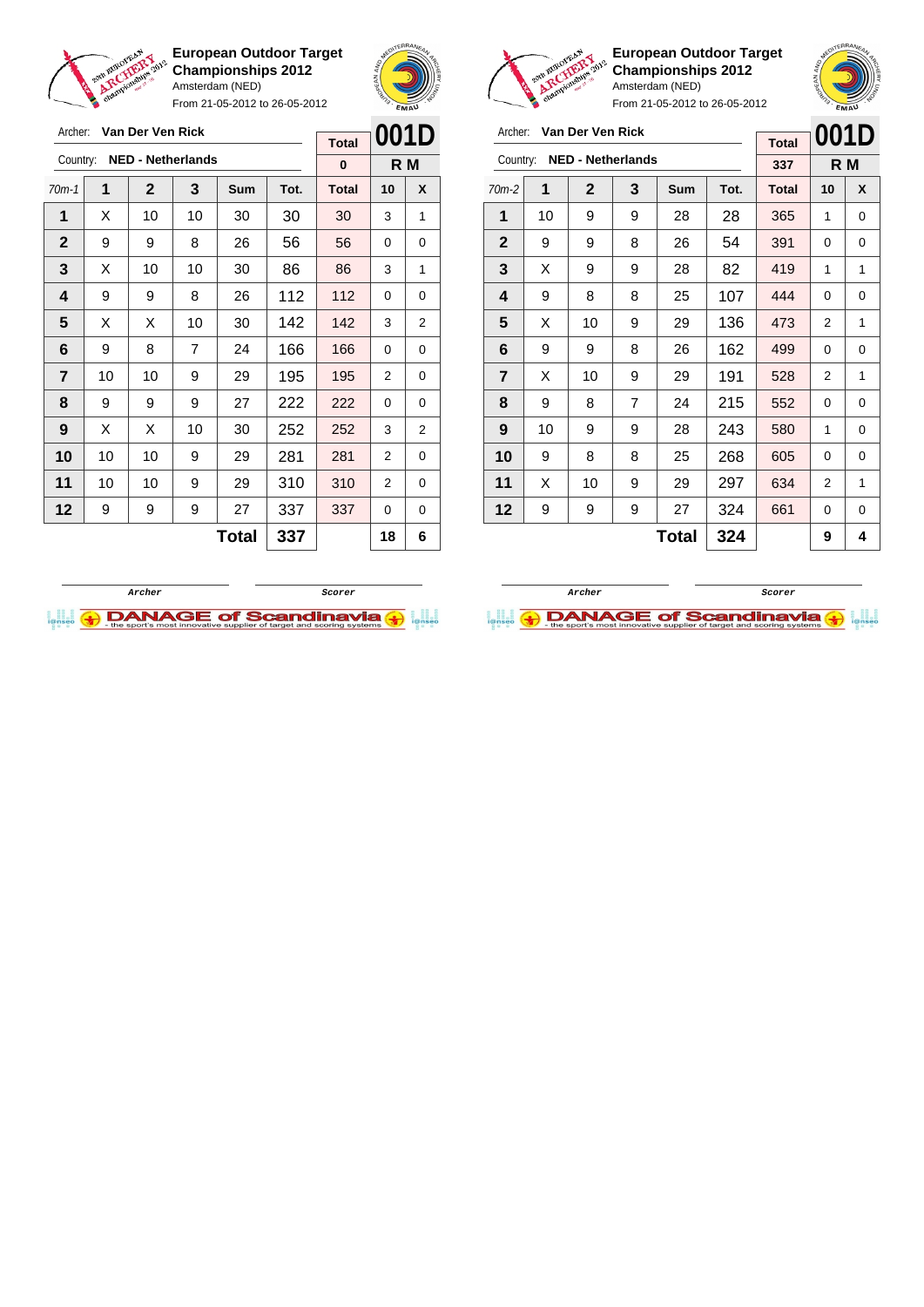

Archer: **Haberl Hermann** Country: **AUT - Austria**

**European Outdoor Target Championships 2012** Amsterdam (NED)

From 21-05-2012 to 26-05-2012

70m-1 **1 2 3 Sum Tot. Total 10 X** | 10 | 9 | 9 | 28 | 28 | 28 | 1 | 0 9 9 9 27 55 55 0 0 | 10 | 9 | 7 | 26 | 81 | 81 | 1 | 0 | 7 | 7 | 4 | 18 | 99 | 99 | 0 | 0 | 10 | 9 | 9 | 28 | 127 | 127 | 1 | 0 | 8 | 7 | 6 | 21 | 148 | 148 | 0 | 0 | 10 | 8 | 8 | 26 | 174 | 174 | 1 | 0 | 7 | 6 | 6 | 19 | 193 | 193 | 0 | 0 | 9 | 9 | 9 | 27 | 220 | 220 | 0 | 0 8 7 6 21 **241 241 0 0**  | X | 10 | 9 | 29 | 270 | 270 | 2 | 1 | 8 | 8 | 6 | 22 | 292 | 292 | 0 | 0



**R M**

**Total 0**



**European Outdoor Target Championships 2012** Amsterdam (NED)



From 21-05-2012 to 26-05-2012

| Archer:        |    | <b>Haberl Hermann</b> |                | <b>Total</b> |      | 002A         |    |              |
|----------------|----|-----------------------|----------------|--------------|------|--------------|----|--------------|
| Country:       |    | <b>AUT - Austria</b>  |                |              |      | 292          |    | R M          |
| $70m-2$        | 1  | $\mathbf{2}$          | 3              | Sum          | Tot. | <b>Total</b> | 10 | X            |
| 1              | X  | X                     | 9              | 29           | 29   | 321          | 2  | 2            |
| $\mathbf{2}$   | 8  | 7                     | $\overline{7}$ | 22           | 51   | 343          | 0  | 0            |
| 3              | 10 | 9                     | 9              | 28           | 79   | 371          | 1  | 0            |
| 4              | 9  | 8                     | 8              | 25           | 104  | 396          | 0  | 0            |
| 5              | 9  | 9                     | 8              | 26           | 130  | 422          | 0  | 0            |
| 6              | 8  | 8                     | 8              | 24           | 154  | 446          | 0  | 0            |
| $\overline{7}$ | 10 | 9                     | 9              | 28           | 182  | 474          | 1  | 0            |
| 8              | 8  | 8                     | $\overline{7}$ | 23           | 205  | 497          | 0  | 0            |
| 9              | 9  | 8                     | 8              | 25           | 230  | 522          | 0  | 0            |
| 10             | 8  | 7                     | 7              | 22           | 252  | 544          | 0  | 0            |
| 11             | 9  | 9                     | 8              | 26           | 278  | 570          | 0  | 0            |
| 12             | 8  | 7                     | 6              | 21           | 299  | 591          | 0  | 0            |
|                |    |                       |                | <b>Total</b> | 299  |              | 4  | $\mathbf{2}$ |

**Archer Scorer**

**DANAGE of Scandinavia** 



 $\text{Total}$  292 6 1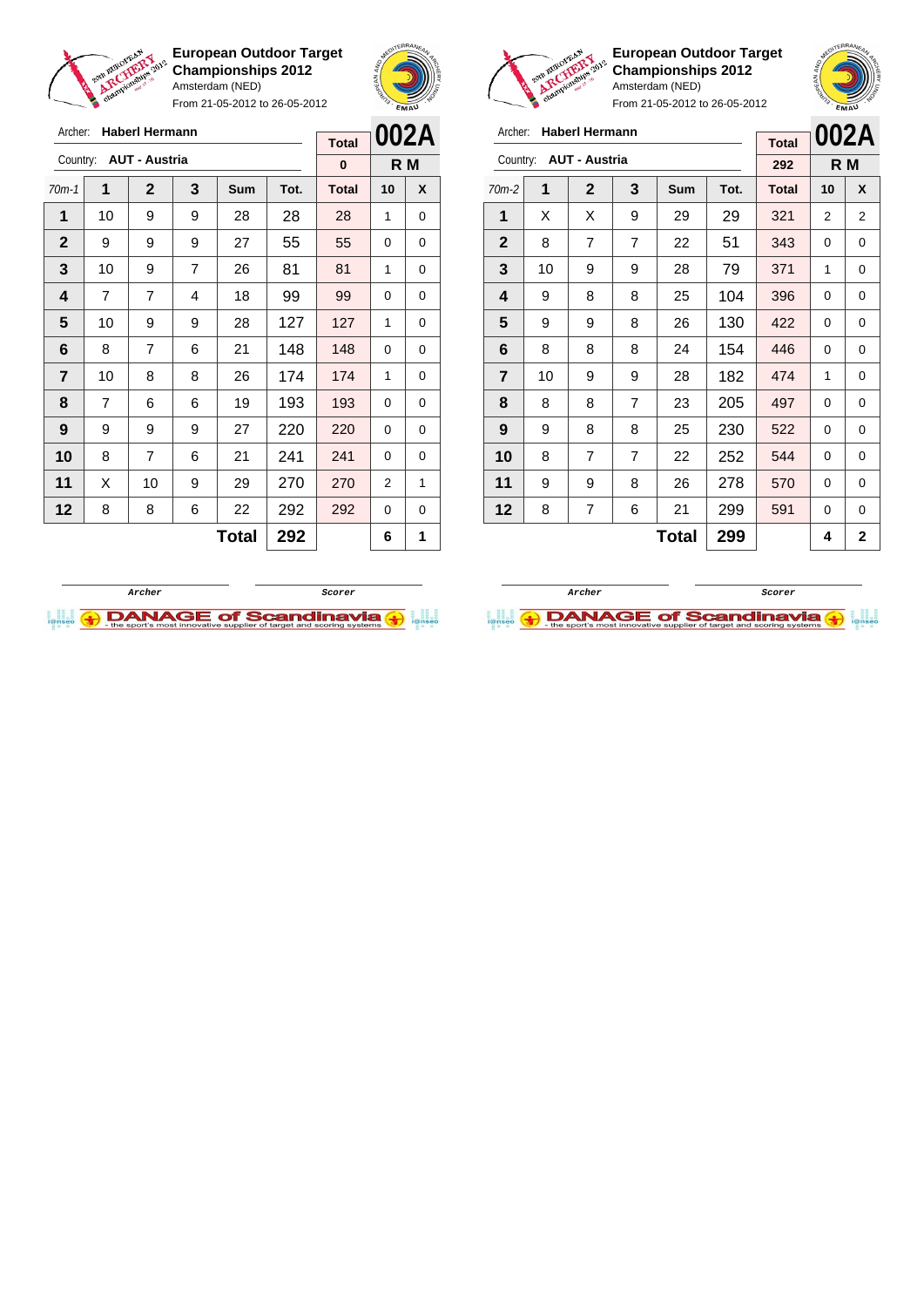

Archer: **Cuesta Elias** Country: **ESP - Spain**

**European Outdoor Target Championships 2012** Amsterdam (NED)

From 21-05-2012 to 26-05-2012

70m-1 **1 2 3 Sum Tot. Total 10 X** | 10 | 9 | 9 | 28 | 28 | 28 | 1 | 0  $\begin{array}{|c|c|c|c|c|c|c|c|c|}\hline \textbf{2} & \textbf{8} & \textbf{8} & \textbf{7} & \textbf{23} & \textbf{51} & \textbf{51} & \textbf{0} & \textbf{0} \ \hline \end{array}$  | 10 | 10 | 9 | 29 | 80 | 80 | 2 | 0 | 8 | 8 | 7 | 23 | 103 | 103 | 0 | 0  $\mid$  X  $\mid$  9  $\mid$  9  $\mid$  28  $\mid$  131  $\mid$  131  $\mid$  1  $\mid$  1 | 9 | 9 | 9 | 27 | 158 | 158 | 0 | 0 | 10 | 9 | 9 | 28 | 186 | 186 | 1 | 0 | 9 | 9 | 8 | 26 | 212 | 212 | 0 | 0 | X | 10 | 10 | 30 | **242 | 242 |** 3 | 1 9 8 7 24 266 266 0 0 | 10 | 10 | 10 | 30 | **296 | 296 |** 3 | 0 9 9 8 26 322 322 0 0



**R M**

**Total 0**



**European Outdoor Target Championships 2012** Amsterdam (NED)



From 21-05-2012 to 26-05-2012

| Archer:        |    | <b>Cuesta Elias</b> |                | <b>Total</b> | 002B |              |                |     |
|----------------|----|---------------------|----------------|--------------|------|--------------|----------------|-----|
| Country:       |    | ESP - Spain         |                |              |      | 322          |                | R M |
| $70m-2$        | 1  | 2                   | 3              | Sum          | Tot. | <b>Total</b> | 10             | X   |
| 1              | 10 | 10                  | 9              | 29           | 29   | 351          | 2              | 0   |
| $\mathbf{2}$   | 9  | 9                   | 8              | 26           | 55   | 377          | 0              | 0   |
| 3              | 9  | 9                   | 8              | 26           | 81   | 403          | 0              | 0   |
| 4              | 8  | 8                   | $\overline{7}$ | 23           | 104  | 426          | 0              | 0   |
| 5              | X  | 10                  | 9              | 29           | 133  | 455          | $\overline{2}$ | 1   |
| 6              | 9  | 9                   | 6              | 24           | 157  | 479          | 0              | 0   |
| $\overline{7}$ | 10 | 10                  | 9              | 29           | 186  | 508          | 2              | 0   |
| 8              | 9  | 9                   | 8              | 26           | 212  | 534          | 0              | 0   |
| 9              | 10 | 10                  | 9              | 29           | 241  | 563          | 2              | 0   |
| 10             | 8  | 8                   | $\overline{7}$ | 23           | 264  | 586          | 0              | 0   |
| 11             | 10 | 9                   | 9              | 28           | 292  | 614          | 1              | 0   |
| 12             | 9  | 8                   | 8              | 25           | 317  | 639          | 0              | 0   |
|                |    |                     |                | <b>Total</b> | 317  |              | 9              | 1   |



 $Total | 322 | 11 | 22$ 

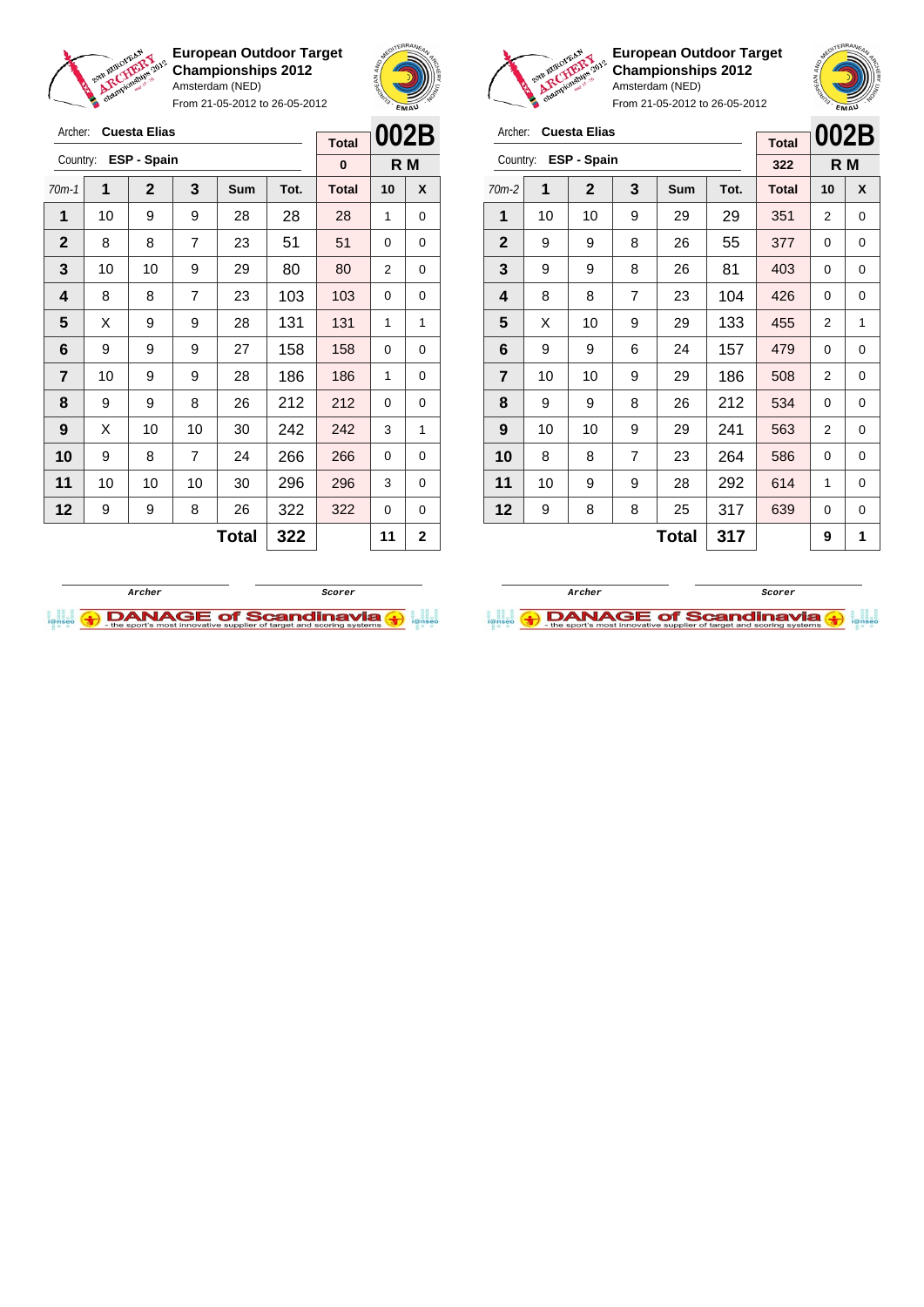

Archer: **Halvorsen Marius**

**European Outdoor Target Championships 2012** Amsterdam (NED)

From 21-05-2012 to 26-05-2012

 $\Gamma$ 





**European Outdoor Target Championships 2012** Amsterdam (NED)

|                | <b>Halvorsen Marius</b><br>Archer: |                     |   |     |      |              |      |     |  |  |
|----------------|------------------------------------|---------------------|---|-----|------|--------------|------|-----|--|--|
|                |                                    | <b>NOR - Norway</b> |   |     |      | <b>Total</b> | 002C |     |  |  |
| Country:       |                                    |                     |   |     |      | 307          |      | R M |  |  |
| $70m-2$        | 1                                  | $\mathbf{2}$        | 3 | Sum | Tot. | <b>Total</b> | 10   | X   |  |  |
| 1              | 9                                  | 9                   | 8 | 26  | 26   | 333          | 0    | 0   |  |  |
| $\overline{2}$ | 8                                  | 7                   | 6 | 21  | 47   | 354          | 0    | 0   |  |  |
| 3              | 9                                  | 9                   | 9 | 27  | 74   | 381          | 0    | 0   |  |  |
| 4              | 8                                  | 8                   | 7 | 23  | 97   | 404          | 0    | 0   |  |  |
| 5              | 10                                 | 10                  | 9 | 29  | 126  | 433          | 2    | 0   |  |  |
| 6              | 9                                  | 8                   | 2 | 19  | 145  | 452          | 0    | 0   |  |  |
| 7              | 10                                 | 9                   | 9 | 28  | 173  | 480          | 1    | 0   |  |  |
| 8              | 8                                  | 8                   | 6 | 22  | 195  | 502          | 0    | 0   |  |  |
| 9              | 9                                  | 9                   | 8 | 26  | 221  | 528          | 0    | 0   |  |  |
| 10             | 8                                  | 8                   | 6 | 22  | 243  | 550          | 0    | 0   |  |  |
| 11             | 10                                 | 10                  | 9 | 29  | 272  | 579          | 2    | 0   |  |  |
| 12             | 8                                  | 8                   | 8 | 24  | 296  | 603          | 0    | 0   |  |  |
|                |                                    |                     |   | 5   | 0    |              |      |     |  |  |

|                         |    |                     | <b>Total</b> | UUZU         |      |              |          |     |
|-------------------------|----|---------------------|--------------|--------------|------|--------------|----------|-----|
| Country:                |    | <b>NOR - Norway</b> |              |              |      | 0            |          | R M |
| $70m-1$                 | 1  | $\mathbf{2}$        | 3            | Sum          | Tot. | <b>Total</b> | 10       | X   |
| 1                       | 9  | 9                   | 9            | 27           | 27   | 27           | 0        | 0   |
| $\mathbf{2}$            | 8  | 8                   | 8            | 24           | 51   | 51           | 0        | 0   |
| 3                       | X  | 9                   | 9            | 28           | 79   | 79           | 1        | 1   |
| $\overline{\mathbf{4}}$ | 8  | 8                   | 8            | 24           | 103  | 103          | 0        | 0   |
| 5                       | 10 | 10                  | 10           | 30           | 133  | 133          | 3        | 0   |
| 6                       | 9  | 8                   | 8            | 25           | 158  | 158          | 0        | 0   |
| 7                       | X  | 9                   | 8            | 27           | 185  | 185          | 1        | 1   |
| 8                       | 8  | $\overline{7}$      | 6            | 21           | 206  | 206          | 0        | 0   |
| 9                       | 10 | 10                  | 9            | 29           | 235  | 235          | 2        | 0   |
| 10                      | 7  | 7                   | 4            | 18           | 253  | 253          | $\Omega$ | 0   |
| 11                      | X  | 10                  | 10           | 30           | 283  | 283          | 3        | 1   |
| 12                      | 9  | 8                   | 7            | 24           | 307  | 307          | 0        | 0   |
|                         |    |                     |              | <b>Total</b> | 307  |              | 10       | 3   |
|                         |    |                     |              |              |      |              |          |     |



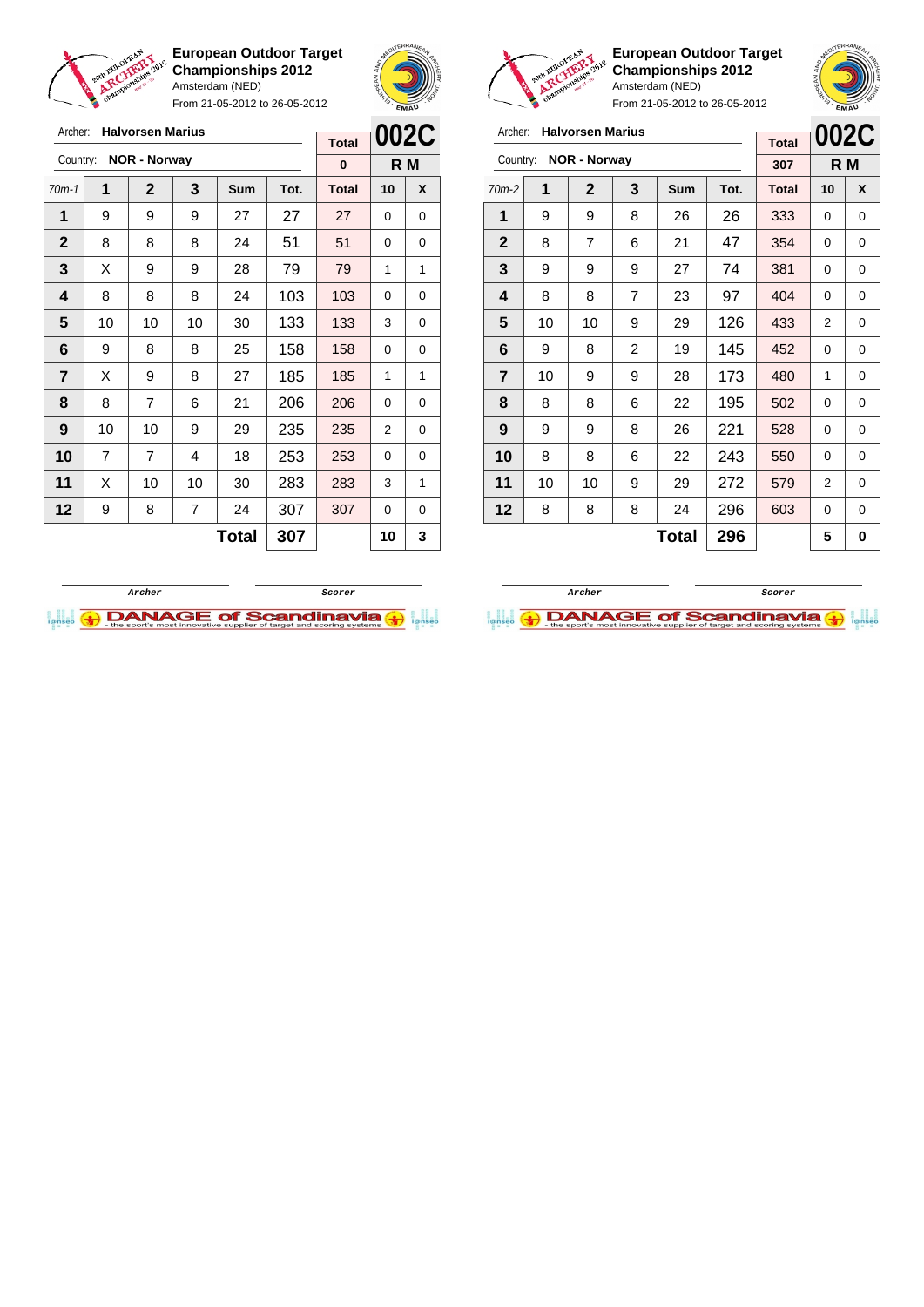

From 21-05-2012 to 26-05-2012



Archer: **Van Den Oever Rick** Country: **NED - Netherlands**

**European Outdoor Target Championships 2012** Amsterdam (NED)

70m-2 **1 2 3 Sum Tot. Total 10 X** | X | 10 | 10 | 30 | 30 | 352 | 3 | 1 | 9 | 9 | 8 | 26 | 56 | 378 | 0 | 0 | 10 | 9 | 9 | 28 | 84 | 406 | 1 | 0 | 9 | 9 | 8 | 26 | 110 | 432 | 0 | 0  $\mid$  X  $\mid$  10  $\mid$  10  $\mid$  30  $\mid$  140  $\mid$  462  $\mid$  3  $\mid$  1 | 9 | 9 | 9 | 27 | 167 | 489 | 0 | 0 | X | 10 | 10 | 30 | 197 | 519 | 3 | 1 | 9 | 9 | 9 | 27 | 224 | 546 | 0 | 0 | 10 | 10 | 9 | 29 | 253 | 575 | 2 | 0 | 9 | 9 | 9 | 27 | 280 | 602 | 0 | 0 | X | 10 | 9 | 29 | 309 | 631 | 2 | 1 | 9 | 8 | 7 | 24 | 333 | 655 | 0 | 0

**002D R M**

**Total 322**

**Total**  $333$   $1444$ 

| Archer:      |    | Van Den Oever Rick       |                |              |      | <b>Total</b> |    | 002D |  |
|--------------|----|--------------------------|----------------|--------------|------|--------------|----|------|--|
| Country:     |    | <b>NED - Netherlands</b> |                |              |      | $\bf{0}$     |    | R M  |  |
| $70m-1$      | 1  | $\mathbf{2}$             | 3              | Sum          | Tot. | <b>Total</b> | 10 | X    |  |
| 1            | 10 | 9                        | 9              | 28           | 28   | 28           | 1  | 0    |  |
| $\mathbf{2}$ | 9  | 8                        | 8              | 25           | 53   | 53           | 0  | 0    |  |
| 3            | X  | 10                       | 9              | 29           | 82   | 82           | 2  | 1    |  |
| 4            | 9  | 8                        | 7              | 24           | 106  | 106          | 0  | 0    |  |
| 5            | 10 | 9                        | 9              | 28           | 134  | 134          | 1  | 0    |  |
| 6            | 9  | 9                        | $\overline{7}$ | 25           | 159  | 159          | 0  | 0    |  |
| 7            | X  | 10                       | 10             | 30           | 189  | 189          | 3  | 1    |  |
| 8            | 9  | 8                        | 8              | 25           | 214  | 214          | 0  | 0    |  |
| 9            | X  | 9                        | 9              | 28           | 242  | 242          | 1  | 1    |  |
| 10           | 9  | 9                        | $\overline{7}$ | 25           | 267  | 267          | 0  | 0    |  |
| 11           | 10 | 9                        | 9              | 28           | 295  | 295          | 1  | 0    |  |
| 12           | 9  | 9                        | 9              | 27           | 322  | 322          | 0  | 0    |  |
|              |    |                          |                | <b>Total</b> | 322  |              | 9  | 3    |  |



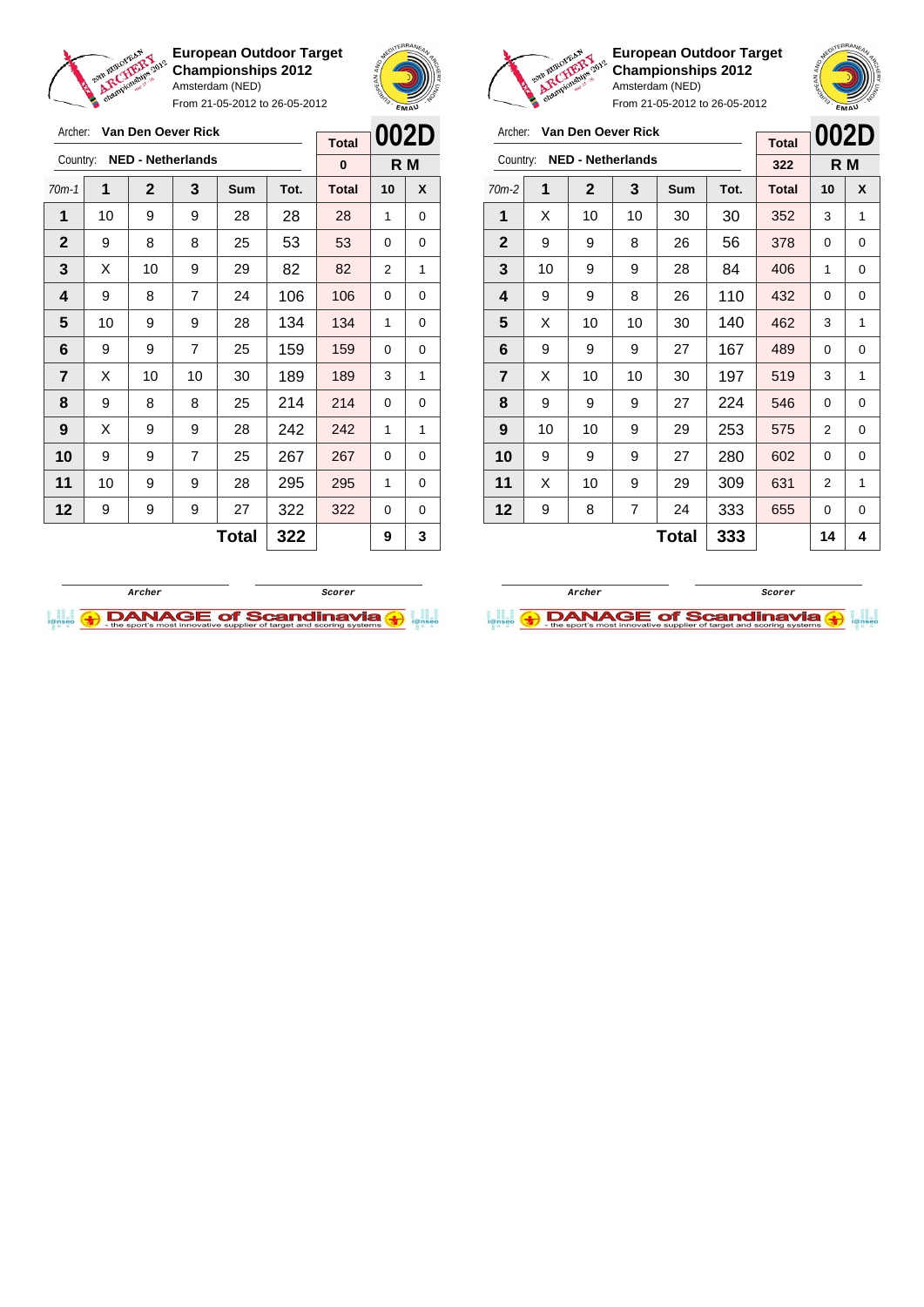

Archer: **Bertschler Alexander**

Country: **AUT - Austria**

**European Outdoor Target Championships 2012** Amsterdam (NED)

From 21-05-2012 to 26-05-2012

70m-1 **1 2 3 Sum Tot. Total 10 X** | 10 | 9 | 9 | 28 | 28 | 28 | 1 | 0 | 9 | 7 | 5 | 21 | 49 | 49 | 0 | 0  $\mid$  X  $\mid$  9  $\mid$  8  $\mid$  27  $\mid$  76  $\mid$  76  $\mid$  1  $\mid$  1 | 8 | 8 | 7 | 23 | 99 | 99 | 0 | 0 | 10 | 10 | 10 | 30 | 129 | 129 | 3 | 0 | 9 | 8 | 8 | 25 | 154 | 154 | 0 | 0 | 10 | 8 | 8 | 26 | 180 | 180 | 1 | 0 | 8 | 7 | 7 | 22 | 202 | 202 | 0 | 0 | X | 10 | 10 | 30 | **232 | 232 | 3** | 1 8 7 6 21 253 253 0 0 | 8 | 8 | 7 | 23 | 276 | 276 | 0 | 0 | 7 | 5 | 5 | 17 | 293 | 293 | 0 | 0



**R M**

**Total 0**



**European Outdoor Target Championships 2012** Amsterdam (NED)

| <b>Cr.</b><br>From 21-05-2012 to 26-05-2012 |    |                      |                             |     |      |              |    | EMAU |  |
|---------------------------------------------|----|----------------------|-----------------------------|-----|------|--------------|----|------|--|
| Archer:                                     |    |                      | <b>Bertschler Alexander</b> |     |      | <b>Total</b> |    | 003A |  |
| Country:                                    |    | <b>AUT - Austria</b> |                             |     |      | 293          |    | R M  |  |
| $70m-2$                                     | 1  | $\mathbf{2}$         | 3                           | Sum | Tot. | <b>Total</b> | 10 | X    |  |
| 1                                           | X  | X                    | 9                           | 29  | 29   | 322          | 2  | 2    |  |
| $\mathbf 2$                                 | 9  | 9                    | 7                           | 25  | 54   | 347          | 0  | 0    |  |
| 3                                           | 10 | 9                    | 9                           | 28  | 82   | 375          | 1  | 0    |  |
| 4                                           | 9  | 7                    | $\overline{7}$              | 23  | 105  | 398          | 0  | 0    |  |
| 5                                           | 9  | 9                    | 8                           | 26  | 131  | 424          | 0  | 0    |  |
| 6                                           | 8  | 8                    | $\overline{7}$              | 23  | 154  | 447          | 0  | 0    |  |
| $\overline{7}$                              | 10 | 9                    | 9                           | 28  | 182  | 475          | 1  | 0    |  |
| 8                                           | 9  | 8                    | 6                           | 23  | 205  | 498          | 0  | 0    |  |
| 9                                           | 9  | 9                    | 9                           | 27  | 232  | 525          | 0  | 0    |  |
| 10                                          | 8  | 7                    | 6                           | 21  | 253  | 546          | 0  | 0    |  |
| 11                                          | 9  | 9                    | 9                           | 27  | 280  | 573          | 0  | 0    |  |
| 12                                          | 8  | 8                    | 8                           | 24  | 304  | 597          | 0  | 0    |  |

 $Total | 304 | 4 | 2$ 

**Archer Scorer**

**DANAGE of Scandinavia (+)** 



 $Total | 293 | 9 | 2$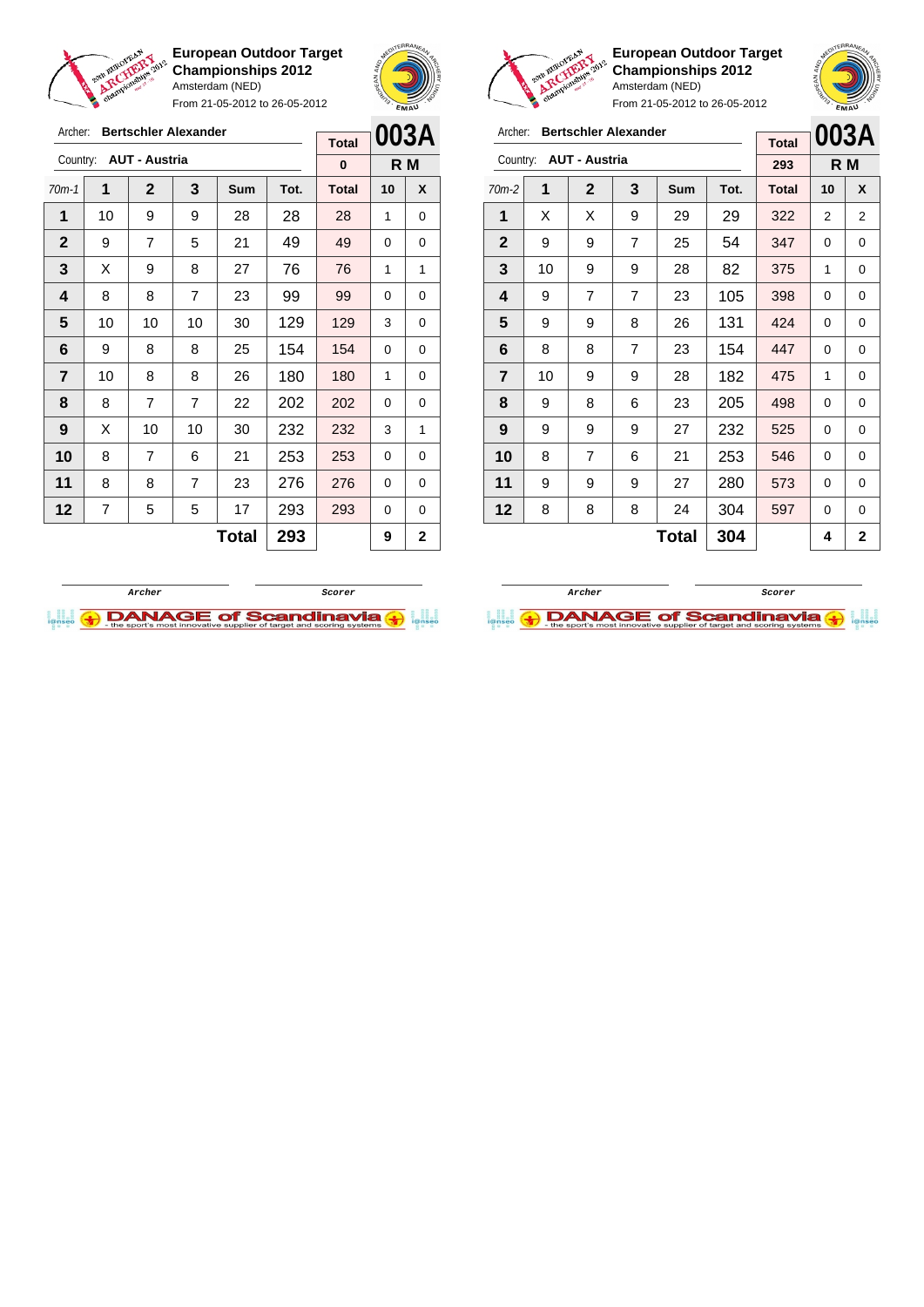

Archer: **Rodriguez Juan I.**

**European Outdoor Target Championships 2012** Amsterdam (NED)

From 21-05-2012 to 26-05-2012





**European Outdoor Target Championships 2012** Amsterdam (NED)

|                         | EMAU |                      |    |     |      |              |      |   |  |
|-------------------------|------|----------------------|----|-----|------|--------------|------|---|--|
| Archer:                 |      | Rodriguez Juan I.    |    |     |      | <b>Total</b> | 003B |   |  |
|                         |      | Country: ESP - Spain |    |     |      | 336          | R M  |   |  |
| $70m-2$                 | 1    | $\overline{2}$       | 3  | Sum | Tot. | <b>Total</b> | 10   | X |  |
| 1                       | 10   | 9                    | 9  | 28  | 28   | 364          | 1    | 0 |  |
| $\mathbf{2}$            | 9    | 9                    | 9  | 27  | 55   | 391          | 0    | 0 |  |
| 3                       | X    | 10                   | 9  | 29  | 84   | 420          | 2    | 1 |  |
| 4                       | 9    | 8                    | 8  | 25  | 109  | 445          | 0    | 0 |  |
| 5                       | X    | X                    | 10 | 30  | 139  | 475          | 3    | 2 |  |
| 6                       | 10   | 10                   | 9  | 29  | 168  | 504          | 2    | 0 |  |
| $\overline{\mathbf{r}}$ | X    | 10                   | 10 | 30  | 198  | 534          | 3    | 1 |  |
| 8                       | 9    | 9                    | 9  | 27  | 225  | 561          | 0    | 0 |  |

**Total 335 16 4**

| Archer:        |    | Rodriguez Juan I. |    |              |      | <b>Total</b> | 003B           |     |
|----------------|----|-------------------|----|--------------|------|--------------|----------------|-----|
| Country:       |    | ESP - Spain       |    |              |      | $\bf{0}$     |                | R M |
| $70m-1$        | 1  | $\overline{2}$    | 3  | Sum          | Tot. | <b>Total</b> | 10             | X   |
| 1              | Х  | Х                 | 10 | 30           | 30   | 30           | 3              | 2   |
| $\mathbf 2$    | 10 | 9                 | 9  | 28           | 58   | 58           | 1              | 0   |
| 3              | X  | X                 | 10 | 30           | 88   | 88           | 3              | 2   |
| 4              | 10 | 9                 | 9  | 28           | 116  | 116          | 1              | 0   |
| 5              | 10 | 10                | 9  | 29           | 145  | 145          | 2              | 0   |
| 6              | 9  | 9                 | 8  | 26           | 171  | 171          | 0              | 0   |
| $\overline{7}$ | X  | 10                | 9  | 29           | 200  | 200          | $\overline{2}$ | 1   |
| 8              | 8  | 8                 | 8  | 24           | 224  | 224          | 0              | 0   |
| 9              | X  | 10                | 10 | 30           | 254  | 254          | 3              | 1   |
| 10             | 9  | 9                 | 9  | 27           | 281  | 281          | $\Omega$       | 0   |
| 11             | Х  | 10                | 9  | 29           | 310  | 310          | $\overline{2}$ | 1   |
| 12             | 9  | 9                 | 8  | 26           | 336  | 336          | 0              | 0   |
|                |    |                   |    | <b>Total</b> | 336  |              | 17             | 7   |



 | 10 | 10 | 10 | 30 | 255 | 591 | 3 | 0 | 9 | 8 | 8 | 25 | 280 | 616 | 0 | 0 | 10 | 10 | 9 | 29 | 309 | 645 | 2 | 0 | 9 | 9 | 8 | 26 | 335 | 671 | 0 | 0

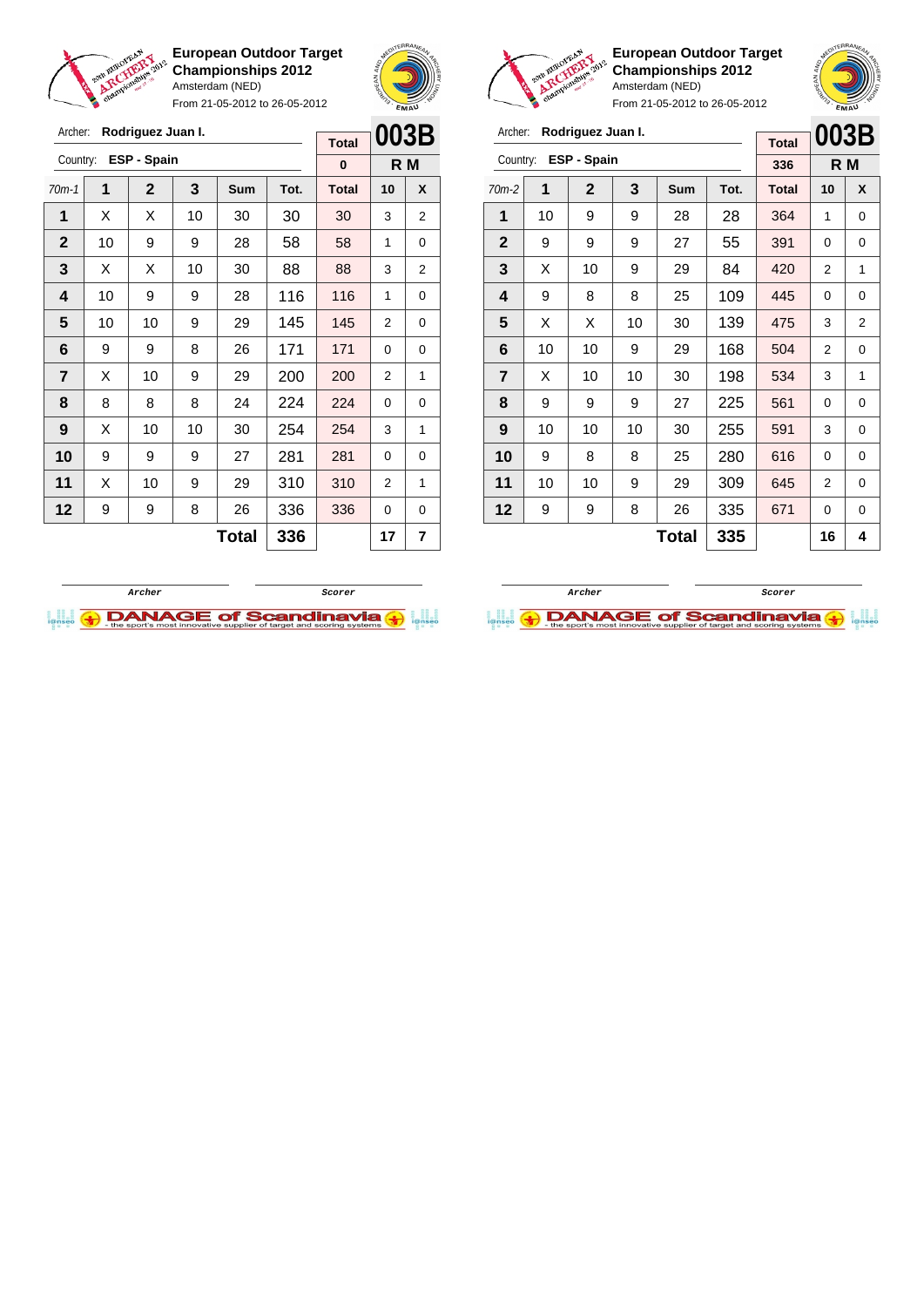

Archer: **Nesteng Baard** Country: **NOR - Norway**

**European Outdoor Target Championships 2012** Amsterdam (NED)

From 21-05-2012 to 26-05-2012

70m-1 **1 2 3 Sum Tot. Total 10 X** | 10 | 10 | 10 | 30 | 30 | 30 | 3 | 0 | 9 | 9 | 9 | 27 | 57 | 57 | 0 | 0 | 10 | 8 | 8 | 26 | 83 | 83 | 1 | 0 | 8 | 7 | 5 | 20 | 103 | 103 | 0 | 0  $\mid$  X  $\mid$  X  $\mid$  9  $\mid$  29  $\mid$  132  $\mid$  132  $\mid$  2  $\mid$  2 | 9 | 9 | 7 | 25 | 157 | 157 | 0 | 0 | 10 | 9 | 9 | 28 | 185 | 185 | 1 | 0 | 9 | 8 | 7 | 24 | 209 | 209 | 0 | 0



**R M**

**Total 0**



**European Outdoor Target Championships 2012** Amsterdam (NED)

From 21-05-2012 to 26-05-2012

| Archer:        |    | <b>Nesteng Baard</b> |    |              |      | <b>Total</b> | 003C           |     |
|----------------|----|----------------------|----|--------------|------|--------------|----------------|-----|
| Country:       |    | <b>NOR - Norway</b>  |    |              |      | 319          |                | R M |
| $70m-2$        | 1  | $\mathbf{2}$         | 3  | Sum          | Tot. | <b>Total</b> | 10             | X   |
| 1              | 9  | 9                    | 9  | 27           | 27   | 346          | 0              | 0   |
| $\mathbf{2}$   | 8  | 7                    | 6  | 21           | 48   | 367          | 0              | 0   |
| 3              | 10 | 10                   | 9  | 29           | 77   | 396          | 2              | 0   |
| 4              | 9  | 9                    | 7  | 25           | 102  | 421          | 0              | 0   |
| 5              | 10 | 10                   | 9  | 29           | 131  | 450          | 2              | 0   |
| 6              | 9  | 9                    | 9  | 27           | 158  | 477          | 0              | 0   |
| $\overline{7}$ | 10 | 10                   | 10 | 30           | 188  | 507          | 3              | 0   |
| 8              | 9  | 8                    | 6  | 23           | 211  | 530          | 0              | 0   |
| 9              | 9  | 9                    | 8  | 26           | 237  | 556          | 0              | 0   |
| 10             | 8  | 7                    | 7  | 22           | 259  | 578          | 0              | 0   |
| 11             | X  | 10                   | 9  | 29           | 288  | 607          | $\overline{2}$ | 1   |
| 12             | 9  | 9                    | 8  | 26           | 314  | 633          | 0              | 0   |
|                |    |                      |    | <b>Total</b> | 314  |              | 9              | 1   |



**DANAGE of Scandinavia** 

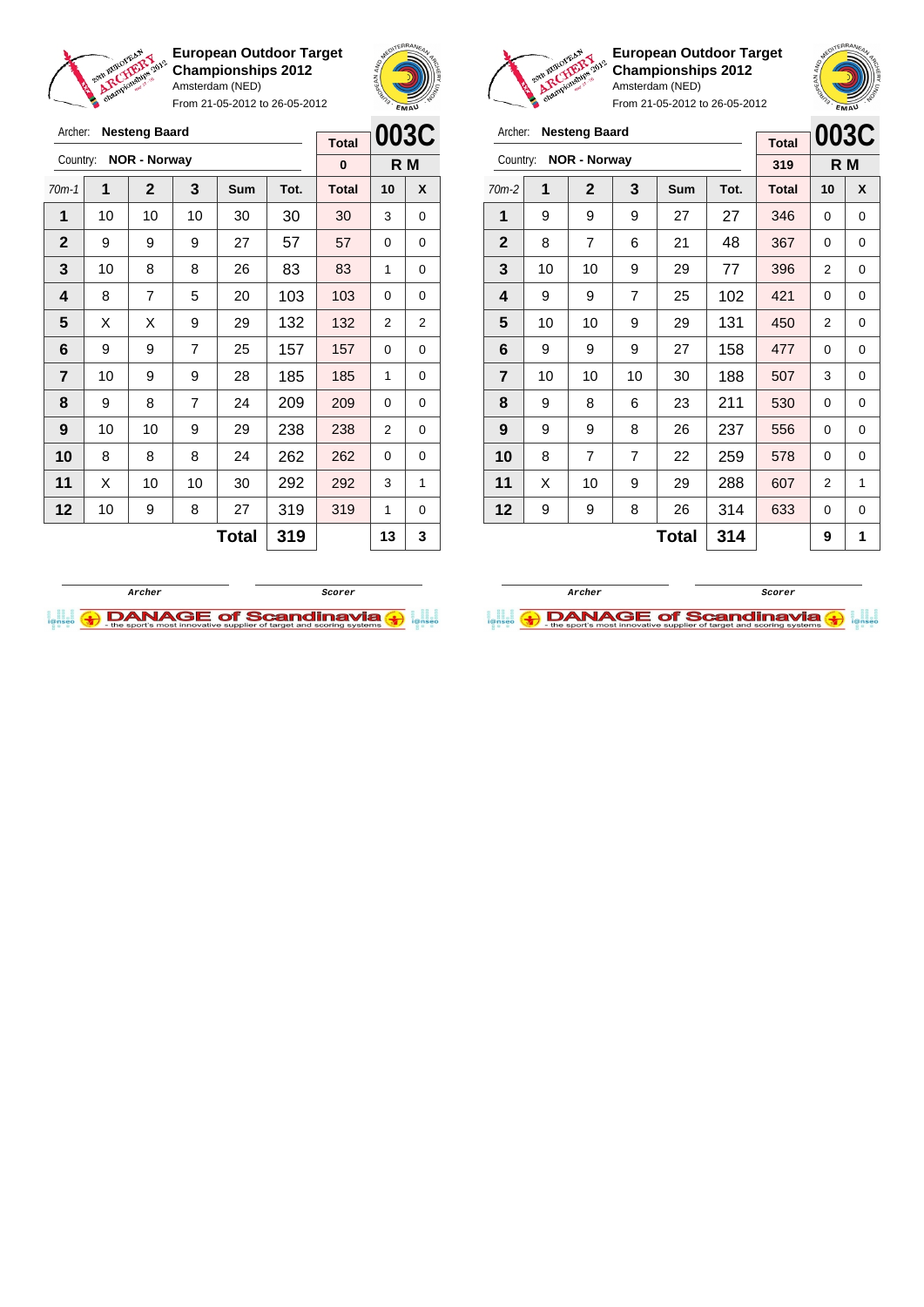

Archer: **Van Den Berg Sjef**

**European Outdoor Target Championships 2012** Amsterdam (NED)

From 21-05-2012 to 26-05-2012

 $\blacksquare$ 





**European Outdoor Target Championships 2012** Amsterdam (NED)

|                | v  |                   |                          |     | From 21-05-2012 to 26-05-2012 |              | EMAU |     |
|----------------|----|-------------------|--------------------------|-----|-------------------------------|--------------|------|-----|
| Archer:        |    | Van Den Berg Sjef |                          |     |                               | <b>Total</b> | 003D |     |
| Country:       |    |                   | <b>NED - Netherlands</b> |     |                               | 330          |      | R M |
| 70m-2          | 1  | $\overline{2}$    | 3                        | Sum | Tot.                          | Total        | 10   | X   |
| 1              | 10 | 10                | 10                       | 30  | 30                            | 360          | 3    | 0   |
| $\mathbf{2}$   | 9  | 9                 | 8                        | 26  | 56                            | 386          | 0    | 0   |
| 3              | X  | 10                | 10                       | 30  | 86                            | 416          | 3    | 1   |
| 4              | 9  | 9                 | 9                        | 27  | 113                           | 443          | 0    | 0   |
| 5              | 9  | 9                 | 9                        | 27  | 140                           | 470          | 0    | 0   |
| 6              | 9  | 8                 | 7                        | 24  | 164                           | 494          | 0    | 0   |
| $\overline{7}$ | X  | 10                | 10                       | 30  | 194                           | 524          | 3    | 1   |

|              |    |             |                          | <b>Total</b> | UUJL |              |     |   |
|--------------|----|-------------|--------------------------|--------------|------|--------------|-----|---|
| Country:     |    |             | <b>NED - Netherlands</b> |              |      | 0            | R M |   |
| $70m-1$      | 1  | $\mathbf 2$ | 3                        | Sum          | Tot. | <b>Total</b> | 10  | X |
| 1            | х  | 10          | 9                        | 29           | 29   | 29           | 2   | 1 |
| $\mathbf{2}$ | 8  | 8           | 8                        | 24           | 53   | 53           | 0   | 0 |
| 3            | х  | 10          | 10                       | 30           | 83   | 83           | 3   | 1 |
| 4            | 9  | 9           | 8                        | 26           | 109  | 109          | 0   | 0 |
| 5            | X  | 10          | 9                        | 29           | 138  | 138          | 2   | 1 |
| 6            | 9  | 9           | 9                        | 27           | 165  | 165          | 0   | 0 |
| 7            | 10 | 10          | 9                        | 29           | 194  | 194          | 2   | 0 |
| 8            | 9  | 8           | 8                        | 25           | 219  | 219          | 0   | 0 |
| 9            | X  | Χ           | 10                       | 30           | 249  | 249          | 3   | 2 |
| 10           | 9  | 9           | 9                        | 27           | 276  | 276          | 0   | 0 |
| 11           | 10 | 10          | 9                        | 29           | 305  | 305          | 2   | 0 |
| 12           | 9  | 8           | 8                        | 25           | 330  | 330          | 0   | 0 |
|              |    | 330         |                          | 14           | 5    |              |     |   |





 $Total | 328 | 13 | 4$ 

 | 9 | 8 | 7 | 24 | 218 | 548 | 0 | 0 | X | X | 10 | 30 | **248 | 578 |** 3 | 2 | 9 | 9 | 8 | 26 | 274 | 604 | 0 | 0 | 10 | 9 | 9 | 28 | 302 | 632 | 1 | 0 | 9 | 9 | 8 | 26 | 328 | 658 | 0 | 0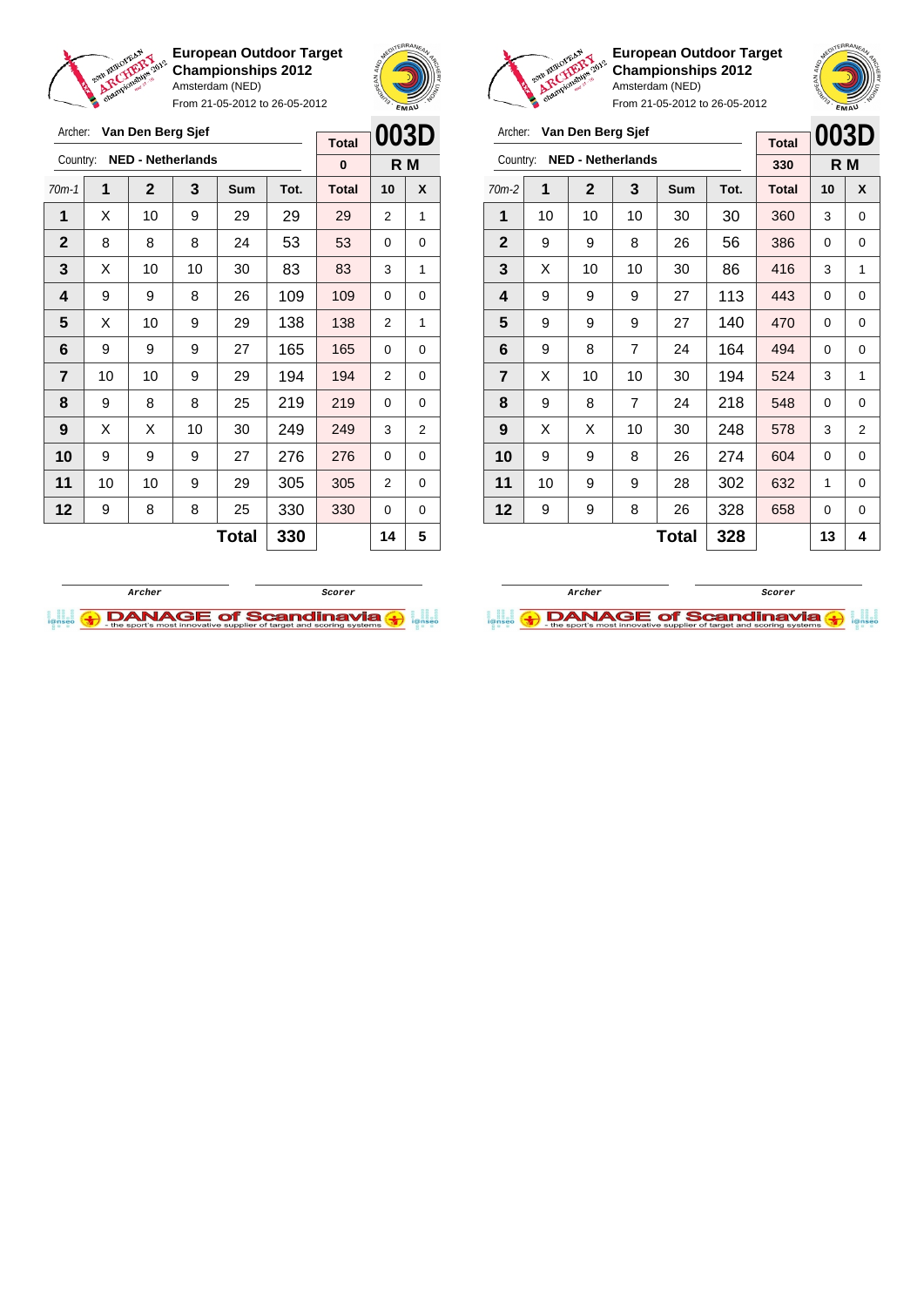

Archer: **Kopnin Alexei** Country: **AZE - Azerbaijan**

**European Outdoor Target Championships 2012** Amsterdam (NED)

From 21-05-2012 to 26-05-2012

70m-1 **1 2 3 Sum Tot. Total 10 X 1** | 10 | 9 | 9 | 28 | 28 | 28 | 1 | 0



**R M**

**Total 0**

**European Outdoor Target Championships 2012** Amsterdam (NED)



| Archer:        |    | Kopnin Alexei    |    | <b>Total</b> | 004A |              |                |     |
|----------------|----|------------------|----|--------------|------|--------------|----------------|-----|
| Country:       |    | AZE - Azerbaijan |    |              |      | 317          |                | R M |
| $70m-2$        | 1  | $\mathbf{2}$     | 3  | <b>Sum</b>   | Tot. | <b>Total</b> | 10             | X   |
| 1              | 10 | 9                | 9  | 28           | 28   | 345          | 1              | 0   |
| $\mathbf{2}$   | 9  | 9                | 9  | 27           | 55   | 372          | $\Omega$       | 0   |
| 3              | X  | 10               | 10 | 30           | 85   | 402          | 3              | 1   |
| 4              | 10 | 10               | 9  | 29           | 114  | 431          | $\overline{2}$ | 0   |
| 5              | X  | 9                | 9  | 28           | 142  | 459          | 1              | 1   |
| 6              | 9  | 8                | 8  | 25           | 167  | 484          | $\Omega$       | 0   |
| $\overline{7}$ | 9  | 9                | 9  | 27           | 194  | 511          | 0              | 0   |
| 8              | 8  | 8                | 6  | 22           | 216  | 533          | 0              | 0   |
| 9              | 10 | 9                | 9  | 28           | 244  | 561          | 1              | 0   |
| 10             | 9  | 8                | 8  | 25           | 269  | 586          | 0              | 0   |
| 11             | X  | 9                | 9  | 28           | 297  | 614          | 1              | 1   |
| $12 \,$        | 8  | 7                | 6  | 21           | 318  | 635          | 0              | 0   |
|                |    |                  |    | Total        | 318  |              | 9              | 3   |





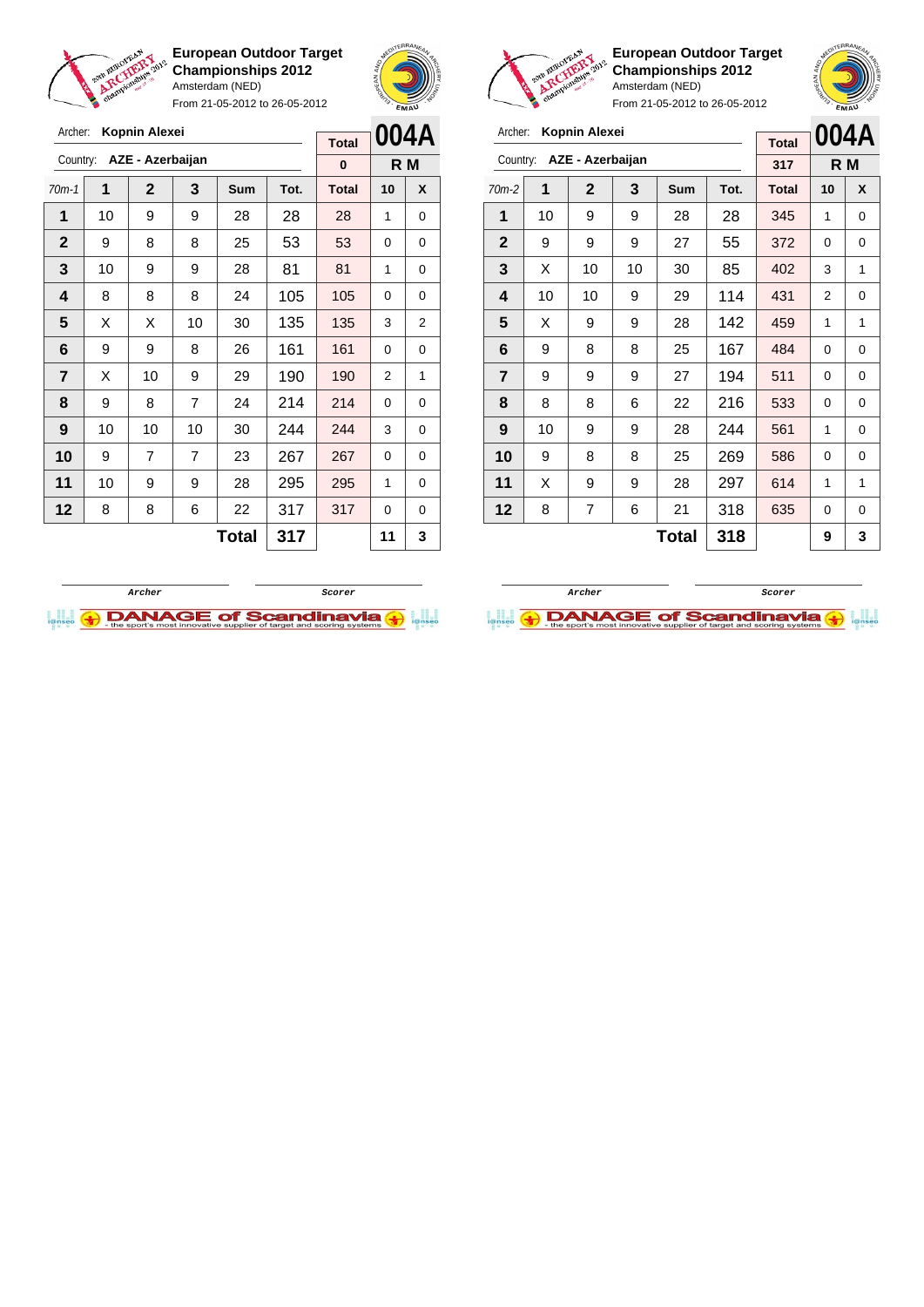

Archer: **Nowak Piotr** Country: **POL - Poland**

**European Outdoor Target Championships 2012** Amsterdam (NED)

From 21-05-2012 to 26-05-2012

70m-1 **1 2 3 Sum Tot. Total 10 X** | 10 | 9 | 9 | 28 | 28 | 28 | 1 | 0 9 9 8 26 54 54 0 0 | 10 | 9 | 9 | 28 | 82 | 82 | 1 | 0 | 9 | 8 | 8 | 25 | 107 | 107 | 0 | 0  $\mid$  X  $\mid$  9  $\mid$  9  $\mid$  28  $\mid$  135  $\mid$  135  $\mid$  1  $\mid$  1 | 9 | 8 | 8 | 25 | 160 | 160 | 0 | 0 | 10 | 10 | 9 | 29 | 189 | 189 | 2 | 0 | 9 | 9 | 8 | 26 | 215 | 215 | 0 | 0 | X | 10 | 10 | 30 | **245 | 245 |** 3 | 1 | 10 | 9 | 8 | 27 | 272 | 272 | 1 | 0 | X | 10 | 10 | 30 | 302 | 302 | 3 | 1 | 10 | 9 | 8 | 27 | 329 | 329 | 1 | 0



**R M**

**Total 0**

**European Outdoor Target Championships 2012** Amsterdam (NED)



From 21-05-2012 to 26-05-2012

| Archer:        |    | <b>Nowak Piotr</b> |                |     |      |              |      |     |
|----------------|----|--------------------|----------------|-----|------|--------------|------|-----|
|                |    |                    |                |     |      | <b>Total</b> | 004B |     |
| Country:       |    | POL - Poland       |                |     |      | 329          |      | R M |
| $70m-2$        | 1  | $\mathbf{2}$       | 3              | Sum | Tot. | <b>Total</b> | 10   | X   |
| 1              | 9  | 9                  | 8              | 26  | 26   | 355          | 0    | 0   |
| $\mathbf{2}$   | 8  | 8                  | 7              | 23  | 49   | 378          | 0    | 0   |
| 3              | X  | 10                 | 10             | 30  | 79   | 408          | 3    | 1   |
| 4              | 9  | 9                  | 9              | 27  | 106  | 435          | 0    | 0   |
| 5              | X  | 10                 | 10             | 30  | 136  | 465          | 3    | 1   |
| 6              | 9  | 9                  | 9              | 27  | 163  | 492          | 0    | 0   |
| $\overline{7}$ | 10 | 10                 | 10             | 30  | 193  | 522          | 3    | 0   |
| 8              | 9  | 9                  | $\overline{7}$ | 25  | 218  | 547          | 0    | 0   |
| 9              | X  | 10                 | 9              | 29  | 247  | 576          | 2    | 1   |
| 10             | 9  | 9                  | 7              | 25  | 272  | 601          | 0    | 0   |
| 11             | 10 | 10                 | 9              | 29  | 301  | 630          | 2    | 0   |

 $Total | 327 | 13 | 3$ 

**12** | 9 | 9 | 8 | 26 | 327 | 656 | 0 | 0

**Archer Scorer**



 $Total | 329 | 13 | 3$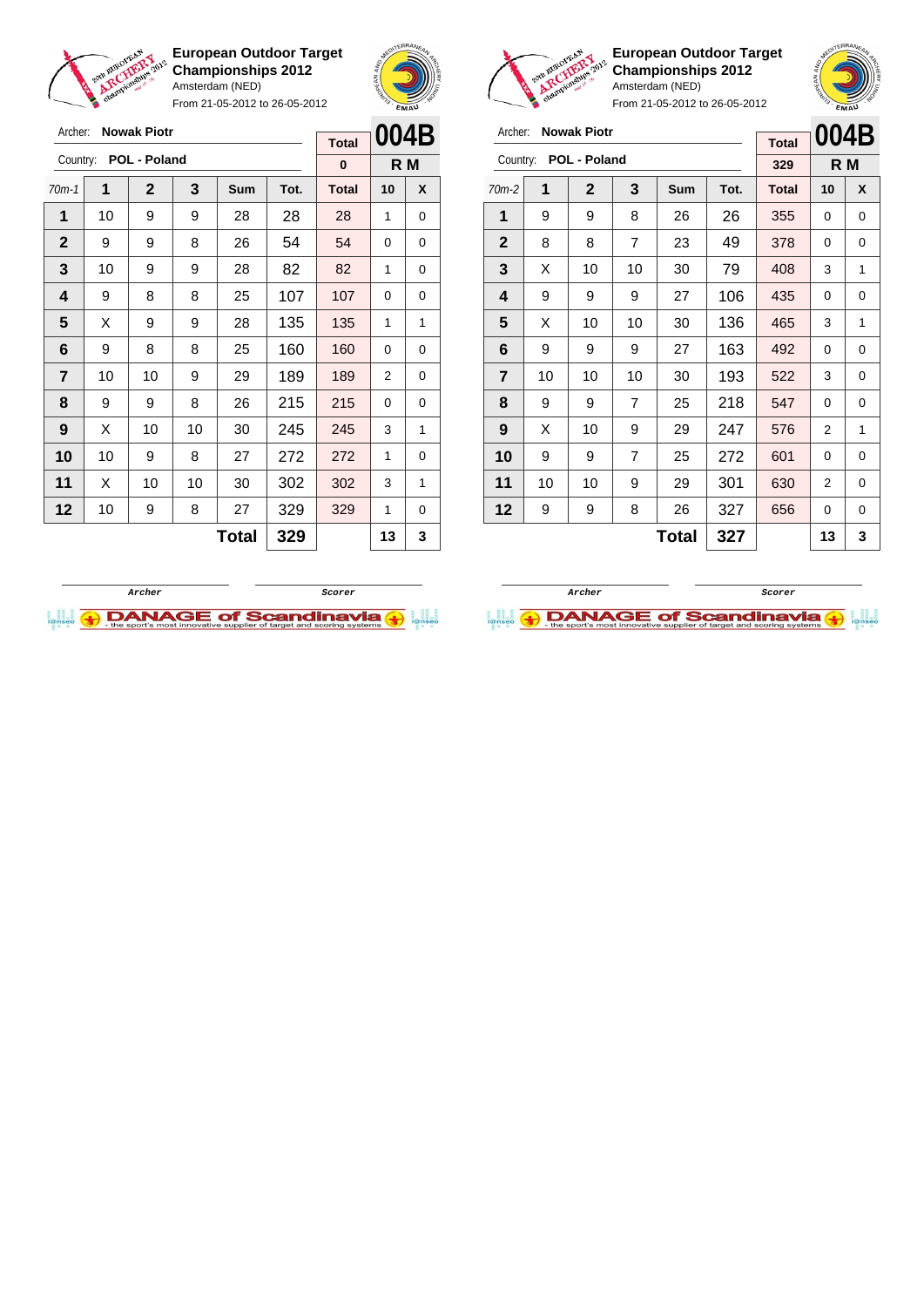

From 21-05-2012 to 26-05-2012





**European Outdoor Target Championships 2012** Amsterdam (NED)

|   |                |    |                      |                |              |      |              |      | <b>SMA</b>  |
|---|----------------|----|----------------------|----------------|--------------|------|--------------|------|-------------|
| C | Archer:        |    | Petrosyan Arshak     |                |              |      | <b>Total</b> | 004C |             |
|   | Country:       |    | <b>ARM - Armenia</b> |                |              |      | 290          |      | R M         |
| X | $70m-2$        | 1  | $\mathbf{2}$         | 3              | <b>Sum</b>   | Tot. | <b>Total</b> | 10   | X           |
| 0 | 1              | 10 | 8                    | 7              | 25           | 25   | 315          | 1    | 0           |
| 0 | $\mathbf{2}$   | 7  | 7                    | 6              | 20           | 45   | 335          | 0    | $\mathbf 0$ |
| 0 | 3              | 9  | 9                    | 8              | 26           | 71   | 361          | 0    | $\mathbf 0$ |
| 0 | 4              | 8  | 8                    | 8              | 24           | 95   | 385          | 0    | 0           |
| 0 | 5              | 9  | 9                    | 8              | 26           | 121  | 411          | 0    | $\mathbf 0$ |
| 0 | 6              | 7  | 6                    | 6              | 19           | 140  | 430          | 0    | $\Omega$    |
| 0 | $\overline{7}$ | 9  | 9                    | 8              | 26           | 166  | 456          | 0    | $\mathbf 0$ |
| 0 | 8              | 8  | 8                    | 7              | 23           | 189  | 479          | 0    | $\mathbf 0$ |
| 0 | 9              | 10 | 9                    | 8              | 27           | 216  | 506          | 1    | $\mathbf 0$ |
| 0 | 10             | 8  | 8                    | 8              | 24           | 240  | 530          | 0    | $\mathbf 0$ |
| 0 | 11             | X  | 9                    | 9              | 28           | 268  | 558          | 1    | 1           |
| 0 | 12             | 7  | 7                    | $\overline{7}$ | 21           | 289  | 579          | 0    | 0           |
| 0 |                |    |                      |                | <b>Total</b> | 289  |              | 3    | 1           |
|   |                |    |                      |                |              |      |              |      |             |

| Archer:      |    | Petrosyan Arshak     | <b>Total</b>   | 004C       |      |              |          |     |
|--------------|----|----------------------|----------------|------------|------|--------------|----------|-----|
| Country:     |    | <b>ARM - Armenia</b> |                |            |      | 0            |          | R M |
| $70m-1$      | 1  | $\overline{2}$       | 3              | <b>Sum</b> | Tot. | <b>Total</b> | 10       | X   |
| 1            | 9  | 9                    | 9              | 27         | 27   | 27           | 0        | 0   |
| $\mathbf{2}$ | 8  | 8                    | $\overline{7}$ | 23         | 50   | 50           | 0        | 0   |
| 3            | 9  | 8                    | 8              | 25         | 75   | 75           | $\Omega$ | 0   |
| 4            | 8  | 8                    | 6              | 22         | 97   | 97           | 0        | 0   |
| 5            | 9  | 9                    | 8              | 26         | 123  | 123          | 0        | 0   |
| 6            | 8  | 8                    | $\overline{7}$ | 23         | 146  | 146          | 0        | 0   |
| 7            | 10 | 9                    | 9              | 28         | 174  | 174          | 1        | 0   |
| 8            | 9  | 8                    | 8              | 25         | 199  | 199          | 0        | 0   |
| 9            | 10 | 9                    | 9              | 28         | 227  | 227          | 1        | 0   |
| 10           | 7  | 5                    | 5              | 17         | 244  | 244          | 0        | 0   |
| 11           | 9  | 8                    | 8              | 25         | 269  | 269          | 0        | 0   |
| 12           | 8  | 7                    | 6              | 21         | 290  | 290          | 0        | 0   |
|              |    |                      |                | Total      | 290  |              | 2        | 0   |



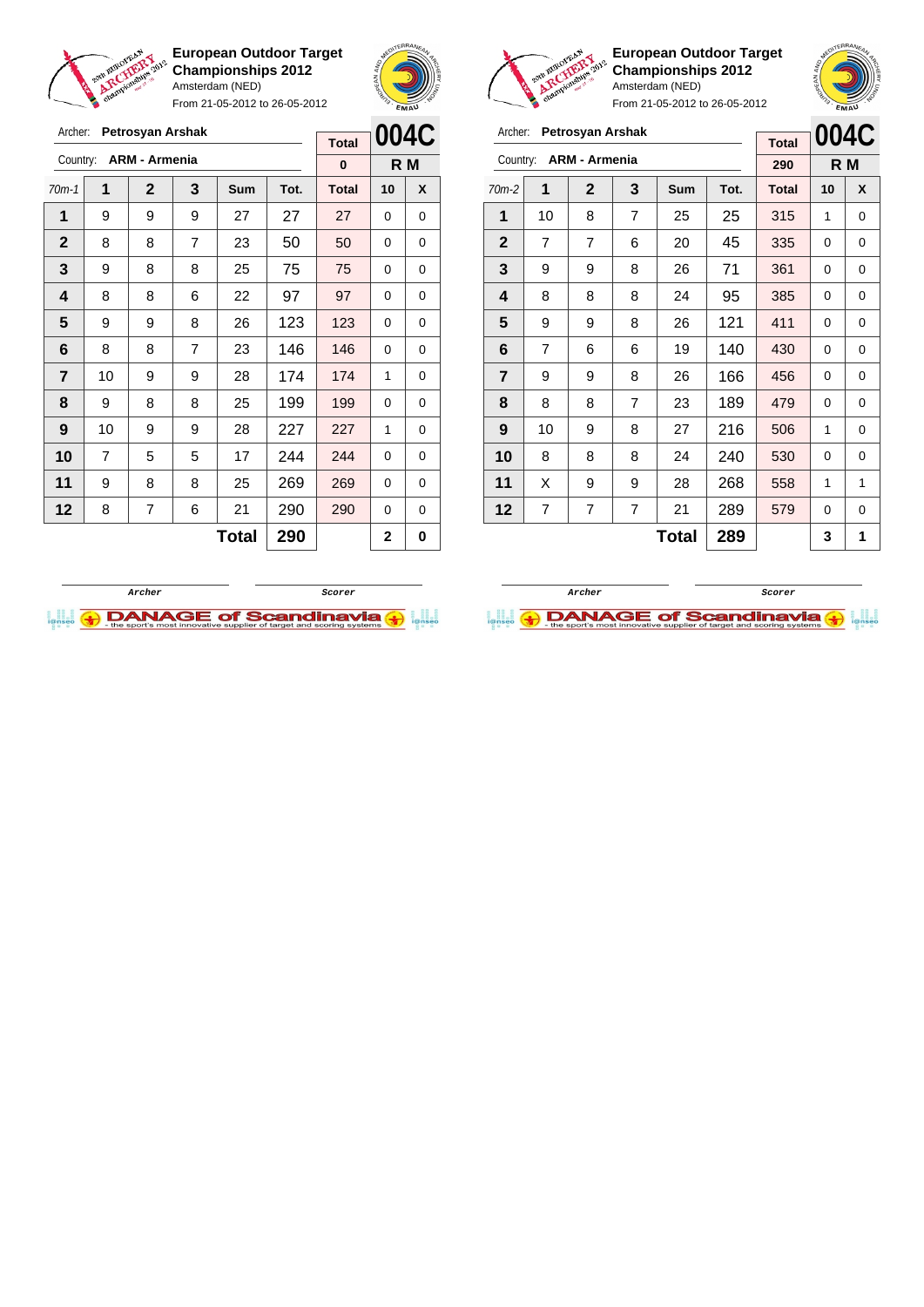

Archer: **Tserkezis Stefanos**

**European Outdoor Target Championships 2012** Amsterdam (NED)

From 21-05-2012 to 26-05-2012





**European Outdoor Target Championships 2012** Amsterdam (NED)

| Archer:        |    | <b>Tserkezis Stefanos</b> |                |              |      | <b>Total</b> | 004D |     |
|----------------|----|---------------------------|----------------|--------------|------|--------------|------|-----|
| Country:       |    | <b>GRE - Greece</b>       |                |              |      | 300          |      | R M |
| 70m-2          | 1  | $\mathbf{2}$              | 3              | Sum          | Tot. | <b>Total</b> | 10   | X   |
| 1              | 9  | 9                         | 9              | 27           | 27   | 327          | 0    | 0   |
| $\mathbf{2}$   | 8  | 8                         | $\overline{7}$ | 23           | 50   | 350          | 0    | 0   |
| 3              | X  | 9                         | 8              | 27           | 77   | 377          | 1    | 1   |
| 4              | 8  | $\overline{7}$            | $\overline{7}$ | 22           | 99   | 399          | 0    | 0   |
| 5              | 10 | 9                         | 9              | 28           | 127  | 427          | 1    | 0   |
| 6              | 9  | 8                         | $\overline{7}$ | 24           | 151  | 451          | 0    | 0   |
| $\overline{7}$ | 10 | 9                         | 9              | 28           | 179  | 479          | 1    | 0   |
| 8              | 9  | 8                         | $\overline{7}$ | 24           | 203  | 503          | 0    | 0   |
| 9              | 10 | 10                        | 9              | 29           | 232  | 532          | 2    | 0   |
| 10             | 9  | $\overline{7}$            | $\overline{7}$ | 23           | 255  | 555          | 0    | 0   |
| 11             | 10 | 9                         | 8              | 27           | 282  | 582          | 1    | 0   |
| 12             | 8  | $\overline{7}$            | 7              | 22           | 304  | 604          | 0    | 0   |
|                |    |                           |                | <b>Total</b> | 304  |              | 6    | 1   |





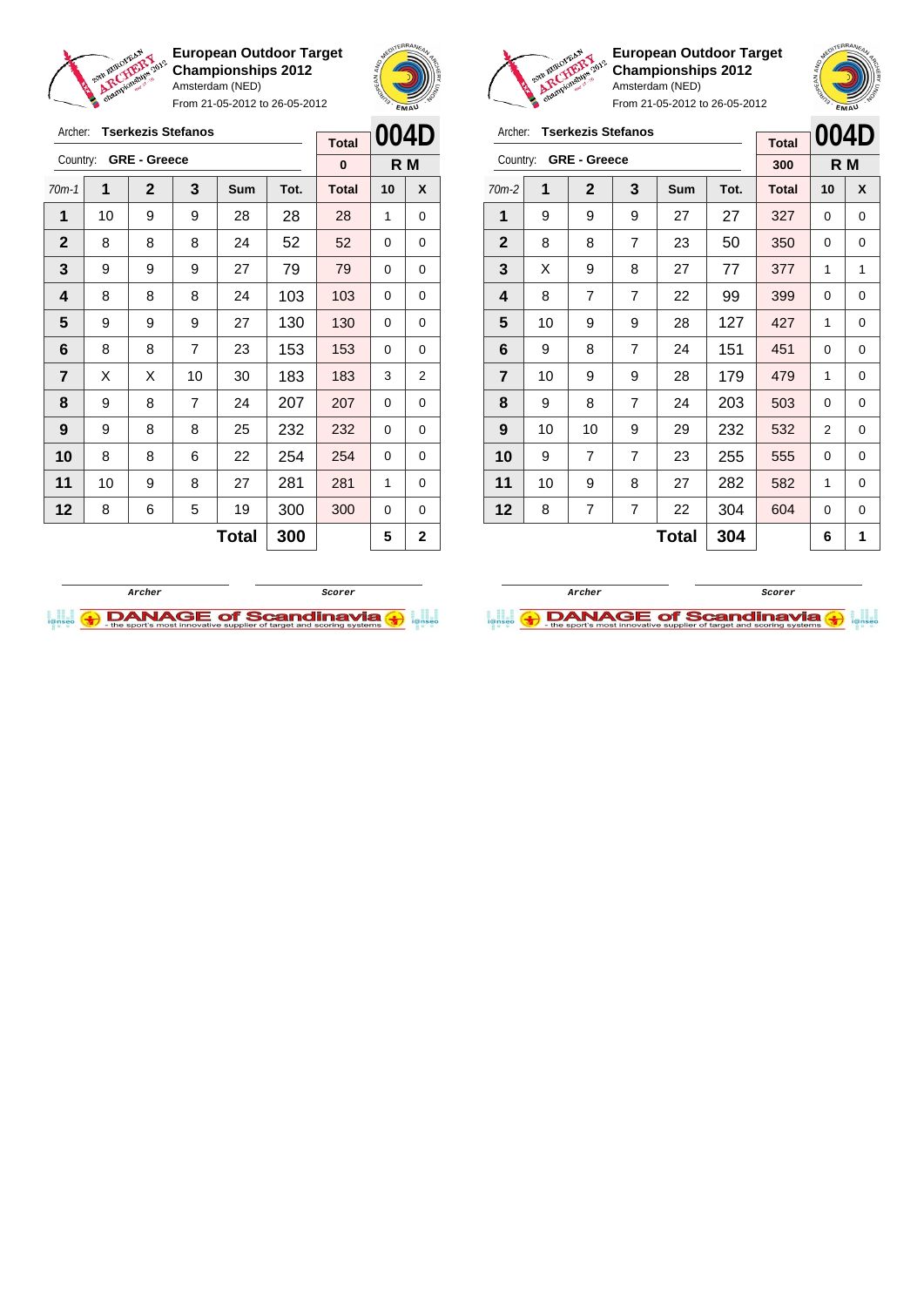

**European Outdoor Target Championships 2012** Amsterdam (NED) From 21-05-2012 to 26-05-2012





**European Outdoor Target Championships 2012** Amsterdam (NED)

| Archer:        |    | <b>Vengerov Roman</b> |   |              |      | <b>Total</b> |                | 005A           |
|----------------|----|-----------------------|---|--------------|------|--------------|----------------|----------------|
| Country:       |    | AZE - Azerbaijan      |   |              |      | 316          |                | R <sub>M</sub> |
| $70m-2$        | 1  | $\mathbf{2}$          | 3 | <b>Sum</b>   | Tot. | <b>Total</b> | 10             | X              |
| 1              | 9  | 9                     | 8 | 26           | 26   | 342          | 0              | 0              |
| $\mathbf{2}$   | 8  | 8                     | 8 | 24           | 50   | 366          | 0              | 0              |
| 3              | X  | 10                    | 9 | 29           | 79   | 395          | 2              | 1              |
| 4              | 9  | 8                     | 6 | 23           | 102  | 418          | 0              | 0              |
| 5              | 9  | 9                     | 9 | 27           | 129  | 445          | 0              | 0              |
| 6              | 8  | 8                     | 8 | 24           | 153  | 469          | 0              | 0              |
| $\overline{7}$ | 10 | 9                     | 9 | 28           | 181  | 497          | 1              | 0              |
| 8              | 9  | 9                     | 7 | 25           | 206  | 522          | 0              | $\mathbf 0$    |
| 9              | X  | 9                     | 9 | 28           | 234  | 550          | 1              | 1              |
| 10             | 9  | 8                     | 8 | 25           | 259  | 575          | 0              | 0              |
| 11             | 10 | 10                    | 9 | 29           | 288  | 604          | $\overline{2}$ | 0              |
| 12             | 9  | 9                     | 6 | 24           | 312  | 628          | 0              | 0              |
|                |    |                       |   | <b>Total</b> | 312  |              | 6              | $\mathbf{2}$   |

| Archer:      |    | <b>Vengerov Roman</b> |                |       |      | <b>Total</b> | 005A           |     |
|--------------|----|-----------------------|----------------|-------|------|--------------|----------------|-----|
| Country:     |    | AZE - Azerbaijan      |                |       |      | 0            |                | R M |
| $70m-1$      | 1  | $\overline{2}$        | 3              | Sum   | Tot. | <b>Total</b> | 10             | X   |
| 1            | 10 | 10                    | 10             | 30    | 30   | 30           | 3              | 0   |
| $\mathbf{2}$ | 9  | 8                     | 5              | 22    | 52   | 52           | 0              | 0   |
| 3            | X  | 10                    | 9              | 29    | 81   | 81           | 2              | 1   |
| 4            | 9  | 8                     | 8              | 25    | 106  | 106          | 0              | 0   |
| 5            | 10 | 9                     | 9              | 28    | 134  | 134          | 1              | 0   |
| 6            | 9  | 8                     | 8              | 25    | 159  | 159          | 0              | 0   |
| 7            | X  | 9                     | 8              | 27    | 186  | 186          | 1              | 1   |
| 8            | 8  | 7                     | $\overline{7}$ | 22    | 208  | 208          | 0              | 0   |
| 9            | 10 | 9                     | 9              | 28    | 236  | 236          | 1              | 0   |
| 10           | 9  | 8                     | 8              | 25    | 261  | 261          | 0              | 0   |
| 11           | X  | 10                    | 9              | 29    | 290  | 290          | $\overline{2}$ | 1   |
| 12           | 9  | 9                     | 8              | 26    | 316  | 316          | 0              | 0   |
|              |    |                       |                | Total | 316  |              | 10             | 3   |



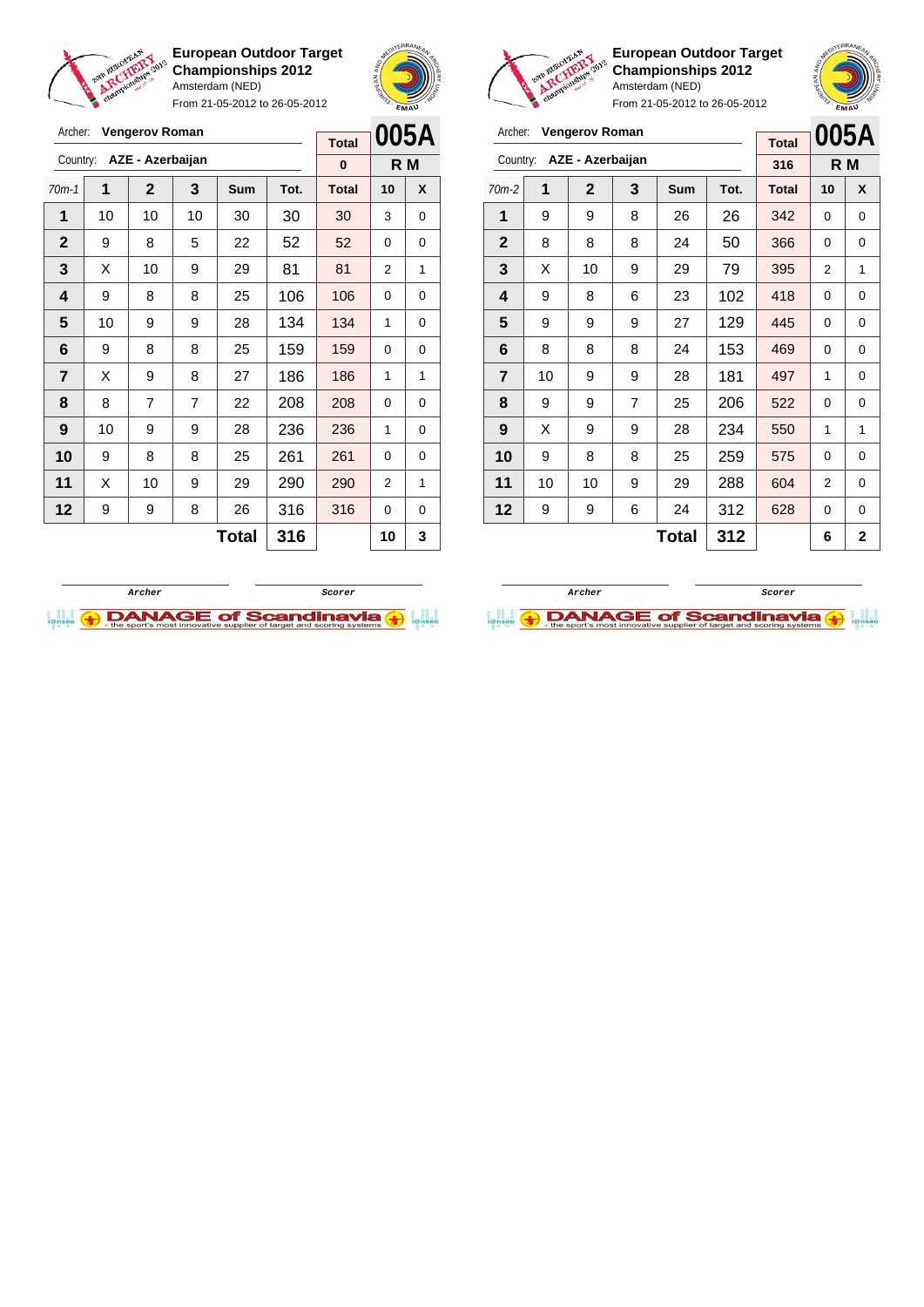

From 21-05-2012 to 26-05-2012





**European Outdoor Target Championships 2012** Amsterdam (NED) From

 | 9 | 9 | 9 | 27 | 133 | 454 | 0 | 0 | 9 | 8 | 8 | 25 | 158 | 479 | 0 | 0 | X | 9 | 9 | 28 | 186 | 507 | 1 | 1 | 8 | 8 | 8 | 24 | 210 | 531 | 0 | 0 | X | 10 | 10 | 30 | **240 | 561 | 3** | 1 | 9 | 8 | 7 | 24 | 264 | 585 | 0 | 0 | 10 | 9 | 8 | 27 | 291 | 612 | 1 | 0 | 8 | 8 | 7 | 23 | 314 | 635 | 0 | 0

|                                                                      | EMAU |                |    |            |      |              |    |   |  |  |  |
|----------------------------------------------------------------------|------|----------------|----|------------|------|--------------|----|---|--|--|--|
| 005B<br>Dobrowolski Rafal<br>Archer:<br><b>Total</b><br>POL - Poland |      |                |    |            |      |              |    |   |  |  |  |
| Country:                                                             |      | R M            |    |            |      |              |    |   |  |  |  |
| $70m-2$                                                              | 1    | $\overline{2}$ | 3  | <b>Sum</b> | Tot. | <b>Total</b> | 10 | X |  |  |  |
| 1                                                                    | X    | X              | 9  | 29         | 29   | 350          | 2  | 2 |  |  |  |
| $\mathbf{2}$                                                         | 8    | 8              | 8  | 24         | 53   | 374          | 0  | 0 |  |  |  |
| $\overline{\mathbf{3}}$                                              | 10   | 10             | 10 | 30         | 83   | 404          | 3  | 0 |  |  |  |
| 4                                                                    | 8    | 8              | 7  | 23         | 106  | 427          | 0  | 0 |  |  |  |
|                                                                      |      |                |    |            |      |              |    |   |  |  |  |

 $Total | 314 | 10 | 4$ 

| Archer:      |    | Dobrowolski Rafal   |    |              |      | <b>Total</b> | 005B |   |  |
|--------------|----|---------------------|----|--------------|------|--------------|------|---|--|
| Country:     |    | <b>POL - Poland</b> |    |              |      | 0            | R M  |   |  |
| $70m-1$      | 1  | $\mathbf{2}$        | 3  | <b>Sum</b>   | Tot. | <b>Total</b> | 10   | X |  |
| 1            | X  | X                   | 10 | 30           | 30   | 30           | 3    | 2 |  |
| $\mathbf{2}$ | 9  | 8                   | 8  | 25           | 55   | 55           | 0    | 0 |  |
| 3            | Х  | 10                  | 9  | 29           | 84   | 84           | 2    | 1 |  |
| 4            | 9  | 7                   | 6  | 22           | 106  | 106          | 0    | 0 |  |
| 5            | X  | 10                  | 9  | 29           | 135  | 135          | 2    | 1 |  |
| 6            | 9  | 8                   | 6  | 23           | 158  | 158          | 0    | 0 |  |
| 7            | Х  | 9                   | 9  | 28           | 186  | 186          | 1    | 1 |  |
| 8            | 8  | 8                   | 7  | 23           | 209  | 209          | 0    | 0 |  |
| 9            | 10 | 10                  | 10 | 30           | 239  | 239          | 3    | 0 |  |
| 10           | 10 | 10                  | 8  | 28           | 267  | 267          | 2    | 0 |  |
| 11           | 10 | 9                   | 9  | 28           | 295  | 295          | 1    | 0 |  |
| 12           | 9  | 9                   | 8  | 26           | 321  | 321          | 0    | 0 |  |
|              |    |                     |    | <b>Total</b> | 321  |              | 14   | 5 |  |



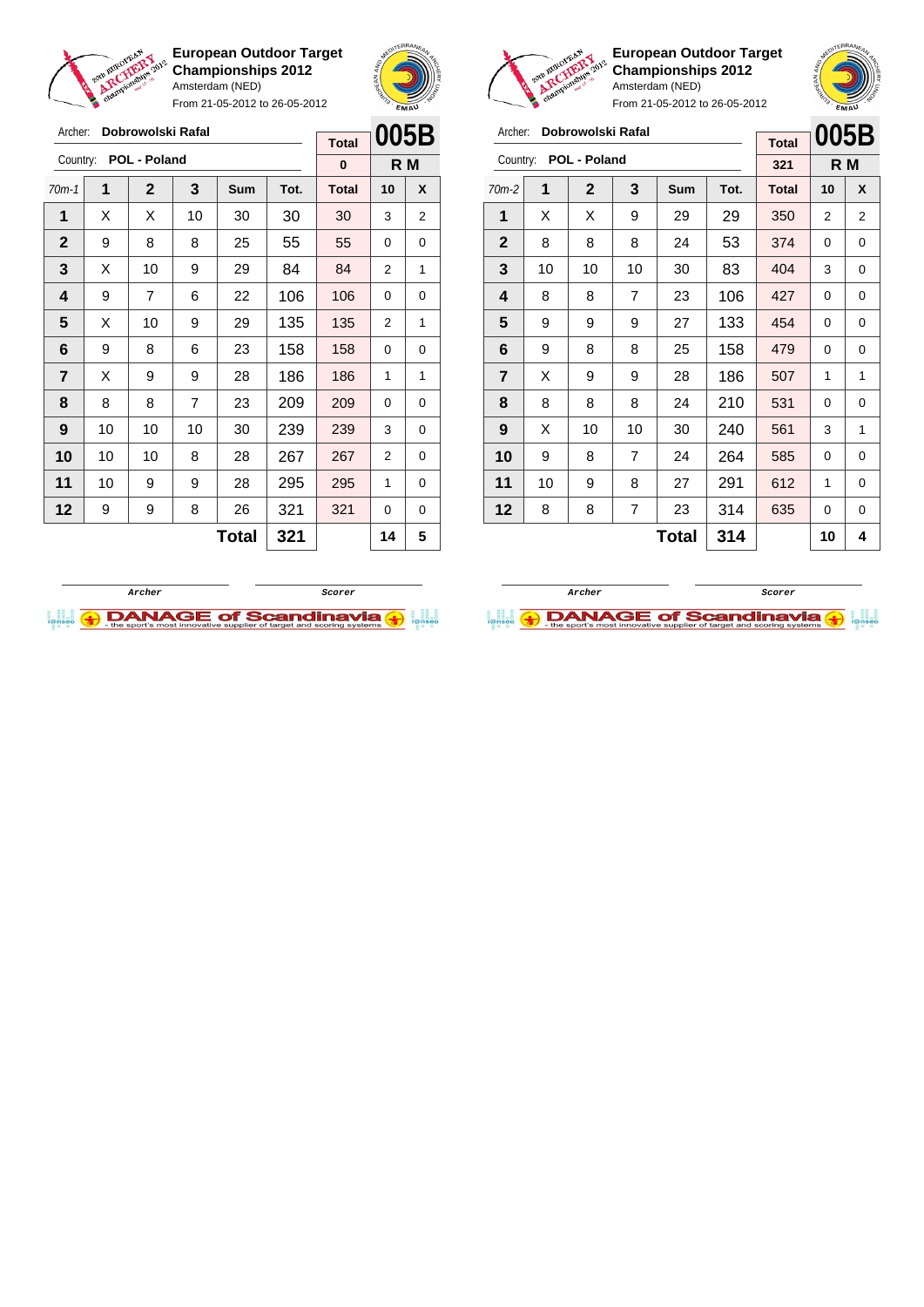

From 21-05-2012 to 26-05-2012





**European Outdoor Target Championships 2012** Amsterdam (NED)  $21 - 05 - 2012$  to  $26 - 05 - 2012$ 

|                |    |                      |                | FIUIII Z I-U3-ZUTZ 10 Z0-U3-ZUTZ |      |                     | EMAU           |     |
|----------------|----|----------------------|----------------|----------------------------------|------|---------------------|----------------|-----|
| Archer:        |    | Shahnazaryan Vasil   |                |                                  |      |                     | 005C           |     |
| Country:       |    | <b>ARM - Armenia</b> |                |                                  |      | <b>Total</b><br>312 |                | R M |
| $70m-2$        | 1  | $\mathbf{2}$         | 3              | Sum                              | Tot. | <b>Total</b>        | 10             | X   |
|                |    |                      |                |                                  |      |                     |                |     |
| 1              | 10 | 10                   | 9              | 29                               | 29   | 341                 | $\overline{2}$ | 0   |
| $\mathbf{2}$   | 8  | 7                    | 6              | 21                               | 50   | 362                 | 0              | 0   |
| 3              | 9  | 9                    | 9              | 27                               | 77   | 389                 | 0              | 0   |
| 4              | 8  | 8                    | $\overline{7}$ | 23                               | 100  | 412                 | 0              | 0   |
| 5              | 10 | 9                    | 9              | 28                               | 128  | 440                 | 1              | 0   |
| 6              | 8  | 8                    | 8              | 24                               | 152  | 464                 | 0              | 0   |
| $\overline{7}$ | 10 | 9                    | 8              | 27                               | 179  | 491                 | 1              | 0   |
| 8              | 8  | 8                    | 8              | 24                               | 203  | 515                 | $\Omega$       | 0   |
| 9              | 10 | 9                    | 9              | 28                               | 231  | 543                 | 1              | 0   |
| 10             | 8  | 8                    | $\overline{7}$ | 23                               | 254  | 566                 | 0              | 0   |
| 11             | 10 | 9                    | 9              | 28                               | 282  | 594                 | 1              | 0   |
| 12             | 9  | 9                    | 9              | 27                               | 309  | 621                 | 0              | 0   |
|                |    |                      |                | <b>Total</b>                     | 309  |                     | 6              | 0   |

| Archer:      | 005C<br>Shahnazaryan Vasil |                      |                |              |      |              |          |     |
|--------------|----------------------------|----------------------|----------------|--------------|------|--------------|----------|-----|
| Country:     |                            | <b>ARM - Armenia</b> |                |              |      | <b>Total</b> |          |     |
|              |                            |                      |                |              |      | 0            |          | R M |
| $70m-1$      | 1                          | $\mathbf{2}$         | 3              | <b>Sum</b>   | Tot. | <b>Total</b> | 10       | X   |
| 1            | 10                         | 9                    | 9              | 28           | 28   | 28           | 1        | 0   |
| $\mathbf{2}$ | 9                          | 8                    | 8              | 25           | 53   | 53           | 0        | 0   |
| 3            | Х                          | 10                   | 9              | 29           | 82   | 82           | 2        | 1   |
| 4            | 9                          | 9                    | 8              | 26           | 108  | 108          | 0        | 0   |
| 5            | 10                         | 9                    | 9              | 28           | 136  | 136          | 1        | 0   |
| 6            | 8                          | $\overline{7}$       | $\overline{7}$ | 22           | 158  | 158          | 0        | 0   |
| 7            | 9                          | 8                    | 8              | 25           | 183  | 183          | 0        | 0   |
| 8            | 8                          | 8                    | $\overline{7}$ | 23           | 206  | 206          | 0        | 0   |
| 9            | 10                         | 9                    | 9              | 28           | 234  | 234          | 1        | 0   |
| 10           | 9                          | 8                    | 8              | 25           | 259  | 259          | $\Omega$ | 0   |
| 11           | X                          | 10                   | 9              | 29           | 288  | 288          | 2        | 1   |
| 12           | 8                          | 8                    | 8              | 24           | 312  | 312          | 0        | 0   |
|              |                            |                      |                | <b>Total</b> | 312  |              | 7        | 2   |
|              |                            |                      |                |              |      |              |          |     |



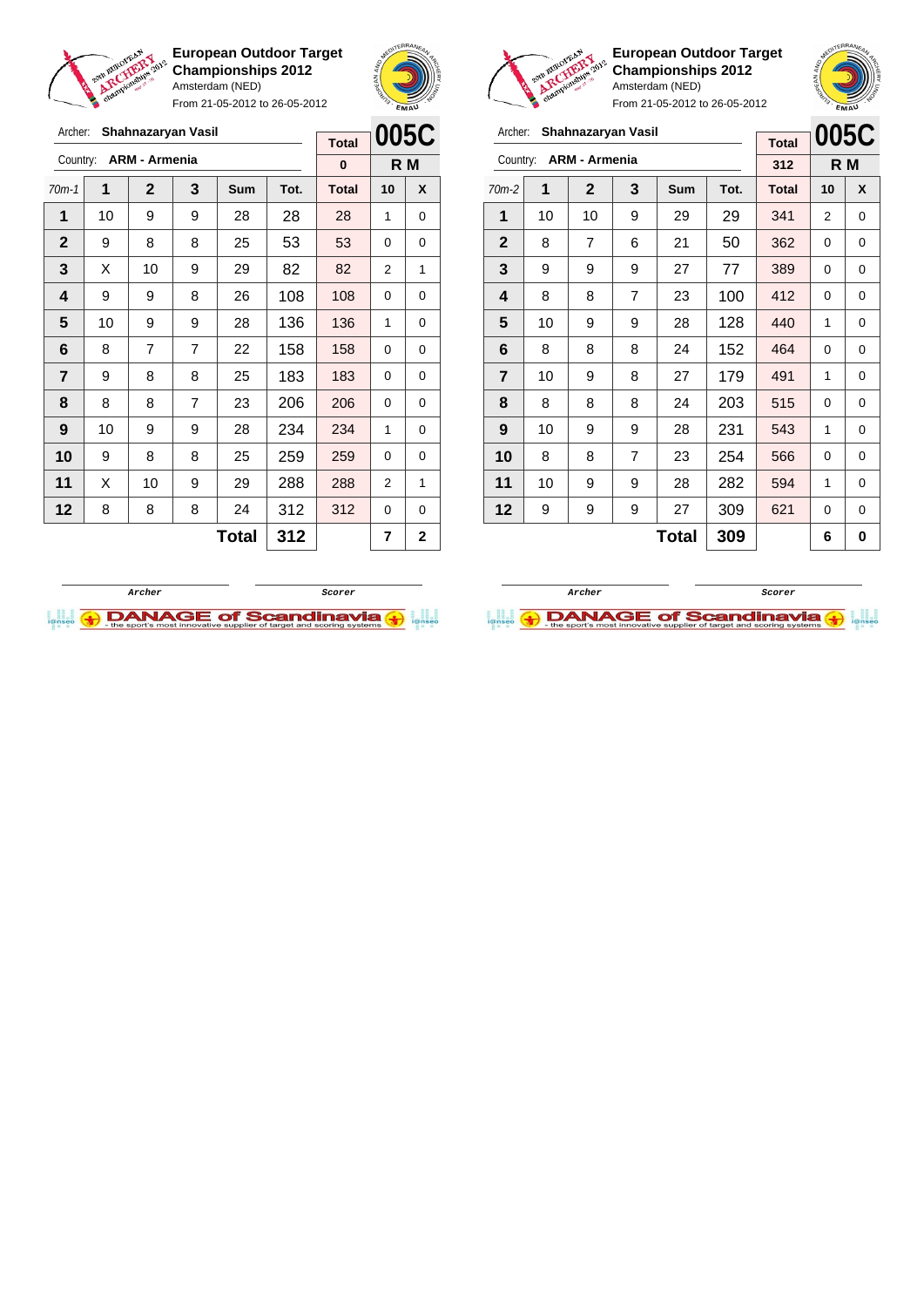

Archer: **Papavasileiou Michail**

Country: **GRE - Greece**

**European Outdoor Target Championships 2012** Amsterdam (NED)

From 21-05-2012 to 26-05-2012

70m-1 **1 2 3 Sum Tot. Total 10 X** | 10 | 9 | 9 | 28 | 28 | 28 | 1 | 0 | 7 | 5 | 4 | 16 | 44 | 44 | 0 | 0  $\begin{array}{|c|c|c|c|c|c|}\n\textbf{3} & \textbf{3} & \textbf{3} & \textbf{4} & \textbf{5} & \textbf{9} & \textbf{9} & \textbf{28} & \textbf{72} & \textbf{72} & \textbf{72} & \textbf{14} & \textbf{15} \\
\textbf{15} & \textbf{16} & \textbf{17} & \textbf{18} & \textbf{18} & \textbf{19} & \textbf{18} & \textbf{19} & \textbf{18} & \textbf{19} & \textbf{18} & \textbf{19} & \textbf{$  | 7 | 6 | 6 | 19 | 91 | 91 | 0 | 0 9 9 9 27 118 118 0 0 | 9 | 8 | 7 | 24 | 142 | 142 | 0 | 0  $\mid$  X  $\mid$  X  $\mid$  10  $\mid$  30  $\mid$  172  $\mid$  172  $\mid$  3  $\mid$  2 | 10 | 8 | 8 | 26 | 198 | 198 | 1 | 0 | 10 | 9 | 8 | 27 | 225 | 225 | 1 | 0 8 7 5 20 245 245 0 0 | X | 10 | 8 | 28 | 273 | 273 | 2 | 1 | 7 | 7 | 7 | 21 | 294 | 294 | 0 | 0



**R M**

**Total 0**



**European Outdoor Target Championships 2012** Amsterdam (NED)

|              | .cv |                       |                |     | From 21-05-2012 to 26-05-2012 |              |                | <b>EMAU</b> |
|--------------|-----|-----------------------|----------------|-----|-------------------------------|--------------|----------------|-------------|
| Archer:      |     | Papavasileiou Michail |                |     |                               | <b>Total</b> | 005D           |             |
| Country:     |     | <b>GRE - Greece</b>   |                |     |                               | 294          |                | R M         |
| $70m-2$      | 1   | $\overline{2}$        | 3              | Sum | Tot.                          | <b>Total</b> | 10             | X           |
| 1            | X   | 10                    | 9              | 29  | 29                            | 323          | 2              | 1           |
| $\mathbf{2}$ | 8   | 8                     | 8              | 24  | 53                            | 347          | 0              | 0           |
| 3            | 10  | 9                     | 9              | 28  | 81                            | 375          | 1              | 0           |
| 4            | 8   | 7                     | 6              | 21  | 102                           | 396          | 0              | 0           |
| 5            | X   | 10                    | 9              | 29  | 131                           | 425          | $\overline{2}$ | 1           |
| 6            | 9   | 8                     | 6              | 23  | 154                           | 448          | 0              | 0           |
| 7            | X   | 10                    | $\overline{7}$ | 27  | 181                           | 475          | 2              | 1           |
| 8            | 7   | 7                     | 6              | 20  | 201                           | 495          | 0              | 0           |
| 9            | 9   | 9                     | 9              | 27  | 228                           | 522          | 0              | 0           |
| 10           | 9   | 8                     | 8              | 25  | 253                           | 547          | 0              | 0           |
| 11           | X   | 10                    | 8              | 28  | 281                           | 575          | 2              | 1           |
| 12           | 8   | 7                     | 7              | 22  | 303                           | 597          | 0              | 0           |

 $Total | 303 | 9 | 4$ 



**Archer ScorerDANAGE of Scandinavia** 

 $Total | 294 |$  9 4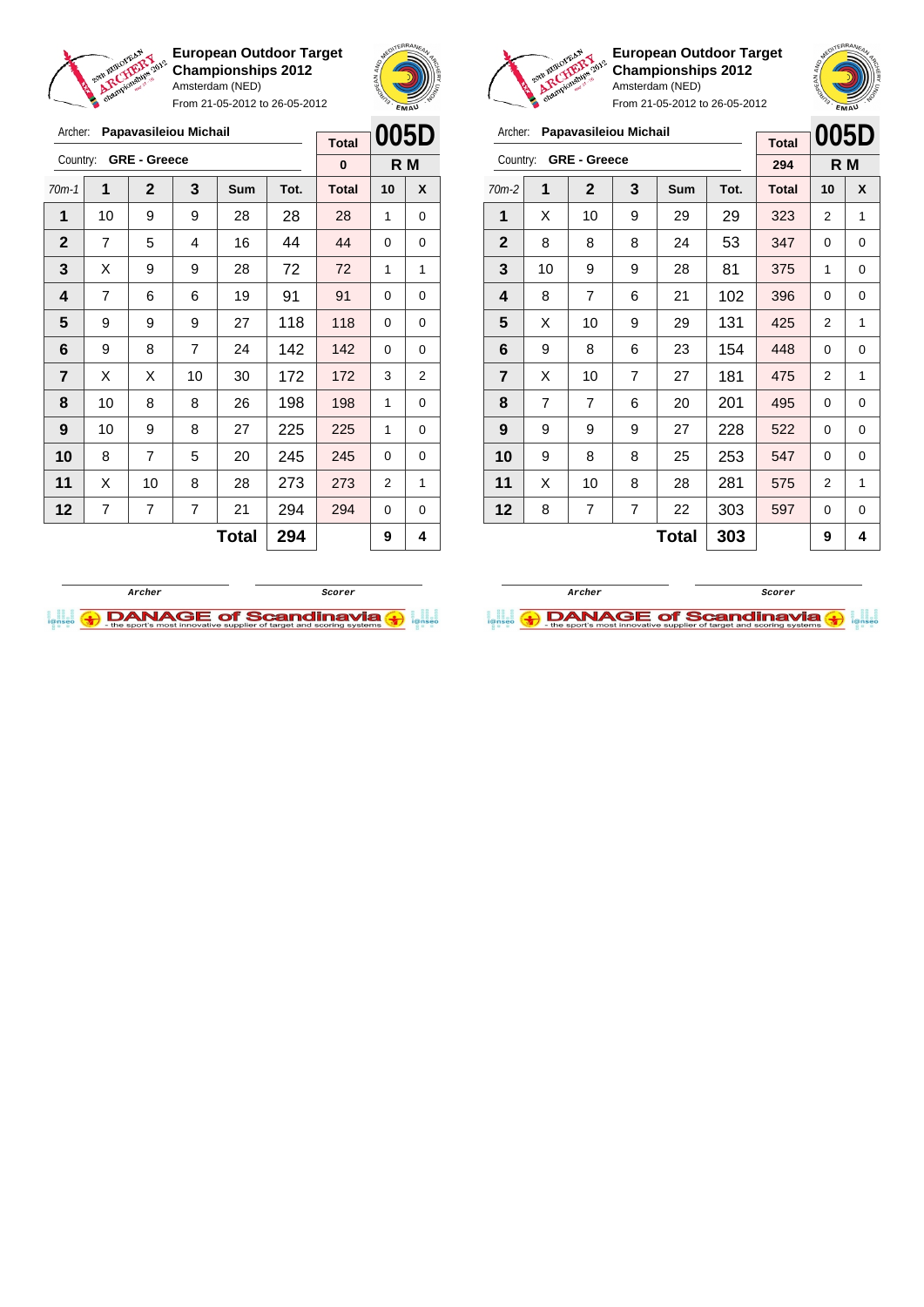

Archer: **Dancov Dmitri** Country: **AZE - Azerbaijan**

**European Outdoor Target Championships 2012** Amsterdam (NED)

From 21-05-2012 to 26-05-2012

70m-1 **1 2 3 Sum Tot. Total 10 X** | X | 9 | 8 | 27 | 27 | 27 | 1 | 1 | 7 | 6 | 5 | 18 | 45 | 45 | 0 | 0 | 10 | 9 | 8 | 27 | 72 | 72 | 1 | 0 | 8 | 8 | 8 | 24 | 96 | 96 | 0 | 0 | 10 | 10 | 9 | 29 | 125 | 125 | 2 | 0 | 8 | 8 | 8 | 24 | 149 | 149 | 0 | 0 | 9 | 9 | 9 | 27 | 176 | 176 | 0 | 0 | 8 | 8 | 7 | 23 | 199 | 199 | 0 | 0 | 9 | 9 | 8 | 26 | 225 | 225 | 0 | 0 8 8 7 23 248 248 0 0 | 9 | 9 | 9 | 27 | 275 | 275 | 0 | 0 | 9 | 7 | 5 | 21 | 296 | 296 | 0 | 0



**R M**

**Total 0**



**European Outdoor Target Championships 2012** Amsterdam (NED)

**006A**

From 21-05-2012 to 26-05-2012

| Archer: Dancov Dmitri |  |
|-----------------------|--|
|                       |  |

|                         |    |                  |                | <b>Total</b> |      | <b>UUDA</b>  |    |     |
|-------------------------|----|------------------|----------------|--------------|------|--------------|----|-----|
| Country:                |    | AZE - Azerbaijan |                |              |      | 296          |    | R M |
| $70m-2$                 | 1  | $\mathbf{2}$     | 3              | Sum          | Tot. | <b>Total</b> | 10 | X   |
| 1                       | 9  | 9                | 9              | 27           | 27   | 323          | 0  | 0   |
| $\mathbf{2}$            | 8  | 8                | 7              | 23           | 50   | 346          | 0  | 0   |
| 3                       | X  | 9                | 9              | 28           | 78   | 374          | 1  | 1   |
| 4                       | 9  | 8                | 8              | 25           | 103  | 399          | 0  | 0   |
| 5                       | 9  | 8                | 8              | 25           | 128  | 424          | 0  | 0   |
| 6                       | 8  | 8                | 8              | 24           | 152  | 448          | 0  | 0   |
| $\overline{\mathbf{r}}$ | 10 | 9                | 9              | 28           | 180  | 476          | 1  | 0   |
| 8                       | 9  | 8                | 6              | 23           | 203  | 499          | 0  | 0   |
| 9                       | 10 | 9                | 9              | 28           | 231  | 527          | 1  | 0   |
| 10                      | 9  | 8                | $\overline{7}$ | 24           | 255  | 551          | 0  | 0   |
| 11                      | 9  | 9                | 9              | 27           | 282  | 578          | 0  | 0   |
| 12                      | 9  | 8                | 8              | 25           | 307  | 603          | 0  | 0   |
|                         |    |                  |                | Total        | 307  |              | 3  | 1   |

**Archer Scorer**

**DANAGE of Scandinavia** 



 $Total | 296 | 4 | 1$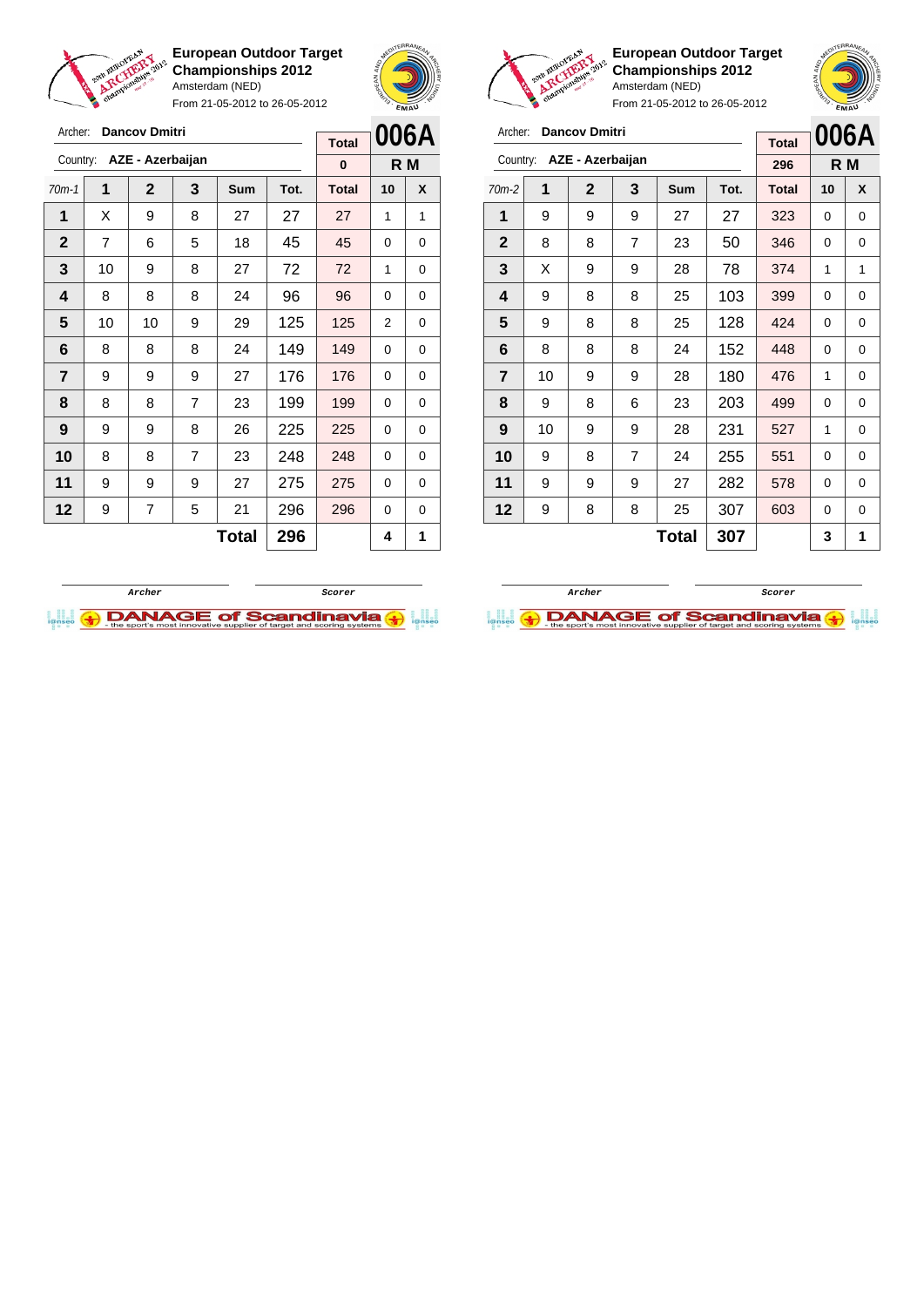

Archer: **Proc Jacek** Country: **POL - Poland**

**European Outdoor Target Championships 2012** Amsterdam (NED)

From 21-05-2012 to 26-05-2012

70m-1 **1 2 3 Sum Tot. Total 10 X** | X | 10 | 9 | 29 | 29 | 29 | 2 | 1 8 8 8 24 53 53 0 0 | 10 | 10 | 10 | 30 | 83 | 83 | 3 | 0 | 8 | 8 | 7 | 23 | 106 | 106 | 0 | 0 9 9 9 27 133 133 0 0 | 8 | 7 | 7 | 22 | 155 | 155 | 0 | 0  $\mid$  X  $\mid$  9  $\mid$  8  $\mid$  27  $\mid$  182  $\mid$  182  $\mid$  1  $\mid$  1 | 8 | 7 | 7 | 22 | 204 | 204 | 0 | 0 | 10 | 10 | 8 | 28 | 232 | 232 | 2 | 0 8 7 7 22 **254 254 0 0**  | 10 | 10 | 9 | 29 | 283 | 283 | 2 | 0 | 9 | 9 | 8 | 26 | 309 | 309 | 0 | 0



**R M**

**Total 0**



**European Outdoor Target Championships 2012** Amsterdam (NED)

**006B R M**

From 21-05-2012 to 26-05-2012

| Archer:                 |    | <b>Proc Jacek</b>     |   |            |      |              |      |          |
|-------------------------|----|-----------------------|---|------------|------|--------------|------|----------|
|                         |    |                       |   |            |      | <b>Total</b> | 006E |          |
|                         |    | Country: POL - Poland |   |            |      | 309          |      | R M      |
| $70m-2$                 | 1  | 2                     | 3 | <b>Sum</b> | Tot. | <b>Total</b> | 10   | X        |
| 1                       | 10 | 9                     | 9 | 28         | 28   | 337          | 1    | $\Omega$ |
| $\overline{2}$          | 9  | 8                     | 4 | 21         | 49   | 358          | 0    | 0        |
| $\overline{\mathbf{3}}$ | X  | 10                    | 9 | 29         | 78   | 387          | 2    | 1        |
|                         | 9  | 8                     | 8 | 25         | 103  | 412          | 0    | 0        |

| $\mathbf{2}$ | 9  | 8  | 4              | 21 | 49  | 358 | 0 | 0           |
|--------------|----|----|----------------|----|-----|-----|---|-------------|
| 3            | Χ  | 10 | 9              | 29 | 78  | 387 | 2 | 1           |
| 4            | 9  | 8  | 8              | 25 | 103 | 412 | 0 | $\mathbf 0$ |
| 5            | X  | 10 | 9              | 29 | 132 | 441 | 2 | 1           |
| 6            | 9  | 9  | 7              | 25 | 157 | 466 | 0 | 0           |
| 7            | 10 | 9  | 9              | 28 | 185 | 494 | 1 | 0           |
| 8            | 8  | 8  | 8              | 24 | 209 | 518 | 0 | 0           |
| 9            | 10 | 10 | 9              | 29 | 238 | 547 | 2 | 0           |
| 10           | 8  | 8  | 7              | 23 | 261 | 570 | 0 | 0           |
| 11           | X  | 9  | 9              | 28 | 289 | 598 | 1 | 1           |
| 12           | 9  | 7  | $\overline{7}$ | 23 | 312 | 621 | 0 | 0           |
|              |    |    |                |    |     |     |   |             |

 $Total | 312 | 9 | 3$ 

**Archer Scorer**



**Total 309 10 2**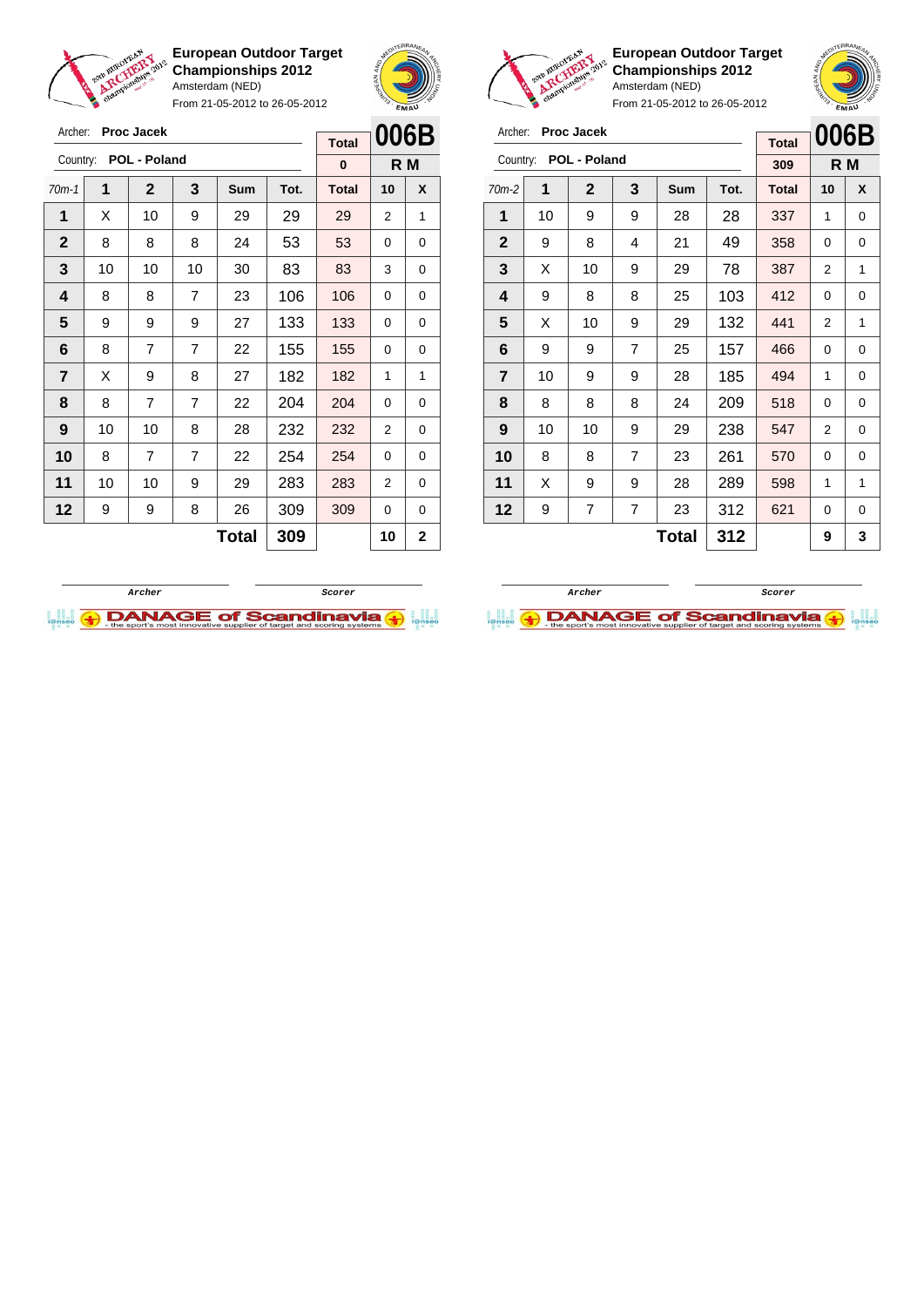

**European Outdoor Target Championships 2012** Amsterdam (NED)

From 21-05-2012 to 26-05-2012



io

**European Outdoor Target Championships 2012** Amsterdam (NED)

**006C R M**

| سمعا | From 21-05-2012 to 26-05-2012 |  |
|------|-------------------------------|--|
|      |                               |  |

| Archer:      |                 | <b>Petrosyan Hovanes</b> |                |            |      | <b>Total</b> |          | 006C                                                    | Archer:        |                |                | <b>Petrosyan Hovanes</b> |       |              | <b>Total</b> | <b>006C</b> |             |
|--------------|-----------------|--------------------------|----------------|------------|------|--------------|----------|---------------------------------------------------------|----------------|----------------|----------------|--------------------------|-------|--------------|--------------|-------------|-------------|
| Country:     |                 | <b>ARM - Armenia</b>     |                |            |      | $\bf{0}$     |          | Country: ARM - Armenia<br>R M                           |                |                |                |                          |       | 298          |              | R M         |             |
| $70m-1$      | 1               | $\overline{2}$           | 3              | <b>Sum</b> | Tot. | <b>Total</b> | 10       | $\overline{2}$<br>3<br>X<br>1<br>Sum<br>$70m-2$<br>Tot. |                |                |                |                          |       | <b>Total</b> | 10           | X           |             |
| 1            | 9               | 8                        | 8              | 25         | 25   | 25           | $\Omega$ | 0                                                       | 1              | 10             | 9              | 9                        | 28    | 28           | 326          | 1           | 0           |
| $\mathbf{2}$ | 8               | 7                        | 6              | 21         | 46   | 46           | $\Omega$ | $\Omega$                                                | $\mathbf{2}$   | 9              | 9              | 8                        | 26    | 54           | 352          | $\Omega$    | 0           |
| 3            | 10              | 9                        | 9              | 28         | 74   | 74           | 1        | $\Omega$                                                | 3              | 10             | 8              | 8                        | 26    | 80           | 378          | 1           | 0           |
| 4            | 9               | 8                        | 8              | 25         | 99   | 99           | $\Omega$ | 0                                                       | 4              | $\overline{7}$ | 7              | 6                        | 20    | 100          | 398          | $\Omega$    | 0           |
| 5            | 10              | 9                        | 9              | 28         | 127  | 127          | 1        | 0                                                       | 5              | 9              | 8              | 8                        | 25    | 125          | 423          | $\Omega$    | 0           |
| 6            | 9               | 7                        | $\overline{7}$ | 23         | 150  | 150          | $\Omega$ | 0                                                       | 6              | $\overline{7}$ | 4              | 3                        | 14    | 139          | 437          | $\Omega$    | 0           |
| 7            | 9               | 9                        | 8              | 26         | 176  | 176          | $\Omega$ | 0                                                       | $\overline{7}$ | X              | 9              | 9                        | 28    | 167          | 465          | 1           | 1           |
| 8            | 8               | 7                        | 5              | 20         | 196  | 196          | $\Omega$ | 0                                                       | 8              | $\overline{7}$ | 7              | 6                        | 20    | 187          | 485          | $\Omega$    | 0           |
| 9            | 9               | 9                        | 8              | 26         | 222  | 222          | $\Omega$ | $\Omega$                                                | 9              | 9              | 8              | 8                        | 25    | 212          | 510          | $\Omega$    | 0           |
| 10           | 8               | 8                        | $\overline{7}$ | 23         | 245  | 245          | $\Omega$ | 0                                                       | 10             | $\overline{7}$ | $\overline{7}$ | 6                        | 20    | 232          | 530          | $\Omega$    | 0           |
| 11           | 10 <sup>1</sup> | 10                       | 9              | 29         | 274  | 274          | 2        | 0                                                       | 11             | 9              | 9              | 9                        | 27    | 259          | 557          | 0           | $\mathbf 0$ |
| 12           | 9               | 8                        | $\overline{7}$ | 24         | 298  | 298          | $\Omega$ | $\Omega$                                                | 12             | 9              | 8              | 7                        | 24    | 283          | 581          | $\Omega$    | 0           |
|              |                 |                          |                | Total      | 298  |              | 4        | 0                                                       |                |                |                |                          | Total | 283          |              | 3           | 1           |



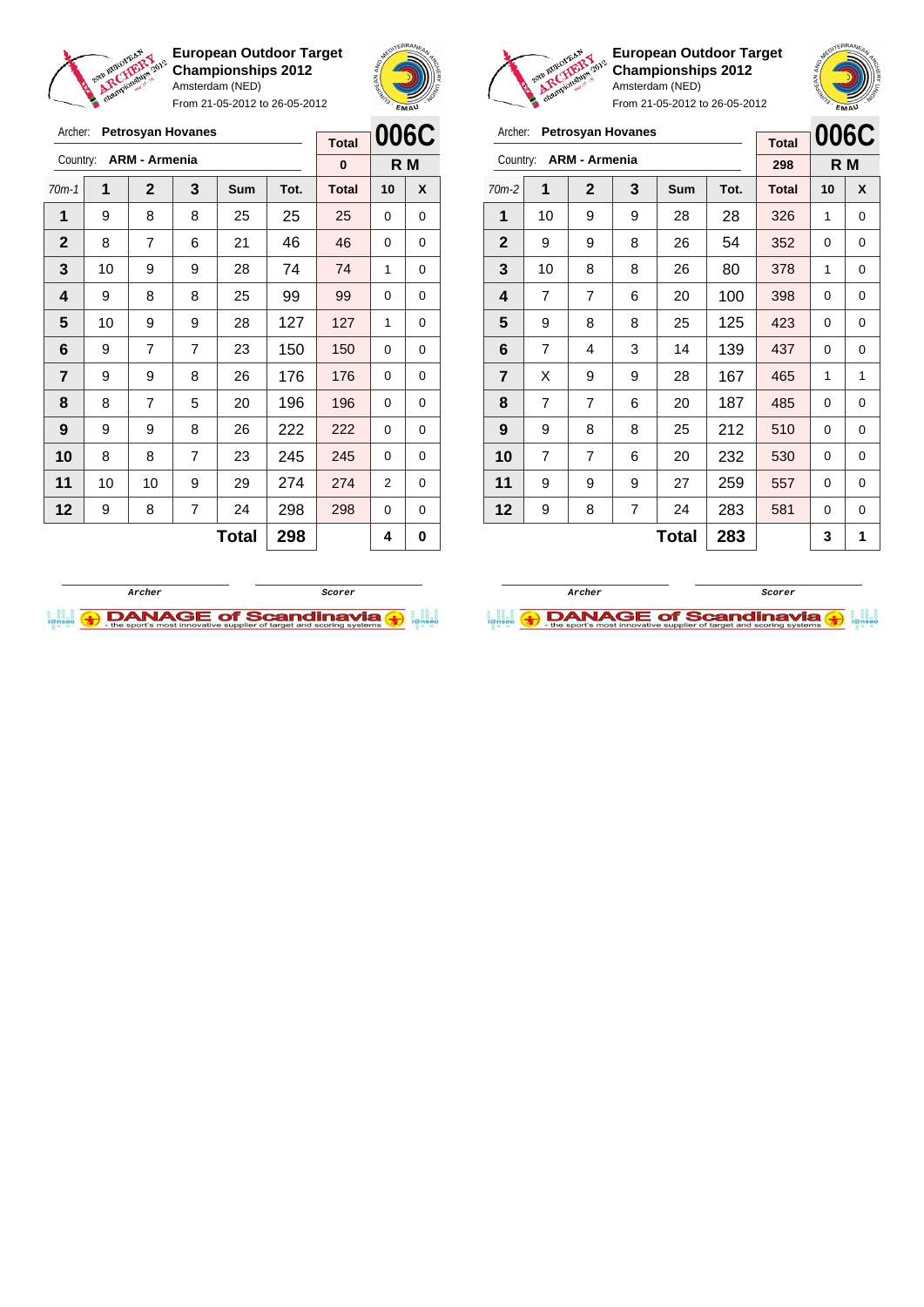

Archer: **Kalomoiris Georgios**

Country: **GRE - Greece**

**European Outdoor Target Championships 2012** Amsterdam (NED)

From 21-05-2012 to 26-05-2012

70m-1 **1 2 3 Sum Tot. Total 10 X** | 9 | 9 | 9 | 27 | 27 | 27 | 0 | 0 8 8 7 23 50 50 0 0 9 8 8 25 75 75 0 0



**R M**

**Total 0**



 $\begin{bmatrix} \phantom{-} \end{bmatrix}$ 

**European Outdoor Target Championships 2012** Amsterdam (NED) From 21-05-2012 to 26-05-2012

|                |                |                            |                | $110111$ $21-03-2012$ to $20-03-2012$ |      |              |          | EMAU           |
|----------------|----------------|----------------------------|----------------|---------------------------------------|------|--------------|----------|----------------|
| Archer:        |                | <b>Kalomoiris Georgios</b> |                |                                       |      | <b>Total</b> | 006D     |                |
| Country:       |                | <b>GRE - Greece</b>        |                |                                       |      | 284          |          | R M            |
| $70m-2$        | 1              | $\mathbf{2}$               | 3              | <b>Sum</b>                            | Tot. | <b>Total</b> | 10       | X              |
| 1              | X              | 10                         | 9              | 29                                    | 29   | 313          | 2        | 1              |
| $\mathbf{2}$   | 8              | 8                          | 8              | 24                                    | 53   | 337          | 0        | 0              |
| 3              | 10             | 9                          | 9              | 28                                    | 81   | 365          | 1        | 0              |
| 4              | 9              | 8                          | $\overline{7}$ | 24                                    | 105  | 389          | $\Omega$ | 0              |
| 5              | 10             | 10                         | 8              | 28                                    | 133  | 417          | 2        | 0              |
| 6              | 8              | 7                          | 5              | 20                                    | 153  | 437          | $\Omega$ | 0              |
| $\overline{7}$ | X              | 9                          | 8              | 27                                    | 180  | 464          | 1        | 1              |
| 8              | $\overline{7}$ | 7                          | 6              | 20                                    | 200  | 484          | 0        | 0              |
| 9              | 10             | 9                          | 8              | 27                                    | 227  | 511          | 1        | 0              |
| 10             | 8              | 7                          | 5              | 20                                    | 247  | 531          | 0        | 0              |
| 11             | 9              | 9                          | 8              | 26                                    | 273  | 557          | 0        | 0              |
| 12             | 8              | 8                          | $\overline{7}$ | 23                                    | 296  | 580          | 0        | 0              |
|                |                |                            |                | <b>Total</b>                          | 296  |              | 7        | $\overline{2}$ |





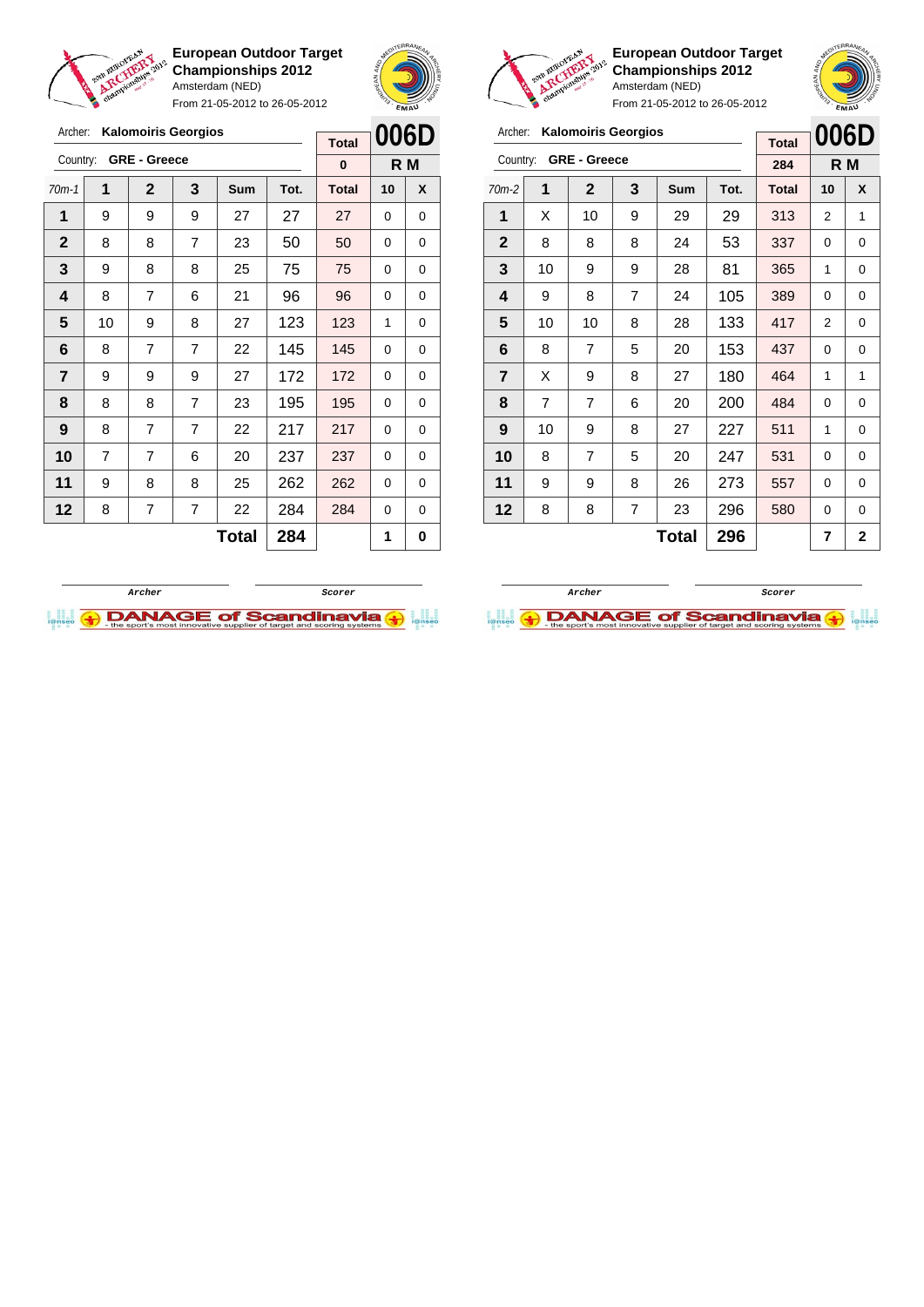

From 21-05-2012 to 26-05-2012





**European Outdoor Target Championships 2012** Amsterdam (NED)

|                | Archer:<br><b>Faber Dominik</b>      |                |                |     |      |              | 007A |     |
|----------------|--------------------------------------|----------------|----------------|-----|------|--------------|------|-----|
|                | <b>SUI - Switzerland</b><br>Country: |                |                |     |      |              |      | R M |
| $70m-2$        | 1                                    | $\mathbf{2}$   | 3              | Sum | Tot. | <b>Total</b> | 10   | X   |
| 1              | 9                                    | 9              | 9              | 27  | 27   | 330          | 0    | 0   |
| $\mathbf{2}$   | 9                                    | $\overline{7}$ | $\overline{7}$ | 23  | 50   | 353          | 0    | 0   |
| 3              | 9                                    | 9              | 9              | 27  | 77   | 380          | 0    | 0   |
| 4              | 8                                    | 6              | 6              | 20  | 97   | 400          | 0    | 0   |
| 5              | 10                                   | 8              | $\overline{7}$ | 25  | 122  | 425          | 1    | 0   |
| 6              | $\overline{7}$                       | 7              | $\overline{7}$ | 21  | 143  | 446          | 0    | 0   |
| $\overline{7}$ | 8                                    | 8              | $\overline{7}$ | 23  | 166  | 469          | 0    | 0   |
| 8              | $\overline{7}$                       | 7              | 6              | 20  | 186  | 489          | 0    | 0   |
| 9              | X                                    | 10             | 9              | 29  | 215  | 518          | 2    | 1   |
| 10             | 9                                    | 8              | 7              | 24  | 239  | 542          | 0    | 0   |
| 11             | 9                                    | 9              | 9              | 27  | 266  | 569          | 0    | 0   |
| 12             | 9                                    | 9              | 8              | 26  | 292  | 595          | 0    | 0   |
|                |                                      |                |                | 3   | 1    |              |      |     |





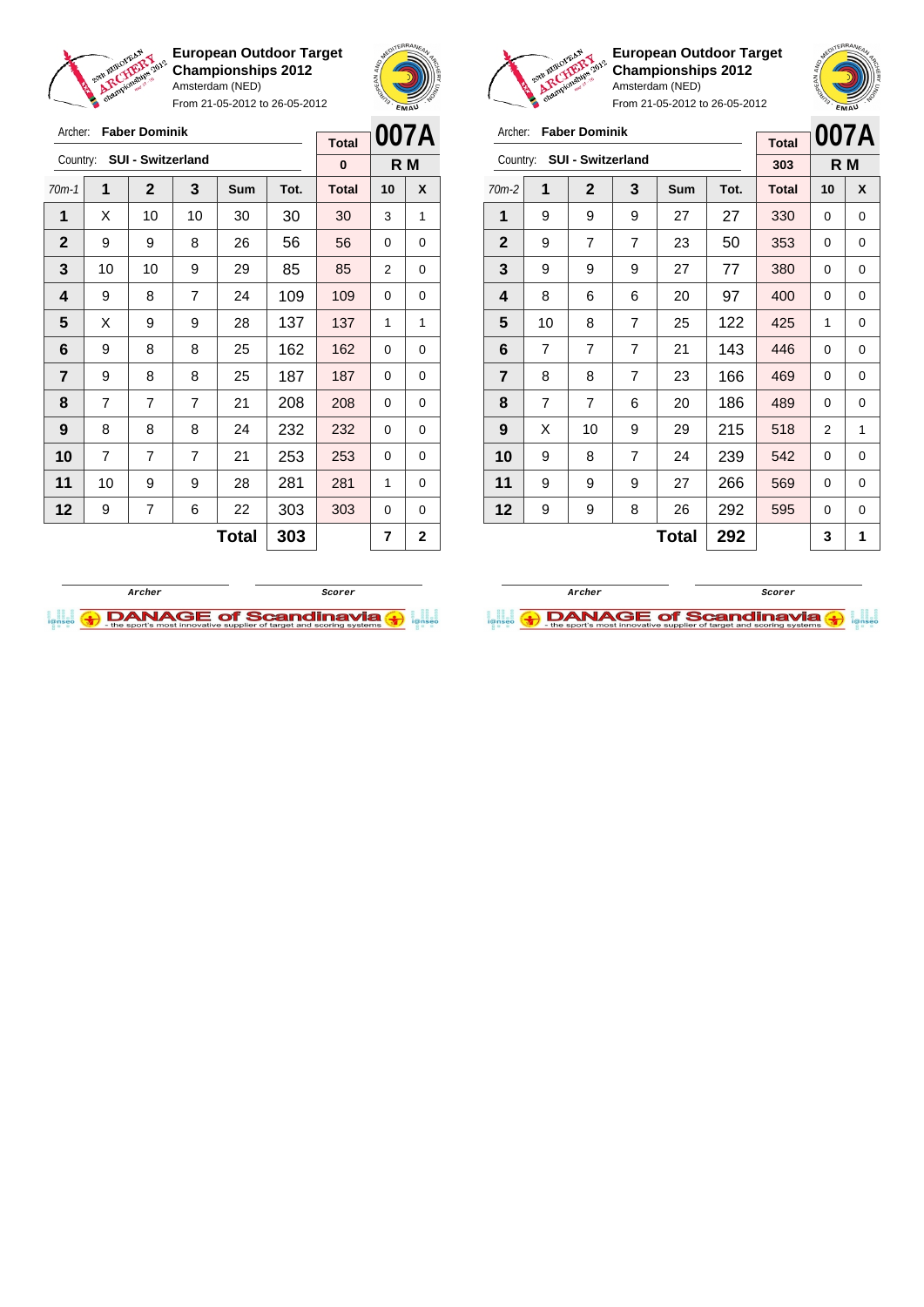

Archer: **Dub Vojtech**

**European Outdoor Target Championships 2012** Amsterdam (NED)

From 21-05-2012 to 26-05-2012



**European Outdoor Target Championships 2012** Amsterdam (NED)



| Archer:        |    | Dub Vojtech                 |     |              |      | <b>Total</b> | 007B     |                |
|----------------|----|-----------------------------|-----|--------------|------|--------------|----------|----------------|
| Country:       |    | <b>CZE - Czech Republic</b> | 290 |              | R M  |              |          |                |
| $70m-2$        | 1  | 2                           | 3   | Sum          | Tot. | <b>Total</b> | 10       | X              |
| 1              | X  | 9                           | 9   | 28           | 28   | 318          | 1        | 1              |
| $\mathbf{2}$   | 8  | 8                           | 7   | 23           | 51   | 341          | 0        | 0              |
| 3              | 10 | 9                           | 8   | 27           | 78   | 368          | 1        | 0              |
| 4              | 8  | 7                           | 5   | 20           | 98   | 388          | 0        | 0              |
| 5              | 10 | 10                          | 9   | 29           | 127  | 417          | 2        | 0              |
| 6              | 9  | 8                           | 8   | 25           | 152  | 442          | 0        | 0              |
| $\overline{7}$ | 10 | 9                           | 9   | 28           | 180  | 470          | 1        | 0              |
| 8              | 8  | 8                           | 8   | 24           | 204  | 494          | 0        | 0              |
| 9              | 9  | 9                           | 9   | 27           | 231  | 521          | 0        | 0              |
| 10             | 9  | 8                           | 8   | 25           | 256  | 546          | $\Omega$ | 0              |
| 11             | X  | 9                           | 9   | 28           | 284  | 574          | 1        | 1              |
| 12             | 9  | 8                           | 5   | 22           | 306  | 596          | 0        | 0              |
|                |    |                             |     | <b>Total</b> | 306  |              | 6        | $\overline{2}$ |

| Archer:     |    | Dub Vojtech                 |          |              |      | <b>Total</b> | 007B     |   |
|-------------|----|-----------------------------|----------|--------------|------|--------------|----------|---|
| Country:    |    | <b>CZE - Czech Republic</b> | $\bf{0}$ | R M          |      |              |          |   |
| $70m-1$     | 1  | $\overline{2}$              | 3        | Sum          | Tot. | <b>Total</b> | 10       | X |
| 1           | 9  | 9                           | 9        | 27           | 27   | 27           | 0        | 0 |
| $\mathbf 2$ | 9  | 9                           | 8        | 26           | 53   | 53           | 0        | 0 |
| 3           | 8  | 8                           | 8        | 24           | 77   | 77           | $\Omega$ | 0 |
| 4           | 7  | 7                           | 6        | 20           | 97   | 97           | 0        | 0 |
| 5           | 10 | 9                           | 9        | 28           | 125  | 125          | 1        | 0 |
| 6           | 9  | 9                           | 8        | 26           | 151  | 151          | 0        | 0 |
| 7           | 9  | 9                           | 8        | 26           | 177  | 177          | 0        | 0 |
| 8           | 8  | 7                           | 5        | 20           | 197  | 197          | 0        | 0 |
| 9           | 8  | 8                           | 8        | 24           | 221  | 221          | 0        | 0 |
| 10          | 7  | 7                           | 6        | 20           | 241  | 241          | 0        | 0 |
| 11          | 9  | 9                           | 9        | 27           | 268  | 268          | 0        | 0 |
| 12          | 8  | 8                           | 6        | 22           | 290  | 290          | 0        | 0 |
|             |    |                             |          | <b>Total</b> | 290  |              | 1        | 0 |



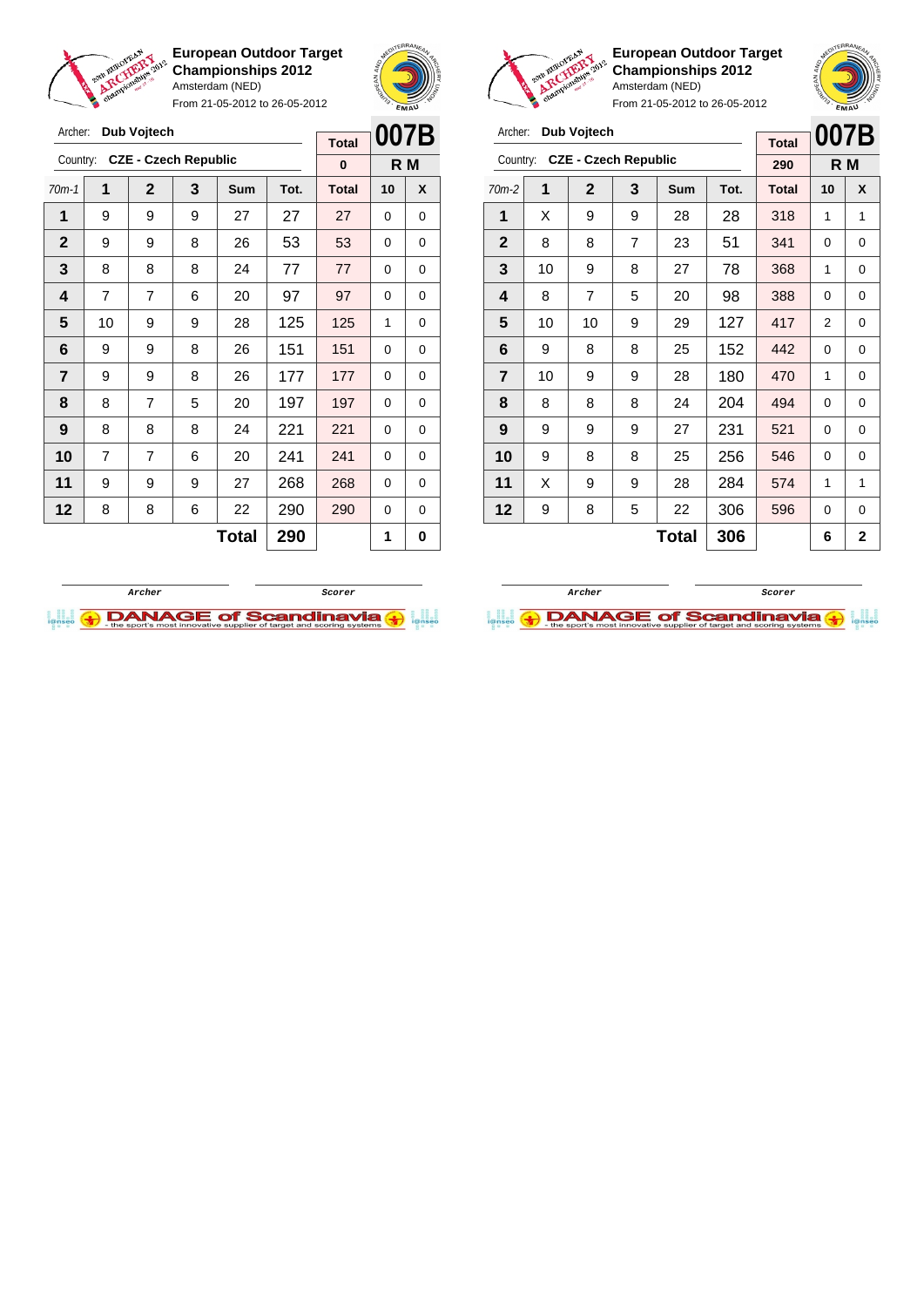

From 21-05-2012 to 26-05-2012





**European Outdoor Target Championships 2012** Amsterdam (NED)

|              | eliainpion |                      |     | Amsterdam (NED) | From 21-05-2012 to 26-05-2012 |              | <b>EMAY</b> |   |
|--------------|------------|----------------------|-----|-----------------|-------------------------------|--------------|-------------|---|
| Archer:      | 007C       |                      |     |                 |                               |              |             |   |
| Country:     |            | <b>IRL</b> - Ireland | 299 |                 | R M                           |              |             |   |
| $70m-2$      | 1          | $\mathbf{2}$         | 3   | <b>Sum</b>      | Tot.                          | <b>Total</b> | 10          | X |
| 1            | X          | 9                    | 9   | 28              | 28                            | 327          | 1           | 1 |
| $\mathbf{2}$ | 8          | 8                    | 7   | 23              | 51                            | 350          | 0           | 0 |
| 3            | 9          | 9                    | 9   | 27              | 78                            | 377          | 0           | 0 |
| 4            | 8          | 8                    | 6   | 22              | 100                           | 399          | 0           | 0 |
| 5            | X          | 9                    | 9   | 28              | 128                           | 427          | 1           | 1 |
| 6            | 8          | 8                    | 8   | 24              | 152                           | 451          | 0           | 0 |
|              |            |                      |     |                 |                               |              |             |   |

 $Total | 313 | 6 | 4$ 

| Archer:        |                                  | <b>O Hanlon Brendan</b> |                |              |      | <b>Total</b> |     | 007C |
|----------------|----------------------------------|-------------------------|----------------|--------------|------|--------------|-----|------|
|                | <b>IRL</b> - Ireland<br>Country: |                         |                |              |      |              | R M |      |
| $70m-1$        | 1                                | $\overline{2}$          | 3              | Sum          | Tot. | <b>Total</b> | 10  | X    |
| 1              | 9                                | 9                       | 8              | 26           | 26   | 26           | 0   | 0    |
| $\mathbf{2}$   | 8                                | 7                       | 5              | 20           | 46   | 46           | 0   | 0    |
| 3              | 9                                | 9                       | 8              | 26           | 72   | 72           | 0   | 0    |
| 4              | 7                                | 7                       | 7              | 21           | 93   | 93           | 0   | 0    |
| 5              | 9                                | 9                       | 9              | 27           | 120  | 120          | 0   | 0    |
| 6              | 9                                | 9                       | 9              | 27           | 147  | 147          | 0   | 0    |
| $\overline{7}$ | 10                               | 10                      | 9              | 29           | 176  | 176          | 2   | 0    |
| 8              | 7                                | 7                       | 7              | 21           | 197  | 197          | 0   | 0    |
| 9              | 9                                | 9                       | 9              | 27           | 224  | 224          | 0   | 0    |
| 10             | 9                                | 7                       | $\overline{7}$ | 23           | 247  | 247          | 0   | 0    |
| 11             | 10                               | 10                      | 9              | 29           | 276  | 276          | 2   | 0    |
| 12             | 8                                | 8                       | 7              | 23           | 299  | 299          | 0   | 0    |
|                |                                  |                         |                | <b>Total</b> | 299  |              | 4   | 0    |



  $\mid$  X  $\mid$  9  $\mid$  9  $\mid$  28  $\mid$  180  $\mid$  479  $\mid$  1  $\mid$  1 | 9 | 8 | 8 | 25 | 205 | 504 | 0 | 0 | X | 10 | 9 | 29 | 234 | 533 | 2 | 1 | 9 | 9 | 8 | 26 | 260 | 559 | 0 | 0 | 10 | 9 | 9 | 28 | 288 | 587 | 1 | 0 | 9 | 8 | 8 | 25 | 313 | 612 | 0 | 0

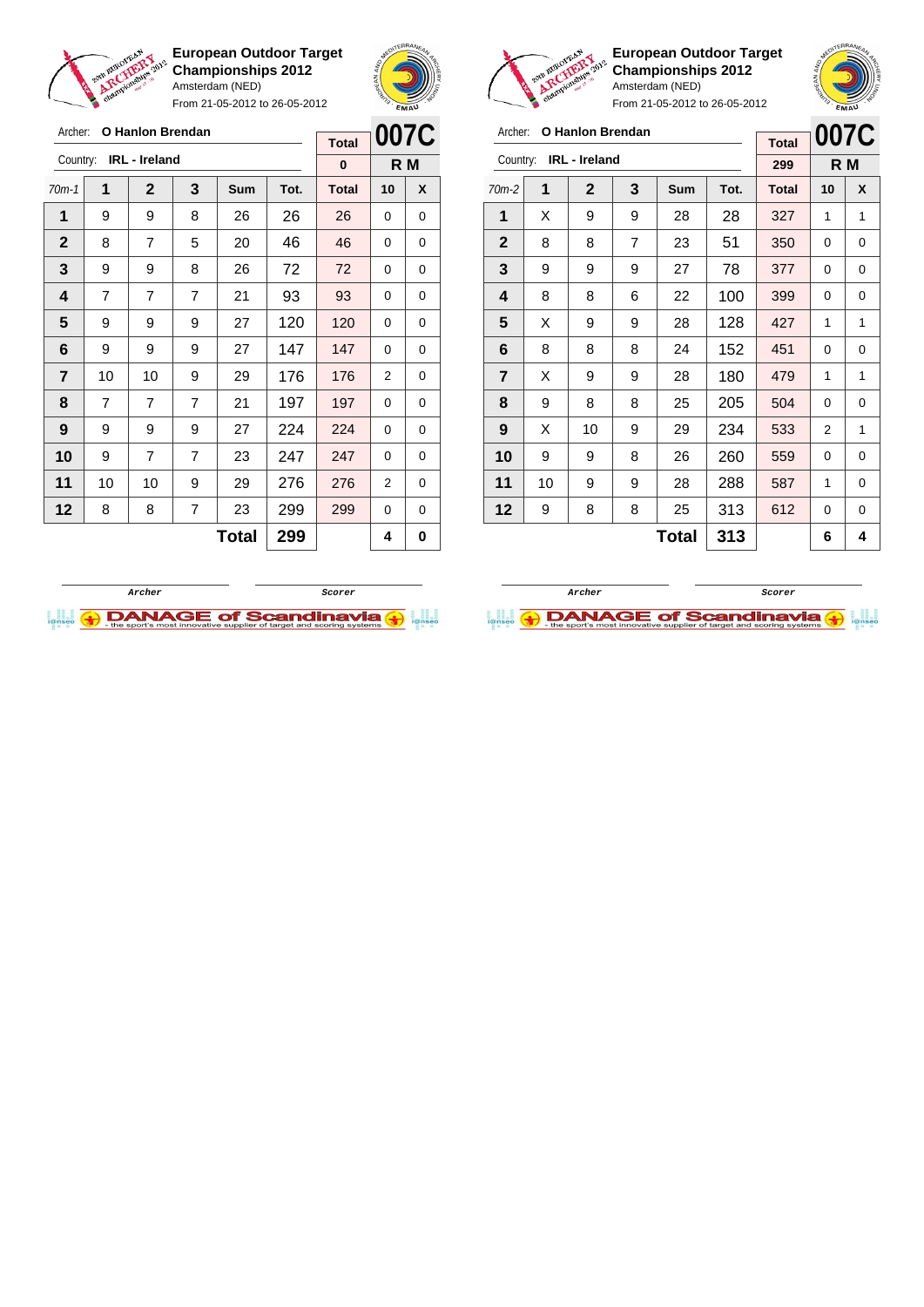

Archer: **Frangilli Michele**

Country: **ITA - Italy**

**European Outdoor Target Championships 2012** Amsterdam (NED)

From 21-05-2012 to 26-05-2012

70m-1 **1 2 3 Sum Tot. Total 10 X** | X | 10 | 10 | 30 | 30 | 30 | 3 | 1 | 10 | 9 | 8 | 27 | 57 | 57 | 1 | 0  $\mid$  X  $\mid$  10  $\mid$  10  $\mid$  30  $\mid$  87  $\mid$  87  $\mid$  3  $\mid$  1 | 10 | 9 | 9 | 28 | 115 | 115 | 1 | 0  $\mid$  X  $\mid$  9  $\mid$  9  $\mid$  28  $\mid$  143  $\mid$  143  $\mid$  1  $\mid$  1 | 8 | 8 | 7 | 23 | 166 | 166 | 0 | 0  $\mid$  X  $\mid$  9  $\mid$  9  $\mid$  28  $\mid$  194  $\mid$  194  $\mid$  1  $\mid$  1 | 9 | 9 | 8 | 26 | 220 | 220 | 0 | 0 | X | X | 9 | 29 | 249 | 249 | 2 | 2 9 7 6 22 271 271 0 0 | X | 10 | 9 | 29 | 300 | 300 | 2 | 1 | 9 | 8 | 8 | 25 | 325 | 325 | 0 | 0



**007D R M**

**Total 0**



**European Outdoor Target Championships 2012** Amsterdam (NED)



| Archer:        |    | Frangilli Michele  |    |              |      | <b>Total</b> | 007D |   |
|----------------|----|--------------------|----|--------------|------|--------------|------|---|
| Country:       |    | <b>ITA - Italy</b> |    |              |      | 325          | R M  |   |
| $70m-2$        | 1  | $\mathbf{2}$       | 3  | Sum          | Tot. | <b>Total</b> | 10   | X |
| 1              | X  | 10                 | 10 | 30           | 30   | 355          | 3    | 1 |
| $\mathbf{2}$   | 10 | 9                  | 9  | 28           | 58   | 383          | 1    | 0 |
| 3              | X  | 10                 | 10 | 30           | 88   | 413          | 3    | 1 |
| 4              | 10 | 9                  | 8  | 27           | 115  | 440          | 1    | 0 |
| 5              | X  | 10                 | 10 | 30           | 145  | 470          | 3    | 1 |
| 6              | 9  | 9                  | 9  | 27           | 172  | 497          | 0    | 0 |
| $\overline{7}$ | X  | 10                 | 10 | 30           | 202  | 527          | 3    | 1 |
| 8              | 9  | 8                  | 7  | 24           | 226  | 551          | 0    | 0 |
| 9              | X  | 10                 | 9  | 29           | 255  | 580          | 2    | 1 |
| 10             | 9  | 8                  | 7  | 24           | 279  | 604          | 0    | 0 |
| 11             | X  | 10                 | 9  | 29           | 308  | 633          | 2    | 1 |
| 12             | 9  | 9                  | 9  | 27           | 335  | 660          | 0    | 0 |
|                |    |                    |    | <b>Total</b> | 335  |              | 18   | 6 |



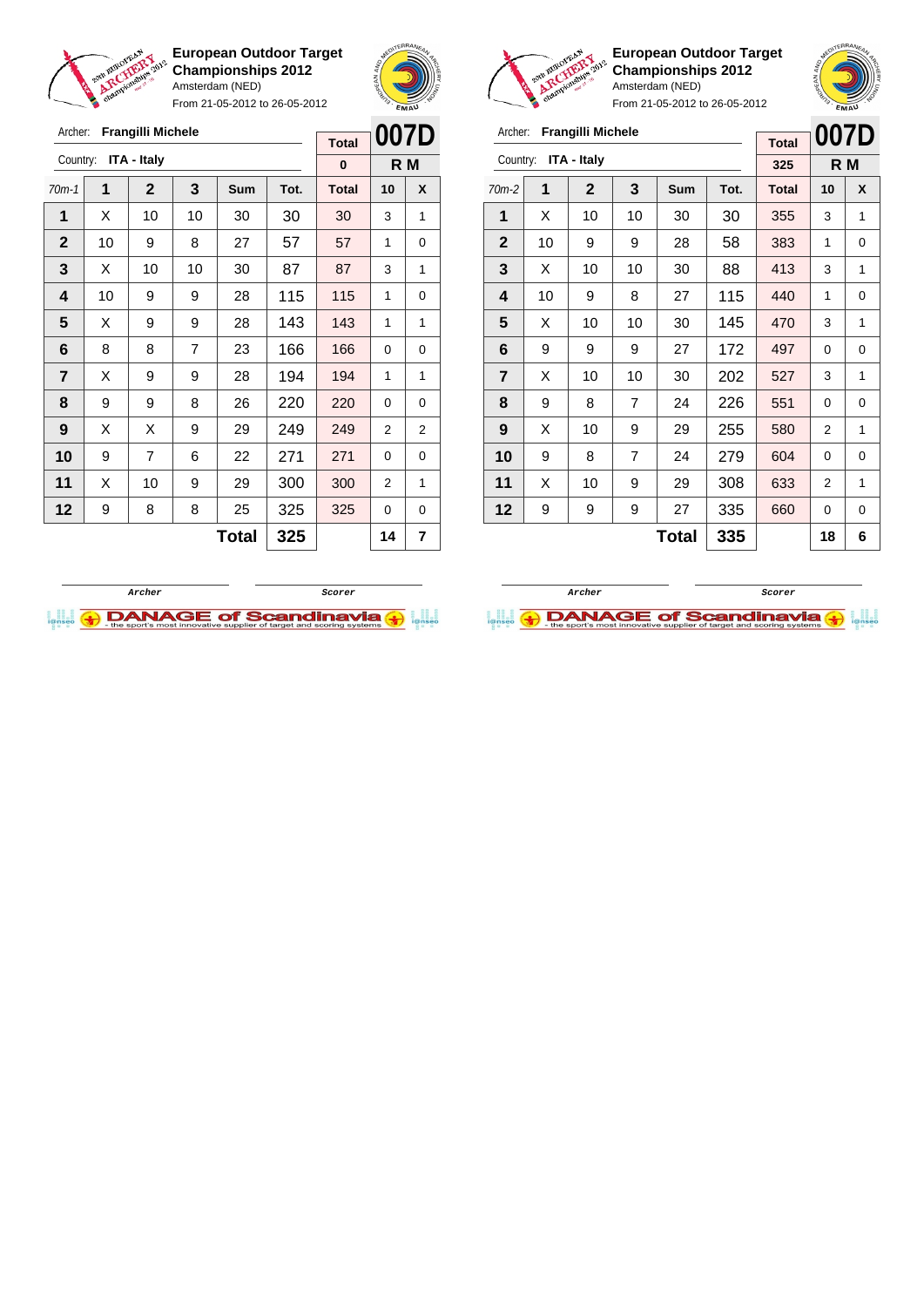

Archer: **Muller Axel**

Country: **SUI - Switzerland**

**European Outdoor Target Championships 2012** Amsterdam (NED)

From 21-05-2012 to 26-05-2012

70m-1 **1 2 3 Sum Tot. Total 10 X** | X | X | 9 | 29 | 29 | 29 | 2 | 2 | 9 | 9 | 7 | 25 | 54 | 54 | 0 | 0 | 10 | 10 | 9 | 29 | 83 | 83 | 2 | 0



**R M**

**Total 0**

**European Outdoor Target Championships 2012** Amsterdam (NED)

**008A**

| Archer:        |    | <b>Muller Axel</b>       |                |     |      | <b>Total</b> |    | 008A |
|----------------|----|--------------------------|----------------|-----|------|--------------|----|------|
| Country:       |    | <b>SUI - Switzerland</b> | 326            |     | R M  |              |    |      |
| $70m-2$        | 1  | $\mathbf{2}$             | 3              | Sum | Tot. | <b>Total</b> | 10 | X    |
| 1              | 10 | 10                       | 10             | 30  | 30   | 356          | 3  | 0    |
| $\mathbf{2}$   | 9  | 8                        | 7              | 24  | 54   | 380          | 0  | 0    |
| 3              | X  | 10                       | 10             | 30  | 84   | 410          | 3  | 1    |
| 4              | 9  | 8                        | $\overline{7}$ | 24  | 108  | 434          | 0  | 0    |
| 5              | X  | 10                       | 9              | 29  | 137  | 463          | 2  | 1    |
| 6              | 9  | 9                        | 7              | 25  | 162  | 488          | 0  | 0    |
| $\overline{7}$ | 10 | 10                       | 10             | 30  | 192  | 518          | 3  | 0    |
| 8              | 9  | 9                        | 9              | 27  | 219  | 545          | 0  | 0    |
| 9              | X  | 10                       | 9              | 29  | 248  | 574          | 2  | 1    |
| 10             | 9  | 8                        | 8              | 25  | 273  | 599          | 0  | 0    |
| 11             | 10 | 9                        | 9              | 28  | 301  | 627          | 1  | 0    |
| 12             | 9  | 8                        | 6              | 23  | 324  | 650          | 0  | 0    |
|                |    |                          |                | 14  | 3    |              |    |      |





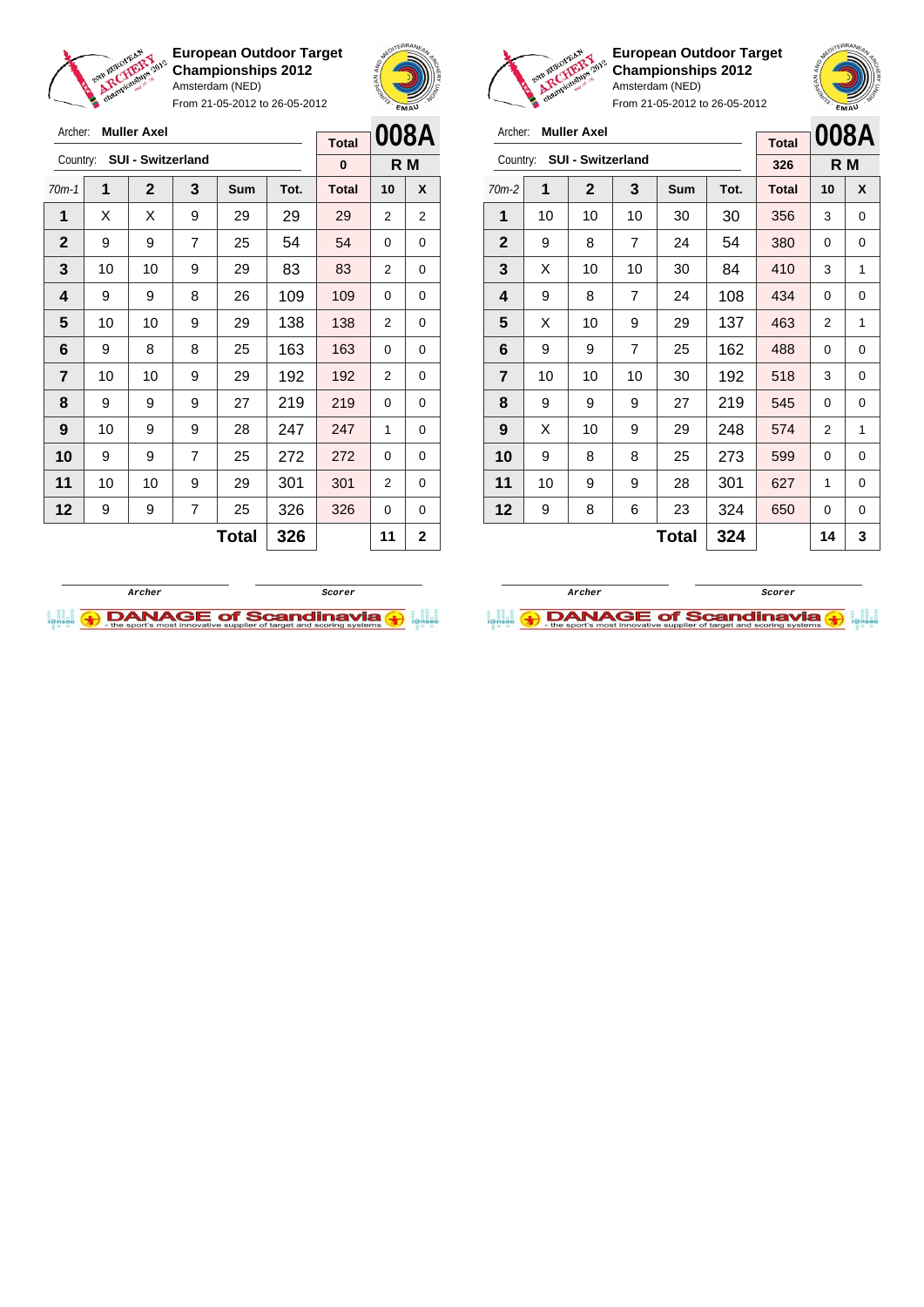

Archer: **Novotny Vojtech**

**European Outdoor Target Championships 2012** Amsterdam (NED)

From 21-05-2012 to 26-05-2012



**Total**



**European Outdoor Target Championships 2012** Amsterdam (NED)

| Archer:        |                     | <b>Novotny Vojtech</b>      | <b>Total</b> | 008B |      |              |    |   |
|----------------|---------------------|-----------------------------|--------------|------|------|--------------|----|---|
| Country:       |                     | <b>CZE - Czech Republic</b> | 303          |      | R M  |              |    |   |
| $70m-2$        | 1                   | $\overline{2}$              | 3            | Sum  | Tot. | <b>Total</b> | 10 | X |
| 1              | 10                  | 9                           | 9            | 28   | 28   | 331          | 1  | 0 |
| $\mathbf{2}$   | 8                   | 8                           | 8            | 24   | 52   | 355          | 0  | 0 |
| 3              | 9                   | 9                           | 9            | 27   | 79   | 382          | 0  | 0 |
| 4              | 8                   | 8                           | 8            | 24   | 103  | 406          | 0  | 0 |
| 5              | 10                  | 9                           | 9            | 28   | 131  | 434          | 1  | 0 |
| 6              | 8                   | 6                           | 6            | 20   | 151  | 454          | 0  | 0 |
| $\overline{7}$ | 10                  | 10                          | 9            | 29   | 180  | 483          | 2  | 0 |
| 8              | $\overline{7}$      | 7                           | 6            | 20   | 200  | 503          | 0  | 0 |
| 9              | X                   | 10                          | 10           | 30   | 230  | 533          | 3  | 1 |
| 10             | 9                   | 9                           | 9            | 27   | 257  | 560          | 0  | 0 |
| 11             | 10                  | 9                           | 9            | 28   | 285  | 588          | 1  | 0 |
| 12             | 8                   | 8                           | 8            | 24   | 309  | 612          | 0  | 0 |
|                | 309<br><b>Total</b> |                             |              |      |      |              | 8  | 1 |





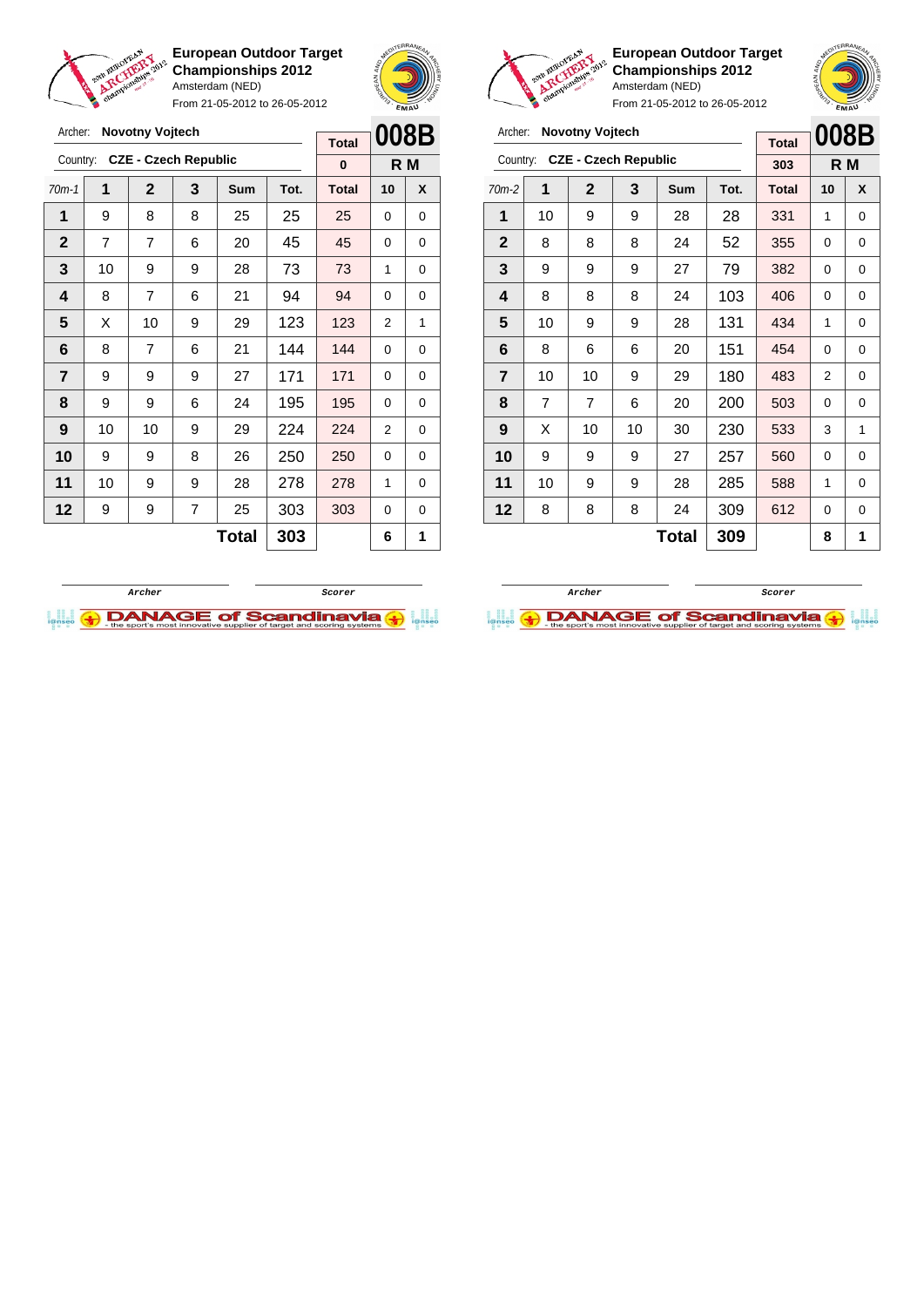

Archer: **Gill Joe**

**European Outdoor Target Championships 2012** Amsterdam (NED)

From 21-05-2012 to 26-05-2012



**European Outdoor Target Championships 2012** Amsterdam (NED) From 21-05-2012 to 26-05-2012

| Archer:      | Gill Joe |                      |                |       |      | <b>Total</b>   | <b>008C</b> |   |
|--------------|----------|----------------------|----------------|-------|------|----------------|-------------|---|
| Country:     |          | <b>IRL</b> - Ireland |                | 307   |      | R <sub>M</sub> |             |   |
| $70m-2$      | 1        | $\mathbf 2$          | 3              | Sum   | Tot. | <b>Total</b>   | 10          | X |
| 1            | X        | X                    | 10             | 30    | 30   | 337            | 3           | 2 |
| $\mathbf{2}$ | 8        | 8                    | 8              | 24    | 54   | 361            | 0           | 0 |
| 3            | 10       | 10                   | 9              | 29    | 83   | 390            | 2           | 0 |
| 4            | 8        | 8                    | $\overline{7}$ | 23    | 106  | 413            | 0           | 0 |
| 5            | X        | 9                    | 8              | 27    | 133  | 440            | 1           | 1 |
| 6            | 8        | 8                    | 6              | 22    | 155  | 462            | 0           | 0 |
| 7            | 9        | 9                    | 9              | 27    | 182  | 489            | 0           | 0 |
| 8            | 8        | 8                    | 8              | 24    | 206  | 513            | 0           | 0 |
| 9            | 10       | 9                    | 9              | 28    | 234  | 541            | 1           | 0 |
| 10           | 9        | 8                    | 6              | 23    | 257  | 564            | 0           | 0 |
| 11           | 10       | 10                   | 9              | 29    | 286  | 593            | 2           | 0 |
| 12           | 9        | 8                    | 7              | 24    | 310  | 617            | 0           | 0 |
|              |          |                      |                | Total | 310  |                | 9           | 3 |

| Archer:      | <b>Gill Joe</b> |                      |                |     |      | <b>Total</b> |    | 008C |
|--------------|-----------------|----------------------|----------------|-----|------|--------------|----|------|
| Country:     |                 | <b>IRL</b> - Ireland | 0              | R M |      |              |    |      |
| $70m-1$      | 1               | $\mathbf 2$          | 3              | Sum | Tot. | <b>Total</b> | 10 | X    |
| 1            | Х               | 10                   | 9              | 29  | 29   | 29           | 2  | 1    |
| $\mathbf{2}$ | 9               | 9                    | 8              | 26  | 55   | 55           | 0  | 0    |
| 3            | X               | 9                    | 9              | 28  | 83   | 83           | 1  | 1    |
| 4            | 9               | 9                    | 8              | 26  | 109  | 109          | 0  | 0    |
| 5            | 10              | 9                    | 9              | 28  | 137  | 137          | 1  | 0    |
| 6            | 8               | 8                    | 6              | 22  | 159  | 159          | 0  | 0    |
| 7            | 10              | 10                   | 9              | 29  | 188  | 188          | 2  | 0    |
| 8            | 8               | 7                    | $\overline{7}$ | 22  | 210  | 210          | 0  | 0    |
| 9            | X               | 9                    | 8              | 27  | 237  | 237          | 1  | 1    |
| 10           | $\overline{7}$  | 7                    | 5              | 19  | 256  | 256          | 0  | 0    |
| 11           | 10              | 9                    | 9              | 28  | 284  | 284          | 1  | 0    |
| 12           | 8               | 8                    | 7              | 23  | 307  | 307          | 0  | 0    |
|              |                 |                      |                | 8   | 3    |              |    |      |



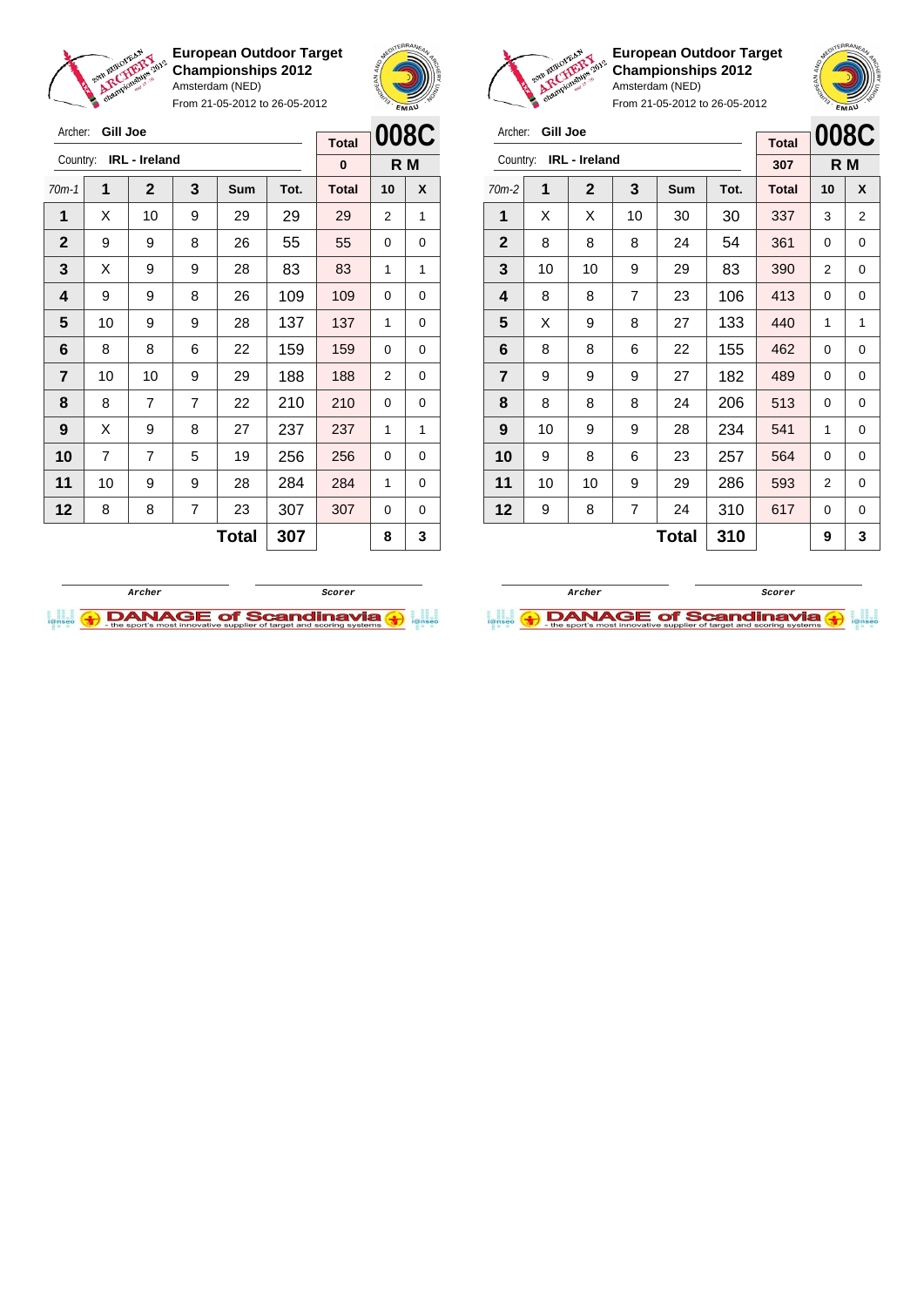

Archer: **Nespoli Mauro**

**European Outdoor Target Championships 2012** Amsterdam (NED)

From 21-05-2012 to 26-05-2012



**Total**



From 21-05-2012 to 26-05-2012

| Archer:        |                     | Nespoli Mauro      |              | 008D |      |              |    |     |
|----------------|---------------------|--------------------|--------------|------|------|--------------|----|-----|
| Country:       |                     | <b>ITA - Italy</b> | <b>Total</b> |      |      |              |    |     |
|                |                     |                    |              |      |      | 335          |    | R M |
| $70m-2$        | 1                   | $\mathbf{2}$       | 3            | Sum  | Tot. | <b>Total</b> | 10 | X   |
| 1              | X                   | 10                 | 9            | 29   | 29   | 364          | 2  | 1   |
| $\mathbf{2}$   | 9                   | 8                  | 8            | 25   | 54   | 389          | 0  | 0   |
| 3              | X                   | 10                 | 10           | 30   | 84   | 419          | 3  | 1   |
| 4              | 10                  | 9                  | 9            | 28   | 112  | 447          | 1  | 0   |
| 5              | X                   | X                  | X            | 30   | 142  | 477          | 3  | 3   |
| 6              | 10                  | 10                 | 9            | 29   | 171  | 506          | 2  | 0   |
| $\overline{7}$ | 10                  | 10                 | 9            | 29   | 200  | 535          | 2  | 0   |
| 8              | 9                   | 9                  | 8            | 26   | 226  | 561          | 0  | 0   |
| 9              | X                   | X                  | 10           | 30   | 256  | 591          | 3  | 2   |
| 10             | 9                   | 9                  | 8            | 26   | 282  | 617          | 0  | 0   |
| 11             | 10                  | 10                 | 10           | 30   | 312  | 647          | 3  | 0   |
| 12             | 10                  | 9                  | 8            | 27   | 339  | 674          | 1  | 0   |
|                | 339<br><b>Total</b> |                    |              |      |      |              | 20 | 7   |

**European Outdoor Target Championships 2012**

Amsterdam (NED)





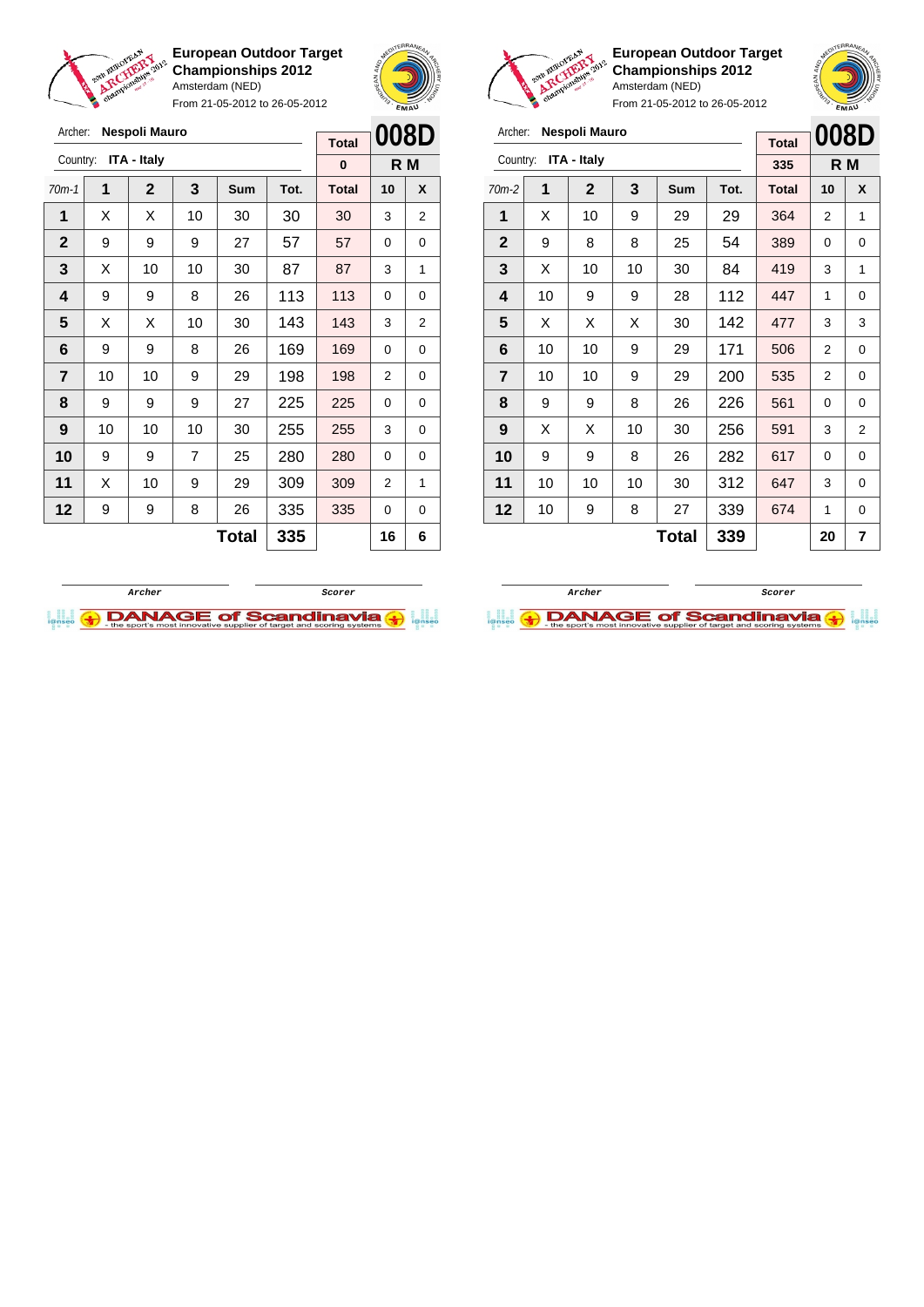

Archer: **Curchod Alexandre** Country: **SUI - Switzerland**

**European Outdoor Target Championships 2012** Amsterdam (NED)

From 21-05-2012 to 26-05-2012

70m-1 **1 2 3 Sum Tot. Total 10 X** | 10 | 10 | 9 | 29 | 29 | 29 | 2 | 0 9 8 8 25 54 54 0 0  $\mid$  X  $\mid$  10  $\mid$  10  $\mid$  30  $\mid$  84  $\mid$  84  $\mid$  3  $\mid$  1 | 9 | 9 | 8 | 26 | 110 | 110 | 0 | 0  $\mid$  X  $\mid$  10  $\mid$  10  $\mid$  30  $\mid$  140  $\mid$  140  $\mid$  3  $\mid$  1 | 9 | 8 | 7 | 24 | 164 | 164 | 0 | 0



**R M**

**Total 0**



**European Outdoor Target Championships 2012** Amsterdam (NED)

| <b>Curchod Alexandre</b><br>Archer:  |    |                                 |    |    | <b>Total</b> | 009A         |     |   |
|--------------------------------------|----|---------------------------------|----|----|--------------|--------------|-----|---|
| <b>SUI - Switzerland</b><br>Country: |    |                                 |    |    |              | 328          | R M |   |
| 70m-2                                | 1  | $\mathbf 2$<br>3<br>Sum<br>Tot. |    |    |              | <b>Total</b> | 10  | X |
| 1                                    | 10 | 10                              | 10 | 30 | 30           | 358          | 3   | 0 |
| $\mathbf{2}$                         | 9  | 9                               | 7  | 25 | 55           | 383          | 0   | 0 |
| 3                                    | X  | X                               | X  | 30 | 85           | 413          | 3   | 3 |
| 4                                    | 10 | 9                               | 7  | 26 | 111          | 439          | 1   | 0 |
| 5                                    | X  | 10                              | 9  | 29 | 140          | 468          | 2   | 1 |
| 6                                    | 9  | 8                               | 8  | 25 | 165          | 493          | 0   | 0 |
| $\overline{\mathbf{r}}$              | X  | X                               | 9  | 29 | 194          | 522          | 2   | 2 |
| 8                                    | 9  | 9                               | 9  | 27 | 221          | 549          | 0   | 0 |
| 9                                    | X  | 10                              | 10 | 30 | 251          | 579          | 3   | 1 |
| 10                                   | 9  | 9                               | 9  | 27 | 278          | 606          | 0   | 0 |
| 11                                   | 9  | 9                               | 8  | 26 | 304          | 632          | 0   | 0 |
| 12                                   | 8  | 7                               | 7  | 22 | 326          | 654          | 0   | 0 |
| 326<br>Total                         |    |                                 |    |    |              |              | 14  | 7 |





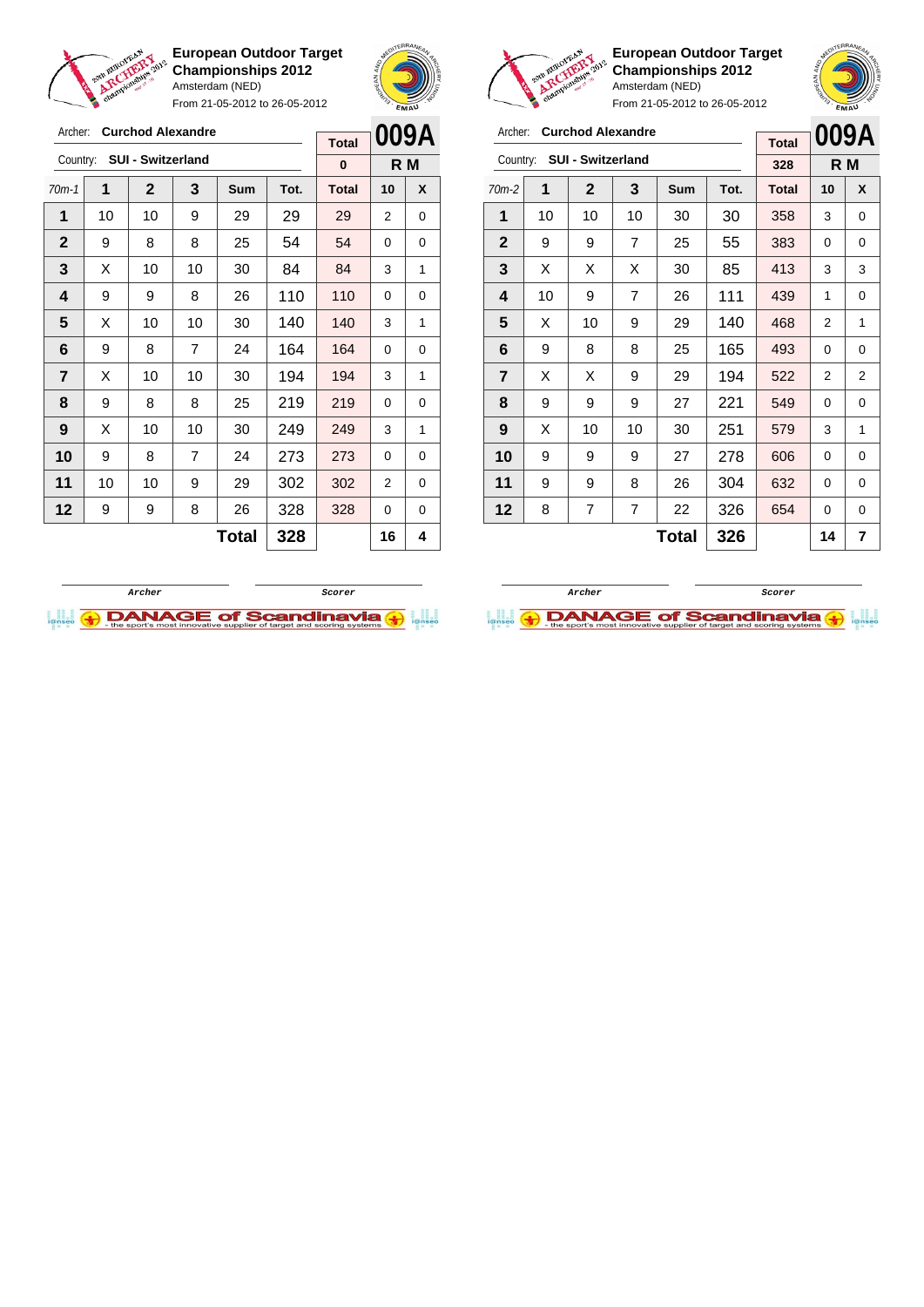

From 21-05-2012 to 26-05-2012



**European Outdoor Target Championships 2012** Amsterdam (NED)

| Archer:<br><b>Hudec Miroslav</b>        |                     |                |   |     |      | <b>Total</b> | 009B |   |
|-----------------------------------------|---------------------|----------------|---|-----|------|--------------|------|---|
| <b>CZE - Czech Republic</b><br>Country: |                     |                |   |     |      | 284          | R M  |   |
| $70m-2$                                 | 1                   | $\mathbf 2$    | 3 | Sum | Tot. | <b>Total</b> | 10   | X |
| 1                                       | 9                   | 9              | 8 | 26  | 26   | 310          | 0    | 0 |
| $\mathbf{2}$                            | $\overline{7}$      | $\overline{7}$ | 5 | 19  | 45   | 329          | 0    | 0 |
| 3                                       | 10                  | 10             | 9 | 29  | 74   | 358          | 2    | 0 |
| 4                                       | 9                   | 9              | 5 | 23  | 97   | 381          | 0    | 0 |
| 5                                       | 10                  | 9              | 9 | 28  | 125  | 409          | 1    | 0 |
| 6                                       | 9                   | 9              | 6 | 24  | 149  | 433          | 0    | 0 |
| $\overline{7}$                          | 10                  | $\overline{7}$ | 7 | 24  | 173  | 457          | 1    | 0 |
| 8                                       | 6                   | 5              | 4 | 15  | 188  | 472          | 0    | 0 |
| 9                                       | 10                  | 9              | 8 | 27  | 215  | 499          | 1    | 0 |
| 10                                      | $\overline{7}$      | $\overline{7}$ | 6 | 20  | 235  | 519          | 0    | 0 |
| 11                                      | 10                  | 10             | 9 | 29  | 264  | 548          | 2    | 0 |
| 12                                      | 9                   | 8              | 7 | 24  | 288  | 572          | 0    | 0 |
|                                         | 288<br><b>Total</b> |                |   |     |      |              | 7    | 0 |





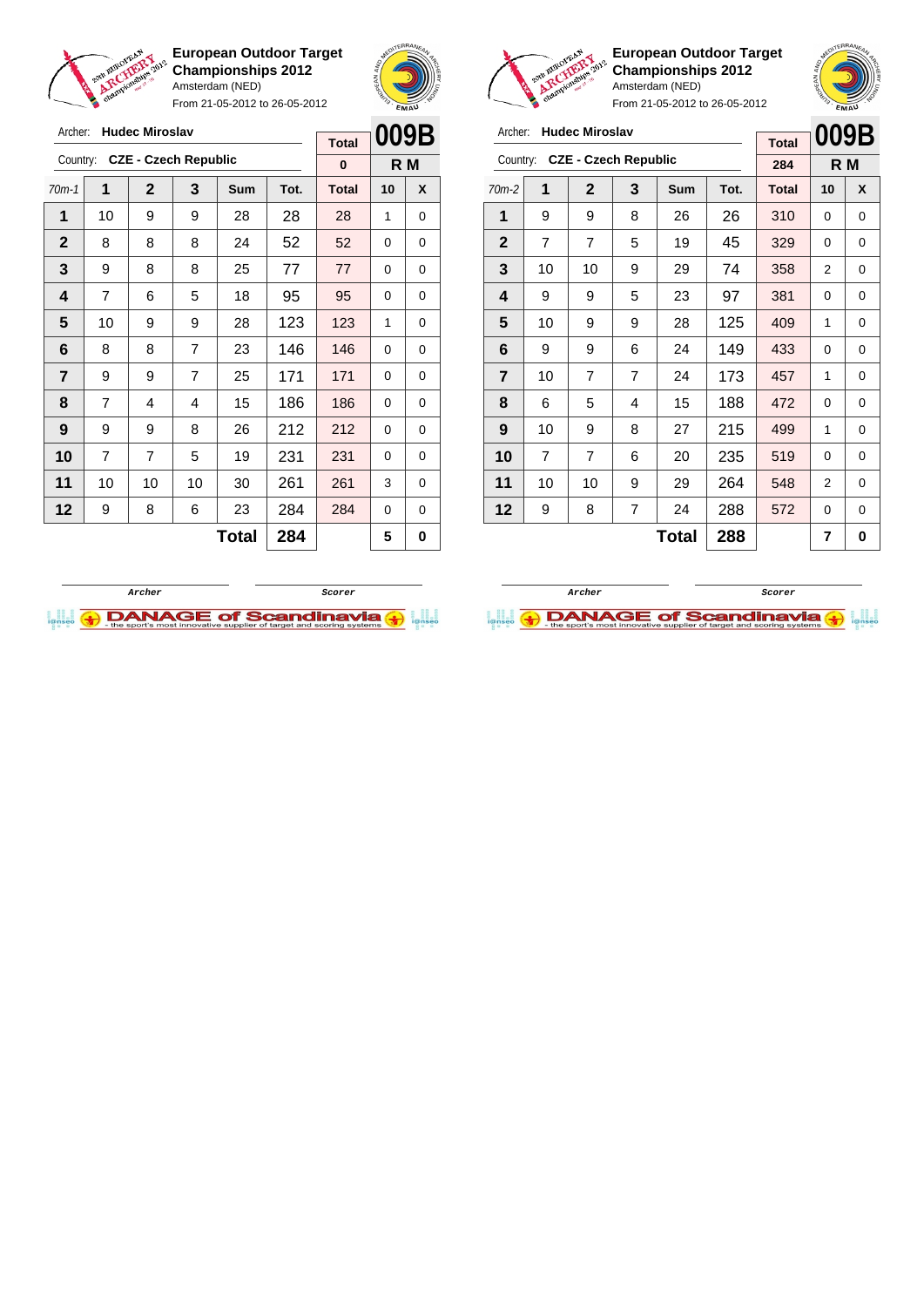

Archer: **Hanlon Keith** Country: **IRL - Ireland**

**European Outdoor Target Championships 2012** Amsterdam (NED)

From 21-05-2012 to 26-05-2012

70m-1 **1 2 3 Sum Tot. Total 10 X** | 9 | 8 | 8 | 25 | 25 | 25 | 0 | 0 | 7 | 6 | 6 | 19 | 44 | 44 | 0 | 0  $\mid$  X  $\mid$  10  $\mid$  10  $\mid$  30  $\mid$  74  $\mid$  74  $\mid$  3  $\mid$  1 | 9 | 8 | 8 | 25 | 99 | 99 | 0 | 0 | 10 | 9 | 9 | 28 | 127 | 127 | 1 | 0 | 9 | 9 | 8 | 26 | 153 | 153 | 0 | 0  $\mid$  X  $\mid$  10  $\mid$  10  $\mid$  30  $\mid$  183  $\mid$  183  $\mid$  3  $\mid$  1 | 9 | 9 | 8 | 26 | 209 | 209 | 0 | 0 | 9 | 9 | 9 | 27 | 236 | 236 | 0 | 0 9 9 7 25 261 261 0 0 | 9 | 9 | 9 | 27 | 288 | 288 | 0 | 0 | 8 | 8 | 8 | 24 | 312 | 312 | 0 | 0



**R M**

**Total 0**

**European Outdoor Target Championships 2012** Amsterdam (NED)



From 21-05-2012 to 26-05-2012

| <b>Hanlon Keith</b><br>Archer: |                                      |    |                |    |              | <b>Total</b> | 009C |   |
|--------------------------------|--------------------------------------|----|----------------|----|--------------|--------------|------|---|
| IRL - Ireland<br>Country:      |                                      |    |                |    |              | 312          | R M  |   |
| $70m-2$                        | 1<br>3<br>$\mathbf 2$<br>Tot.<br>Sum |    |                |    | <b>Total</b> | 10           | X    |   |
| 1                              | 10                                   | 9  | 9              | 28 | 28           | 340          | 1    | 0 |
| $\mathbf{2}$                   | 9                                    | 8  | 7              | 24 | 52           | 364          | 0    | 0 |
| 3                              | 9                                    | 8  | 8              | 25 | 77           | 389          | 0    | 0 |
| 4                              | 8                                    | 7  | $\overline{7}$ | 22 | 99           | 411          | 0    | 0 |
| 5                              | 9                                    | 9  | 9              | 27 | 126          | 438          | 0    | 0 |
| 6                              | 9                                    | 8  | 8              | 25 | 151          | 463          | 0    | 0 |
| $\overline{\mathbf{r}}$        | X                                    | 10 | 9              | 29 | 180          | 492          | 2    | 1 |
| 8                              | 9                                    | 8  | 8              | 25 | 205          | 517          | 0    | 0 |
| 9                              | 10                                   | 10 | 9              | 29 | 234          | 546          | 2    | 0 |
| 10                             | 8                                    | 8  | $\overline{7}$ | 23 | 257          | 569          | 0    | 0 |
| 11                             | X                                    | 9  | 9              | 28 | 285          | 597          | 1    | 1 |
| 12                             | 9                                    | 9  | 8              | 26 | 311          | 623          | 0    | 0 |
|                                | 311<br>Total                         |    |                |    |              |              | 6    | 2 |

**Total 311 6 2**

**Archer Scorer**

**DANAGE of Scandinavia (+)** 



**Total**  $312$   $72$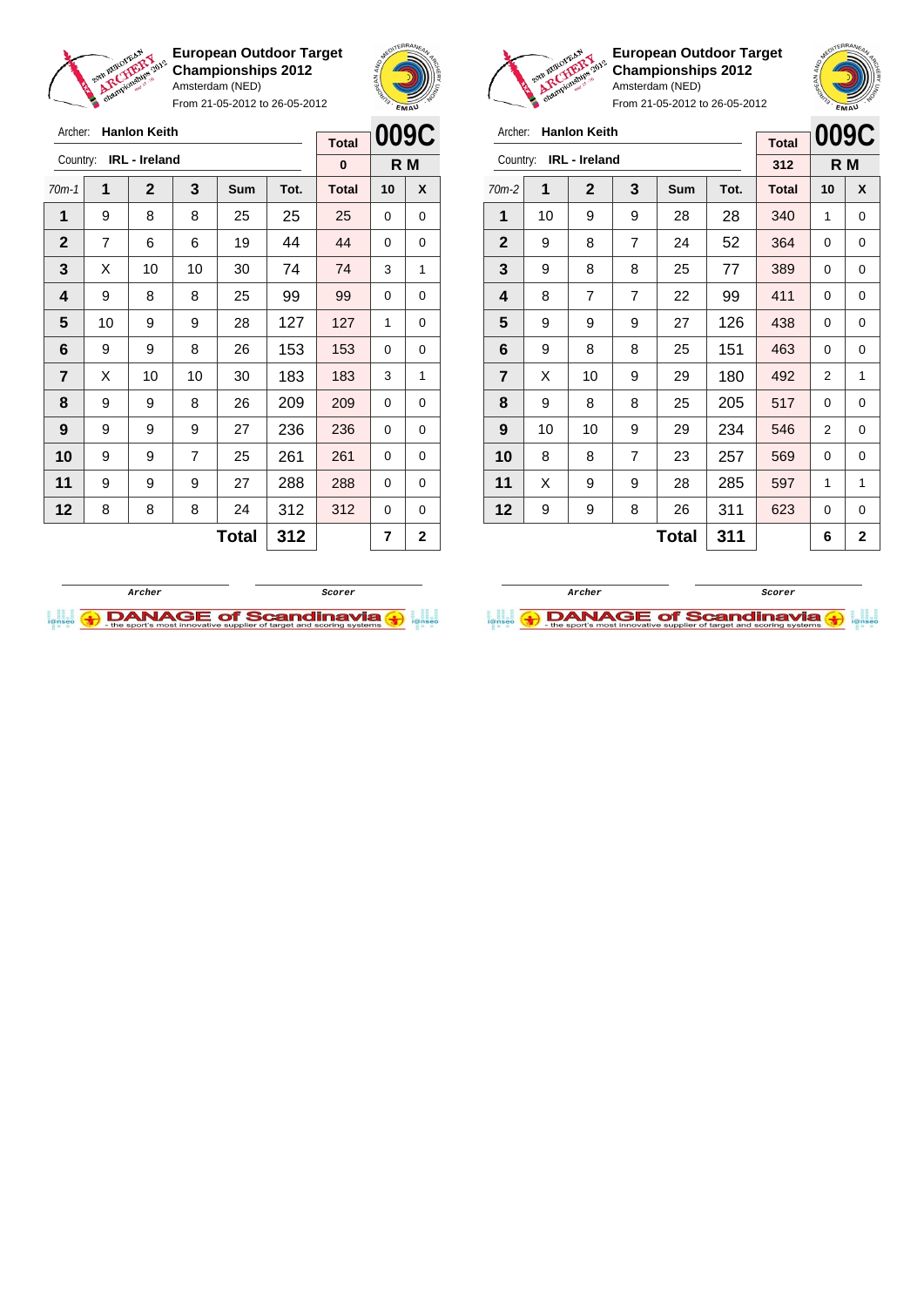

Archer: **Galiazzo Marco**

**European Outdoor Target Championships 2012** Amsterdam (NED)

From 21-05-2012 to 26-05-2012



**009D Total**



**European Outdoor Target Championships 2012** Amsterdam (NED) From 21-05-2012 to 26-05-2012



| Archer:<br><b>Galiazzo Marco</b> |    |              |    |    |     | <b>Total</b> | 009D |   |
|----------------------------------|----|--------------|----|----|-----|--------------|------|---|
| <b>ITA - Italy</b><br>Country:   |    |              |    |    |     | 324          | R M  |   |
| $70m-2$                          | 1  | <b>Total</b> | 10 | X  |     |              |      |   |
| 1                                | X  | 10           | 9  | 29 | 29  | 353          | 2    | 1 |
| $\mathbf{2}$                     | 9  | 9            | 8  | 26 | 55  | 379          | 0    | 0 |
| 3                                | X  | X            | 10 | 30 | 85  | 409          | 3    | 2 |
| 4                                | 10 | 9            | 9  | 28 | 113 | 437          | 1    | 0 |
| 5                                | 10 | 9            | 9  | 28 | 141 | 465          | 1    | 0 |
| 6                                | 9  | 8            | 8  | 25 | 166 | 490          | 0    | 0 |
| $\overline{7}$                   | X  | 10           | 9  | 29 | 195 | 519          | 2    | 1 |
| 8                                | 9  | 9            | 9  | 27 | 222 | 546          | 0    | 0 |
| 9                                | X  | 10           | 9  | 29 | 251 | 575          | 2    | 1 |
| 10                               | 9  | 9            | 7  | 25 | 276 | 600          | 0    | 0 |
| 11                               | X  | 10           | 9  | 29 | 305 | 629          | 2    | 1 |
| 12                               | 9  | 9            | 8  | 26 | 331 | 655          | 0    | 0 |
| <b>Total</b><br>331              |    |              |    |    |     |              | 13   | 6 |

| ITA - Italy<br>Country: |    |              |    |            | 0    |              | R M            |   |
|-------------------------|----|--------------|----|------------|------|--------------|----------------|---|
| $70m-1$                 | 1  | $\mathbf{2}$ | 3  | <b>Sum</b> | Tot. | <b>Total</b> | 10             | X |
| 1                       | X  | 10           | 9  | 29         | 29   | 29           | 2              | 1 |
| $\mathbf{2}$            | 9  | 9            | 8  | 26         | 55   | 55           | 0              | 0 |
| 3                       | 10 | 10           | 9  | 29         | 84   | 84           | 2              | 0 |
| 4                       | 8  | 8            | 8  | 24         | 108  | 108          | 0              | 0 |
| 5                       | X  | X            | 10 | 30         | 138  | 138          | 3              | 2 |
| 6                       | 9  | 8            | 8  | 25         | 163  | 163          | 0              | 0 |
| $\overline{7}$          | 10 | 9            | 9  | 28         | 191  | 191          | 1              | 0 |
| 8                       | 9  | 8            | 8  | 25         | 216  | 216          | 0              | 0 |
| 9                       | X  | 10           | 9  | 29         | 245  | 245          | $\overline{2}$ | 1 |
| 10                      | 9  | 9            | 6  | 24         | 269  | 269          | 0              | 0 |
| 11                      | 10 | 10           | 9  | 29         | 298  | 298          | $\overline{2}$ | 0 |
| 12                      | 9  | 9            | 8  | 26         | 324  | 324          | 0              | 0 |
|                         |    |              |    | Total      | 324  |              | 12             | 4 |



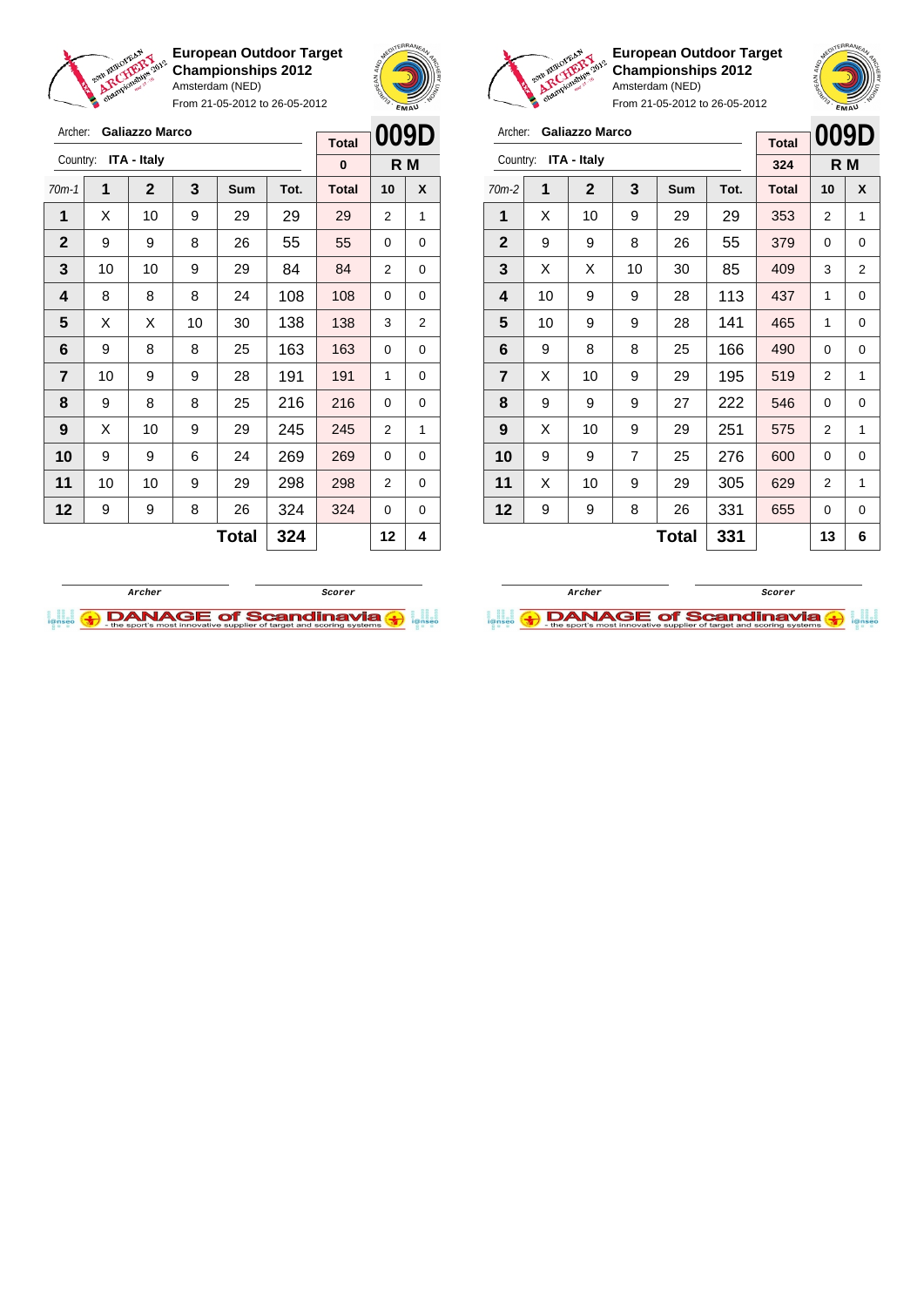

Archer: **Godfrey Laurence**

**European Outdoor Target Championships 2012** Amsterdam (NED) From 21-05-2012 to 26-05-2012





**European Outdoor Target Championships 2012** Amsterdam (NED)

| Archer:        |    | <b>Godfrey Laurence</b> |                            | <b>Total</b> |      | 010A         |    |                |
|----------------|----|-------------------------|----------------------------|--------------|------|--------------|----|----------------|
| Country:       |    |                         | <b>GBR</b> - Great Britain |              |      | 328          |    | R M            |
| $70m-2$        | 1  | $\mathbf 2$             | 3                          | Sum          | Tot. | <b>Total</b> | 10 | X              |
| 1              | 10 | 10                      | 10                         | 30           | 30   | 358          | 3  | 0              |
| $\mathbf{2}$   | 9  | 9                       | 8                          | 26           | 56   | 384          | 0  | 0              |
| 3              | 9  | 9                       | 9                          | 27           | 83   | 411          | 0  | 0              |
| 4              | 9  | 9                       | 8                          | 26           | 109  | 437          | 0  | 0              |
| 5              | X  | 10                      | 10                         | 30           | 139  | 467          | 3  | 1              |
| 6              | 8  | 8                       | $\overline{7}$             | 23           | 162  | 490          | 0  | 0              |
| $\overline{7}$ | 10 | 10                      | 10                         | 30           | 192  | 520          | 3  | 0              |
| 8              | 9  | 9                       | 9                          | 27           | 219  | 547          | 0  | 0              |
| 9              | X  | 10                      | 10                         | 30           | 249  | 577          | 3  | 1              |
| 10             | 9  | 9                       | 9                          | 27           | 276  | 604          | 0  | 0              |
| 11             | 10 | 9                       | 9                          | 28           | 304  | 632          | 1  | 0              |
| 12             | 9  | 9                       | 7                          | 25           | 329  | 657          | 0  | 0              |
|                |    |                         |                            | <b>Total</b> | 329  |              | 13 | $\overline{2}$ |

| Archer:                 |    | <b>Godfrey Laurence</b>    |                |              |      | <b>Total</b> |    |                                                                                                                               |  |
|-------------------------|----|----------------------------|----------------|--------------|------|--------------|----|-------------------------------------------------------------------------------------------------------------------------------|--|
| Country:                |    | <b>GBR</b> - Great Britain |                |              |      | $\bf{0}$     |    | 010A<br>R M<br>X<br>10<br>3<br>2<br>1<br>0<br>$\overline{2}$<br>0<br>0<br>0<br>1<br>0<br>0<br>0<br>2<br>0<br>0<br>0<br>3<br>1 |  |
| $70m-1$                 | 1  | $\mathbf{2}$               | 3              | Sum          | Tot. | <b>Total</b> |    |                                                                                                                               |  |
| 1                       | X  | X                          | 10             | 30           | 30   | 30           |    |                                                                                                                               |  |
| $\mathbf{2}$            | 10 | 9                          | 9              | 28           | 58   | 58           |    |                                                                                                                               |  |
| 3                       | 10 | 10                         | 9              | 29           | 87   | 87           |    |                                                                                                                               |  |
| $\overline{\mathbf{4}}$ | 9  | 9                          | 8              | 26           | 113  | 113          |    |                                                                                                                               |  |
| 5                       | 10 | 9                          | 9              | 28           | 141  | 141          |    |                                                                                                                               |  |
| 6                       | 9  | 8                          | 8              | 25           | 166  | 166          |    |                                                                                                                               |  |
| 7                       | 10 | 10                         | 9              | 29           | 195  | 195          |    |                                                                                                                               |  |
| 8                       | 9  | 8                          | $\overline{7}$ | 24           | 219  | 219          |    |                                                                                                                               |  |
| 9                       | X  | 10                         | 10             | 30           | 249  | 249          |    |                                                                                                                               |  |
| 10                      | 9  | 8                          | 7              | 24           | 273  | 273          | 0  | 0                                                                                                                             |  |
| 11                      | X  | 10                         | 9              | 29           | 302  | 302          | 2  | 1                                                                                                                             |  |
| 12                      | 9  | 9                          | 8              | 26           | 328  | 328          | 0  | 0                                                                                                                             |  |
|                         |    |                            |                | <b>Total</b> | 328  |              | 14 | 4                                                                                                                             |  |



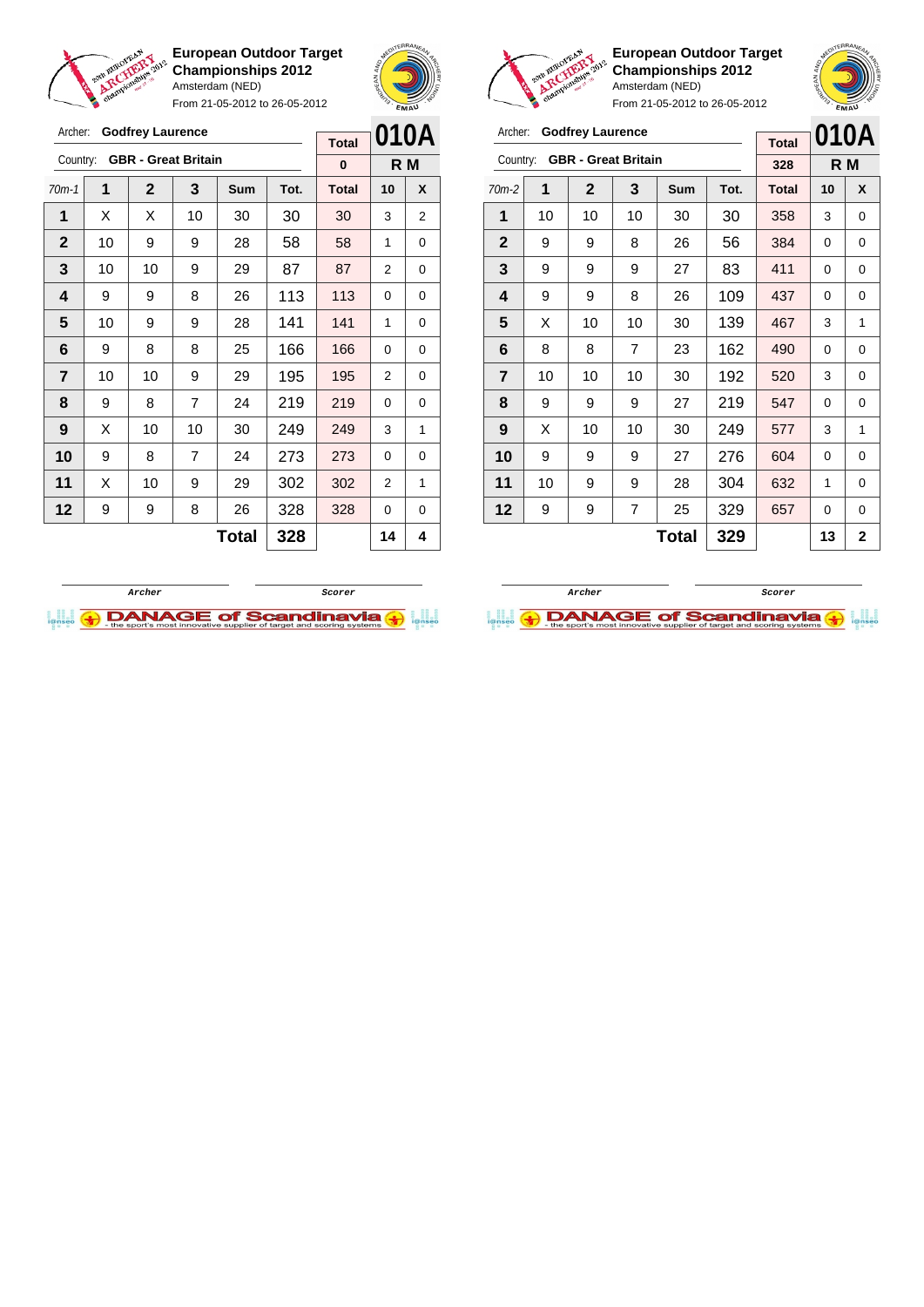

**European Outdoor Target Championships 2012** Amsterdam (NED) From 21-05-2012 to 26-05-2012





**European Outdoor Target Championships 2012** Amsterdam (NED) m 21-05-2012 to 26-05-2012

|                | FIUIII Z I-UJ-ZUTZ IU ZU-UJ-ZUTZ |                              |    |              |      |              |          |                |
|----------------|----------------------------------|------------------------------|----|--------------|------|--------------|----------|----------------|
| Archer:        |                                  | <b>Hristov Yavor Vasilev</b> |    |              |      | <b>Total</b> |          | 010B           |
| Country:       |                                  | <b>BUL - Bulgaria</b>        |    |              |      | 317          |          | R M            |
| $70m-2$        | 1                                | $\mathbf{2}$                 | 3  | Sum          | Tot. | <b>Total</b> | 10       | X              |
| 1              | 10                               | 9                            | 9  | 28           | 28   | 345          | 1        | 0              |
| $\mathbf{2}$   | 9                                | 8                            | 8  | 25           | 53   | 370          | $\Omega$ | 0              |
| 3              | X                                | 10                           | 9  | 29           | 82   | 399          | 2        | 1              |
| 4              | 9                                | 9                            | 9  | 27           | 109  | 426          | 0        | 0              |
| 5              | 10                               | 9                            | 9  | 28           | 137  | 454          | 1        | 0              |
| 6              | 8                                | 8                            | 8  | 24           | 161  | 478          | 0        | 0              |
| $\overline{7}$ | X                                | X                            | 10 | 30           | 191  | 508          | 3        | $\overline{2}$ |
| 8              | 10                               | 8                            | 8  | 26           | 217  | 534          | 1        | 0              |
| 9              | 10                               | 10                           | 9  | 29           | 246  | 563          | 2        | 0              |
| 10             | 9                                | 9                            | 9  | 27           | 273  | 590          | 0        | 0              |
| 11             | X                                | 10                           | 10 | 30           | 303  | 620          | 3        | 1              |
| 12             | 9                                | 8                            | 8  | 25           | 328  | 645          | 0        | 0              |
|                |                                  |                              |    | <b>Total</b> | 328  |              | 13       | 4              |

| Archer:      |    | <b>Hristov Yavor Vasilev</b> |                |            |      | <b>Total</b> | 010B |     |
|--------------|----|------------------------------|----------------|------------|------|--------------|------|-----|
| Country:     |    | <b>BUL - Bulgaria</b>        |                |            |      | $\bf{0}$     |      | R M |
| $70m-1$      | 1  | $\mathbf 2$                  | 3              | <b>Sum</b> | Tot. | <b>Total</b> | 10   | X   |
| 1            | 9  | 9                            | 9              | 27         | 27   | 27           | 0    | 0   |
| $\mathbf{2}$ | 8  | 8                            | 8              | 24         | 51   | 51           | 0    | 0   |
| 3            | 10 | 10                           | 10             | 30         | 81   | 81           | 3    | 0   |
| 4            | 9  | 8                            | $\overline{7}$ | 24         | 105  | 105          | 0    | 0   |
| 5            | X  | 9                            | 9              | 28         | 133  | 133          | 1    | 1   |
| 6            | 9  | 9                            | 8              | 26         | 159  | 159          | 0    | 0   |
| 7            | 10 | 9                            | 8              | 27         | 186  | 186          | 1    | 0   |
| 8            | 8  | 8                            | $\overline{7}$ | 23         | 209  | 209          | 0    | 0   |
| 9            | X  | 10                           | 10             | 30         | 239  | 239          | 3    | 1   |
| 10           | 9  | 9                            | 9              | 27         | 266  | 266          | 0    | 0   |
| 11           | Х  | 10                           | 10             | 30         | 296  | 296          | 3    | 1   |
| 12           | 9  | 8                            | 4              | 21         | 317  | 317          | 0    | 0   |
|              |    |                              | 317            |            | 11   | 3            |      |     |



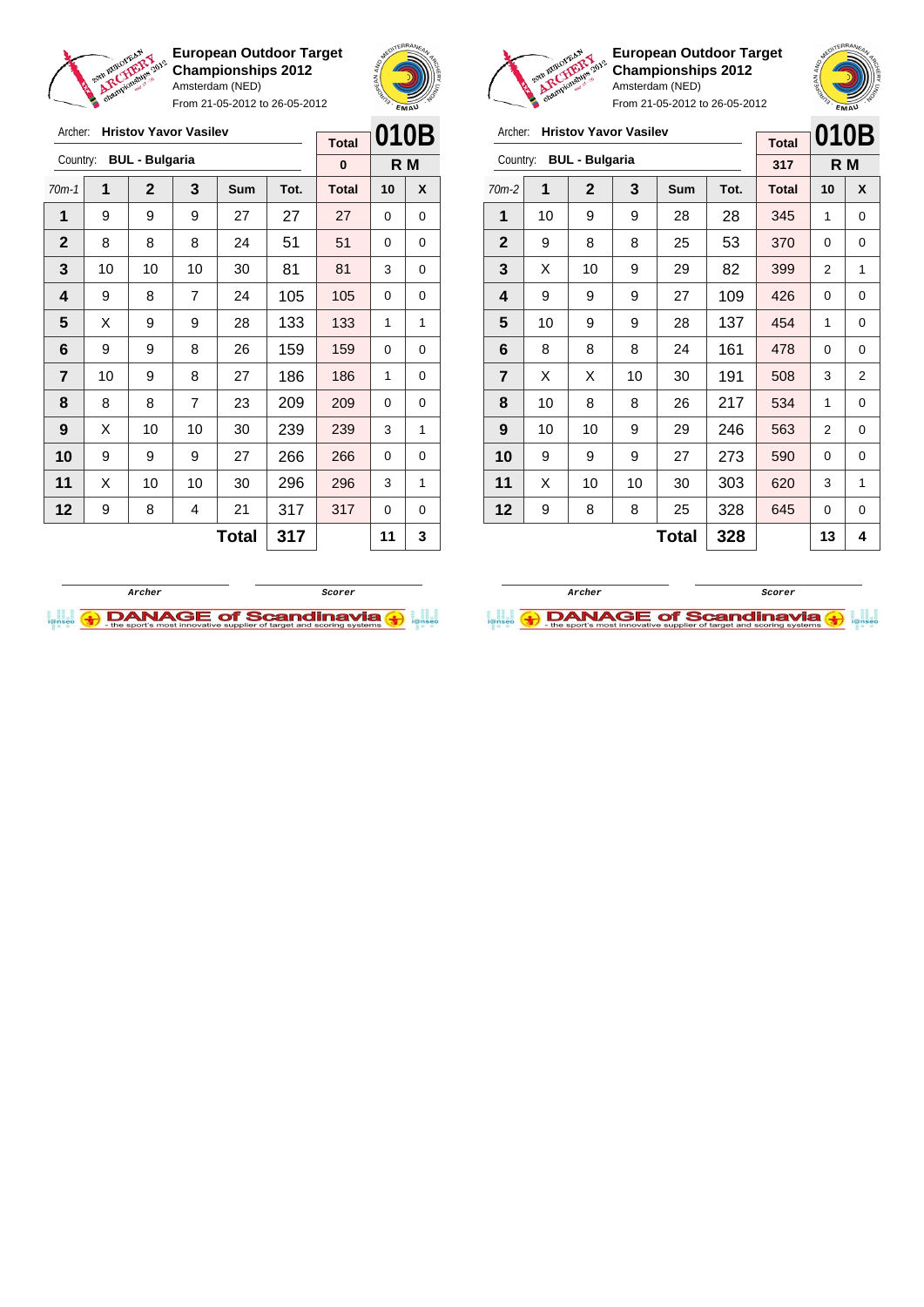

Archer: **Marcu Razvan**

**European Outdoor Target Championships 2012** Amsterdam (NED)

From 21-05-2012 to 26-05-2012

 $-$  **Total** 





**European Outdoor Target Championships 2012** Amsterdam (NED)

**010C R M**

From 21-05-2012 to 26-05-2012

| Archer:        |    | <b>Marcu Razvan</b> |                |            |      |              | 0100 |     |
|----------------|----|---------------------|----------------|------------|------|--------------|------|-----|
|                |    |                     |                |            |      | <b>Total</b> |      |     |
| Country:       |    | ROU - Romania       |                |            |      | 303          |      | R M |
| $70m-2$        | 1  | $\mathbf{2}$        | 3              | <b>Sum</b> | Tot. | <b>Total</b> | 10   | X   |
| 1              | 9  | 9                   | 9              | 27         | 27   | 330          | 0    | 0   |
| $\mathbf{2}$   | 8  | 8                   | 7              | 23         | 50   | 353          | 0    | 0   |
| 3              | 10 | 9                   | 9              | 28         | 78   | 381          | 1    | 0   |
| 4              | 9  | 7                   | 7              | 23         | 101  | 404          | 0    | 0   |
| 5              | X  | 9                   | 8              | 27         | 128  | 431          | 1    | 1   |
| 6              | 8  | 7                   | $\overline{7}$ | 22         | 150  | 453          | 0    | 0   |
| $\overline{7}$ | 9  | 9                   | 9              | 27         | 177  | 480          | 0    | 0   |
| 8              | 8  | 8                   | 7              | 23         | 200  | 503          | 0    | 0   |

| Country:       |    | ROU - Romania |   |              |      | 0            |          | R M            |
|----------------|----|---------------|---|--------------|------|--------------|----------|----------------|
| $70m-1$        | 1  | $\mathbf{2}$  | 3 | <b>Sum</b>   | Tot. | <b>Total</b> | 10       | X              |
| 1              | 9  | 8             | 8 | 25           | 25   | 25           | 0        | 0              |
| $\mathbf{2}$   | 8  | 8             | 7 | 23           | 48   | 48           | $\Omega$ | 0              |
| 3              | X  | 10            | 9 | 29           | 77   | 77           | 2        | 1              |
| 4              | 9  | 8             | 8 | 25           | 102  | 102          | 0        | 0              |
| 5              | X  | 9             | 9 | 28           | 130  | 130          | 1        | 1              |
| 6              | 9  | 8             | 6 | 23           | 153  | 153          | 0        | 0              |
| $\overline{7}$ | 10 | 9             | 9 | 28           | 181  | 181          | 1        | 0              |
| 8              | 9  | 8             | 3 | 20           | 201  | 201          | 0        | 0              |
| 9              | 9  | 9             | 9 | 27           | 228  | 228          | 0        | 0              |
| 10             | 9  | 8             | 6 | 23           | 251  | 251          | 0        | 0              |
| 11             | 10 | 10            | 9 | 29           | 280  | 280          | 2        | 0              |
| 12             | 9  | 7             | 7 | 23           | 303  | 303          | 0        | 0              |
|                |    |               |   | <b>Total</b> | 303  |              | 6        | $\overline{2}$ |





**Total**  $303$   $411$ 

 | 10 | 9 | 9 | 28 | 228 | 531 | 1 | 0 | 9 | 9 | 6 | 24 | 252 | 555 | 0 | 0 | 10 | 9 | 8 | 27 | 279 | 582 | 1 | 0 | 8 | 8 | 8 | 24 | 303 | 606 | 0 | 0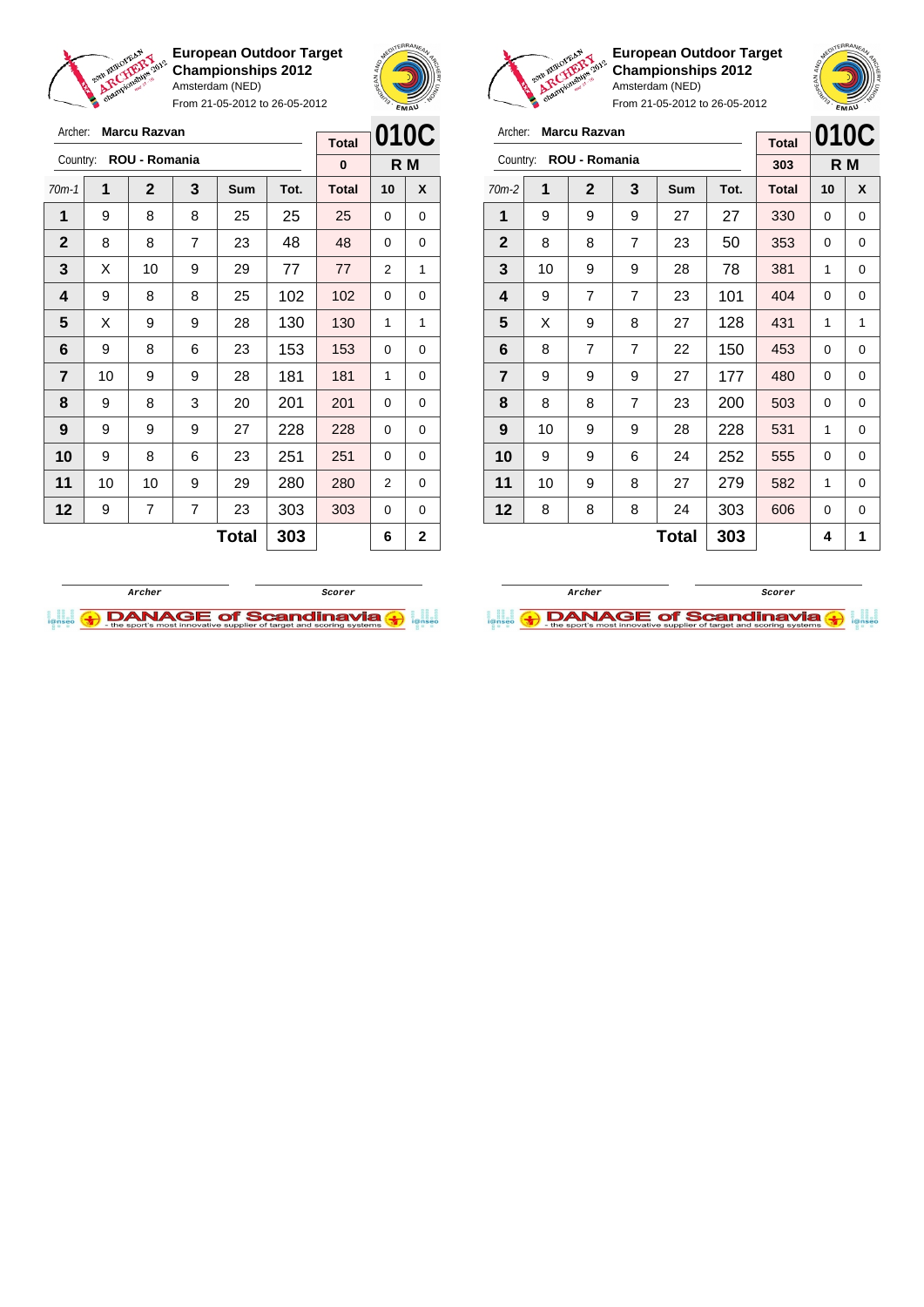

Archer: **Virtanen Aki**

**European Outdoor Target Championships 2012** Amsterdam (NED)

From 21-05-2012 to 26-05-2012



**European Outdoor Target Championships 2012** Amsterdam (NED)

| Archer:        |    | <b>Virtanen Aki</b> |                |       |      | <b>Total</b> | 010D |                |
|----------------|----|---------------------|----------------|-------|------|--------------|------|----------------|
| Country:       |    | FIN - Finland       |                |       |      | 323          |      | R M            |
| $70m-2$        | 1  | $\mathbf{2}$        | 3              | Sum   | Tot. | <b>Total</b> | 10   | X              |
| 1              | X  | 9                   | 9              | 28    | 28   | 351          | 1    | 1              |
| $\mathbf{2}$   | 9  | 9                   | 9              | 27    | 55   | 378          | 0    | 0              |
| 3              | 9  | 9                   | 9              | 27    | 82   | 405          | 0    | 0              |
| 4              | 9  | 8                   | 8              | 25    | 107  | 430          | 0    | 0              |
| 5              | 10 | 10                  | 10             | 30    | 137  | 460          | 3    | 0              |
| 6              | 10 | 9                   | 9              | 28    | 165  | 488          | 1    | 0              |
| $\overline{7}$ | 10 | 10                  | 9              | 29    | 194  | 517          | 2    | 0              |
| 8              | 9  | 9                   | $\overline{7}$ | 25    | 219  | 542          | 0    | 0              |
| 9              | X  | X                   | 9              | 29    | 248  | 571          | 2    | $\overline{2}$ |
| 10             | 9  | 9                   | 9              | 27    | 275  | 598          | 0    | 0              |
| 11             | 9  | 9                   | 9              | 27    | 302  | 625          | 0    | 0              |
| 12             | 9  | 9                   | 8              | 26    | 328  | 651          | 0    | $\Omega$       |
|                |    |                     |                | Total | 328  |              | 9    | 3              |





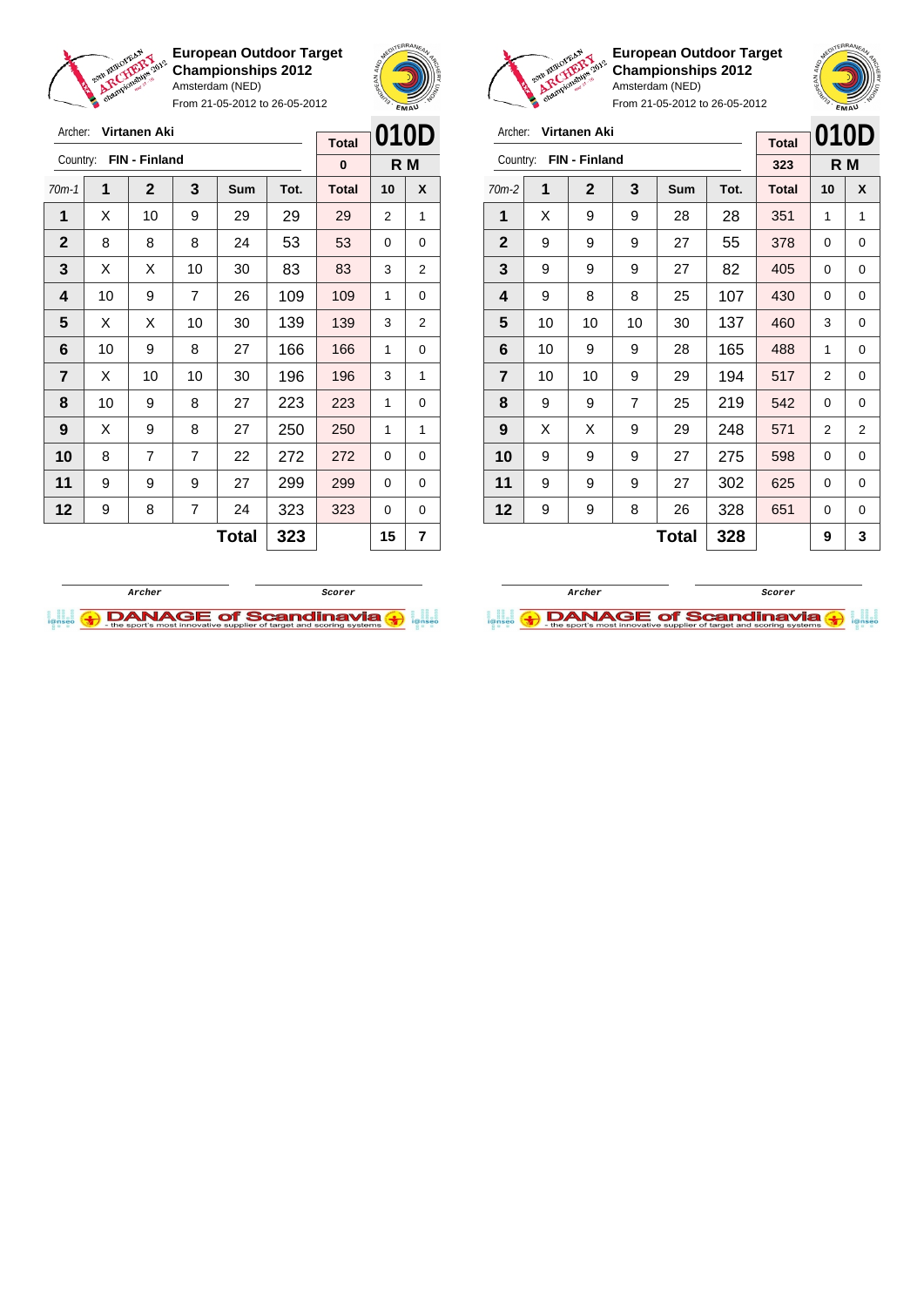



From 21-05-2012 to 26-05-2012

| Archer:        |    | <b>Terry Simon</b> |                            | <b>Total</b> |      | 011A         |          |     |
|----------------|----|--------------------|----------------------------|--------------|------|--------------|----------|-----|
| Country:       |    |                    | <b>GBR</b> - Great Britain |              |      | $\bf{0}$     |          | R M |
| $70m-1$        | 1  | $\mathbf{2}$       | 3                          | Sum          | Tot. | <b>Total</b> | 10       | X   |
| 1              | X  | 10                 | 10                         | 30           | 30   | 30           | 3        | 1   |
| $\mathbf{2}$   | 9  | 9                  | 8                          | 26           | 56   | 56           | 0        | 0   |
| 3              | X  | X                  | 10                         | 30           | 86   | 86           | 3        | 2   |
| 4              | 10 | 9                  | 9                          | 28           | 114  | 114          | 1        | 0   |
| 5              | X  | 10                 | 10                         | 30           | 144  | 144          | 3        | 1   |
| 6              | 10 | 10                 | 10                         | 30           | 174  | 174          | 3        | 0   |
| $\overline{7}$ | 10 | 10                 | 9                          | 29           | 203  | 203          | 2        | 0   |
| 8              | 9  | 9                  | 9                          | 27           | 230  | 230          | 0        | 0   |
| 9              | 10 | 9                  | 9                          | 28           | 258  | 258          | 1        | 0   |
| 10             | 9  | 8                  | $\overline{7}$             | 24           | 282  | 282          | $\Omega$ | 0   |
| 11             | Х  | 10                 | 9                          | 29           | 311  | 311          | 2        | 1   |
| 12             | 9  | 9                  | 9                          | 27           | 338  | 338          | 0        | 0   |
|                |    |                    |                            | <b>Total</b> | 338  |              | 18       | 5   |



**European Outdoor Target Championships 2012** Amsterdam (NED)

From 21-05-2012 to 26-05-2012

| Archer:        |    | <b>Terry Simon</b>         |                |     | <b>Total</b> | 011A         |    |     |
|----------------|----|----------------------------|----------------|-----|--------------|--------------|----|-----|
| Country:       |    | <b>GBR</b> - Great Britain |                |     |              | 338          |    | R M |
| $70m-2$        | 1  | $\mathbf{2}$               | 3              | Sum | Tot.         | <b>Total</b> | 10 | X   |
| 1              | X  | X                          | 10             | 30  | 30           | 368          | 3  | 2   |
| $\mathbf{2}$   | 9  | 8                          | 8              | 25  | 55           | 393          | 0  | 0   |
| 3              | X  | X                          | 10             | 30  | 85           | 423          | 3  | 2   |
| 4              | 9  | 9                          | 9              | 27  | 112          | 450          | 0  | 0   |
| 5              | 10 | 9                          | 9              | 28  | 140          | 478          | 1  | 0   |
| 6              | 8  | 8                          | 8              | 24  | 164          | 502          | 0  | 0   |
| $\overline{7}$ | 10 | 10                         | 9              | 29  | 193          | 531          | 2  | 0   |
| 8              | 9  | 9                          | $\overline{7}$ | 25  | 218          | 556          | 0  | 0   |
| 9              | 10 | 10                         | 10             | 30  | 248          | 586          | 3  | 0   |
| 10             | 9  | 9                          | $\overline{7}$ | 25  | 273          | 611          | 0  | 0   |
| 11             | 10 | 9                          | 9              | 28  | 301          | 639          | 1  | 0   |
| 12             | 9  | 8                          | 8              | 25  | 326          | 664          | 0  | 0   |
|                |    |                            |                | 13  | 4            |              |    |     |



**Archer Scorer DANAGE of Scandinavia**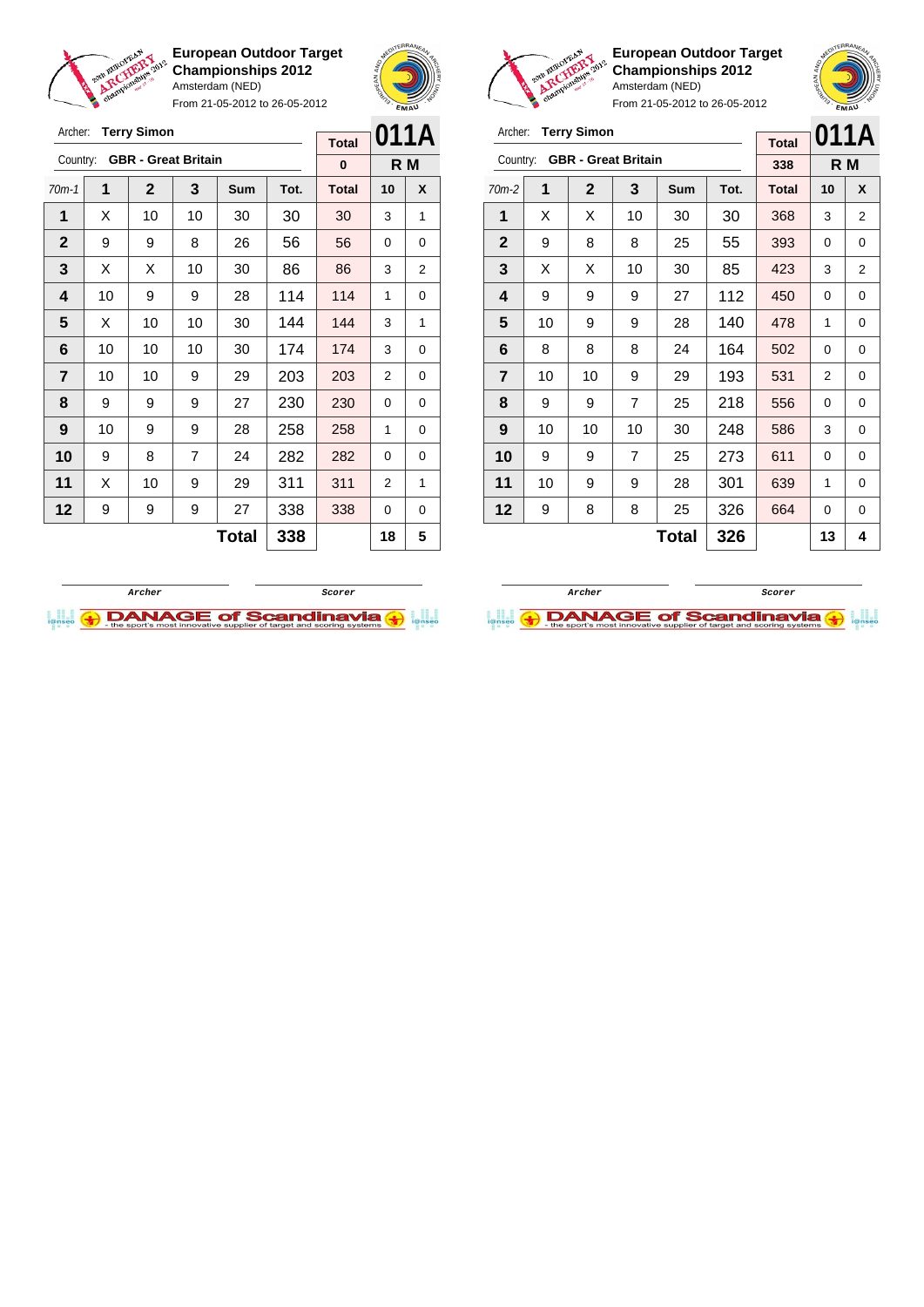



From 21-05-2012 to 26-05-2012

| Archer:        |    | <b>Hristov Hristo</b> |   |              |      |              |                | 011B |
|----------------|----|-----------------------|---|--------------|------|--------------|----------------|------|
|                |    |                       |   |              |      | <b>Total</b> |                |      |
| Country:       |    | <b>BUL - Bulgaria</b> |   |              |      | 0            |                | R M  |
| $70m-1$        | 1  | $\mathbf{2}$          | 3 | <b>Sum</b>   | Tot. | <b>Total</b> | 10             | X    |
| 1              | 9  | 9                     | 8 | 26           | 26   | 26           | $\Omega$       | 0    |
| $\mathbf{2}$   | 7  | 7                     | 4 | 18           | 44   | 44           | 0              | 0    |
| 3              | 9  | 9                     | 9 | 27           | 71   | 71           | $\Omega$       | 0    |
| 4              | 8  | $\overline{7}$        | 7 | 22           | 93   | 93           | 0              | 0    |
| 5              | 10 | 9                     | 9 | 28           | 121  | 121          | 1              | 0    |
| 6              | 8  | 8                     | 6 | 22           | 143  | 143          | $\Omega$       | 0    |
| $\overline{7}$ | 10 | 10                    | 8 | 28           | 171  | 171          | $\overline{2}$ | 0    |
| 8              | 8  | 8                     | 8 | 24           | 195  | 195          | 0              | 0    |
| 9              | 9  | 9                     | 8 | 26           | 221  | 221          | $\Omega$       | 0    |
| 10             | 8  | 7                     | M | 15           | 236  | 236          | 0              | 0    |
| 11             | 9  | 9                     | 8 | 26           | 262  | 262          | $\Omega$       | 0    |
| 12             | 8  | 7                     | 5 | 20           | 282  | 282          | 0              | 0    |
|                |    |                       |   | <b>Total</b> | 282  |              | 3              | 0    |



**European Outdoor Target Championships 2012** Amsterdam (NED)



| Archer:        |                | <b>Hristov Hristo</b> |                |            |      | 011B         |    |             |
|----------------|----------------|-----------------------|----------------|------------|------|--------------|----|-------------|
|                |                |                       |                |            |      | <b>Total</b> |    |             |
| Country:       |                | <b>BUL - Bulgaria</b> |                |            |      | 282          |    | R M         |
| $70m-2$        | 1              | $\mathbf{2}$          | 3              | <b>Sum</b> | Tot. | <b>Total</b> | 10 | X           |
| 1              | 10             | 10                    | 8              | 28         | 28   | 310          | 2  | 0           |
| $\mathbf{2}$   | 8              | 7                     | $\overline{7}$ | 22         | 50   | 332          | 0  | 0           |
| 3              | 10             | 9                     | 9              | 28         | 78   | 360          | 1  | 0           |
| 4              | 9              | 7                     | 7              | 23         | 101  | 383          | 0  | 0           |
| 5              | 10             | 9                     | 9              | 28         | 129  | 411          | 1  | 0           |
| 6              | 9              | 9                     | 8              | 26         | 155  | 437          | 0  | $\mathbf 0$ |
| $\overline{7}$ | 9              | 9                     | 9              | 27         | 182  | 464          | 0  | 0           |
| 8              | 8              | 8                     | 8              | 24         | 206  | 488          | 0  | 0           |
| 9              | 9              | 8                     | 8              | 25         | 231  | 513          | 0  | 0           |
| 10             | $\overline{7}$ | 7                     | 6              | 20         | 251  | 533          | 0  | 0           |
| 11             | X              | 10                    | 9              | 29         | 280  | 562          | 2  | 1           |
| 12             | 9              | 9                     | 9              | 27         | 307  | 589          | 0  | 0           |
|                |                |                       |                | Total      | 307  |              | 6  | 1           |



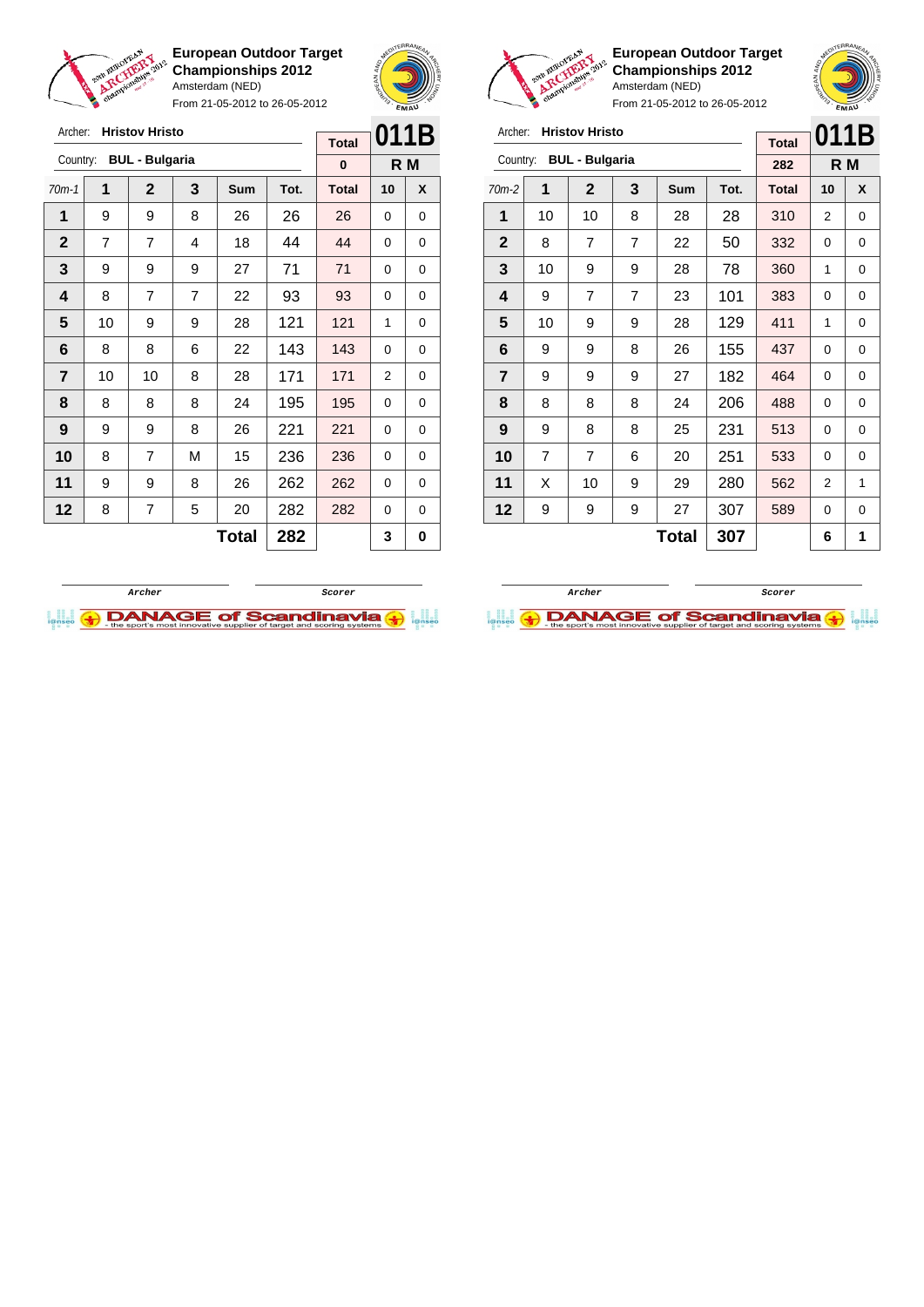

From 21-05-2012 to 26-05-2012



**European Outdoor Target Championships 2012** Amsterdam (NED)

| Archer:        |    | <b>Ciornei Daniel</b> |                |     | <b>Total</b> | 011C         |     |   |
|----------------|----|-----------------------|----------------|-----|--------------|--------------|-----|---|
| Country:       |    | ROU - Romania         |                |     |              | 305          | R M |   |
| $70m-2$        | 1  | $\mathbf{2}$          | 3              | Sum | Tot.         | <b>Total</b> | 10  | X |
| 1              | 10 | 9                     | 9              | 28  | 28           | 333          | 1   | 0 |
| $\mathbf{2}$   | 8  | 8                     | 7              | 23  | 51           | 356          | 0   | 0 |
| 3              | 9  | 8                     | 8              | 25  | 76           | 381          | 0   | 0 |
| 4              | 8  | 8                     | $\overline{7}$ | 23  | 99           | 404          | 0   | 0 |
| 5              | 10 | 10                    | 9              | 29  | 128          | 433          | 2   | 0 |
| 6              | 9  | 9                     | 8              | 26  | 154          | 459          | 0   | 0 |
| $\overline{7}$ | 10 | 9                     | 9              | 28  | 182          | 487          | 1   | 0 |
| 8              | 8  | 8                     | 6              | 22  | 204          | 509          | 0   | 0 |
| 9              | X  | 10                    | 9              | 29  | 233          | 538          | 2   | 1 |
| 10             | 9  | 8                     | 7              | 24  | 257          | 562          | 0   | 0 |
| 11             | X  | 9                     | 8              | 27  | 284          | 589          | 1   | 1 |
| 12             | 8  | 7                     | 7              | 22  | 306          | 611          | 0   | 0 |
|                |    |                       | 306            |     | 7            | $\mathbf{2}$ |     |   |





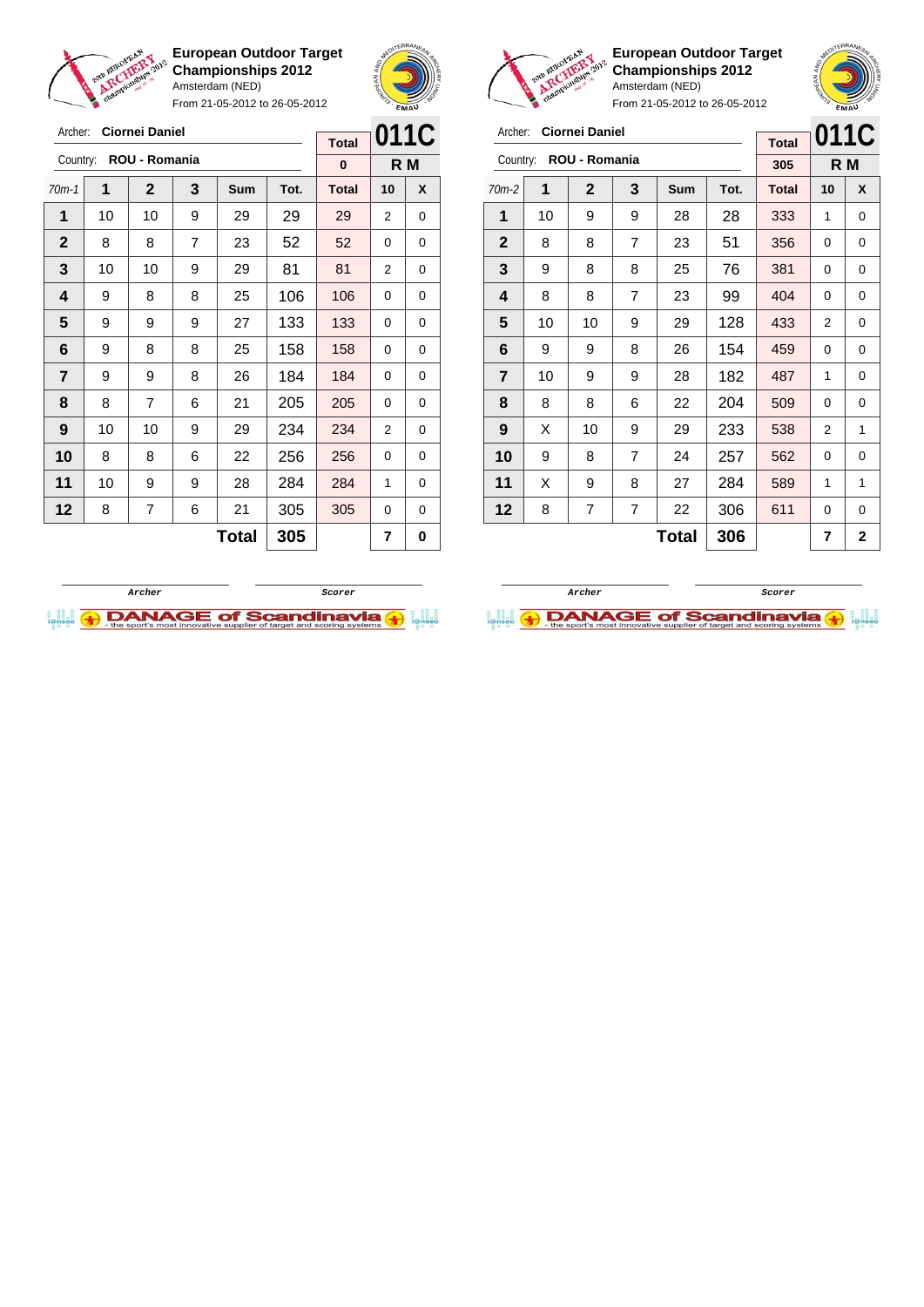

Archer: **Tekoniemi Antti** Country: **FIN - Finland**

**European Outdoor Target Championships 2012** Amsterdam (NED)

From 21-05-2012 to 26-05-2012

70m-1 **1 2 3 Sum Tot. Total 10 X**  $\mid$  X  $\mid$  X  $\mid$  10  $\mid$  30  $\mid$  30  $\mid$  30  $\mid$  3  $\mid$  2 9 9 8 26 56 56 0 0  $\mid$  X  $\mid$  X  $\mid$  10  $\mid$  30  $\mid$  86  $\mid$  86  $\mid$  3  $\mid$  2 | 10 | 8 | 6 | 24 | 110 | 110 | 1 | 0  $\mid$  X  $\mid$  10  $\mid$  10  $\mid$  30  $\mid$  140  $\mid$  140  $\mid$  3  $\mid$  1 | 9 | 9 | 8 | 26 | 166 | 166 | 0 | 0  $\mid$  X  $\mid$  10  $\mid$  10  $\mid$  30  $\mid$  196  $\mid$  196  $\mid$  3  $\mid$  1 | 9 | 9 | 8 | 26 | 222 | 222 | 0 | 0 | X | 10 | 9 | 29 | 251 | 251 | 2 | 1 9 7 6 22 273 273 0 0 | X | 10 | 9 | 29 | 302 | 302 | 2 | 1 | 9 | 9 | 9 | 27 | 329 | 329 | 0 | 0



**R M**

**Total 0**



**European Outdoor Target Championships 2012** Amsterdam (NED)

From 21-05-2012 to 26-05-2012

| Archer:        |    | <b>Tekoniemi Antti</b> |   |            |      | <b>Total</b> |                | 011D         |
|----------------|----|------------------------|---|------------|------|--------------|----------------|--------------|
| Country:       |    | FIN - Finland          |   |            |      | 329          |                | R M          |
| $70m-2$        | 1  | $\mathbf{2}$           | 3 | <b>Sum</b> | Tot. | <b>Total</b> | 10             | X            |
| 1              | 10 | 9                      | 9 | 28         | 28   | 357          | 1              | 0            |
| $\mathbf{2}$   | 9  | 9                      | 9 | 27         | 55   | 384          | $\Omega$       | 0            |
| 3              | 10 | 9                      | 8 | 27         | 82   | 411          | 1              | 0            |
| 4              | 8  | 7                      | 7 | 22         | 104  | 433          | 0              | 0            |
| 5              | 10 | 10                     | 9 | 29         | 133  | 462          | $\overline{2}$ | 0            |
| 6              | 9  | 9                      | 8 | 26         | 159  | 488          | 0              | 0            |
| $\overline{7}$ | 9  | 9                      | 9 | 27         | 186  | 515          | 0              | 0            |
| 8              | 9  | 8                      | 6 | 23         | 209  | 538          | 0              | 0            |
| 9              | X  | 10                     | 9 | 29         | 238  | 567          | 2              | 1            |
| 10             | 9  | 8                      | 8 | 25         | 263  | 592          | 0              | 0            |
| 11             | X  | 9                      | 9 | 28         | 291  | 620          | 1              | 1            |
| 12             | 8  | 8                      | 8 | 24         | 315  | 644          | 0              | 0            |
|                |    |                        |   | Total      | 315  |              | 7              | $\mathbf{2}$ |

**Archer Scorer DANAGE of Scandinavia (a)** 



**Total 329 17 8**

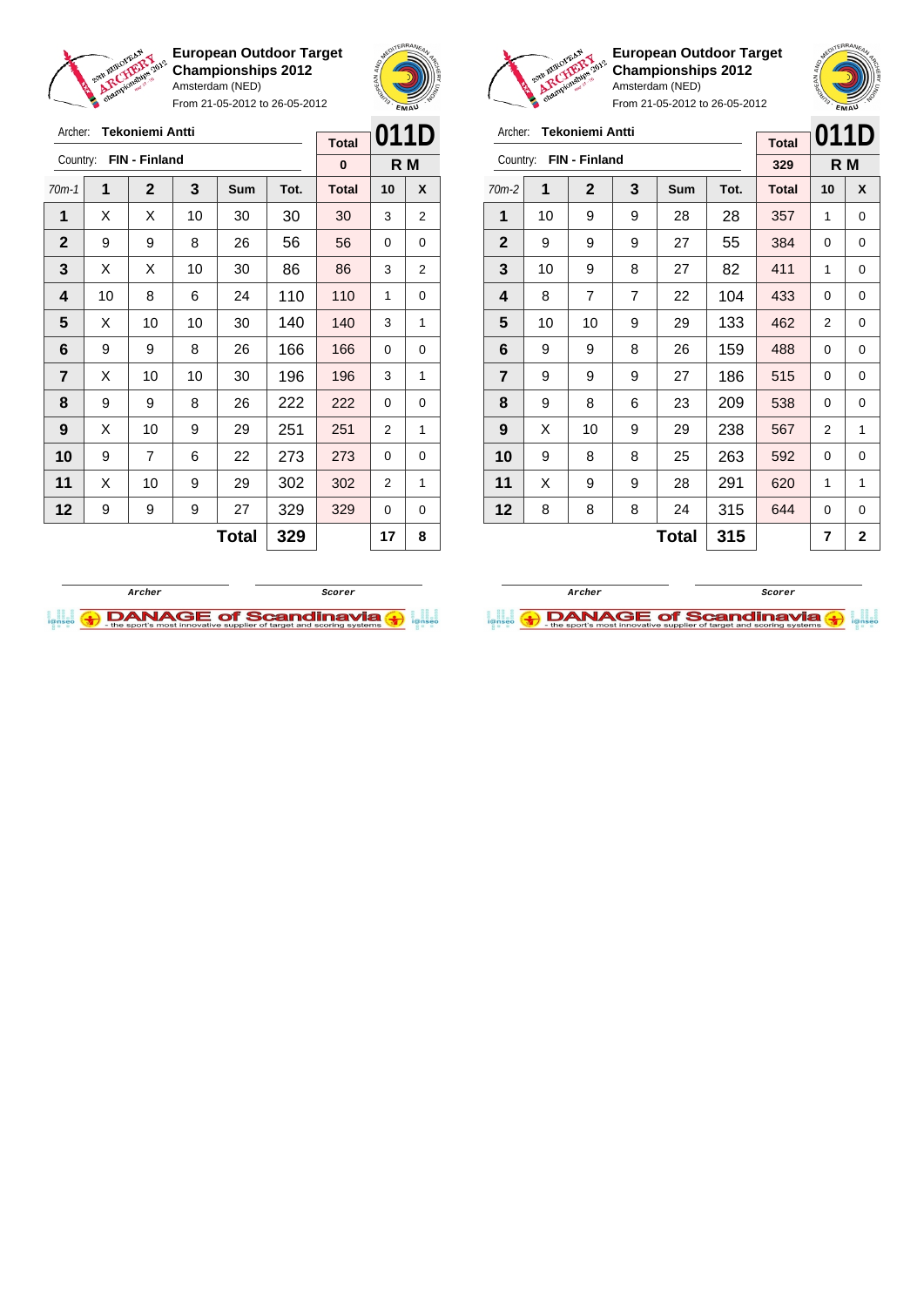

From 21-05-2012 to 26-05-2012





**European Outdoor Target Championships 2012** Amsterdam (NED)

From 21-05-2012 to 26-05-2012

| Archer:        |    | <b>Wills Alan</b> |                            |            |      |              |    | 012A |
|----------------|----|-------------------|----------------------------|------------|------|--------------|----|------|
| Country:       |    |                   | <b>GBR</b> - Great Britain |            |      | <b>Total</b> |    |      |
|                |    |                   |                            |            |      | 320          |    | R M  |
| $70m-2$        | 1  | $\mathbf{2}$      | 3                          | <b>Sum</b> | Tot. | <b>Total</b> | 10 | X    |
| 1              | X  | X                 | 10                         | 30         | 30   | 350          | 3  | 2    |
| $\mathbf{2}$   | 10 | 9                 | 8                          | 27         | 57   | 377          | 1  | 0    |
| 3              | 10 | 9                 | 9                          | 28         | 85   | 405          | 1  | 0    |
| 4              | 9  | 8                 | 8                          | 25         | 110  | 430          | 0  | 0    |
| 5              | X  | 9                 | 9                          | 28         | 138  | 458          | 1  | 1    |
| 6              | 8  | 7                 | 7                          | 22         | 160  | 480          | 0  | 0    |
| $\overline{7}$ | X  | 10                | 9                          | 29         | 189  | 509          | 2  | 1    |
| 8              | 8  | 8                 | 8                          | 24         | 213  | 533          | 0  | 0    |
| 9              | 10 | 10                | 9                          | 29         | 242  | 562          | 2  | 0    |
| 10             | 9  | 8                 | 8                          | 25         | 267  | 587          | 0  | 0    |
| 11             | X  | 10                | 9                          | 29         | 296  | 616          | 2  | 1    |
| 12             | 9  | 8                 | 8                          | 25         | 321  | 641          | 0  | 0    |
|                |    |                   |                            | Total      | 321  |              | 12 | 5    |

**Archer ScorerDANAGE of Scandinavia** 



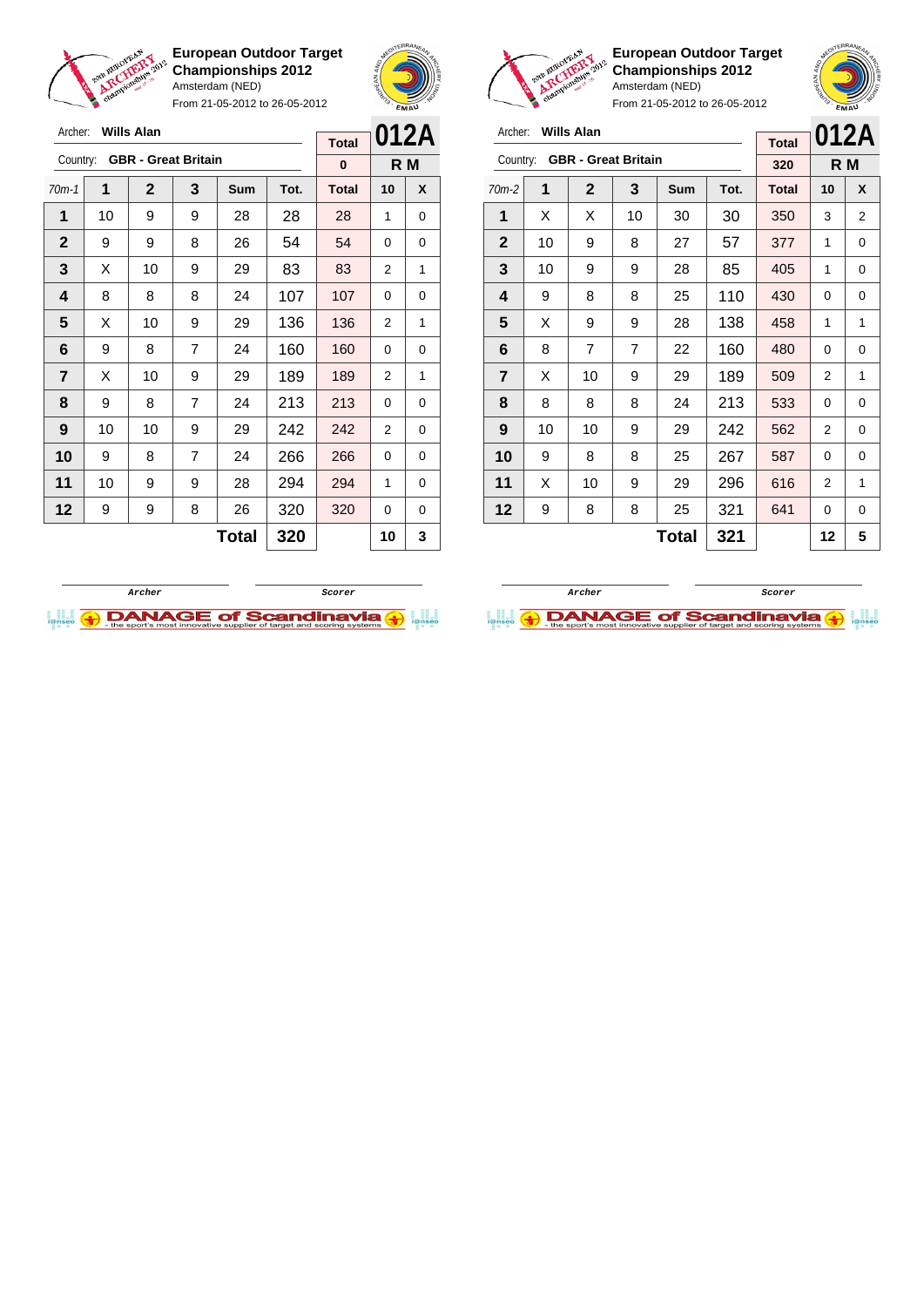



From 21-05-2012 to 26-05-2012

| Archer:        |    | <b>Velikov Vencislav</b> |                |            |      |              |          |                |
|----------------|----|--------------------------|----------------|------------|------|--------------|----------|----------------|
|                |    |                          |                |            |      | <b>Total</b> | 012B     |                |
| Country:       |    | <b>BUL - Bulgaria</b>    |                |            |      | 0            |          | R M            |
| $70m-1$        | 1  | $\mathbf{2}$             | 3              | <b>Sum</b> | Tot. | <b>Total</b> | 10       | X              |
| 1              | 10 | 9                        | 9              | 28         | 28   | 28           | 1        | 0              |
| $\mathbf{2}$   | 9  | 9                        | 7              | 25         | 53   | 53           | 0        | 0              |
| 3              | Х  | 9                        | 9              | 28         | 81   | 81           | 1        | 1              |
| 4              | 9  | 9                        | 6              | 24         | 105  | 105          | $\Omega$ | 0              |
| 5              | 10 | 10                       | 10             | 30         | 135  | 135          | 3        | 0              |
| 6              | 9  | 9                        | 9              | 27         | 162  | 162          | 0        | 0              |
| $\overline{7}$ | X  | 10                       | 9              | 29         | 191  | 191          | 2        | 1              |
| 8              | 9  | 9                        | 8              | 26         | 217  | 217          | 0        | 0              |
| 9              | X  | 9                        | 9              | 28         | 245  | 245          | 1        | 1              |
| 10             | 8  | 7                        | $\overline{7}$ | 22         | 267  | 267          | 0        | 0              |
| 11             | Х  | X                        | 10             | 30         | 297  | 297          | 3        | $\overline{2}$ |
| 12             | 10 | 9                        | $\overline{7}$ | 26         | 323  | 323          | 1        | 0              |
|                |    |                          |                | Total      | 323  |              | 12       | 5              |



**European Outdoor Target Championships 2012** Amsterdam (NED)

| Archer:        |                | <b>Velikov Vencislav</b> |                | <b>Total</b> | 012B |              |                |     |
|----------------|----------------|--------------------------|----------------|--------------|------|--------------|----------------|-----|
| Country:       |                | <b>BUL - Bulgaria</b>    |                |              |      | 323          |                | R M |
| $70m-2$        | 1              | $\mathbf 2$              | 3              | Sum          | Tot. | <b>Total</b> | 10             | X   |
| 1              | X              | 9                        | 9              | 28           | 28   | 351          | 1              | 1   |
| $\mathbf{2}$   | 9              | 8                        | 8              | 25           | 53   | 376          | 0              | 0   |
| 3              | 10             | 10                       | 9              | 29           | 82   | 405          | 2              | 0   |
| 4              | 8              | 8                        | 5              | 21           | 103  | 426          | 0              | 0   |
| 5              | X              | 9                        | 9              | 28           | 131  | 454          | 1              | 1   |
| 6              | 9              | 9                        | $\overline{7}$ | 25           | 156  | 479          | 0              | 0   |
| $\overline{7}$ | X              | 10                       | 9              | 29           | 185  | 508          | $\overline{2}$ | 1   |
| 8              | $\overline{7}$ | $\overline{7}$           | $\overline{7}$ | 21           | 206  | 529          | 0              | 0   |
| 9              | 10             | 10                       | 10             | 30           | 236  | 559          | 3              | 0   |
| 10             | 9              | 8                        | 8              | 25           | 261  | 584          | 0              | 0   |
| 11             | 10             | 9                        | 9              | 28           | 289  | 612          | 1              | 0   |
| 12             | 8              | 8                        | 8              | 24           | 313  | 636          | 0              | 0   |
|                |                |                          |                | Total        | 313  |              | 10             | 3   |



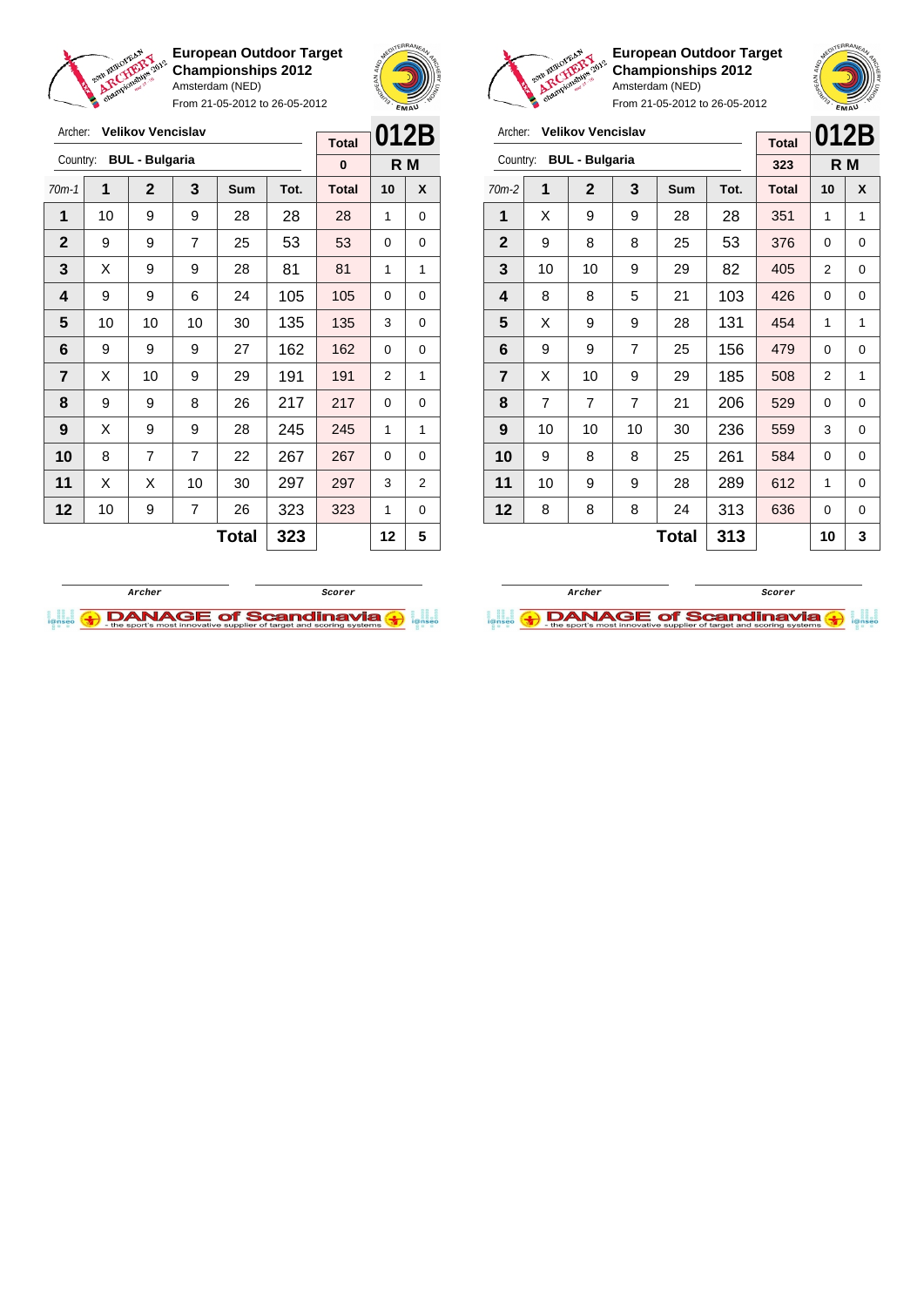

Archer: **Bodnar Alexandru** Country: **ROU - Romania**

**European Outdoor Target Championships 2012** Amsterdam (NED)

From 21-05-2012 to 26-05-2012

70m-1 **1 2 3 Sum Tot. Total 10 X**  $\mid$  X  $\mid$  9  $\mid$  9  $\mid$  28  $\mid$  28  $\mid$  28  $\mid$  1  $\mid$  1 9 9 8 26 54 54 0 0 | 10 | 10 | 10 | 30 | 84 | 84 | 3 | 0 | 9 | 9 | 8 | 26 | 110 | 110 | 0 | 0 | 10 | 9 | 9 | 28 | 138 | 138 | 1 | 0 | 8 | 8 | 7 | 23 | 161 | 161 | 0 | 0  $\begin{array}{|c|c|c|c|c|c|}\n\hline\n\textbf{7} & \textbf{X} & \textbf{10} & \textbf{10} & \textbf{30} & \textbf{191} & \textbf{191} & \textbf{3} & \textbf{1} & \textbf{1} \\
\hline\n\end{array}$  | 9 | 9 | 5 | 23 | 214 | 214 | 0 | 0 | X | 10 | 10 | 30 | **244 | 244 |** 3 | 1 9 8 6 23 267 267 0 0 | 10 | 9 | 9 | 28 | 295 <mark>| 295 |</mark> 1 | 0 | 7 | 7 | 5 | 19 | 314 | 314 | 0 | 0



**R M**

**Total 0**

**European Outdoor Target Championships 2012** Amsterdam (NED)

From 21-05-2012 to 26-05-2012

| Archer:        |    | <b>Bodnar Alexandru</b> |   |              |      | <b>Total</b> | 012C |     |
|----------------|----|-------------------------|---|--------------|------|--------------|------|-----|
| Country:       |    | ROU - Romania           |   |              |      | 314          |      | R M |
| $70m-2$        | 1  | $\mathbf{2}$            | 3 | Sum          | Tot. | <b>Total</b> | 10   | X   |
| 1              | 9  | 9                       | 8 | 26           | 26   | 340          | 0    | 0   |
| $\mathbf 2$    | 8  | 8                       | 8 | 24           | 50   | 364          | 0    | 0   |
| 3              | X  | 9                       | 9 | 28           | 78   | 392          | 1    | 1   |
| 4              | 8  | 8                       | 8 | 24           | 102  | 416          | 0    | 0   |
| 5              | 10 | 9                       | 9 | 28           | 130  | 444          | 1    | 0   |
| 6              | 9  | 8                       | 8 | 25           | 155  | 469          | 0    | 0   |
| $\overline{7}$ | X  | 10                      | 9 | 29           | 184  | 498          | 2    | 1   |
| 8              | 9  | 8                       | 8 | 25           | 209  | 523          | 0    | 0   |
| 9              | 10 | 9                       | 9 | 28           | 237  | 551          | 1    | 0   |
| 10             | 9  | 9                       | 8 | 26           | 263  | 577          | 0    | 0   |
| 11             | 10 | 9                       | 9 | 28           | 291  | 605          | 1    | 0   |
| 12             | 9  | 8                       | 8 | 25           | 316  | 630          | 0    | 0   |
|                |    |                         |   | <b>Total</b> | 316  |              | 6    | 2   |

**Total 316 6 2**

**Archer Scorer**

**DANAGE of Scandinavia (+)** 



 $Total | 314 | 12 | 3$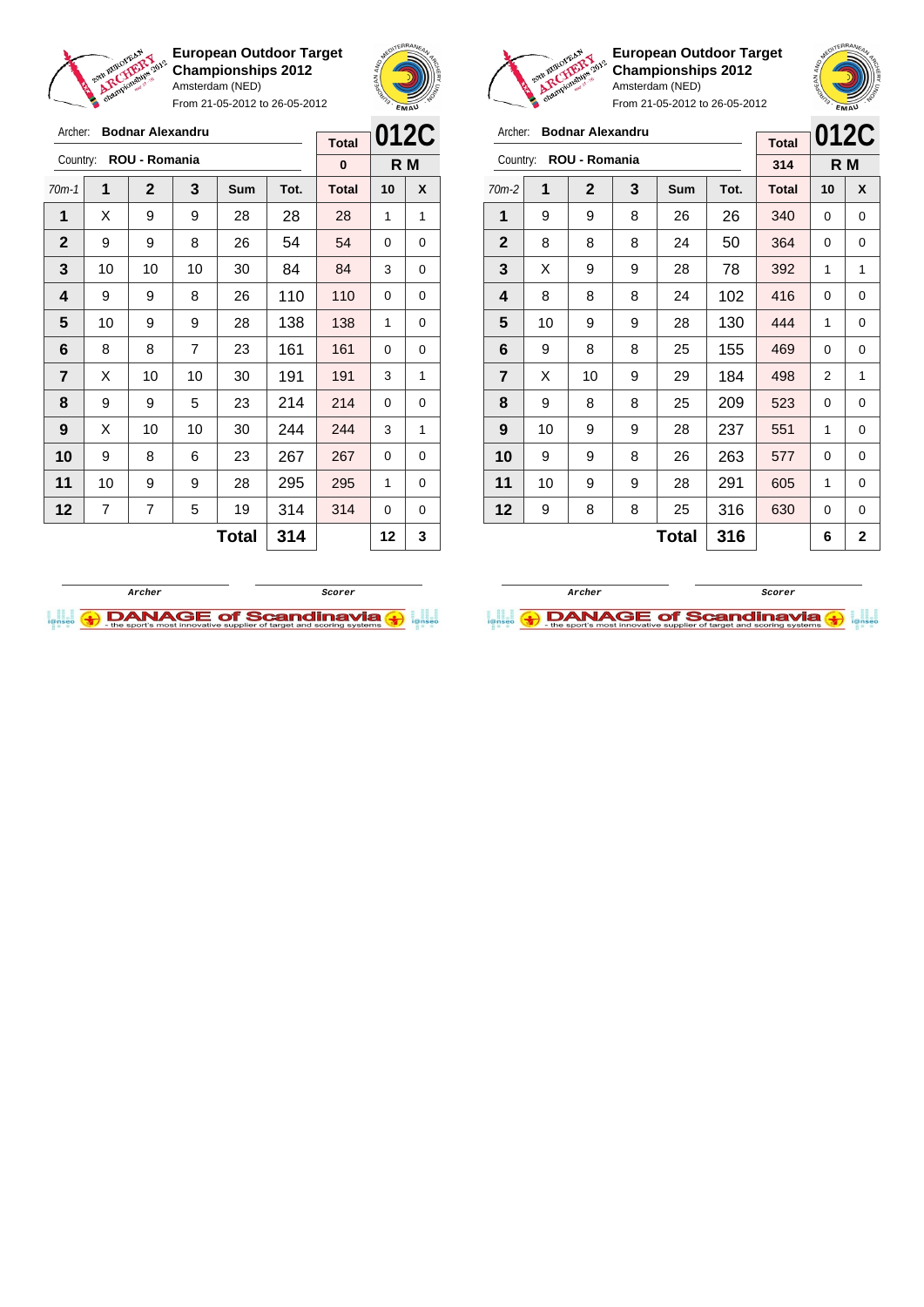

From 21-05-2012 to 26-05-2012



**European Outdoor Target Championships 2012** Amsterdam (NED)



| Archer:        |                | <b>Hatava Matti</b> |                |              |      | <b>Total</b> | 012D |     |
|----------------|----------------|---------------------|----------------|--------------|------|--------------|------|-----|
| Country:       |                | FIN - Finland       |                |              |      | 319          |      | R M |
| $70m-2$        | 1              | $\mathbf 2$         | 3              | Sum          | Tot. | <b>Total</b> | 10   | X   |
| 1              | 8              | 8                   | 8              | 24           | 24   | 343          | 0    | 0   |
| $\mathbf{2}$   | 8              | $\overline{7}$      | $\overline{7}$ | 22           | 46   | 365          | 0    | 0   |
| 3              | 10             | 10                  | 10             | 30           | 76   | 395          | 3    | 0   |
| 4              | 9              | 8                   | 8              | 25           | 101  | 420          | 0    | 0   |
| 5              | 10             | 10                  | 9              | 29           | 130  | 449          | 2    | 0   |
| 6              | 8              | 8                   | 8              | 24           | 154  | 473          | 0    | 0   |
| $\overline{7}$ | 10             | 9                   | 8              | 27           | 181  | 500          | 1    | 0   |
| 8              | 8              | 8                   | $\overline{7}$ | 23           | 204  | 523          | 0    | 0   |
| 9              | 10             | 9                   | 8              | 27           | 231  | 550          | 1    | 0   |
| 10             | $\overline{7}$ | $\overline{7}$      | 6              | 20           | 251  | 570          | 0    | 0   |
| 11             | 10             | 9                   | 9              | 28           | 279  | 598          | 1    | 0   |
| 12             | 8              | 8                   | 7              | 23           | 302  | 621          | 0    | 0   |
|                |                |                     |                | <b>Total</b> | 302  |              | 8    | 0   |

| Archer:        |    | <b>Hatava Matti</b> |    | <b>Total</b> | 012D |              |    |     |
|----------------|----|---------------------|----|--------------|------|--------------|----|-----|
| Country:       |    | FIN - Finland       |    |              |      | $\bf{0}$     |    | R M |
| $70m-1$        | 1  | $\mathbf 2$         | 3  | Sum          | Tot. | <b>Total</b> | 10 | X   |
| 1              | 10 | 9                   | 8  | 27           | 27   | 27           | 1  | 0   |
| $\mathbf{2}$   | 8  | 7                   | 6  | 21           | 48   | 48           | 0  | 0   |
| 3              | Х  | 9                   | 9  | 28           | 76   | 76           | 1  | 1   |
| 4              | 9  | 9                   | 8  | 26           | 102  | 102          | 0  | 0   |
| 5              | 10 | 9                   | 9  | 28           | 130  | 130          | 1  | 0   |
| 6              | 9  | 8                   | 8  | 25           | 155  | 155          | 0  | 0   |
| $\overline{7}$ | Х  | 9                   | 9  | 28           | 183  | 183          | 1  | 1   |
| 8              | 9  | 9                   | 7  | 25           | 208  | 208          | 0  | 0   |
| 9              | Х  | X                   | 10 | 30           | 238  | 238          | 3  | 2   |
| 10             | 10 | 9                   | 8  | 27           | 265  | 265          | 1  | 0   |
| 11             | 10 | 10                  | 9  | 29           | 294  | 294          | 2  | 0   |
| 12             | 9  | 8                   | 8  | 25           | 319  | 319          | 0  | 0   |
|                |    |                     |    | <b>Total</b> | 319  |              | 10 | 4   |



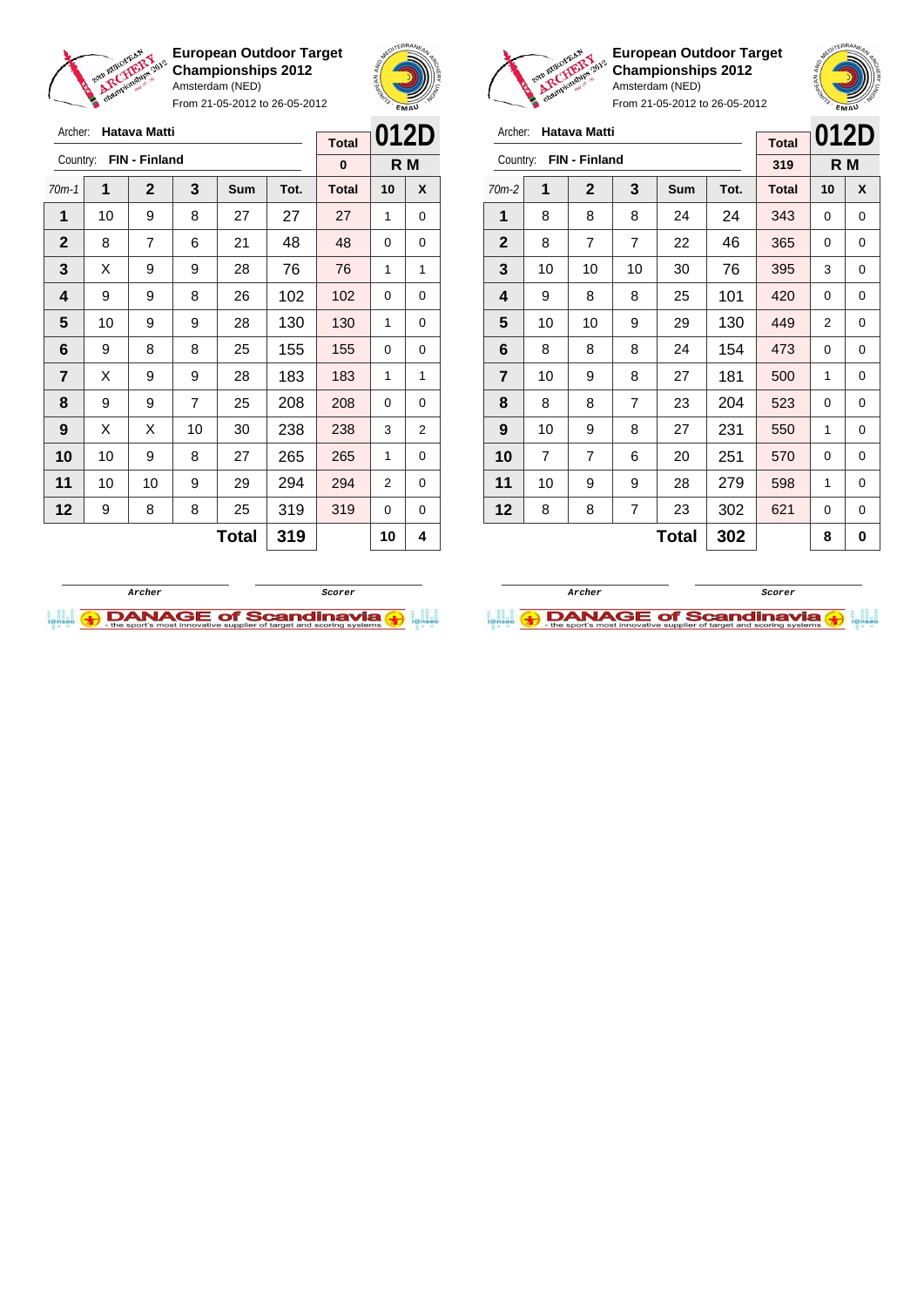

From 21-05-2012 to 26-05-2012



**European Outdoor Target Championships 2012** Amsterdam (NED)

| Archer:        |    | <b>Cinar Sermet</b> |    | <b>Total</b> | 013A |              |     |   |
|----------------|----|---------------------|----|--------------|------|--------------|-----|---|
| Country:       |    | <b>TUR - Turkey</b> |    |              |      | 315          | R M |   |
| $70m-2$        | 1  | $\overline{2}$      | 3  | Sum          | Tot. | <b>Total</b> | 10  | X |
| 1              | 10 | 10                  | 9  | 29           | 29   | 344          | 2   | 0 |
| $\mathbf{2}$   | 9  | 9                   | 8  | 26           | 55   | 370          | 0   | 0 |
| 3              | X  | 9                   | 9  | 28           | 83   | 398          | 1   | 1 |
| 4              | 8  | 8                   | 6  | 22           | 105  | 420          | 0   | 0 |
| 5              | X  | 10                  | 9  | 29           | 134  | 449          | 2   | 1 |
| 6              | 9  | 9                   | 9  | 27           | 161  | 476          | 0   | 0 |
| $\overline{7}$ | 10 | 10                  | 9  | 29           | 190  | 505          | 2   | 0 |
| 8              | 8  | 8                   | 8  | 24           | 214  | 529          | 0   | 0 |
| 9              | X  | 10                  | 10 | 30           | 244  | 559          | 3   | 1 |
| 10             | 9  | 9                   | 8  | 26           | 270  | 585          | 0   | 0 |
| 11             | 10 | 9                   | 9  | 28           | 298  | 613          | 1   | 0 |
| 12             | 9  | 8                   | 5  | 22           | 320  | 635          | 0   | 0 |
|                |    |                     |    | 11           | 3    |              |     |   |





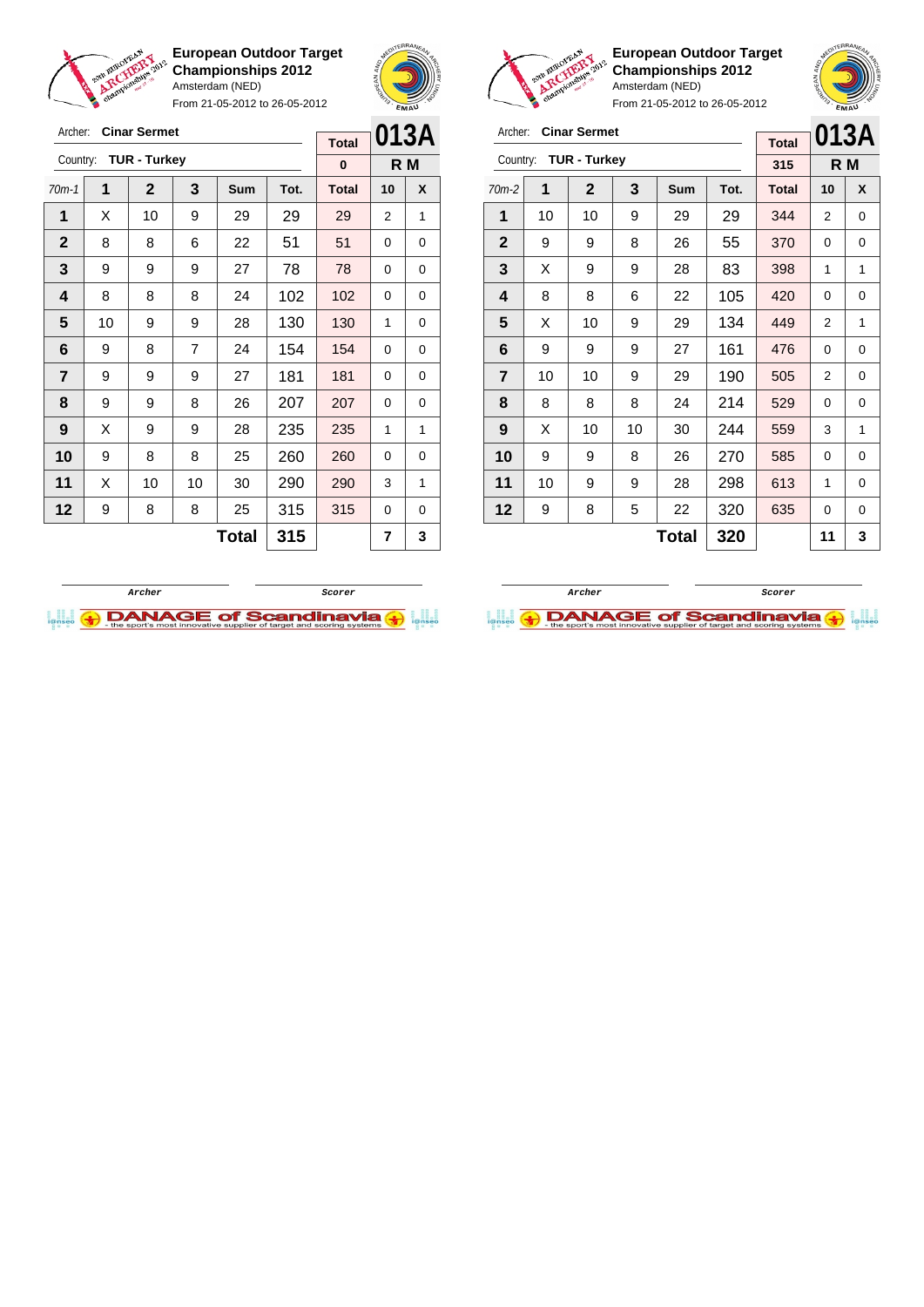

From 21-05-2012 to 26-05-2012



**European Outdoor Target Championships 2012** Amsterdam (NED)

| Archer:        |                | <b>Hanzlik Matus</b> |   |              |      | <b>Total</b> | 013B           |     |
|----------------|----------------|----------------------|---|--------------|------|--------------|----------------|-----|
| Country:       |                | SVK - Slovakia       |   |              |      | 307          |                | R M |
| $70m-2$        | 1              | $\mathbf{2}$         | 3 | Sum          | Tot. | <b>Total</b> | 10             | X   |
| 1              | 9              | 8                    | 7 | 24           | 24   | 331          | 0              | 0   |
| $\overline{2}$ | $\overline{7}$ | 6                    | 4 | 17           | 41   | 348          | 0              | 0   |
| 3              | 9              | 9                    | 9 | 27           | 68   | 375          | 0              | 0   |
| 4              | 8              | 8                    | 6 | 22           | 90   | 397          | 0              | 0   |
| 5              | 9              | 8                    | 8 | 25           | 115  | 422          | 0              | 0   |
| 6              | $\overline{7}$ | 7                    | 5 | 19           | 134  | 441          | 0              | 0   |
| $\overline{7}$ | X              | 10                   | 9 | 29           | 163  | 470          | $\overline{2}$ | 1   |
| 8              | 9              | 8                    | 5 | 22           | 185  | 492          | 0              | 0   |
| 9              | 9              | 9                    | 9 | 27           | 212  | 519          | 0              | 0   |
| 10             | 9              | 9                    | 6 | 24           | 236  | 543          | 0              | 0   |
| 11             | 10             | 8                    | 8 | 26           | 262  | 569          | 1              | 0   |
| 12             | 8              | 8                    | 7 | 23           | 285  | 592          | 0              | 0   |
|                |                |                      |   | <b>Total</b> | 285  |              | 3              | 1   |





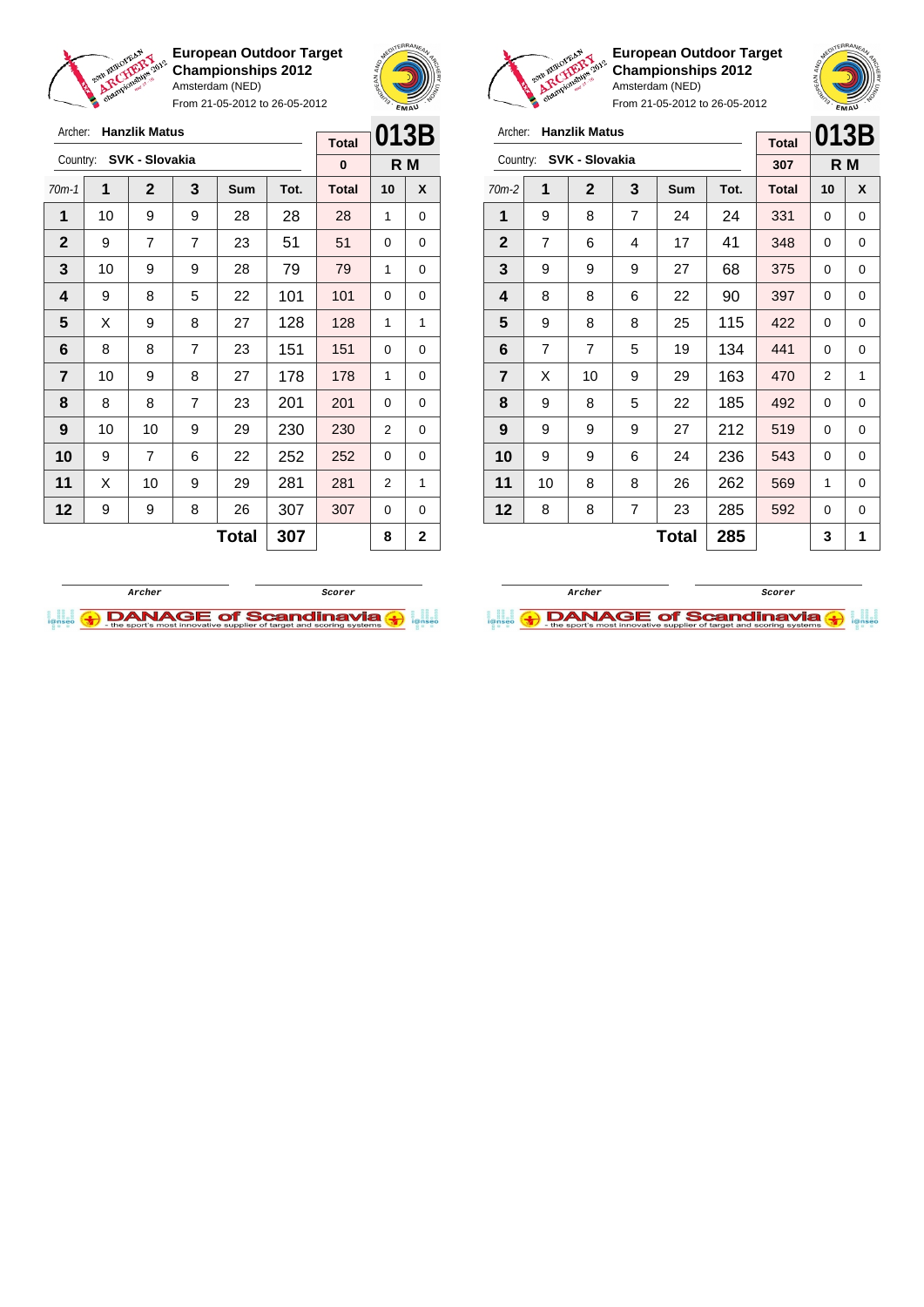

From 21-05-2012 to 26-05-2012



**European Outdoor Target Championships 2012** Amsterdam (NED)

**013C**

| Archer:        |    | <b>Prilepau Anton</b> |                |              |      |              |             | 013C         | <b>Prilepau Anton</b><br>Archer: |          |                      |                |              |      |              |                |                |
|----------------|----|-----------------------|----------------|--------------|------|--------------|-------------|--------------|----------------------------------|----------|----------------------|----------------|--------------|------|--------------|----------------|----------------|
|                |    |                       |                |              |      | <b>Total</b> |             |              |                                  |          |                      |                |              |      | <b>Total</b> | 0130           |                |
| Country:       |    | <b>BLR - Belarus</b>  |                |              |      | $\bf{0}$     |             | R M          |                                  | Country: | <b>BLR - Belarus</b> |                |              |      | 313          |                | R M            |
| $70m-1$        | 1  | $\mathbf{2}$          | 3              | <b>Sum</b>   | Tot. | <b>Total</b> | 10          | X            | $70m-2$                          | 1        | $\overline{2}$       | 3              | Sum          | Tot. | <b>Total</b> | 10             | X              |
| 1              | 10 | 10                    | 9              | 29           | 29   | 29           | 2           | 0            | 1                                | X        | 10                   | 10             | 30           | 30   | 343          | 3              | 1              |
| $\mathbf{2}$   | 8  | 8                     | $\overline{7}$ | 23           | 52   | 52           | $\Omega$    | 0            | $\overline{2}$                   | 8        | 8                    | 8              | 24           | 54   | 367          | 0              | 0              |
| 3              | 9  | 9                     | 9              | 27           | 79   | 79           | $\Omega$    | 0            | 3                                | 10       | 9                    | 9              | 28           | 82   | 395          | 1              | 0              |
| 4              | 8  | 8                     | 8              | 24           | 103  | 103          | $\Omega$    | 0            | 4                                | 9        | 8                    | 8              | 25           | 107  | 420          | $\Omega$       | 0              |
| 5              | 10 | 10                    | 9              | 29           | 132  | 132          | 2           | 0            | 5                                | X        | X                    | 10             | 30           | 137  | 450          | 3              | $\overline{2}$ |
| 6              | 9  | 9                     | 8              | 26           | 158  | 158          | $\Omega$    | 0            | 6                                | 8        | 8                    | 8              | 24           | 161  | 474          | 0              | 0              |
| $\overline{7}$ | X  | 9                     | 9              | 28           | 186  | 186          | 1           | 1            | $\overline{7}$                   | 10       | 10                   | 10             | 30           | 191  | 504          | 3              | 0              |
| 8              | 8  | 8                     | $\overline{7}$ | 23           | 209  | 209          | $\Omega$    | $\Omega$     | 8                                | 9        | 8                    | $\overline{7}$ | 24           | 215  | 528          | 0              | 0              |
| 9              | 10 | 9                     | 8              | 27           | 236  | 236          | 1           | 0            | 9                                | X        | 10                   | 9              | 29           | 244  | 557          | $\overline{2}$ | 1              |
| 10             | 8  | 6                     | 6              | 20           | 256  | 256          | $\Omega$    | $\Omega$     | 10                               | 9        | 8                    | 8              | 25           | 269  | 582          | $\Omega$       | $\Omega$       |
| 11             | X  | 10                    | 10             | 30           | 286  | 286          | 3           | 1            | 11                               | X        | 10                   | 10             | 30           | 299  | 612          | 3              | 1              |
| 12             | 9  | 9                     | 9              | 27           | 313  | 313          | $\mathbf 0$ | 0            | 12                               | 10       | 9                    | 7              | 26           | 325  | 638          | 1              | 0              |
|                |    |                       |                | <b>Total</b> | 313  |              | 9           | $\mathbf{2}$ |                                  |          |                      |                | <b>Total</b> | 325  |              | 16             | 5              |



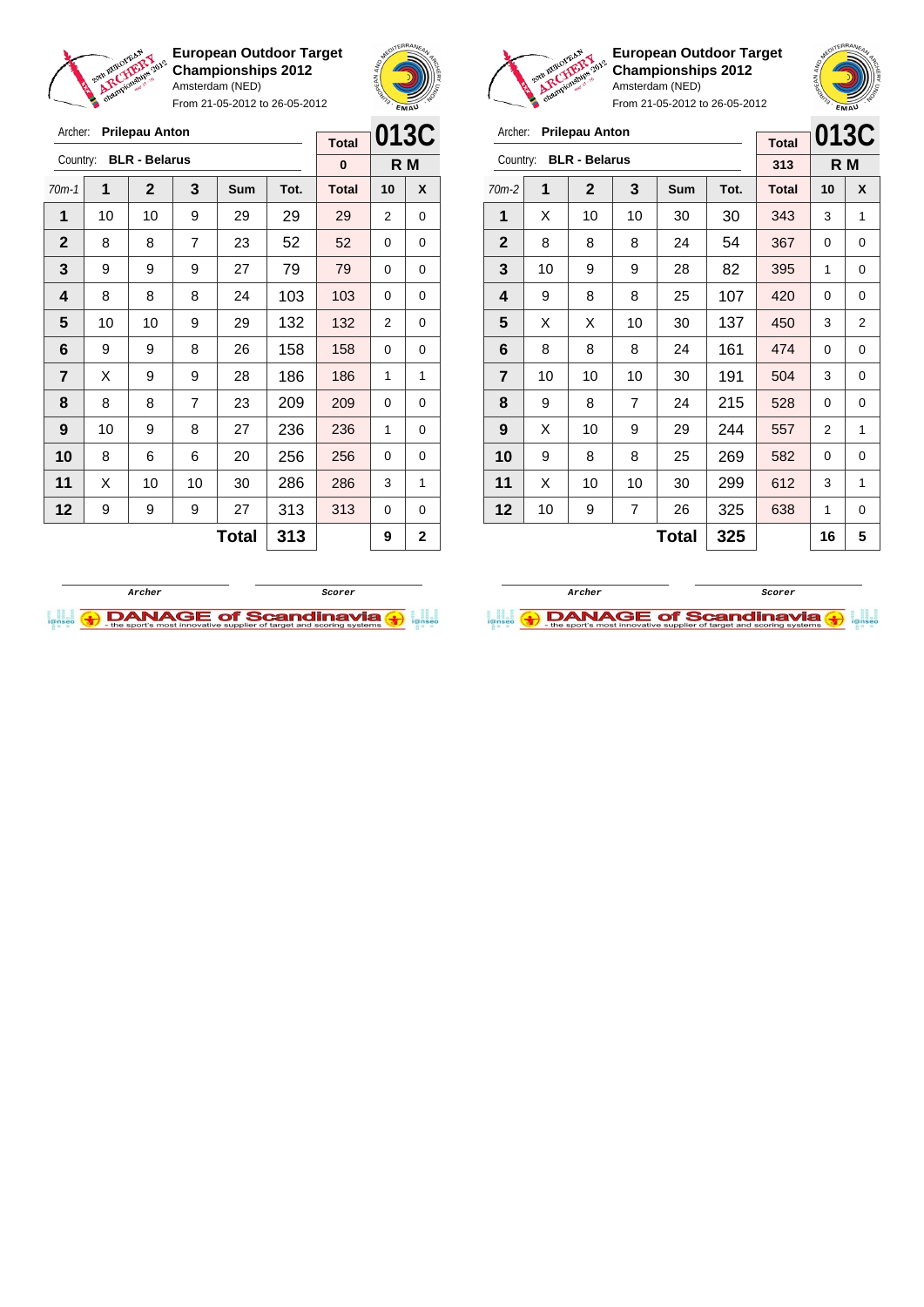

Archer: **Gross Jaanus** Country: **EST - Estonia**

**European Outdoor Target Championships 2012** Amsterdam (NED)

From 21-05-2012 to 26-05-2012

70m-1 **1 2 3 Sum Tot. Total 10 X** | X | 10 | 9 | 29 | 29 | 29 | 2 | 1  $\begin{array}{|c|c|c|c|c|c|c|c|c|}\hline \textbf{2} & \textbf{8} & \textbf{7} & \textbf{7} & \textbf{22} & \textbf{51} & \textbf{51} & \textbf{0} & \textbf{0} \ \hline \end{array}$  8 8 8 24 75 75 0 0 | 8 | 8 | 7 | 23 | 98 | 98 | 0 | 0  $\mid$  X  $\mid$  10  $\mid$  9  $\mid$  29  $\mid$  127  $\mid$  127  $\mid$  2  $\mid$  1 | 9 | 7 | 6 | 22 | 149 | 149 | 0 | 0 | 10 | 9 | 9 | 28 | 177 | 177 | 1 | 0 | 9 | 8 | 3 | 20 | 197 | 197 | 0 | 0 | X | 9 | 9 | 28 | 225 | 225 | 1 | 1 8 8 8 6 22 247 247 0 0 | 9 | 9 | 8 | 26 | 273 | 273 | 0 | 0 | 8 | 8 | 6 | 22 | 295 <mark>| 295</mark> | 0 | 0



**R M**

**Total 0**



**European Outdoor Target Championships 2012** Amsterdam (NED)



From 21-05-2012 to 26-05-2012

| Archer:                 |                | <b>Gross Jaanus</b>  |   | <b>Total</b> | 013D |              |     |   |
|-------------------------|----------------|----------------------|---|--------------|------|--------------|-----|---|
| Country:                |                | <b>EST - Estonia</b> |   |              |      | 295          | R M |   |
| $70m-2$                 | 1              | $\mathbf{2}$         | 3 | Sum          | Tot. | <b>Total</b> | 10  | X |
| 1                       | 9              | 9                    | 8 | 26           | 26   | 321          | 0   | 0 |
| $\mathbf{2}$            | $\overline{7}$ | 7                    | 6 | 20           | 46   | 341          | 0   | 0 |
| 3                       | 9              | 9                    | 9 | 27           | 73   | 368          | 0   | 0 |
| 4                       | 9              | 8                    | 8 | 25           | 98   | 393          | 0   | 0 |
| 5                       | 9              | 9                    | 9 | 27           | 125  | 420          | 0   | 0 |
| 6                       | 8              | 6                    | 6 | 20           | 145  | 440          | 0   | 0 |
| $\overline{\mathbf{r}}$ | 10             | 9                    | 9 | 28           | 173  | 468          | 1   | 0 |
| 8                       | 8              | 8                    | 8 | 24           | 197  | 492          | 0   | 0 |
| 9                       | 10             | 9                    | 8 | 27           | 224  | 519          | 1   | 0 |
| 10                      | 8              | $\overline{7}$       | 5 | 20           | 244  | 539          | 0   | 0 |
| 11                      | 9              | 9                    | 9 | 27           | 271  | 566          | 0   | 0 |
| 12                      | 8              | 8                    | 5 | 21           | 292  | 587          | 0   | 0 |
|                         |                |                      |   | <b>Total</b> | 292  |              | 2   | 0 |

**Archer Scorer**

**DANAGE of Scandinavia** 



**Total 295 6 3**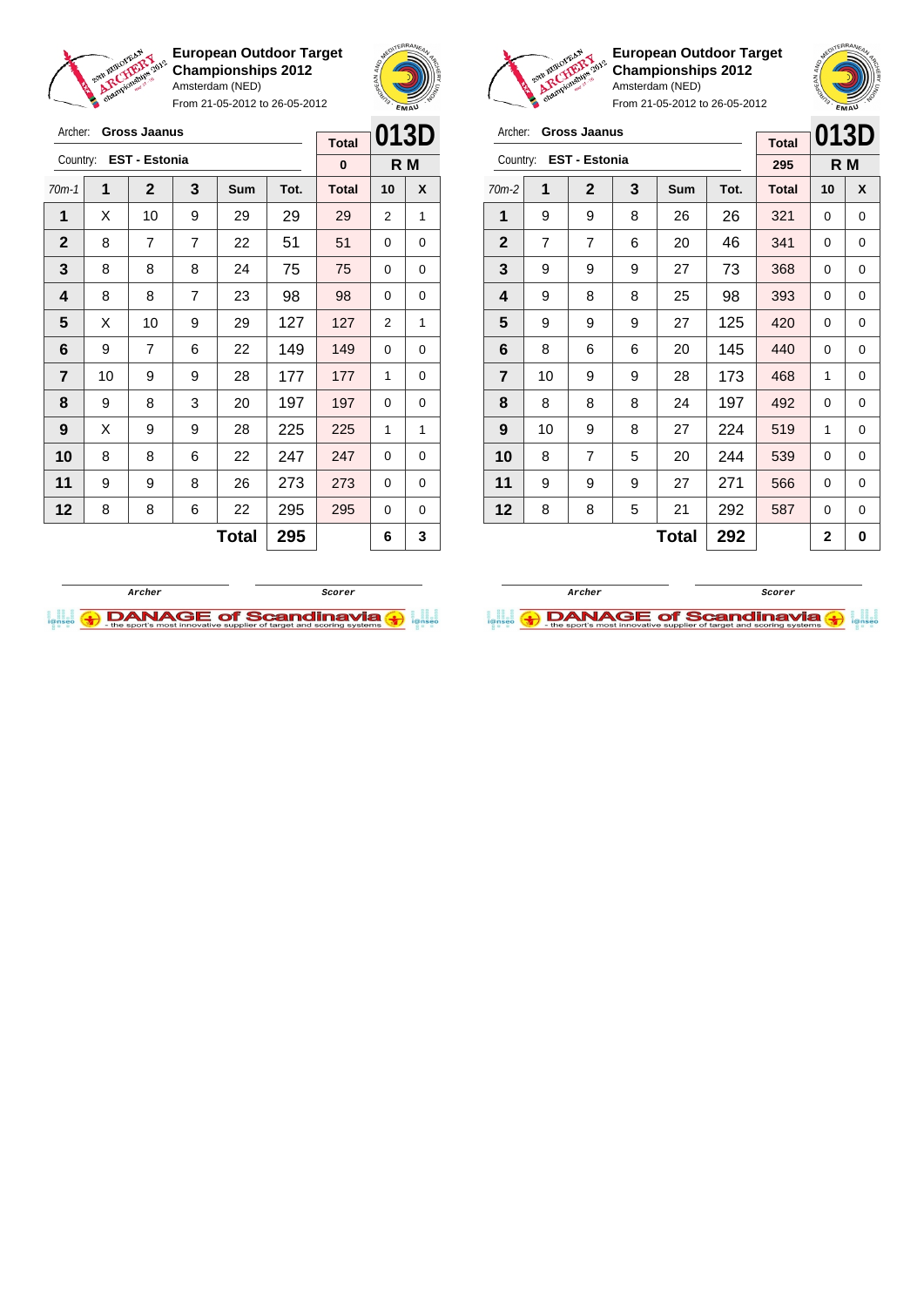

From 21-05-2012 to 26-05-2012





**European Outdoor Target Championships 2012** Amsterdam (NED)



| Archer:        |              | <b>Yilmaz Yagiz</b> |    | <b>Total</b> | 014A |              |     |   |
|----------------|--------------|---------------------|----|--------------|------|--------------|-----|---|
| Country:       |              | <b>TUR - Turkey</b> |    |              |      | 325          | R M |   |
| $70m-2$        | 1            | $\overline{2}$      | 3  | Sum          | Tot. | <b>Total</b> | 10  | X |
| 1              | X            | 9                   | 9  | 28           | 28   | 353          | 1   | 1 |
| $\mathbf{2}$   | 9            | 8                   | 8  | 25           | 53   | 378          | 0   | 0 |
| 3              | 10           | 9                   | 9  | 28           | 81   | 406          | 1   | 0 |
| 4              | 9            | 9                   | 8  | 26           | 107  | 432          | 0   | 0 |
| 5              | 10           | 10                  | 10 | 30           | 137  | 462          | 3   | 0 |
| 6              | 10           | 9                   | 9  | 28           | 165  | 490          | 1   | 0 |
| $\overline{7}$ | 10           | 9                   | 9  | 28           | 193  | 518          | 1   | 0 |
| 8              | 9            | 9                   | 9  | 27           | 220  | 545          | 0   | 0 |
| 9              | 10           | 10                  | 10 | 30           | 250  | 575          | 3   | 0 |
| 10             | 9            | 9                   | 9  | 27           | 277  | 602          | 0   | 0 |
| 11             | 9            | 9                   | 8  | 26           | 303  | 628          | 0   | 0 |
| 12             | 8            | 8                   | 7  | 23           | 326  | 651          | 0   | 0 |
|                | 326<br>Total |                     |    |              |      |              | 10  | 1 |





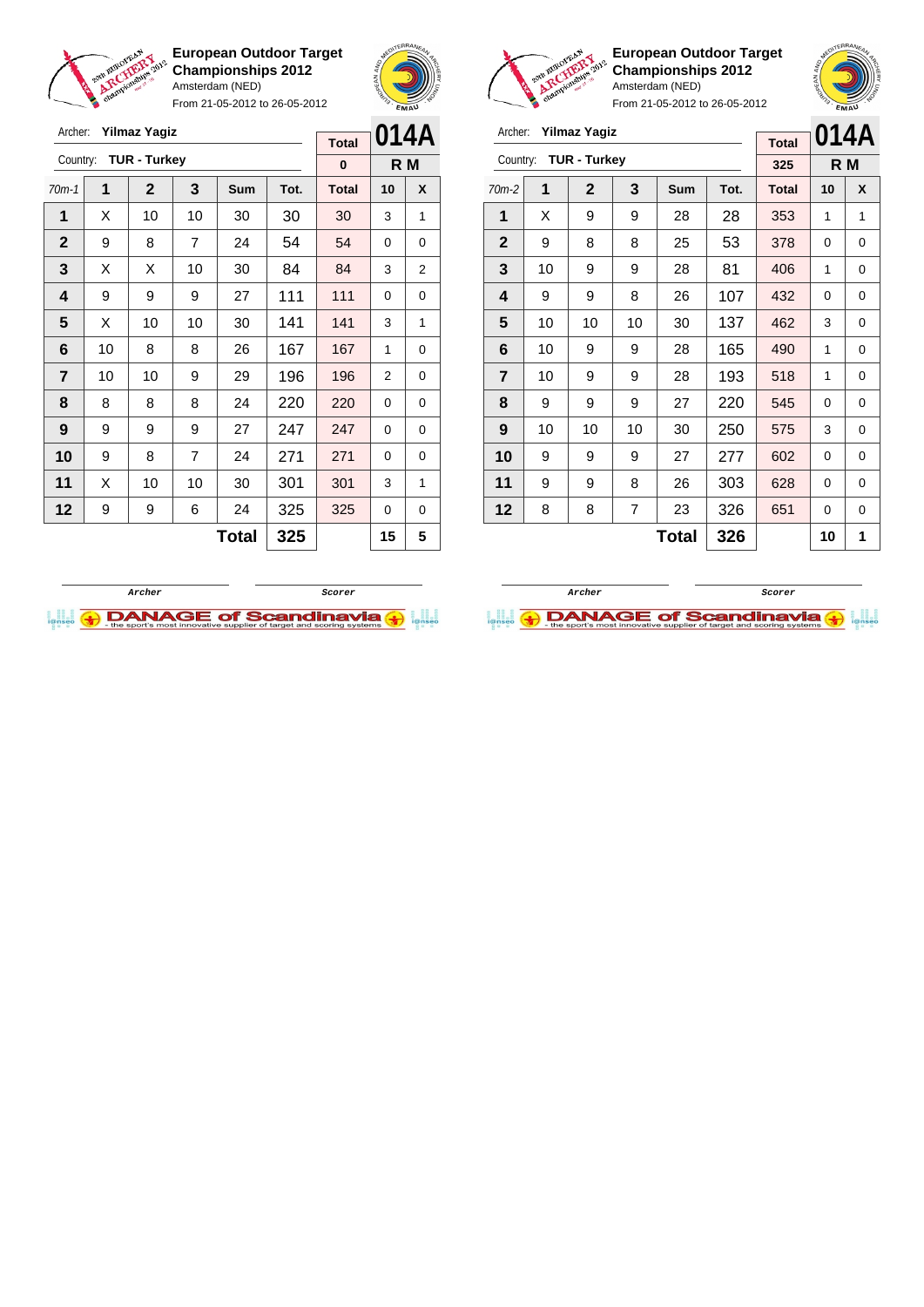

From 21-05-2012 to 26-05-2012





 $\sqrt{2}$ 

**European Outdoor Target Championships 2012** Amsterdam (NED)

| Archer:        |    | <b>Kravacek Daniel</b> |     |            |      | <b>Total</b> | 014B |                                                        |  |  |
|----------------|----|------------------------|-----|------------|------|--------------|------|--------------------------------------------------------|--|--|
| Country:       |    | SVK - Slovakia         |     |            |      | 304          |      | R M<br>10<br>X<br>2<br>0<br>0<br>0<br>1<br>0<br>0<br>0 |  |  |
| $70m-2$        | 1  | $\mathbf{2}$           | 3   | <b>Sum</b> | Tot. | <b>Total</b> |      |                                                        |  |  |
| 1              | 10 | 10                     | 9   | 29         | 29   | 333          |      |                                                        |  |  |
| $\mathbf{2}$   | 9  | 8                      | 8   | 25         | 54   | 358          |      |                                                        |  |  |
| 3              | 10 | 9                      | 9   | 28         | 82   | 386          |      |                                                        |  |  |
| 4              | 9  | 9                      | 8   | 26         | 108  | 412          |      |                                                        |  |  |
| 5              | X  | 10                     | 9   | 29         | 137  | 441          | 2    | 1                                                      |  |  |
| 6              | 9  | 8                      | 7   | 24         | 161  | 465          | 0    | 0                                                      |  |  |
| $\overline{7}$ | 9  | 9                      | 9   | 27         | 188  | 492          | 0    | 0                                                      |  |  |
| 8              | 9  | 9                      | 6   | 24         | 212  | 516          | 0    | 0                                                      |  |  |
| 9              | X  | X                      | 10  | 30         | 242  | 546          | 3    | 2                                                      |  |  |
| 10             | 9  | 8                      | 8   | 25         | 267  | 571          | 0    | 0                                                      |  |  |
| 11             | 10 | 9                      | 9   | 28         | 295  | 599          | 1    | 0                                                      |  |  |
| 12             | 8  | 8                      | 8   | 24         | 319  | 623          | 0    | 0                                                      |  |  |
|                |    |                        | 319 |            | 9    | 3            |      |                                                        |  |  |

| Archer:      |    | <b>Kravacek Daniel</b> |    |       |      | <b>Total</b> | 014B |     |
|--------------|----|------------------------|----|-------|------|--------------|------|-----|
| Country:     |    | SVK - Slovakia         |    |       |      |              |      |     |
|              |    |                        |    |       |      | 0            |      | R M |
| $70m-1$      | 1  | $\mathbf{2}$           | 3  | Sum   | Tot. | <b>Total</b> | 10   | X   |
| 1            | 10 | 9                      | 9  | 28    | 28   | 28           | 1    | 0   |
| $\mathbf{2}$ | 8  | 8                      | 8  | 24    | 52   | 52           | 0    | 0   |
| 3            | X  | 10                     | 8  | 28    | 80   | 80           | 2    | 1   |
| 4            | 8  | 8                      | 7  | 23    | 103  | 103          | 0    | 0   |
| 5            | 9  | 9                      | 9  | 27    | 130  | 130          | 0    | 0   |
| 6            | 9  | 8                      | 7  | 24    | 154  | 154          | 0    | 0   |
| 7            | 10 | 9                      | 8  | 27    | 181  | 181          | 1    | 0   |
| 8            | 8  | 8                      | 7  | 23    | 204  | 204          | 0    | 0   |
| 9            | 10 | 10                     | 10 | 30    | 234  | 234          | 3    | 0   |
| 10           | 9  | 9                      | 8  | 26    | 260  | 260          | 0    | 0   |
| 11           | 10 | 8                      | 8  | 26    | 286  | 286          | 1    | 0   |
| 12           | 8  | 7                      | 3  | 18    | 304  | 304          | 0    | 0   |
|              |    |                        |    | Total | 304  |              | 8    | 1   |
|              |    |                        |    |       |      |              |      |     |



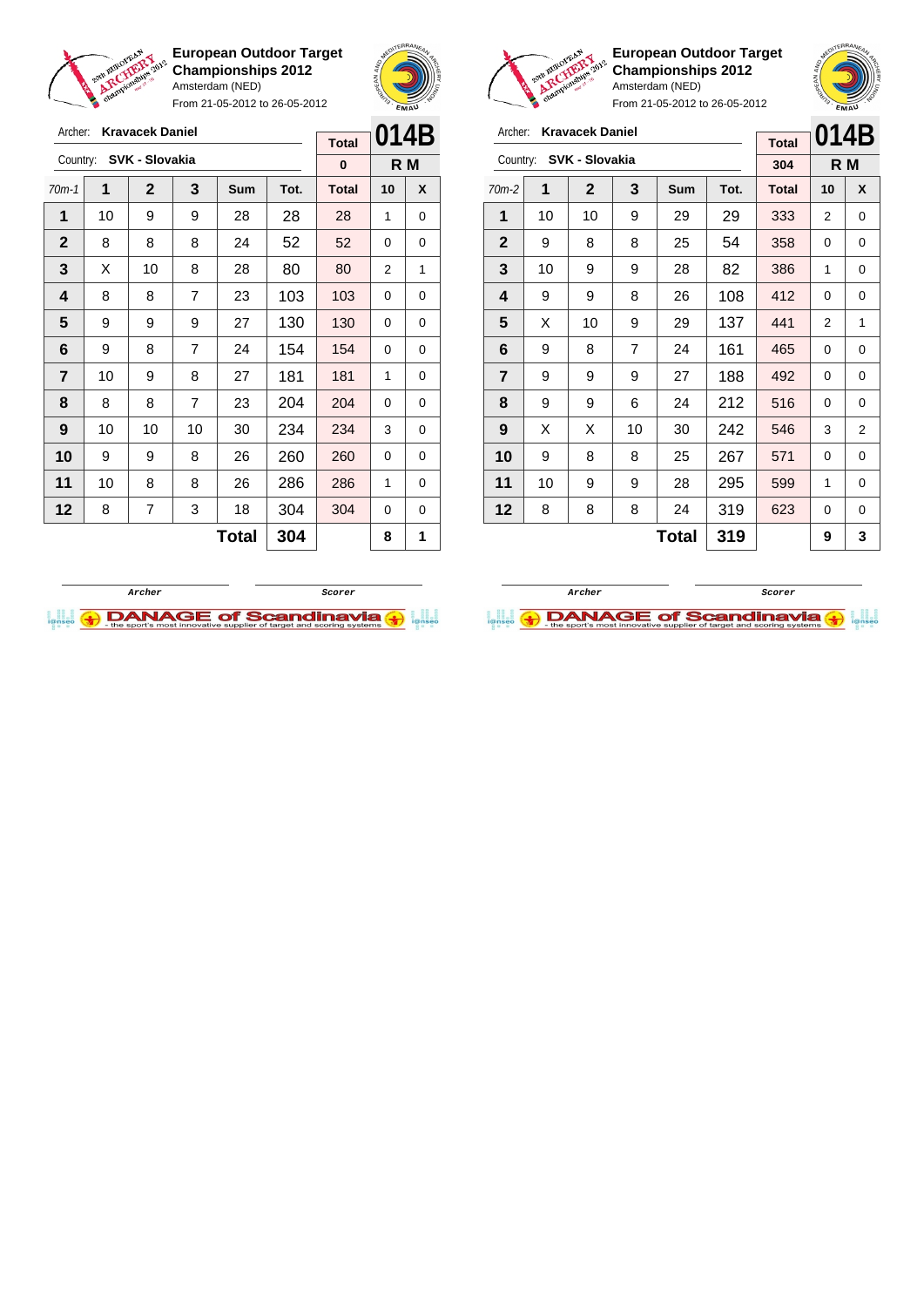

Archer: **Marusau Mikalai**

**European Outdoor Target Championships 2012** Amsterdam (NED)

From 21-05-2012 to 26-05-2012





 $\sqrt{2}$ 

**European Outdoor Target Championships 2012** Amsterdam (NED)

| 014C<br>Archer:<br>Marusau Mikalai<br><b>Total</b> |    |                      |                |              |      |              |    |     |
|----------------------------------------------------|----|----------------------|----------------|--------------|------|--------------|----|-----|
| Country:                                           |    | <b>BLR - Belarus</b> |                |              |      |              |    |     |
|                                                    |    |                      |                |              |      | 311          |    | R M |
| $70m-2$                                            | 1  | $\overline{2}$       | 3              | <b>Sum</b>   | Tot. | <b>Total</b> | 10 | X   |
| 1                                                  | 9  | 9                    | 9              | 27           | 27   | 338          | 0  | 0   |
| $\mathbf{2}$                                       | 9  | 8                    | 7              | 24           | 51   | 362          | 0  | 0   |
| 3                                                  | X  | 9                    | 9              | 28           | 79   | 390          | 1  | 1   |
| 4                                                  | 9  | 8                    | 8              | 25           | 104  | 415          | 0  | 0   |
| 5                                                  | X  | 10                   | 9              | 29           | 133  | 444          | 2  | 1   |
| 6                                                  | 9  | 9                    | $\overline{7}$ | 25           | 158  | 469          | 0  | 0   |
| 7                                                  | X  | 10                   | 10             | 30           | 188  | 499          | 3  | 1   |
| 8                                                  | 9  | 8                    | $\overline{7}$ | 24           | 212  | 523          | 0  | 0   |
| 9                                                  | 10 | 10                   | 9              | 29           | 241  | 552          | 2  | 0   |
| 10                                                 | 9  | 8                    | 8              | 25           | 266  | 577          | 0  | 0   |
| 11                                                 | X  | 10                   | 10             | 30           | 296  | 607          | 3  | 1   |
| 12                                                 | 10 | $\overline{7}$       | $\overline{7}$ | 24           | 320  | 631          | 1  | 0   |
|                                                    |    |                      |                | <b>Total</b> | 320  |              | 12 | 4   |

| Archer:      |                | Marusau Mikalai      |                |     |      | <b>Total</b> | <b>014C</b> |   |
|--------------|----------------|----------------------|----------------|-----|------|--------------|-------------|---|
| Country:     |                | <b>BLR - Belarus</b> |                |     |      | $\bf{0}$     | R M         |   |
| $70m-1$      | 1              | $\overline{2}$       | 3              | Sum | Tot. | <b>Total</b> | 10          | X |
| 1            | X              | 9                    | 9              | 28  | 28   | 28           | 1           | 1 |
| $\mathbf{2}$ | 9              | 9                    | 9              | 27  | 55   | 55           | 0           | 0 |
| 3            | X              | 10                   | 10             | 30  | 85   | 85           | 3           | 1 |
| 4            | 10             | 8                    | 8              | 26  | 111  | 111          | 1           | 0 |
| 5            | 9              | 9                    | 9              | 27  | 138  | 138          | 0           | 0 |
| 6            | 8              | $\overline{7}$       | $\overline{7}$ | 22  | 160  | 160          | 0           | 0 |
| 7            | X              | 9                    | 9              | 28  | 188  | 188          | 1           | 1 |
| 8            | $\overline{7}$ | 7                    | 6              | 20  | 208  | 208          | 0           | 0 |
| 9            | X              | 10                   | 8              | 28  | 236  | 236          | 2           | 1 |
| 10           | 8              | 7                    | $\overline{7}$ | 22  | 258  | 258          | 0           | 0 |
| 11           | 10             | 10                   | 10             | 30  | 288  | 288          | 3           | 0 |
| 12           | 9              | 8                    | 6              | 23  | 311  | 311          | 0           | 0 |
|              |                |                      | 311            |     | 11   | 4            |             |   |



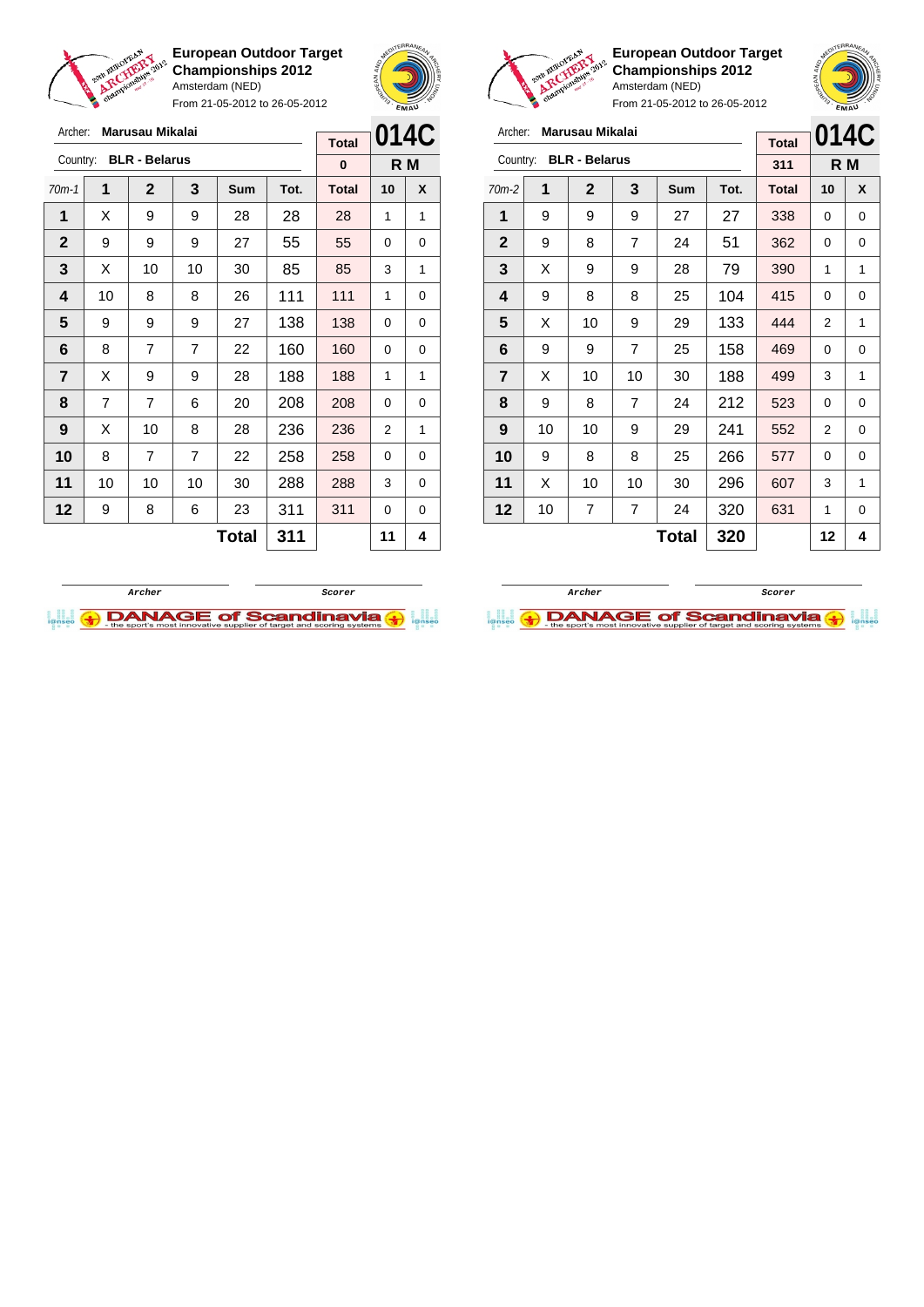

Archer: **Ojamae Pearu Jakob**

Country: **EST - Estonia**

**European Outdoor Target Championships 2012** Amsterdam (NED)

From 21-05-2012 to 26-05-2012

70m-1 **1 2 3 Sum Tot. Total 10 X** | 10 | 9 | 8 | 27 | 27 | 27 | 1 | 0 | 7 | 7 | 4 | 18 | 45 | 45 | 0 | 0  $\mid$  X  $\mid$  10  $\mid$  9  $\mid$  29  $\mid$  74  $\mid$  74  $\mid$  2  $\mid$  1 | 9 | 8 | 7 | 24 | 98 | 98 | 0 | 0  $\mid$  X  $\mid$  X  $\mid$  10  $\mid$  30  $\mid$  128  $\mid$  128  $\mid$  3  $\mid$  2 | 10 | 9 | 8 | 27 | 155 | 155 | 1 | 0 | 9 | 9 | 9 | 27 | 182 | 182 | 0 | 0 | 8 | 8 | 1 | 17 | 199 | 199 | 0 | 0 | 10 | 9 | 8 | 27 | 226 | 226 | 1 | 0 8 7 4 19 **245 245 0 0** | 10 | 9 | 8 | 27 | 272 | 272 | 1 | 0



**R M**

**Total 0**



**European Outdoor Target Championships 2012** Amsterdam (NED)



| Archer:        |    | Ojamae Pearu Jakob   |   |            |      | <b>Total</b> | 014D |     |
|----------------|----|----------------------|---|------------|------|--------------|------|-----|
| Country:       |    | <b>EST - Estonia</b> |   |            |      | 293          |      | R M |
| $70m-2$        | 1  | $\mathbf{2}$         | 3 | <b>Sum</b> | Tot. | <b>Total</b> | 10   | X   |
| 1              | 10 | 9                    | 9 | 28         | 28   | 321          | 1    | 0   |
| $\mathbf{2}$   | 8  | 6                    | 6 | 20         | 48   | 341          | 0    | 0   |
| 3              | 10 | 10                   | 9 | 29         | 77   | 370          | 2    | 0   |
| 4              | 9  | 9                    | 7 | 25         | 102  | 395          | 0    | 0   |
| 5              | 9  | 9                    | 9 | 27         | 129  | 422          | 0    | 0   |
| 6              | 9  | 8                    | 5 | 22         | 151  | 444          | 0    | 0   |
| $\overline{7}$ | 10 | 9                    | 9 | 28         | 179  | 472          | 1    | 0   |
| 8              | 9  | 9                    | 8 | 26         | 205  | 498          | 0    | 0   |
| 9              | 9  | 9                    | 8 | 26         | 231  | 524          | 0    | 0   |
| 10             | 7  | 7                    | 7 | 21         | 252  | 545          | 0    | 0   |
| 11             | 8  | 8                    | 8 | 24         | 276  | 569          | 0    | 0   |
| 12             | 8  | 7                    | 7 | 22         | 298  | 591          | 0    | 0   |
|                |    |                      |   | 4          | 0    |              |      |     |



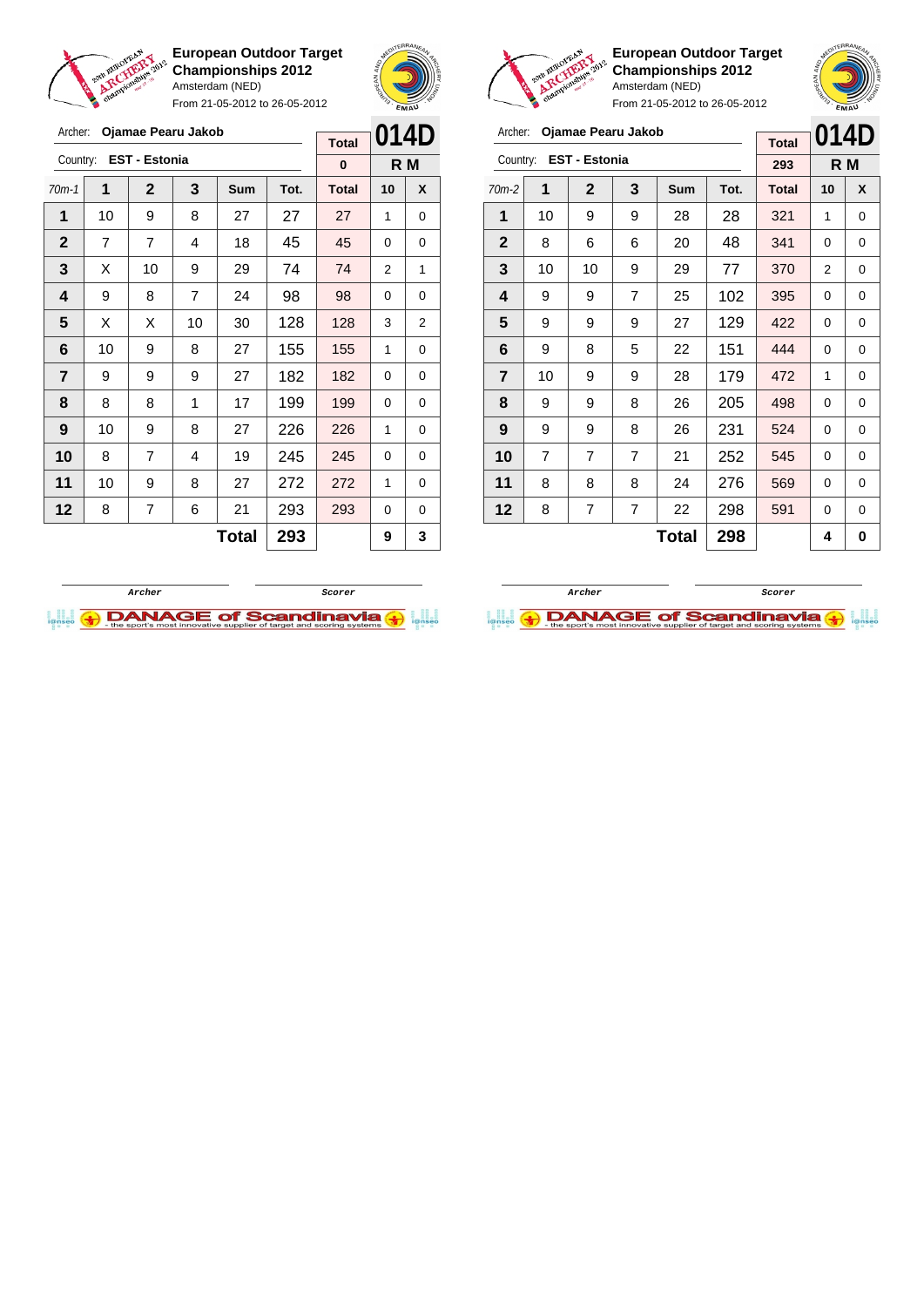

From 21-05-2012 to 26-05-2012





**European Outdoor Target Championships 2012** Amsterdam (NED)



| Archer:                 |    | <b>Kirsever Kerem</b> |                |       |      | <b>Total</b> | 015A<br>R M |   |  |  |
|-------------------------|----|-----------------------|----------------|-------|------|--------------|-------------|---|--|--|
| Country:                |    | <b>TUR - Turkey</b>   |                |       |      | 321          |             |   |  |  |
| $70m-2$                 | 1  | $\mathbf{2}$          | 3              | Sum   | Tot. | <b>Total</b> | 10          | X |  |  |
| 1                       | X  | 10                    | 9              | 29    | 29   | 350          | 2           | 1 |  |  |
| $\mathbf{2}$            | 9  | 9                     | $\overline{7}$ | 25    | 54   | 375          | $\Omega$    | 0 |  |  |
| 3                       | 10 | 10                    | 9              | 29    | 83   | 404          | 2           | 0 |  |  |
| 4                       | 9  | 9                     | 8              | 26    | 109  | 430          | $\Omega$    | 0 |  |  |
| 5                       | 10 | 9                     | 9              | 28    | 137  | 458          | 1           | 0 |  |  |
| 6                       | 9  | 8                     | $\overline{7}$ | 24    | 161  | 482          | 0           | 0 |  |  |
| $\overline{\mathbf{r}}$ | X  | 10                    | 10             | 30    | 191  | 512          | 3           | 1 |  |  |
| 8                       | 10 | 8                     | $\overline{7}$ | 25    | 216  | 537          | 1           | 0 |  |  |
| 9                       | 10 | 9                     | 9              | 28    | 244  | 565          | 1           | 0 |  |  |
| 10                      | 9  | 8                     | 8              | 25    | 269  | 590          | 0           | 0 |  |  |
| 11                      | X  | 10                    | 8              | 28    | 297  | 618          | 2           | 1 |  |  |
| 12                      | 8  | 8                     | 6              | 22    | 319  | 640          | 0           | 0 |  |  |
|                         |    |                       |                | Total | 319  |              | 12          | 3 |  |  |





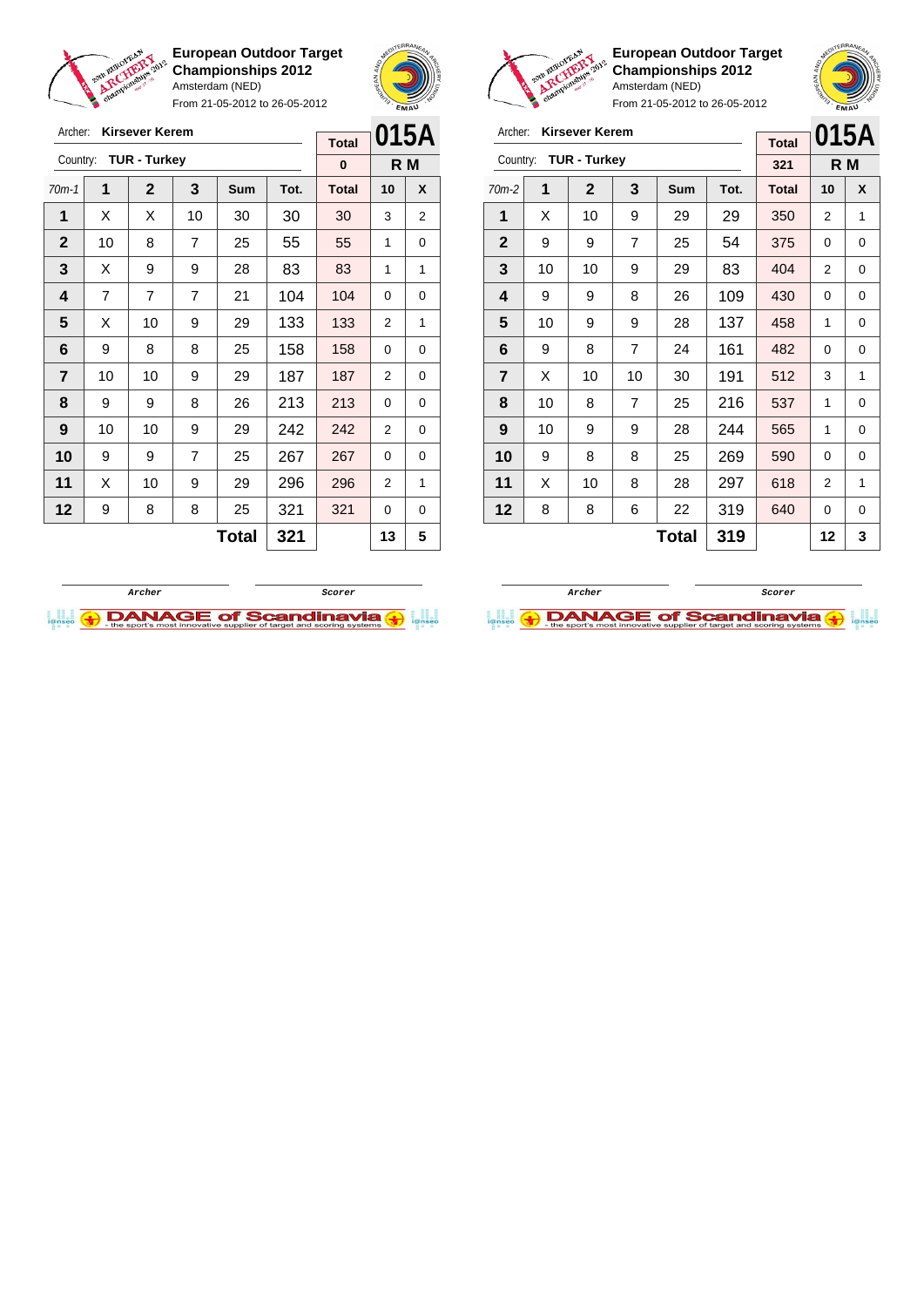

Archer: **Polakovic Martin**

**European Outdoor Target Championships 2012** Amsterdam (NED)

From 21-05-2012 to 26-05-2012





**European Outdoor Target Championships 2012** Amsterdam (NED)

| <b>Polakovic Martin</b><br>Archer:<br>SVK - Slovakia<br>Country:<br>1<br>$\mathbf{2}$<br>3<br>1<br>9<br>10<br>9<br>$\mathbf{2}$<br>8<br>8<br>9<br>3<br>X<br>10<br>9<br>4<br>9<br>8<br>8<br>5<br>10<br>9<br>9<br>6<br>$\overline{7}$<br>9<br>9<br>$\overline{7}$<br>X<br>9<br>10<br>8<br>$\overline{7}$<br>6<br>М |   |    | <b>Total</b> | 015B         |      |              |    |     |
|------------------------------------------------------------------------------------------------------------------------------------------------------------------------------------------------------------------------------------------------------------------------------------------------------------------|---|----|--------------|--------------|------|--------------|----|-----|
|                                                                                                                                                                                                                                                                                                                  |   |    |              |              |      | 310          |    | R M |
| $70m-2$                                                                                                                                                                                                                                                                                                          |   |    |              | Sum          | Tot. | <b>Total</b> | 10 | X   |
|                                                                                                                                                                                                                                                                                                                  |   |    |              | 28           | 28   | 338          | 1  | 0   |
|                                                                                                                                                                                                                                                                                                                  |   |    |              | 25           | 53   | 363          | 0  | 0   |
|                                                                                                                                                                                                                                                                                                                  |   |    |              | 29           | 82   | 392          | 2  | 1   |
|                                                                                                                                                                                                                                                                                                                  |   |    |              | 25           | 107  | 417          | 0  | 0   |
|                                                                                                                                                                                                                                                                                                                  |   |    |              | 28           | 135  | 445          | 1  | 0   |
|                                                                                                                                                                                                                                                                                                                  |   |    |              | 25           | 160  | 470          | 0  | 0   |
|                                                                                                                                                                                                                                                                                                                  |   |    |              | 29           | 189  | 499          | 2  | 1   |
|                                                                                                                                                                                                                                                                                                                  |   |    |              | 13           | 202  | 512          | 0  | 0   |
| 9                                                                                                                                                                                                                                                                                                                | X | 10 | 10           | 30           | 232  | 542          | 3  | 1   |
| 10                                                                                                                                                                                                                                                                                                               | 9 | 9  | 8            | 26           | 258  | 568          | 0  | 0   |
| 11                                                                                                                                                                                                                                                                                                               | X | 9  | 9            | 28           | 286  | 596          | 1  | 1   |
| 12                                                                                                                                                                                                                                                                                                               | 9 | 9  | 5            | 23           | 309  | 619          | 0  | 0   |
|                                                                                                                                                                                                                                                                                                                  |   |    |              | <b>Total</b> | 309  |              | 10 | 4   |

| Archer:                 |    | <b>Polakovic Martin</b> |                | <b>Total</b> | 015B |              |    |     |
|-------------------------|----|-------------------------|----------------|--------------|------|--------------|----|-----|
| Country:                |    | SVK - Slovakia          |                |              |      | 0            |    | R M |
| $70m-1$                 | 1  | $\mathbf{2}$            | 3              | <b>Sum</b>   | Tot. | <b>Total</b> | 10 | X   |
| 1                       | 9  | 8                       | 8              | 25           | 25   | 25           | 0  | 0   |
| $\mathbf 2$             | 8  | $\overline{7}$          | 6              | 21           | 46   | 46           | 0  | 0   |
| 3                       | 10 | 10                      | 9              | 29           | 75   | 75           | 2  | 0   |
| $\overline{\mathbf{4}}$ | 9  | 8                       | 7              | 24           | 99   | 99           | 0  | 0   |
| 5                       | X  | 10                      | 9              | 29           | 128  | 128          | 2  | 1   |
| 6                       | 9  | 9                       | 9              | 27           | 155  | 155          | 0  | 0   |
| $\overline{7}$          | 9  | 9                       | 8              | 26           | 181  | 181          | 0  | 0   |
| 8                       | 8  | 8                       | $\overline{7}$ | 23           | 204  | 204          | 0  | 0   |
| 9                       | X  | 10                      | 9              | 29           | 233  | 233          | 2  | 1   |
| 10                      | 9  | 8                       | 8              | 25           | 258  | 258          | 0  | 0   |
| 11                      | 9  | 9                       | 9              | 27           | 285  | 285          | 0  | 0   |
| 12                      | 9  | 8                       | 8              | 25           | 310  | 310          | 0  | 0   |
|                         |    |                         |                | <b>Total</b> | 310  |              | 6  | 2   |
|                         |    |                         |                |              |      |              |    |     |

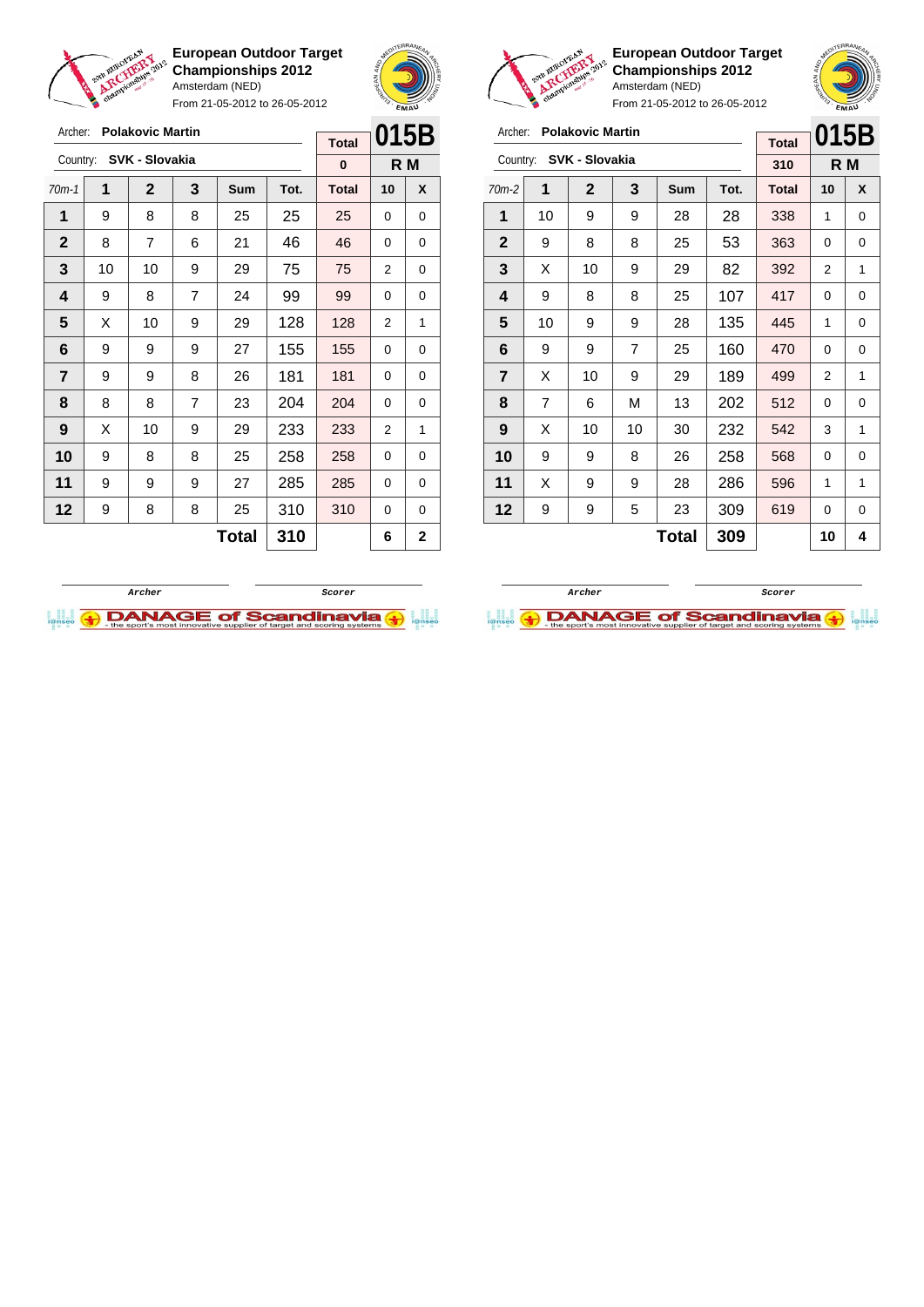



From 21-05-2012 to 26-05-2012

| Archer:                 |    | <b>Kunda Maxim</b>   |                |       |      | <b>Total</b> | 015C |                |
|-------------------------|----|----------------------|----------------|-------|------|--------------|------|----------------|
| Country:                |    | <b>BLR - Belarus</b> |                |       |      | 0            | R M  |                |
| $70m-1$                 | 1  | $\mathbf{2}$         | 3              | Sum   | Tot. | <b>Total</b> | 10   | X              |
| 1                       | X  | 10                   | 9              | 29    | 29   | 29           | 2    | 1              |
| $\mathbf 2$             | 8  | 8                    | 8              | 24    | 53   | 53           | 0    | 0              |
| 3                       | 10 | 9                    | 9              | 28    | 81   | 81           | 1    | 0              |
| $\overline{\mathbf{4}}$ | 8  | 8                    | 7              | 23    | 104  | 104          | 0    | 0              |
| 5                       | X  | X                    | 9              | 29    | 133  | 133          | 2    | $\overline{2}$ |
| 6                       | 9  | 9                    | $\overline{7}$ | 25    | 158  | 158          | 0    | 0              |
| $\overline{7}$          | 10 | 9                    | 8              | 27    | 185  | 185          | 1    | 0              |
| 8                       | 8  | 8                    | $\overline{7}$ | 23    | 208  | 208          | 0    | 0              |
| 9                       | 10 | 9                    | 9              | 28    | 236  | 236          | 1    | 0              |
| 10                      | 9  | 9                    | 9              | 27    | 263  | 263          | 0    | 0              |
| 11                      | 10 | 9                    | 9              | 28    | 291  | 291          | 1    | 0              |
| 12                      | 9  | 8                    | $\overline{7}$ | 24    | 315  | 315          | 0    | 0              |
|                         |    |                      |                | Total | 315  |              | 8    | 3              |



**European Outdoor Target Championships 2012** Amsterdam (NED)

| Archer:        |    | <b>Kunda Maxim</b>   |    |              |      | <b>Total</b> | 015C |                |
|----------------|----|----------------------|----|--------------|------|--------------|------|----------------|
| Country:       |    | <b>BLR - Belarus</b> |    |              |      | 315          |      | R M            |
| $70m-2$        | 1  | $\mathbf 2$          | 3  | Sum          | Tot. | <b>Total</b> | 10   | X              |
| 1              | 9  | 9                    | 9  | 27           | 27   | 342          | 0    | 0              |
| $\mathbf{2}$   | 8  | 8                    | 6  | 22           | 49   | 364          | 0    | 0              |
| 3              | 8  | 8                    | 8  | 24           | 73   | 388          | 0    | 0              |
| 4              | 8  | 7                    | 7  | 22           | 95   | 410          | 0    | 0              |
| 5              | 10 | 9                    | 9  | 28           | 123  | 438          | 1    | 0              |
| 6              | 9  | 8                    | 8  | 25           | 148  | 463          | 0    | 0              |
| $\overline{7}$ | 9  | 9                    | 9  | 27           | 175  | 490          | 0    | 0              |
| 8              | 9  | 7                    | 7  | 23           | 198  | 513          | 0    | 0              |
| 9              | X  | X                    | 10 | 30           | 228  | 543          | 3    | 2              |
| 10             | 8  | $\overline{7}$       | 3  | 18           | 246  | 561          | 0    | 0              |
| 11             | 9  | 9                    | 9  | 27           | 273  | 588          | 0    | 0              |
| 12             | 8  | 8                    | 7  | 23           | 296  | 611          | 0    | 0              |
|                |    |                      |    | <b>Total</b> | 296  |              | 4    | $\overline{2}$ |



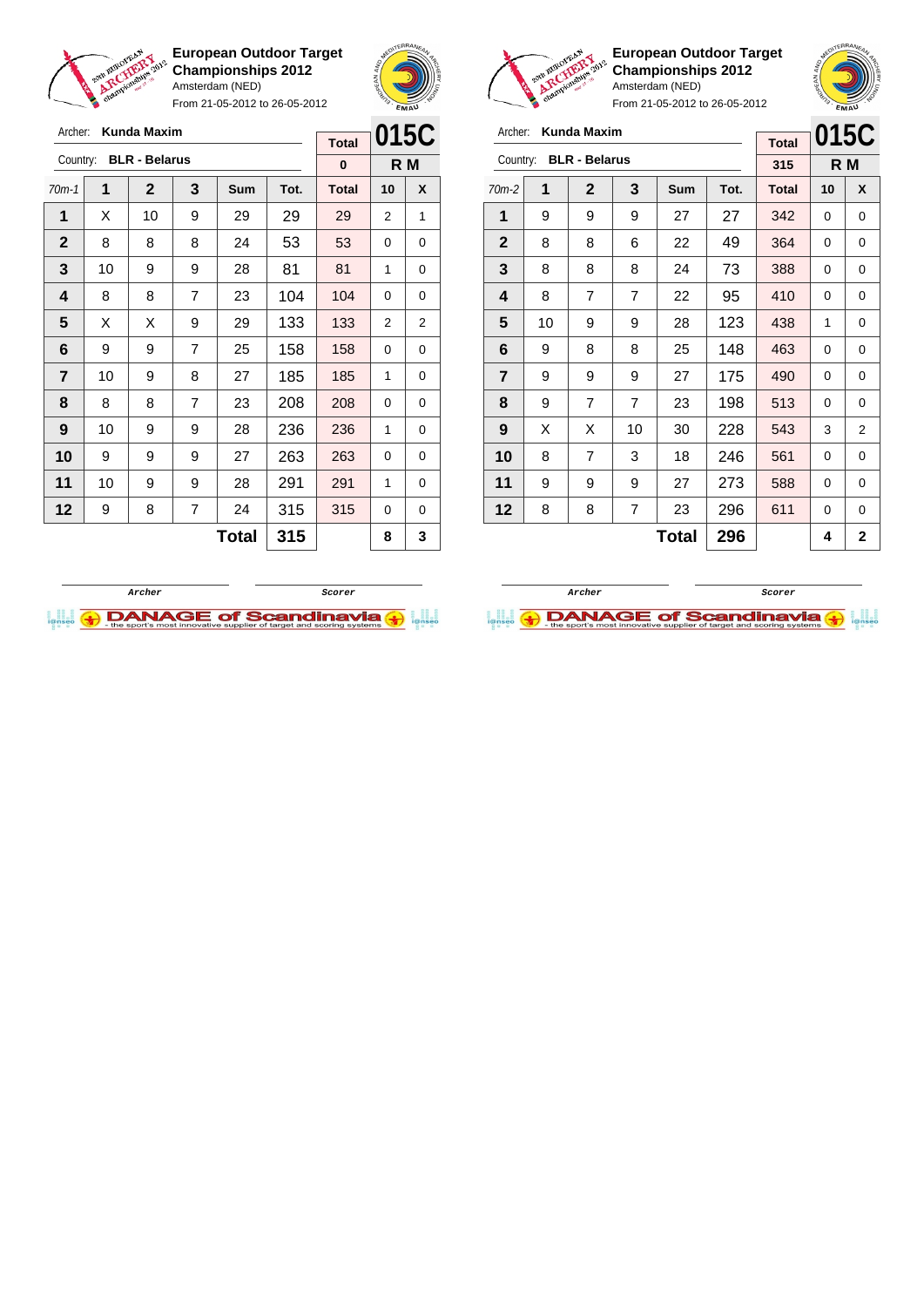



From 21-05-2012 to 26-05-2012

| Archer:        |    | Lott Jaan            |                |              |      | <b>Total</b> |          | 015D |
|----------------|----|----------------------|----------------|--------------|------|--------------|----------|------|
| Country:       |    | <b>EST - Estonia</b> |                |              |      | $\bf{0}$     |          | R M  |
| $70m-1$        | 1  | $\mathbf{2}$         | 3              | Sum          | Tot. | <b>Total</b> | 10       | X    |
| 1              | 10 | 10                   | 8              | 28           | 28   | 28           | 2        | 0    |
| $\mathbf 2$    | 8  | 8                    | $\overline{7}$ | 23           | 51   | 51           | 0        | 0    |
| 3              | 10 | 10                   | 10             | 30           | 81   | 81           | 3        | 0    |
| 4              | 8  | 8                    | $\overline{7}$ | 23           | 104  | 104          | 0        | 0    |
| 5              | 9  | 9                    | 8              | 26           | 130  | 130          | $\Omega$ | 0    |
| 6              | 7  | 6                    | 6              | 19           | 149  | 149          | 0        | 0    |
| $\overline{7}$ | 10 | 10                   | 9              | 29           | 178  | 178          | 2        | 0    |
| 8              | 8  | $\overline{7}$       | 7              | 22           | 200  | 200          | 0        | 0    |
| 9              | 9  | 9                    | 9              | 27           | 227  | 227          | 0        | 0    |
| 10             | 8  | 8                    | 5              | 21           | 248  | 248          | 0        | 0    |
| 11             | 10 | 9                    | 9              | 28           | 276  | 276          | 1        | 0    |
| 12             | 9  | 8                    | 6              | 23           | 299  | 299          | 0        | 0    |
|                |    |                      |                | <b>Total</b> | 299  |              | 8        | 0    |



**European Outdoor Target Championships 2012** Amsterdam (NED)

| Archer:        |                | Lott Jaan              |    |            |      | <b>Total</b> | 015D |     |
|----------------|----------------|------------------------|----|------------|------|--------------|------|-----|
|                |                | Country: EST - Estonia |    |            |      | 299          |      | R M |
| $70m-2$        | 1              | $\mathbf 2$            | 3  | <b>Sum</b> | Tot. | <b>Total</b> | 10   | X   |
| 1              | X              | 10                     | 10 | 30         | 30   | 329          | 3    | 1   |
| $\mathbf{2}$   | 9              | 9                      | 7  | 25         | 55   | 354          | 0    | 0   |
| 3              | X              | 10                     | 10 | 30         | 85   | 384          | 3    | 1   |
| 4              | 9              | 9                      | 9  | 27         | 112  | 411          | 0    | 0   |
| 5              | 9              | 9                      | 8  | 26         | 138  | 437          | 0    | 0   |
| 6              | $\overline{7}$ | 7                      | 6  | 20         | 158  | 457          | 0    | 0   |
| $\overline{7}$ | X              | 9                      | 9  | 28         | 186  | 485          | 1    | 1   |
| 8              | 9              | 8                      | 7  | 24         | 210  | 509          | 0    | 0   |
| 9              | 10             | 10                     | 10 | 30         | 240  | 539          | 3    | 0   |
| 10             | 9              | 8                      | 8  | 25         | 265  | 564          | 0    | 0   |
| 11             | 9              | 9                      | 9  | 27         | 292  | 591          | 0    | 0   |
| 12             | 9              | 8                      | 8  | 25         | 317  | 616          | 0    | 0   |
|                |                |                        |    | Total      | 317  |              | 10   | 3   |



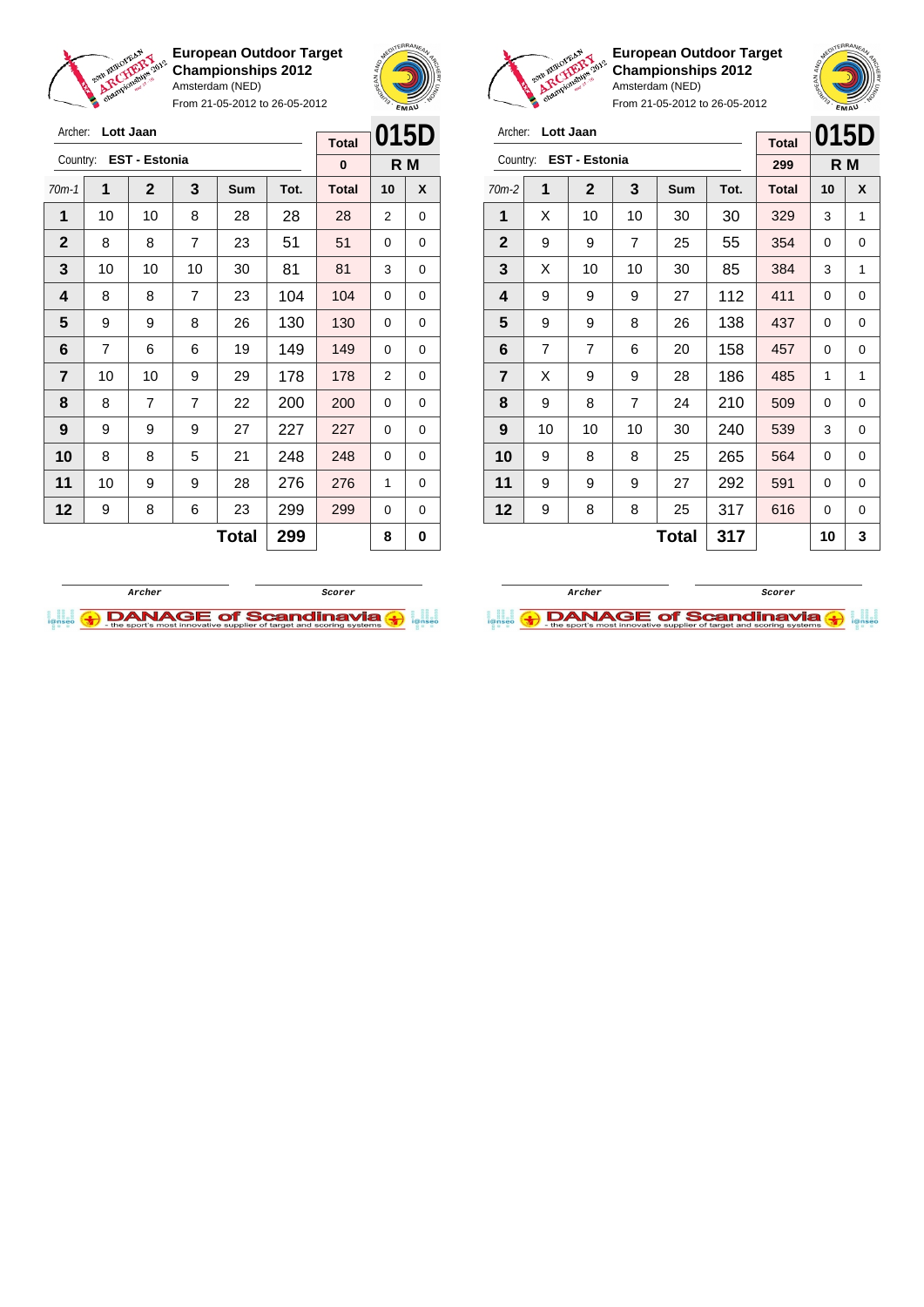

Archer: **Petersson Magnus**

**European Outdoor Target Championships 2012** Amsterdam (NED)

From 21-05-2012 to 26-05-2012





From 21-05-2012 to 26-05-2012

|                | Archer:<br><b>Petersson Magnus</b> |                     |    |                                                                                                                                                                                                                                                                                                                                     |     |     |   |   |
|----------------|------------------------------------|---------------------|----|-------------------------------------------------------------------------------------------------------------------------------------------------------------------------------------------------------------------------------------------------------------------------------------------------------------------------------------|-----|-----|---|---|
| Country:       |                                    | <b>SWE - Sweden</b> |    | 016A<br><b>Total</b><br>R M<br>323<br>3<br>X<br>Sum<br>Tot.<br><b>Total</b><br>10<br>9<br>29<br>29<br>352<br>1<br>2<br>54<br>8<br>25<br>377<br>0<br>0<br>83<br>9<br>29<br>406<br>2<br>2<br>109<br>432<br>8<br>26<br>0<br>0<br>136<br>9<br>27<br>459<br>0<br>0<br>162<br>8<br>26<br>485<br>0<br>0<br>191<br>9<br>514<br>29<br>2<br>0 |     |     |   |   |
| $70m-2$        | 1                                  | $\mathbf{2}$        |    |                                                                                                                                                                                                                                                                                                                                     |     |     |   |   |
| 1              | X                                  | 10                  |    |                                                                                                                                                                                                                                                                                                                                     |     |     |   |   |
| $\mathbf{2}$   | 9                                  | 8                   |    |                                                                                                                                                                                                                                                                                                                                     |     |     |   |   |
| 3              | X                                  | X                   |    |                                                                                                                                                                                                                                                                                                                                     |     |     |   |   |
| 4              | 9                                  | 9                   |    |                                                                                                                                                                                                                                                                                                                                     |     |     |   |   |
| 5              | 9                                  | 9                   |    |                                                                                                                                                                                                                                                                                                                                     |     |     |   |   |
| 6              | 9                                  | 9                   |    |                                                                                                                                                                                                                                                                                                                                     |     |     |   |   |
| $\overline{7}$ | 10                                 | 10                  |    |                                                                                                                                                                                                                                                                                                                                     |     |     |   |   |
| 8              | 9                                  | 9                   | 9  | 27                                                                                                                                                                                                                                                                                                                                  | 218 | 541 | 0 | 0 |
| 9              | 10                                 | 10                  | 10 | 30                                                                                                                                                                                                                                                                                                                                  | 248 | 571 | 3 | 0 |
| 10             | 9                                  | 9                   | 9  | 27                                                                                                                                                                                                                                                                                                                                  | 275 | 598 | 0 | 0 |
| 11             | X                                  | 9                   | 9  | 28                                                                                                                                                                                                                                                                                                                                  | 303 | 626 | 1 | 1 |
| 12             | 9                                  | 8                   | 7  | 24                                                                                                                                                                                                                                                                                                                                  | 327 | 650 | 0 | 0 |
|                |                                    |                     |    | 10                                                                                                                                                                                                                                                                                                                                  | 4   |     |   |   |

**European Outdoor Target Championships 2012** Amsterdam (NED)

| Archer:        |    | <b>Petersson Magnus</b> |   |     | <b>Total</b> |              | 016A           |     |
|----------------|----|-------------------------|---|-----|--------------|--------------|----------------|-----|
| Country:       |    | <b>SWE - Sweden</b>     |   |     |              | $\bf{0}$     |                | R M |
| $70m-1$        | 1  | $\mathbf 2$             | 3 | Sum | Tot.         | <b>Total</b> | 10             | X   |
| 1              | 10 | 10                      | 9 | 29  | 29           | 29           | 2              | 0   |
| $\mathbf{2}$   | 8  | 8                       | 8 | 24  | 53           | 53           | 0              | 0   |
| 3              | X  | X                       | X | 30  | 83           | 83           | 3              | 3   |
| 4              | 10 | 8                       | 6 | 24  | 107          | 107          | 1              | 0   |
| 5              | 9  | 9                       | 9 | 27  | 134          | 134          | 0              | 0   |
| 6              | 8  | 8                       | 8 | 24  | 158          | 158          | 0              | 0   |
| $\overline{7}$ | 10 | 9                       | 9 | 28  | 186          | 186          | 1              | 0   |
| 8              | 9  | 9                       | 8 | 26  | 212          | 212          | 0              | 0   |
| 9              | 10 | 10                      | 9 | 29  | 241          | 241          | 2              | 0   |
| 10             | 9  | 9                       | 9 | 27  | 268          | 268          | 0              | 0   |
| 11             | 10 | 10                      | 9 | 29  | 297          | 297          | $\overline{2}$ | 0   |
| 12             | 9  | 9                       | 8 | 26  | 323          | 323          | 0              | 0   |
|                |    |                         |   | 11  | 3            |              |                |     |



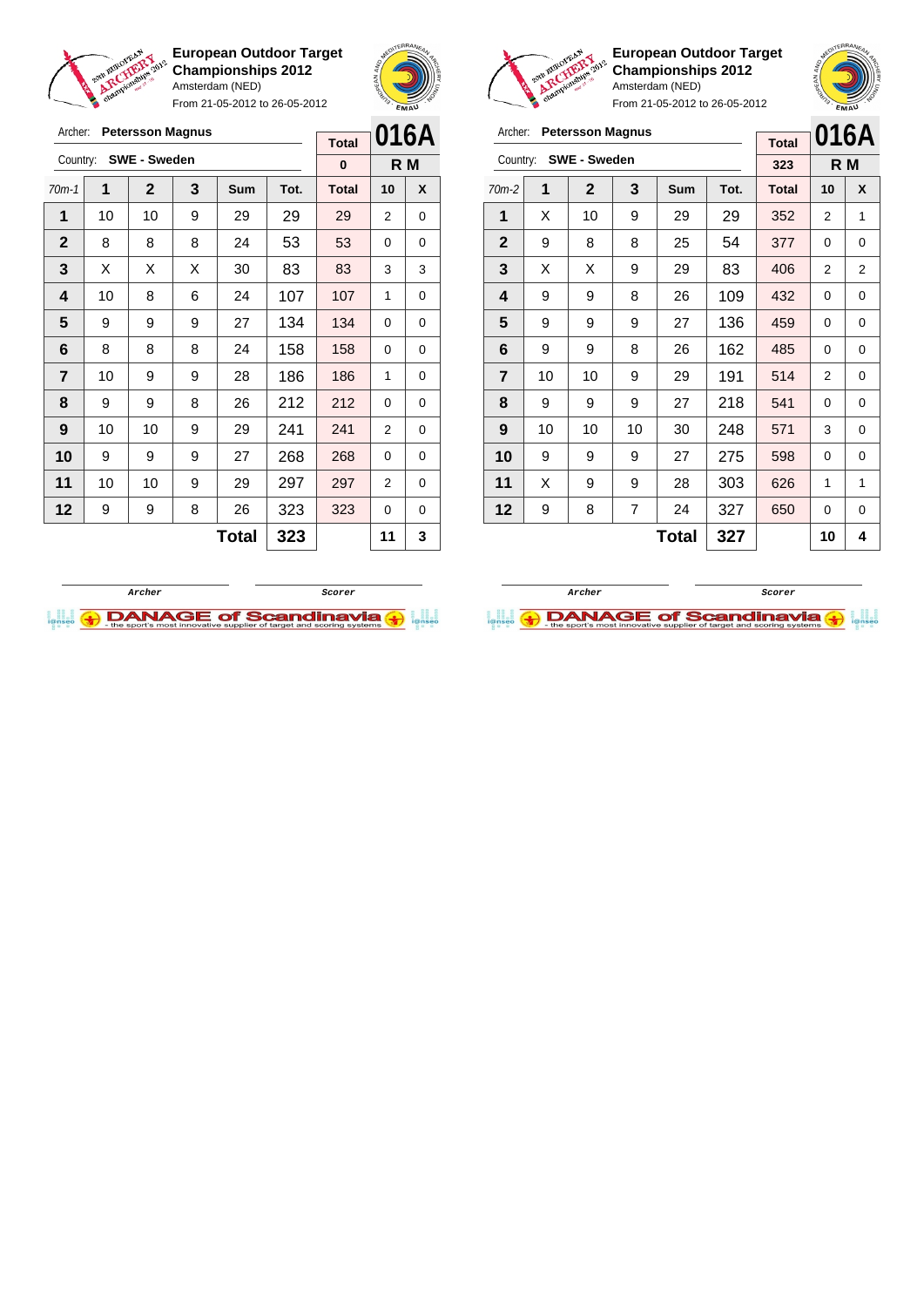

Archer: **Weiss Johan**

**European Outdoor Target Championships 2012** Amsterdam (NED)

From 21-05-2012 to 26-05-2012



**European Outdoor Target Championships 2012** Amsterdam (NED)

From 21-05-2012 to 26-05-2012

| Archer:        |    | <b>Weiss Johan</b>   |    | <b>Total</b> | 016B |              |    |     |
|----------------|----|----------------------|----|--------------|------|--------------|----|-----|
| Country:       |    | <b>DEN - Denmark</b> |    |              |      | 314          |    | R M |
| $70m-2$        | 1  | $\mathbf{2}$         | 3  | Sum          | Tot. | <b>Total</b> | 10 | X   |
| 1              | 9  | 8                    | 8  | 25           | 25   | 339          | 0  | 0   |
| $\mathbf{2}$   | 8  | 8                    | 5  | 21           | 46   | 360          | 0  | 0   |
| 3              | X  | 10                   | 10 | 30           | 76   | 390          | 3  | 1   |
| 4              | 9  | 9                    | 8  | 26           | 102  | 416          | 0  | 0   |
| 5              | X  | 10                   | 9  | 29           | 131  | 445          | 2  | 1   |
| 6              | 9  | 9                    | 4  | 22           | 153  | 467          | 0  | 0   |
| $\overline{7}$ | X  | X                    | 10 | 30           | 183  | 497          | 3  | 2   |
| 8              | 10 | 9                    | 8  | 27           | 210  | 524          | 1  | 0   |
| 9              | 10 | 9                    | 9  | 28           | 238  | 552          | 1  | 0   |
| 10             | 9  | 9                    | 8  | 26           | 264  | 578          | 0  | 0   |
| 11             | X  | X                    | 10 | 30           | 294  | 608          | 3  | 2   |
| 12             | 9  | 9                    | 8  | 26           | 320  | 634          | 0  | 0   |
|                |    |                      |    | 13           | 6    |              |    |     |

**Archer Scorer**

 $\bigoplus$  DANAGE of Scandinavia  $\bigoplus$ 

| Archer:      |              | <b>Weiss Johan</b>   |                | <b>Total</b> | 016B |              |    |     |
|--------------|--------------|----------------------|----------------|--------------|------|--------------|----|-----|
| Country:     |              | <b>DEN - Denmark</b> |                |              |      | 0            |    | R M |
| $70m-1$      | 1            | $\overline{2}$       | 3              | Sum          | Tot. | <b>Total</b> | 10 | X   |
| 1            | X            | X                    | X              | 30           | 30   | 30           | 3  | 3   |
| $\mathbf{2}$ | 9            | 8                    | 7              | 24           | 54   | 54           | 0  | 0   |
| 3            | 9            | 9                    | 8              | 26           | 80   | 80           | 0  | 0   |
| 4            | 8            | 8                    | 7              | 23           | 103  | 103          | 0  | 0   |
| 5            | 10           | 9                    | 8              | 27           | 130  | 130          | 1  | 0   |
| 6            | 8            | 8                    | 8              | 24           | 154  | 154          | 0  | 0   |
| 7            | 10           | 10                   | 9              | 29           | 183  | 183          | 2  | 0   |
| 8            | 8            | 8                    | $\overline{7}$ | 23           | 206  | 206          | 0  | 0   |
| 9            | X            | 9                    | 9              | 28           | 234  | 234          | 1  | 1   |
| 10           | 8            | 8                    | 8              | 24           | 258  | 258          | 0  | 0   |
| 11           | X            | 10                   | 10             | 30           | 288  | 288          | 3  | 1   |
| 12           | 10           | 9                    | 7              | 26           | 314  | 314          | 1  | 0   |
|              | 314<br>Total |                      |                |              |      |              | 11 | 5   |
|              |              |                      |                |              |      |              |    |     |

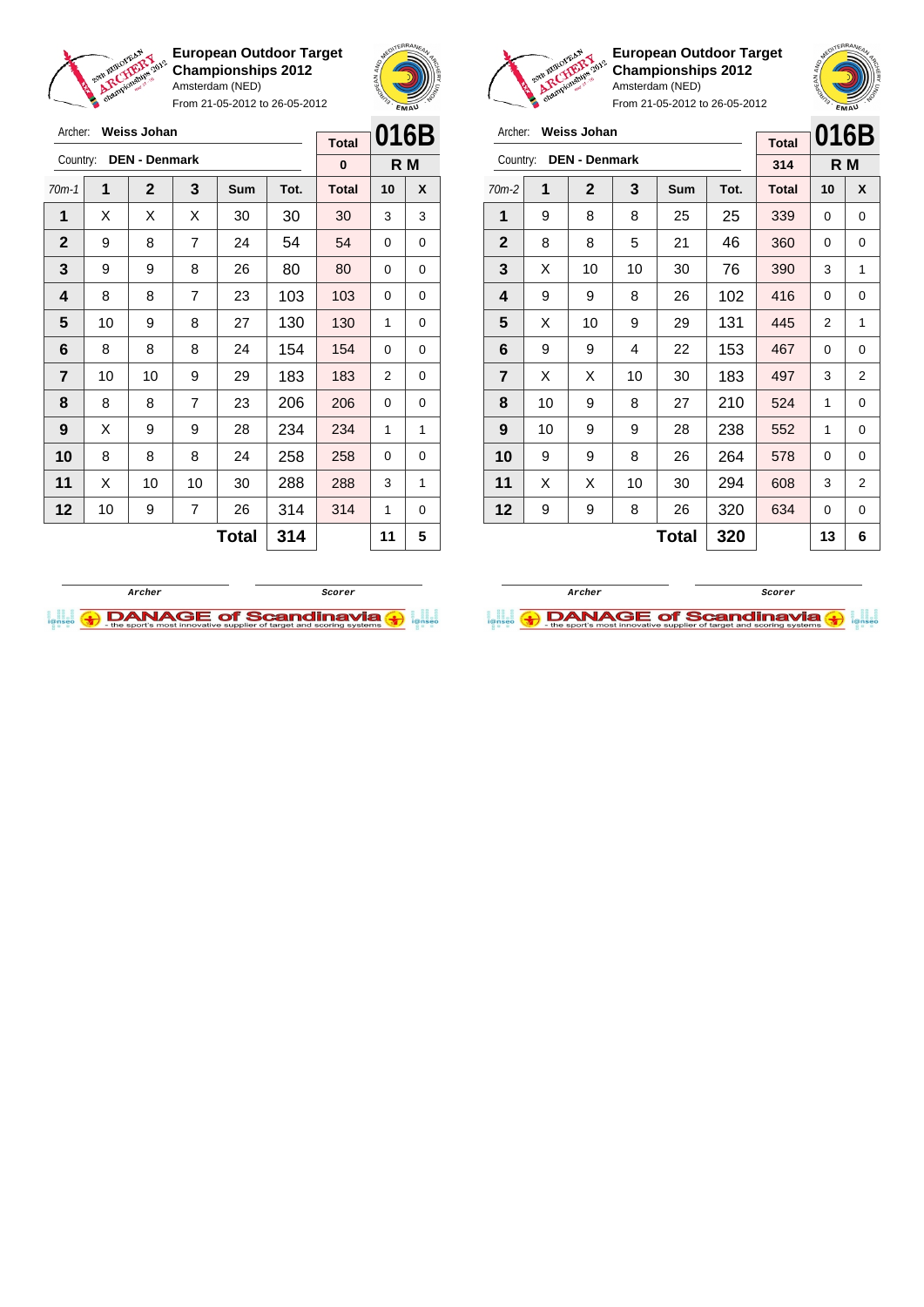

From 21-05-2012 to 26-05-2012





 $\sqrt{2}$ 

**European Outdoor Target Championships 2012** Amsterdam (NED)

| Archer:        |    | <b>Henckels Jeff</b> |                         |     |      | <b>Total</b> | 016C |     |
|----------------|----|----------------------|-------------------------|-----|------|--------------|------|-----|
| Country:       |    |                      | <b>LUX - Luxembourg</b> |     |      | 327          |      | R M |
| $70m-2$        | 1  | $\mathbf{2}$         | 3                       | Sum | Tot. | <b>Total</b> | 10   | X   |
| 1              | 10 | 9                    | 9                       | 28  | 28   | 355          | 1    | 0   |
| $\mathbf 2$    | 9  | 9                    | 9                       | 27  | 55   | 382          | 0    | 0   |
| 3              | 10 | 10                   | 9                       | 29  | 84   | 411          | 2    | 0   |
| 4              | 9  | 9                    | 8                       | 26  | 110  | 437          | 0    | 0   |
| 5              | 10 | 9                    | 9                       | 28  | 138  | 465          | 1    | 0   |
| 6              | 8  | 8                    | $\overline{7}$          | 23  | 161  | 488          | 0    | 0   |
| $\overline{7}$ | 10 | 10                   | 9                       | 29  | 190  | 517          | 2    | 0   |
| 8              | 9  | 9                    | 9                       | 27  | 217  | 544          | 0    | 0   |
| 9              | 10 | 10                   | 10                      | 30  | 247  | 574          | 3    | 0   |
| 10             | 9  | 9                    | 8                       | 26  | 273  | 600          | 0    | 0   |
| 11             | 10 | 10                   | 10                      | 30  | 303  | 630          | 3    | 0   |
| 12             | 9  | 9                    | 9                       | 27  | 330  | 657          | 0    | 0   |
|                |    |                      |                         | 12  | 0    |              |      |     |





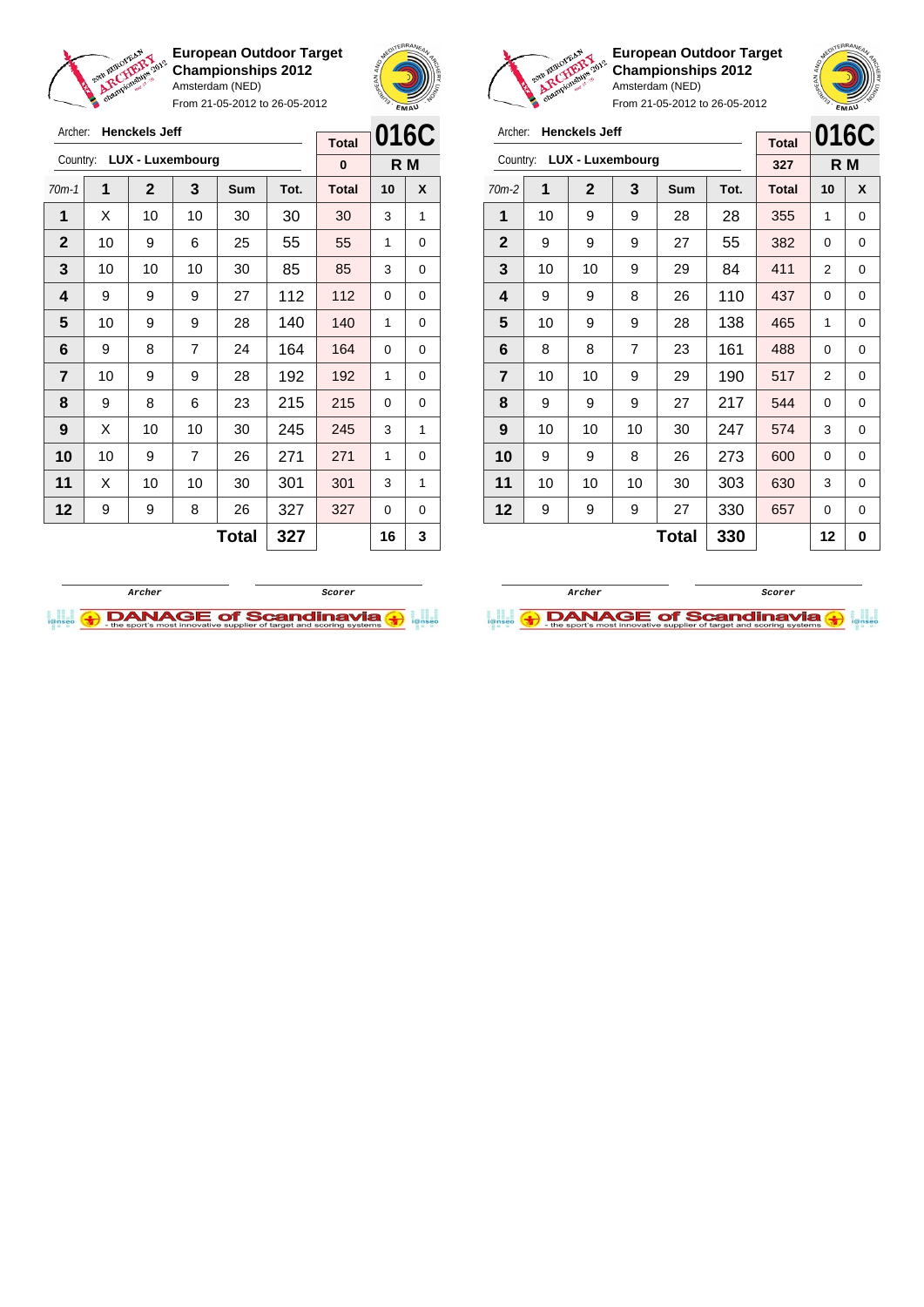

From 21-05-2012 to 26-05-2012





**European Outdoor Target Championships 2012** Amsterdam (NED)

| Archer:        |    | <b>Hrachov Dmytro</b> |                |              |      | <b>Total</b> | 016D           |                |
|----------------|----|-----------------------|----------------|--------------|------|--------------|----------------|----------------|
| Country:       |    | <b>UKR - Ukraine</b>  |                |              |      | 328          |                | R <sub>M</sub> |
| $70m-2$        | 1  | $\mathbf{2}$          | 3              | Sum          | Tot. | <b>Total</b> | 10             | X              |
| 1              | 10 | 10                    | 9              | 29           | 29   | 357          | 2              | 0              |
| $\mathbf{2}$   | 9  | 9                     | 8              | 26           | 55   | 383          | 0              | 0              |
| 3              | 9  | 9                     | 9              | 27           | 82   | 410          | $\Omega$       | 0              |
| 4              | 9  | 9                     | 6              | 24           | 106  | 434          | 0              | 0              |
| 5              | 9  | 9                     | 9              | 27           | 133  | 461          | 0              | 0              |
| 6              | 9  | 8                     | 7              | 24           | 157  | 485          | 0              | 0              |
| $\overline{7}$ | X  | 9                     | 9              | 28           | 185  | 513          | 1              | 1              |
| 8              | 8  | $\overline{7}$        | $\overline{7}$ | 22           | 207  | 535          | 0              | 0              |
| 9              | X  | X                     | X              | 30           | 237  | 565          | 3              | 3              |
| 10             | 10 | 10                    | 10             | 30           | 267  | 595          | 3              | 0              |
| 11             | X  | X                     | 9              | 29           | 296  | 624          | $\overline{2}$ | $\overline{2}$ |
| 12             | 9  | 9                     | 9              | 27           | 323  | 651          | 0              | 0              |
|                |    |                       |                | <b>Total</b> | 323  |              | 11             | 6              |





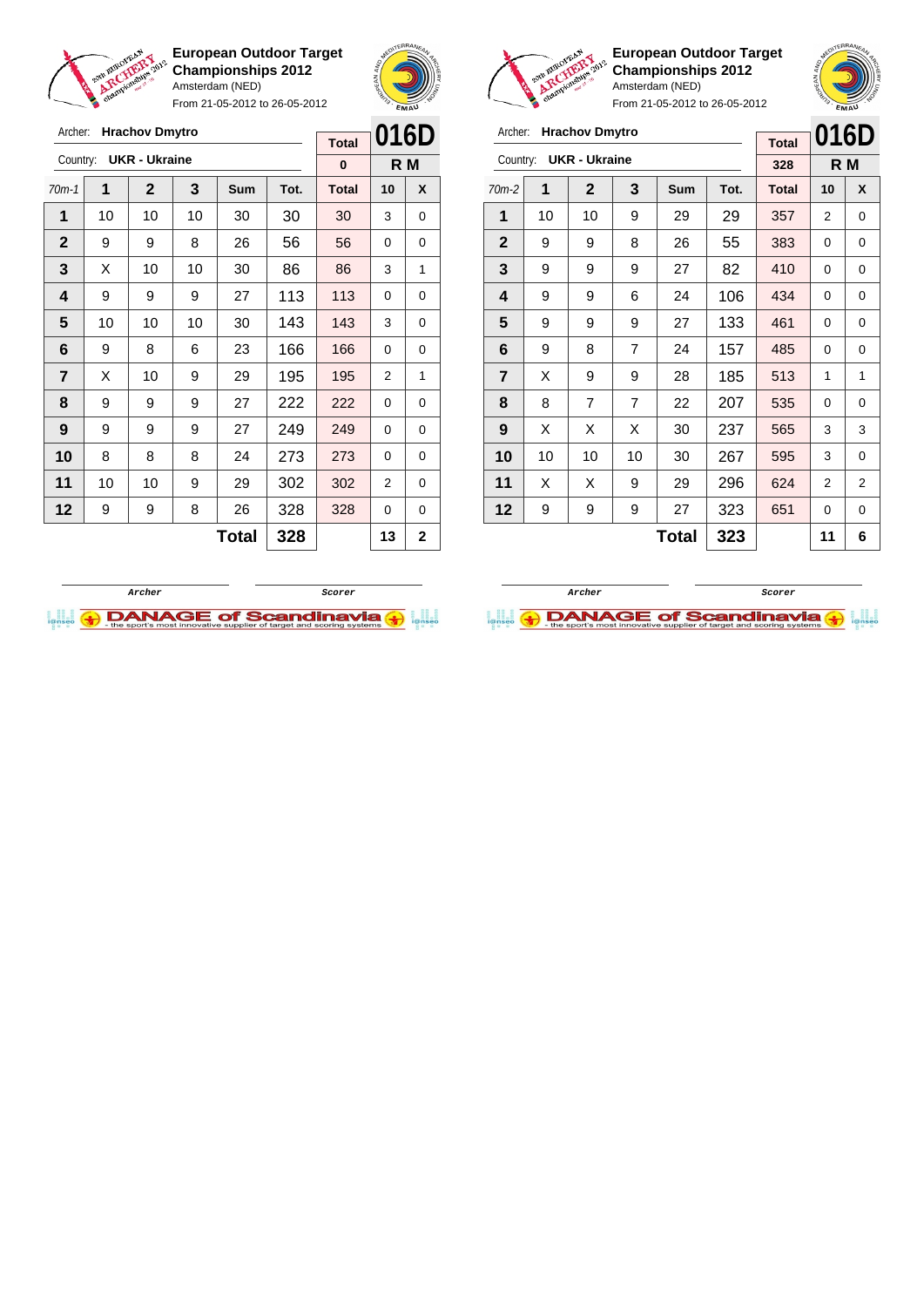

Archer: **Djerf Sebastian** Country: **SWE - Sweden**

**European Outdoor Target Championships 2012** Amsterdam (NED)

From 21-05-2012 to 26-05-2012

70m-1 **1 2 3 Sum Tot. Total 10 X** | X | 10 | 9 | 29 | 29 | 29 | 2 | 1 9 8 8 25 54 54 0 0 | 9 | 9 | 9 | 27 | 81 | 81 | 0 | 0 | 9 | 9 | 8 | 26 | 107 | 107 | 0 | 0 | 10 | 10 | 9 | 29 | 136 | 136 | 2 | 0 | 9 | 9 | 9 | 27 | 163 | 163 | 0 | 0 | 10 | 9 | 9 | 28 | 191 | 191 | 1 | 0 | 8 | 8 | 6 | 22 | 213 | 213 | 0 | 0 | 9 | 9 | 9 | 27 | 240 | 240 | 0 | 0



**R M**

**Total 0**



**European Outdoor Target Championships 2012** Amsterdam (NED)

From 21-05-2012 to 26-05-2012

| Archer:        | <b>Djerf Sebastian</b> |                     | <b>Total</b> |              | 017A |              |          |                |
|----------------|------------------------|---------------------|--------------|--------------|------|--------------|----------|----------------|
| Country:       |                        | <b>SWE - Sweden</b> |              |              |      | 315          |          | R M            |
| $70m-2$        | 1                      | $\mathbf 2$         | 3            | Sum          | Tot. | <b>Total</b> | 10       | X              |
| 1              | 10                     | 9                   | 9            | 28           | 28   | 343          | 1        | 0              |
| $\mathbf{2}$   | 8                      | $\overline{7}$      | 6            | 21           | 49   | 364          | 0        | 0              |
| 3              | X                      | 9                   | 8            | 27           | 76   | 391          | 1        | 1              |
| 4              | $\overline{7}$         | 7                   | 7            | 21           | 97   | 412          | 0        | 0              |
| 5              | X                      | X                   | 10           | 30           | 127  | 442          | 3        | $\overline{2}$ |
| 6              | 10                     | 9                   | 9            | 28           | 155  | 470          | 1        | 0              |
| $\overline{7}$ | 10                     | 9                   | 9            | 28           | 183  | 498          | 1        | 0              |
| 8              | 9                      | 8                   | 8            | 25           | 208  | 523          | $\Omega$ | 0              |
| 9              | 10                     | 9                   | 9            | 28           | 236  | 551          | 1        | 0              |
| 10             | 8                      | $\overline{7}$      | 6            | 21           | 257  | 572          | 0        | 0              |
| 11             | 10                     | 9                   | 9            | 28           | 285  | 600          | 1        | 0              |
| 12             | 8                      | 7                   | 6            | 21           | 306  | 621          | 0        | 0              |
|                |                        |                     |              | <b>Total</b> | 306  |              | 9        | 3              |

 9 8 7 24 264 264 0 0 | 9 | 9 | 9 | 27 | 291 | 291 | 0 | 0 | 8 | 8 | 8 | 24 | 315 | 315 | 0 | 0 **Total 315 5 1**



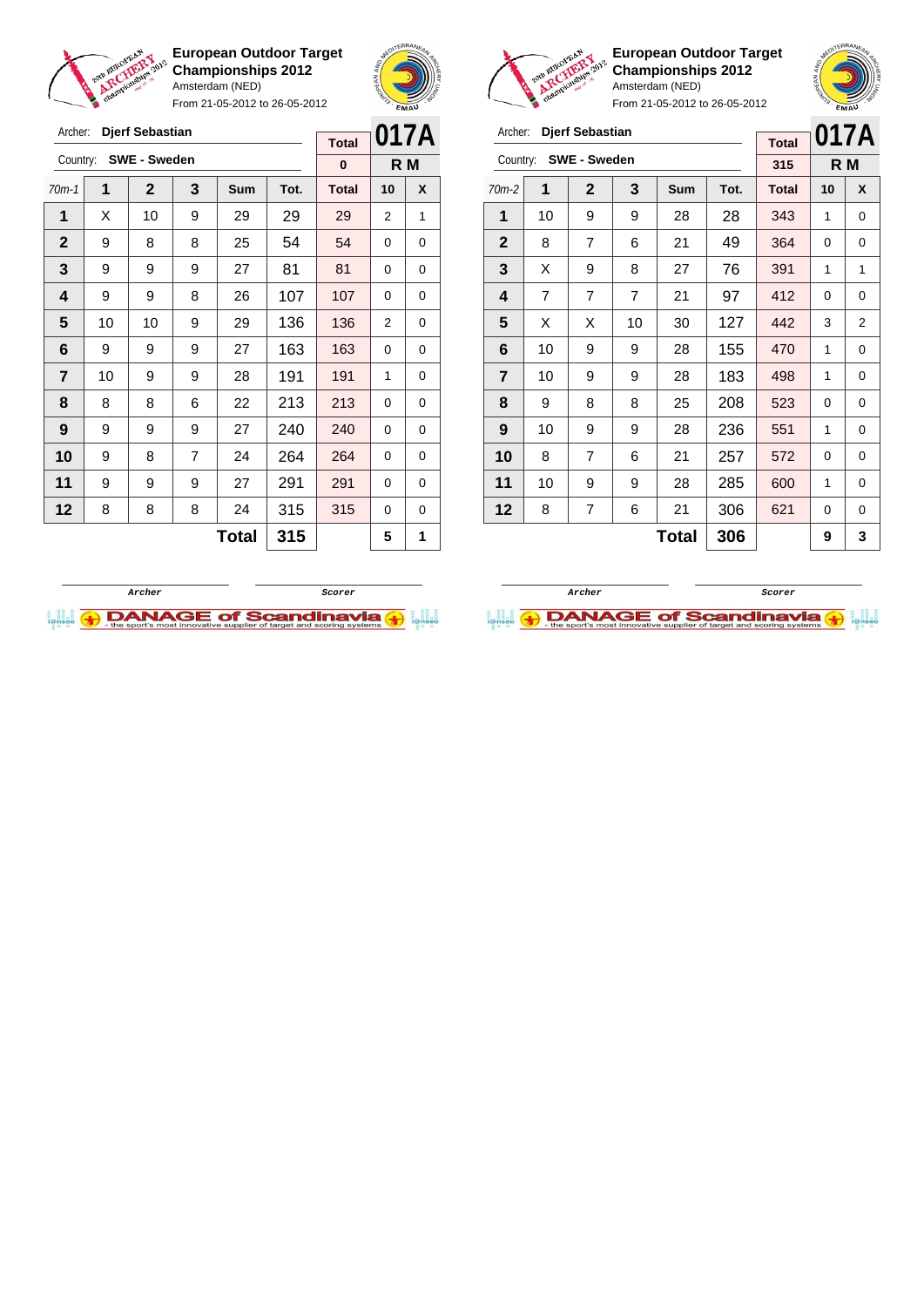

From 21-05-2012 to 26-05-2012





**European Outdoor Target Championships 2012** Amsterdam (NED)



From 21-05-2012 to 26-05-2012 Archer: **Krogshede Mads Juul**

| Archer:                 |              | Krogshede Mads Juul  |    |     |      | <b>Total</b> | 017B     |     |
|-------------------------|--------------|----------------------|----|-----|------|--------------|----------|-----|
| Country:                |              | <b>DEN - Denmark</b> |    |     |      | 314          |          | R M |
| $70m-2$                 | 1            | $\mathbf 2$          | 3  | Sum | Tot. | <b>Total</b> | 10       | X   |
| 1                       | 10           | 10                   | 10 | 30  | 30   | 344          | 3        | 0   |
| $\mathbf{2}$            | 9            | 8                    | 6  | 23  | 53   | 367          | 0        | 0   |
| 3                       | X            | 10                   | 10 | 30  | 83   | 397          | 3        | 1   |
| 4                       | 9            | 9                    | 8  | 26  | 109  | 423          | 0        | 0   |
| 5                       | 10           | 9                    | 9  | 28  | 137  | 451          | 1        | 0   |
| 6                       | 9            | 8                    | 8  | 25  | 162  | 476          | 0        | 0   |
| $\overline{\mathbf{r}}$ | 10           | 10                   | 9  | 29  | 191  | 505          | 2        | 0   |
| 8                       | 8            | 8                    | 8  | 24  | 215  | 529          | $\Omega$ | 0   |
| 9                       | 9            | 9                    | 9  | 27  | 242  | 556          | 0        | 0   |
| 10                      | 9            | 8                    | 8  | 25  | 267  | 581          | 0        | 0   |
| 11                      | 9            | 9                    | 9  | 27  | 294  | 608          | 0        | 0   |
| 12                      | 9            | 9                    | 8  | 26  | 320  | 634          | 0        | 0   |
|                         | 320<br>Total |                      |    |     |      |              | 9        | 1   |





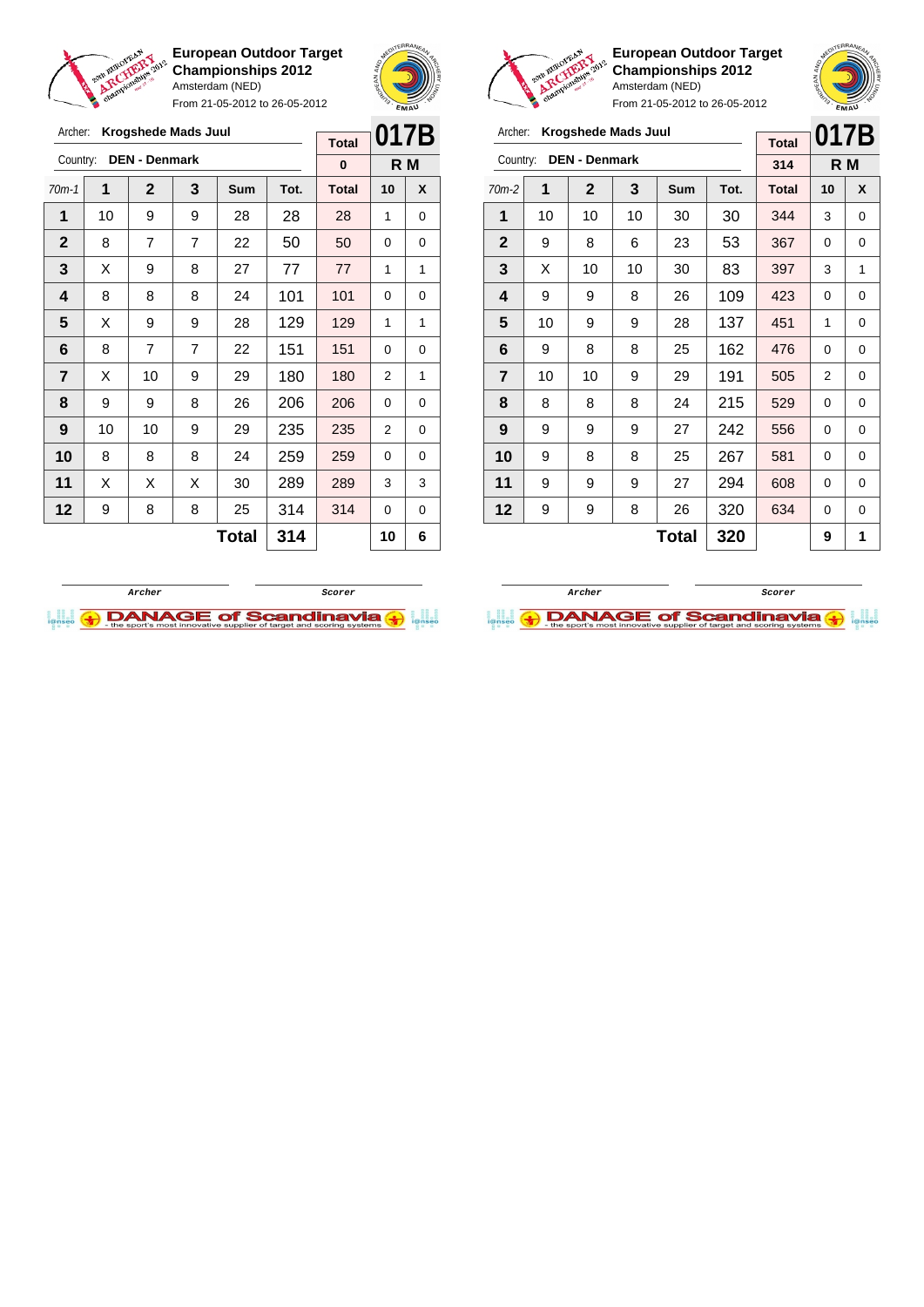



From 21-05-2012 to 26-05-2012

|                | <b>Schuler Luc</b><br>Archer: |                         |    |     |      |              |      |     |
|----------------|-------------------------------|-------------------------|----|-----|------|--------------|------|-----|
|                |                               |                         |    |     |      | <b>Total</b> | 017C |     |
| Country:       |                               | <b>LUX - Luxembourg</b> |    |     |      | 0            |      | R M |
| $70m-1$        | 1                             | $\mathbf{2}$            | 3  | Sum | Tot. | <b>Total</b> | 10   | X   |
| 1              | Х                             | 9                       | 9  | 28  | 28   | 28           | 1    | 1   |
| $\mathbf{2}$   | 9                             | 8                       | 7  | 24  | 52   | 52           | 0    | 0   |
| 3              | 10                            | 9                       | 8  | 27  | 79   | 79           | 1    | 0   |
| 4              | 8                             | 8                       | 5  | 21  | 100  | 100          | 0    | 0   |
| 5              | Х                             | 10                      | 8  | 28  | 128  | 128          | 2    | 1   |
| 6              | 8                             | 8                       | 6  | 22  | 150  | 150          | 0    | 0   |
| $\overline{7}$ | 10                            | 9                       | 8  | 27  | 177  | 177          | 1    | 0   |
| 8              | 8                             | 8                       | 6  | 22  | 199  | 199          | 0    | 0   |
| 9              | 10                            | 9                       | 8  | 27  | 226  | 226          | 1    | 0   |
| 10             | 8                             | 8                       | 5  | 21  | 247  | 247          | 0    | 0   |
| 11             | X                             | 10                      | 10 | 30  | 277  | 277          | 3    | 1   |
| 12             | 9                             | 7                       | 5  | 21  | 298  | 298          | 0    | 0   |
|                |                               |                         |    | 9   | 3    |              |      |     |



**European Outdoor Target Championships 2012** Amsterdam (NED)

|                         | <b>Schuler Luc</b><br>Archer: |                         |    |     |      |              | 017C |     |
|-------------------------|-------------------------------|-------------------------|----|-----|------|--------------|------|-----|
| Country:                |                               | <b>LUX - Luxembourg</b> |    |     |      | 298          |      | R M |
| $70m-2$                 | 1                             | $\overline{2}$          | 3  | Sum | Tot. | <b>Total</b> | 10   | X   |
| 1                       | 9                             | 9                       | 9  | 27  | 27   | 325          | 0    | 0   |
| $\mathbf{2}$            | 8                             | 8                       | 8  | 24  | 51   | 349          | 0    | 0   |
| 3                       | X                             | 10                      | 10 | 30  | 81   | 379          | 3    | 1   |
| 4                       | 8                             | 8                       | 8  | 24  | 105  | 403          | 0    | 0   |
| 5                       | 10                            | 9                       | 9  | 28  | 133  | 431          | 1    | 0   |
| 6                       | 8                             | 7                       | 7  | 22  | 155  | 453          | 0    | 0   |
| $\overline{\mathbf{r}}$ | 9                             | 8                       | 8  | 25  | 180  | 478          | 0    | 0   |
| 8                       | 8                             | 8                       | 5  | 21  | 201  | 499          | 0    | 0   |
| 9                       | 10                            | 9                       | 9  | 28  | 229  | 527          | 1    | 0   |
| 10                      | 8                             | 8                       | 6  | 22  | 251  | 549          | 0    | 0   |
| 11                      | 9                             | 9                       | 8  | 26  | 277  | 575          | 0    | 0   |
| 12                      | 8                             | 8                       | 8  | 24  | 301  | 599          | 0    | 0   |
|                         |                               |                         |    | 5   | 1    |              |      |     |



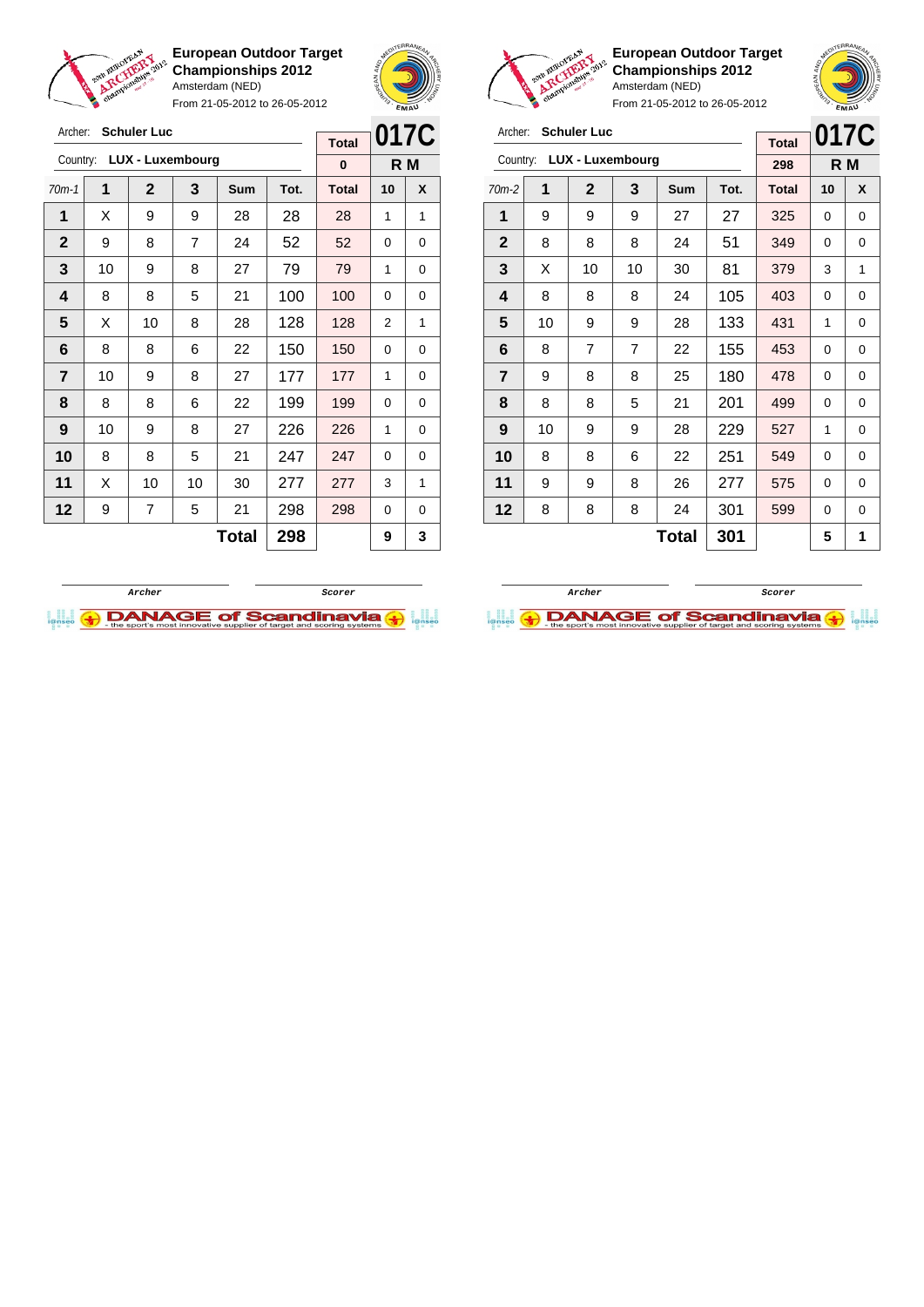

Archer: **Ruban Viktor** Country: **UKR - Ukraine**

**European Outdoor Target Championships 2012** Amsterdam (NED)

From 21-05-2012 to 26-05-2012

70m-1 **1 2 3 Sum Tot. Total 10 X**  $\mid$  X  $\mid$  9  $\mid$  9  $\mid$  28  $\mid$  28  $\mid$  28  $\mid$  1  $\mid$  1  $\begin{array}{|c|c|c|c|c|c|c|c|c|}\hline \textbf{2} & \textbf{8} & \textbf{8} & \textbf{7} & \textbf{23} & \textbf{51} & \textbf{51} & \textbf{0} & \textbf{0} \ \hline \end{array}$  | 10 | 9 | 9 | 28 | 79 | 79 | 1 | 0 | 8 | 8 | 7 | 23 | 102 | 102 | 0 | 0  $\mid$  X  $\mid$  X  $\mid$  X  $\mid$  30  $\mid$  132  $\mid$  132  $\mid$  3  $\mid$  3 | 10 | 9 | 9 | 28 | 160 | 160 | 1 | 0 | 9 | 9 | 9 | 27 | 187 | 187 | 0 | 0 | 9 | 8 | 8 | 25 | 212 | 212 | 0 | 0 | 10 | 10 | 10 | 30 | 242 | 242 | 3 | 0 9 8 8 25 267 267 0 0 | X | X | 10 | 30 | **297 | 297 |** 3 | 2 9 9 9 27 324 324 0 0



**R M**

**Total 0**



**European Outdoor Target Championships 2012** Amsterdam (NED)

From 21-05-2012 to 26-05-2012

|              | <b>Ruban Viktor</b><br>Archer:<br><b>Total</b> |                      |    |     |      |              | 017D     |     |
|--------------|------------------------------------------------|----------------------|----|-----|------|--------------|----------|-----|
| Country:     |                                                | <b>UKR - Ukraine</b> |    |     |      | 324          |          | R M |
| $70m-2$      | 1                                              | $\mathbf{2}$         | 3  | Sum | Tot. | <b>Total</b> | 10       | X   |
| 1            | X                                              | 10                   | 9  | 29  | 29   | 353          | 2        | 1   |
| $\mathbf{2}$ | 9                                              | 8                    | 7  | 24  | 53   | 377          | 0        | 0   |
| 3            | 10                                             | 9                    | 9  | 28  | 81   | 405          | 1        | 0   |
| 4            | 8                                              | 8                    | 8  | 24  | 105  | 429          | 0        | 0   |
| 5            | X                                              | 10                   | 9  | 29  | 134  | 458          | 2        | 1   |
| 6            | 9                                              | 8                    | 8  | 25  | 159  | 483          | 0        | 0   |
| 7            | 10                                             | 10                   | 9  | 29  | 188  | 512          | 2        | 0   |
| 8            | 9                                              | 8                    | 8  | 25  | 213  | 537          | $\Omega$ | 0   |
| 9            | Χ                                              | 9                    | 9  | 28  | 241  | 565          | 1        | 1   |
| 10           | 9                                              | 9                    | 9  | 27  | 268  | 592          | 0        | 0   |
| 11           | 10                                             | 10                   | 10 | 30  | 298  | 622          | 3        | 0   |
| 12           | 9                                              | 8                    | 8  | 25  | 323  | 647          | 0        | 0   |
|              | 323<br>Total                                   |                      |    |     |      |              | 11       | 3   |



**DANAGE of Scandinavia** 



**Total 324 12 6**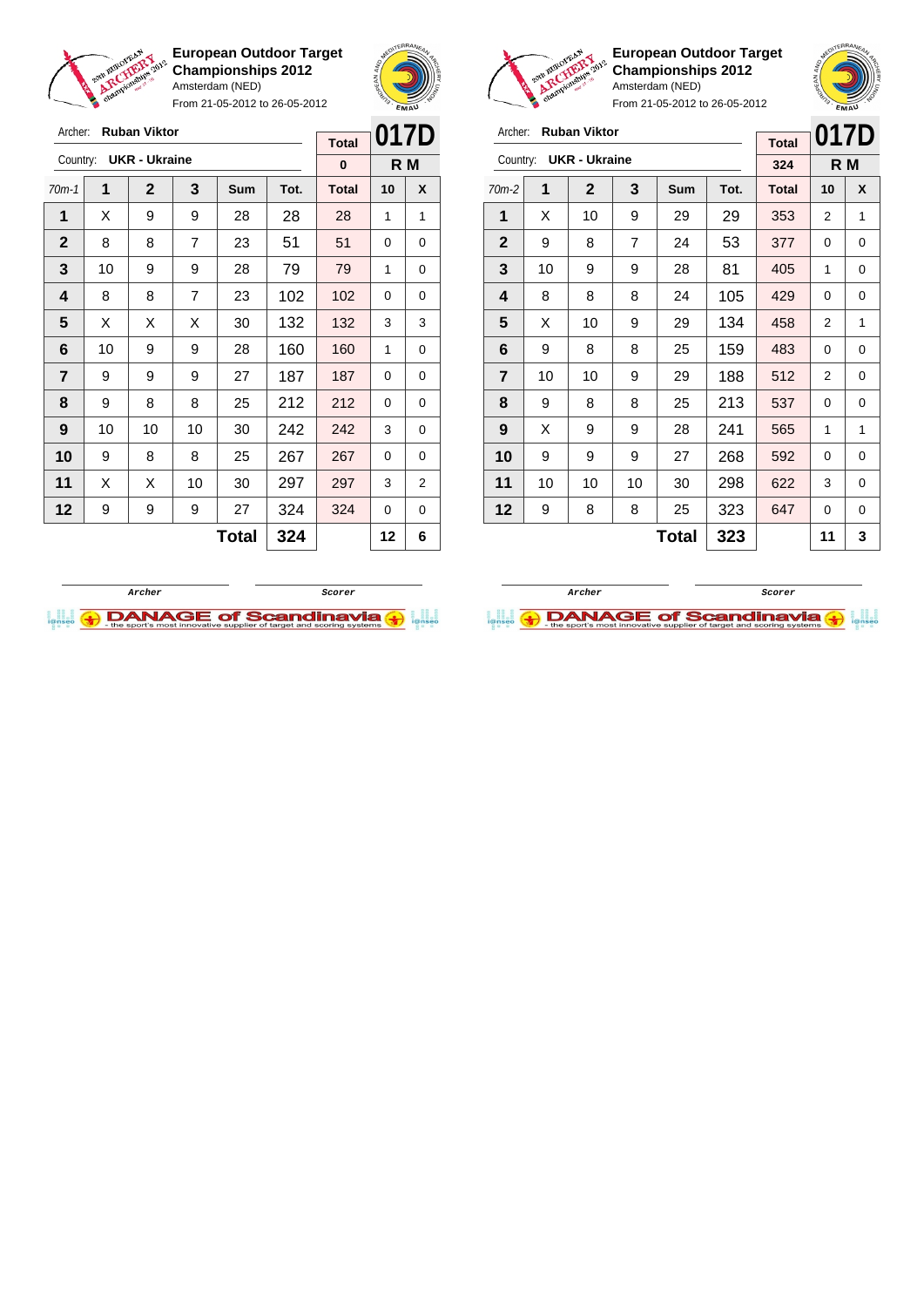

From 21-05-2012 to 26-05-2012





**European Outdoor Target Championships 2012** Amsterdam (NED)

| Archer:                 |                     | <b>Skalberg Andreas</b> |                | <b>Total</b> |      | 018A         |     |   |
|-------------------------|---------------------|-------------------------|----------------|--------------|------|--------------|-----|---|
| Country:                |                     | <b>SWE - Sweden</b>     |                |              |      | 317          | R M |   |
| $70m-2$                 | 1                   | $\mathbf 2$             | 3              | Sum          | Tot. | <b>Total</b> | 10  | X |
| 1                       | 10                  | 9                       | 9              | 28           | 28   | 345          | 1   | 0 |
| $\mathbf{2}$            | 9                   | 9                       | 8              | 26           | 54   | 371          | 0   | 0 |
| 3                       | 10                  | 9                       | 9              | 28           | 82   | 399          | 1   | 0 |
| $\overline{\mathbf{4}}$ | 8                   | 7                       | $\overline{7}$ | 22           | 104  | 421          | 0   | 0 |
| 5                       | 10                  | 9                       | 8              | 27           | 131  | 448          | 1   | 0 |
| 6                       | 8                   | 7                       | 7              | 22           | 153  | 470          | 0   | 0 |
| $\overline{7}$          | 10                  | 9                       | 9              | 28           | 181  | 498          | 1   | 0 |
| 8                       | 9                   | 8                       | $\overline{7}$ | 24           | 205  | 522          | 0   | 0 |
| 9                       | X                   | 9                       | 9              | 28           | 233  | 550          | 1   | 1 |
| 10                      | 9                   | 9                       | 6              | 24           | 257  | 574          | 0   | 0 |
| 11                      | 10                  | 10                      | 9              | 29           | 286  | 603          | 2   | 0 |
| 12                      | 9                   | 9                       | 8              | 26           | 312  | 629          | 0   | 0 |
|                         | <b>Total</b><br>312 |                         |                |              |      |              | 7   | 1 |





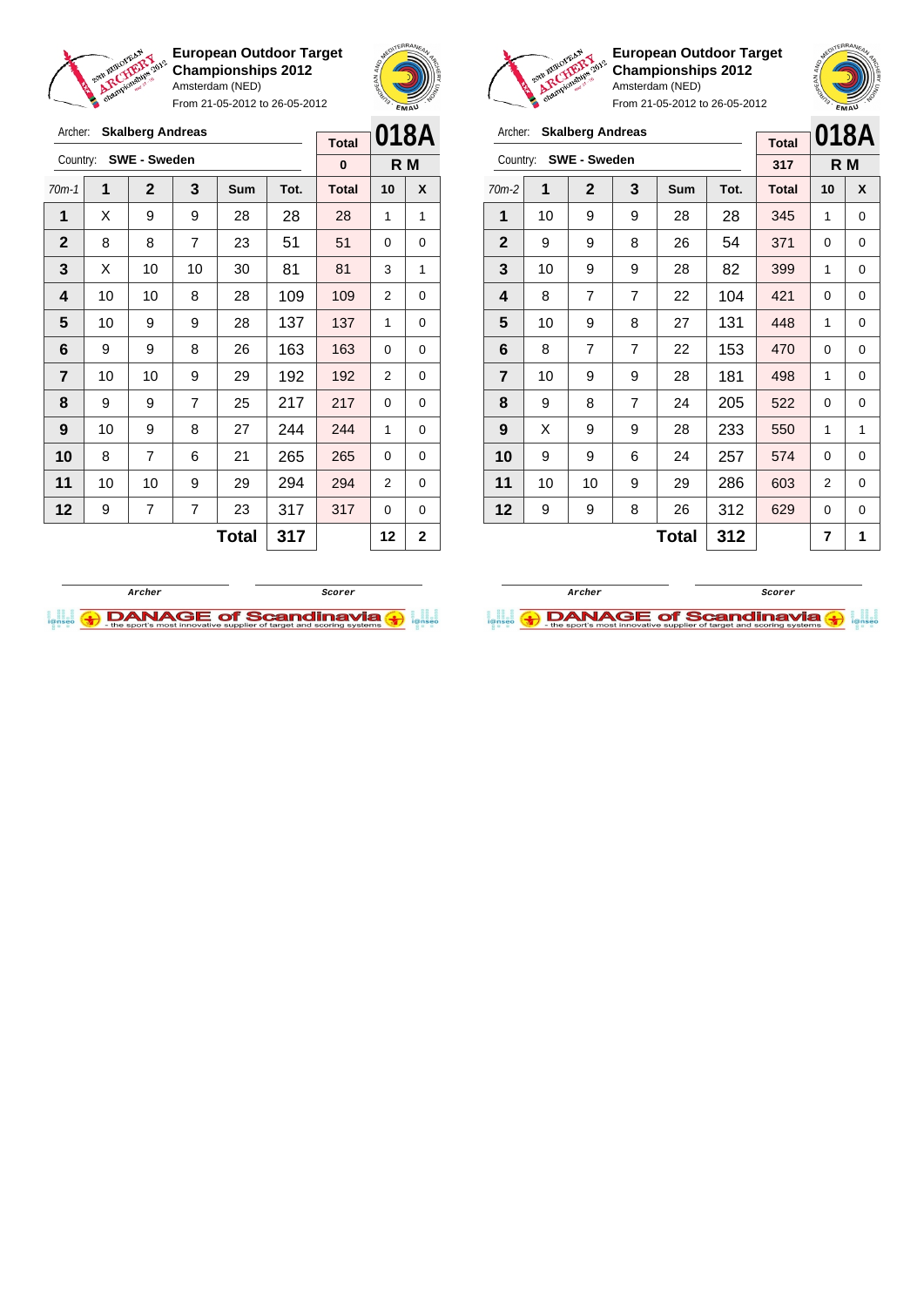

From 21-05-2012 to 26-05-2012





 $\overline{\phantom{a}}$ 

Ī

**European Outdoor Target Championships 2012** Amsterdam (NED) From 21-05-2012 to 26-05-2012



| Archer:        | <b>Sonnichsen Frederik</b> |                     | 018B           |    |              |     |   |   |
|----------------|----------------------------|---------------------|----------------|----|--------------|-----|---|---|
| Country:       | <b>DEN - Denmark</b>       | <b>Total</b><br>307 | R M            |    |              |     |   |   |
| $70m-2$        | 1                          | $\mathbf{2}$        | <b>Total</b>   | 10 | X            |     |   |   |
| 1              | 10                         | 10                  | 9              | 29 | 29           | 336 | 2 | 0 |
| $\mathbf{2}$   | 9                          | 9                   | $\overline{7}$ | 25 | 54           | 361 | 0 | 0 |
| 3              | 10                         | 9                   | 9              | 28 | 82           | 389 | 1 | 0 |
| 4              | 9                          | 9                   | 6              | 24 | 106          | 413 | 0 | 0 |
| 5              | X                          | 10                  | 9              | 29 | 135          | 442 | 2 | 1 |
| 6              | 8                          | 8                   | 8              | 24 | 159          | 466 | 0 | 0 |
| $\overline{7}$ | X                          | 9                   | 8              | 27 | 186          | 493 | 1 | 1 |
| 8              | $\overline{7}$             | 7                   | 6              | 20 | 206          | 513 | 0 | 0 |
| 9              | 10                         | 9                   | 9              | 28 | 234          | 541 | 1 | 0 |
| 10             | 8                          | 8                   | 6              | 22 | 256          | 563 | 0 | 0 |
| 11             | 10                         | 10                  | 9              | 29 | 285          | 592 | 2 | 0 |
| 12             | 9                          | 8                   | 8              | 25 | 310          | 617 | 0 | 0 |
|                |                            |                     |                | 9  | $\mathbf{2}$ |     |   |   |

| <b>Sonnichsen Frederik</b><br>Archer: |    |             |                |              |      | <b>Total</b> | 018B |   |
|---------------------------------------|----|-------------|----------------|--------------|------|--------------|------|---|
| <b>DEN - Denmark</b><br>Country:      |    |             |                |              |      | $\bf{0}$     | R M  |   |
| $70m-1$                               | 1  | $\mathbf 2$ | 3              | <b>Sum</b>   | Tot. | <b>Total</b> | 10   | X |
| 1                                     | 9  | 8           | 8              | 25           | 25   | 25           | 0    | 0 |
| $\mathbf{2}$                          | 8  | 7           | $\overline{7}$ | 22           | 47   | 47           | 0    | 0 |
| 3                                     | 9  | 9           | 9              | 27           | 74   | 74           | 0    | 0 |
| 4                                     | 7  | 7           | $\overline{7}$ | 21           | 95   | 95           | 0    | 0 |
| 5                                     | 9  | 9           | 9              | 27           | 122  | 122          | 0    | 0 |
| 6                                     | 8  | 8           | 8              | 24           | 146  | 146          | 0    | 0 |
| $\overline{7}$                        | X  | 10          | 10             | 30           | 176  | 176          | 3    | 1 |
| 8                                     | 9  | 8           | 7              | 24           | 200  | 200          | 0    | 0 |
| 9                                     | 10 | 10          | 9              | 29           | 229  | 229          | 2    | 0 |
| 10                                    | 9  | 8           | $\overline{7}$ | 24           | 253  | 253          | 0    | 0 |
| 11                                    | 10 | 10          | 9              | 29           | 282  | 282          | 2    | 0 |
| 12                                    | 9  | 9           | $\overline{7}$ | 25           | 307  | 307          | 0    | 0 |
|                                       |    |             |                | <b>Total</b> | 307  |              | 7    | 1 |
|                                       |    |             |                |              |      |              |      |   |



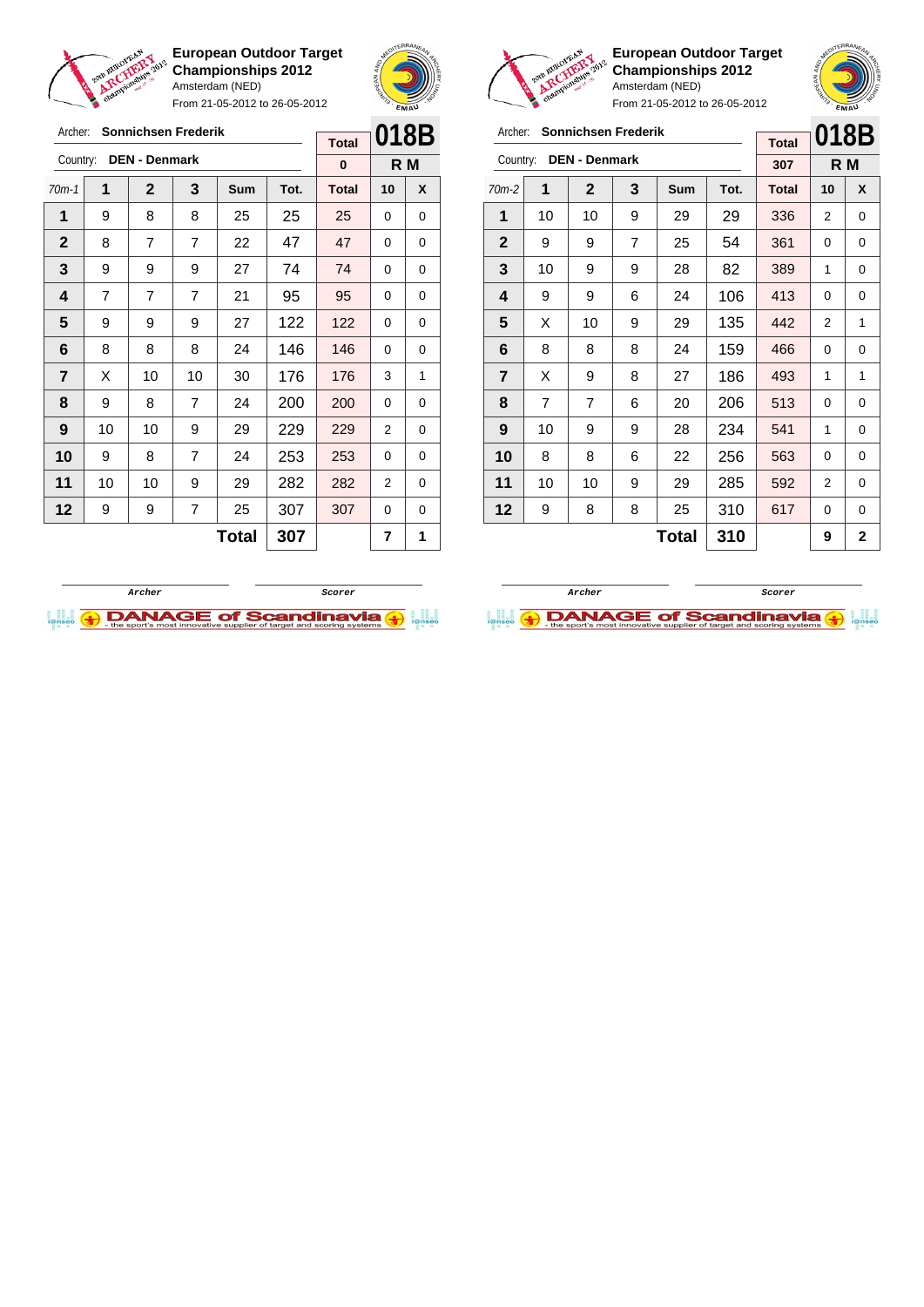

From 21-05-2012 to 26-05-2012





**European Outdoor Target Championships 2012** Amsterdam (NED)

| Archer:<br><b>Kraus Stephane</b> |                |             |                |       |      | <b>Total</b> | 018C        |   |
|----------------------------------|----------------|-------------|----------------|-------|------|--------------|-------------|---|
| LUX - Luxembourg<br>Country:     |                |             |                |       |      | 301          | R M         |   |
| $70m-2$                          | 1              | $\mathbf 2$ | 3              | Sum   | Tot. | <b>Total</b> | 10          | X |
| 1                                | 9              | 9           | 9              | 27    | 27   | 328          | 0           | 0 |
| $\mathbf{2}$                     | 8              | 8           | 8              | 24    | 51   | 352          | 0           | 0 |
| 3                                | 10             | 9           | 9              | 28    | 79   | 380          | 1           | 0 |
| 4                                | 9              | 8           | 7              | 24    | 103  | 404          | 0           | 0 |
| 5                                | 9              | 9           | 9              | 27    | 130  | 431          | 0           | 0 |
| 6                                | 9              | 8           | 7              | 24    | 154  | 455          | 0           | 0 |
| $\overline{7}$                   | 10             | 9           | 9              | 28    | 182  | 483          | 1           | 0 |
| 8                                | 8              | 8           | $\overline{7}$ | 23    | 205  | 506          | 0           | 0 |
| 9                                | 9              | 9           | 8              | 26    | 231  | 532          | 0           | 0 |
| 10                               | $\overline{7}$ | 7           | 7              | 21    | 252  | 553          | 0           | 0 |
| 11                               | 9              | 9           | 9              | 27    | 279  | 580          | 0           | 0 |
| 12                               | 8              | 7           | 6              | 21    | 300  | 601          | 0           | 0 |
|                                  |                |             |                | Total | 300  |              | $\mathbf 2$ | 0 |





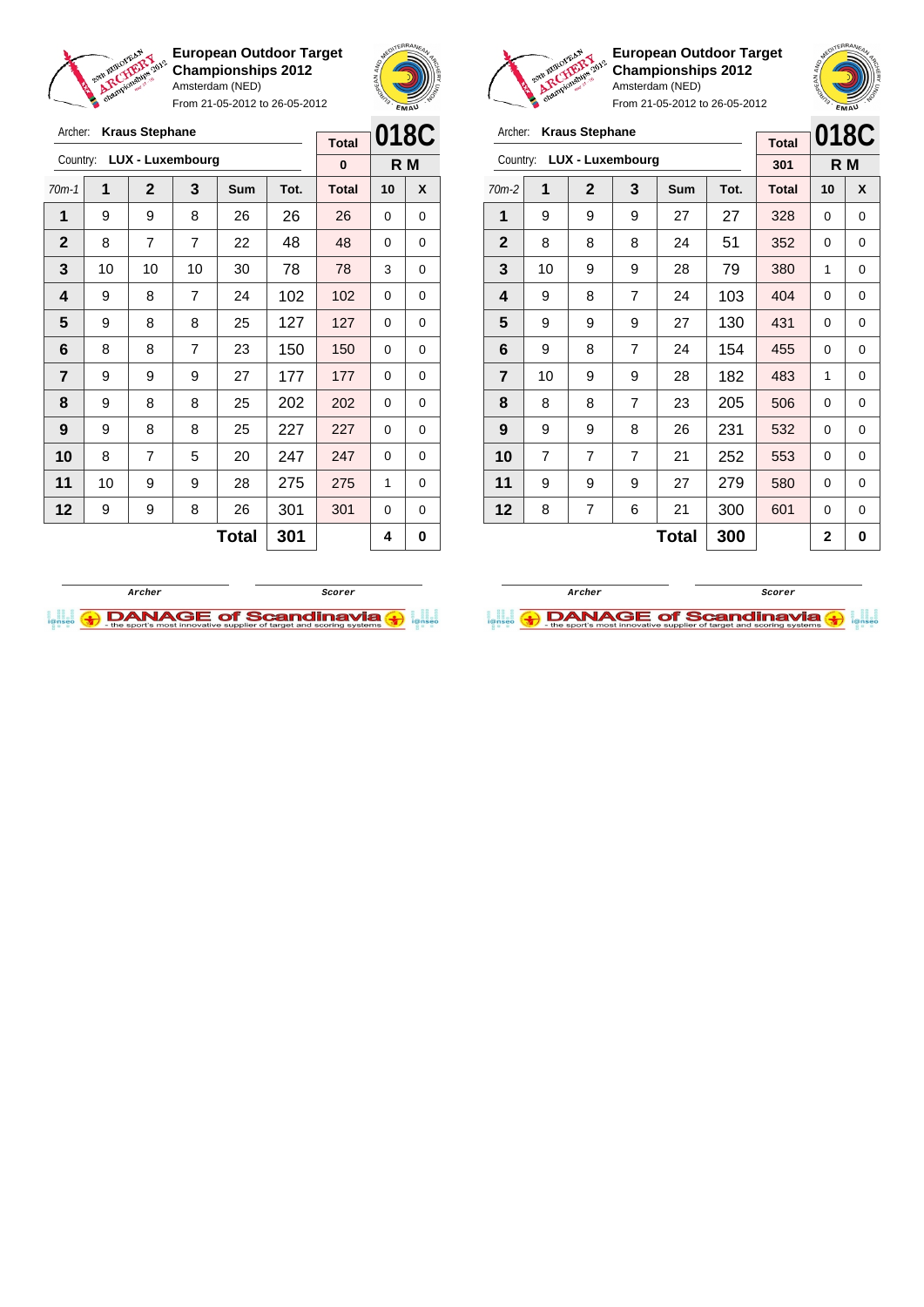

Archer: **Ivashko Markiyan**

**European Outdoor Target Championships 2012** Amsterdam (NED)

From 21-05-2012 to 26-05-2012



**Total**



**European Outdoor Target Championships 2012** Amsterdam (NED)



| Ivashko Markiyan<br>Archer:      |    |              |    |            |      |              | 018D     |                |
|----------------------------------|----|--------------|----|------------|------|--------------|----------|----------------|
| <b>UKR - Ukraine</b><br>Country: |    |              |    |            |      | <b>Total</b> |          |                |
|                                  |    |              |    |            | 328  |              | R M      |                |
| $70m-2$                          | 1  | $\mathbf{2}$ | 3  | <b>Sum</b> | Tot. | <b>Total</b> | 10       | X              |
| 1                                | X  | X            | 9  | 29         | 29   | 357          | 2        | $\overline{2}$ |
| $\mathbf{2}$                     | 9  | 8            | 7  | 24         | 53   | 381          | $\Omega$ | 0              |
| 3                                | 10 | 10           | 9  | 29         | 82   | 410          | 2        | 0              |
| 4                                | 9  | 9            | 8  | 26         | 108  | 436          | $\Omega$ | 0              |
| 5                                | X  | 9            | 9  | 28         | 136  | 464          | 1        | 1              |
| 6                                | 9  | 8            | 8  | 25         | 161  | 489          | 0        | 0              |
| $\overline{7}$                   | X  | X            | 10 | 30         | 191  | 519          | 3        | $\overline{2}$ |
| 8                                | 9  | 9            | 9  | 27         | 218  | 546          | $\Omega$ | 0              |
| 9                                | X  | X            | 10 | 30         | 248  | 576          | 3        | $\overline{2}$ |
| 10                               | 9  | 9            | 9  | 27         | 275  | 603          | 0        | 0              |
| 11                               | X  | 9            | 9  | 28         | 303  | 631          | 1        | 1              |
| 12                               | 9  | 9            | 9  | 27         | 330  | 658          | $\Omega$ | 0              |
| 330<br><b>Total</b>              |    |              |    |            |      |              | 12       | 8              |

| <b>UKR - Ukraine</b><br>Country: |    |              |                |     | 0    |              | R M      |   |
|----------------------------------|----|--------------|----------------|-----|------|--------------|----------|---|
| $70m-1$                          | 1  | $\mathbf{2}$ | 3              | Sum | Tot. | <b>Total</b> | 10       | X |
| 1                                | 10 | 10           | 9              | 29  | 29   | 29           | 2        | 0 |
| $\mathbf{2}$                     | 9  | 9            | 9              | 27  | 56   | 56           | 0        | 0 |
| 3                                | 10 | 10           | 9              | 29  | 85   | 85           | 2        | 0 |
| 4                                | 8  | 8            | $\overline{7}$ | 23  | 108  | 108          | 0        | 0 |
| 5                                | X  | X            | 10             | 30  | 138  | 138          | 3        | 2 |
| 6                                | 9  | 8            | 7              | 24  | 162  | 162          | 0        | 0 |
| $\overline{\mathbf{r}}$          | X  | X            | 10             | 30  | 192  | 192          | 3        | 2 |
| 8                                | 10 | 9            | 9              | 28  | 220  | 220          | 1        | 0 |
| $\boldsymbol{9}$                 | X  | 10           | 10             | 30  | 250  | 250          | 3        | 1 |
| 10                               | 8  | 8            | 8              | 24  | 274  | 274          | $\Omega$ | 0 |
| 11                               | 10 | 10           | 9              | 29  | 303  | 303          | 2        | 0 |
| 12                               | 9  | 8            | 8              | 25  | 328  | 328          | 0        | 0 |
| <b>Total</b><br>328              |    |              |                |     |      |              | 16       | 5 |



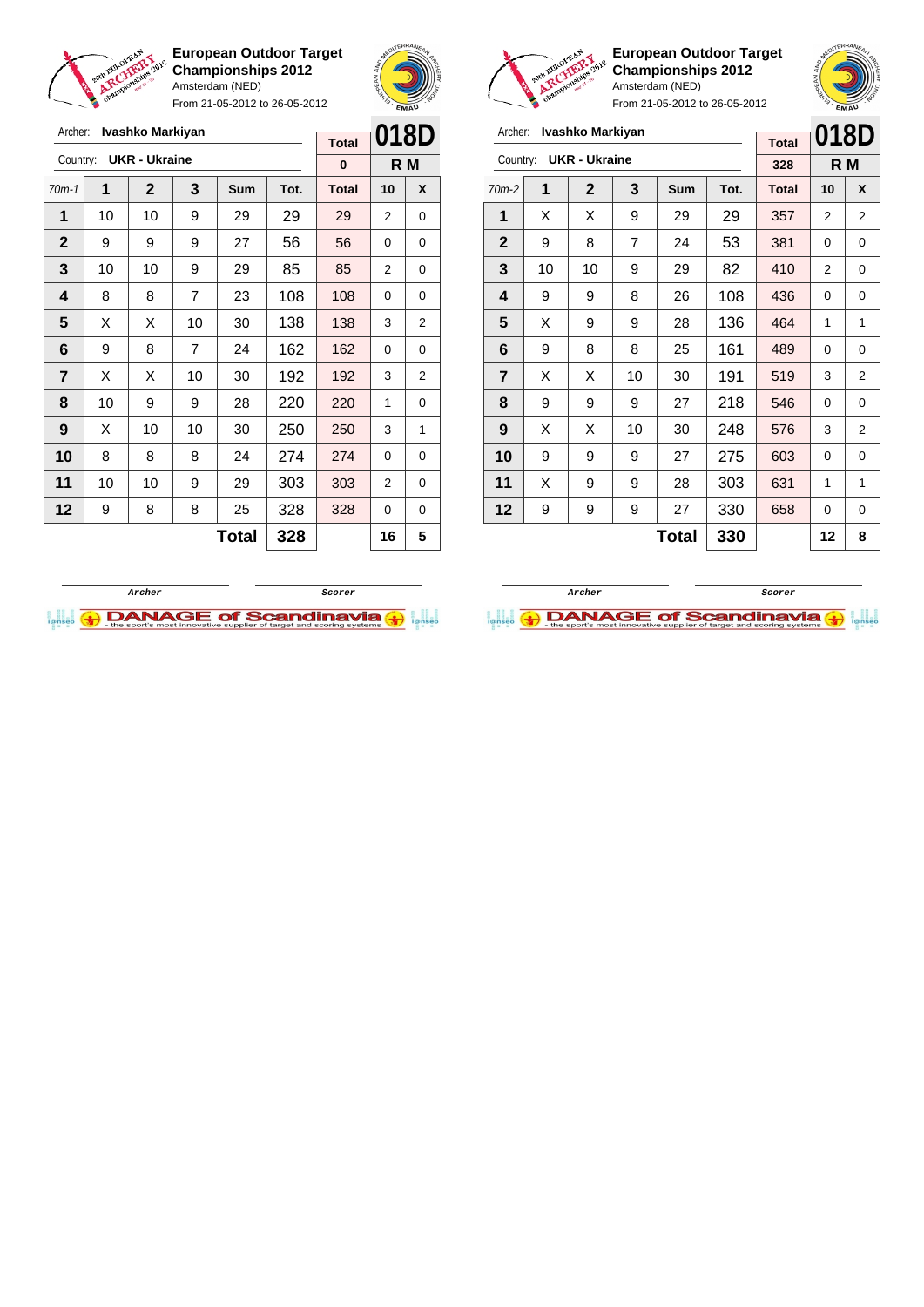

**European Outdoor Target Championships 2012** Amsterdam (NED) From 21-05-2012 to 26-05-2012





**European Outdoor Target Championships 2012** Amsterdam (NED)

| Archer:        |                      | Gajdos Csaba   |                |              |      | <b>Total</b> | 019A     |             |
|----------------|----------------------|----------------|----------------|--------------|------|--------------|----------|-------------|
| Country:       | <b>HUN - Hungary</b> |                | 299            |              | R M  |              |          |             |
| $70m-2$        | 1                    | $\mathbf{2}$   | 3              | Sum          | Tot. | <b>Total</b> | 10       | X           |
| 1              | 9                    | 8              | $\overline{7}$ | 24           | 24   | 323          | $\Omega$ | $\mathbf 0$ |
| $\mathbf{2}$   | $\overline{7}$       | 6              | 4              | 17           | 41   | 340          | $\Omega$ | 0           |
| 3              | 9                    | 9              | 9              | 27           | 68   | 367          | 0        | 0           |
| 4              | 8                    | 8              | 8              | 24           | 92   | 391          | 0        | 0           |
| 5              | 9                    | 9              | 9              | 27           | 119  | 418          | $\Omega$ | 0           |
| 6              | 8                    | $\overline{7}$ | 6              | 21           | 140  | 439          | 0        | 0           |
| $\overline{7}$ | X                    | 9              | 9              | 28           | 168  | 467          | 1        | 1           |
| 8              | 8                    | 7              | 6              | 21           | 189  | 488          | 0        | 0           |
| 9              | 10                   | 9              | 8              | 27           | 216  | 515          | 1        | 0           |
| 10             | 8                    | 8              | 7              | 23           | 239  | 538          | 0        | 0           |
| 11             | X                    | 9              | 9              | 28           | 267  | 566          | 1        | 1           |
| 12             | 8                    | 7              | 5              | 20           | 287  | 586          | 0        | 0           |
|                |                      |                |                | <b>Total</b> | 287  |              | 3        | 2           |

| Archer:      |    | Gajdos Csaba         |                |              |      | <b>Total</b> | 019A |     |
|--------------|----|----------------------|----------------|--------------|------|--------------|------|-----|
| Country:     |    | <b>HUN - Hungary</b> |                |              |      | $\bf{0}$     |      | R M |
| $70m-1$      | 1  | $\mathbf{2}$         | 3              | Sum          | Tot. | <b>Total</b> | 10   | X   |
| 1            | 9  | 9                    | 8              | 26           | 26   | 26           | 0    | 0   |
| $\mathbf{2}$ | 7  | 7                    | 6              | 20           | 46   | 46           | 0    | 0   |
| 3            | 9  | 9                    | 9              | 27           | 73   | 73           | 0    | 0   |
| 4            | 8  | 8                    | 5              | 21           | 94   | 94           | 0    | 0   |
| 5            | 10 | 9                    | 9              | 28           | 122  | 122          | 1    | 0   |
| 6            | 9  | 9                    | $\overline{7}$ | 25           | 147  | 147          | 0    | 0   |
| 7            | 10 | 9                    | 9              | 28           | 175  | 175          | 1    | 0   |
| 8            | 8  | 8                    | 6              | 22           | 197  | 197          | 0    | 0   |
| 9            | X  | 10                   | 9              | 29           | 226  | 226          | 2    | 1   |
| 10           | 9  | 9                    | 5              | 23           | 249  | 249          | 0    | 0   |
| 11           | 9  | 9                    | 8              | 26           | 275  | 275          | 0    | 0   |
| 12           | 8  | 8                    | 8              | 24           | 299  | 299          | 0    | 0   |
|              |    |                      |                | <b>Total</b> | 299  |              | 4    | 1   |



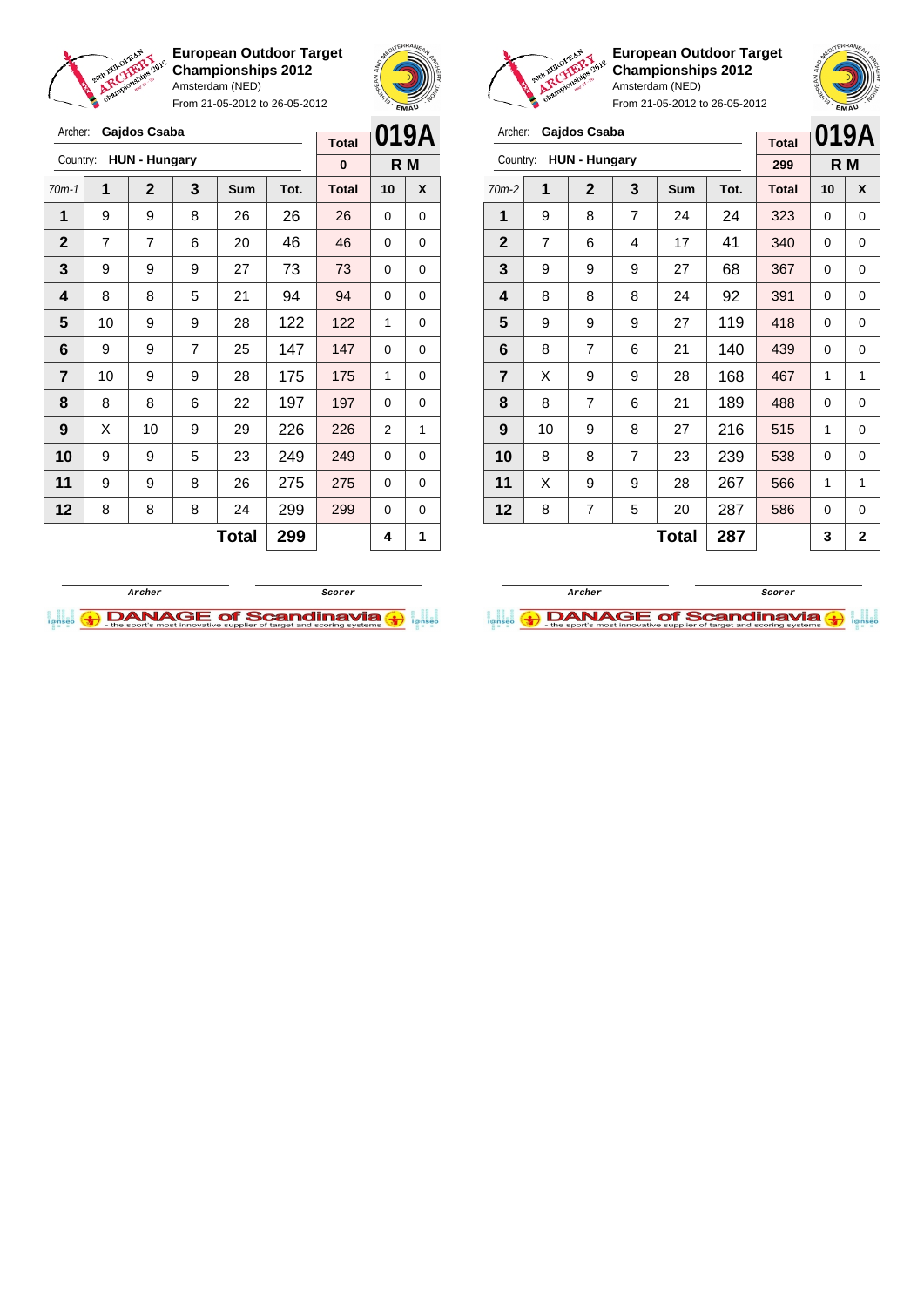

Archer: **Deckers Michael**

**European Outdoor Target Championships 2012** Amsterdam (NED)

From 21-05-2012 to 26-05-2012





**European Outdoor Target Championships 2012** Amsterdam (NED)

| Archer:        |    | <b>Deckers Michael</b> | <b>Total</b> | 019B         |      |              |     |   |
|----------------|----|------------------------|--------------|--------------|------|--------------|-----|---|
| Country:       |    | <b>BEL - Belgium</b>   |              |              |      | 307          | R M |   |
| $70m-2$        | 1  | $\overline{2}$         | 3            | Sum          | Tot. | <b>Total</b> | 10  | X |
| 1              | 10 | 9                      | 9            | 28           | 28   | 335          | 1   | 0 |
| $\mathbf{2}$   | 9  | 8                      | 7            | 24           | 52   | 359          | 0   | 0 |
| 3              | 10 | 9                      | 9            | 28           | 80   | 387          | 1   | 0 |
| 4              | 9  | 8                      | 7            | 24           | 104  | 411          | 0   | 0 |
| 5              | 10 | 9                      | 9            | 28           | 132  | 439          | 1   | 0 |
| 6              | 9  | 8                      | 7            | 24           | 156  | 463          | 0   | 0 |
| $\overline{7}$ | X  | 10                     | 9            | 29           | 185  | 492          | 2   | 1 |
| 8              | 9  | 8                      | 8            | 25           | 210  | 517          | 0   | 0 |
| 9              | 9  | 9                      | 9            | 27           | 237  | 544          | 0   | 0 |
| 10             | 8  | 8                      | 7            | 23           | 260  | 567          | 0   | 0 |
| 11             | 10 | 10                     | 10           | 30           | 290  | 597          | 3   | 0 |
| 12             | 9  | 7                      | 5            | 21           | 311  | 618          | 0   | 0 |
|                |    |                        |              | <b>Total</b> | 311  |              | 8   | 1 |

| Archer:      |                                  | <b>Deckers Michael</b> |   |              |      | <b>Total</b> | 019B           |              |
|--------------|----------------------------------|------------------------|---|--------------|------|--------------|----------------|--------------|
|              | <b>BEL - Belgium</b><br>Country: |                        |   |              |      |              |                | R M          |
| $70m-1$      | 1                                | $\overline{2}$         | 3 | Sum          | Tot. | <b>Total</b> | 10             | X            |
| 1            | 10                               | 10                     | 9 | 29           | 29   | 29           | 2              | 0            |
| $\mathbf{2}$ | 9                                | 9                      | 7 | 25           | 54   | 54           | 0              | 0            |
| 3            | 10                               | 10                     | 9 | 29           | 83   | 83           | $\overline{2}$ | 0            |
| 4            | 9                                | 9                      | 8 | 26           | 109  | 109          | 0              | 0            |
| 5            | 9                                | 8                      | 8 | 25           | 134  | 134          | 0              | 0            |
| 6            | 8                                | $\overline{7}$         | 5 | 20           | 154  | 154          | 0              | 0            |
| 7            | 9                                | 9                      | 9 | 27           | 181  | 181          | 0              | 0            |
| 8            | 9                                | 8                      | 8 | 25           | 206  | 206          | 0              | 0            |
| 9            | X                                | 9                      | 9 | 28           | 234  | 234          | 1              | 1            |
| 10           | 9                                | 8                      | 5 | 22           | 256  | 256          | 0              | 0            |
| 11           | X                                | 9                      | 9 | 28           | 284  | 284          | 1              | 1            |
| 12           | 8                                | 8                      | 7 | 23           | 307  | 307          | 0              | 0            |
|              |                                  |                        |   | <b>Total</b> | 307  |              | 6              | $\mathbf{2}$ |



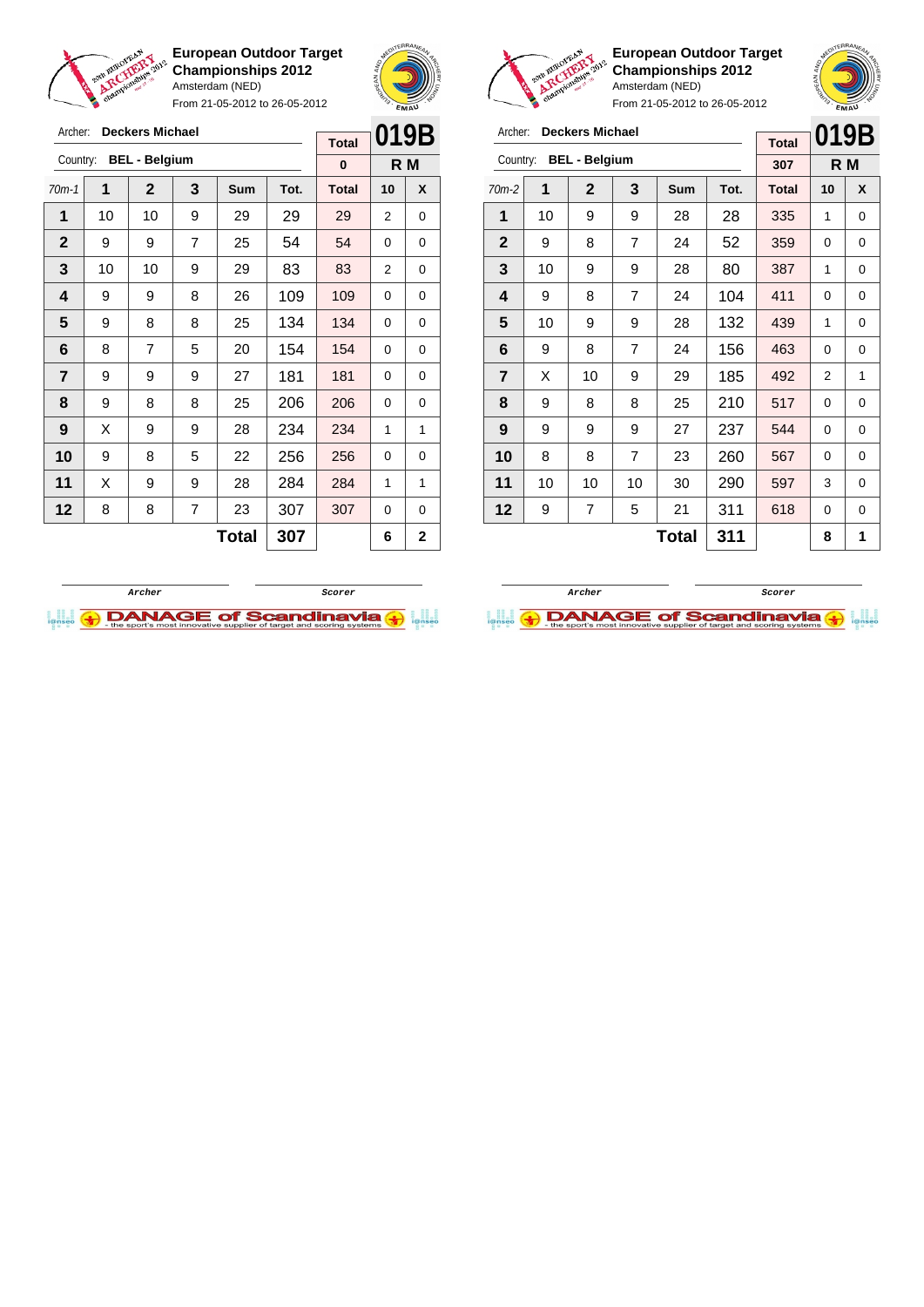

From 21-05-2012 to 26-05-2012





**European Outdoor Target Championships 2012** Amsterdam (NED)

From 21-05-2012 to 26-05-2012

| Archer:     |    | <b>Girouille Romain</b> |    |       |      |              | 019C |     |
|-------------|----|-------------------------|----|-------|------|--------------|------|-----|
| Country:    |    | <b>FRA - France</b>     |    |       |      | <b>Total</b> |      |     |
|             |    |                         |    |       |      | 318          |      | R M |
| $70m-2$     | 1  | $\mathbf{2}$            | 3  | Sum   | Tot. | <b>Total</b> | 10   | X   |
| 1           | 9  | 9                       | 9  | 27    | 27   | 345          | 0    | 0   |
| $\mathbf 2$ | 9  | 9                       | 8  | 26    | 53   | 371          | 0    | 0   |
| 3           | 10 | 10                      | 10 | 30    | 83   | 401          | 3    | 0   |
| 4           | 10 | 9                       | 9  | 28    | 111  | 429          | 1    | 0   |
| 5           | 10 | 10                      | 10 | 30    | 141  | 459          | 3    | 0   |
| 6           | 10 | 9                       | 9  | 28    | 169  | 487          | 1    | 0   |
| 7           | 10 | 10                      | 9  | 29    | 198  | 516          | 2    | 0   |
| 8           | 9  | 9                       | 8  | 26    | 224  | 542          | 0    | 0   |
| 9           | 10 | 9                       | 9  | 28    | 252  | 570          | 1    | 0   |
| 10          | 9  | 9                       | 7  | 25    | 277  | 595          | 0    | 0   |
| 11          | X  | 10                      | 9  | 29    | 306  | 624          | 2    | 1   |
| 12          | 9  | 9                       | 9  | 27    | 333  | 651          | 0    | 0   |
|             |    |                         |    | Total | 333  |              | 13   | 1   |



**Archer Scorer**

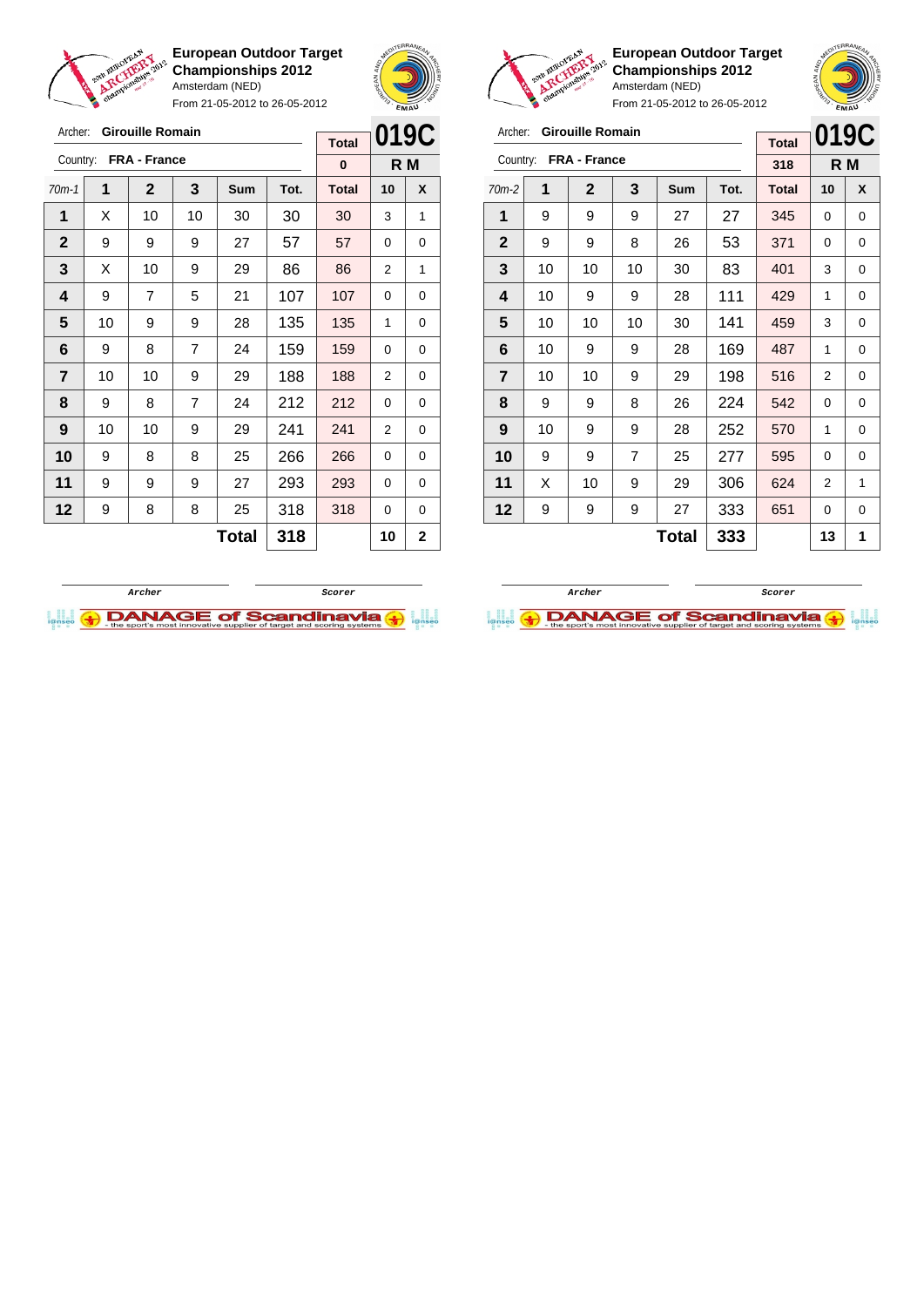

From 21-05-2012 to 26-05-2012



**European Outdoor Target Championships 2012** Amsterdam (NED)

| Archer:                 |    | <b>Mayr Camilo</b>   |                |       |      | <b>Total</b> | 019D           |     |
|-------------------------|----|----------------------|----------------|-------|------|--------------|----------------|-----|
| Country:                |    | <b>GER - Germany</b> |                |       |      | 319          |                | R M |
| $70m-2$                 | 1  | $\mathbf{2}$         | 3              | Sum   | Tot. | <b>Total</b> | 10             | X   |
| 1                       | X  | 10                   | 9              | 29    | 29   | 348          | 2              | 1   |
| $\mathbf{2}$            | 9  | 9                    | 8              | 26    | 55   | 374          | 0              | 0   |
| 3                       | X  | X                    | 9              | 29    | 84   | 403          | $\overline{2}$ | 2   |
| $\overline{\mathbf{4}}$ | 8  | 8                    | 8              | 24    | 108  | 427          | 0              | 0   |
| 5                       | X  | 9                    | 9              | 28    | 136  | 455          | 1              | 1   |
| 6                       | 8  | 8                    | 8              | 24    | 160  | 479          | 0              | 0   |
| $\overline{7}$          | X  | X                    | 10             | 30    | 190  | 509          | 3              | 2   |
| 8                       | 8  | 8                    | $\overline{7}$ | 23    | 213  | 532          | 0              | 0   |
| 9                       | X  | 9                    | 9              | 28    | 241  | 560          | 1              | 1   |
| 10                      | 9  | 9                    | $\overline{7}$ | 25    | 266  | 585          | 0              | 0   |
| 11                      | X  | 10                   | 10             | 30    | 296  | 615          | 3              | 1   |
| 12                      | 10 | 9                    | 8              | 27    | 323  | 642          | 1              | 0   |
|                         |    |                      |                | Total | 323  |              | 13             | 8   |





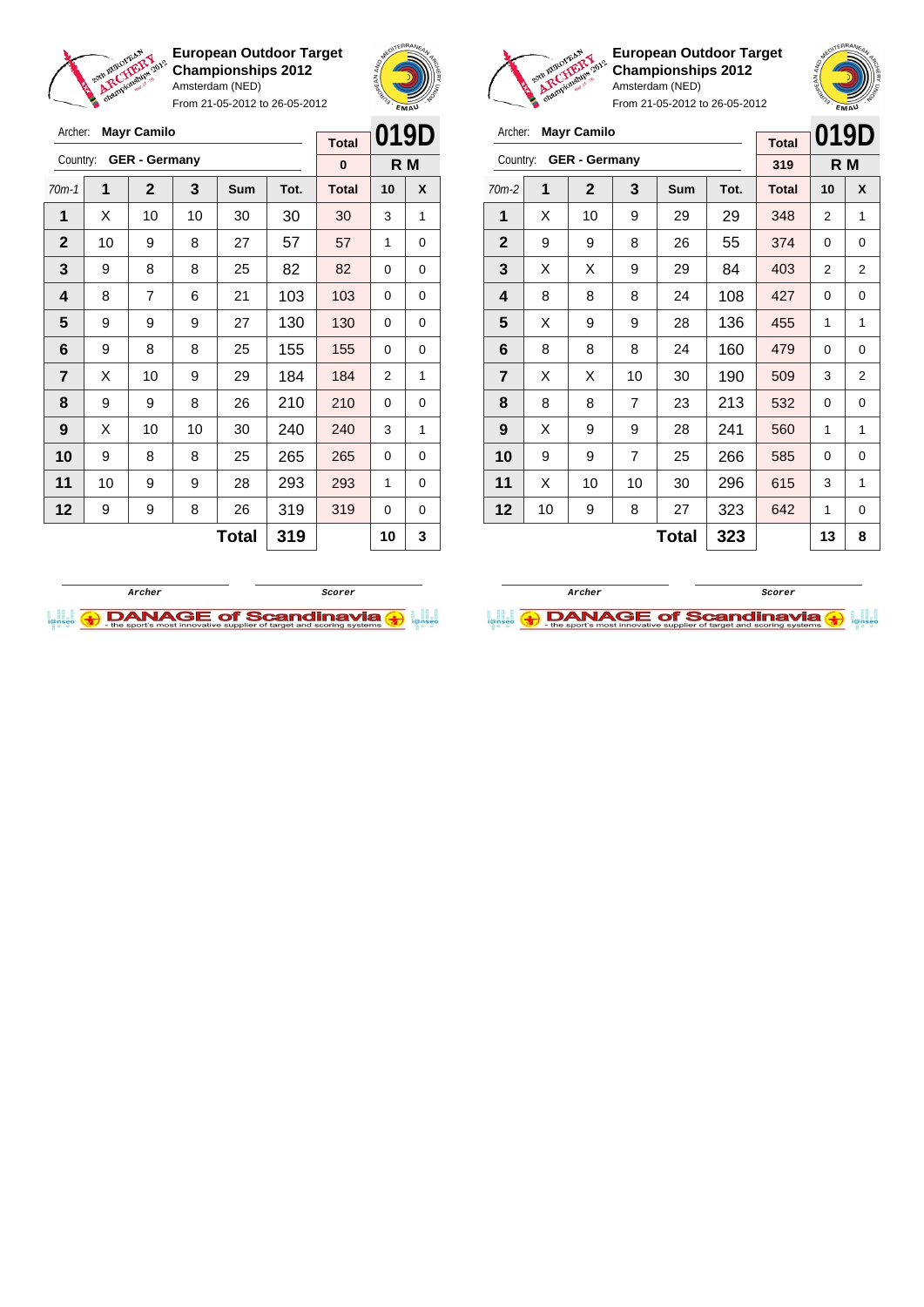

**European Outdoor Target Championships 2012** Amsterdam (NED) From 21-05-2012 to 26-05-2012





**European Outdoor Target Championships 2012** Amsterdam (NED)



| Archer:        |                        | <b>Csoregh Pal</b> |                |              |      | <b>Total</b> | 020A |                |
|----------------|------------------------|--------------------|----------------|--------------|------|--------------|------|----------------|
|                | Country: HUN - Hungary |                    |                |              |      | 305          |      | R M            |
| $70m-2$        | 1                      | $\mathbf{2}$       | 3              | Sum          | Tot. | <b>Total</b> | 10   | X              |
| 1              | 9                      | 9                  | 8              | 26           | 26   | 331          | 0    | 0              |
| $\mathbf{2}$   | 8                      | $\overline{7}$     | $\overline{7}$ | 22           | 48   | 353          | 0    | 0              |
| 3              | 9                      | 9                  | 9              | 27           | 75   | 380          | 0    | 0              |
| 4              | 8                      | 8                  | $\overline{7}$ | 23           | 98   | 403          | 0    | 0              |
| 5              | X                      | X                  | 10             | 30           | 128  | 433          | 3    | $\overline{2}$ |
| 6              | 8                      | $\overline{7}$     | 6              | 21           | 149  | 454          | 0    | 0              |
| $\overline{7}$ | 10                     | 9                  | 8              | 27           | 176  | 481          | 1    | 0              |
| 8              | 8                      | 8                  | 6              | 22           | 198  | 503          | 0    | 0              |
| 9              | X                      | 9                  | 8              | 27           | 225  | 530          | 1    | 1              |
| 10             | 8                      | 7                  | 6              | 21           | 246  | 551          | 0    | 0              |
| 11             | 9                      | 9                  | 9              | 27           | 273  | 578          | 0    | 0              |
| 12             | 9                      | 9                  | 8              | 26           | 299  | 604          | 0    | 0              |
|                |                        |                    |                | <b>Total</b> | 299  |              | 5    | 3              |

|          | <b>Csoregh Pal</b> |                |                      |              | <b>Total</b> |    | 020A |
|----------|--------------------|----------------|----------------------|--------------|--------------|----|------|
| Country: |                    |                |                      |              | $\bf{0}$     |    |      |
| 1        | $\mathbf 2$        | 3              | <b>Sum</b>           | Tot.         | <b>Total</b> | 10 | X    |
| 10       | 9                  | 8              | 27                   | 27           | 27           | 1  | 0    |
| 8        | 8                  | $\overline{7}$ | 23                   | 50           | 50           | 0  | 0    |
| 9        | 9                  | 9              | 27                   | 77           | 77           | 0  | 0    |
| 8        | 8                  | 7              | 23                   | 100          | 100          | 0  | 0    |
| 10       | 9                  | 9              | 28                   | 128          | 128          | 1  | 0    |
| 8        | 8                  | 6              | 22                   | 150          | 150          | 0  | 0    |
| 10       | 9                  | 9              | 28                   | 178          | 178          | 1  | 0    |
| 9        | 8                  | $\overline{7}$ | 24                   | 202          | 202          | 0  | 0    |
| 9        | 9                  | 9              | 27                   | 229          | 229          | 0  | 0    |
| 9        | 8                  | 8              | 25                   | 254          | 254          | 0  | 0    |
| 10       | 9                  | 9              | 28                   | 282          | 282          | 1  | 0    |
| 8        | 8                  | 7              | 23                   | 305          | 305          | 0  | 0    |
|          |                    |                |                      | 305          |              | 4  | 0    |
|          |                    |                | <b>HUN - Hungary</b> | <b>Total</b> |              |    | R M  |



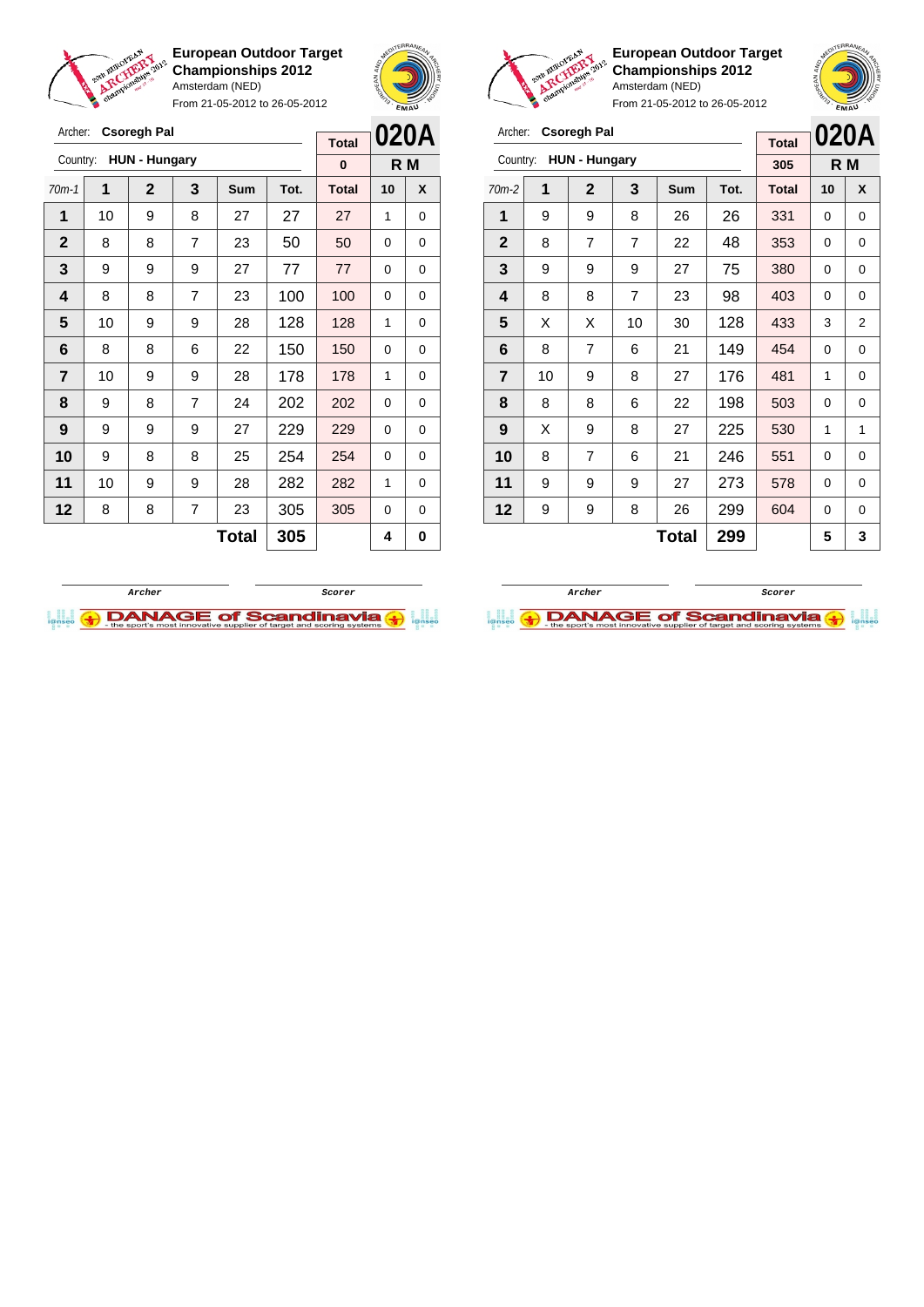

Archer: **Thiry Nico**

Country: **BEL - Belgium**

**European Outdoor Target Championships 2012** Amsterdam (NED) From 21-05-2012 to 26-05-2012



**R M**

**Total 0**



**European Outdoor Target Championships 2012** Amsterdam (NED)

| Archer: Thiry Nico            |
|-------------------------------|
| Country: <b>BEL - Belgium</b> |

| Archer:        |                | <b>Thiry Nico</b>    |                |              |      | <b>Total</b> | 020B     |     |
|----------------|----------------|----------------------|----------------|--------------|------|--------------|----------|-----|
| Country:       |                | <b>BEL - Belgium</b> |                |              |      | 303          |          | R M |
| $70m-2$        | 1              | $\mathbf 2$          | 3              | <b>Sum</b>   | Tot. | <b>Total</b> | 10       | X   |
| 1              | 10             | 9                    | 9              | 28           | 28   | 331          | 1        | 0   |
| $\mathbf{2}$   | 8              | 8                    | 8              | 24           | 52   | 355          | 0        | 0   |
| 3              | 10             | 10                   | 8              | 28           | 80   | 383          | 2        | 0   |
| 4              | 8              | 8                    | $\overline{7}$ | 23           | 103  | 406          | 0        | 0   |
| 5              | 9              | 9                    | 9              | 27           | 130  | 433          | $\Omega$ | 0   |
| 6              | 9              | 8                    | 8              | 25           | 155  | 458          | 0        | 0   |
| $\overline{7}$ | X              | 9                    | 9              | 28           | 183  | 486          | 1        | 1   |
| 8              | 9              | 9                    | $\overline{7}$ | 25           | 208  | 511          | 0        | 0   |
| 9              | 10             | 9                    | 8              | 27           | 235  | 538          | 1        | 0   |
| 10             | $\overline{7}$ | $\overline{7}$       | 6              | 20           | 255  | 558          | $\Omega$ | 0   |
| 11             | 9              | 9                    | 9              | 27           | 282  | 585          | 0        | 0   |
| 12             | 8              | 8                    | 7              | 23           | 305  | 608          | 0        | 0   |
|                |                |                      |                | <b>Total</b> | 305  |              | 5        | 1   |

| $70m-1$        | 1              | $\mathbf 2$ | 3              | <b>Sum</b>   | Tot. | <b>Total</b> | 10 | X |
|----------------|----------------|-------------|----------------|--------------|------|--------------|----|---|
| 1              | 10             | 10          | 9              | 29           | 29   | 29           | 2  | 0 |
| $\mathbf 2$    | $\overline{7}$ | 5           | 5              | 17           | 46   | 46           | 0  | 0 |
| 3              | X              | 9           | 9              | 28           | 74   | 74           | 1  | 1 |
| 4              | 9              | 8           | 8              | 25           | 99   | 99           | 0  | 0 |
| 5              | 9              | 9           | 8              | 26           | 125  | 125          | 0  | 0 |
| 6              | 8              | 7           | $\overline{7}$ | 22           | 147  | 147          | 0  | 0 |
| $\overline{7}$ | 10             | 10          | 9              | 29           | 176  | 176          | 2  | 0 |
| 8              | 9              | 9           | $\overline{7}$ | 25           | 201  | 201          | 0  | 0 |
| 9              | 9              | 9           | 9              | 27           | 228  | 228          | 0  | 0 |
| 10             | 8              | 8           | 6              | 22           | 250  | 250          | 0  | 0 |
| 11             | 10             | 9           | 9              | 28           | 278  | 278          | 1  | 0 |
| 12             | 9              | 8           | 8              | 25           | 303  | 303          | 0  | 0 |
|                |                |             |                | <b>Total</b> | 303  |              | 6  | 1 |



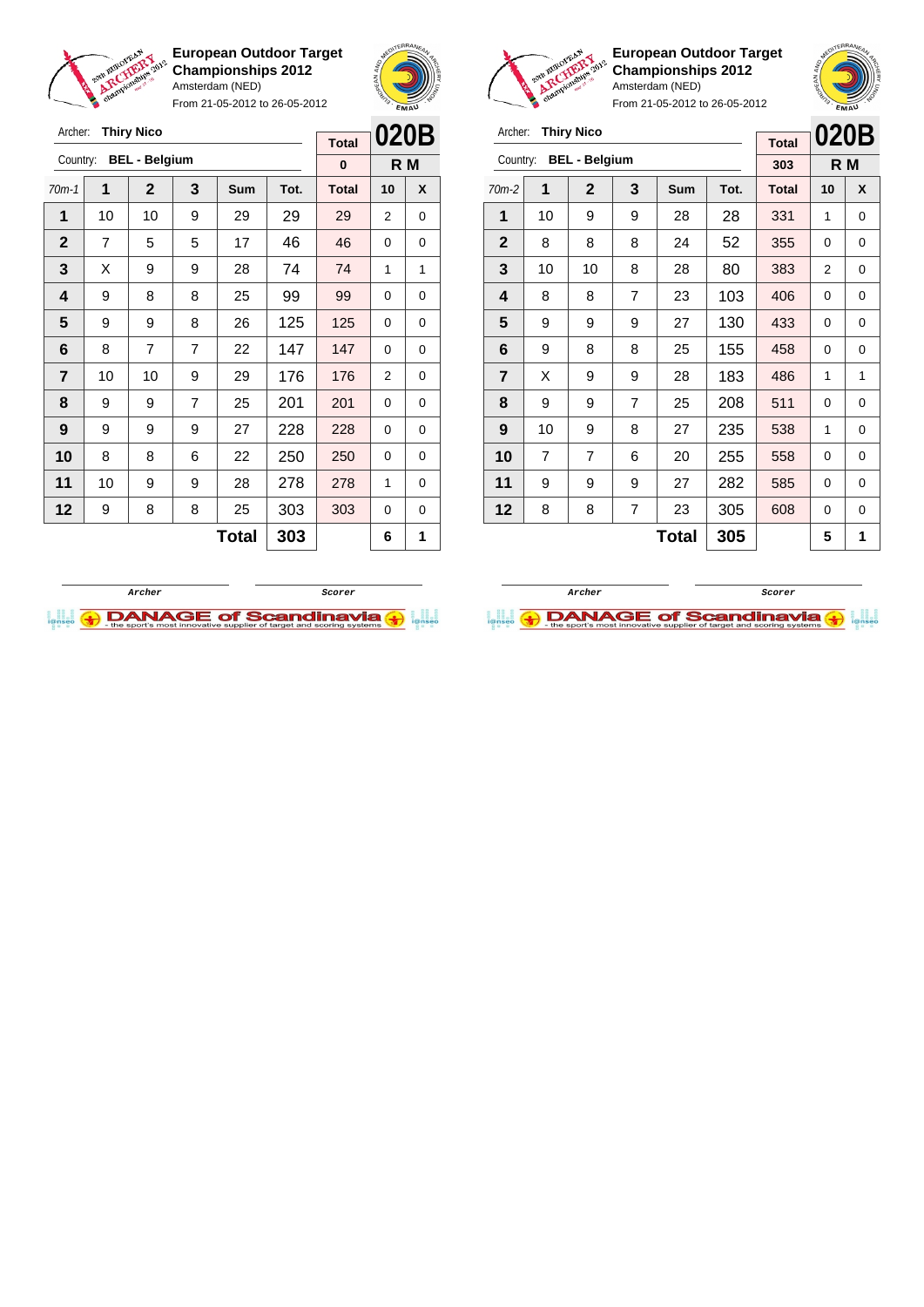

From 21-05-2012 to 26-05-2012





 $\overline{a}$ 

 $\bullet$ 

**European Outdoor Target Championships 2012** Amsterdam (NED)

From 21-05-2012 to 26-05-2012

| Archer:      |    | <b>Faucheron Thomas</b> |     |              |      | <b>Total</b> | 020C |   |
|--------------|----|-------------------------|-----|--------------|------|--------------|------|---|
| Country:     |    | <b>FRA - France</b>     | 328 |              | R M  |              |      |   |
| $70m-2$      | 1  | $\mathbf{2}$            | 3   | Sum          | Tot. | <b>Total</b> | 10   | X |
| 1            | 10 | 10                      | 9   | 29           | 29   | 357          | 2    | 0 |
| $\mathbf{2}$ | 9  | 9                       | 7   | 25           | 54   | 382          | 0    | 0 |
| 3            | 10 | 9                       | 9   | 28           | 82   | 410          | 1    | 0 |
| 4            | 9  | 9                       | 8   | 26           | 108  | 436          | 0    | 0 |
| 5            | X  | X                       | 10  | 30           | 138  | 466          | 3    | 2 |
| 6            | 10 | 8                       | 8   | 26           | 164  | 492          | 1    | 0 |
| 7            | X  | 10                      | 10  | 30           | 194  | 522          | 3    | 1 |
| 8            | 10 | 10                      | 9   | 29           | 223  | 551          | 2    | 0 |
| 9            | 10 | 10                      | 9   | 29           | 252  | 580          | 2    | 0 |
| 10           | 9  | 9                       | 7   | 25           | 277  | 605          | 0    | 0 |
| 11           | X  | 9                       | 9   | 28           | 305  | 633          | 1    | 1 |
| 12           | 9  | 9                       | 8   | 26           | 331  | 659          | 0    | 0 |
|              |    |                         |     | <b>Total</b> | 331  |              | 15   | 4 |

**Archer Scorer**

DANAGE of Scandinavia

| Archer:        |    | <b>Faucheron Thomas</b> |                | <b>Total</b> | 020C |              |     |                |
|----------------|----|-------------------------|----------------|--------------|------|--------------|-----|----------------|
| Country:       |    | FRA - France            |                |              |      | $\bf{0}$     | R M |                |
| $70m-1$        | 1  | $\mathbf 2$             | 3              | Sum          | Tot. | <b>Total</b> | 10  | X              |
| 1              | X  | 10                      | 10             | 30           | 30   | 30           | 3   | 1              |
| $\mathbf{2}$   | 9  | 8                       | 8              | 25           | 55   | 55           | 0   | 0              |
| 3              | 10 | 10                      | 10             | 30           | 85   | 85           | 3   | 0              |
| 4              | 9  | 9                       | 9              | 27           | 112  | 112          | 0   | 0              |
| 5              | X  | 10                      | 9              | 29           | 141  | 141          | 2   | 1              |
| 6              | 9  | 9                       | 7              | 25           | 166  | 166          | 0   | 0              |
| $\overline{7}$ | X  | X                       | 10             | 30           | 196  | 196          | 3   | $\overline{2}$ |
| 8              | 9  | 9                       | 9              | 27           | 223  | 223          | 0   | 0              |
| 9              | X  | 10                      | 9              | 29           | 252  | 252          | 2   | 1              |
| 10             | 8  | 8                       | $\overline{7}$ | 23           | 275  | 275          | 0   | 0              |
| 11             | 9  | 9                       | 9              | 27           | 302  | 302          | 0   | 0              |
| 12             | 9  | 9                       | 8              | 26           | 328  | 328          | 0   | 0              |
|                |    | 328                     |                | 13           | 5    |              |     |                |
|                |    |                         |                |              |      |              |     |                |

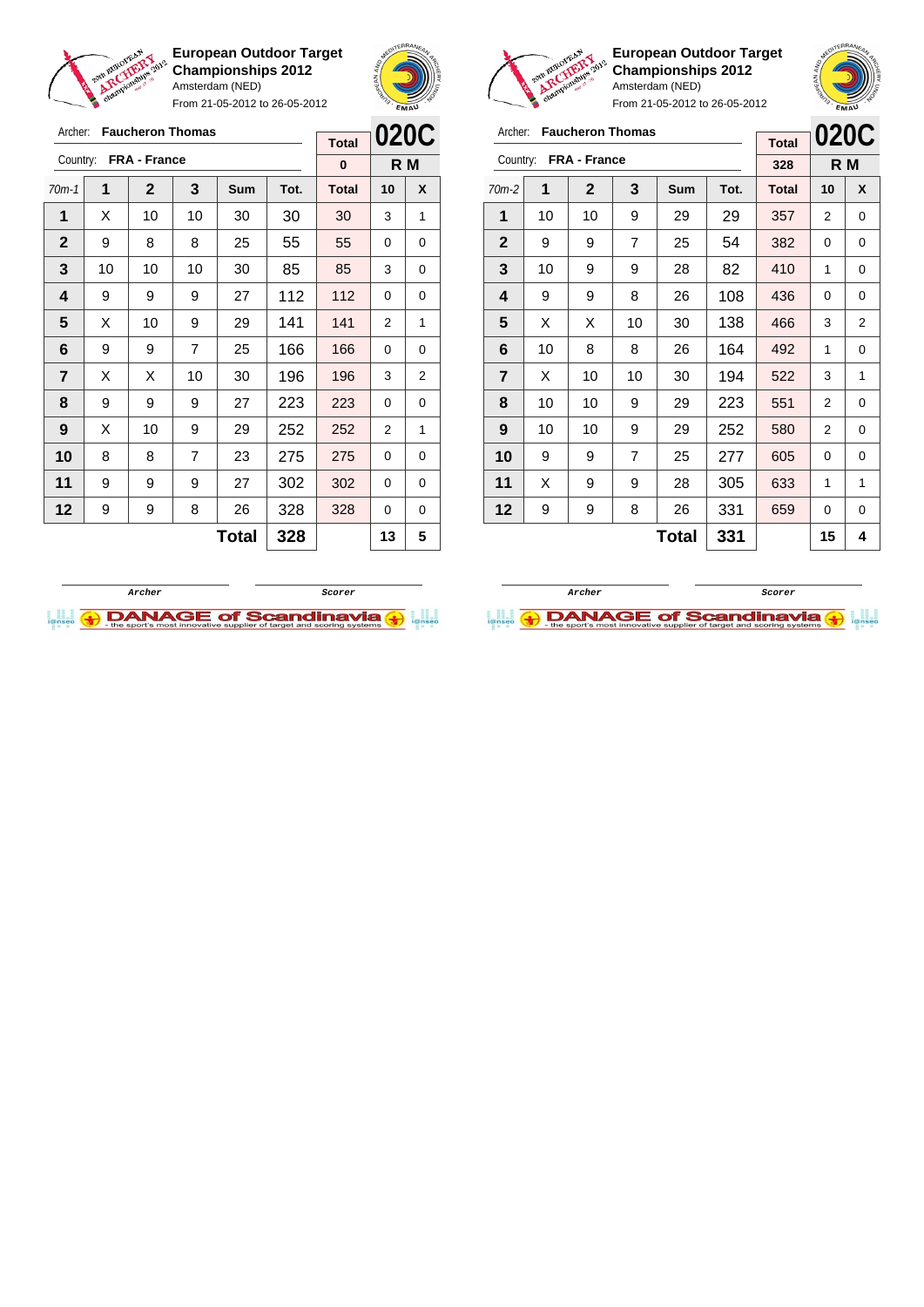

From 21-05-2012 to 26-05-2012



**European Outdoor Target Championships 2012** Amsterdam (NED)

| Archer:        |    | <b>Floto Florian</b> |     | <b>Total</b> | 020D |              |    |     |
|----------------|----|----------------------|-----|--------------|------|--------------|----|-----|
| Country:       |    | <b>GER - Germany</b> |     |              |      | 331          |    | R M |
| $70m-2$        | 1  | $\mathbf{2}$         | 3   | <b>Sum</b>   | Tot. | <b>Total</b> | 10 | X   |
| 1              | 10 | 9                    | 9   | 28           | 28   | 359          | 1  | 0   |
| $\mathbf{2}$   | 9  | 8                    | 8   | 25           | 53   | 384          | 0  | 0   |
| 3              | 10 | 10                   | 10  | 30           | 83   | 414          | 3  | 0   |
| 4              | 9  | 8                    | 7   | 24           | 107  | 438          | 0  | 0   |
| 5              | 10 | 10                   | 10  | 30           | 137  | 468          | 3  | 0   |
| 6              | 9  | 9                    | 8   | 26           | 163  | 494          | 0  | 0   |
| $\overline{7}$ | X  | 9                    | 9   | 28           | 191  | 522          | 1  | 1   |
| 8              | 9  | 9                    | 8   | 26           | 217  | 548          | 0  | 0   |
| 9              | X  | X                    | 9   | 29           | 246  | 577          | 2  | 2   |
| 10             | 9  | 9                    | 8   | 26           | 272  | 603          | 0  | 0   |
| 11             | X  | 10                   | 10  | 30           | 302  | 633          | 3  | 1   |
| $12 \,$        | 9  | 9                    | М   | 18           | 320  | 651          | 0  | 0   |
|                |    |                      | 320 |              | 13   | 4            |    |     |

| Archer:      |    | <b>Floto Florian</b> |     |            | <b>Total</b> | 020D         |    |     |
|--------------|----|----------------------|-----|------------|--------------|--------------|----|-----|
| Country:     |    | <b>GER</b> - Germany |     |            |              | $\bf{0}$     |    | R M |
| $70m-1$      | 1  | $\mathbf 2$          | 3   | <b>Sum</b> | Tot.         | <b>Total</b> | 10 | X   |
| 1            | X  | 9                    | 9   | 28         | 28           | 28           | 1  | 1   |
| $\mathbf{2}$ | 9  | 9                    | 8   | 26         | 54           | 54           | 0  | 0   |
| 3            | 10 | 10                   | 10  | 30         | 84           | 84           | 3  | 0   |
| 4            | 9  | 9                    | 8   | 26         | 110          | 110          | 0  | 0   |
| 5            | 10 | 10                   | 10  | 30         | 140          | 140          | 3  | 0   |
| 6            | 9  | 9                    | 9   | 27         | 167          | 167          | 0  | 0   |
| 7            | X  | 10                   | 10  | 30         | 197          | 197          | 3  | 1   |
| 8            | 10 | 9                    | 8   | 27         | 224          | 224          | 1  | 0   |
| 9            | X  | X                    | 9   | 29         | 253          | 253          | 2  | 2   |
| 10           | 8  | 8                    | 8   | 24         | 277          | 277          | 0  | 0   |
| 11           | 10 | 10                   | 9   | 29         | 306          | 306          | 2  | 0   |
| 12           | 9  | 9                    | 7   | 25         | 331          | 331          | 0  | 0   |
|              |    |                      | 331 |            | 15           | 4            |    |     |



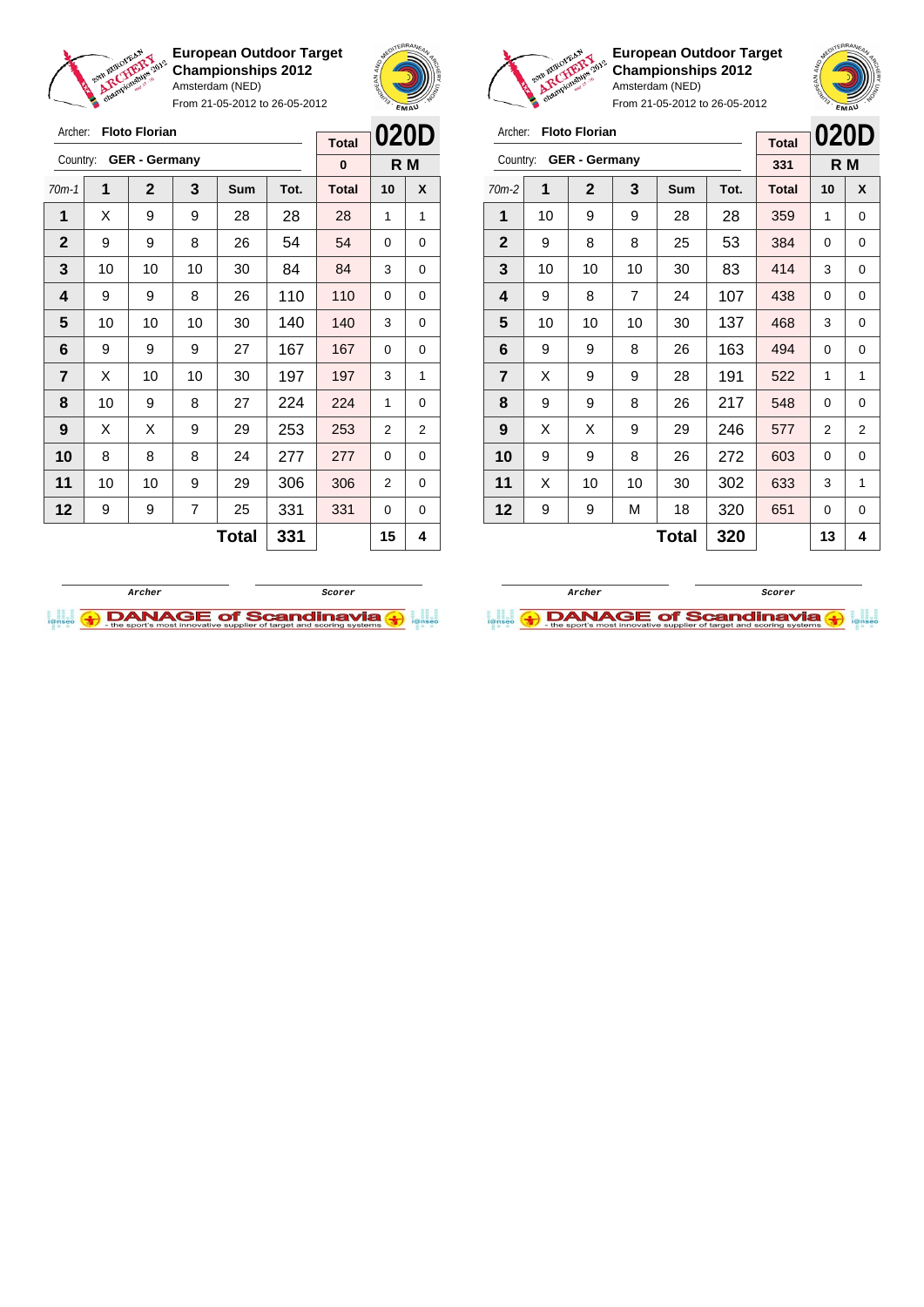

**European Outdoor Target Championships 2012** Amsterdam (NED)

From 21-05-2012 to 26-05-2012



 $\mathbf{v}$ 

**European Outdoor Target Championships 2012** Amsterdam (NED)

**021A R M**

|                | <b>Security</b><br>From 21-05-2012 to 26-05-2012 |                      |                |            |      |              | EMAU           |          | ъ            |   |                      |                | From 21-05-2012 to 26-05-2012 |      | EMAU         |          |     |
|----------------|--------------------------------------------------|----------------------|----------------|------------|------|--------------|----------------|----------|--------------|---|----------------------|----------------|-------------------------------|------|--------------|----------|-----|
| Archer:        |                                                  | Dezso Janos          |                |            |      | <b>Total</b> |                | 021A     | Archer:      |   | Dezso Janos          |                |                               |      | <b>Total</b> | 021/     |     |
| Country:       |                                                  | <b>HUN - Hungary</b> |                |            |      | $\bf{0}$     |                | R M      | Country:     |   | <b>HUN - Hungary</b> |                |                               |      | 311          |          | R M |
| $70m-1$        | 1                                                | $\mathbf{2}$         | 3              | <b>Sum</b> | Tot. | <b>Total</b> | 10             | X        | $70m-2$      | 1 | $\mathbf{2}$         | 3              | <b>Sum</b>                    | Tot. | <b>Total</b> | 10       | X   |
| 1              | 9                                                | 9                    | 9              | 27         | 27   | 27           | $\Omega$       | $\Omega$ | 1            | X | 10                   | 9              | 29                            | 29   | 340          | 2        | 1   |
| $\mathbf{2}$   | 8                                                | 8                    | $\overline{7}$ | 23         | 50   | 50           | $\Omega$       | 0        | $\mathbf{2}$ | 7 | 7                    | $\overline{7}$ | 21                            | 50   | 361          | 0        | 0   |
| 3              | 10                                               | 9                    | 9              | 28         | 78   | 78           | 1              | 0        | 3            | X | 10                   | 9              | 29                            | 79   | 390          | 2        |     |
| 4              | 8                                                | 8                    | $\overline{7}$ | 23         | 101  | 101          | $\Omega$       | 0        | 4            | 9 | 9                    | 8              | 26                            | 105  | 416          | $\Omega$ | 0   |
| 5              | X                                                | 10                   | 10             | 30         | 131  | 131          | 3              | 1        | 5            | X | 9                    | 9              | 28                            | 133  | 444          | 1        |     |
| 6              | 10                                               | 8                    | $\overline{7}$ | 25         | 156  | 156          | 1              | $\Omega$ | 6            | 9 | 9                    | $\overline{7}$ | 25                            | 158  | 469          | $\Omega$ | 0   |
| $\overline{7}$ | 9                                                | 9                    | 9              | 27         | 183  | 183          | $\Omega$       | 0        | 7            | 9 | 9                    | 9              | 27                            | 185  | 496          | 0        | 0   |
| 8              | 9                                                | 8                    | 8              | 25         | 208  | 208          | $\Omega$       | $\Omega$ | 8            | 8 | $\overline{7}$       | $\overline{7}$ | 22                            | 207  | 518          | $\Omega$ | 0   |
| 9              | 10                                               | 10                   | 9              | 29         | 237  | 237          | $\overline{2}$ | 0        | 9            | X | 10                   | 10             | 30                            | 237  | 548          | 3        |     |
| 10             | 8                                                | $\overline{7}$       | 6              | 21         | 258  | 258          | $\Omega$       | $\Omega$ | 10           | 9 | 8                    | 8              | 25                            | 262  | 573          | 0        | 0   |
| 11             | 9                                                | 9                    | 9              | 27         | 285  | 285          | $\Omega$       | 0        | 11           | X | 10                   | 9              | 29                            | 291  | 602          | 2        |     |
| 12             | 9                                                | 9                    | 8              | 26         | 311  | 311          | $\Omega$       | 0        | 12           | 8 | 7                    | $\overline{7}$ | 22                            | 313  | 624          | $\Omega$ | 0   |
|                |                                                  |                      |                |            |      |              |                |          |              |   |                      |                |                               |      |              |          |     |

 $\text{Total}$  313 10 5

**Archer Scorer**

**DANAGE of Scandinavia** 



 $\text{Total}$  311  $\vert$  7 1

 $\overline{\phantom{a}}$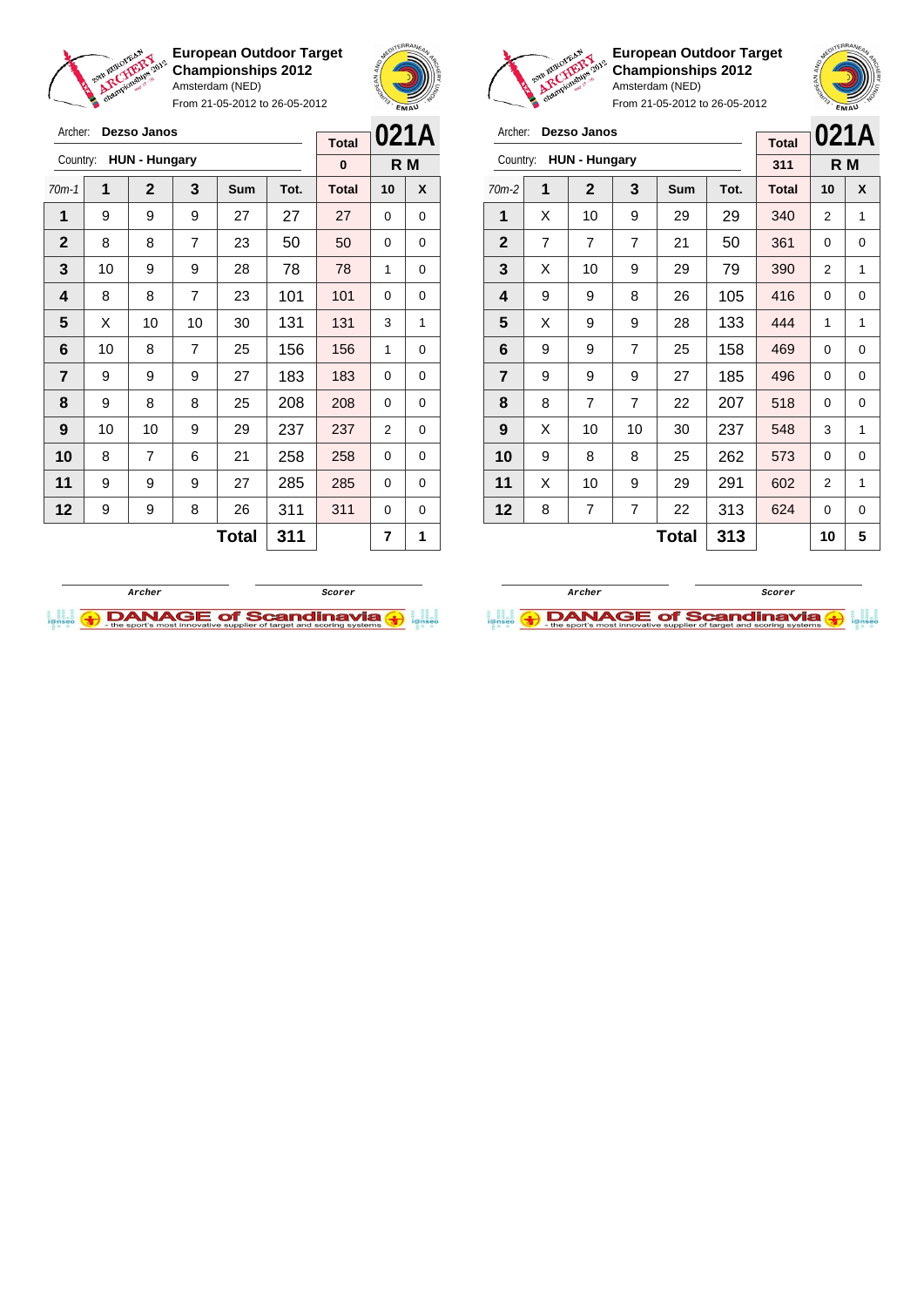

Archer: **De Backer Kurt** Country: **BEL - Belgium**

**European Outdoor Target Championships 2012** Amsterdam (NED)

From 21-05-2012 to 26-05-2012

70m-1 **1 2 3 Sum Tot. Total 10 X** | 9 | 9 | 9 | 27 | 27 | 27 | 0 | 0 9 8 7 24 51 51 0 0 | 10 | 10 | 9 | 29 | 80 | 80 | 2 | 0 | 8 | 7 | 6 | 21 | 101 | 101 | 0 | 0 | 10 | 10 | 10 | 30 | 131 | 131 | 3 | 0 | 8 | 8 | 8 | 24 | 155 | 155 | 0 | 0  $\begin{array}{|c|c|c|c|c|c|}\n\hline\n\textbf{7} & \textbf{X} & \textbf{10} & \textbf{9} & \textbf{29} & \textbf{184} & \textbf{184} & \textbf{2} & \textbf{1}\n\end{array}$  | 8 | 8 | 8 | 24 | 208 | 208 | 0 | 0 | X | X | 10 | 30 | **238 | 238 |** 3 | 2 9 8 8 25 263 263 0 0 | 10 | 9 | 9 | 28 | 291 | 291 | 1 | 0 | 9 | 8 | 8 | 25 | 316 | 316 | 0 | 0



**R M**

**Total 0**



**European Outdoor Target Championships 2012** Amsterdam (NED)

From 21-05-2012 to 26-05-2012

| Archer:                 |    | De Backer Kurt       |                | <b>Total</b> | 021B |              |                |   |
|-------------------------|----|----------------------|----------------|--------------|------|--------------|----------------|---|
| Country:                |    | <b>BEL - Belgium</b> |                |              |      | 316          | R M            |   |
| $70m-2$                 | 1  | $\overline{2}$       | 3              | Sum          | Tot. | <b>Total</b> | 10             | X |
| 1                       | 9  | 9                    | 9              | 27           | 27   | 343          | 0              | 0 |
| $\mathbf{2}$            | 8  | 8                    | 7              | 23           | 50   | 366          | 0              | 0 |
| 3                       | X  | X                    | 9              | 29           | 79   | 395          | 2              | 2 |
| 4                       | 9  | 9                    | 9              | 27           | 106  | 422          | 0              | 0 |
| 5                       | 10 | 10                   | 9              | 29           | 135  | 451          | $\overline{2}$ | 0 |
| 6                       | 9  | 9                    | 9              | 27           | 162  | 478          | 0              | 0 |
| $\overline{\mathbf{r}}$ | 10 | 10                   | 9              | 29           | 191  | 507          | 2              | 0 |
| 8                       | 9  | 8                    | $\overline{7}$ | 24           | 215  | 531          | 0              | 0 |
| 9                       | X  | 10                   | 9              | 29           | 244  | 560          | 2              | 1 |
| 10                      | 9  | 9                    | 8              | 26           | 270  | 586          | 0              | 0 |
| 11                      | X  | 9                    | 9              | 28           | 298  | 614          | 1              | 1 |
| 12                      | 9  | 8                    | 7              | 24           | 322  | 638          | 0              | 0 |
|                         |    |                      |                | 9            | 4    |              |                |   |



 $Total | 316 | 11 | 3$ 

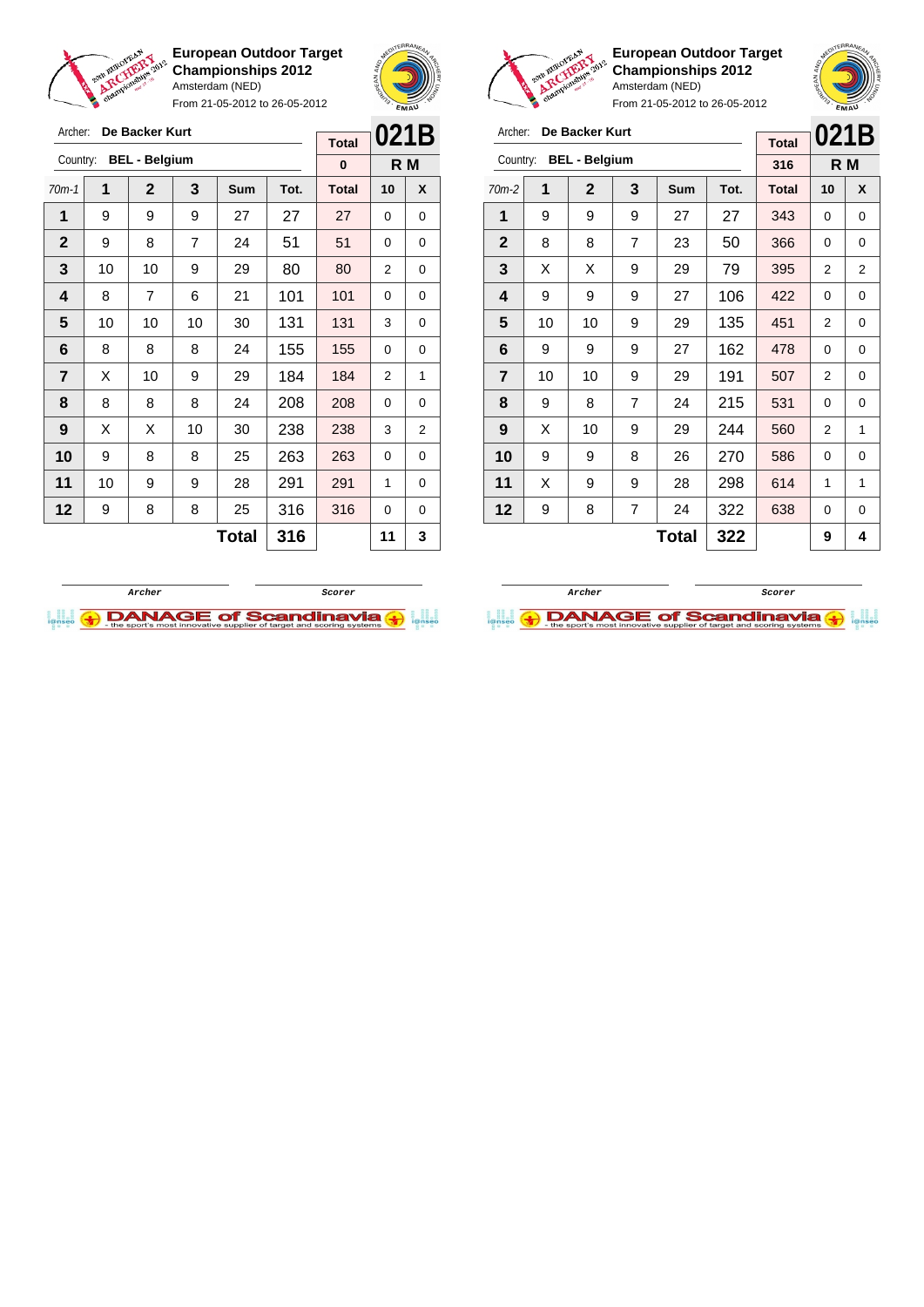

From 21-05-2012 to 26-05-2012





**European Outdoor Target Championships 2012** Amsterdam (NED)



From 21-05-2012 to 26-05-2012

| Archer:        |    | <b>Prevost Gael</b> |     | <b>Total</b> | 021C |              |    |                |
|----------------|----|---------------------|-----|--------------|------|--------------|----|----------------|
| Country:       |    | FRA - France        |     |              |      | 325          |    | R M            |
| $70m-2$        | 1  | $\mathbf{2}$        | 3   | <b>Sum</b>   | Tot. | <b>Total</b> | 10 | X              |
| 1              | 10 | 10                  | 9   | 29           | 29   | 354          | 2  | 0              |
| $\mathbf{2}$   | 9  | 9                   | 9   | 27           | 56   | 381          | 0  | 0              |
| 3              | 10 | 10                  | 9   | 29           | 85   | 410          | 2  | 0              |
| 4              | 9  | 9                   | 9   | 27           | 112  | 437          | 0  | 0              |
| 5              | 10 | 10                  | 9   | 29           | 141  | 466          | 2  | 0              |
| 6              | 9  | 9                   | 8   | 26           | 167  | 492          | 0  | 0              |
| $\overline{7}$ | X  | 10                  | 9   | 29           | 196  | 521          | 2  | 1              |
| 8              | 9  | 8                   | 8   | 25           | 221  | 546          | 0  | 0              |
| 9              | х  | 10                  | 10  | 30           | 251  | 576          | 3  | 1              |
| 10             | 9  | 8                   | 8   | 25           | 276  | 601          | 0  | 0              |
| 11             | X  | X                   | 10  | 30           | 306  | 631          | 3  | $\overline{2}$ |
| 12             | 10 | 9                   | 8   | 27           | 333  | 658          | 1  | 0              |
|                |    |                     | 333 |              | 15   | 4            |    |                |

**Archer Scorer**

**DANAGE of Scandinavia** 



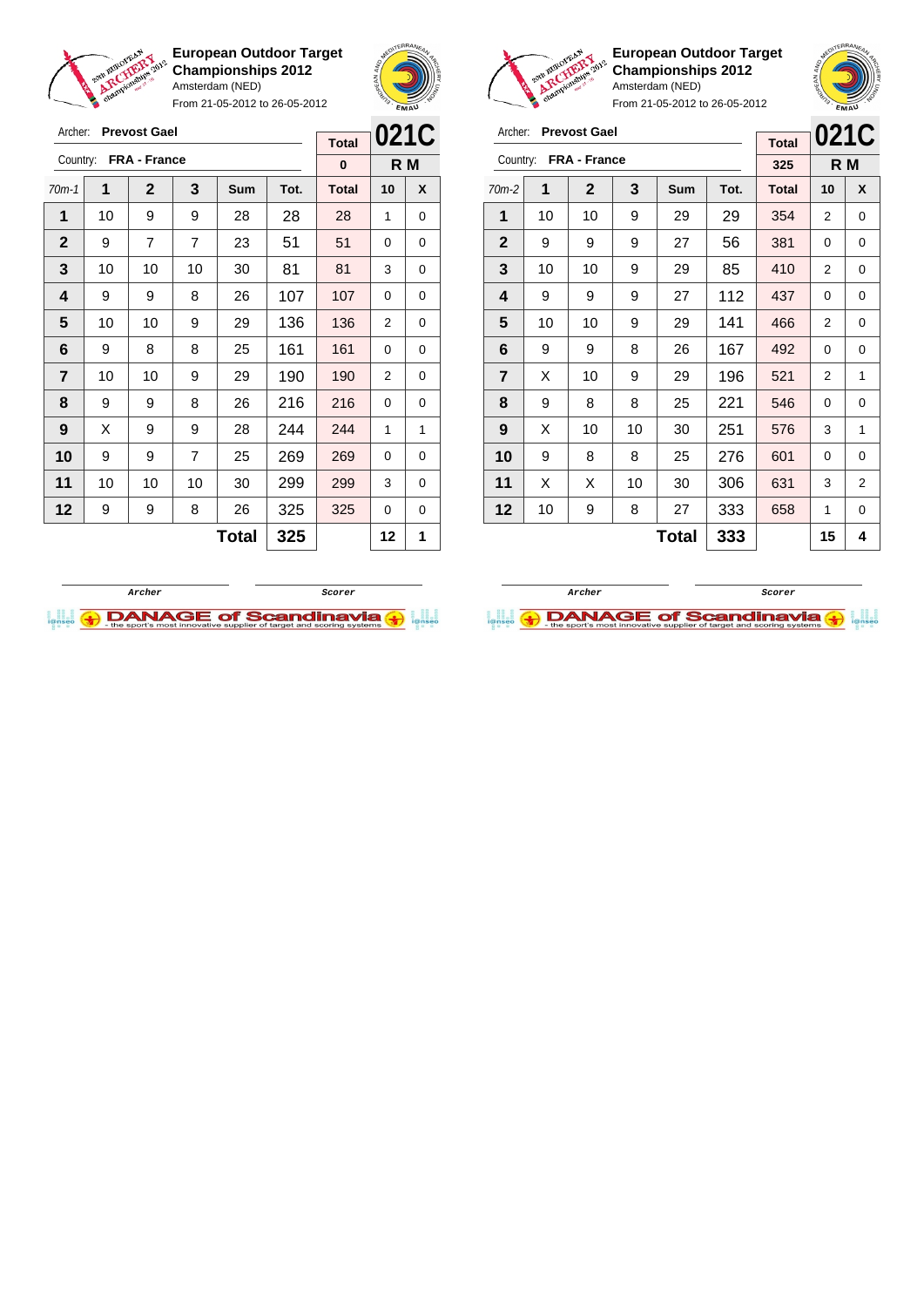

From 21-05-2012 to 26-05-2012





Archer: **Rohrberg Sebastian** Country: **GER - Germany**

**European Outdoor Target Championships 2012** Amsterdam (NED)

70m-2 **1 2 3 Sum Tot. Total 10 X** | X | X | 9 | 29 | 29 | 346 | 2 | 2 | 9 | 9 | 8 | 26 | 55 | 372 | 0 | 0 | 10 | 9 | 9 | 28 | 83 | 400 | 1 | 0 | 9 | 8 | 8 | 25 | 108 <mark>| 425</mark> | 0 | 0  $\mid$  X  $\mid$  10  $\mid$  10  $\mid$  30  $\mid$  138  $\mid$  455  $\mid$  3  $\mid$  1 | 9 | 9 | 7 | 25 | 163 | 480 | 0 | 0 | 10 | 10 | 9 | 29 | 192 | 509 | 2 | 0 | 9 | 9 | 8 | 26 | 218 | 535 | 0 | 0 | 9 | 9 | 9 | 27 | 245 | 562 | 0 | 0 | 9 | 8 | 8 | 25 | 270 | 587 | 0 | 0 | 10 | 10 | 9 | 29 | 299 | 616 | 2 | 0 | 9 | 9 | 9 | 27 | 326 | 643 | 0 | 0

**021D R M**

**Total 317**

**Total 326 10 3**

| Archer:        |    | <b>Rohrberg Sebastian</b> |                | 021D         |      |              |    |              |
|----------------|----|---------------------------|----------------|--------------|------|--------------|----|--------------|
|                |    |                           |                |              |      | <b>Total</b> |    |              |
| Country:       |    | <b>GER</b> - Germany      |                |              |      | 0            |    | R M          |
| $70m-1$        | 1  | $\mathbf{2}$              | 3              | <b>Sum</b>   | Tot. | <b>Total</b> | 10 | X            |
| 1              | X  | 9                         | 9              | 28           | 28   | 28           | 1  | 1            |
| $\mathbf{2}$   | 9  | 8                         | 8              | 25           | 53   | 53           | 0  | 0            |
| 3              | 10 | 10                        | 9              | 29           | 82   | 82           | 2  | 0            |
| 4              | 9  | 9                         | $\overline{7}$ | 25           | 107  | 107          | 0  | 0            |
| 5              | 9  | 9                         | 9              | 27           | 134  | 134          | 0  | 0            |
| 6              | 9  | 8                         | 8              | 25           | 159  | 159          | 0  | 0            |
| $\overline{7}$ | 9  | 9                         | 9              | 27           | 186  | 186          | 0  | 0            |
| 8              | 9  | 9                         | 8              | 26           | 212  | 212          | 0  | 0            |
| 9              | 9  | 9                         | 9              | 27           | 239  | 239          | 0  | 0            |
| 10             | 8  | 7                         | $\overline{7}$ | 22           | 261  | 261          | 0  | 0            |
| 11             | х  | 10                        | 10             | 30           | 291  | 291          | 3  | 1            |
| 12             | 9  | 9                         | 8              | 26           | 317  | 317          | 0  | 0            |
|                |    |                           |                | <b>Total</b> | 317  |              | 6  | $\mathbf{2}$ |



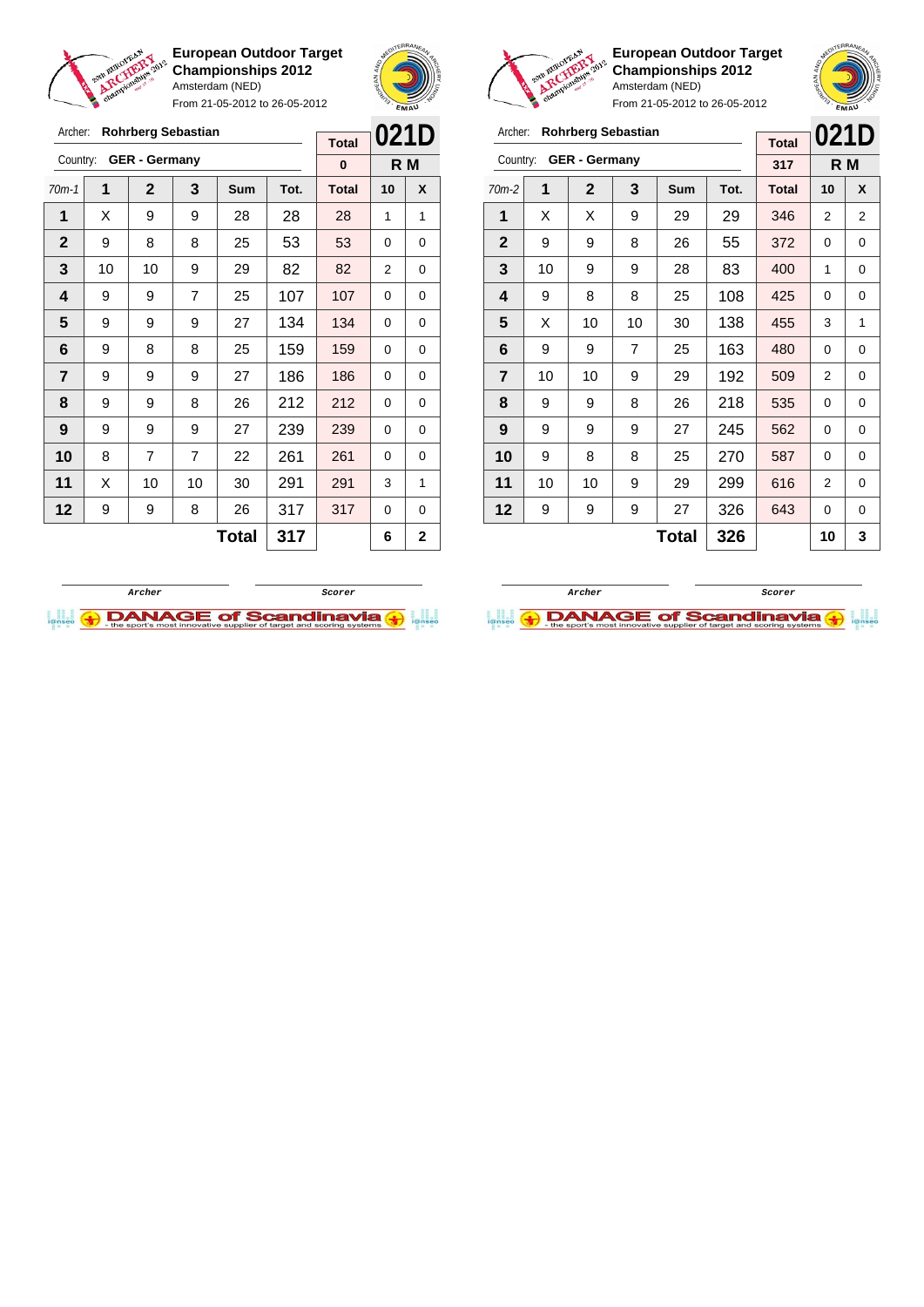

Archer: **Bernotas Lenardas**

**European Outdoor Target Championships 2012** Amsterdam (NED)

From 21-05-2012 to 26-05-2012





**European Outdoor Target Championships 2012** Amsterdam (NED)

| Archer:        |    | <b>Bernotas Lenardas</b> |                |              |      |              |                | 022A        |
|----------------|----|--------------------------|----------------|--------------|------|--------------|----------------|-------------|
|                |    | Country: LTU - Lithuania |                |              |      | <b>Total</b> |                |             |
|                |    |                          |                |              |      | 310          |                | R M         |
| $70m-2$        | 1  | $\overline{2}$           | 3              | <b>Sum</b>   | Tot. | <b>Total</b> | 10             | X           |
| 1              | 10 | 10                       | 9              | 29           | 29   | 339          | $\overline{2}$ | 0           |
| $\mathbf 2$    | 8  | 8                        | 8              | 24           | 53   | 363          | 0              | 0           |
| 3              | 8  | 8                        | 8              | 24           | 77   | 387          | 0              | 0           |
| 4              | 8  | 8                        | $\overline{7}$ | 23           | 100  | 410          | $\Omega$       | 0           |
| 5              | 10 | 10                       | 9              | 29           | 129  | 439          | 2              | 0           |
| 6              | 9  | 9                        | 8              | 26           | 155  | 465          | 0              | $\mathbf 0$ |
| $\overline{7}$ | X  | 9                        | 8              | 27           | 182  | 492          | 1              | 1           |
| 8              | 8  | 8                        | $\overline{7}$ | 23           | 205  | 515          | 0              | 0           |
| 9              | 10 | 10                       | 9              | 29           | 234  | 544          | $\overline{2}$ | 0           |
| 10             | 9  | 9                        | 8              | 26           | 260  | 570          | 0              | 0           |
| 11             | 9  | 9                        | 8              | 26           | 286  | 596          | 0              | 0           |
| 12             | 7  | 6                        | М              | 13           | 299  | 609          | 0              | 0           |
|                |    |                          |                | <b>Total</b> | 299  |              | 7              | 1           |





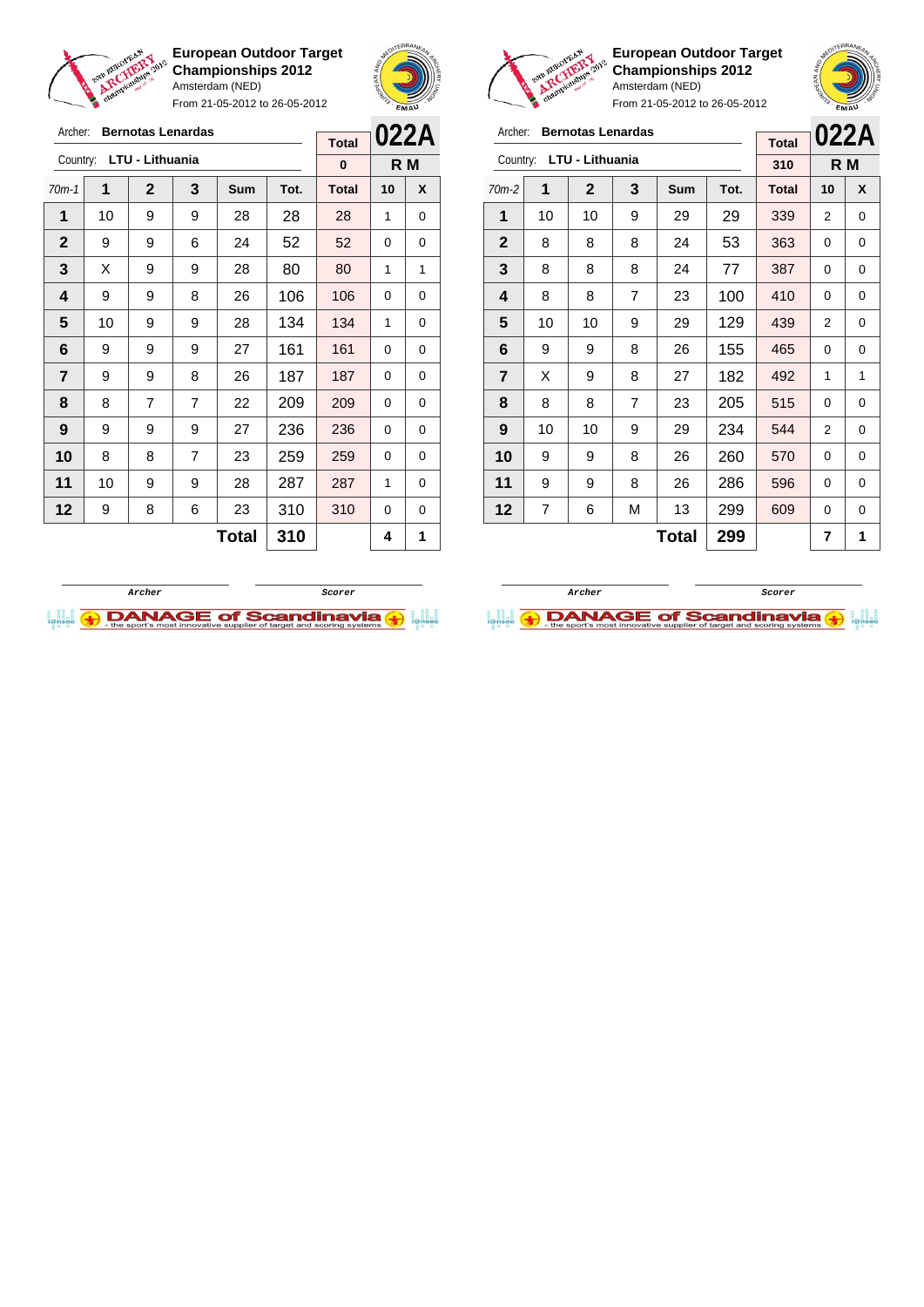

From 21-05-2012 to 26-05-2012





From 21-05-2012 to 26-05-2012

| Archer:        |    | Pkhakadze Lasha |                | <b>Total</b> | 022B |              |                |     |
|----------------|----|-----------------|----------------|--------------|------|--------------|----------------|-----|
| Country:       |    | GEO - Georgia   |                |              |      | 318          |                | R M |
| $70m-2$        | 1  | $\mathbf{2}$    | 3              | <b>Sum</b>   | Tot. | <b>Total</b> | 10             | X   |
| 1              | 10 | 9               | 9              | 28           | 28   | 346          | 1              | 0   |
| $\mathbf{2}$   | 9  | 9               | $\overline{7}$ | 25           | 53   | 371          | 0              | 0   |
| 3              | X  | 9               | 8              | 27           | 80   | 398          | 1              | 1   |
| 4              | 8  | 8               | $\overline{7}$ | 23           | 103  | 421          | 0              | 0   |
| 5              | 10 | 10              | 10             | 30           | 133  | 451          | 3              | 0   |
| 6              | 7  | $\overline{7}$  | $\overline{7}$ | 21           | 154  | 472          | $\Omega$       | 0   |
| $\overline{7}$ | X  | X               | 10             | 30           | 184  | 502          | 3              | 2   |
| 8              | 10 | 10              | $\overline{7}$ | 27           | 211  | 529          | $\overline{2}$ | 0   |
| 9              | 10 | 10              | 10             | 30           | 241  | 559          | 3              | 0   |
| 10             | 10 | 9               | 9              | 28           | 269  | 587          | 1              | 0   |
| 11             | 10 | 9               | 9              | 28           | 297  | 615          | 1              | 0   |
| 12             | 9  | 9               | 6              | 24           | 321  | 639          | 0              | 0   |
|                |    |                 | 321            |              | 15   | 3            |                |     |

| Archer:                 |    | <b>Pkhakadze Lasha</b> |                |     |      | <b>Total</b> | 022B |   |
|-------------------------|----|------------------------|----------------|-----|------|--------------|------|---|
| Country:                |    | GEO - Georgia          |                |     |      | $\bf{0}$     | R M  |   |
| $70m-1$                 | 1  | $\overline{2}$         | 3              | Sum | Tot. | <b>Total</b> | 10   | X |
| 1                       | X  | X                      | 9              | 29  | 29   | 29           | 2    | 2 |
| $\mathbf{2}$            | 9  | $\overline{7}$         | 6              | 22  | 51   | 51           | 0    | 0 |
| 3                       | X  | 10                     | 9              | 29  | 80   | 80           | 2    | 1 |
| $\overline{\mathbf{4}}$ | 8  | 8                      | 8              | 24  | 104  | 104          | 0    | 0 |
| 5                       | X  | 10                     | 9              | 29  | 133  | 133          | 2    | 1 |
| 6                       | 9  | 9                      | 9              | 27  | 160  | 160          | 0    | 0 |
| $\overline{7}$          | 10 | 10                     | 10             | 30  | 190  | 190          | 3    | 0 |
| 8                       | 9  | 8                      | 8              | 25  | 215  | 215          | 0    | 0 |
| 9                       | 10 | 9                      | 9              | 28  | 243  | 243          | 1    | 0 |
| 10                      | 9  | 7                      | $\overline{7}$ | 23  | 266  | 266          | 0    | 0 |
| 11                      | 10 | 9                      | 9              | 28  | 294  | 294          | 1    | 0 |
| 12                      | 8  | 8                      | 8              | 24  | 318  | 318          | 0    | 0 |
|                         |    |                        | 318            |     | 11   | 4            |      |   |



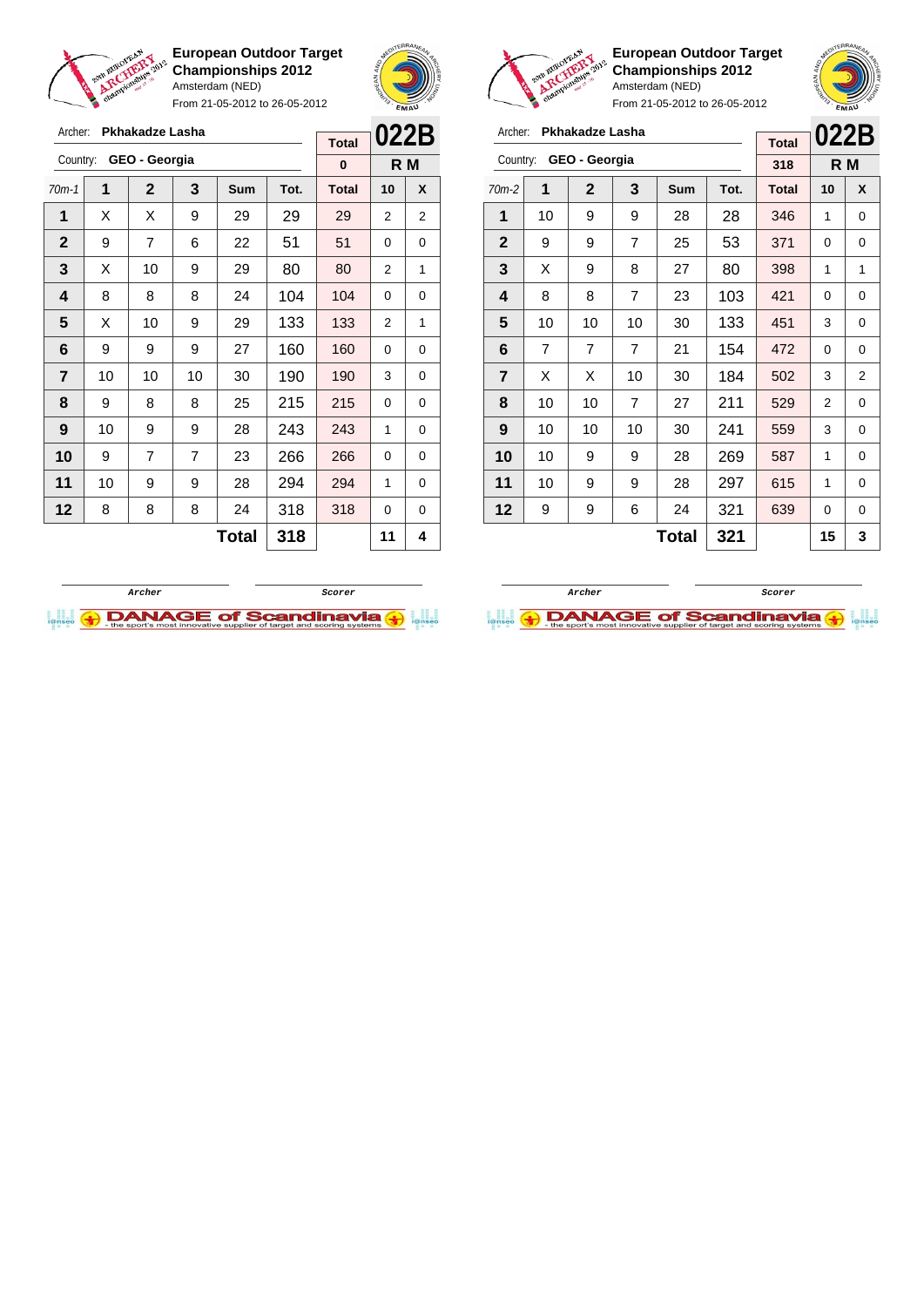

Archer: **Lapsins Eduards**

Country: **LAT - Latvia**

**European Outdoor Target Championships 2012** Amsterdam (NED)

From 21-05-2012 to 26-05-2012

70m-1 **1 2 3 Sum Tot. Total 10 X** | 10 | 9 | 9 | 28 | 28 | 28 | 1 | 0 | 7 | 7 | 6 | 20 | 48 | 48 | 0 | 0 | 9 | 9 | 9 | 27 | 75 | 75 | 0 | 0 | 9 | 9 | 9 | 27 | 102 | 102 | 0 | 0  $\mid$  X  $\mid$  X  $\mid$  9  $\mid$  29  $\mid$  131  $\mid$  131  $\mid$  2  $\mid$  2 | 9 | 9 | 8 | 26 | 157 | 157 | 0 | 0



**R M**

**Total 0**



|                         |    | <b>EMAU</b>            |                |            |      |              |                |     |
|-------------------------|----|------------------------|----------------|------------|------|--------------|----------------|-----|
| Archer:                 |    | <b>Lapsins Eduards</b> |                |            |      | <b>Total</b> | 022C           |     |
| Country:                |    | <b>LAT - Latvia</b>    |                |            |      | 312          |                | R M |
| $70m-2$                 | 1  | $\mathbf{2}$           | 3              | <b>Sum</b> | Tot. | <b>Total</b> | 10             | X   |
| 1                       | X  | 10                     | 9              | 29         | 29   | 341          | 2              | 1   |
| $\mathbf{2}$            | 8  | 7                      | 6              | 21         | 50   | 362          | 0              | 0   |
| 3                       | X  | 10                     | 10             | 30         | 80   | 392          | 3              | 1   |
| 4                       | 9  | 8                      | 8              | 25         | 105  | 417          | 0              | 0   |
| 5                       | X  | 10                     | 9              | 29         | 134  | 446          | $\overline{2}$ | 1   |
| 6                       | 8  | 8                      | 7              | 23         | 157  | 469          | 0              | 0   |
| $\overline{\mathbf{r}}$ | 10 | 10                     | 9              | 29         | 186  | 498          | 2              | 0   |
| 8                       | 9  | 9                      | 8              | 26         | 212  | 524          | 0              | 0   |
| 9                       | X  | 10                     | 9              | 29         | 241  | 553          | 2              | 1   |
| 10                      | 9  | 8                      | $\overline{7}$ | 24         | 265  | 577          | 0              | 0   |
| 11                      | 9  | 9                      | 9              | 27         | 292  | 604          | 0              | 0   |
| 12                      | 8  | 8                      | 8              | 24         | 316  | 628          | 0              | 0   |
|                         | 11 | 4                      |                |            |      |              |                |     |

| 7  | X  | 10 | 9 | 29           | 186 | 186 | 2              | 1           |
|----|----|----|---|--------------|-----|-----|----------------|-------------|
| 8  | 9  | 8  | 8 | 25           | 211 | 211 | 0              | $\mathbf 0$ |
| 9  | 10 | 9  | 9 | 28           | 239 | 239 | 1              | 0           |
| 10 | 8  | 8  | 8 | 24           | 263 | 263 | 0              | 0           |
| 11 | 10 | 9  | 9 | 28           | 291 | 291 | 1              | $\mathbf 0$ |
| 12 | 8  | 7  | 6 | 21           | 312 | 312 | 0              | 0           |
|    |    |    |   | <b>Total</b> | 312 |     | $\overline{7}$ | 3           |
|    |    |    |   |              |     |     |                |             |



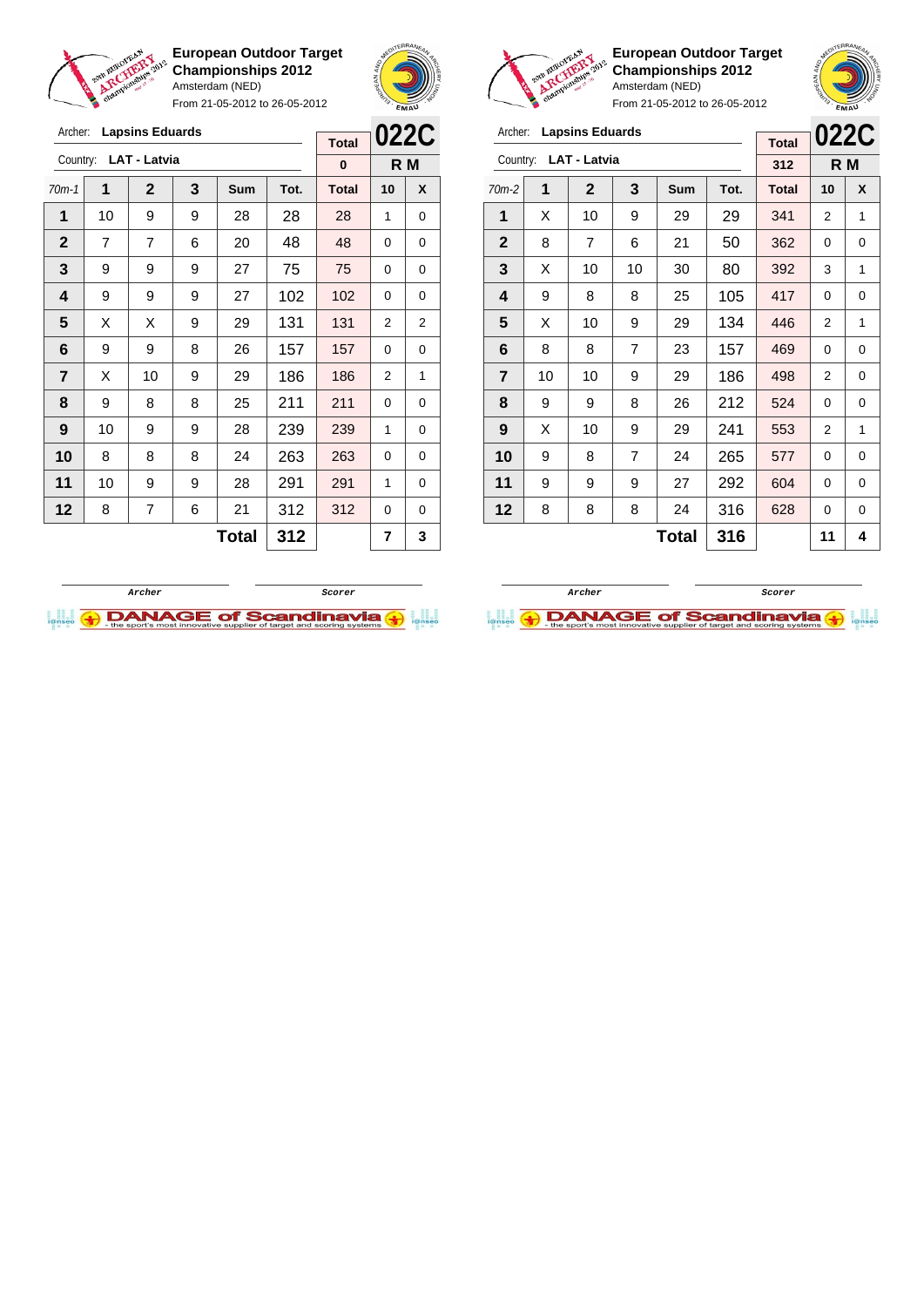

Archer: **Tsybekdorzhiev Bair**

**European Outdoor Target Championships 2012** Amsterdam (NED)

From 21-05-2012 to 26-05-2012





|                | From 21-05-2012 to 26-05-2012 |                            | EMAU           |              |      |              |          |     |
|----------------|-------------------------------|----------------------------|----------------|--------------|------|--------------|----------|-----|
| Archer:        |                               | <b>Tsybekdorzhiev Bair</b> |                |              |      | <b>Total</b> | 022D     |     |
| Country:       |                               | <b>RUS - Russia</b>        |                |              |      | 327          |          | R M |
| $70m-2$        | 1                             | $\mathbf{2}$               | 3              | <b>Sum</b>   | Tot. | <b>Total</b> | 10       | X   |
| 1              | 10                            | 10                         | 8              | 28           | 28   | 355          | 2        | 0   |
| $\mathbf{2}$   | 8                             | 8                          | 7              | 23           | 51   | 378          | 0        | 0   |
| 3              | X                             | 9                          | 9              | 28           | 79   | 406          | 1        | 1   |
| 4              | 9                             | 8                          | $\overline{7}$ | 103          | 430  | $\Omega$     | 0        |     |
| 5              | 10                            | 10                         | 10             | 30           | 133  | 460          | 3        | 0   |
| 6              | 9                             | 8                          | 8              | 25           | 158  | 485          | 0        | 0   |
| $\overline{7}$ | 9                             | 9                          | 8              | 26           | 184  | 511          | $\Omega$ | 0   |
| 8              | 8                             | 8                          | 7              | 23           | 207  | 534          | $\Omega$ | 0   |
| 9              | 10                            | 9                          | 9              | 28           | 235  | 562          | 1        | 0   |
| 10             | 8                             | 8                          | 8              | 24           | 259  | 586          | 0        | 0   |
| 11             | 9                             | 9                          | 9              | 27           | 286  | 613          | 0        | 0   |
| 12             | 8                             | 8                          | 7              | 23           | 309  | 636          | 0        | 0   |
|                |                               |                            |                | <b>Total</b> | 309  |              | 7        | 1   |

|                         | <b>Tsybekdorzhiev Bair</b><br>Archer:<br><b>RUS - Russia</b><br>Country:<br>1<br>$\mathbf 2$<br>3 |    |     |              |      | <b>Total</b> | 022D           |     |
|-------------------------|---------------------------------------------------------------------------------------------------|----|-----|--------------|------|--------------|----------------|-----|
|                         |                                                                                                   |    |     |              |      | 0            |                | R M |
| $70m-1$                 |                                                                                                   |    |     | Sum          | Tot. | <b>Total</b> | 10             | X   |
| 1                       | X                                                                                                 | 9  | 9   | 28           | 28   | 28           | 1              | 1   |
| $\mathbf{2}$            | 9                                                                                                 | 9  | 8   | 26           | 54   | 54           | 0              | 0   |
| 3                       | 10                                                                                                | 10 | 9   | 29           | 83   | 83           | 2              | 0   |
| $\overline{\mathbf{4}}$ | 9                                                                                                 | 9  | 109 | 109          | 0    | 0            |                |     |
| 5                       | X                                                                                                 | Χ  | 9   | 29           | 138  | 138          | 2              | 2   |
| 6                       | 9                                                                                                 | 9  | 9   | 27           | 165  | 165          | 0              | 0   |
| 7                       | X                                                                                                 | 10 | 9   | 29           | 194  | 194          | $\overline{2}$ | 1   |
| 8                       | 9                                                                                                 | 9  | 8   | 26           | 220  | 220          | 0              | 0   |
| 9                       | 10                                                                                                | 9  | 9   | 28           | 248  | 248          | 1              | 0   |
| 10                      | 9                                                                                                 | 9  | 8   | 26           | 274  | 274          | 0              | 0   |
| 11                      | 10<br>10<br>9                                                                                     |    |     | 29           | 303  | 303          | 2              | 0   |
| 12                      | 9                                                                                                 | 9  | 6   | 327          | 327  | 0            | 0              |     |
|                         |                                                                                                   |    |     | <b>Total</b> | 327  |              | 10             | 4   |
|                         |                                                                                                   |    |     |              |      |              |                |     |



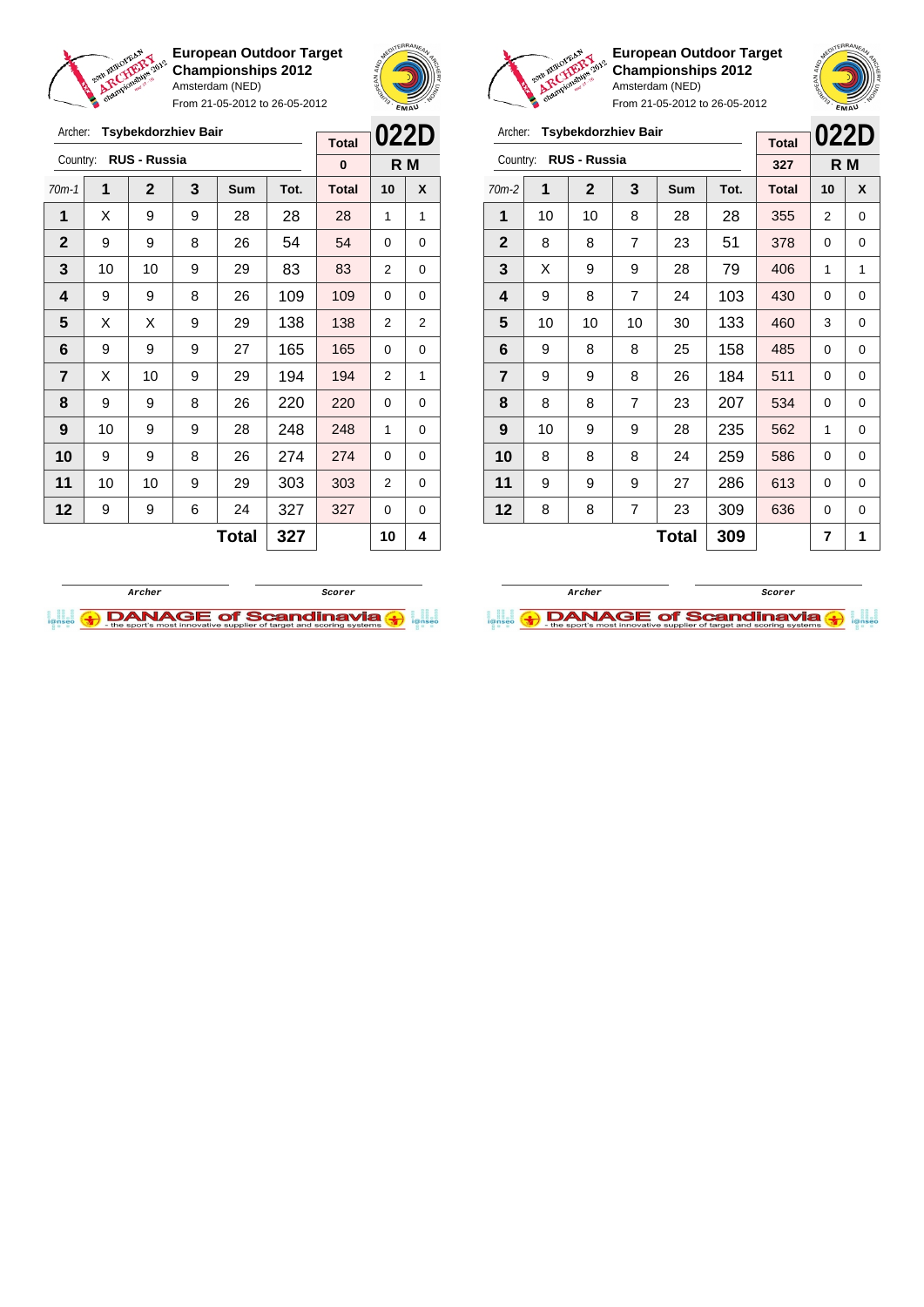

Archer: **Morkeliunas Ignas** Country: **LTU - Lithuania**

**European Outdoor Target Championships 2012** Amsterdam (NED)

From 21-05-2012 to 26-05-2012





**European Outdoor Target Championships 2012** Amsterdam (NED)

**023A R M**

| Archer:      | <b>Morkeliunas Ignas</b> |                 |                |              |      |              |              |             | <b>Morkeliunas Ignas</b><br>Archer: |    |                 |                |              |      |              |          |     |
|--------------|--------------------------|-----------------|----------------|--------------|------|--------------|--------------|-------------|-------------------------------------|----|-----------------|----------------|--------------|------|--------------|----------|-----|
|              |                          |                 |                |              |      | <b>Total</b> |              | 023A        |                                     |    |                 |                |              |      | <b>Total</b> | 023/     |     |
| Country:     |                          | LTU - Lithuania |                |              |      | $\bf{0}$     |              | R M         | Country:                            |    | LTU - Lithuania |                |              |      | 305          |          | R M |
| $70m-1$      |                          | $\overline{2}$  | $\overline{3}$ | <b>Sum</b>   | Tot. | <b>Total</b> | 10           | X           | $70m-2$                             | 1  | $\overline{2}$  | 3              | Sum          | Tot. | <b>Total</b> | 10       | X   |
| 1            | X                        | 10              | 10             | 30           | 30   | 30           | 3            | 1           | 1                                   | 9  | 9               | 9              | 27           | 27   | 332          | 0        | 0   |
| $\mathbf{2}$ | 10                       | 9               | $\overline{7}$ | 26           | 56   | 56           | 1            | 0           | $\mathbf{2}$                        | 9  | 8               | $\overline{7}$ | 24           | 51   | 356          | $\Omega$ | 0   |
| 3            | 9                        | 9               | 9              | 27           | 83   | 83           | $\Omega$     | 0           | 3                                   | 9  | 9               | 8              | 26           | 77   | 382          | 0        | 0   |
| 4            | 8                        | 6               | 6              | 20           | 103  | 103          | $\Omega$     | 0           | 4                                   | 8  | 8               | $\overline{7}$ | 23           | 100  | 405          | 0        | 0   |
| 5            | 10                       | 9               | 9              | 28           | 131  | 131          | 1            | 0           | 5                                   | 10 | 9               | 9              | 28           | 128  | 433          | 1        | 0   |
| 6            | 9                        | 8               | 8              | 25           | 156  | 156          | $\Omega$     | 0           | 6                                   | 9  | 9               | $\overline{7}$ | 25           | 153  | 458          | $\Omega$ | 0   |
| 7            | X                        | 10              | 9              | 29           | 185  | 185          | 2            | 1           | $\overline{7}$                      | X  | 10              | 10             | 30           | 183  | 488          | 3        | 1   |
| 8            | 8                        | $\overline{7}$  | 6              | 21           | 206  | 206          | $\Omega$     | $\mathbf 0$ | 8                                   | 9  | 9               | 4              | 22           | 205  | 510          | 0        | 0   |
| 9            | 10 <sup>1</sup>          | 9               | 8              | 27           | 233  | 233          | 1            | 0           | 9                                   | 10 | 9               | 9              | 28           | 233  | 538          | 1        | 0   |
| 10           | 7                        | $\overline{7}$  | 6              | 20           | 253  | 253          | $\Omega$     | $\mathbf 0$ | 10                                  | 9  | 8               | 8              | 25           | 258  | 563          | $\Omega$ | 0   |
| 11           | 10 <sup>1</sup>          | 9               | 9              | 28           | 281  | 281          | $\mathbf{1}$ | 0           | 11                                  | 9  | 8               | 8              | 25           | 283  | 588          | 0        | 0   |
| 12           | 8                        | 8               | 8              | 24           | 305  | 305          | $\Omega$     | 0           | 12                                  | 8  | 8               | 6              | 22           | 305  | 610          | 0        | 0   |
|              |                          |                 |                | <b>Total</b> | 305  |              | 9            | $\mathbf 2$ |                                     |    |                 |                | <b>Total</b> | 305  |              | 5        |     |



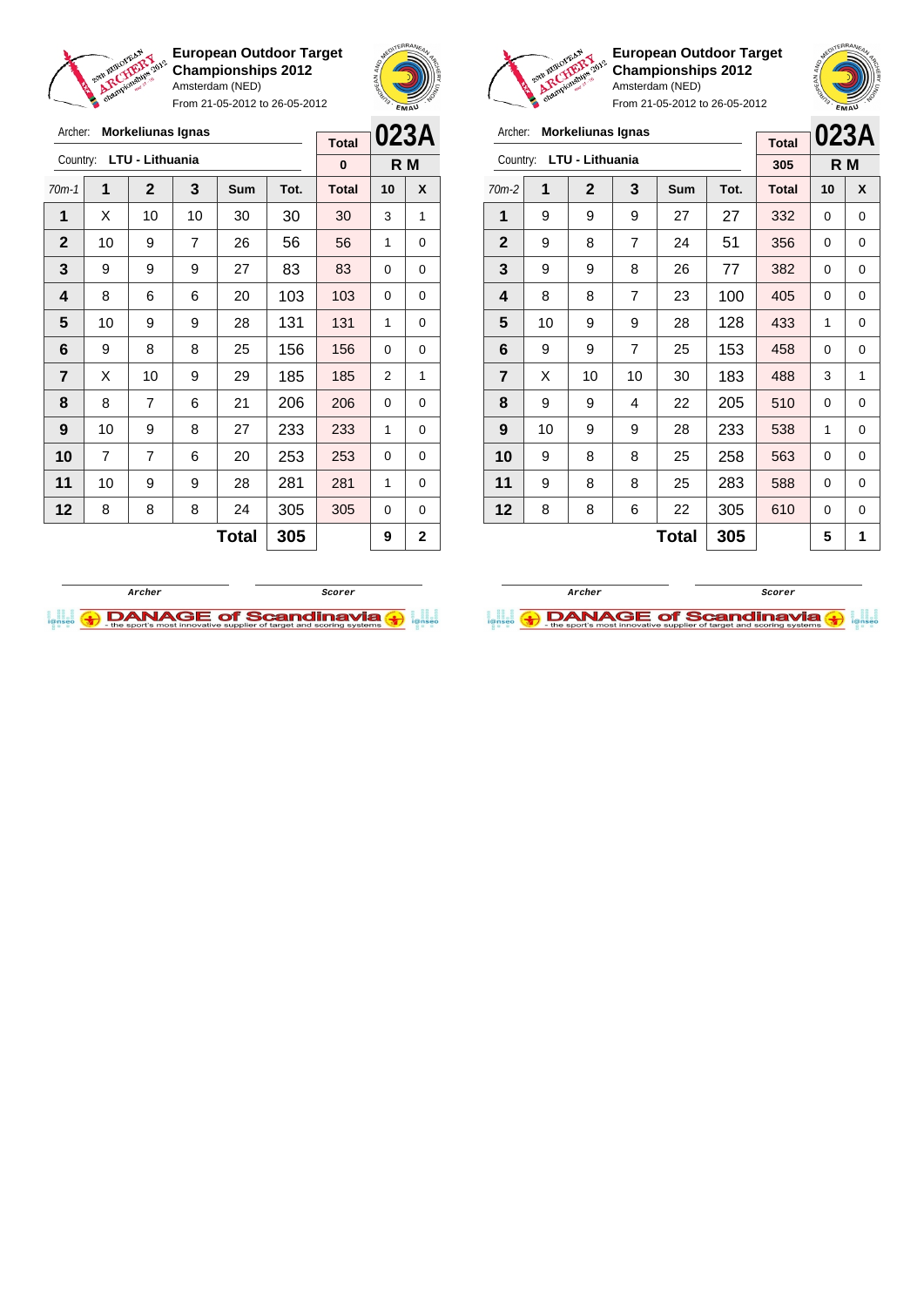

From 21-05-2012 to 26-05-2012





**European Outdoor Target Championships 2012** Amsterdam (NED)

| Archer:                 |                | Kvlividze Irakli |    | <b>Total</b> | 023B |              |          |     |
|-------------------------|----------------|------------------|----|--------------|------|--------------|----------|-----|
| Country:                |                | GEO - Georgia    |    |              |      | 303          |          | R M |
| $70m-2$                 | 1              | 2                | 3  | Sum          | Tot. | <b>Total</b> | 10       | X   |
| 1                       | 10             | 9                | 9  | 28           | 28   | 331          | 1        | 0   |
| $\mathbf{2}$            | 8              | 8                | 6  | 22           | 50   | 353          | 0        | 0   |
| 3                       | 9              | 9                | 9  | 27           | 77   | 380          | 0        | 0   |
| 4                       | $\overline{7}$ | 7                | 5  | 19           | 96   | 399          | 0        | 0   |
| 5                       | 10             | 10               | 9  | 29           | 125  | 428          | 2        | 0   |
| 6                       | 9              | 9                | 8  | 26           | 151  | 454          | 0        | 0   |
| $\overline{\mathbf{r}}$ | 9              | 8                | 8  | 25           | 176  | 479          | $\Omega$ | 0   |
| 8                       | 8              | $\overline{7}$   | 7  | 22           | 198  | 501          | 0        | 0   |
| 9                       | 10             | 10               | 10 | 30           | 228  | 531          | 3        | 0   |
| 10                      | 9              | 9                | 8  | 26           | 254  | 557          | 0        | 0   |
| 11                      | 9              | 9                | 8  | 26           | 280  | 583          | 0        | 0   |
| 12                      | 7              | 7                | 6  | 20           | 300  | 603          | 0        | 0   |
| 300<br>Total            |                |                  |    |              |      |              | 6        | 0   |





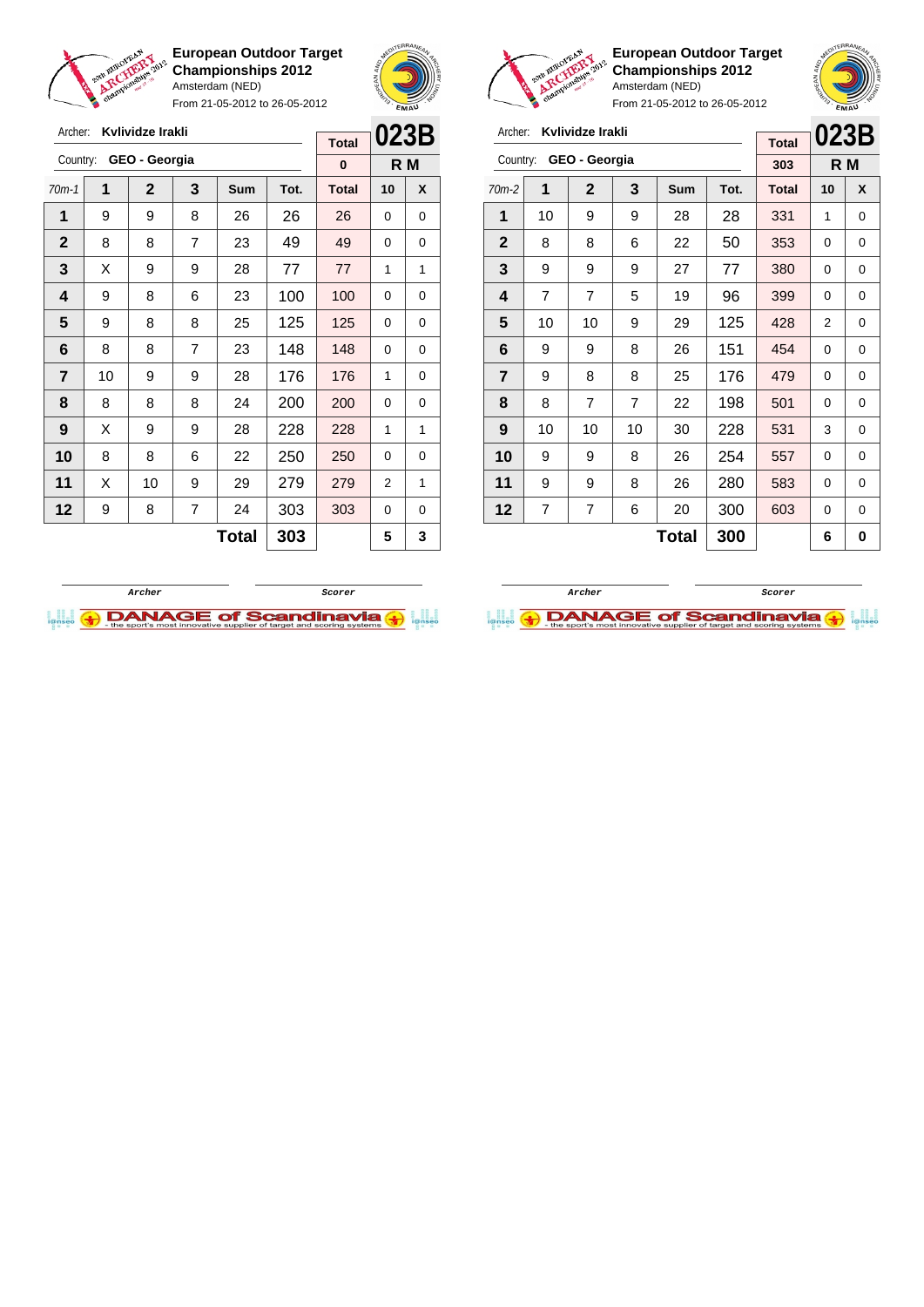

Archer: **Amatnieks Janis** Country: **LAT - Latvia**

**European Outdoor Target Championships 2012** Amsterdam (NED)

From 21-05-2012 to 26-05-2012

70m-1 **1 2 3 Sum Tot. Total 10 X** | 10 | 9 | 9 | 28 | 28 | 28 | 1 | 0 9 7 6 22 50 50 0 0 | 9 | 9 | 9 | 27 | 77 | 77 | 0 | 0 | 8 | 8 | 7 | 23 | 100 | 100 | 0 | 0 | 9 | 9 | 9 | 27 | 127 | 127 | 0 | 0 | 8 | 7 | 6 | 21 | 148 | 148 | 0 | 0 | 9 | 7 | 7 | 23 | 171 | 171 | 0 | 0 | 7 | 6 | 6 | 19 | 190 | 190 | 0 | 0 | 10 | 9 | 9 | 28 | 218 | 218 | 1 | 0 9 8 8 25 243 243 0 0 | 9 | 9 | 9 | 27 | 270 | 270 | 0 | 0 | 9 | 8 | 8 | 25 | 295 | 295 | 0 | 0



**R M**

**Total 0**



**European Outdoor Target Championships 2012** Amsterdam (NED)

|                | <b>CONTROL</b>         |                       | From 21-05-2012 to 26-05-2012 |            | <b>EMAU</b> |              |    |     |
|----------------|------------------------|-----------------------|-------------------------------|------------|-------------|--------------|----|-----|
| Archer:        | <b>Amatnieks Janis</b> | <b>Total</b>          | 023C                          |            |             |              |    |     |
|                |                        | Country: LAT - Latvia |                               |            |             | 295          |    | R M |
| $70m-2$        | 1                      | $\mathbf{2}$          | 3                             | <b>Sum</b> | Tot.        | <b>Total</b> | 10 | X   |
| 1              | X                      | 10                    | 9                             | 29         | 29          | 324          | 2  | 1   |
| $\mathbf{2}$   | 9                      | 8                     | 6                             | 23         | 52          | 347          | 0  | 0   |
| 3              | X                      | 10                    | 10                            | 30         | 82          | 377          | 3  | 1   |
| 4              | 10                     | 9                     | 9                             | 28         | 110         | 405          | 1  | 0   |
| 5              | X                      | 9                     | 9                             | 28         | 138         | 433          | 1  | 1   |
| 6              | 8                      | 7                     | 3                             | 18         | 156         | 451          | 0  | 0   |
| $\overline{7}$ | X                      | 10                    | 10                            | 30         | 186         | 481          | 3  | 1   |
| 8              | 9                      | 8                     | 8                             | 25         | 211         | 506          | 0  | 0   |
| 9              | X                      | 9                     | 9                             | 28         | 239         | 534          | 1  | 1   |
| 10             | 9                      | 8                     | 5                             | 22         | 261         | 556          | 0  | 0   |

**Total 315 12 6**

**11** | X | 9 | 9 | 28 | 289 | 584 | 1 | 1 **12** | 9 | 9 | 8 | 26 | 315 | 610 | 0 | 0

**Archer Scorer**

**DANAGE of Scandinavia (+)** 



**Total 295 2 0**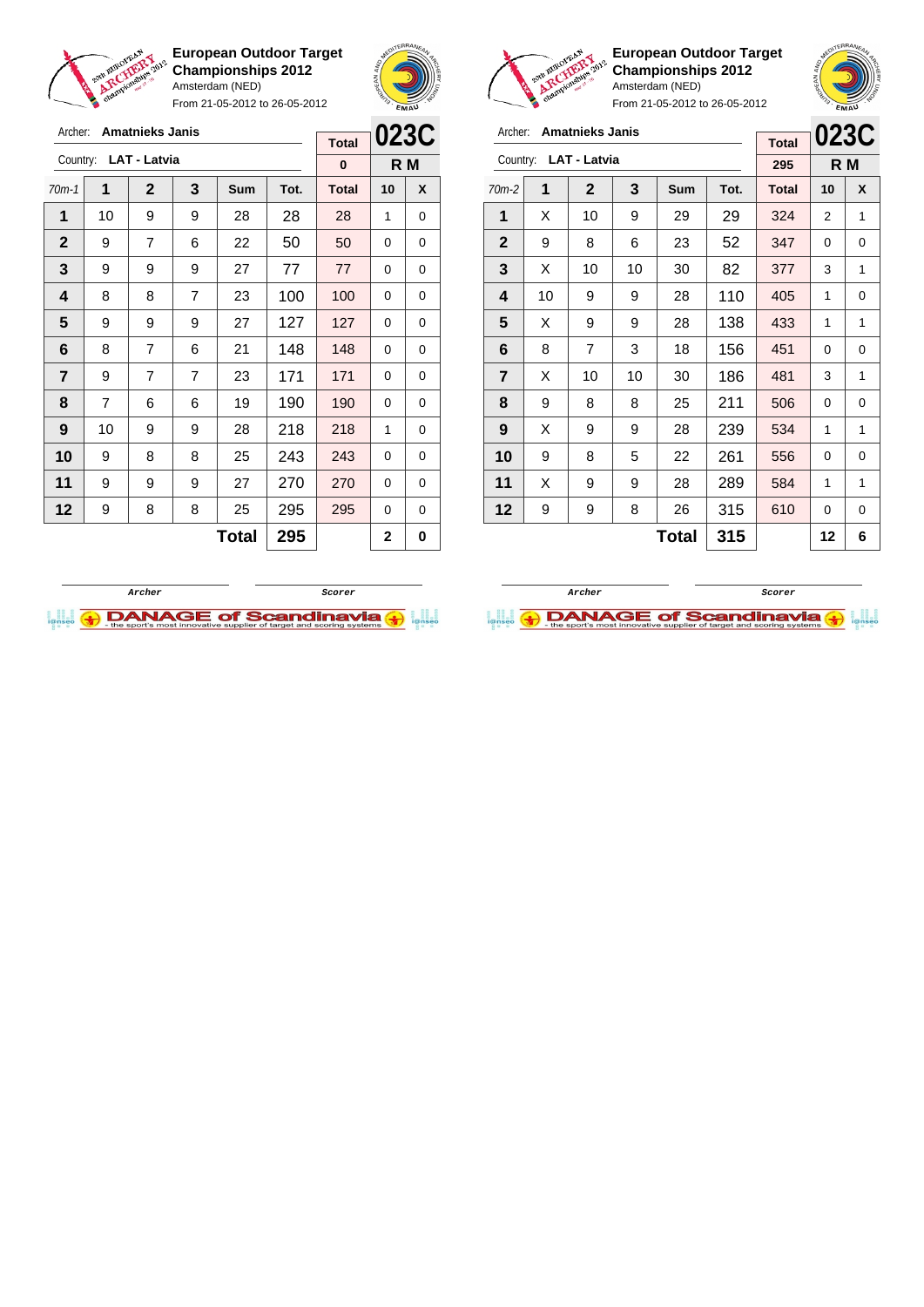

Archer: **Kozhin Alexander** Country: **RUS - Russia**

**European Outdoor Target Championships 2012** Amsterdam (NED)

From 21-05-2012 to 26-05-2012

70m-1 **1 2 3 Sum Tot. Total 10 X** | 10 | 9 | 9 | 28 | 28 | 28 | 1 | 0 9 9 8 26 54 54 0 0 | 10 | 10 | 9 | 29 | 83 | 83 | 2 | 0 | 8 | 8 | 7 | 23 | 106 | 106 | 0 | 0  $\mid$  X  $\mid$  10  $\mid$  9  $\mid$  29  $\mid$  135  $\mid$  135  $\mid$  2  $\mid$  1 | 9 | 9 | 9 | 27 | 162 | 162 | 0 | 0 | 10 | 10 | 10 | 30 | 192 | 192 | 3 | 0 | 8 | 8 | 7 | 23 | 215 | 215 | 0 | 0 | 10 | 10 | 8 | 28 | 243 | 243 | 2 | 0 | 7 | 7 | 6 | 20 | **263 | 263 |** 0 | 0 | 10 | 10 | 9 | 29 | 292 | 292 | 2 | 0 8 7 7 22 314 314 0 0



**R M**

**Total 0**

L<sub>ove</sub>



|                | From 21-05-2012 to 26-05-2012 |                         | <b>EMAU</b> |            |            |              |                |           |
|----------------|-------------------------------|-------------------------|-------------|------------|------------|--------------|----------------|-----------|
| Archer:        |                               | <b>Kozhin Alexander</b> |             |            |            | <b>Total</b> | 023D           |           |
| Country:       |                               | <b>RUS - Russia</b>     |             |            |            | 314          |                | R M       |
| $70m-2$        | 1                             | $\mathbf{2}$            | 3           | <b>Sum</b> | Tot.       | <b>Total</b> | 10             | X         |
| 1              | 10                            | 10                      | 9           | 29         | 29         | 343          | 2              | 0         |
| $\mathbf{2}$   | 9                             | 8                       | 8           | 25         | 54         | 368          | 0              | 0         |
| 3              | X<br>X<br>10<br>30            |                         |             |            | 84         | 398          | 3              | 2         |
| 4              | 9<br>$\overline{7}$<br>8      |                         | 24          | 108        | 422        | 0            | 0              |           |
| 5              | 10                            | 10                      | 10          | 30         | 138        | 452          | 3              | 0         |
| 6              | 10                            | 9                       | 8           | 27         | 165        | 479          | 1              | 0         |
| $\overline{7}$ | 9                             | 9                       | 9           | 27         | 192        | 506          | 0              | 0         |
| 8              | 9                             | 9                       | 8           | 26         | 218        | 532          | 0              | 0         |
| 9              | X                             | 10                      | 9           | 29         | 247        | 561          | 2              | 1         |
| 10             | 9                             | 9                       | 8           | 26         | 273<br>587 |              | 0              | 0         |
| 11             | 10                            | 10                      | 9           | 29         | 302        | 616          | $\overline{2}$ | 0         |
| 12<br>9<br>9   |                               | 7                       | 25          | 327        | 641        | 0            | 0              |           |
|                |                               |                         |             | ┳▃ィ▃▎      | へへつ        |              | $\overline{a}$ | $\bullet$ |

**European Outdoor Target Championships 2012**

Amsterdam (NED)



**Archer Scorer**

**I.I. ADANAGE of Scandinavia (+)** 



 $\text{Total}$  314 12 1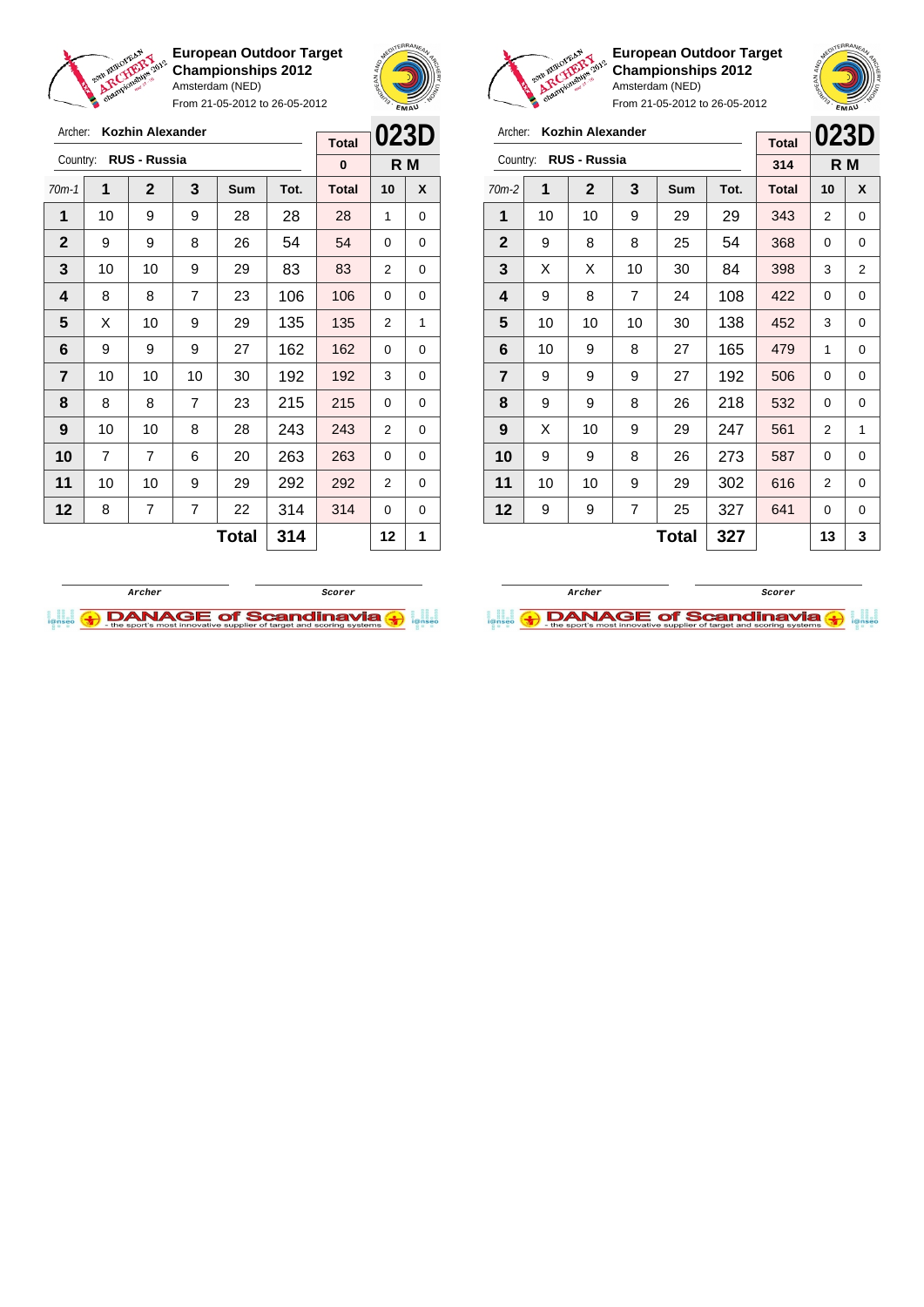

From 21-05-2012 to 26-05-2012





Archer: **Lubys Taurunas** Country: **LTU - Lithuania**

**European Outdoor Target Championships 2012** Amsterdam (NED)

70m-2 **1 2 3 Sum Tot. Total 10 X** | X | 9 | 9 | 28 | 28 | 326 | 1 | 1 | 9 | 8 | 7 | 24 | 52 | 350 | 0 | 0 | 10 | 9 | 9 | 28 | 80 | 378 | 1 | 0 | 8 | 7 | 7 | 22 | 102 | 400 | 0 | 0 | 10 | 9 | 9 | 28 | 130 | 428 | 1 | 0 | 8 | 7 | 7 | 22 | 152 | 450 | 0 | 0 | 10 | 9 | 7 | 26 | 178 | 476 | 1 | 0 | 7 | 7 | 6 | 20 | 198 | 496 | 0 | 0 | X | 9 | 9 | 28 | 226 | 524 | 1 | 1 8 8 8 6 22 248 546 0 0 | X | 10 | 10 | 30 | 278 | 576 | 3 | 1 | 9 | 8 | 7 | 24 | 302 | 600 | 0 | 0

**024A R M**

**Total 298**

 $Total | 302 | 8 | 3$ 

| Archer:        |    | <b>Lubys Taurunas</b> |                |              | <b>Total</b> | 024A         |    |     |
|----------------|----|-----------------------|----------------|--------------|--------------|--------------|----|-----|
| Country:       |    | LTU - Lithuania       |                |              |              |              |    |     |
|                |    |                       |                |              |              | 0            |    | R M |
| $70m-1$        | 1  | $\mathbf{2}$          | 3              | Sum          | Tot.         | <b>Total</b> | 10 | X   |
| 1              | X  | 9                     | 9              | 28           | 28           | 28           | 1  | 1   |
| $\mathbf{2}$   | 9  | 8                     | $\overline{7}$ | 24           | 52           | 52           | 0  | 0   |
| 3              | 9  | 8                     | 8              | 25           | 77           | 77           | 0  | 0   |
| 4              | 8  | 8                     | 100            | 100          | $\Omega$     | 0            |    |     |
| 5              | 10 | 9                     | 9              | 28           | 128          | 128          | 1  | 0   |
| 6              | 9  | $\overline{7}$        | М              | 16           | 144          | 144          | 0  | 0   |
| $\overline{7}$ | X  | 9                     | 9              | 28           | 172          | 172          | 1  | 1   |
| 8              | 9  | 8                     | 6              | 23           | 195          | 195          | 0  | 0   |
| 9              | 10 | 9                     | 9              | 28           | 223          | 223          | 1  | 0   |
| 10             | 9  | 8                     | $\overline{7}$ | 24           | 247          | 247          | 0  | 0   |
| 11             | X  | 9                     | 9              | 28           | 275          | 275          | 1  | 1   |
| 12             | 9  | 8                     | 6              | 23           | 298          | 298          | 0  | 0   |
|                |    |                       |                | <b>Total</b> | 298          |              | 5  | 3   |



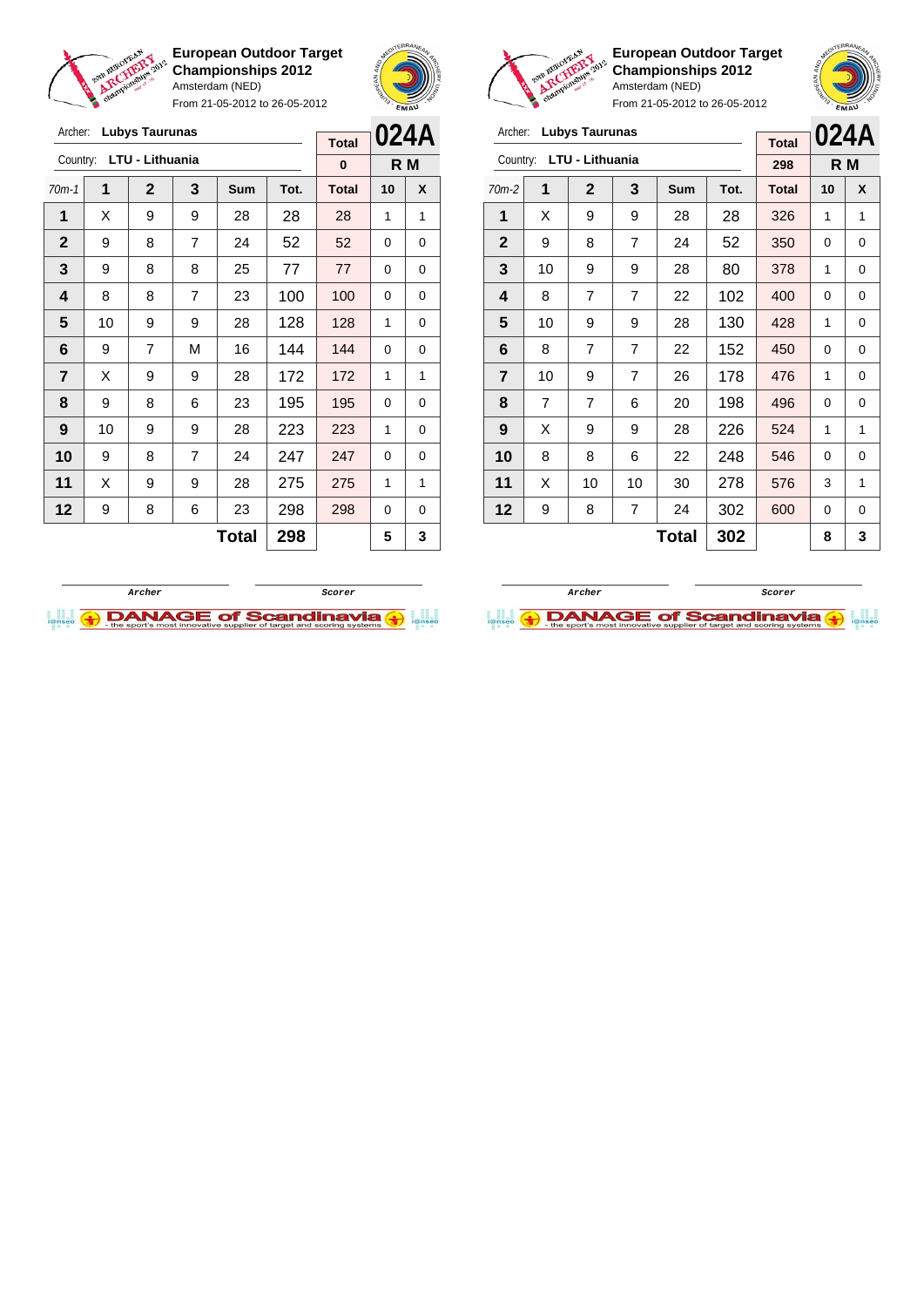

Archer: **Rizhamadze Tornike**

Country: **GEO - Georgia**

**European Outdoor Target Championships 2012** Amsterdam (NED)

From 21-05-2012 to 26-05-2012

70m-1 **1 2 3 Sum Tot. Total 10 X**  $\mid$  X  $\mid$  9  $\mid$  9  $\mid$  28  $\mid$  28  $\mid$  28  $\mid$  1  $\mid$  1 8 7 7 22 50 50 0 0 | 10 | 10 | 9 | 29 | 79 | 79 | 2 | 0 | 6 | 5 | 2 | 13 | 92 | 92 | 0 | 0  $\begin{array}{|c|c|c|c|c|c|} 9 & 8 & 8 & 25 & 117 & 117 & 0 & 0 \end{array}$  | 7 | 7 | 3 | 17 | 134 | 134 | 0 | 0 | 9 | 8 | 8 | 25 | 159 | 159 | 0 | 0 | 8 | 7 | 6 | 21 | 180 | 180 | 0 | 0 | 10 | 8 | 8 | 26 | 206 | 206 | 1 | 0 8 7 7 22 228 228 0 0 | X | 10 | 9 | 29 | 257 | 257 | 2 | 1 | 9 | 6 | 5 | 20 | 277 | 277 | 0 | 0



**R M**

**Total 0**

 $\overline{a}$ 



From 21-05-2012 to 26-05-2012

| Archer:        |                | <b>Rizhamadze Tornike</b> |                |            | 024B |              |    |     |
|----------------|----------------|---------------------------|----------------|------------|------|--------------|----|-----|
|                |                |                           |                |            |      | <b>Total</b> |    |     |
| Country:       |                | GEO - Georgia             |                |            |      | 277          |    | R M |
| $70m-2$        | 1              | $\mathbf{2}$              | 3              | <b>Sum</b> | Tot. | <b>Total</b> | 10 | X   |
| 1              | 10             | 9                         | 8              | 27         | 27   | 304          | 1  | 0   |
| $\mathbf 2$    | 8              | 7                         | 6              | 21         | 48   | 325          | 0  | 0   |
| 3              | 9              | 9                         | 8              | 26         | 74   | 351          | 0  | 0   |
| 4              | $\overline{7}$ | 6                         | 6              | 19         | 93   | 370          | 0  | 0   |
| 5              | 10             | 9                         | 9              | 28         | 121  | 398          | 1  | 0   |
| 6              | 8              | 7                         | 6              | 21         | 142  | 419          | 0  | 0   |
| $\overline{7}$ | 10             | 9                         | 8              | 27         | 169  | 446          | 1  | 0   |
| 8              | 8              | 6                         | 4              | 18         | 187  | 464          | 0  | 0   |
| 9              | 10             | 9                         | 9              | 28         | 215  | 492          | 1  | 0   |
| 10             | 8              | 5                         | 1              | 229<br>14  |      | 506          | 0  | 0   |
| 11             | 8              | 8                         | $\overline{7}$ | 23         | 252  | 529          | 0  | 0   |
| 12             | 7              | 6                         | 4              | 17         | 269  | 546          | 0  | 0   |
|                |                |                           | 269            |            | 4    | 0            |    |     |

**European Outdoor Target Championships 2012**

Amsterdam (NED)



 $Total | 277 | 6 | 2$ 

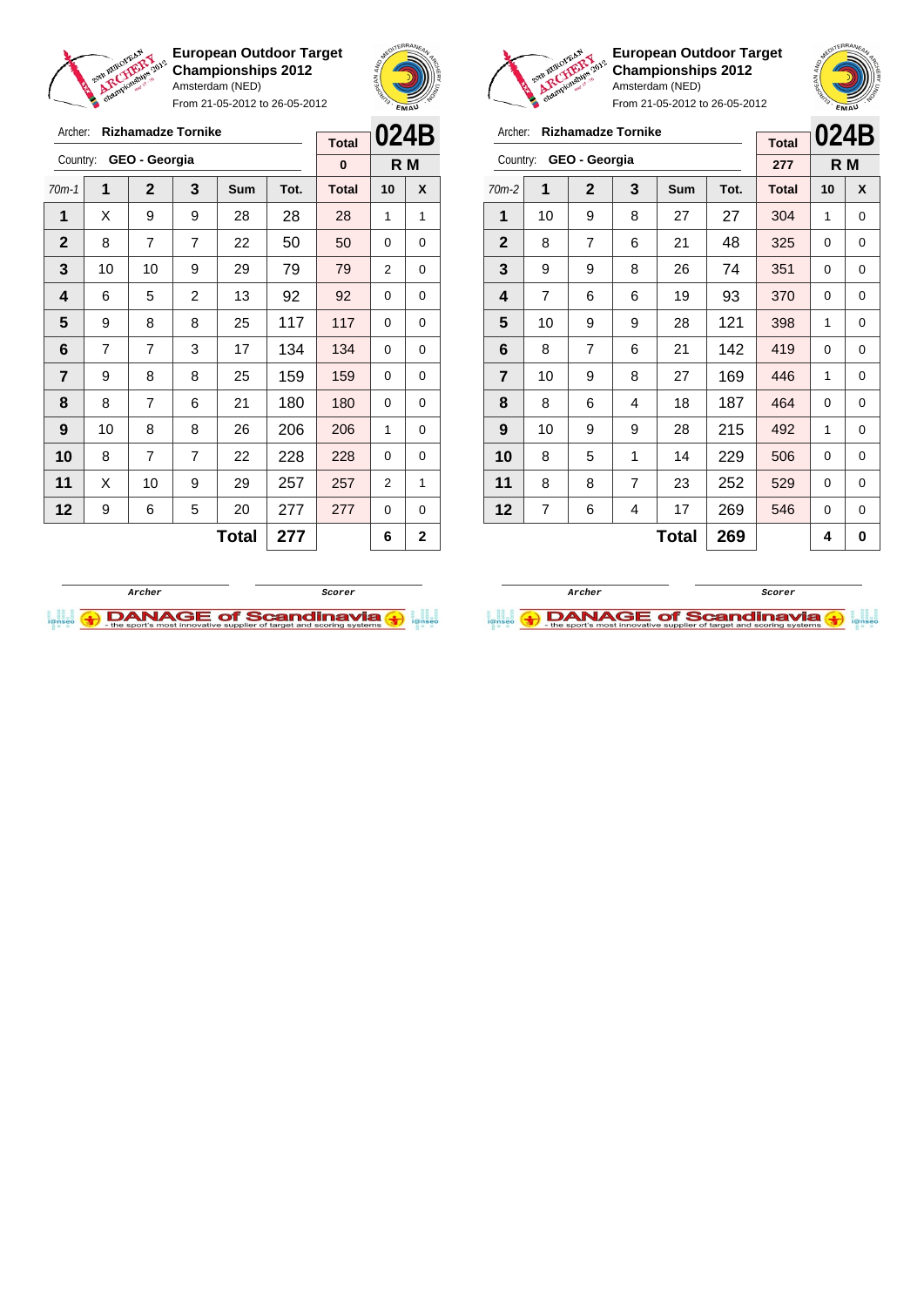

**European Outdoor Target Championships 2012** Amsterdam (NED)

From 21-05-2012 to 26-05-2012





**European Outdoor Target Championships 2012** Amsterdam (NED)



|                | Archer: Apsitis Janis |                       |                |              |      |              |             |             |                         |    | Archer: Apsitis Janis |                |              |      |              |          |     |
|----------------|-----------------------|-----------------------|----------------|--------------|------|--------------|-------------|-------------|-------------------------|----|-----------------------|----------------|--------------|------|--------------|----------|-----|
|                |                       |                       |                |              |      | <b>Total</b> |             | 024C        |                         |    |                       |                |              |      | <b>Total</b> | 0240     |     |
|                |                       | Country: LAT - Latvia |                |              |      | $\bf{0}$     |             | R M         |                         |    | Country: LAT - Latvia |                |              |      | 300          |          | R M |
| $70m-1$        | 1                     | $\overline{2}$        | 3              | Sum          | Tot. | <b>Total</b> | 10          | X           | $70m-2$                 | 1  | $\mathbf{2}$          | 3              | Sum          | Tot. | <b>Total</b> | 10       | X   |
| 1              | 9                     | 9                     | 8              | 26           | 26   | 26           | $\Omega$    | 0           | 1                       | X  | 9                     | 8              | 27           | 27   | 327          | 1        | 1   |
| $\mathbf{2}$   | 8                     | $\overline{7}$        | $\overline{7}$ | 22           | 48   | 48           | $\Omega$    | 0           | $\overline{2}$          | 8  | 8                     | 6              | 22           | 49   | 349          | 0        | 0   |
| $\mathbf{3}$   | 10                    | 9                     | 9              | 28           | 76   | 76           | 1           | 0           | 3                       | 9  | 9                     | 9              | 27           | 76   | 376          | 0        | 0   |
| 4              | 9                     | $\overline{7}$        | $\overline{7}$ | 23           | 99   | 99           | $\Omega$    | 0           | $\overline{\mathbf{4}}$ | 8  | 8                     | 5              | 21           | 97   | 397          | 0        | 0   |
| 5              | 10                    | 9                     | 9              | 28           | 127  | 127          | 1           | $\mathbf 0$ | 5                       | 10 | 10                    | 9              | 29           | 126  | 426          | 2        | 0   |
| 6              | 8                     | 8                     | $\overline{7}$ | 23           | 150  | 150          | $\Omega$    | 0           | 6                       | 9  | 8                     | 6              | 23           | 149  | 449          | $\Omega$ | 0   |
| $\overline{7}$ | X                     | 9                     | 9              | 28           | 178  | 178          | 1           | 1           | $\overline{7}$          | 10 | 10                    | 10             | 30           | 179  | 479          | 3        | 0   |
| 8              | 8                     | 8                     | $\overline{7}$ | 23           | 201  | 201          | $\Omega$    | 0           | 8                       | 9  | $\overline{7}$        | $\overline{7}$ | 23           | 202  | 502          | 0        | 0   |
| 9              | 10 <sup>1</sup>       | 10                    | 8              | 28           | 229  | 229          | 2           | 0           | 9                       | 9  | 8                     | 8              | 25           | 227  | 527          | 0        | 0   |
| 10             | 7                     | $\overline{7}$        | 5              | 19           | 248  | 248          | $\Omega$    | 0           | 10                      | 8  | $\overline{7}$        | 5              | 20           | 247  | 547          | 0        | 0   |
| 11             | X                     | 9                     | 9              | 28           | 276  | 276          | 1           | 1           | 11                      | 9  | 9                     | 9              | 27           | 274  | 574          | 0        | 0   |
| 12             | 8                     | 8                     | 8              | 24           | 300  | 300          | $\mathbf 0$ | 0           | 12                      | 8  | 8                     | 5              | 21           | 295  | 595          | 0        | 0   |
|                |                       |                       |                | <b>Total</b> | 300  |              | 6           | $\mathbf 2$ |                         |    |                       |                | <b>Total</b> | 295  |              | 6        |     |



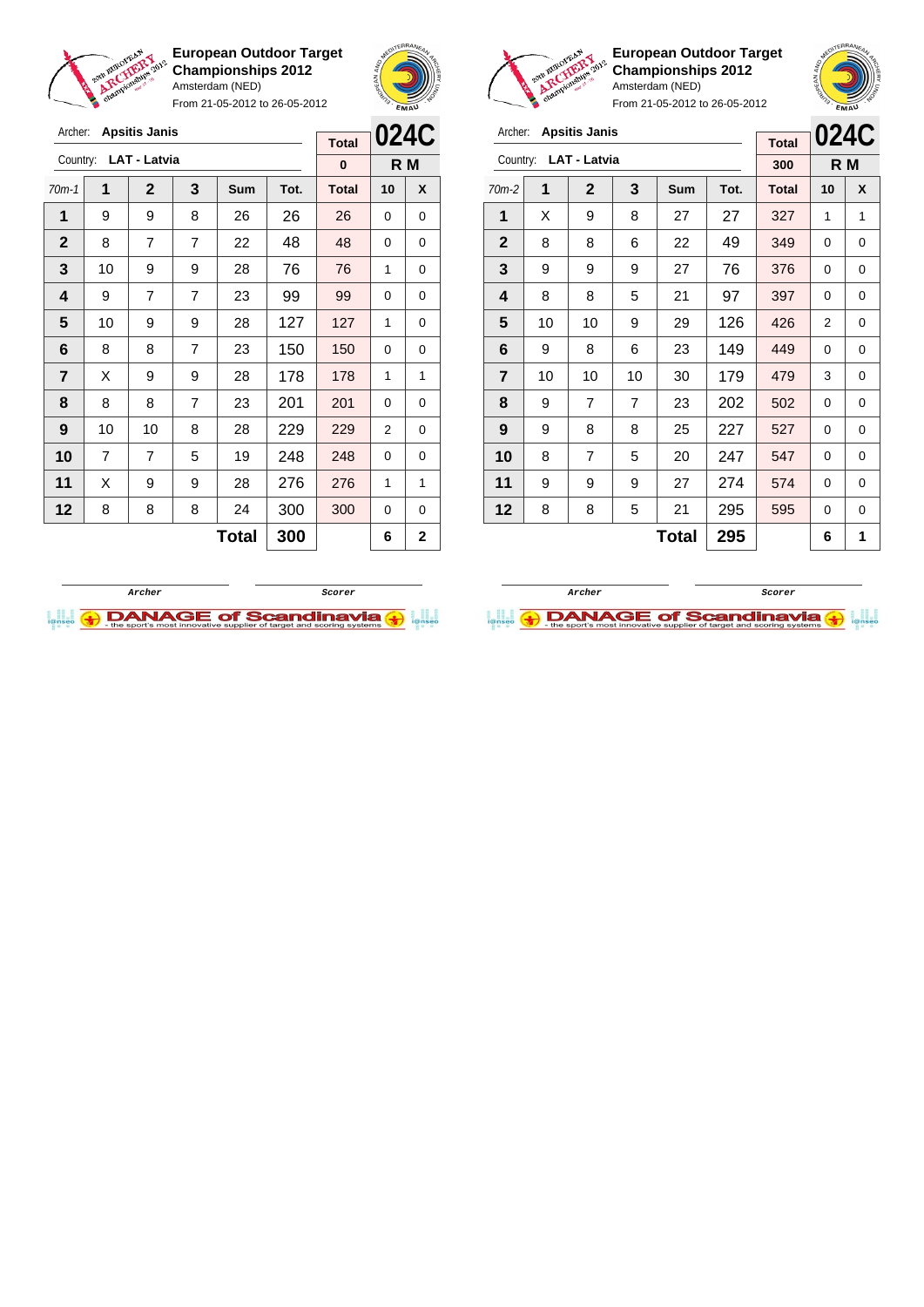

Archer: **Tsynguev Bato** Country: **RUS - Russia**

**European Outdoor Target Championships 2012** Amsterdam (NED)

From 21-05-2012 to 26-05-2012

70m-1 **1 2 3 Sum Tot. Total 10 X** | 10 | 9 | 9 | 28 | 28 | 28 | 1 | 0 9 8 8 25 53 53 0 0  $\mid$  X  $\mid$  X  $\mid$  9  $\mid$  29  $\mid$  82  $\mid$  82  $\mid$  2  $\mid$  2 | 9 | 8 | 8 | 25 | 107 | 107 | 0 | 0 | 10 | 10 | 10 | 30 | 137 | 137 | 3 | 0



**R M**

**Total 0**



**European Outdoor Target Championships 2012** Amsterdam (NED)



| Archer:        |                   | <b>Tsynguev Bato</b> |     | <b>Total</b> | 024D |              |                |   |
|----------------|-------------------|----------------------|-----|--------------|------|--------------|----------------|---|
| Country:       |                   | <b>RUS - Russia</b>  |     |              |      | 320          | R M            |   |
| $70m-2$        | 1                 | $\mathbf{2}$         | 3   | Sum          | Tot. | <b>Total</b> | 10             | X |
| 1              | X                 | 10                   | 10  | 30           | 30   | 350          | 3              | 1 |
| $\overline{2}$ | 9                 | 9                    | 8   | 26           | 56   | 376          | 0              | 0 |
| 3              | X                 | 10                   | 9   | 29           | 85   | 405          | $\overline{2}$ | 1 |
| 4              | 9                 | 9                    | 112 | 432          | 0    | 0            |                |   |
| 5              | X                 | 10                   | 10  | 30           | 142  | 462          | 3              | 1 |
| 6              | 9                 | 9                    | 9   | 27           | 169  | 489          | 0              | 0 |
| 7              | 10                | 9                    | 9   | 28           | 197  | 517          | 1              | 0 |
| 8              | 9                 | 9                    | 9   | 27           | 224  | 544          | 0              | 0 |
| 9              | X                 | 10                   | 9   | 29           | 253  | 573          | 2              | 1 |
| 10             | 9                 | 8                    | 8   | 25           | 278  | 598          | 0              | 0 |
| 11             | X<br>9<br>9<br>28 |                      |     |              | 306  | 626          | 1              | 1 |
| 12             | 9                 | 8                    | 8   | 25           | 331  | 651          | 0              | 0 |
|                |                   |                      | 331 |              | 12   | 5            |                |   |





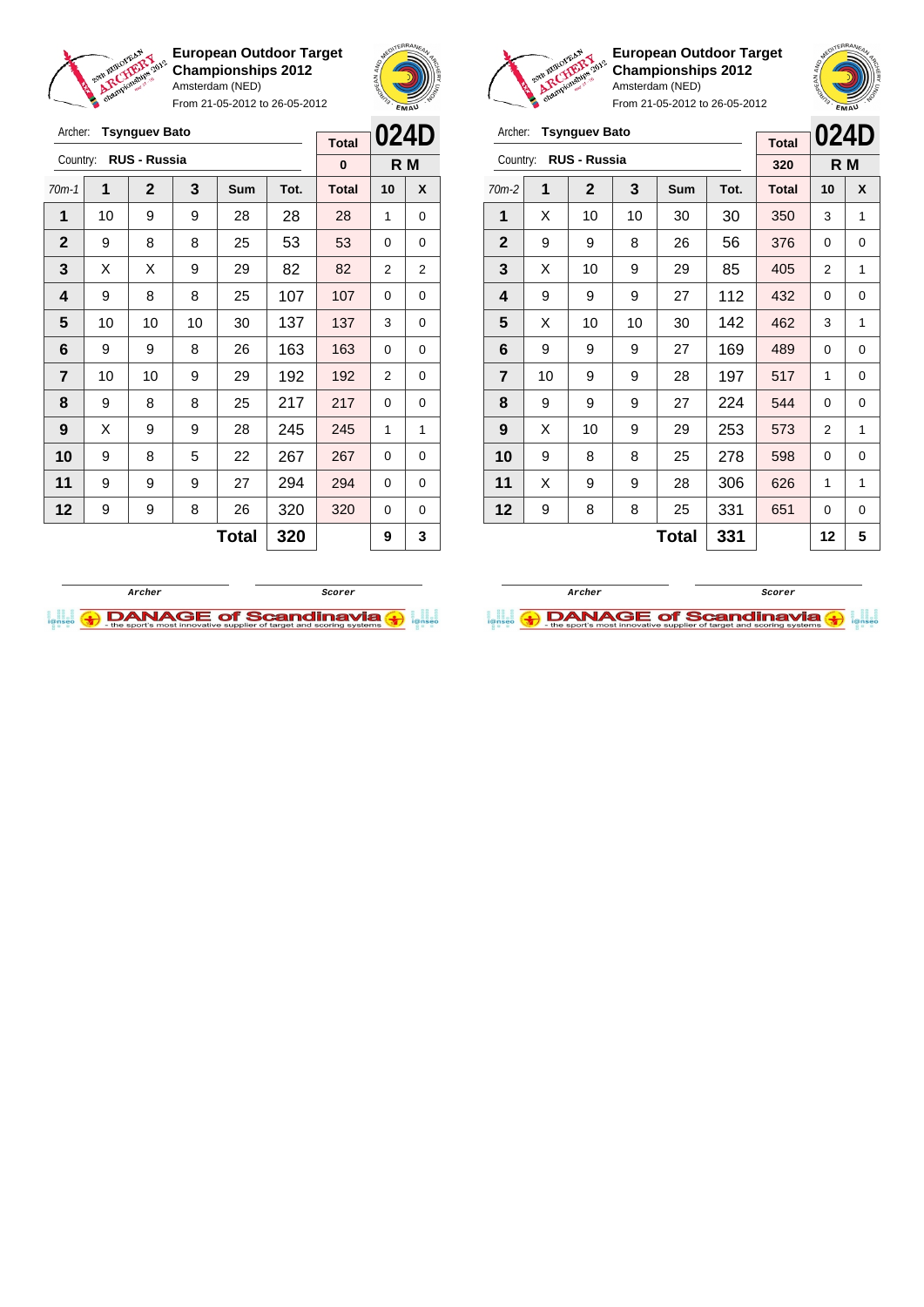

Archer: **Grozdanovic Luka**

**European Outdoor Target Championships 2012** Amsterdam (NED)

From 21-05-2012 to 26-05-2012



**Total**



 $\sqrt{2}$ 

|                |                | From 21-05-2012 to 26-05-2012 |     | EMAU |      |                     |    |      |
|----------------|----------------|-------------------------------|-----|------|------|---------------------|----|------|
| Archer:        |                | Grozdanovic Luka              |     |      |      |                     |    | 025A |
| Country:       |                | <b>SRB - Serbia</b>           |     |      |      | <b>Total</b><br>313 |    | R M  |
|                |                |                               |     |      |      |                     |    |      |
| $70m-2$        | 1              | $\mathbf 2$                   | 3   | Sum  | Tot. | <b>Total</b>        | 10 | X    |
| 1              | 10             | 9                             | 9   | 28   | 28   | 341                 | 1  | 0    |
| $\mathbf{2}$   | 8              | 8                             | 4   | 20   | 48   | 361                 | 0  | 0    |
| 3              | X              | 10                            | 9   | 29   | 77   | 390                 | 2  | 1    |
| 4              | 9              | 9                             | 8   | 26   | 103  | 416                 | 0  | 0    |
| 5              | 9              | 9                             | 9   | 27   | 130  | 443                 | 0  | 0    |
| 6              | 9              | 9                             | 5   | 23   | 153  | 466                 | 0  | 0    |
| $\overline{7}$ | 10             | 9                             | 9   | 28   | 181  | 494                 | 1  | 0    |
| 8              | $\overline{7}$ | $\overline{7}$                | 6   | 20   | 201  | 514                 | 0  | 0    |
| 9              | X              | 10                            | 9   | 29   | 230  | 543                 | 2  | 1    |
| 10             | 8              | 8                             | 8   | 24   | 254  | 567                 | 0  | 0    |
| 11             | 9              | 9                             | 8   | 26   | 280  | 593                 | 0  | 0    |
| 12             | 8              | 7                             | 302 | 615  | 0    | 0                   |    |      |
|                |                |                               | 302 |      | 6    | 2                   |    |      |





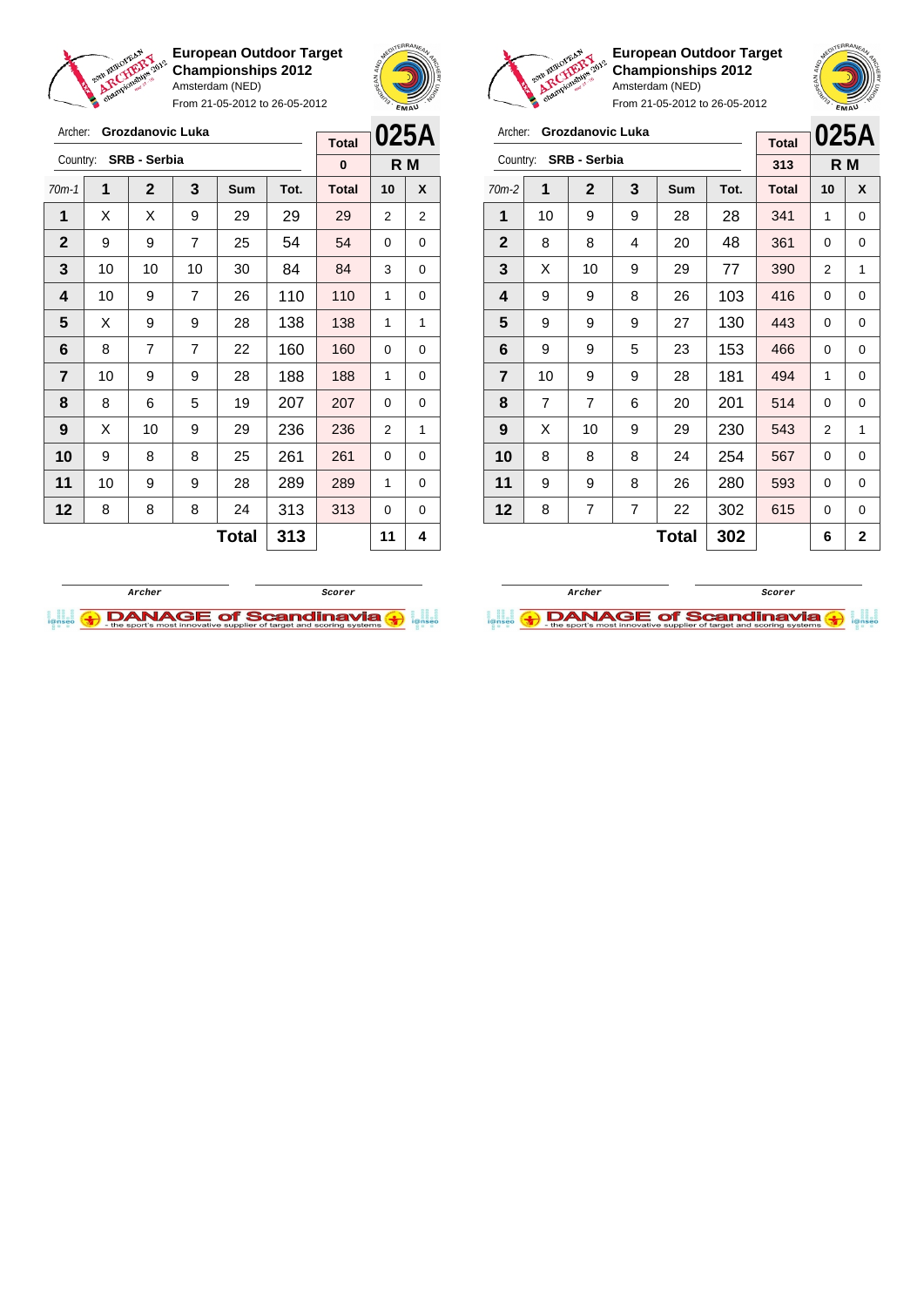

From 21-05-2012 to 26-05-2012





**European Outdoor Target Championships 2012** Amsterdam (NED)

**025B R M**

From 21-05-2012 to 26-05-2012

|   | Archer:        |    |                         |                |     |      |              |                |     |
|---|----------------|----|-------------------------|----------------|-----|------|--------------|----------------|-----|
| 3 |                |    | Zlender Matija          |                |     |      | <b>Total</b> | 025E           |     |
|   |                |    | Country: SLO - Slovenia |                |     |      | 307          |                | R M |
|   | $70m-2$        | 1  | $\mathbf{2}$            | 3              | Sum | Tot. | <b>Total</b> | 10             | X   |
|   | 1              | 9  | 9                       | 8              | 26  | 26   | 333          | 0              | 0   |
|   | $\mathbf{2}$   | 8  | 7                       | 6              | 21  | 47   | 354          | 0              | 0   |
|   | 3              | 10 | 9                       | 9              | 28  | 75   | 382          | 1              | 0   |
|   | 4              | 8  | 8                       | $\overline{7}$ | 23  | 98   | 405          | 0              | 0   |
|   | 5              | 10 | 10                      | 8              | 28  | 126  | 433          | $\overline{2}$ | 0   |
|   | 6              | 8  | 8                       | 8              | 24  | 150  | 457          | 0              | 0   |
|   | $\overline{7}$ | X  | 10                      | 9              | 29  | 179  | 486          | 2              | 1   |
|   | 8              | 9  | 9                       | 9              | 27  | 206  | 513          | 0              | 0   |
|   | 9              | 10 | 10                      | 9              | 29  | 235  | 542          | 2              | 0   |
|   | 10             | 9  | 9                       | 6              | 24  | 259  | 566          | 0              | 0   |

| Archer:      |    | Zlender Matija |                |              |      |              | 025B |     |
|--------------|----|----------------|----------------|--------------|------|--------------|------|-----|
| Country:     |    | SLO - Slovenia |                |              |      | <b>Total</b> |      |     |
|              |    |                |                |              |      | 0            |      | R M |
| $70m-1$      | 1  | $\mathbf{2}$   | 3              | Sum          | Tot. | <b>Total</b> | 10   | X   |
| 1            | 9  | 9              | 8              | 26           | 26   | 26           | 0    | 0   |
| $\mathbf{2}$ | 8  | 8              | 7              | 23           | 49   | 49           | 0    | 0   |
| 3            | 10 | 9              | 9              | 28           | 77   | 77           | 1    | 0   |
| 4            | 9  | 9              | 8              | 26           | 103  | 103          | 0    | 0   |
| 5            | 10 | 9              | 9              | 28           | 131  | 131          | 1    | 0   |
| 6            | 9  | 8              | $\overline{7}$ | 24           | 155  | 155          | 0    | 0   |
| 7            | 10 | 9              | 9              | 28           | 183  | 183          | 1    | 0   |
| 8            | 9  | 8              | 8              | 25           | 208  | 208          | 0    | 0   |
| 9            | 9  | 9              | 8              | 26           | 234  | 234          | 0    | 0   |
| 10           | 8  | 8              | 8              | 24           | 258  | 258          | 0    | 0   |
| 11           | 9  | 9              | 8              | 26           | 284  | 284          | 0    | 0   |
| 12           | 8  | 8              | 7              | 23           | 307  | 307          | 0    | 0   |
|              |    |                |                | <b>Total</b> | 307  |              | 3    | 0   |



**11** | 9 | 9 | 9 | 27 | 286 | 593 | 0 | 0 **12** | 8 | 7 | 7 | 22 | 308 | 615 | 0 | 0

 $Total | 308 | 7 | 1$ 

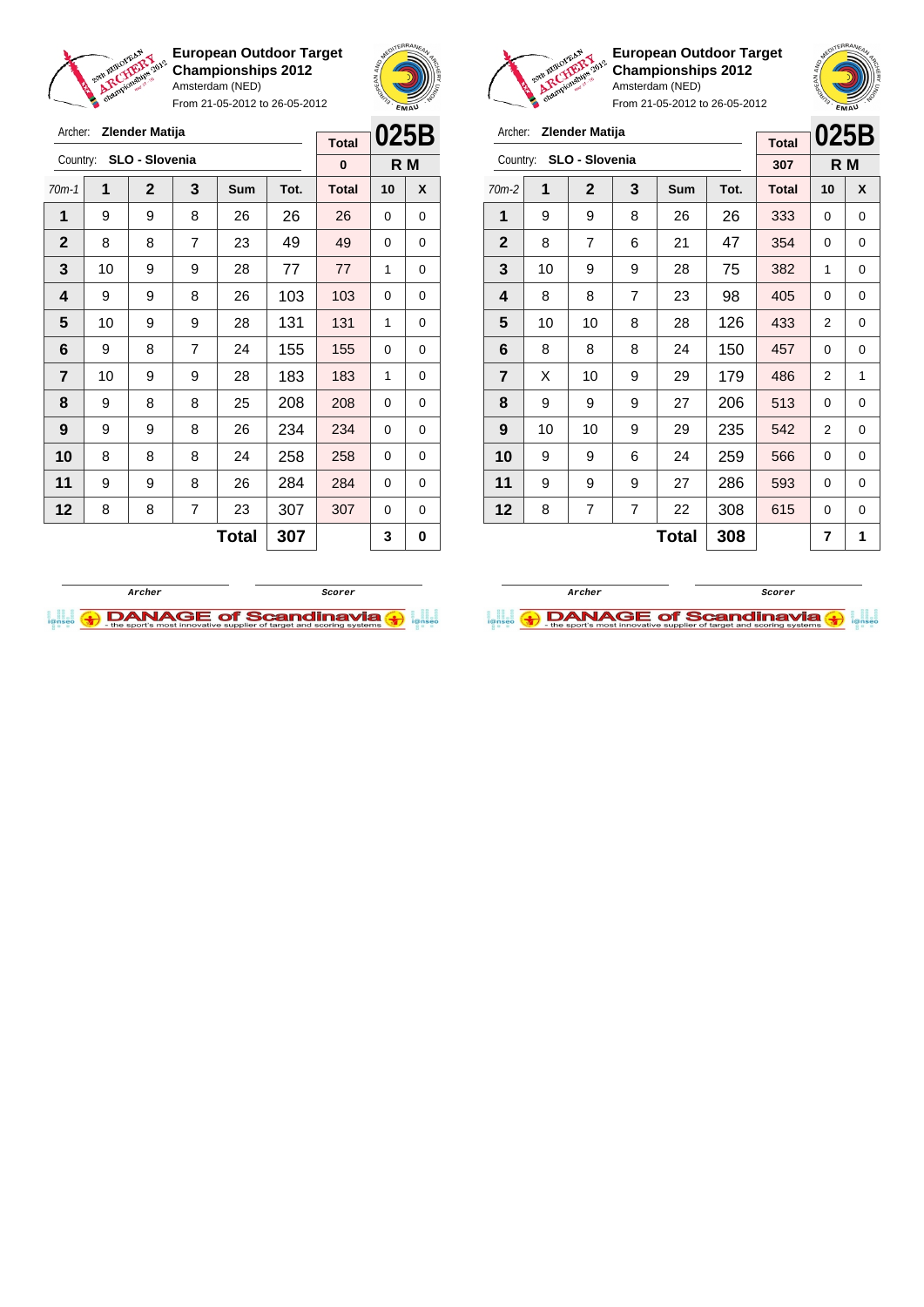

Archer: **Guidi Emanuele** Country: **SMR - San Marino**

**European Outdoor Target Championships 2012** Amsterdam (NED)

From 21-05-2012 to 26-05-2012



**R M**

**Total 0**



**European Outdoor Target Championships 2012** Amsterdam (NED)



| Archer:                 |    | Guidi Emanuele          |   |       |      | <b>Total</b> | 025C |   |
|-------------------------|----|-------------------------|---|-------|------|--------------|------|---|
| Country:                |    | <b>SMR - San Marino</b> |   |       |      | 290          | R M  |   |
| 70m-2                   | 1  | $\mathbf 2$             | 3 | Sum   | Tot. | <b>Total</b> | 10   | X |
| 1                       | 10 | 9                       | 9 | 28    | 28   | 318          | 1    | 0 |
| $\mathbf{2}$            | 9  | 8                       | 7 | 24    | 52   | 342          | 0    | 0 |
| 3                       | 9  | 9                       | 9 | 27    | 79   | 369          | 0    | 0 |
| 4                       | 9  | 9                       | 7 | 25    | 104  | 394          | 0    | 0 |
| 5                       | X  | X                       | X | 30    | 134  | 424          | 3    | 3 |
| 6                       | 7  | $\overline{7}$          | 6 | 20    | 154  | 444          | 0    | 0 |
| $\overline{\mathbf{r}}$ | 10 | 9                       | 9 | 28    | 182  | 472          | 1    | 0 |
| 8                       | 8  | 8                       | 7 | 23    | 205  | 495          | 0    | 0 |
| 9                       | 10 | 9                       | 9 | 28    | 233  | 523          | 1    | 0 |
| 10                      | 8  | 8                       | 7 | 23    | 256  | 546          | 0    | 0 |
| 11                      | X  | 10                      | 9 | 29    | 285  | 575          | 2    | 1 |
| 12                      | 8  | 7                       | 7 | 22    | 307  | 597          | 0    | 0 |
|                         |    |                         |   | Total | 307  |              | 8    | 4 |





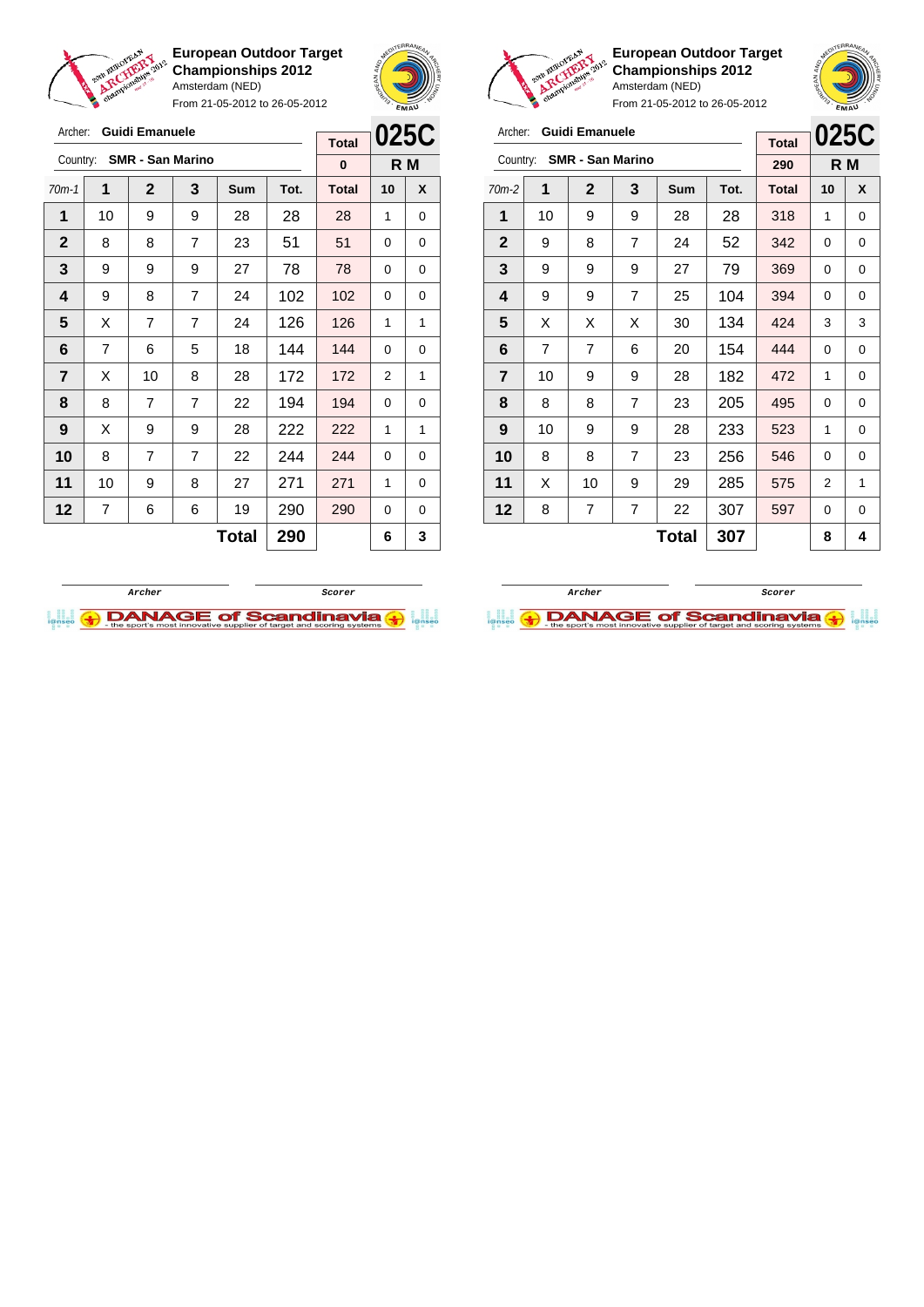

Archer: **Loizou Konstantinos**

**European Outdoor Target Championships 2012** Amsterdam (NED)

From 21-05-2012 to 26-05-2012





**European Outdoor Target Championships 2012** Amsterdam (NED) From 21-05-2012 to 26-05-2012

 $\overline{a}$ 

**025D**

## Archer: **Loizou Konstantinos**

|                                                                                                                                                                                                                                                                                                                                                                                                                                             |   |   |   |              |     | <b>Total</b> |    | ULJU        |
|---------------------------------------------------------------------------------------------------------------------------------------------------------------------------------------------------------------------------------------------------------------------------------------------------------------------------------------------------------------------------------------------------------------------------------------------|---|---|---|--------------|-----|--------------|----|-------------|
| <b>CYP - Cyprus</b><br>Country:<br>1<br>3<br>$\mathbf{2}$<br>$70m-2$<br>Sum<br>Tot.<br>1<br>10<br>10<br>10<br>30<br>30<br>27<br>57<br>2<br>10<br>9<br>8<br>3<br>87<br>X<br>10<br>10<br>30<br>4<br>113<br>10<br>9<br>7<br>26<br>5<br>137<br>8<br>8<br>8<br>24<br>$\overline{7}$<br>$\overline{7}$<br>6<br>8<br>22<br>159<br>7<br>186<br>10<br>9<br>8<br>27<br>8<br>8<br>$\overline{7}$<br>209<br>8<br>23<br>9<br>10<br>239<br>10<br>10<br>30 |   |   |   | 302          |     | R M          |    |             |
|                                                                                                                                                                                                                                                                                                                                                                                                                                             |   |   |   |              |     | <b>Total</b> | 10 | X           |
|                                                                                                                                                                                                                                                                                                                                                                                                                                             |   |   |   |              |     | 332          | 3  | 0           |
|                                                                                                                                                                                                                                                                                                                                                                                                                                             |   |   |   |              |     | 359          | 1  | 0           |
|                                                                                                                                                                                                                                                                                                                                                                                                                                             |   |   |   |              |     | 389          | 3  | 1           |
|                                                                                                                                                                                                                                                                                                                                                                                                                                             |   |   |   |              |     | 415          | 1  | 0           |
|                                                                                                                                                                                                                                                                                                                                                                                                                                             |   |   |   |              |     | 439          | 0  | 0           |
|                                                                                                                                                                                                                                                                                                                                                                                                                                             |   |   |   |              |     | 461          | 0  | 0           |
|                                                                                                                                                                                                                                                                                                                                                                                                                                             |   |   |   |              |     | 488          | 1  | 0           |
|                                                                                                                                                                                                                                                                                                                                                                                                                                             |   |   |   |              |     | 511          | 0  | 0           |
|                                                                                                                                                                                                                                                                                                                                                                                                                                             |   |   |   |              |     | 541          | 3  | 0           |
| 10                                                                                                                                                                                                                                                                                                                                                                                                                                          | 9 | 8 | 6 | 23           | 262 | 564          | 0  | 0           |
| 11                                                                                                                                                                                                                                                                                                                                                                                                                                          | X | 9 | 9 | 28           | 290 | 592          | 1  | 1           |
| 12                                                                                                                                                                                                                                                                                                                                                                                                                                          | 8 | 8 | 8 | 24           | 314 | 616          | 0  | 0           |
|                                                                                                                                                                                                                                                                                                                                                                                                                                             |   |   |   | <b>Total</b> | 314 |              | 13 | $\mathbf 2$ |

| Archer:        |    |                     | Loizou Konstantinos |              |      | <b>Total</b> |          | 025D |
|----------------|----|---------------------|---------------------|--------------|------|--------------|----------|------|
| Country:       |    | <b>CYP - Cyprus</b> |                     |              |      | 0            |          | R M  |
| $70m-1$        | 1  | $\mathbf{2}$        | 3                   | <b>Sum</b>   | Tot. | <b>Total</b> | 10       | X    |
| 1              | X  | 9                   | 9                   | 28           | 28   | 28           | 1        | 1    |
| $\mathbf 2$    | 9  | 9                   | 8                   | 26           | 54   | 54           | $\Omega$ | 0    |
| 3              | 9  | 9                   | 9                   | 27           | 81   | 81           | 0        | 0    |
| 4              | 8  | 8                   | 8                   | 24           | 105  | 105          | 0        | 0    |
| 5              | M  | 10                  | 10                  | 20           | 125  | 125          | 2        | 0    |
| 6              | 10 | 9                   | $\overline{7}$      | 26           | 151  | 151          | 1        | 0    |
| $\overline{7}$ | 9  | 9                   | 9                   | 27           | 178  | 178          | 0        | 0    |
| 8              | 9  | $\overline{7}$      | $\overline{7}$      | 23           | 201  | 201          | 0        | 0    |
| 9              | 9  | 9                   | 8                   | 26           | 227  | 227          | 0        | 0    |
| 10             | 8  | 7                   | 7                   | 22           | 249  | 249          | 0        | 0    |
| 11             | 10 | 9                   | 9                   | 28           | 277  | 277          | 1        | 0    |
| 12             | 9  | 8                   | 8                   | 25           | 302  | 302          | 0        | 0    |
|                |    |                     |                     | <b>Total</b> | 302  |              | 5        | 1    |



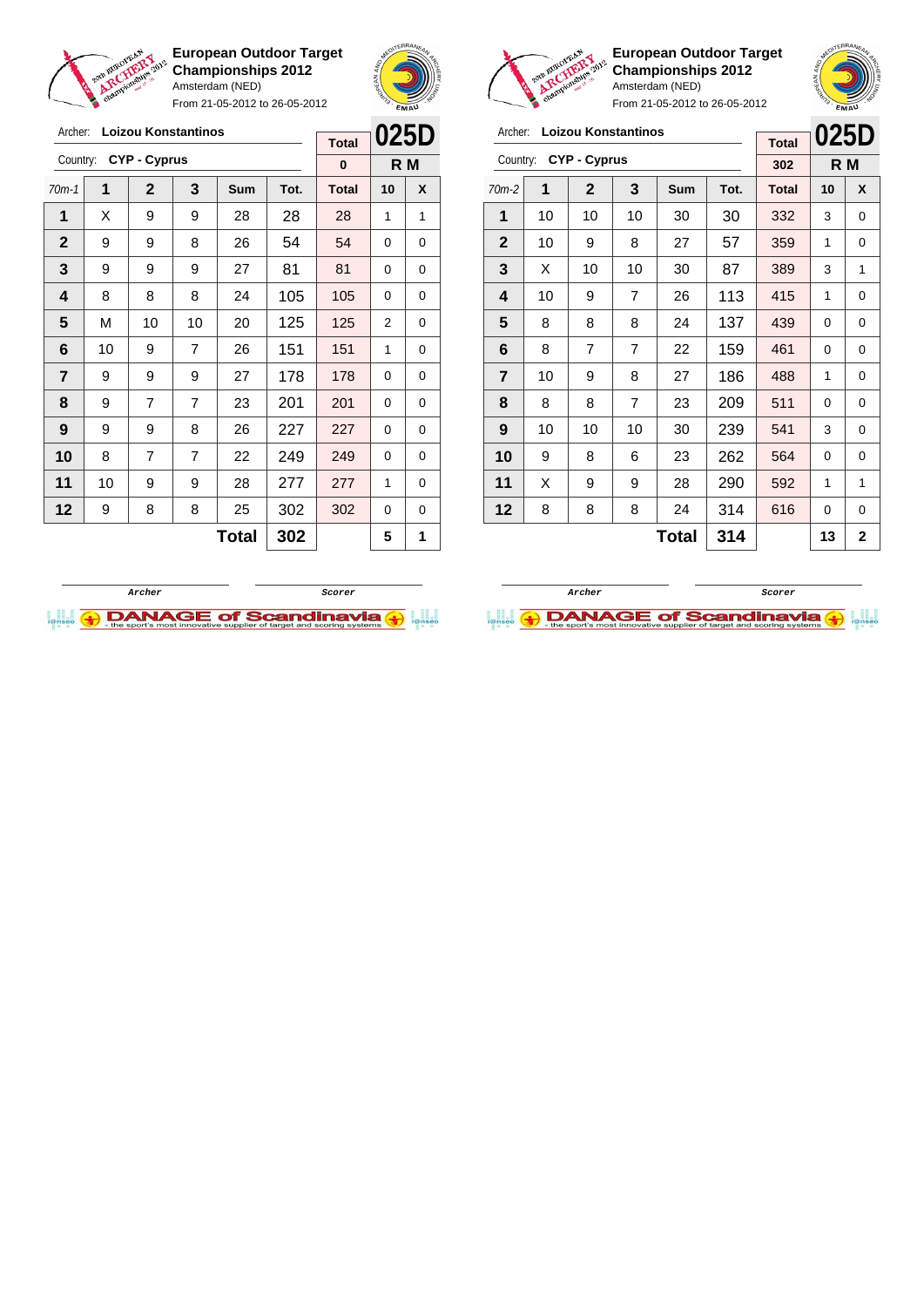

From 21-05-2012 to 26-05-2012





 $\sqrt{2}$ 

**European Outdoor Target Championships 2012** Amsterdam (NED) From 21-05-2012 to 26-05-2012

| Archer:        |    | <b>Svilanovic Dragan</b> |                |              |      | <b>Total</b> |                | 026A |
|----------------|----|--------------------------|----------------|--------------|------|--------------|----------------|------|
| Country:       |    | SRB - Serbia             |                |              |      | 286          |                | R M  |
| $70m-2$        | 1  | $\mathbf{2}$             | 3              | Sum          | Tot. | <b>Total</b> | 10             | X    |
| 1              | 9  | 9                        | 9              | 27           | 27   | 313          | $\Omega$       | 0    |
| $\mathbf{2}$   | 8  | 8                        | 5              | 21           | 48   | 334          | $\Omega$       | 0    |
| 3              | X  | 10                       | 9              | 29           | 77   | 363          | $\overline{2}$ | 1    |
| 4              | 9  | 7                        | $\overline{7}$ | 23           | 100  | 386          | 0              | 0    |
| 5              | X  | 10                       | 9              | 29           | 129  | 415          | 2              | 1    |
| 6              | 8  | 7                        | $\overline{7}$ | 22           | 151  | 437          | $\Omega$       | 0    |
| $\overline{7}$ | X  | 9                        | 8              | 27           | 178  | 464          | 1              | 1    |
| 8              | 8  | 7                        | $\overline{7}$ | 22           | 200  | 486          | 0              | 0    |
| 9              | 10 | 9                        | 9              | 28           | 228  | 514          | 1              | 0    |
| 10             | 8  | 8                        | 7              | 23           | 251  | 537          | 0              | 0    |
| 11             | 10 | 10                       | 10             | 30           | 281  | 567          | 3              | 0    |
| 12             | 10 | 9                        | 6              | 25           | 306  | 592          | 1              | 0    |
|                |    |                          |                | <b>Total</b> | 306  |              | 10             | 3    |

| Archer:        |    | <b>Svilanovic Dragan</b> |   |              |      | <b>Total</b> | 026A     |     |
|----------------|----|--------------------------|---|--------------|------|--------------|----------|-----|
| Country:       |    | SRB - Serbia             |   |              |      | $\bf{0}$     |          | R M |
| $70m-1$        | 1  | $\mathbf{2}$             | 3 | Sum          | Tot. | <b>Total</b> | 10       | X   |
| 1              | 9  | 9                        | 8 | 26           | 26   | 26           | 0        | 0   |
| $\mathbf{2}$   | 8  | $\overline{7}$           | 6 | 21           | 47   | 47           | 0        | 0   |
| 3              | 9  | 9                        | 9 | 27           | 74   | 74           | $\Omega$ | 0   |
| 4              | 8  | 8                        | 6 | 22           | 96   | 96           | $\Omega$ | 0   |
| 5              | X  | 8                        | 8 | 26           | 122  | 122          | 1        | 1   |
| 6              | 8  | 8                        | 7 | 23           | 145  | 145          | 0        | 0   |
| $\overline{7}$ | 9  | 9                        | 9 | 27           | 172  | 172          | 0        | 0   |
| 8              | 8  | 6                        | 5 | 19           | 191  | 191          | $\Omega$ | 0   |
| 9              | 10 | 8                        | 8 | 26           | 217  | 217          | 1        | 0   |
| 10             | 8  | 7                        | 6 | 21           | 238  | 238          | 0        | 0   |
| 11             | 9  | 9                        | 8 | 26           | 264  | 264          | 0        | 0   |
| 12             | 8  | 8                        | 6 | 22           | 286  | 286          | 0        | 0   |
|                |    |                          |   | <b>Total</b> | 286  |              | 2        | 1   |



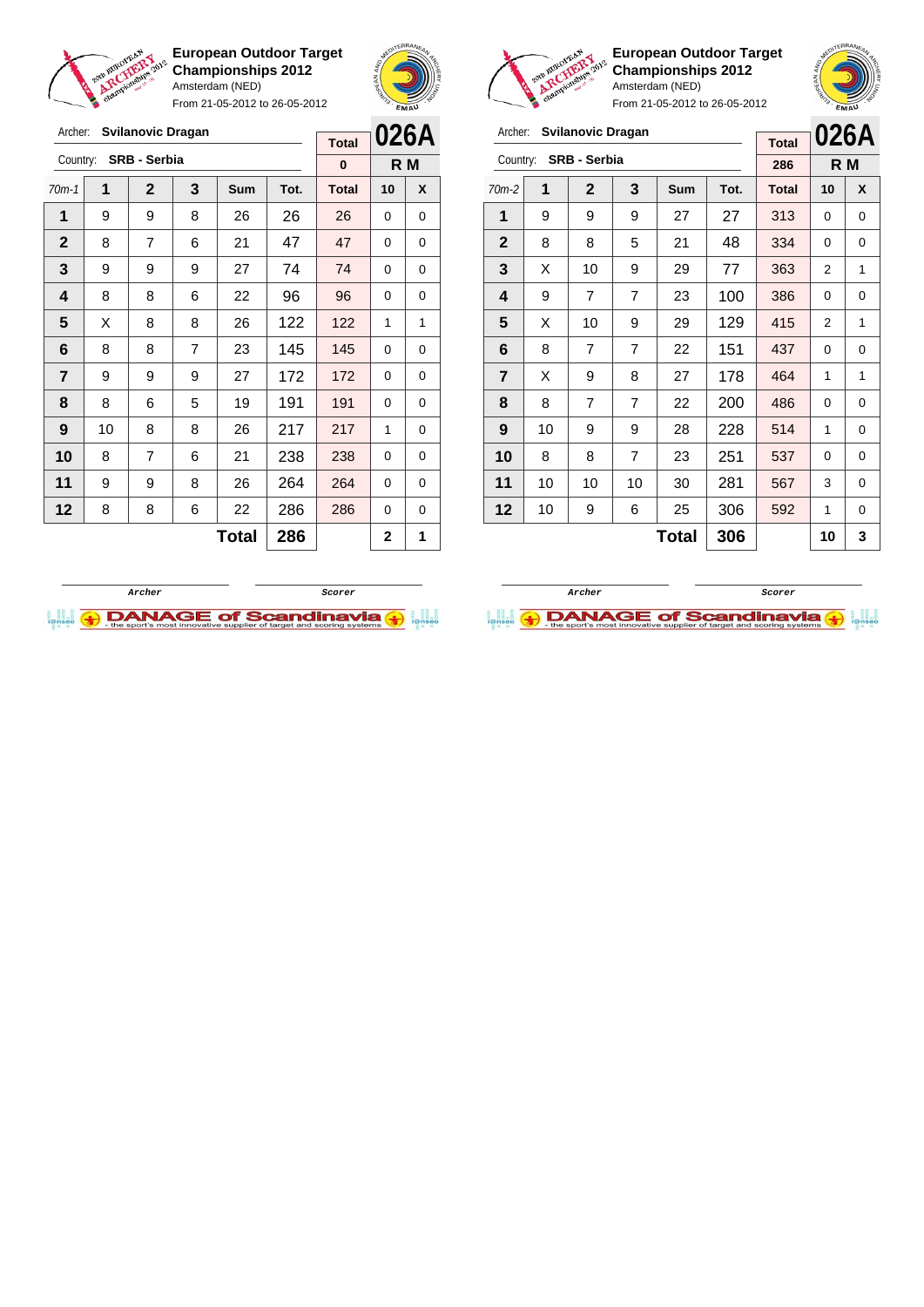

From 21-05-2012 to 26-05-2012





**European Outdoor Target Championships 2012** Amsterdam (NED)

From 21-05-2012 to 26-05-2012

| Archer:        |    | <b>Strajhar Klemen</b> |    |       |      | <b>Total</b> | 026B |                |
|----------------|----|------------------------|----|-------|------|--------------|------|----------------|
| Country:       |    | SLO - Slovenia         |    |       |      | 314          |      | R M            |
| $70m-2$        | 1  | $\mathbf 2$            | 3  | Sum   | Tot. | <b>Total</b> | 10   | X              |
| 1              | 10 | 9                      | 9  | 28    | 28   | 342          | 1    | 0              |
| $\mathbf{2}$   | 9  | 8                      | 7  | 24    | 52   | 366          | 0    | 0              |
| 3              | 10 | 10                     | 9  | 29    | 81   | 395          | 2    | 0              |
| 4              | 9  | 9                      | 8  | 26    | 107  | 421          | 0    | 0              |
| 5              | X  | X                      | 10 | 30    | 137  | 451          | 3    | $\overline{2}$ |
| 6              | 9  | 9                      | 8  | 26    | 163  | 477          | 0    | 0              |
| $\overline{7}$ | X  | 10                     | 10 | 30    | 193  | 507          | 3    | 1              |
| 8              | 9  | 8                      | 8  | 25    | 218  | 532          | 0    | 0              |
| 9              | 10 | 9                      | 9  | 28    | 246  | 560          | 1    | 0              |
| 10             | 9  | 9                      | 8  | 26    | 272  | 586          | 0    | 0              |
| 11             | 10 | 9                      | 9  | 28    | 300  | 614          | 1    | 0              |
| 12             | 9  | 9                      | 8  | 26    | 326  | 640          | 0    | 0              |
|                |    |                        |    | Total | 326  |              | 11   | 3              |

**Archer Scorer**

**DANAGE of Scandinavia** 



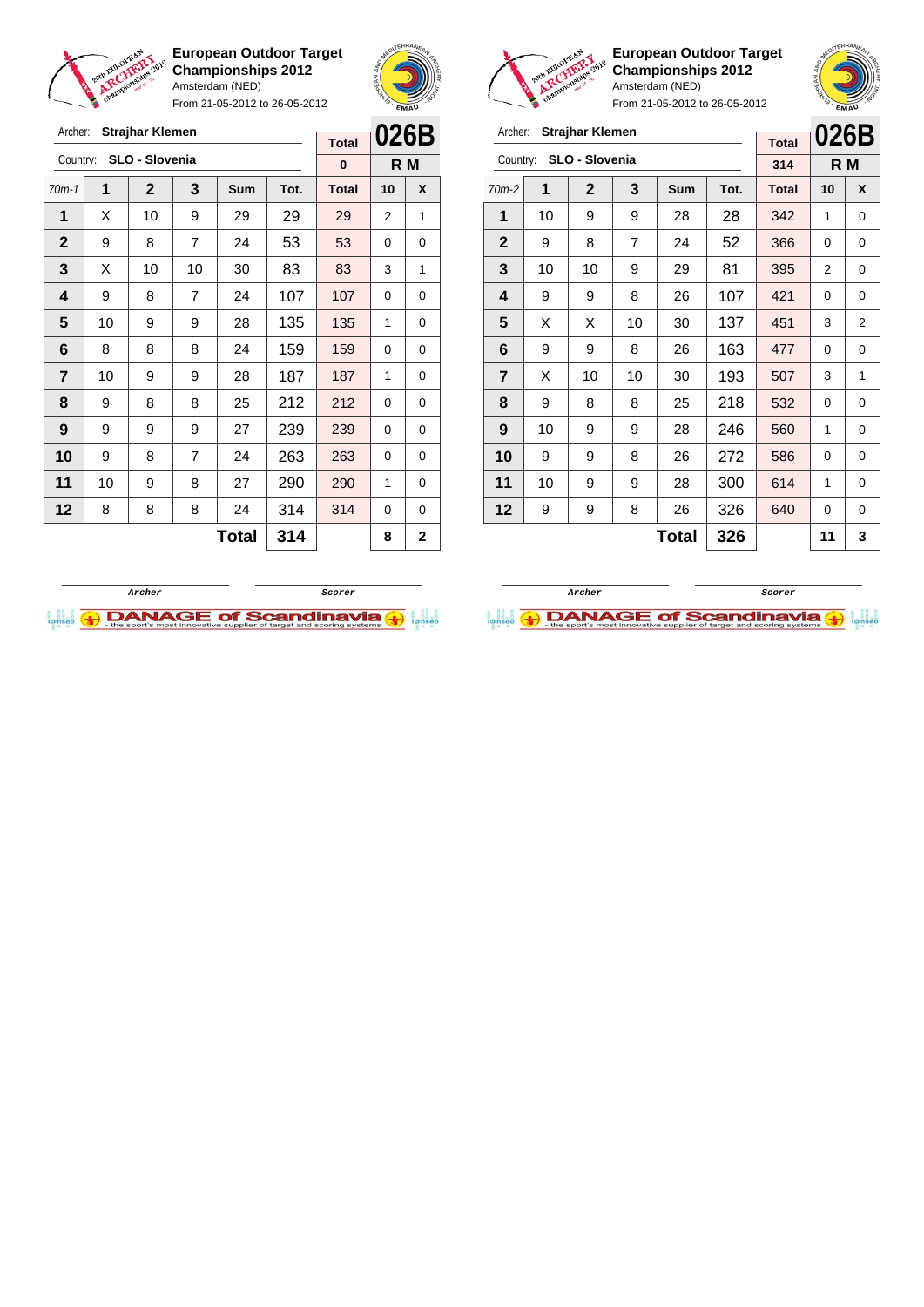

Archer: **Tura Paolo**

Country: **SMR - San Marino**

**European Outdoor Target Championships 2012** Amsterdam (NED)

From 21-05-2012 to 26-05-2012

70m-1 **1 2 3 Sum Tot. Total 10 X** | 9 | 8 | 7 | 24 | 24 | 24 | 0 | 0 | 7 | 6 | 5 | 18 | 42 | 42 | 0 | 0  $\mid$  X  $\mid$  9  $\mid$  8  $\mid$  27  $\mid$  69  $\mid$  69  $\mid$  1  $\mid$  1 | 7 | 7 | 7 | 21 | 90 | 90 | 0 | 0 | 9 | 9 | 9 | 27 | 117 | 117 | 0 | 0 | 8 | 7 | 3 | 18 | 135 | 135 | 0 | 0 | 9 | 8 | 8 | 25 | 160 | 160 | 0 | 0 | 7 | 7 | 7 | 21 | 181 | 181 | 0 | 0 | 8 | 8 | 8 | 24 | 205 | 205 | 0 | 0 | 7 | 6 | 4 | 17 | 222 | 222 | 0 | 0 | 9 | 9 | 9 | 27 | 249 <mark>| 249</mark> | 0 | 0 | 9 | 8 | 7 | 24 | 273 | 273 | 0 | 0



**R M**

**Total 0**



**European Outdoor Target Championships 2012** Amsterdam (NED)

**R M**

**026C**

**Total 273**

From 21-05-2012 to 26-05-2012

|         |  | Archer: Tura Paolo        |  |
|---------|--|---------------------------|--|
|         |  | Country: SMR - San Marino |  |
| $70m-2$ |  | $\overline{2}$            |  |
|         |  |                           |  |

| $70m-2$        | 1  | $\mathbf{2}$ | 3 | <b>Sum</b>   | Tot. | <b>Total</b> | 10 | X |
|----------------|----|--------------|---|--------------|------|--------------|----|---|
| 1              | 9  | 8            | 8 | 25           | 25   | 298          | 0  | 0 |
| $\mathbf{2}$   | 8  | 7            | 7 | 22           | 47   | 320          | 0  | 0 |
| 3              | 10 | 8            | 8 | 26           | 73   | 346          | 1  | 0 |
| 4              | 8  | 8            | 6 | 22           | 95   | 368          | 0  | 0 |
| 5              | 10 | 9            | 8 | 27           | 122  | 395          | 1  | 0 |
| 6              | 8  | 7            | 2 | 17           | 139  | 412          | 0  | 0 |
| $\overline{7}$ | 9  | 9            | 9 | 27           | 166  | 439          | 0  | 0 |
| 8              | 6  | 6            | 5 | 17           | 183  | 456          | 0  | 0 |
| 9              | 10 | 9            | 9 | 28           | 211  | 484          | 1  | 0 |
| 10             | 8  | 7            | 5 | 20           | 231  | 504          | 0  | 0 |
| 11             | X  | 10           | 9 | 29           | 260  | 533          | 2  | 1 |
| 12             | 8  | 8            | 7 | 23           | 283  | 556          | 0  | 0 |
|                |    |              |   | <b>Total</b> | 283  |              | 5  | 1 |



**Total**  $273$  1

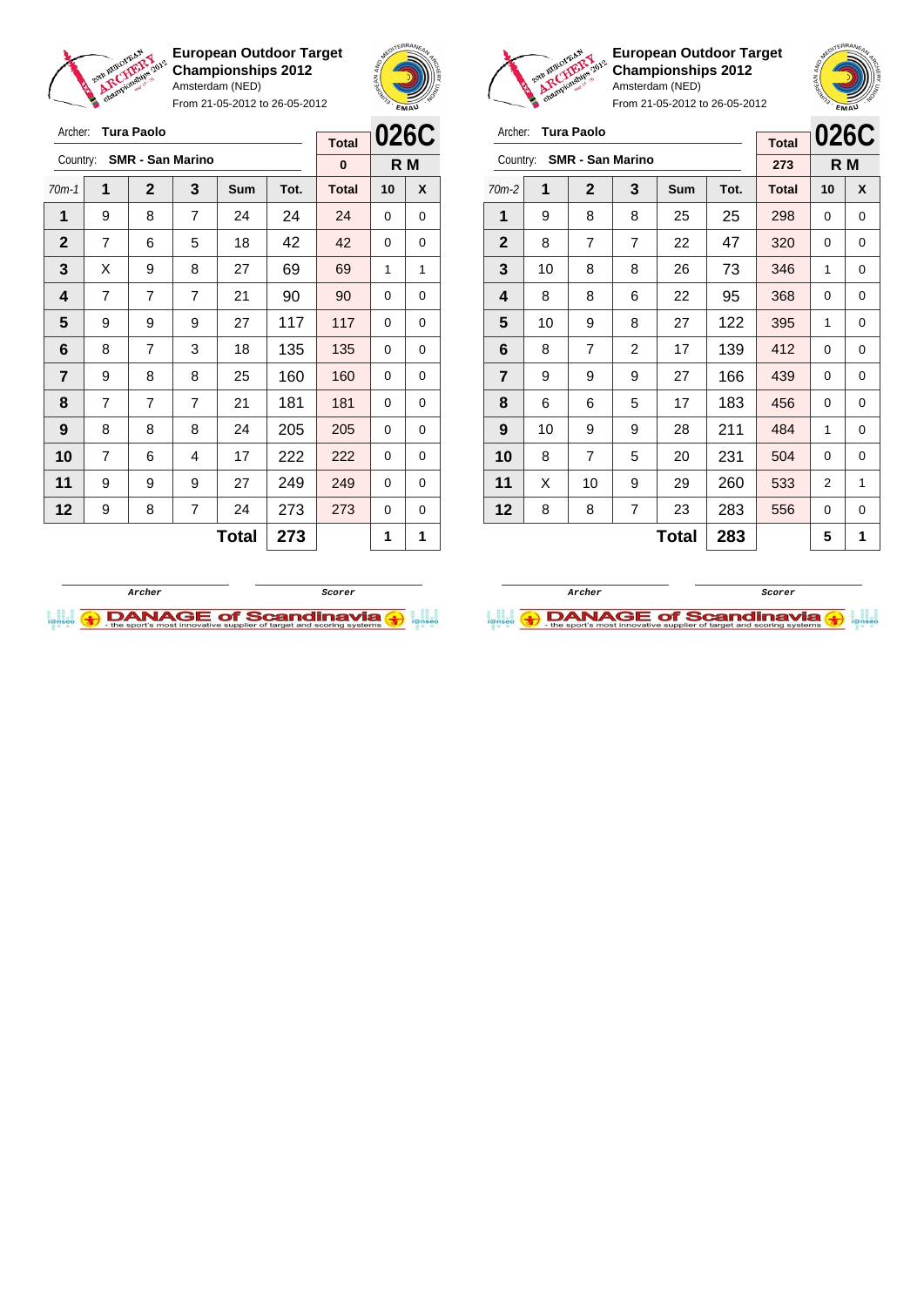



From 21-05-2012 to 26-05-2012

| Archer:        |   | <b>Olaru Dan</b>     |   |              |      |              | 026D     |                |
|----------------|---|----------------------|---|--------------|------|--------------|----------|----------------|
|                |   |                      |   |              |      | <b>Total</b> |          |                |
| Country:       |   | <b>MDA - Moldova</b> |   |              |      | 0            |          | R M            |
| $70m-1$        | 1 | $\mathbf{2}$         | 3 | Sum          | Tot. | <b>Total</b> | 10       | X              |
| 1              | 9 | 9                    | 8 | 26           | 26   | 26           | $\Omega$ | 0              |
| $\mathbf{2}$   | 8 | 8                    | 8 | 24           | 50   | 50           | 0        | 0              |
| 3              | Х | Х                    | 9 | 29           | 79   | 79           | 2        | 2              |
| 4              | 8 | 8                    | 8 | 24           | 103  | 103          | 0        | 0              |
| 5              | 9 | 8                    | 8 | 25           | 128  | 128          | 0        | 0              |
| 6              | 8 | $\overline{7}$       | 6 | 21           | 149  | 149          | 0        | 0              |
| $\overline{7}$ | 9 | 9                    | 9 | 27           | 176  | 176          | 0        | 0              |
| 8              | 9 | 8                    | 8 | 25           | 201  | 201          | 0        | 0              |
| 9              | 9 | 9                    | 9 | 27           | 228  | 228          | $\Omega$ | 0              |
| 10             | 8 | 8                    | 8 | 24           | 252  | 252          | 0        | 0              |
| 11             | 9 | 9                    | 8 | 26           | 278  | 278          | 0        | 0              |
| 12             | 8 | 8                    | 8 | 24           | 302  | 302          | 0        | 0              |
|                |   |                      |   | <b>Total</b> | 302  |              | 2        | $\overline{2}$ |



**European Outdoor Target Championships 2012** Amsterdam (NED)

| Archer:        |    | <b>Olaru Dan</b>     |                |       |      | <b>Total</b> | 026D     |     |
|----------------|----|----------------------|----------------|-------|------|--------------|----------|-----|
| Country:       |    | <b>MDA - Moldova</b> |                |       |      | 302          |          | R M |
| $70m-2$        | 1  | $\mathbf{2}$         | 3              | Sum   | Tot. | <b>Total</b> | 10       | X   |
| 1              | 9  | 9                    | 8              | 26    | 26   | 328          | 0        | 0   |
| $\mathbf{2}$   | 8  | 8                    | 8              | 24    | 50   | 352          | 0        | 0   |
| 3              | X  | X                    | X              | 30    | 80   | 382          | 3        | 3   |
| 4              | 9  | 9                    | 9              | 27    | 107  | 409          | 0        | 0   |
| 5              | X  | 10                   | 10             | 30    | 137  | 439          | 3        | 1   |
| 6              | 9  | 9                    | 9              | 27    | 164  | 466          | $\Omega$ | 0   |
| $\overline{7}$ | 10 | 9                    | 9              | 28    | 192  | 494          | 1        | 0   |
| 8              | 9  | 8                    | 7              | 24    | 216  | 518          | 0        | 0   |
| 9              | 10 | 9                    | 9              | 28    | 244  | 546          | 1        | 0   |
| 10             | 9  | 8                    | $\overline{7}$ | 24    | 268  | 570          | 0        | 0   |
| 11             | 9  | 9                    | 9              | 27    | 295  | 597          | 0        | 0   |
| 12             | 9  | 8                    | 8              | 25    | 320  | 622          | 0        | 0   |
|                |    |                      |                | Total | 320  |              | 8        | 4   |



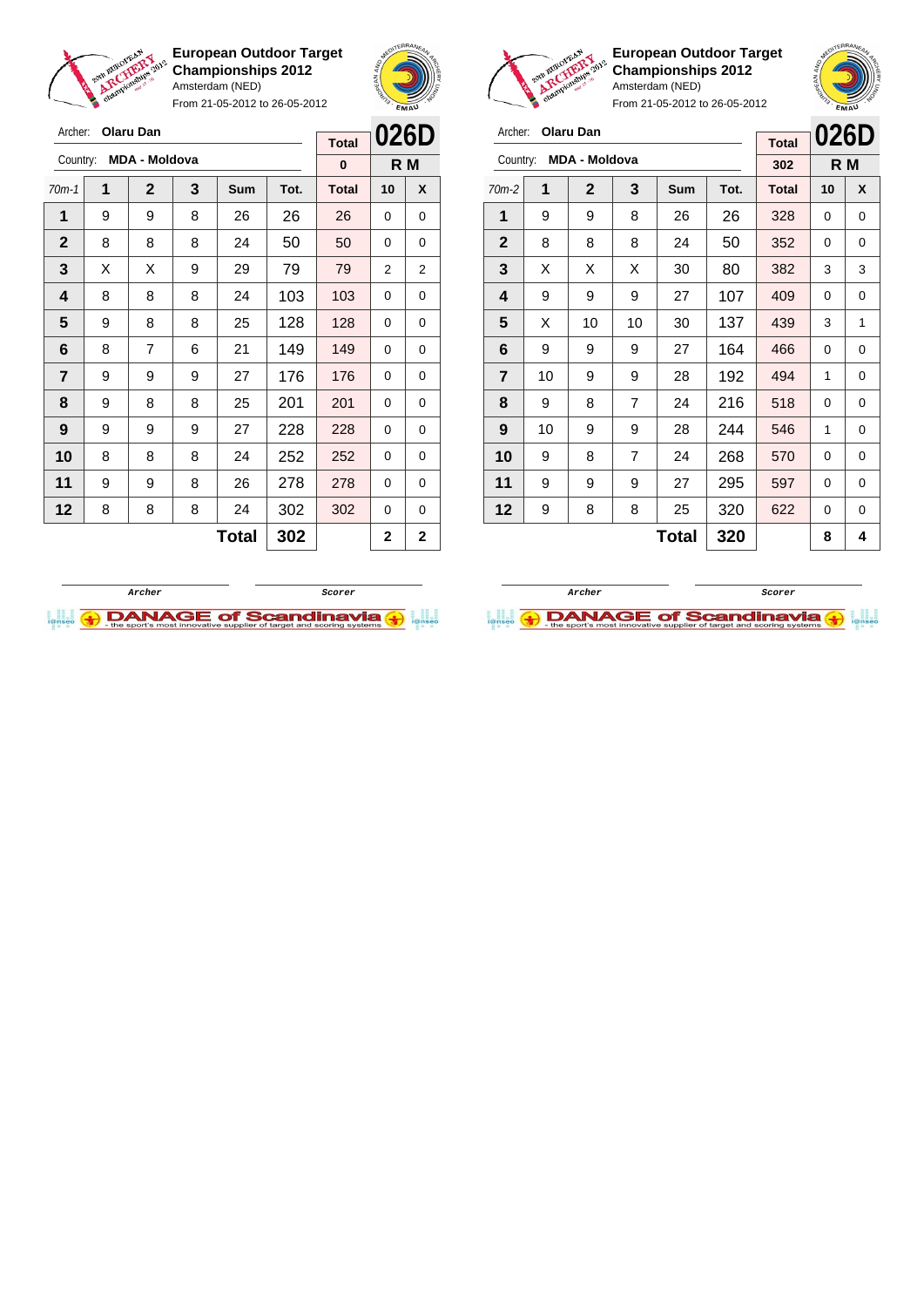

Archer: **Luzhnica Bardhyl**

**European Outdoor Target Championships 2012** Amsterdam (NED)

From 21-05-2012 to 26-05-2012





**European Outdoor Target Championships 2012** Amsterdam (NED)

| Archer:        |    | <b>Luzhnica Bardhyl</b> |                |              | <b>Total</b> | 027A         |    |     |
|----------------|----|-------------------------|----------------|--------------|--------------|--------------|----|-----|
| Country:       |    | KOS - Kosovo            |                |              |              | 271          |    | R M |
| $70m-2$        | 1  | $\mathbf{2}$            | 3              | Sum          | Tot.         | <b>Total</b> | 10 | X   |
| 1              | 10 | 9                       | 9              | 28           | 28           | 299          | 1  | 0   |
| $\mathbf{2}$   | 9  | 8                       | 8              | 25           | 53           | 324          | 0  | 0   |
| 3              | 10 | 9                       | 9              | 28           | 81           | 352          | 1  | 0   |
| 4              | 9  | 8                       | $\overline{7}$ | 24           | 105          | 376          | 0  | 0   |
| 5              | 9  | 9                       | 9              | 27           | 132          | 403          | 0  | 0   |
| 6              | 9  | 8                       | 7              | 24           | 156          | 427          | 0  | 0   |
| $\overline{7}$ | 9  | 8                       | 6              | 23           | 179          | 450          | 0  | 0   |
| 8              | 5  | 5                       | $\overline{2}$ | 12           | 191          | 462          | 0  | 0   |
| 9              | 10 | 9                       | 9              | 28           | 219          | 490          | 1  | 0   |
| 10             | 8  | 6                       | 6              | 20           | 239          | 510          | 0  | 0   |
| 11             | X  | 9                       | 7              | 26           | 265          | 536          | 1  | 1   |
| 12             | 7  | 7                       | 6              | 20           | 285          | 556          | 0  | 0   |
|                |    |                         |                | <b>Total</b> | 285          |              | 4  | 1   |

| Archer:        | Luzhnica Bardhyl | <b>Total</b>   | 027A                    |     |     |              |    |   |
|----------------|------------------|----------------|-------------------------|-----|-----|--------------|----|---|
| Country:       | KOS - Kosovo     |                | 0                       | R M |     |              |    |   |
| $70m-1$        | 1                | $\mathbf 2$    | 3<br>Tot.<br><b>Sum</b> |     |     | <b>Total</b> | 10 | X |
| 1              | 10               | 8              | 7                       | 25  | 25  | 25           | 1  | 0 |
| $\mathbf 2$    | 6                | 5              | 4                       | 15  | 40  | 40           | 0  | 0 |
| 3              | 9                | 9              | 9                       | 27  | 67  | 67           | 0  | 0 |
| 4              | 7                | 6              | 6                       | 19  | 86  | 86           | 0  | 0 |
| 5              | 8                | 8              | 7                       | 23  | 109 | 109          | 0  | 0 |
| 6              | 7                | 6              | 6                       | 19  | 128 | 128          | 0  | 0 |
| $\overline{7}$ | 9                | 8              | 8                       | 25  | 153 | 153          | 0  | 0 |
| 8              | $\overline{7}$   | $\overline{7}$ | 6                       | 20  | 173 | 173          | 0  | 0 |
| 9              | X                | 9              | 9                       | 28  | 201 | 201          | 1  | 1 |
| 10             | 9                | 8              | 8                       | 25  | 226 | 226          | 0  | 0 |
| 11             | 9                | 9              | 9                       | 27  | 253 | 253          | 0  | 0 |
| 12             | 8                | 6              | 4                       | 18  | 271 | 271          | 0  | 0 |
|                |                  |                | 2                       | 1   |     |              |    |   |



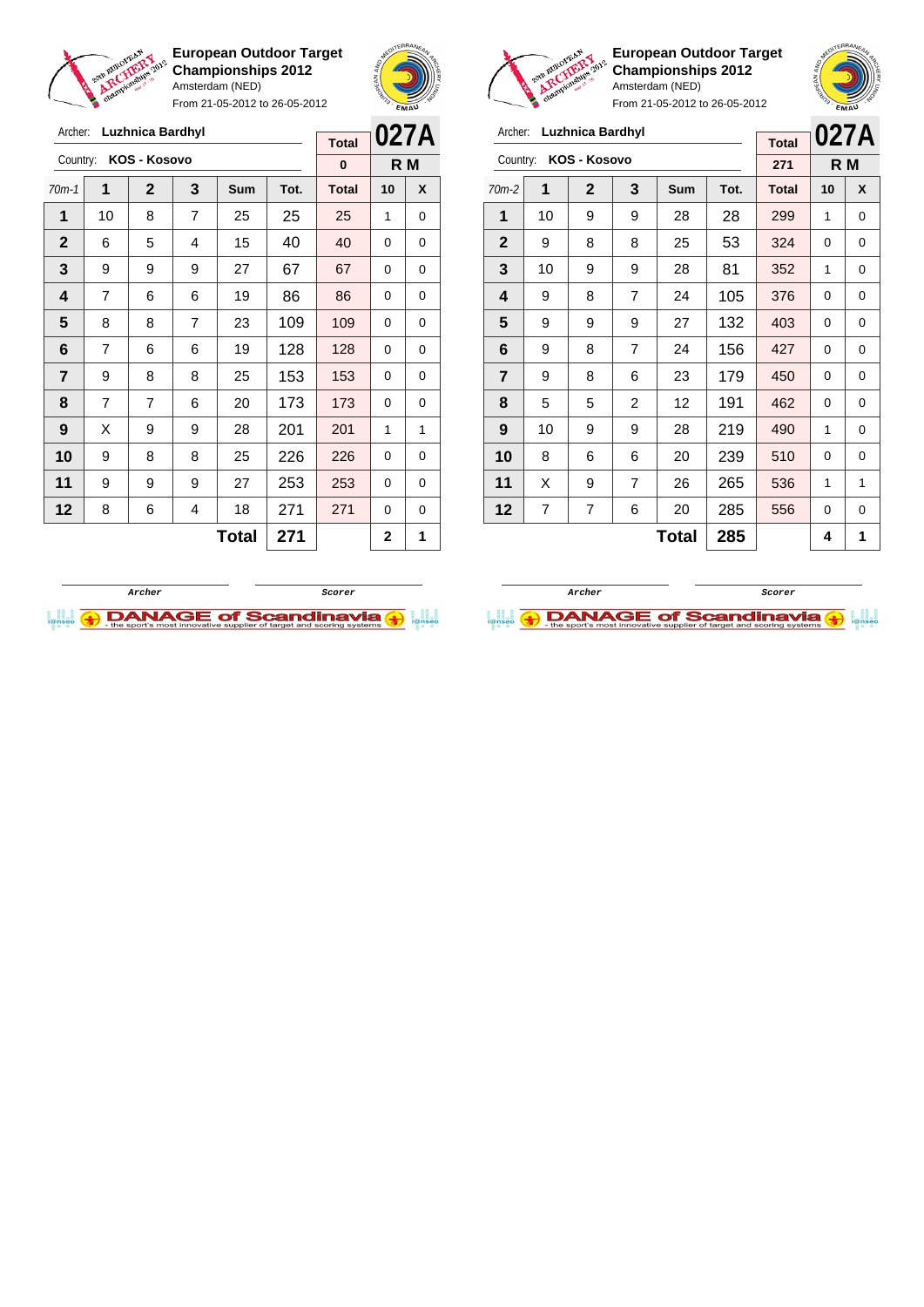

Archer: **Matzkin Guy** Country: **ISR - Israel**

**European Outdoor Target Championships 2012** Amsterdam (NED)

From 21-05-2012 to 26-05-2012

70m-1 **1 2 3 Sum Tot. Total 10 X** | 10 | 10 | 9 | 29 | 29 | 29 | 2 | 0 | 9 | 9 | 9 | 27 | 56 | 56 | 0 | 0  $\mid$  X  $\mid$  X  $\mid$  10  $\mid$  30  $\mid$  86  $\mid$  86  $\mid$  3  $\mid$  2 | 10 | 9 | 9 | 28 | 114 | 114 | 1 | 0 | 10 | 10 | 10 | 30 | 144 | 144 | 3 | 0 | 9 | 9 | 8 | 26 | 170 | 170 | 0 | 0  $\begin{array}{|c|c|c|c|c|c|}\n\hline\n\textbf{7} & \textbf{X} & \textbf{10} & \textbf{9} & \textbf{29} & \textbf{29} & \textbf{199} & \textbf{199} & \textbf{2} & \textbf{1} \end{array}$  | 8 | 8 | 7 | 23 | 222 | 222 | 0 | 0 | 10 | 10 | 9 | 29 | 251 | 251 | 2 | 0 9 9 8 26 277 277 0 0 | X | 9 | 9 | 28 | 305 | 305 | 1 | 1 | 9 | 9 | 8 | 26 | 331 | 331 | 0 | 0



**R M**

**Total 0**



**European Outdoor Target Championships 2012** Amsterdam (NED)



From 21-05-2012 to 26-05-2012

| Archer:      | <b>Matzkin Guy</b>  | <b>Total</b> | 027B           |     |      |              |                |                |
|--------------|---------------------|--------------|----------------|-----|------|--------------|----------------|----------------|
| Country:     | <b>ISR</b> - Israel | 331          | R M            |     |      |              |                |                |
| $70m-2$      | 1                   | $\mathbf 2$  | 3              | Sum | Tot. | <b>Total</b> | 10             | X              |
| 1            | 10                  | 9            | 9              | 28  | 28   | 359          | 1              | 0              |
| $\mathbf{2}$ | 9                   | 8            | 8              | 25  | 53   | 384          | 0              | 0              |
| 3            | X                   | 10           | 10             | 30  | 83   | 414          | 3              | 1              |
| 4            | 9                   | 9            | $\overline{7}$ | 25  | 108  | 439          | 0              | 0              |
| 5            | X                   | X            | 10             | 30  | 138  | 469          | 3              | $\overline{2}$ |
| 6            | 10                  | 10           | 8              | 28  | 166  | 497          | $\overline{2}$ | 0              |
| 7            | X                   | 10           | 9              | 29  | 195  | 526          | 2              | 1              |
| 8            | 9                   | 8            | 8              | 25  | 220  | 551          | 0              | 0              |
| 9            | 9                   | 9            | 9              | 27  | 247  | 578          | 0              | 0              |
| 10           | 8                   | 8            | 8              | 24  | 271  | 602          | 0              | 0              |
| 11           | 10                  | 9            | 9              | 28  | 299  | 630          | 1              | $\Omega$       |
| 12           | 9                   | 9            | 8              | 26  | 325  | 656          | 0              | 0              |
|              |                     |              | 12             | 4   |      |              |                |                |



**Total 331 14 4**

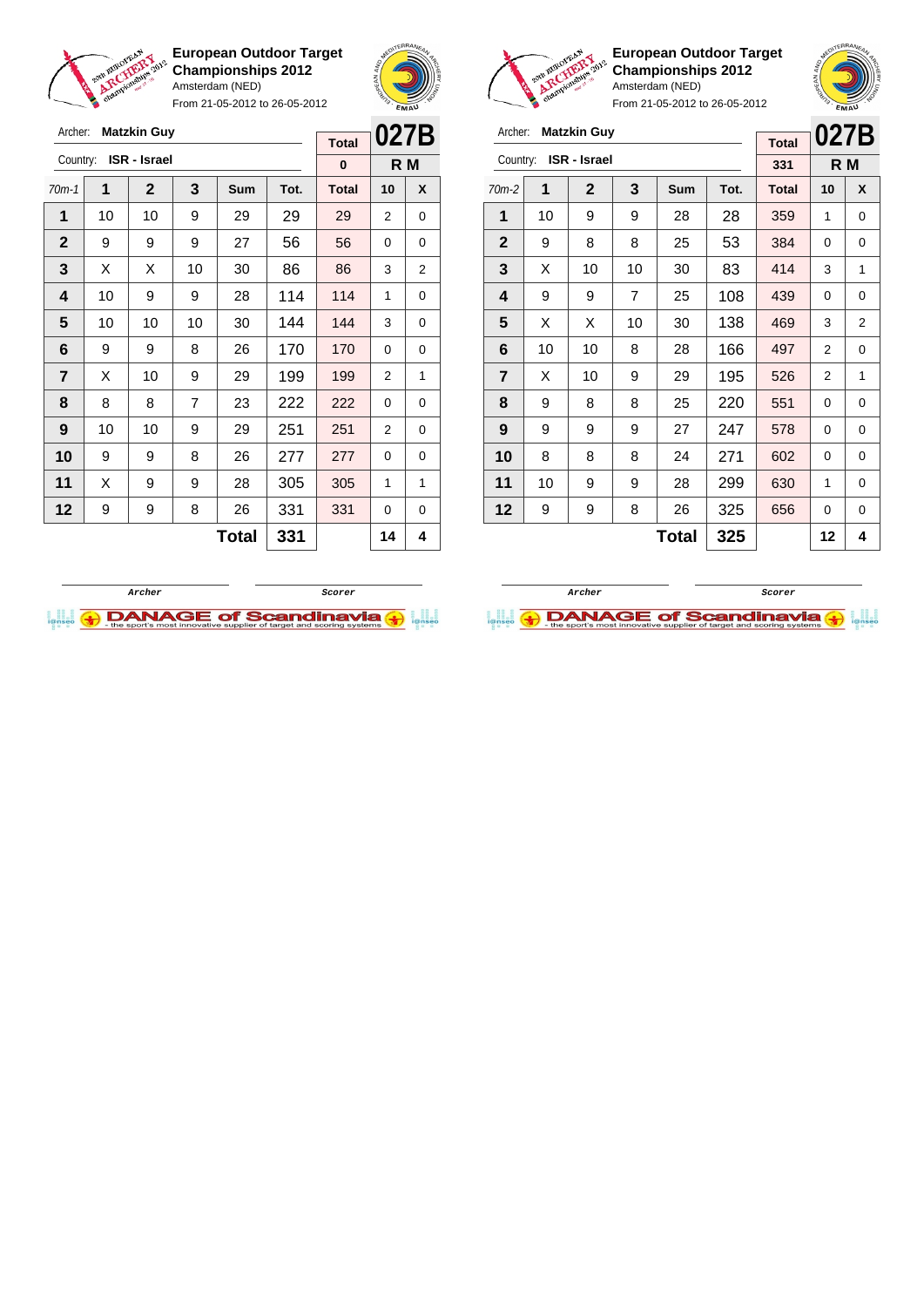

Archer: **Sandorka Robert**

**European Outdoor Target Championships 2012** Amsterdam (NED)

From 21-05-2012 to 26-05-2012





**European Outdoor Target Championships 2012** Amsterdam (NED)

| Archer:                 | <b>Sandorka Robert</b> | <b>Total</b> | 027C |              |     |     |   |   |
|-------------------------|------------------------|--------------|------|--------------|-----|-----|---|---|
| Country:                | <b>CRO - Croatia</b>   | 307          | R M  |              |     |     |   |   |
| 70m-2                   | 1                      | $\mathbf 2$  | Tot. | <b>Total</b> | 10  | X   |   |   |
| 1                       | X                      | X            | 10   | 30           | 30  | 337 | 3 | 2 |
| $\mathbf{2}$            | 9                      | 9            | 8    | 26           | 56  | 363 | 0 | 0 |
| 3                       | 10                     | 10           | 9    | 29           | 85  | 392 | 2 | 0 |
| 4                       | 9                      | 8            | 7    | 24           | 109 | 416 | 0 | 0 |
| 5                       | 10                     | 9            | 9    | 28           | 137 | 444 | 1 | 0 |
| 6                       | 9                      | 9            | 8    | 26           | 163 | 470 | 0 | 0 |
| $\overline{\mathbf{r}}$ | X                      | 10           | 9    | 29           | 192 | 499 | 2 | 1 |
| 8                       | 9                      | 8            | 7    | 24           | 216 | 523 | 0 | 0 |
| 9                       | 10                     | 10           | 9    | 29           | 245 | 552 | 2 | 0 |
| 10                      | 9                      | 8            | 8    | 25           | 270 | 577 | 0 | 0 |
| 11                      | 9                      | 9            | 9    | 27           | 297 | 604 | 0 | 0 |
| 12                      | 9                      | 8            | 8    | 25           | 322 | 629 | 0 | 0 |
|                         |                        | 10           | 3    |              |     |     |   |   |

| Archer:        | <b>Sandorka Robert</b> | <b>Total</b> | 027C |              |      |              |    |   |
|----------------|------------------------|--------------|------|--------------|------|--------------|----|---|
| Country:       | <b>CRO - Croatia</b>   | 0            | R M  |              |      |              |    |   |
| $70m-1$        | 1                      | $\mathbf 2$  | 3    | <b>Sum</b>   | Tot. | <b>Total</b> | 10 | X |
| 1              | 9                      | 9            | 9    | 27           | 27   | 27           | 0  | 0 |
| $\mathbf 2$    | 9                      | 8            | 6    | 23           | 50   | 50           | 0  | 0 |
| 3              | 10                     | 8            | 8    | 26           | 76   | 76           | 1  | 0 |
| 4              | 8                      | 7            | 6    | 21           | 97   | 97           | 0  | 0 |
| 5              | 10                     | 10           | 9    | 29           | 126  | 126          | 2  | 0 |
| 6              | 9                      | 8            | 8    | 25           | 151  | 151          | 0  | 0 |
| $\overline{7}$ | 10                     | 10           | 9    | 29           | 180  | 180          | 2  | 0 |
| 8              | 8                      | 8            | 8    | 24           | 204  | 204          | 0  | 0 |
| 9              | 9                      | 9            | 9    | 27           | 231  | 231          | 0  | 0 |
| 10             | 8                      | 8            | 7    | 23           | 254  | 254          | 0  | 0 |
| 11             | 10                     | 9            | 9    | 28           | 282  | 282          | 1  | 0 |
| 12             | 9                      | 8            | 8    | 25           | 307  | 307          | 0  | 0 |
|                |                        |              | 6    | 0            |      |              |    |   |
|                |                        |              |      | <b>Total</b> | 307  |              |    |   |



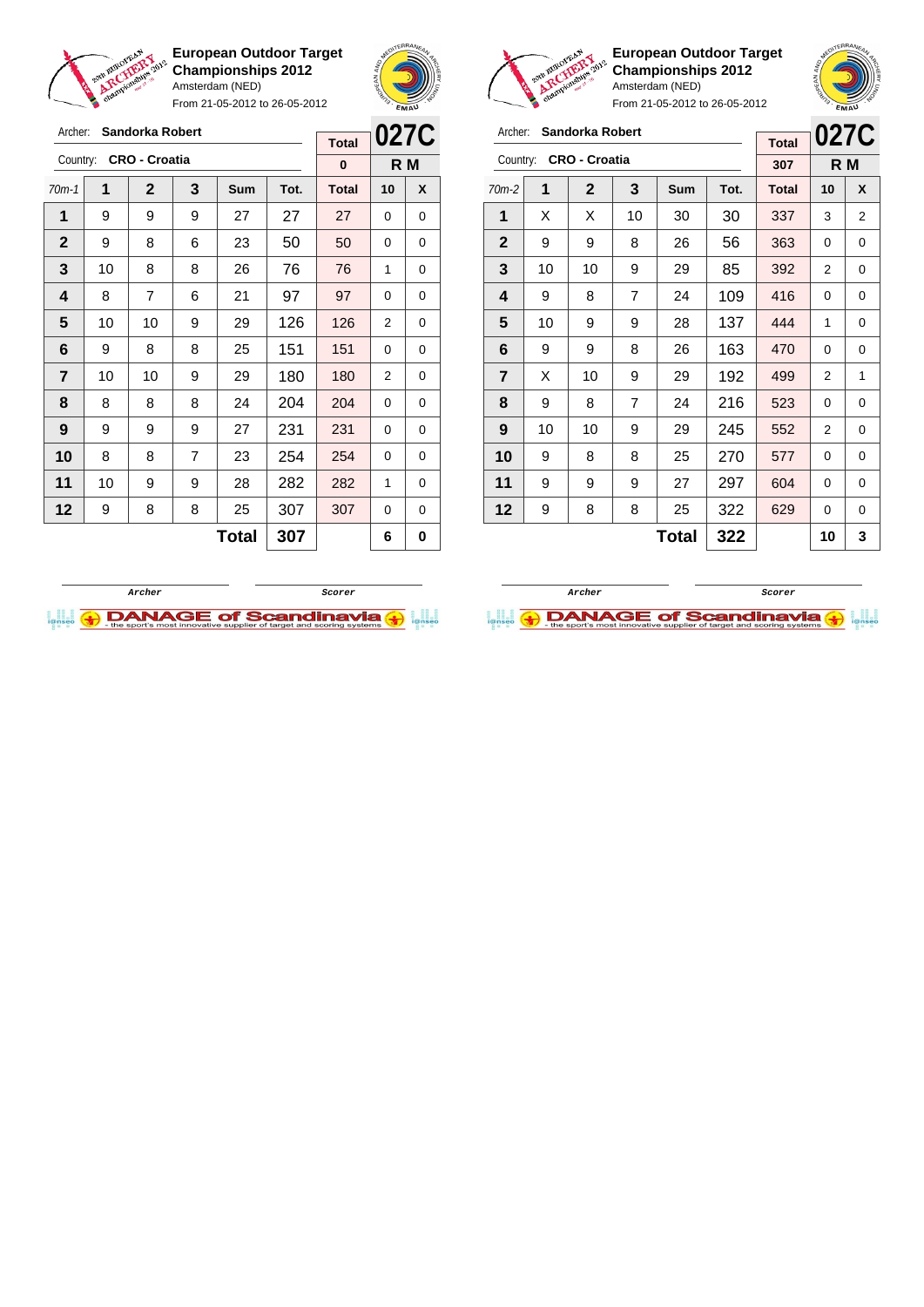

From 21-05-2012 to 26-05-2012





**European Outdoor Target Championships 2012** Amsterdam (NED)

**029A R W**

From 21-05-2012 to 26-05-2012

| <b>Zommere Liga</b><br>Archer: |    |                       |                |       |      |              |             | 029A<br>Archer: Zommere Liga |                       |                |                |                |              |      |              |                |   |  |
|--------------------------------|----|-----------------------|----------------|-------|------|--------------|-------------|------------------------------|-----------------------|----------------|----------------|----------------|--------------|------|--------------|----------------|---|--|
|                                |    |                       |                |       |      | <b>Total</b> |             |                              |                       |                |                |                |              |      | <b>Total</b> | 029/           |   |  |
|                                |    | Country: LAT - Latvia |                |       |      | $\bf{0}$     | R W         |                              | Country: LAT - Latvia |                |                |                |              |      | 278          | R W            |   |  |
| $70m-1$                        | 1  | $\mathbf{2}$          | 3              | Sum   | Tot. | <b>Total</b> | 10          | X                            | $70m-2$               | 1              | $\mathbf{2}$   | 3              | Sum          | Tot. | <b>Total</b> | 10             | X |  |
| 1                              | 10 | 9                     | 9              | 28    | 28   | 28           | 1           | 0                            | 1                     | 10             | 9              | 9              | 28           | 28   | 306          | 1              | 0 |  |
| $\mathbf 2$                    | 8  | $\overline{7}$        | $\overline{7}$ | 22    | 50   | 50           | $\Omega$    | $\mathbf 0$                  | $\mathbf{2}$          | 8              | 8              | $\overline{7}$ | 23           | 51   | 329          | $\mathbf 0$    | 0 |  |
| 3                              | 10 | 10                    | 9              | 29    | 79   | 79           | 2           | 0                            | 3                     | 10             | 10             | 9              | 29           | 80   | 358          | $\overline{2}$ | 0 |  |
| 4                              | 9  | 6                     | 6              | 21    | 100  | 100          | $\Omega$    | $\Omega$                     | 4                     | 9              | 8              | 6              | 23           | 103  | 381          | $\Omega$       | 0 |  |
| 5                              | 10 | 9                     | 9              | 28    | 128  | 128          | 1           | 0                            | 5                     | 10             | 9              | 9              | 28           | 131  | 409          | 1              | 0 |  |
| 6                              | 9  | 8                     | $\overline{7}$ | 24    | 152  | 152          | $\Omega$    | 0                            | 6                     | 9              | 8              | $\overline{7}$ | 24           | 155  | 433          | $\Omega$       | 0 |  |
| $\overline{7}$                 | X  | 9                     | 8              | 27    | 179  | 179          | 1           | 1                            | $\overline{7}$        | 10             | 9              | 9              | 28           | 183  | 461          | 1              | 0 |  |
| 8                              | 8  | 8                     | $\overline{7}$ | 23    | 202  | 202          | $\mathbf 0$ | 0                            | 8                     | 8              | 8              | 8              | 24           | 207  | 485          | 0              | 0 |  |
| 9                              | 9  | 9                     | 8              | 26    | 228  | 228          | $\Omega$    | $\mathbf 0$                  | 9                     | 9              | 8              | 8              | 25           | 232  | 510          | $\Omega$       | 0 |  |
| 10                             | 6  | 4                     | M              | 10    | 238  | 238          | $\Omega$    | 0                            | 10                    | 8              | $\overline{7}$ | $\overline{7}$ | 22           | 254  | 532          | 0              | 0 |  |
| 11                             | 9  | 9                     | $\overline{7}$ | 25    | 263  | 263          | $\Omega$    | 0                            | 11                    | 9              | 8              | 8              | 25           | 279  | 557          | 0              | 0 |  |
| 12                             | 6  | 6                     | 3              | 15    | 278  | 278          | $\mathbf 0$ | 0                            | 12                    | $\overline{7}$ | 6              | 6              | 19           | 298  | 576          | 0              | 0 |  |
|                                |    |                       |                | Total | 278  |              | 5           | 1                            |                       |                |                |                | <b>Total</b> | 298  |              | 5              | 0 |  |





**Archer Scorer DANAGE of Scandinavia**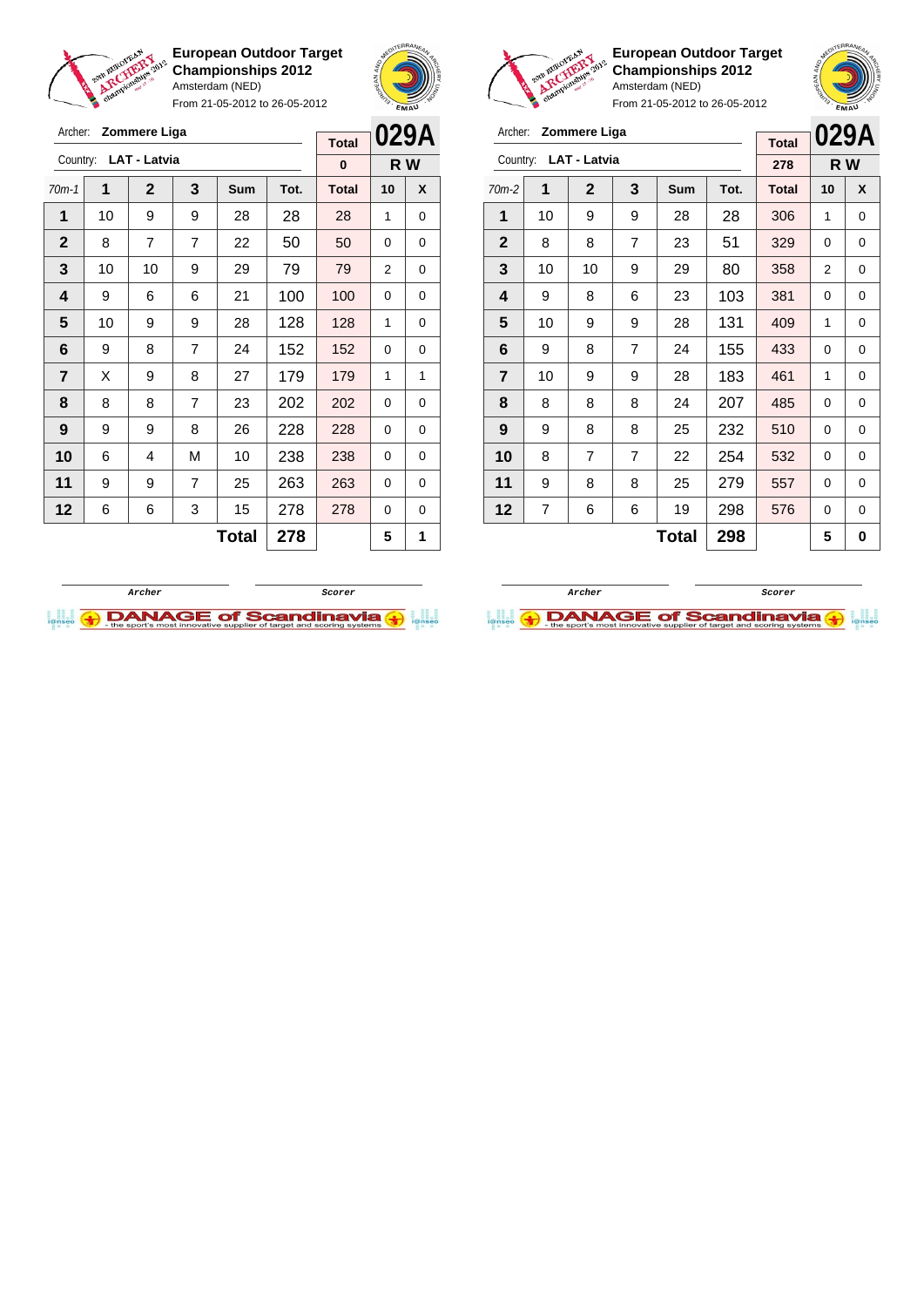

Archer: **Bacinschi Oana** Country: **ROU - Romania**

**European Outdoor Target Championships 2012** Amsterdam (NED)

From 21-05-2012 to 26-05-2012

70m-1 **1 2 3 Sum Tot. Total 10 X** | 10 | 9 | 9 | 28 | 28 | 28 | 1 | 0 9 8 6 23 51 51 0 0 | 10 | 9 | 9 | 28 | 79 | 79 | 1 | 0 | 9 | 8 | 8 | 25 | 104 | 104 | 0 | 0 | 10 | 10 | 9 | 29 | 133 | 133 | 2 | 0 | 9 | 8 | 7 | 24 | 157 | 157 | 0 | 0 | 10 | 10 | 9 | 29 | 186 | 186 | 2 | 0 | 8 | 7 | 6 | 21 | 207 | 207 | 0 | 0 | 8 | 7 | 7 | 22 | 229 | 229 | 0 | 0 | 7 | 6 | 5 | 18 | 247 | 247 | 0 | 0 | 9 | 8 | 8 | 25 | 272 | 272 | 0 | 0 | 6 | 6 | 5 | 17 | 289 | 289 | 0 | 0



**R W**

**Total 0**



**European Outdoor Target Championships 2012** Amsterdam (NED)

From 21-05-2012 to 26-05-2012

| Archer:        |                | Bacinschi Oana |                |     |      | <b>Total</b> | 029B |     |
|----------------|----------------|----------------|----------------|-----|------|--------------|------|-----|
| Country:       |                | ROU - Romania  |                |     |      | 289          |      | R W |
| $70m-2$        | 1              | $\mathbf{2}$   | 3              | Sum | Tot. | <b>Total</b> | 10   | X   |
| 1              | X              | 10             | 9              | 29  | 29   | 318          | 2    | 1   |
| $\mathbf{2}$   | 9              | 9              | 8              | 26  | 55   | 344          | 0    | 0   |
| 3              | 9              | 8              | 8              | 25  | 80   | 369          | 0    | 0   |
| 4              | 7              | 7              | 7              | 21  | 101  | 390          | 0    | 0   |
| 5              | 10             | 9              | $\overline{7}$ | 26  | 127  | 416          | 1    | 0   |
| 6              | $\overline{7}$ | 7              | 6              | 20  | 147  | 436          | 0    | 0   |
| $\overline{7}$ | 9              | 9              | 9              | 27  | 174  | 463          | 0    | 0   |
| 8              | 9              | 8              | 8              | 25  | 199  | 488          | 0    | 0   |
| 9              | 10             | 9              | 9              | 28  | 227  | 516          | 1    | 0   |
| 10             | 9              | 9              | 8              | 26  | 253  | 542          | 0    | 0   |
| 11             | 9              | 9              | 9              | 27  | 280  | 569          | 0    | 0   |
| 12             | 8              | 8              | 6              | 22  | 302  | 591          | 0    | 0   |
|                |                |                |                | 4   | 1    |              |      |     |



**Total 289 6 0**

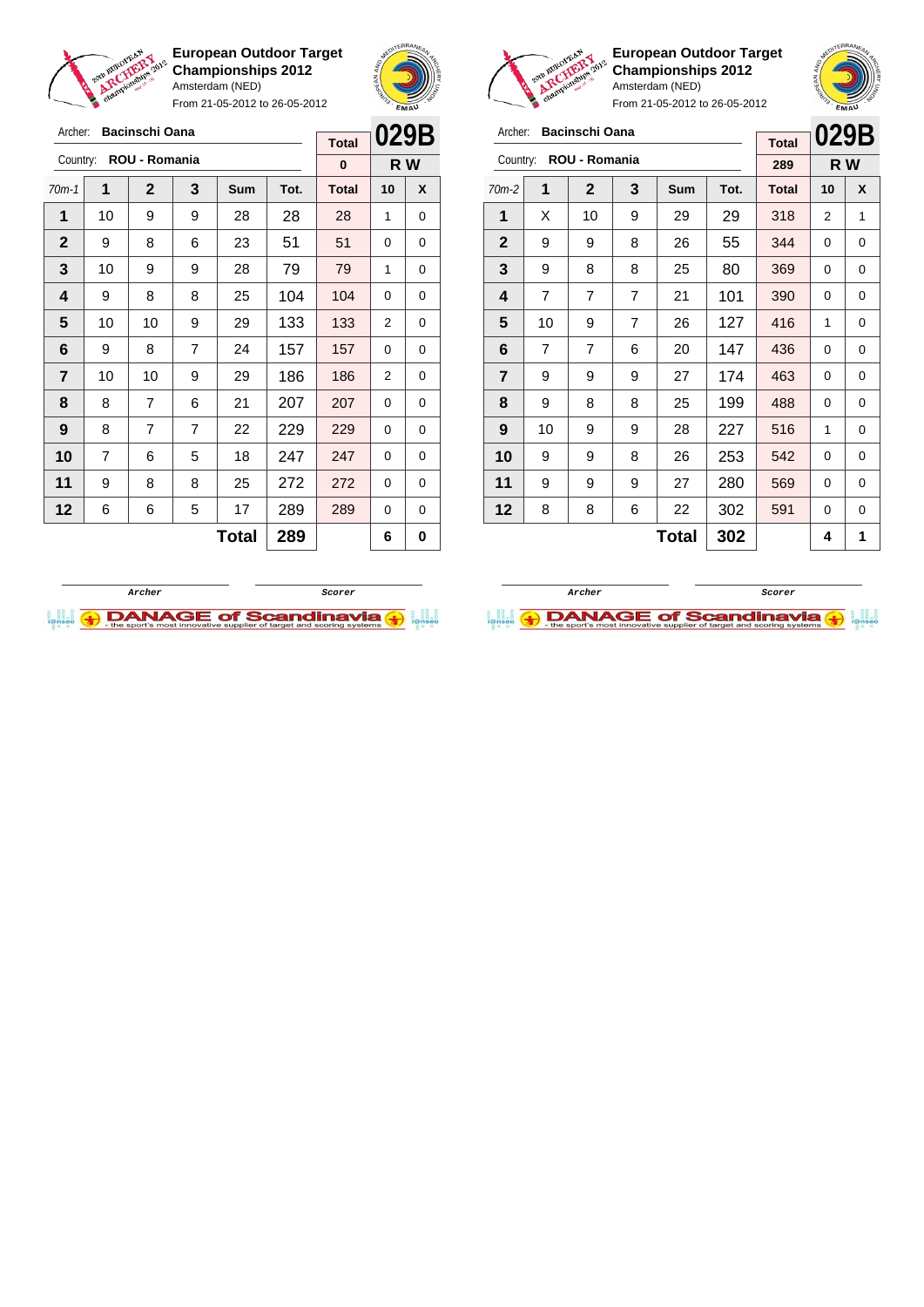

Archer: **Jager Maja Buskbjerg**

**European Outdoor Target Championships 2012** Amsterdam (NED)

From 21-05-2012 to 26-05-2012





**European Outdoor Target Championships 2012** Amsterdam (NED) From 21-05-2012 to 26-05-2012

## Archer: **Jager Maja Buskbjerg**

| Archer:        |    | Jager Maja Buskbjerg |                |              |      | <b>Total</b> |    | 029C |
|----------------|----|----------------------|----------------|--------------|------|--------------|----|------|
| Country:       |    | <b>DEN - Denmark</b> |                |              |      | 308          |    | R W  |
| $70m-2$        | 1  | $\mathbf{2}$         | 3              | Sum          | Tot. | <b>Total</b> | 10 | X    |
| 1              | 9  | 9                    | 9              | 27           | 27   | 335          | 0  | 0    |
| $\mathbf{2}$   | 8  | 8                    | 7              | 23           | 50   | 358          | 0  | 0    |
| 3              | 9  | 9                    | 8              | 26           | 76   | 384          | 0  | 0    |
| 4              | 8  | 8                    | $\overline{7}$ | 23           | 99   | 407          | 0  | 0    |
| 5              | 9  | 9                    | 9              | 27           | 126  | 434          | 0  | 0    |
| 6              | 8  | 8                    | 7              | 23           | 149  | 457          | 0  | 0    |
| $\overline{7}$ | X  | 9                    | 9              | 28           | 177  | 485          | 1  | 1    |
| 8              | 8  | 7                    | $\overline{7}$ | 22           | 199  | 507          | 0  | 0    |
| 9              | 10 | 9                    | 9              | 28           | 227  | 535          | 1  | 0    |
| 10             | 8  | 8                    | $\overline{7}$ | 23           | 250  | 558          | 0  | 0    |
| 11             | 10 | 9                    | 9              | 28           | 278  | 586          | 1  | 0    |
| 12             | 9  | 9                    | 8              | 26           | 304  | 612          | 0  | 0    |
|                |    |                      |                | <b>Total</b> | 304  |              | 3  | 1    |

|              | <b>DEN - Denmark</b><br>Country:<br>1<br>3<br>$\mathbf{2}$<br>10<br>9<br>9<br>1<br>9<br>9<br>6<br>9<br>9<br>9<br>9<br>8<br>$\overline{7}$<br>10<br>8<br>9 |    |    |              | <b>Total</b> |              | ULJU     |     |
|--------------|-----------------------------------------------------------------------------------------------------------------------------------------------------------|----|----|--------------|--------------|--------------|----------|-----|
|              |                                                                                                                                                           |    |    |              |              | 0            |          | R W |
| $70m-1$      |                                                                                                                                                           |    |    | Sum          | Tot.         | <b>Total</b> | 10       | X   |
|              |                                                                                                                                                           |    |    | 28           | 28           | 28           | 1        | 0   |
| $\mathbf{2}$ |                                                                                                                                                           |    |    | 24           | 52           | 52           | 0        | 0   |
| 3            |                                                                                                                                                           |    |    | 27           | 79           | 79           | 0        | 0   |
| 4            |                                                                                                                                                           |    |    | 24           | 103          | 103          | $\Omega$ | 0   |
| 5            |                                                                                                                                                           |    |    | 27           | 130          | 130          | 1        | 0   |
| 6            | 8                                                                                                                                                         | 7  | 6  | 21           | 151          | 151          | 0        | 0   |
| 7            | 10                                                                                                                                                        | 10 | 9  | 29           | 180          | 180          | 2        | 0   |
| 8            | 9                                                                                                                                                         | 9  | 7  | 25           | 205          | 205          | 0        | 0   |
| 9            | 9                                                                                                                                                         | 8  | 8  | 25           | 230          | 230          | 0        | 0   |
| 10           | 8                                                                                                                                                         | 7  | 7  | 22           | 252          | 252          | $\Omega$ | 0   |
| 11           | Χ                                                                                                                                                         | 10 | 10 | 30           | 282          | 282          | 3        | 1   |
| 12           | 9                                                                                                                                                         | 9  | 8  | 26           | 308          | 308          | 0        | 0   |
|              |                                                                                                                                                           |    |    | <b>Total</b> | 308          |              | 7        | 1   |



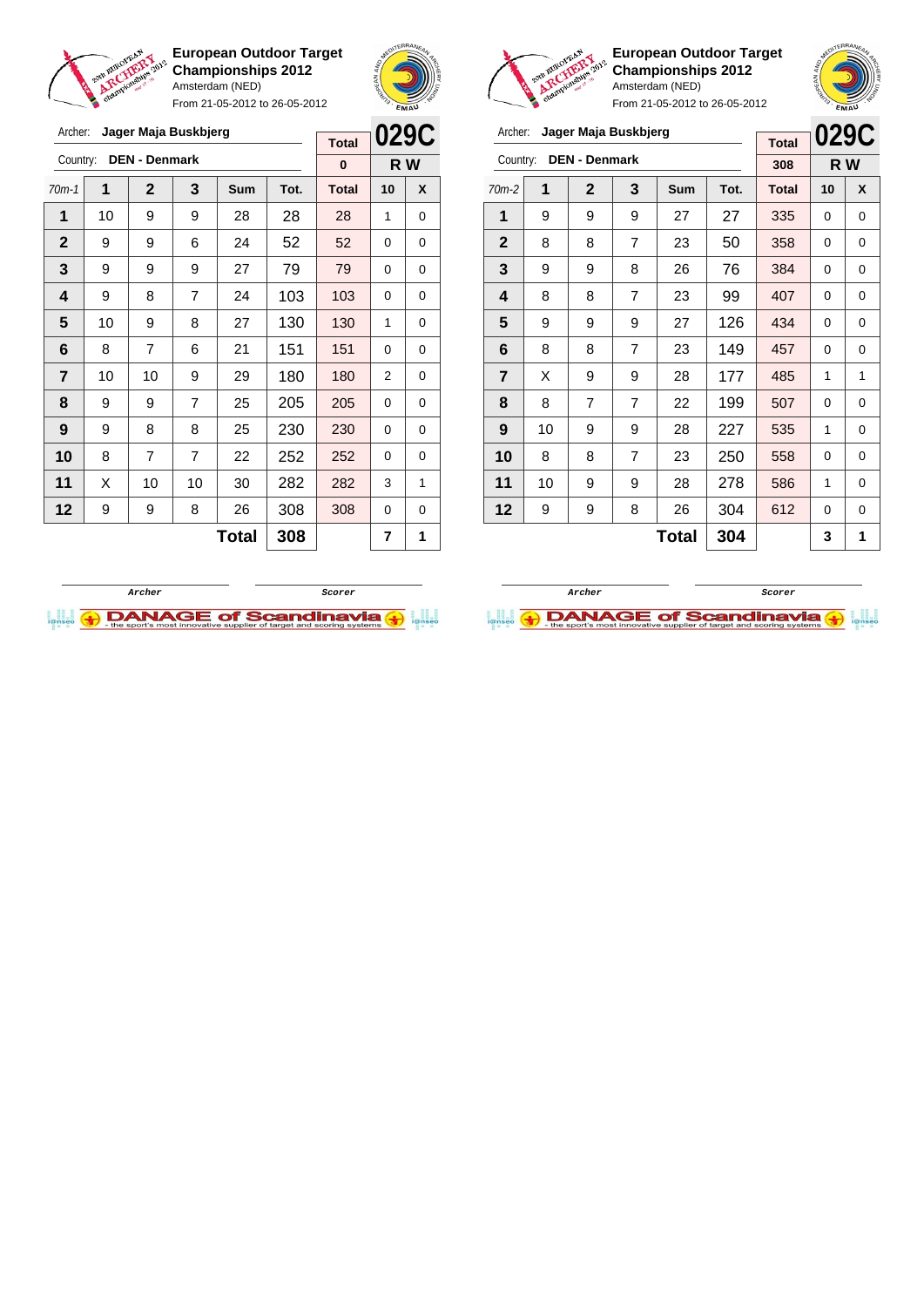

From 21-05-2012 to 26-05-2012





**European Outdoor Target Championships 2012** Amsterdam (NED)

**029D**

| Archer: Tomat Najka           |  |
|-------------------------------|--|
| $Country$ $SI$ $O$ - Slovenia |  |

| Archer:      |                | Tomat Najka    |                |              |      | <b>Total</b> | <b>029D</b> |     |
|--------------|----------------|----------------|----------------|--------------|------|--------------|-------------|-----|
| Country:     |                | SLO - Slovenia |                |              |      | 309          |             | R W |
| $70m-2$      | 1              | $\mathbf{2}$   | 3              | Sum          | Tot. | <b>Total</b> | 10          | X   |
| 1            | 10             | 9              | 9              | 28           | 28   | 337          | 1           | 0   |
| $\mathbf{2}$ | 9              | 8              | $\overline{7}$ | 24           | 52   | 361          | 0           | 0   |
| 3            | 10             | 10             | 10             | 30           | 82   | 391          | 3           | 0   |
| 4            | 9              | 9              | 8              | 26           | 108  | 417          | 0           | 0   |
| 5            | 9              | 9              | 8              | 26           | 134  | 443          | 0           | 0   |
| 6            | $\overline{7}$ | 7              | 6              | 20           | 154  | 463          | 0           | 0   |
| 7            | 10             | 9              | 8              | 27           | 181  | 490          | 1           | 0   |
| 8            | $\overline{7}$ | 7              | $\overline{7}$ | 21           | 202  | 511          | 0           | 0   |
| 9            | 10             | 9              | 9              | 28           | 230  | 539          | 1           | 0   |
| 10           | 9              | 8              | 8              | 25           | 255  | 564          | 0           | 0   |
| 11           | 9              | 9              | 9              | 27           | 282  | 591          | 0           | 0   |
| 12           | 9              | 8              | 8              | 25           | 307  | 616          | 0           | 0   |
|              |                |                |                | <b>Total</b> | 307  |              | 6           | 0   |





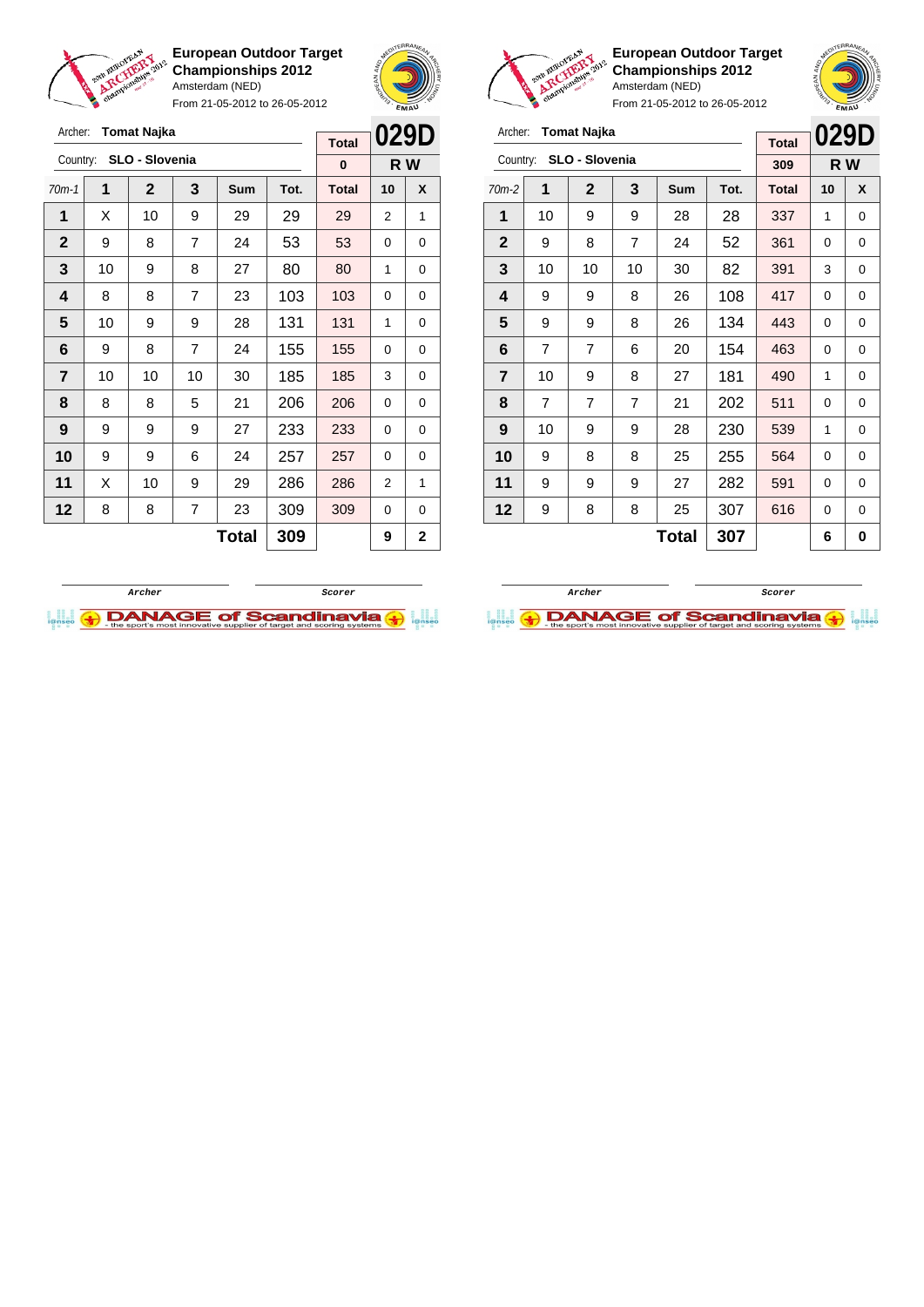

Archer: **Matvejeva Rimma**

Country: **LAT - Latvia**

**European Outdoor Target Championships 2012** Amsterdam (NED)

From 21-05-2012 to 26-05-2012

70m-1 **1 2 3 Sum Tot. Total 10 X** | 10 | 9 | 9 | 28 | 28 | 28 | 1 | 0 9 8 6 23 51 51 0 0 9 9 8 26 77 77 0 0 | 8 | 8 | 5 | 21 | 98 | 98 | 0 | 0 9 9 7 25 123 123 0 0 | 7 | 6 | 6 | 19 | 142 | 142 | 0 | 0  $\mid$  X  $\mid$  9  $\mid$  8  $\mid$  27  $\mid$  169  $\mid$  169  $\mid$  1  $\mid$  1 | 8 | 7 | 7 | 22 | 191 | 191 | 0 | 0 | 10 | 9 | 7 | 26 | 217 | 217 | 1 | 0 | 6 | 5 | 5 | 16 | 233 | 233 | 0 | 0 | 9 | 9 | 8 | 26 | 259 <mark>| 259</mark> | 0 | 0 | 8 | 7 | 6 | 21 | 280 | 280 | 0 | 0



**R W**

**Total 0**



**European Outdoor Target Championships 2012** Amsterdam (NED)

| v<br>From 21-05-2012 to 26-05-2012 |                |                     |                |     |      |              |    | <b>EMAU</b> |  |
|------------------------------------|----------------|---------------------|----------------|-----|------|--------------|----|-------------|--|
| Archer:                            |                | Matvejeva Rimma     |                |     |      | <b>Total</b> |    | 030A        |  |
| Country:                           |                | <b>LAT - Latvia</b> |                |     |      | 280          |    | R W         |  |
| $70m-2$                            | 1              | $\mathbf{2}$        | 3              | Sum | Tot. | <b>Total</b> | 10 | X           |  |
| 1                                  | 9              | 8                   | 7              | 24  | 24   | 304          | 0  | 0           |  |
| $\mathbf 2$                        | $\overline{7}$ | 7                   | 6              | 20  | 44   | 324          | 0  | 0           |  |
| 3                                  | X              | 9                   | 9              | 28  | 72   | 352          | 1  | 1           |  |
| 4                                  | 8              | 7                   | 7              | 22  | 94   | 374          | 0  | 0           |  |
| 5                                  | 10             | 9                   | 8              | 27  | 121  | 401          | 1  | 0           |  |
| 6                                  | 8              | 7                   | 7              | 22  | 143  | 423          | 0  | 0           |  |
| $\overline{\mathbf{r}}$            | X              | 10                  | 10             | 30  | 173  | 453          | 3  | 1           |  |
| 8                                  | 9              | 8                   | $\overline{7}$ | 24  | 197  | 477          | 0  | 0           |  |
| 9                                  | X              | 10                  | 9              | 29  | 226  | 506          | 2  | 1           |  |
| 10                                 | 8              | 8                   | 8              | 24  | 250  | 530          | 0  | 0           |  |
| 11                                 | 10             | 10                  | 9              | 29  | 279  | 559          | 2  | 0           |  |
| 12                                 | 9              | 7                   | 7              | 23  | 302  | 582          | 0  | 0           |  |

 $Total | 302 | 9 | 3$ 

**Archer Scorer**

**I.I. ADANAGE of Scandinavia (+)** 



 $\text{Total}$  280  $3$  1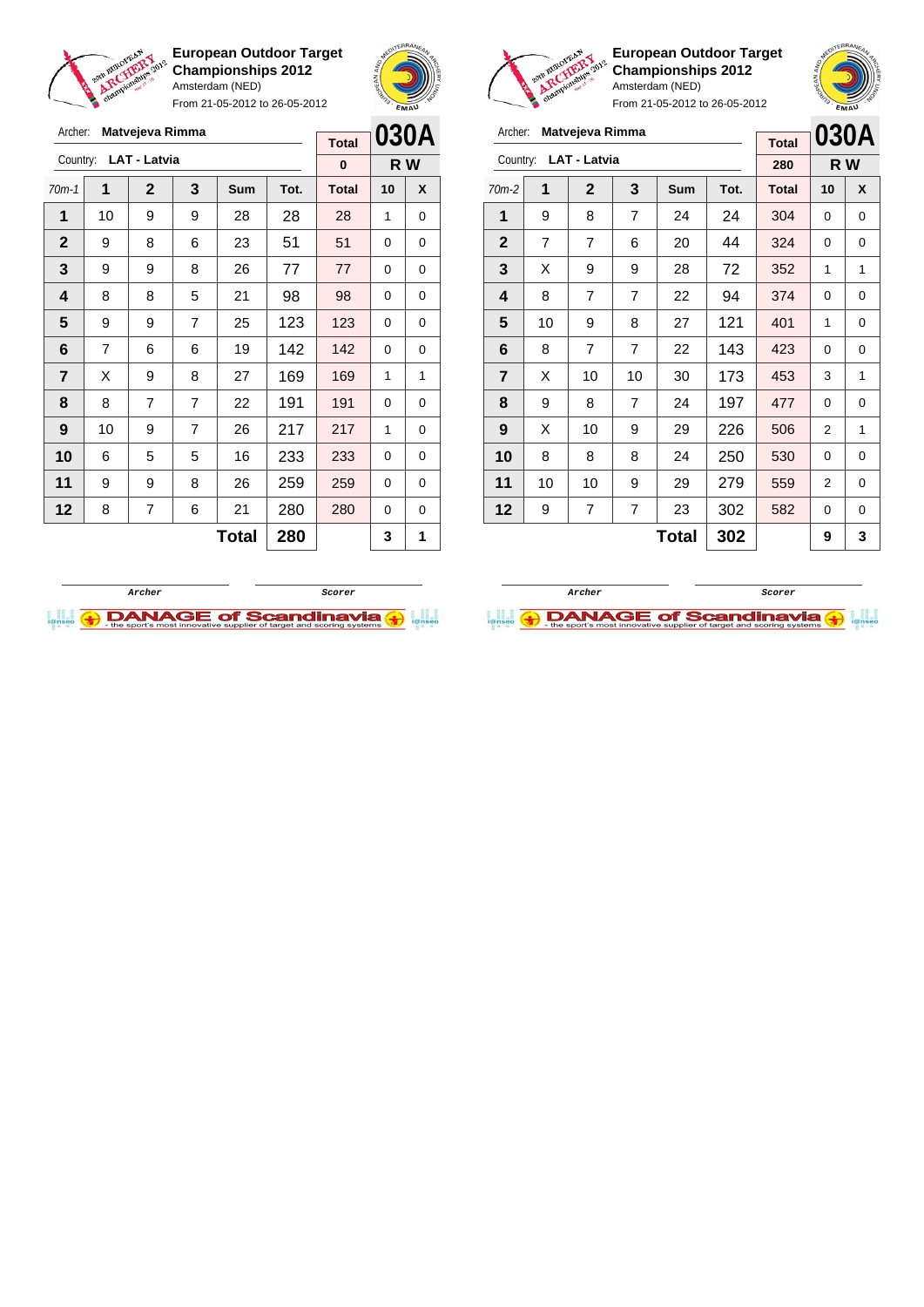

Archer: **Sarbu Luminita**

**European Outdoor Target Championships 2012** Amsterdam (NED)

From 21-05-2012 to 26-05-2012





**European Outdoor Target Championships 2012** Amsterdam (NED)

| Archer:                 |    | Sarbu Luminita |                |            |      | <b>Total</b> | 030B |   |
|-------------------------|----|----------------|----------------|------------|------|--------------|------|---|
| Country:                |    | ROU - Romania  |                |            |      | 310          | R W  |   |
| $70m-2$                 | 1  | $\mathbf{2}$   | 3              | <b>Sum</b> | Tot. | <b>Total</b> | 10   | X |
| 1                       | 10 | 9              | 9              | 28         | 28   | 338          | 1    | 0 |
| $\mathbf{2}$            | 8  | 7              | $\overline{7}$ | 22         | 50   | 360          | 0    | 0 |
| 3                       | 10 | 9              | 9              | 28         | 78   | 388          | 1    | 0 |
| 4                       | 9  | 9              | 8              | 26         | 104  | 414          | 0    | 0 |
| 5                       | 10 | 9              | 9              | 28         | 132  | 442          | 1    | 0 |
| 6                       | 9  | 9              | 7              | 25         | 157  | 467          | 0    | 0 |
| $\overline{\mathbf{r}}$ | 10 | 9              | 9              | 28         | 185  | 495          | 1    | 0 |
| 8                       | 9  | 8              | 8              | 25         | 210  | 520          | 0    | 0 |
| 9                       | 10 | 10             | 10             | 30         | 240  | 550          | 3    | 0 |
| 10                      | 9  | 9              | 7              | 25         | 265  | 575          | 0    | 0 |
| 11                      | 10 | 8              | 8              | 26         | 291  | 601          | 1    | 0 |
| 12                      | 8  | 6              | 6              | 20         | 311  | 621          | 0    | 0 |
|                         |    |                |                | Total      | 311  |              | 8    | 0 |





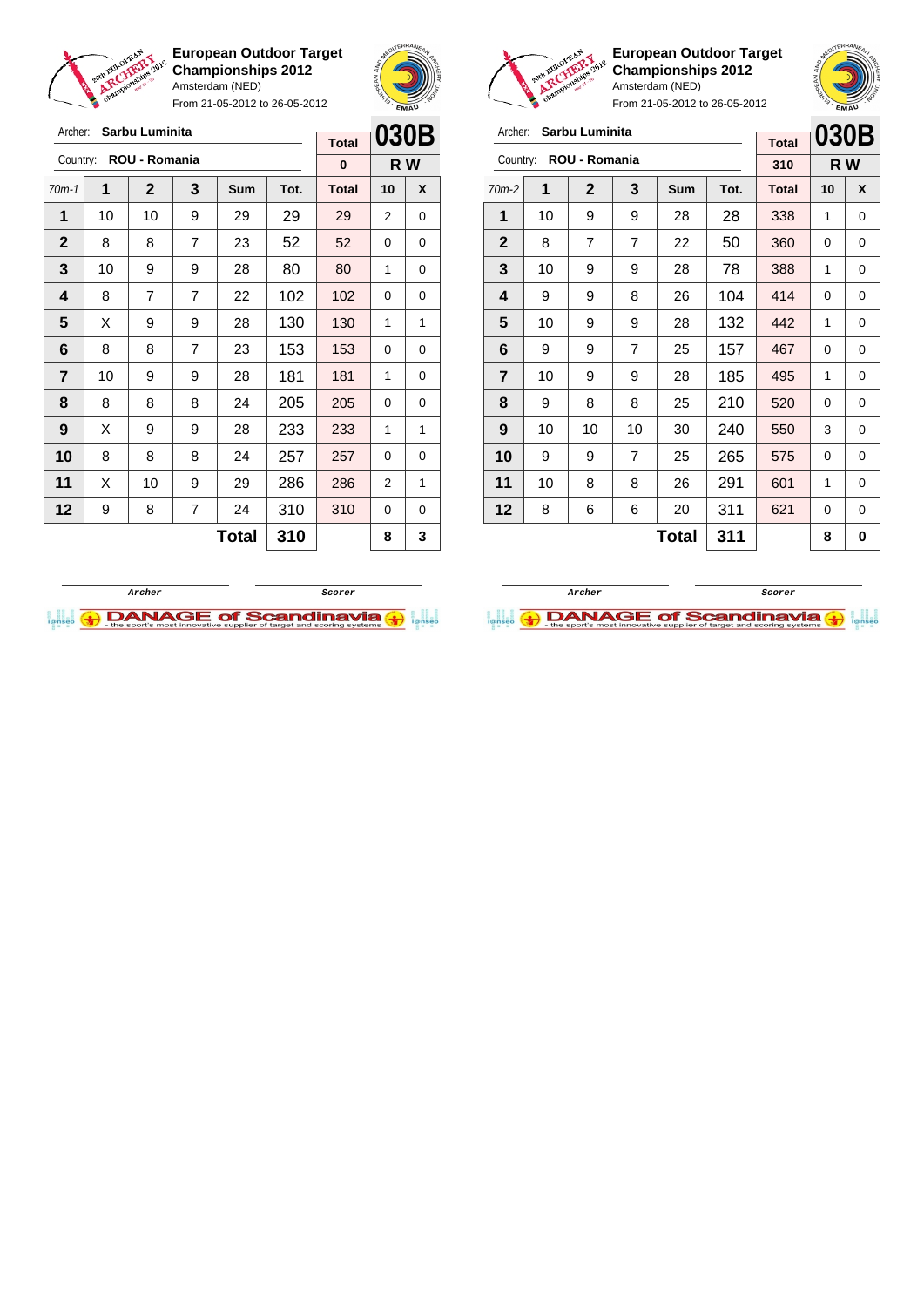

Archer: **Christiansen Carina Rosenvinge**

**European Outdoor Target Championships 2012** Amsterdam (NED) From 21-05-2012 to 26-05-2012





**European Outdoor Target Championships 2012** Amsterdam (NED) From 21-05-2012 to 26-05-2012

 $\overline{a}$ 

**030C**

## Archer: **Christiansen Carina Rosenvinge**

|                         |    |                      |                |              |      | <b>Total</b> | UJUU |             |
|-------------------------|----|----------------------|----------------|--------------|------|--------------|------|-------------|
| Country:                |    | <b>DEN - Denmark</b> |                |              |      | 322          |      | R W         |
| $70m-2$                 | 1  | $\mathbf{2}$         | 3              | Sum          | Tot. | <b>Total</b> | 10   | X           |
| 1                       | X  | 9                    | 9              | 28           | 28   | 350          | 1    | 1           |
| $\mathbf{2}$            | 9  | $\overline{7}$       | $\overline{7}$ | 23           | 51   | 373          | 0    | $\mathbf 0$ |
| 3                       | 10 | 10                   | 9              | 29           | 80   | 402          | 2    | 0           |
| 4                       | 9  | 9                    | 9              | 27           | 107  | 429          | 0    | 0           |
| 5                       | 9  | 9                    | 9              | 27           | 134  | 456          | 0    | 0           |
| 6                       | 9  | 8                    | 8              | 25           | 159  | 481          | 0    | 0           |
| $\overline{\mathbf{r}}$ | X  | 9                    | 8              | 27           | 186  | 508          | 1    | 1           |
| 8                       | 8  | 8                    | 8              | 24           | 210  | 532          | 0    | $\mathbf 0$ |
| 9                       | 9  | 9                    | 9              | 27           | 237  | 559          | 0    | 0           |
| 10                      | 8  | 8                    | $\overline{7}$ | 23           | 260  | 582          | 0    | 0           |
| 11                      | X  | 9                    | 9              | 28           | 288  | 610          | 1    | 1           |
| 12                      | 9  | 9                    | 8              | 26           | 314  | 636          | 0    | 0           |
|                         |    |                      |                | <b>Total</b> | 314  |              | 5    | 3           |





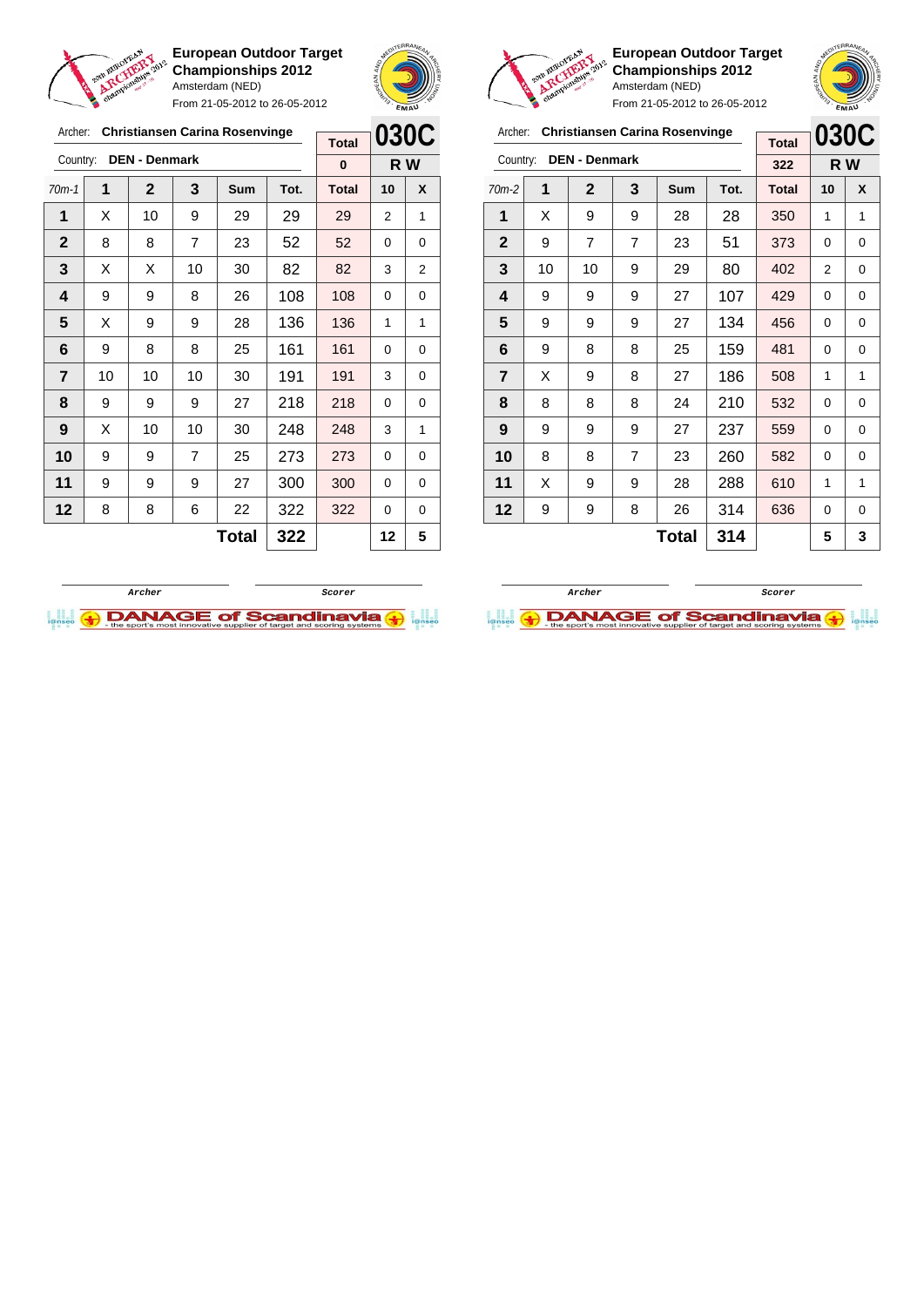

Archer: **Umer Ana**

Country: **SLO - Slovenia**

**European Outdoor Target Championships 2012** Amsterdam (NED)

From 21-05-2012 to 26-05-2012

70m-1 **1 2 3 Sum Tot. Total 10 X 1** | 10 | 8 | 7 | 25 | 25 | 25 | 1 | 0



**R W**

**Total 0**



**European Outdoor Target Championships 2012** Amsterdam (NED)

| Archer: <b>Umer Ana</b> |
|-------------------------|
| Country: SLO - Slovenia |

| Archer:        |                | <b>Umer Ana</b> |                |              |      | <b>Total</b> | 030D |                |
|----------------|----------------|-----------------|----------------|--------------|------|--------------|------|----------------|
| Country:       |                | SLO - Slovenia  |                |              |      | 266          |      | R W            |
| $70m-2$        | 1              | $\mathbf{2}$    | 3              | Sum          | Tot. | <b>Total</b> | 10   | X              |
| 1              | 9              | 8               | 7              | 24           | 24   | 290          | 0    | 0              |
| $\mathbf{2}$   | $\overline{7}$ | 6               | 5              | 18           | 42   | 308          | 0    | 0              |
| 3              | 9              | 9               | 9              | 27           | 69   | 335          | 0    | 0              |
| 4              | 8              | 8               | 8              | 24           | 93   | 359          | 0    | 0              |
| 5              | X              | 9               | 8              | 27           | 120  | 386          | 1    | 1              |
| 6              | $\overline{7}$ | 7               | 6              | 20           | 140  | 406          | 0    | 0              |
| $\overline{7}$ | 9              | 9               | 8              | 26           | 166  | 432          | 0    | 0              |
| 8              | $\overline{7}$ | 6               | 6              | 19           | 185  | 451          | 0    | 0              |
| 9              | 10             | 9               | 9              | 28           | 213  | 479          | 1    | 0              |
| 10             | 8              | $\overline{7}$  | $\overline{7}$ | 22           | 235  | 501          | 0    | 0              |
| 11             | X              | 9               | 9              | 28           | 263  | 529          | 1    | 1              |
| 12             | 9              | 9               | 8              | 26           | 289  | 555          | 0    | 0              |
|                |                |                 |                | <b>Total</b> | 289  |              | 3    | $\overline{2}$ |

| $\mathbf{2}$            | 7 | 7              | 6 | 20           | 45  | 45  | 0 | 0            |
|-------------------------|---|----------------|---|--------------|-----|-----|---|--------------|
| $\mathbf{3}$            | 9 | 8              | 7 | 24           | 69  | 69  | 0 | 0            |
| $\overline{\mathbf{4}}$ | 7 | 6              | 5 | 18           | 87  | 87  | 0 | 0            |
| 5                       | 8 | 8              | 8 | 24           | 111 | 111 | 0 | 0            |
| 6                       | 8 | 7              | 5 | 20           | 131 | 131 | 0 | 0            |
| $\overline{7}$          | 9 | 9              | 8 | 26           | 157 | 157 | 0 | 0            |
| 8                       | 7 | 6              | 5 | 18           | 175 | 175 | 0 | 0            |
| 9                       | X | 10             | 9 | 29           | 204 | 204 | 2 | 1            |
| 10                      | 8 | 5              | 4 | 17           | 221 | 221 | 0 | 0            |
| 11                      | X | 9              | 8 | 27           | 248 | 248 | 1 | $\mathbf{1}$ |
| 12                      | 8 | $\overline{7}$ | 3 | 18           | 266 | 266 | 0 | 0            |
|                         |   |                |   | <b>Total</b> | 266 |     | 4 | $\mathbf{2}$ |
|                         |   |                |   |              |     |     |   |              |



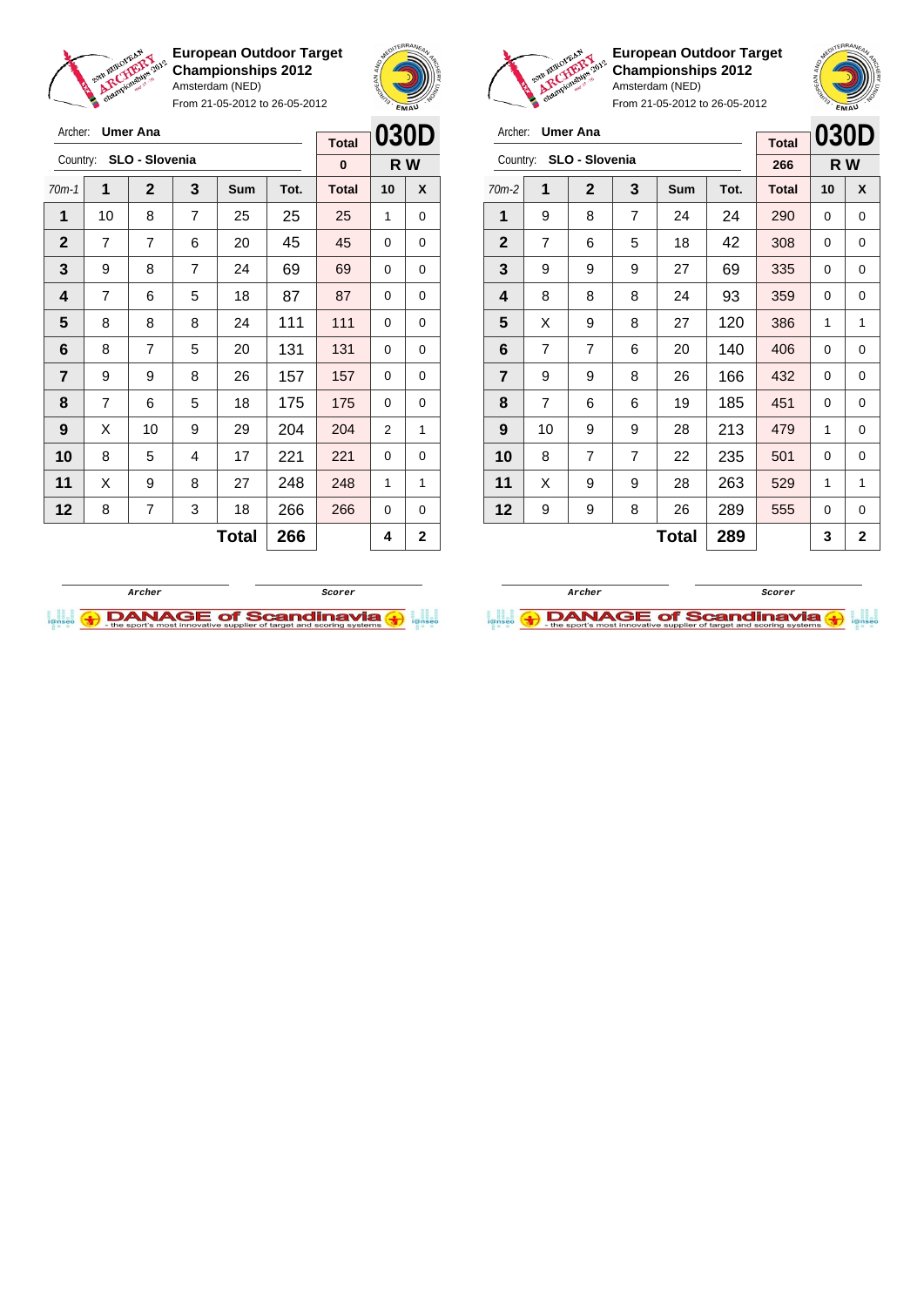

Archer: **Berzina Zane** Country: **LAT - Latvia**

**European Outdoor Target Championships 2012** Amsterdam (NED)

From 21-05-2012 to 26-05-2012

70m-1 **1 2 3 Sum Tot. Total 10 X** | 10 | 10 | 9 | 29 | 29 | 29 | 2 | 0 8 5 2 15 44 44 0 0 | 9 | 9 | 9 | 27 | 71 | 71 | 0 | 0 | 8 | 7 | 6 | 21 | 92 | 92 | 0 | 0 | 10 | 10 | 9 | 29 | 121 | 121 | 2 | 0 | 9 | 9 | M | 18 | 139 | 139 | 0 | 0 | 9 | 9 | 8 | 26 | 165 | 165 | 0 | 0 | 8 | 7 | 6 | 21 | 186 | 186 | 0 | 0 | 9 | 8 | 7 | 24 | 210 | 210 | 0 | 0 | 7 | 7 | 4 | 18 | **228 | 228** | 0 | 0 | X | 9 | 9 | 28 | **256 | 256 |** 1 | 1 | 9 | 8 | 6 | 23 | 279 | 279 | 0 | 0



**R W**

**Total 0**



**European Outdoor Target Championships 2012** Amsterdam (NED)



From 21-05-2012 to 26-05-2012

| Archer:        |    | <b>Berzina Zane</b> |                |              |      | <b>Total</b> | 031A           |                |
|----------------|----|---------------------|----------------|--------------|------|--------------|----------------|----------------|
| Country:       |    | <b>LAT - Latvia</b> |                |              |      | 279          |                | R W            |
| $70m-2$        | 1  | $\mathbf{2}$        | 3              | <b>Sum</b>   | Tot. | <b>Total</b> | 10             | X              |
| 1              | X  | 10                  | 9              | 29           | 29   | 308          | 2              | 1              |
| $\mathbf{2}$   | 8  | $\overline{7}$      | 3              | 18           | 47   | 326          | 0              | 0              |
| 3              | 10 | 10                  | 9              | 29           | 76   | 355          | $\overline{2}$ | 0              |
| 4              | 9  | 8                   | 8              | 25           | 101  | 380          | 0              | 0              |
| 5              | 9  | 9                   | 8              | 26           | 127  | 406          | 0              | 0              |
| 6              | 8  | 7                   | 6              | 21           | 148  | 427          | 0              | 0              |
| $\overline{7}$ | 9  | 9                   | 9              | 27           | 175  | 454          | 0              | 0              |
| 8              | 8  | 8                   | 5              | 21           | 196  | 475          | 0              | 0              |
| 9              | 9  | 9                   | 8              | 26           | 222  | 501          | 0              | 0              |
| 10             | 8  | 7                   | $\overline{7}$ | 22           | 244  | 523          | 0              | 0              |
| 11             | X  | 9                   | 9              | 28           | 272  | 551          | 1              | 1              |
| 12             | 9  | 9                   | 8              | 26           | 298  | 577          | 0              | 0              |
|                |    |                     |                | <b>Total</b> | 298  |              | 5              | $\overline{2}$ |



 $\text{Total}$  279  $\vert$  5 1

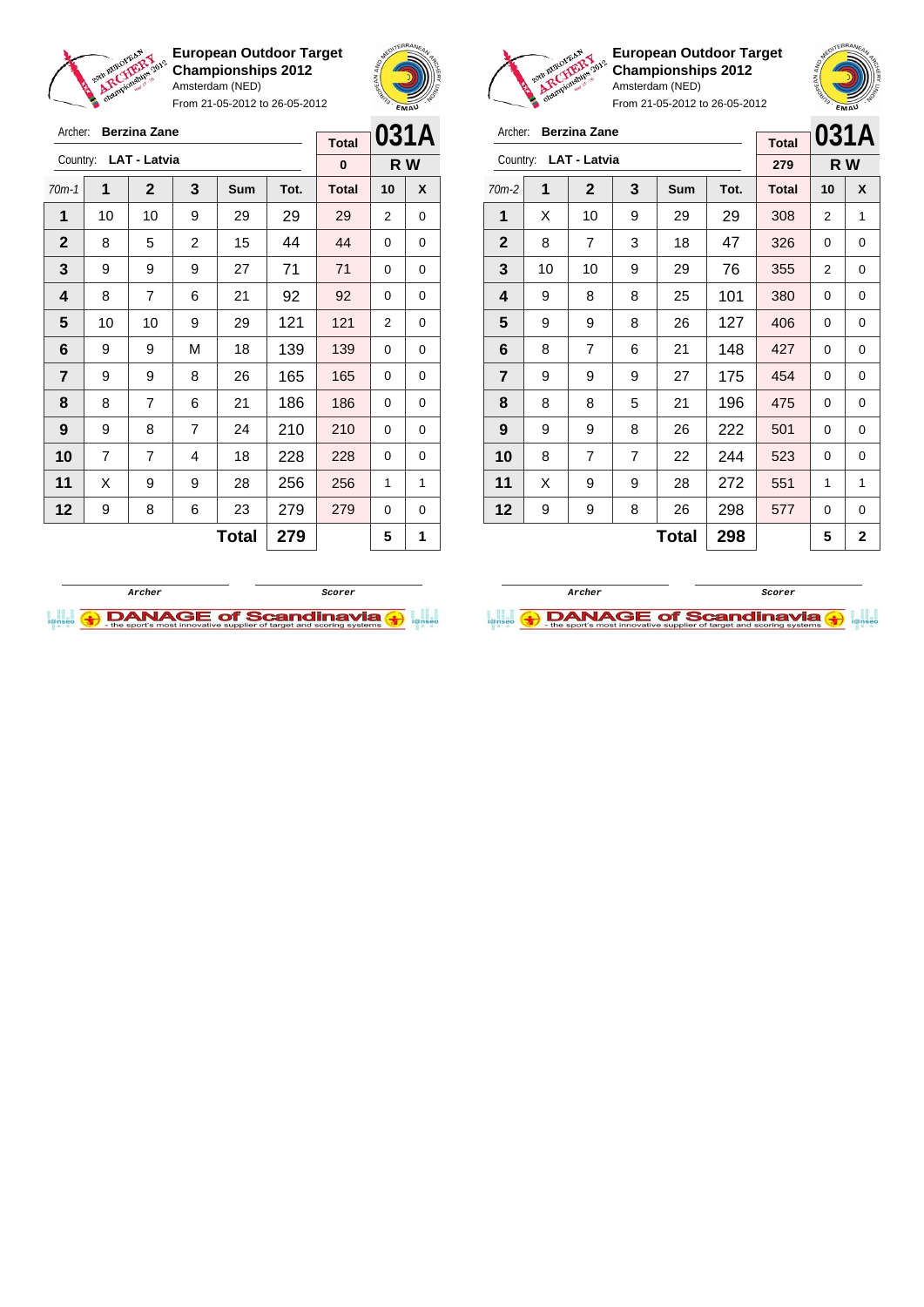

Archer: **Bancila Simona**

**European Outdoor Target Championships 2012** Amsterdam (NED)

From 21-05-2012 to 26-05-2012



**Total**

**European Outdoor Target Championships 2012** Amsterdam (NED)

| Archer:        |    | <b>Bancila Simona</b> |                |              |      |              | 031B |   |
|----------------|----|-----------------------|----------------|--------------|------|--------------|------|---|
|                |    |                       |                |              |      | <b>Total</b> |      |   |
| Country:       |    | ROU - Romania         |                |              |      | 306          | R W  |   |
| $70m-2$        | 1  | $\mathbf{2}$          | 3              | <b>Sum</b>   | Tot. | <b>Total</b> | 10   | X |
| 1              | 10 | 9                     | 9              | 28           | 28   | 334          | 1    | 0 |
| $\mathbf{2}$   | 9  | 8                     | $\overline{7}$ | 24           | 52   | 358          | 0    | 0 |
| 3              | 9  | 9                     | 9              | 27           | 79   | 385          | 0    | 0 |
| 4              | 9  | 8                     | $\overline{7}$ | 24           | 103  | 409          | 0    | 0 |
| 5              | 10 | 9                     | 9              | 28           | 131  | 437          | 1    | 0 |
| 6              | 8  | 8                     | $\overline{7}$ | 23           | 154  | 460          | 0    | 0 |
| $\overline{7}$ | 10 | 9                     | 9              | 28           | 182  | 488          | 1    | 0 |
| 8              | 9  | 7                     | $\overline{7}$ | 23           | 205  | 511          | 0    | 0 |
| 9              | X  | 10                    | 10             | 30           | 235  | 541          | 3    | 1 |
| 10             | 10 | 10                    | 9              | 29           | 264  | 570          | 2    | 0 |
| 11             | X  | X                     | 10             | 30           | 294  | 600          | 3    | 2 |
| 12             | 9  | 9                     | $\overline{7}$ | 25           | 319  | 625          | 0    | 0 |
|                |    |                       |                | <b>Total</b> | 319  |              | 11   | 3 |





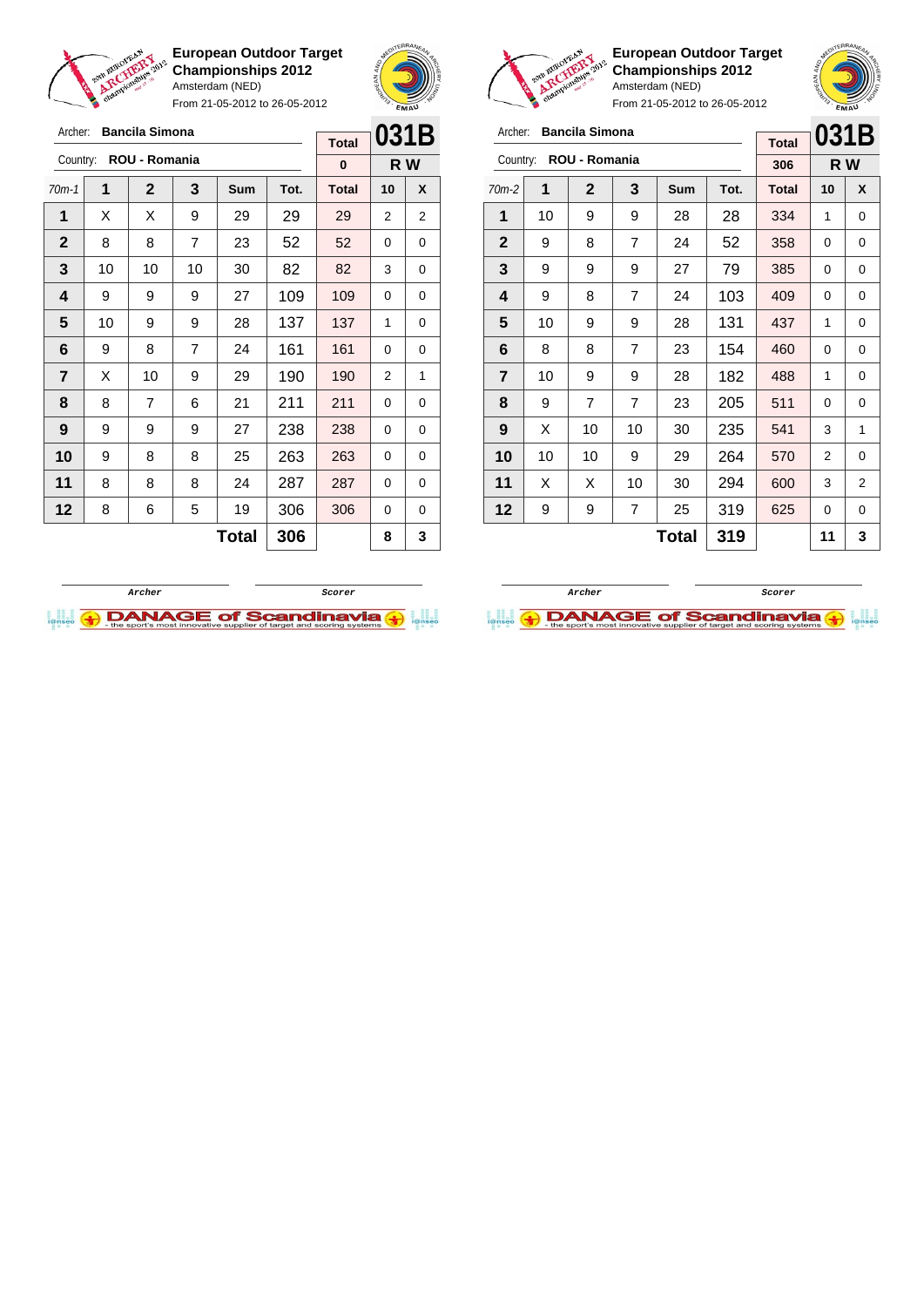

Archer: **Laursen Louise** Country: **DEN - Denmark**

**European Outdoor Target Championships 2012** Amsterdam (NED)

From 21-05-2012 to 26-05-2012



**R W**

**Total 0**

**European Outdoor Target Championships 2012** Amsterdam (NED)

| Archer:        |    | <b>Laursen Louise</b> |                |     |      | <b>Total</b> | 031C |   |
|----------------|----|-----------------------|----------------|-----|------|--------------|------|---|
| Country:       |    | <b>DEN - Denmark</b>  |                |     |      | 304          | R W  |   |
| $70m-2$        | 1  | $\mathbf{2}$          | 3              | Sum | Tot. | <b>Total</b> | 10   | X |
| 1              | 9  | 9                     | 9              | 27  | 27   | 331          | 0    | 0 |
| $\mathbf{2}$   | 8  | 8                     | $\overline{7}$ | 23  | 50   | 354          | 0    | 0 |
| 3              | X  | 9                     | 9              | 28  | 78   | 382          | 1    | 1 |
| 4              | 9  | 7                     | 6              | 22  | 100  | 404          | 0    | 0 |
| 5              | X  | 10                    | 9              | 29  | 129  | 433          | 2    | 1 |
| 6              | 9  | 9                     | 5              | 23  | 152  | 456          | 0    | 0 |
| $\overline{7}$ | 10 | 9                     | 9              | 28  | 180  | 484          | 1    | 0 |
| 8              | 9  | 9                     | $\overline{7}$ | 25  | 205  | 509          | 0    | 0 |
| 9              | 10 | 9                     | 9              | 28  | 233  | 537          | 1    | 0 |
| 10             | 8  | 8                     | $\overline{7}$ | 23  | 256  | 560          | 0    | 0 |
| 11             | X  | 9                     | 9              | 28  | 284  | 588          | 1    | 1 |
| 12             | 8  | 8                     | 6              | 22  | 306  | 610          | 0    | 0 |
|                |    |                       |                | 6   | 3    |              |      |   |



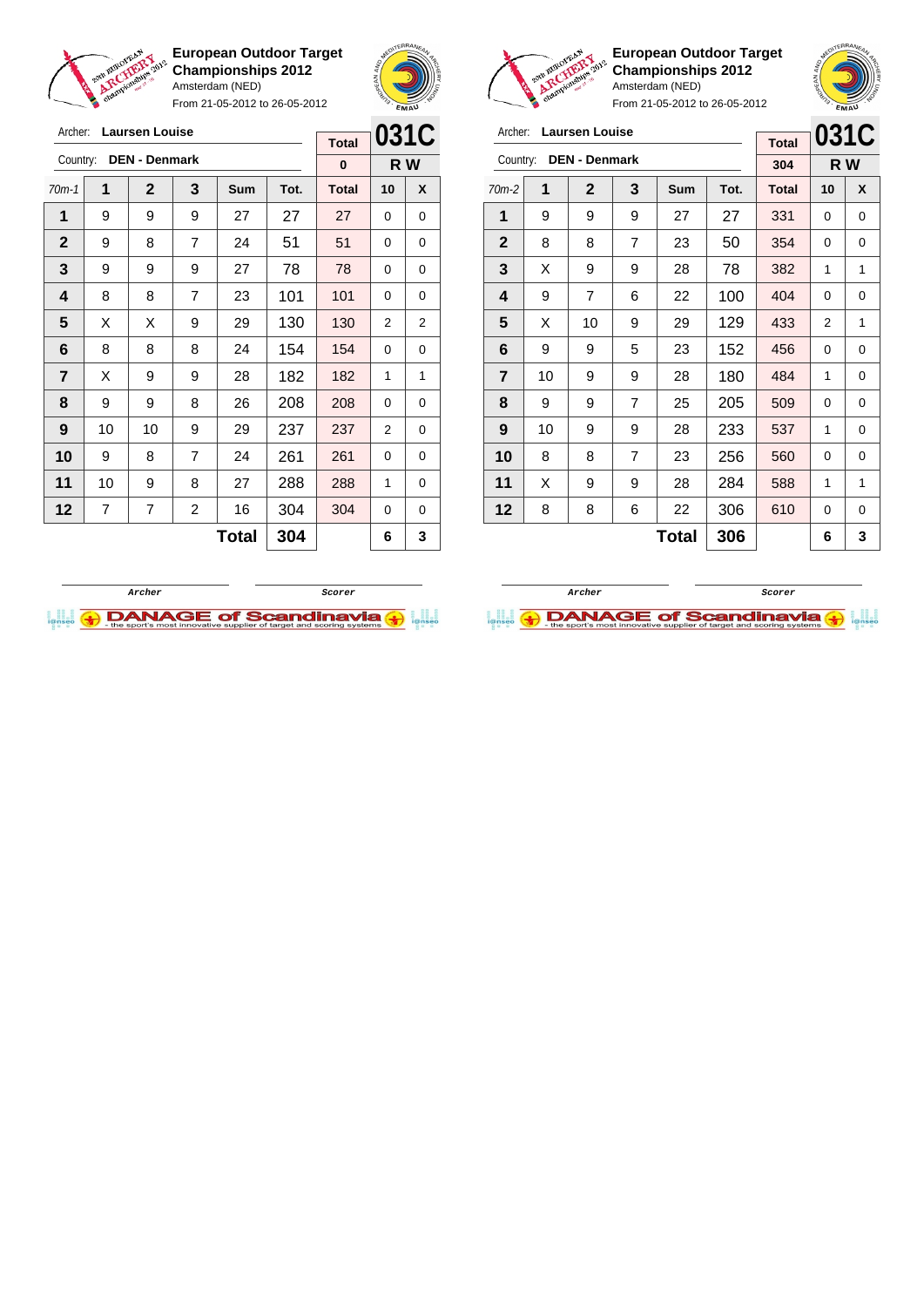

Archer: **Bozic Brina**

Country: **SLO - Slovenia**

**European Outdoor Target Championships 2012** Amsterdam (NED)

From 21-05-2012 to 26-05-2012



**R W**

**Total 0**



**European Outdoor Target Championships 2012** Amsterdam (NED)

| er: <b>Bozic Brina</b> |  |
|------------------------|--|
|                        |  |

| Archer:        |    | <b>Bozic Brina</b> |                |            |      | <b>Total</b> | 031D     |     |
|----------------|----|--------------------|----------------|------------|------|--------------|----------|-----|
| Country:       |    | SLO - Slovenia     |                |            |      | 289          |          | R W |
| $70m-2$        | 1  | $\mathbf{2}$       | 3              | <b>Sum</b> | Tot. | <b>Total</b> | 10       | X   |
| 1              | 9  | 8                  | 8              | 25         | 25   | 314          | $\Omega$ | 0   |
| $\mathbf{2}$   | 8  | 8                  | 8              | 24         | 49   | 338          | 0        | 0   |
| 3              | 9  | 9                  | 9              | 27         | 76   | 365          | 0        | 0   |
| 4              | 8  | 8                  | 7              | 23         | 99   | 388          | 0        | 0   |
| 5              | 10 | 10                 | 8              | 28         | 127  | 416          | 2        | 0   |
| 6              | 8  | 8                  | 7              | 23         | 150  | 439          | 0        | 0   |
| $\overline{7}$ | 9  | 8                  | 8              | 25         | 175  | 464          | 0        | 0   |
| 8              | 8  | 8                  | 8              | 24         | 199  | 488          | 0        | 0   |
| 9              | 10 | 10                 | 9              | 29         | 228  | 517          | 2        | 0   |
| 10             | 9  | 9                  | 7              | 25         | 253  | 542          | 0        | 0   |
| 11             | X  | 10                 | 9              | 29         | 282  | 571          | 2        | 1   |
| 12             | 9  | 8                  | $\overline{7}$ | 24         | 306  | 595          | 0        | 0   |
|                |    |                    |                | 6          | 1    |              |          |     |





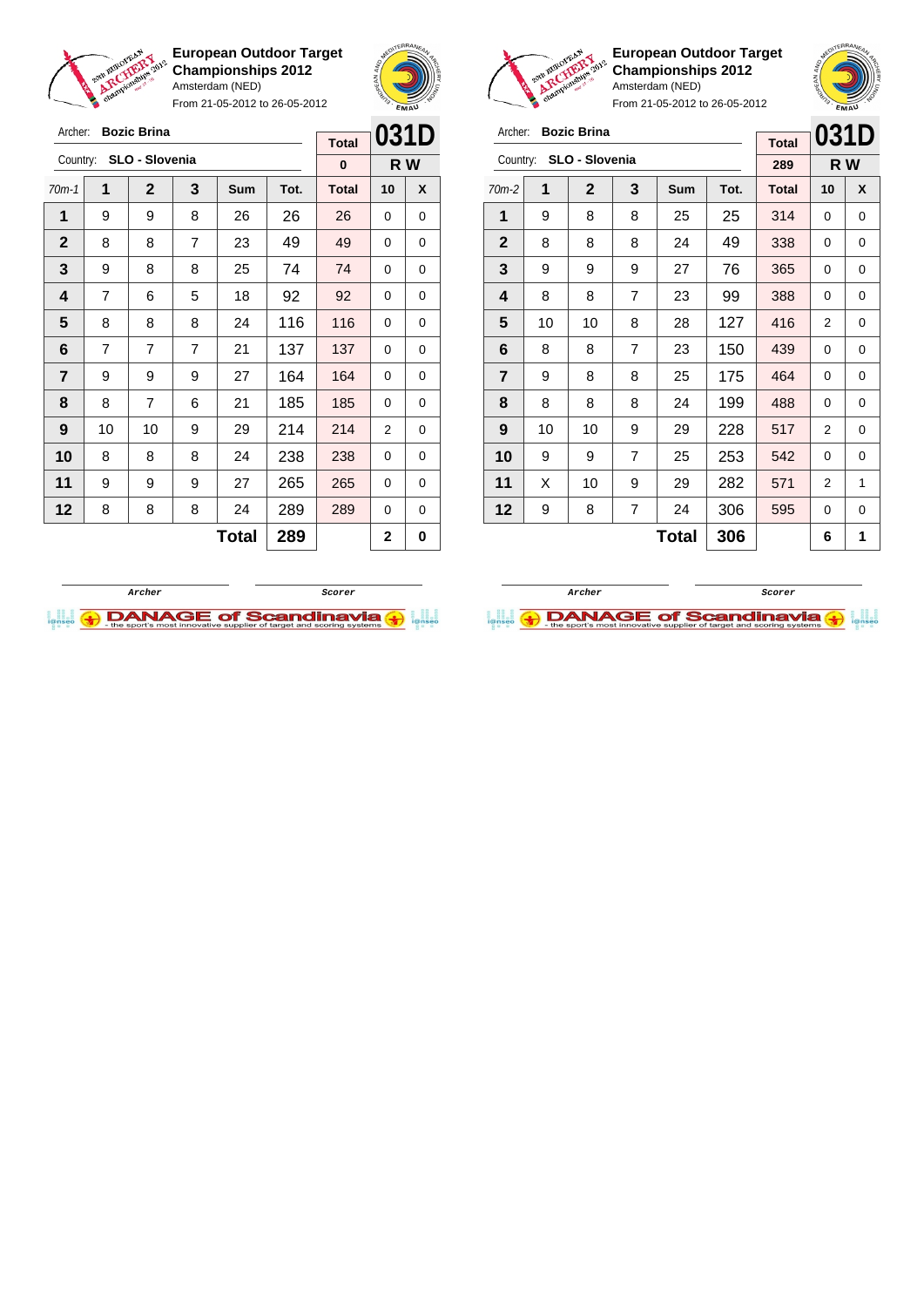

Archer: **Atla Anita-Evi** Country: **GRE - Greece**

**European Outdoor Target Championships 2012** Amsterdam (NED)

From 21-05-2012 to 26-05-2012

70m-1 **1 2 3 Sum Tot. Total 10 X**  $\mid$  X  $\mid$  X  $\mid$  10  $\mid$  30  $\mid$  30  $\mid$  30  $\mid$  3  $\mid$  2 | 10 | 10 | 9 | 29 | 59 | 59 | 2 | 0 | 10 | 10 | 9 | 29 | 88 | 88 | 2 | 0 | 8 | 7 | 7 | 22 | 110 | 110 | 0 | 0  $\mid$  X  $\mid$  9  $\mid$  9  $\mid$  28  $\mid$  138  $\mid$  138  $\mid$  1  $\mid$  1 | 9 | 9 | 7 | 25 | 163 | 163 | 0 | 0 | 9 | 9 | 8 | 26 | 189 | 189 | 0 | 0 | 8 | 8 | 7 | 23 | 212 | 212 | 0 | 0 | 10 | 10 | 8 | 28 | 240 | 240 | 2 | 0 8 8 7 23 263 263 0 0 | X | 10 | 10 | 30 | **293 | 293 |** 3 | 1 | 9 | 8 | 6 | 23 | 316 | 316 | 0 | 0



**R W**

**Total 0**



**European Outdoor Target Championships 2012** Amsterdam (NED)



From 21-05-2012 to 26-05-2012

| Archer:        |                | Atla Anita-Evi      |   |              |      | <b>Total</b> |    | 032A           |
|----------------|----------------|---------------------|---|--------------|------|--------------|----|----------------|
| Country:       |                | <b>GRE - Greece</b> |   |              |      | 316          |    | R W            |
| $70m-2$        | 1              | $\mathbf{2}$        | 3 | Sum          | Tot. | <b>Total</b> | 10 | X              |
| 1              | X              | 10                  | 9 | 29           | 29   | 345          | 2  | 1              |
| $\mathbf{2}$   | 9              | 9                   | 8 | 26           | 55   | 371          | 0  | 0              |
| 3              | X              | 9                   | 8 | 27           | 82   | 398          | 1  | 1              |
| 4              | 8              | 8                   | 7 | 23           | 105  | 421          | 0  | 0              |
| 5              | 9              | 9                   | 9 | 27           | 132  | 448          | 0  | 0              |
| 6              | 8              | 8                   | 7 | 23           | 155  | 471          | 0  | 0              |
| $\overline{7}$ | X              | Х                   | 8 | 28           | 183  | 499          | 2  | $\overline{2}$ |
| 8              | $\overline{7}$ | 7                   | 6 | 20           | 203  | 519          | 0  | 0              |
| 9              | 9              | 9                   | 9 | 27           | 230  | 546          | 0  | 0              |
| 10             | 8              | 8                   | 8 | 24           | 254  | 570          | 0  | 0              |
| 11             | 9              | 9                   | 9 | 27           | 281  | 597          | 0  | 0              |
| 12             | 8              | 8                   | 7 | 23           | 304  | 620          | 0  | 0              |
|                |                |                     |   | <b>Total</b> | 304  |              | 5  | 4              |



 $Total | 316 | 13 | 4$ 

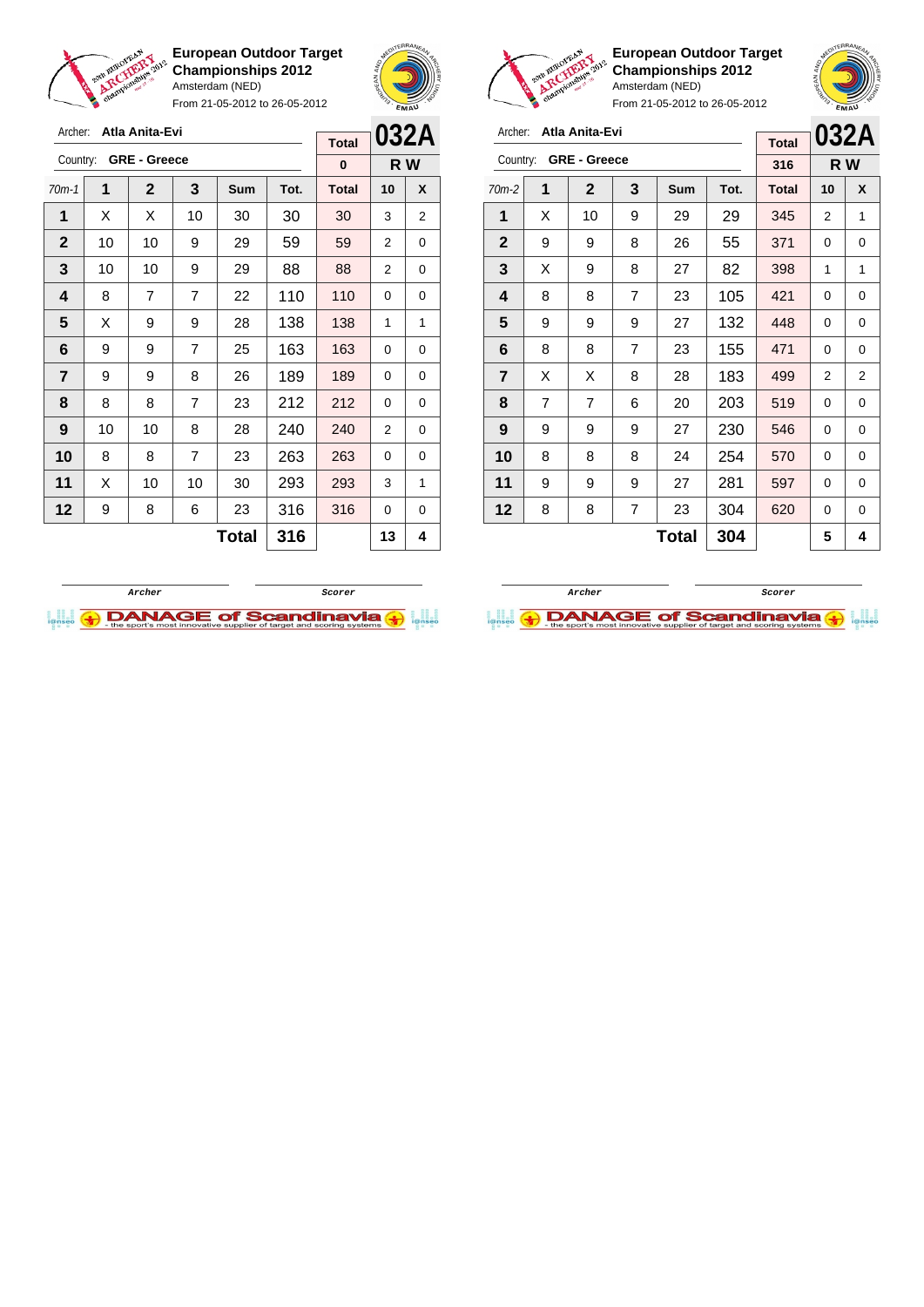

Archer: **Yachnik Elena**

**European Outdoor Target Championships 2012** Amsterdam (NED)

From 21-05-2012 to 26-05-2012





**European Outdoor Target Championships 2012** Amsterdam (NED)

| Archer:                 |    | Yachnik Elena        |                |     |              | <b>Total</b> | 032B |   |
|-------------------------|----|----------------------|----------------|-----|--------------|--------------|------|---|
| Country:                |    | <b>BLR - Belarus</b> |                |     |              | 312          | R W  |   |
| $70m-2$                 | 1  | $\mathbf 2$          | 3              | Sum | Tot.         | <b>Total</b> | 10   | X |
| 1                       | 10 | 10                   | 9              | 29  | 29           | 341          | 2    | 0 |
| $\mathbf{2}$            | 9  | 9                    | 9              | 27  | 56           | 368          | 0    | 0 |
| 3                       | 10 | 10                   | 10             | 30  | 86           | 398          | 3    | 0 |
| 4                       | 9  | 9                    | 8              | 26  | 112          | 424          | 0    | 0 |
| 5                       | X  | 9                    | 9              | 28  | 140          | 452          | 1    | 1 |
| 6                       | 9  | 9                    | 8              | 26  | 166          | 478          | 0    | 0 |
| $\overline{\mathbf{r}}$ | X  | 10                   | 9              | 29  | 195          | 507          | 2    | 1 |
| 8                       | 9  | 8                    | 8              | 25  | 220          | 532          | 0    | 0 |
| 9                       | 10 | 9                    | 9              | 28  | 248          | 560          | 1    | 0 |
| 10                      | 9  | 7                    | $\overline{7}$ | 23  | 271          | 583          | 0    | 0 |
| 11                      | 10 | 9                    | 9              | 28  | 299          | 611          | 1    | 0 |
| 12                      | 8  | 7                    | 7              | 22  | 321          | 633          | 0    | 0 |
|                         |    |                      |                | 10  | $\mathbf{2}$ |              |      |   |

| Archer:      |    | Yachnik Elena        |                |            |             | <b>Total</b> | 032B |     |
|--------------|----|----------------------|----------------|------------|-------------|--------------|------|-----|
| Country:     |    | <b>BLR - Belarus</b> |                |            |             | $\bf{0}$     |      | R W |
| $70m-1$      | 1  | $\mathbf 2$          | 3              | <b>Sum</b> | Tot.        | <b>Total</b> | 10   | X   |
| 1            | 9  | 9                    | 9              | 27         | 27          | 27           | 0    | 0   |
| $\mathbf{2}$ | 8  | 8                    | 8              | 24         | 51          | 51           | 0    | 0   |
| 3            | 10 | 9                    | 8              | 27         | 78          | 78           | 1    | 0   |
| 4            | 8  | 7                    | 7              | 22         | 100         | 100          | 0    | 0   |
| 5            | 10 | 10                   | 10             | 30         | 130         | 130          | 3    | 0   |
| 6            | 9  | 9                    | $\overline{7}$ | 25         | 155         | 155          | 0    | 0   |
| 7            | 9  | 9                    | 9              | 27         | 182         | 182          | 0    | 0   |
| 8            | 9  | 9                    | 8              | 26         | 208         | 208          | 0    | 0   |
| 9            | X  | 10                   | 8              | 28         | 236         | 236          | 2    | 1   |
| 10           | 8  | 7                    | 6              | 21         | 257         | 257          | 0    | 0   |
| 11           | X  | 10                   | 10             | 30         | 287         | 287          | 3    | 1   |
| 12           | 10 | 9                    | 6              | 25         | 312         | 312          | 1    | 0   |
|              |    |                      |                | 10         | $\mathbf 2$ |              |      |     |



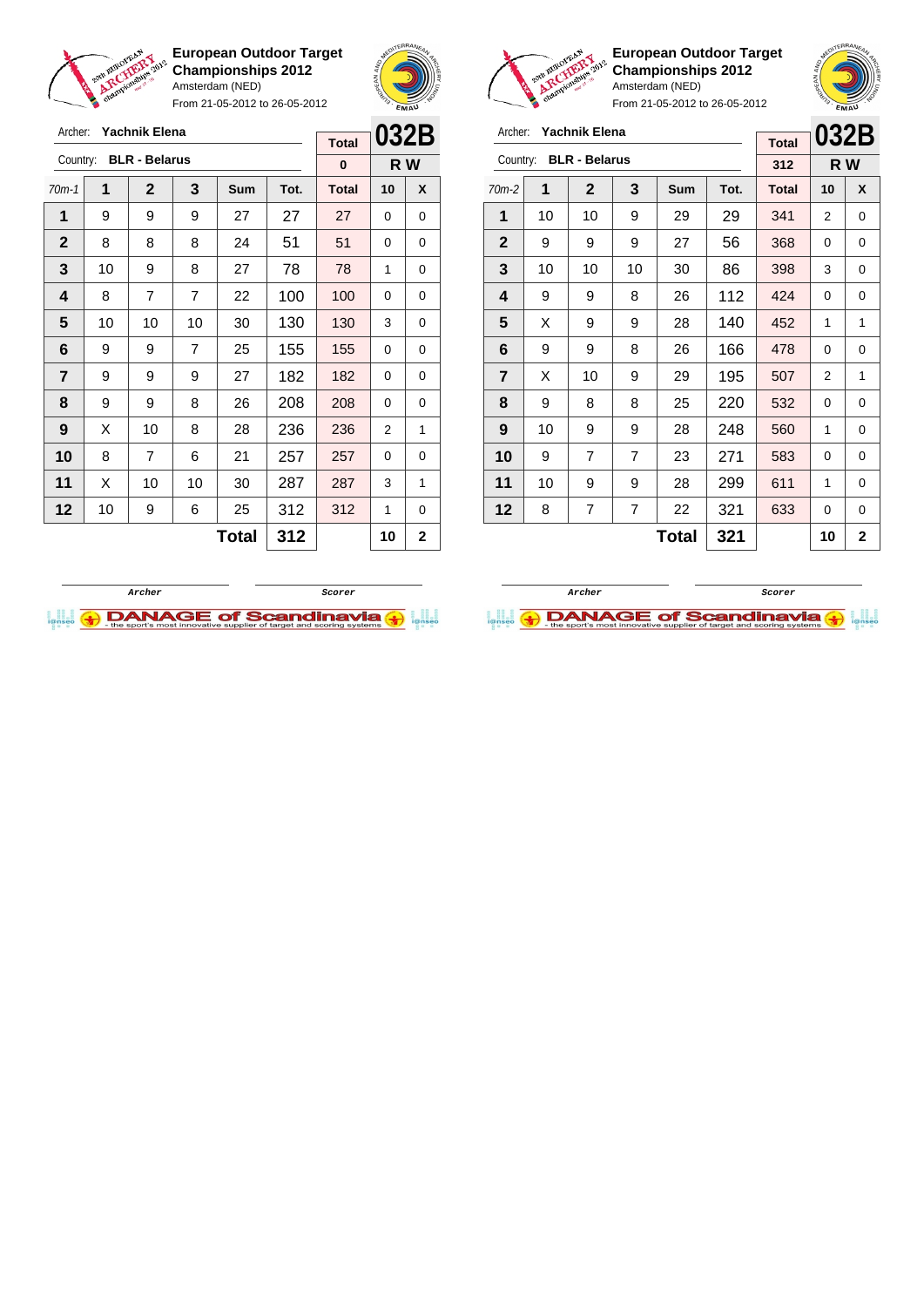

Archer: **Wyczechowska Paula**

Country: **POL - Poland**

**European Outdoor Target Championships 2012** Amsterdam (NED)

From 21-05-2012 to 26-05-2012

70m-1 **1 2 3 Sum Tot. Total 10 X** | 10 | 10 | 9 | 29 | 29 | 29 | 2 | 0  $\begin{array}{|c|c|c|c|c|c|c|c|}\hline \textbf{2} & \textbf{8} & \textbf{7} & \textbf{7} & \textbf{22} & \textbf{51} & \textbf{51} & \textbf{0} & \textbf{0} \ \hline \end{array}$   $\mid$  X  $\mid$  10  $\mid$  8  $\mid$  28  $\mid$  79  $\mid$  79  $\mid$  2  $\mid$  1 | 8 | 7 | 7 | 22 | 101 | 101 | 0 | 0 9 9 8 26 127 127 0 0 | 8 | 7 | 7 | 22 | 149 | 149 | 0 | 0 | 10 | 9 | 8 | 27 | 176 | 176 | 1 | 0 | 8 | 8 | 7 | 23 | 199 | 199 | 0 | 0 | 10 | 9 | 8 | 27 | 226 | 226 | 1 | 0 8 7 6 21 **247 247** 0 0 | X | 9 | 8 | 27 | 274 | 274 | 1 | 1 | 8 | 7 | 6 | 21 | 295 <mark>| 295</mark> | 0 | 0



**R W**

**Total 0**



**European Outdoor Target Championships 2012** Amsterdam (NED)



From 21-05-2012 to 26-05-2012

| Archer:        |    |                | Wyczechowska Paula |              |      |              |                | 032C |
|----------------|----|----------------|--------------------|--------------|------|--------------|----------------|------|
|                |    |                |                    |              |      | <b>Total</b> |                |      |
| Country:       |    | POL - Poland   |                    |              |      | 295          |                | R W  |
| $70m-2$        | 1  | $\overline{2}$ | 3                  | Sum          | Tot. | <b>Total</b> | 10             | X    |
| 1              | 10 | 9              | 8                  | 27           | 27   | 322          | 1              | 0    |
| $\mathbf{2}$   | 8  | 8              | 8                  | 24           | 51   | 346          | $\Omega$       | 0    |
| 3              | 10 | 9              | 9                  | 28           | 79   | 374          | 1              | 0    |
| 4              | 8  | 8              | 8                  | 24           | 103  | 398          | 0              | 0    |
| 5              | 9  | 9              | 9                  | 27           | 130  | 425          | $\Omega$       | 0    |
| 6              | 8  | 8              | $\overline{7}$     | 23           | 153  | 448          | $\Omega$       | 0    |
| $\overline{7}$ | 9  | 9              | 8                  | 26           | 179  | 474          | 0              | 0    |
| 8              | 8  | 7              | 6                  | 21           | 200  | 495          | $\Omega$       | 0    |
| 9              | 9  | 9              | 8                  | 26           | 226  | 521          | $\Omega$       | 0    |
| 10             | 8  | 6              | 6                  | 20           | 246  | 541          | $\Omega$       | 0    |
| 11             | 9  | 9              | 9                  | 27           | 273  | 568          | 0              | 0    |
| 12             | 8  | 8              | 7                  | 23           | 296  | 591          | 0              | 0    |
|                |    |                |                    | <b>Total</b> | 296  |              | $\overline{2}$ | 0    |

**Archer ScorerDANAGE of Scandinavia** 



**Total** 295  $\vert$  7  $\vert$  2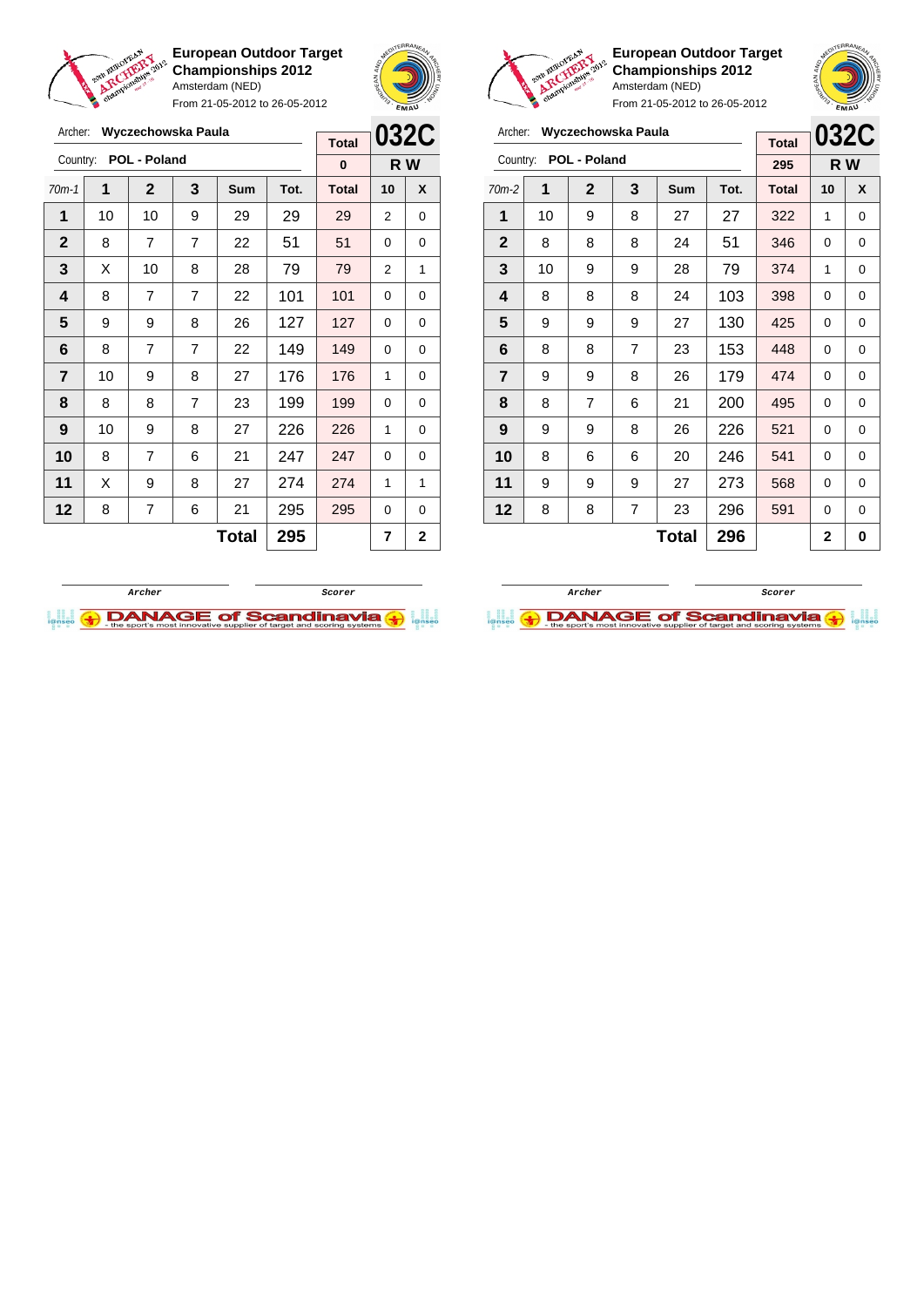



Archer: **Lokluoglu Begul** Country: **TUR - Turkey**

**European Outdoor Target Championships 2012** Amsterdam (NED)

> **Total 314**

From 21-05-2012 to 26-05-2012



**032D R W**

From 21-05-2012 to 26-05-2012 Archer: **Lokluoglu Begul** Country: **TUR - Turkey 032D R W Total 0** 70m-1 **1 2 3 Sum Tot. Total 10 X 1** | X | 10 | 10 | 30 | 30 | 30 | 3 | 1 **2** | 9 | 9 | 6 | 24 | 54 | <mark>54 | 0 |</mark> 0 **3** | 9 | 9 | 9 | 27 | 81 | 81 | 0 | 0 **4** | 8 | 8 | 5 | 21 | 102 | 102 | 0 | 0 **5** | 10 | 9 | 9 | 28 | 130 | 130 | 1 | 0 **6** | 9 | 9 | 8 | 26 | 156 | 156 | 0 | 0 **7** | X | 10 | 9 | 29 | 185 | 185 | 2 | 1 **8** | 9 | 9 | 7 | 25 | 210 | 210 | 0 | 0 **9** | 9 | 9 | 8 | 26 | 236 | 236 | 0 | 0 **10** 8 8 8 6 22 258 258 0 0 **11** | X | 10 | 9 | 29 | 287 | 287 | 2 | 1



70m-2 **1 2 3 Sum Tot. Total 10 X** | 10 | 10 | 9 | 29 | 29 | 343 | 2 | 0 | 9 | 8 | 8 | 25 | 54 | 368 | 0 | 0 | 10 | 9 | 9 | 28 | 82 | 396 | 1 | 0 | 8 | 8 | 8 | 24 | 106 | 420 | 0 | 0 | 10 | 9 | 9 | 28 | 134 | 448 | 1 | 0 8 8 8 24 158 272 0 0 | 10 | 9 | 9 | 28 | 186 | 500 | 1 | 0 | 9 | 7 | 7 | 23 | 209 | 523 | 0 | 0 | X | 10 | 9 | 29 | 238 | 552 | 2 | 1 | 9 | 8 | 8 | 25 | 263 | 577 | 0 | 0 | 10 | 9 | 9 | 28 | 291 | 605 | 1 | 0 | 9 | 9 | 9 | 27 | 318 | 632 | 0 | 0



**12** 9 9 9 27 314 314 0 0

 $Total | 314 | 8 | 3$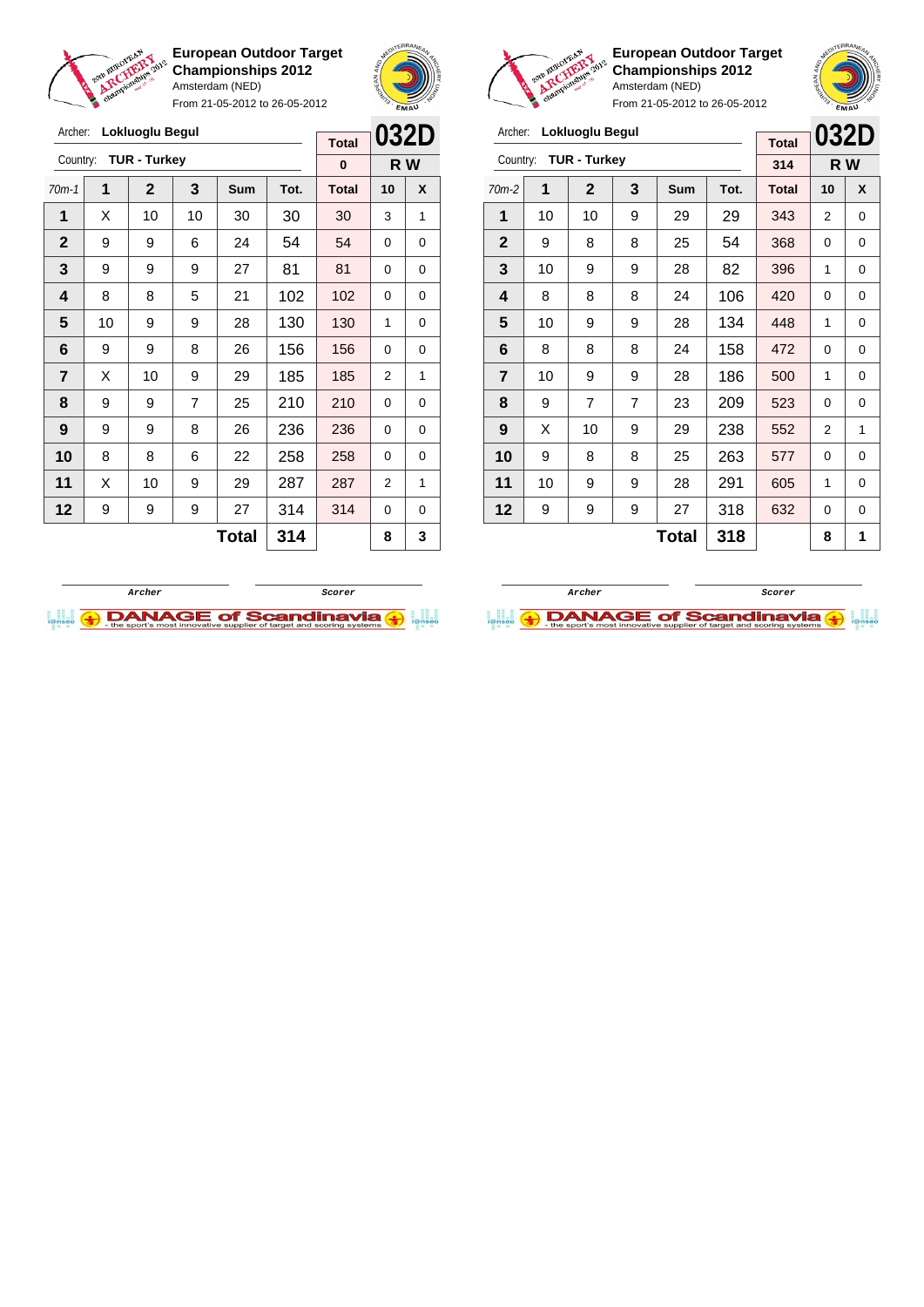

From 21-05-2012 to 26-05-2012





**European Outdoor Target Championships 2012** Amsterdam (NED)

|             | Archer:        |    | Psarra Evangelia    |                |              |      |              |                |                |
|-------------|----------------|----|---------------------|----------------|--------------|------|--------------|----------------|----------------|
| 33A         |                |    |                     |                |              |      | <b>Total</b> | 033A           |                |
| R W         | Country:       |    | <b>GRE - Greece</b> |                |              |      | 310          |                | R W            |
| X           | $70m-2$        | 1  | $\mathbf{2}$        | 3              | <b>Sum</b>   | Tot. | <b>Total</b> | 10             | X              |
| $\mathbf 0$ | 1              | 9  | 9                   | 9              | 27           | 27   | 337          | 0              | $\Omega$       |
| 0           | $\overline{2}$ | 8  | 8                   | 8              | 24           | 51   | 361          | 0              | 0              |
| 1           | 3              | X  | 10                  | 9              | 29           | 80   | 390          | $\overline{2}$ | $\mathbf{1}$   |
| 0           | 4              | 9  | 8                   | 8              | 25           | 105  | 415          | 0              | 0              |
| 0           | 5              | 9  | 9                   | 9              | 27           | 132  | 442          | 0              | 0              |
| $\Omega$    | 6              | 9  | 9                   | 8              | 26           | 158  | 468          | $\Omega$       | $\Omega$       |
| 1           | $\overline{7}$ | X  | 10                  | 10             | 30           | 188  | 498          | 3              | 1              |
| 0           | 8              | 9  | 8                   | $\overline{7}$ | 24           | 212  | 522          | 0              | 0              |
| 0           | 9              | 10 | 10                  | 9              | 29           | 241  | 551          | 2              | $\Omega$       |
| 0           | 10             | 9  | 8                   | 8              | 25           | 266  | 576          | 0              | 0              |
| 0           | 11             | 10 | 9                   | 8              | 27           | 293  | 603          | 1              | $\Omega$       |
| 0           | 12             | 8  | 7                   | 6              | 21           | 314  | 624          | 0              | $\Omega$       |
| $\mathbf 2$ |                |    |                     |                | <b>Total</b> | 314  |              | 8              | $\overline{2}$ |

| Archer:        |    | Psarra Evangelia    |                |            | 033A |              |          |     |
|----------------|----|---------------------|----------------|------------|------|--------------|----------|-----|
|                |    |                     |                |            |      | <b>Total</b> |          |     |
| Country:       |    | <b>GRE - Greece</b> |                |            |      | $\bf{0}$     |          | R W |
| $70m-1$        | 1  | $\mathbf{2}$        | 3              | <b>Sum</b> | Tot. | <b>Total</b> | 10       | X   |
| 1              | 10 | 10                  | 10             | 30         | 30   | 30           | 3        | 0   |
| $\mathbf{2}$   | 9  | 8                   | $\overline{7}$ | 24         | 54   | 54           | 0        | 0   |
| 3              | X  | 9                   | 9              | 28         | 82   | 82           | 1        | 1   |
| 4              | 9  | 8                   | $\overline{7}$ | 24         | 106  | 106          | $\Omega$ | 0   |
| 5              | 10 | 9                   | 9              | 28         | 134  | 134          | 1        | 0   |
| 6              | 9  | 8                   | 8              | 25         | 159  | 159          | 0        | 0   |
| $\overline{7}$ | X  | 10                  | 9              | 29         | 188  | 188          | 2        | 1   |
| 8              | 9  | 8                   | $\overline{7}$ | 24         | 212  | 212          | $\Omega$ | 0   |
| 9              | 10 | 8                   | 8              | 26         | 238  | 238          | 1        | 0   |
| 10             | 7  | 7                   | 6              | 20         | 258  | 258          | 0        | 0   |
| 11             | 10 | 9                   | 9              | 28         | 286  | 286          | 1        | 0   |
| 12             | 8  | 8                   | 8              | 24         | 310  | 310          | 0        | 0   |
|                |    |                     | 310            |            | 9    | 2            |          |     |



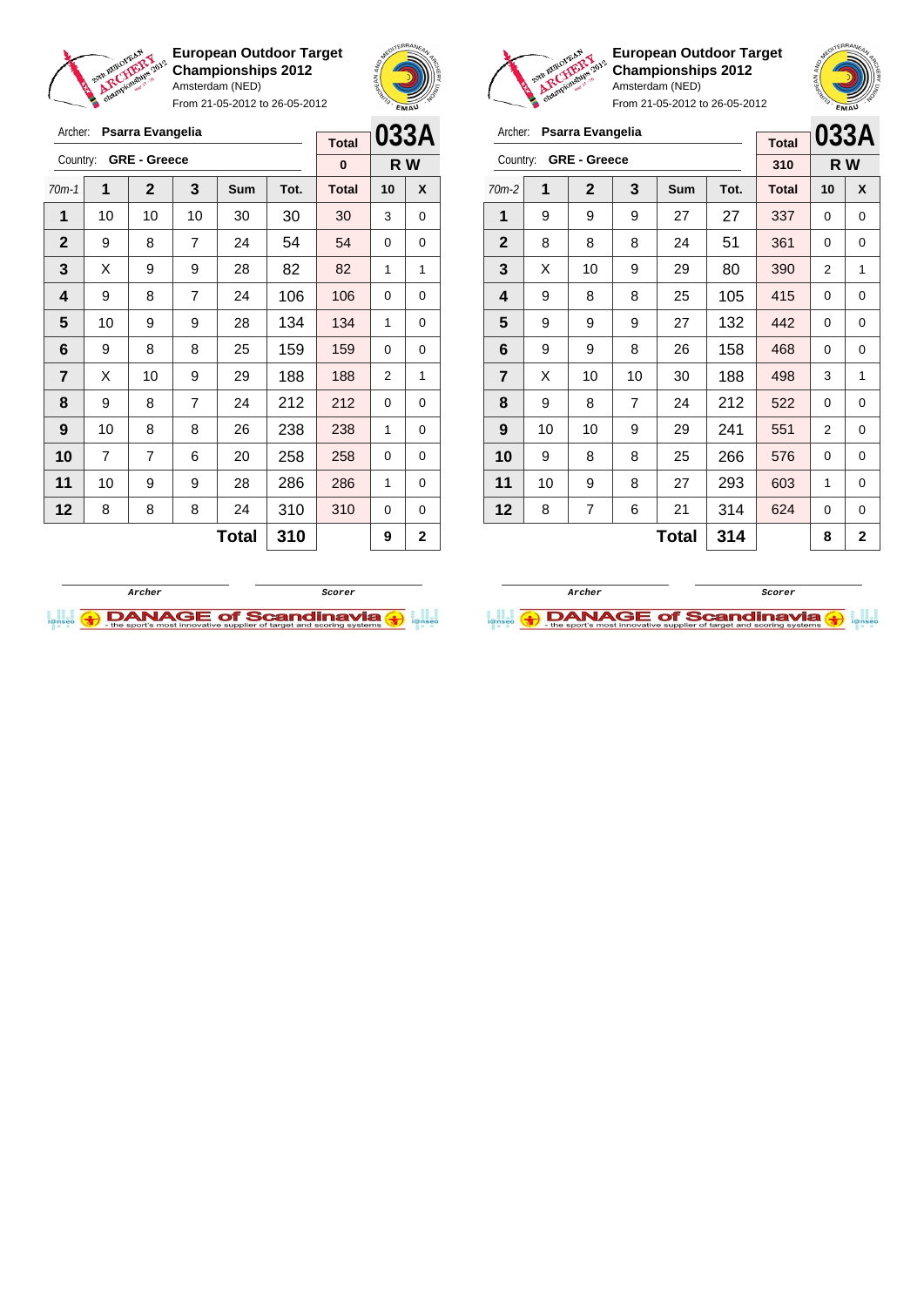



From 21-05-2012 to 26-05-2012

| Archer:        |    |                      | Timofeyeva Ekaterina |              |      | <b>Total</b> | 033B |                |
|----------------|----|----------------------|----------------------|--------------|------|--------------|------|----------------|
| Country:       |    | <b>BLR - Belarus</b> |                      |              |      | $\bf{0}$     |      | R W            |
| $70m-1$        | 1  | $\mathbf{2}$         | 3                    | Sum          | Tot. | <b>Total</b> | 10   | X              |
| 1              | 10 | 10                   | 9                    | 29           | 29   | 29           | 2    | 0              |
| $\mathbf 2$    | 9  | 9                    | 6                    | 24           | 53   | 53           | 0    | 0              |
| 3              | 10 | 9                    | 9                    | 28           | 81   | 81           | 1    | 0              |
| 4              | 9  | 9                    | 8                    | 26           | 107  | 107          | 0    | 0              |
| 5              | 9  | 9                    | 9                    | 27           | 134  | 134          | 0    | 0              |
| 6              | 9  | 9                    | 8                    | 26           | 160  | 160          | 0    | 0              |
| $\overline{7}$ | 10 | 10                   | 9                    | 29           | 189  | 189          | 2    | 0              |
| 8              | 9  | 8                    | 8                    | 25           | 214  | 214          | 0    | 0              |
| 9              | X  | 9                    | 9                    | 28           | 242  | 242          | 1    | 1              |
| 10             | 8  | 8                    | 8                    | 24           | 266  | 266          | 0    | 0              |
| 11             | X  | 9                    | 9                    | 28           | 294  | 294          | 1    | 1              |
| 12             | 9  | 7                    | 7                    | 23           | 317  | 317          | 0    | 0              |
|                |    |                      |                      | <b>Total</b> | 317  |              | 7    | $\overline{2}$ |



**European Outdoor Target Championships 2012** Amsterdam (NED) From 21-05-2012 to 26-05-2012

## Archer: **Timofeyeva Ekaterina**

| Archer:        |                | Timofeyeva Ekaterina |    |              |      |              | 033B |                |
|----------------|----------------|----------------------|----|--------------|------|--------------|------|----------------|
|                |                |                      |    |              |      | <b>Total</b> |      |                |
| Country:       |                | <b>BLR - Belarus</b> |    |              |      | 317          |      | R W            |
| $70m-2$        | 1              | $\mathbf{2}$         | 3  | Sum          | Tot. | <b>Total</b> | 10   | X              |
| 1              | 10             | 9                    | 9  | 28           | 28   | 345          | 1    | 0              |
| $\mathbf{2}$   | 9              | 8                    | 8  | 25           | 53   | 370          | 0    | 0              |
| 3              | 10             | 9                    | 9  | 28           | 81   | 398          | 1    | 0              |
| 4              | 9              | 9                    | 8  | 26           | 107  | 424          | 0    | 0              |
| 5              | X              | 10                   | 9  | 29           | 136  | 453          | 2    | 1              |
| 6              | 9              | 9                    | 8  | 26           | 162  | 479          | 0    | 0              |
| $\overline{7}$ | 10             | 9                    | 9  | 28           | 190  | 507          | 1    | 0              |
| 8              | 9              | 9                    | 7  | 25           | 215  | 532          | 0    | 0              |
| 9              | 9              | 9                    | 8  | 26           | 241  | 558          | 0    | 0              |
| 10             | $\overline{7}$ | $\overline{7}$       | 6  | 20           | 261  | 578          | 0    | $\Omega$       |
| 11             | X              | 10                   | 10 | 30           | 291  | 608          | 3    | 1              |
| 12             | 9              | 9                    | 8  | 26           | 317  | 634          | 0    | 0              |
|                |                |                      |    | <b>Total</b> | 317  |              | 8    | $\overline{2}$ |



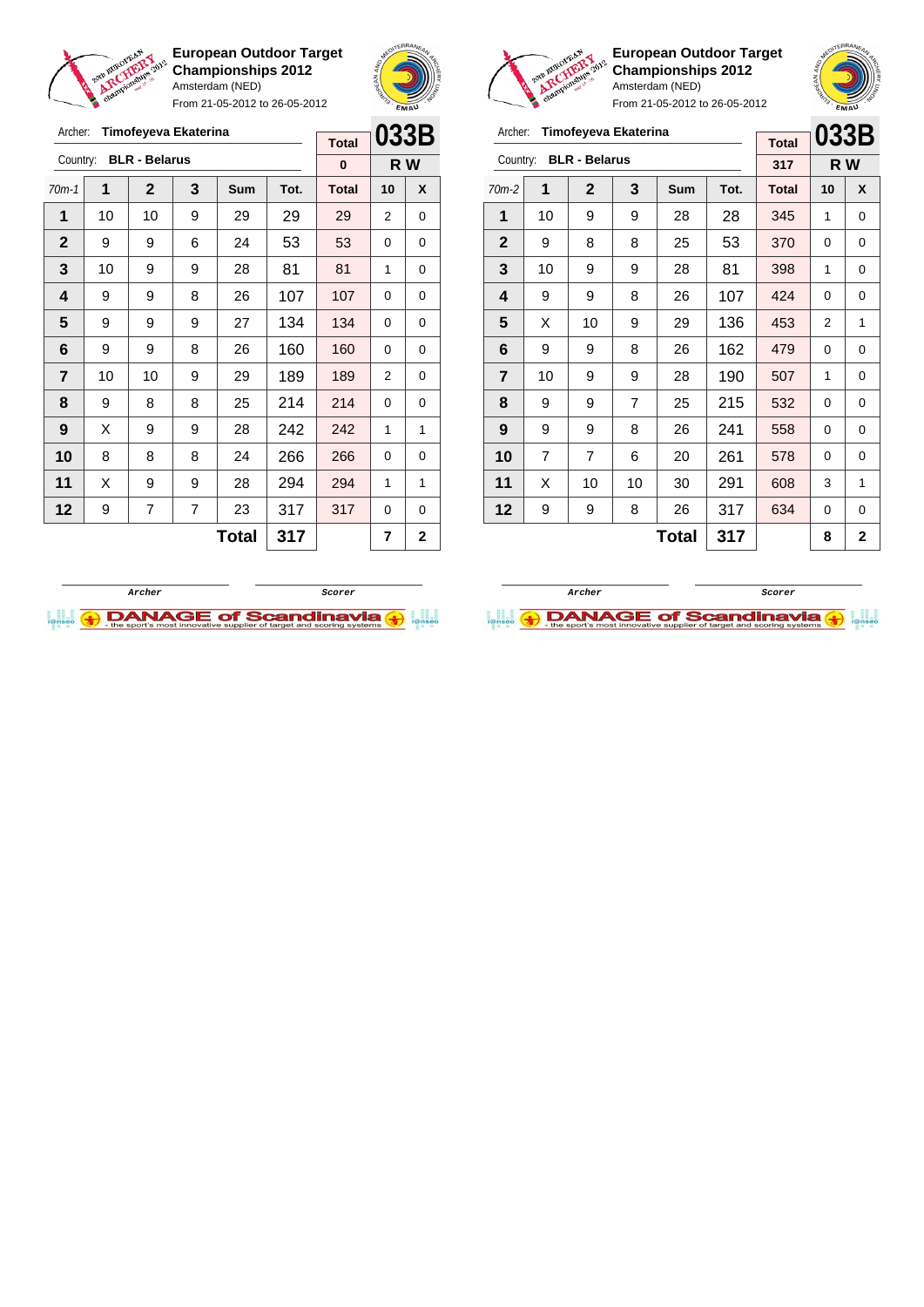

From 21-05-2012 to 26-05-2012





**European Outdoor Target Championships 2012** Amsterdam (NED)

| Archer:                 |                          | <b>Lesniak Natalia</b> | <b>Total</b>   | 033C |              |              |     |   |
|-------------------------|--------------------------|------------------------|----------------|------|--------------|--------------|-----|---|
| Country:                |                          | POL - Poland           |                |      |              | 314          | R W |   |
| 70m-2                   | 1                        | $\mathbf{2}$           | 3              | Sum  | Tot.         | <b>Total</b> | 10  | X |
| 1                       | 10                       | 9                      | 9              | 28   | 28           | 342          | 1   | 0 |
| $\mathbf{2}$            | 8                        | 8                      | 8              | 24   | 52           | 366          | 0   | 0 |
| 3                       | 10                       | 10                     | 10             | 30   | 82           | 396          | 3   | 0 |
| 4                       | 9                        | 9                      | 9              | 27   | 109          | 423          | 0   | 0 |
| 5                       | X                        | 10                     | 9              | 29   | 138          | 452          | 2   | 1 |
| 6                       | 9                        | 9                      | 8              | 26   | 164          | 478          | 0   | 0 |
| $\overline{\mathbf{r}}$ | 10                       | 10                     | 9              | 29   | 193          | 507          | 2   | 0 |
| 8                       | 9                        | 8                      | 8              | 25   | 218          | 532          | 0   | 0 |
| 9                       | X                        | 10                     | 9              | 29   | 247          | 561          | 2   | 1 |
| 10                      | 9                        | 9                      | $\overline{7}$ | 25   | 272          | 586          | 0   | 0 |
| 11                      | 10                       | 9                      | 8              | 27   | 299          | 613          | 1   | 0 |
| 12                      | 7<br>7<br>22<br>321<br>8 |                        |                |      |              |              | 0   | 0 |
|                         |                          |                        |                | 11   | $\mathbf{2}$ |              |     |   |





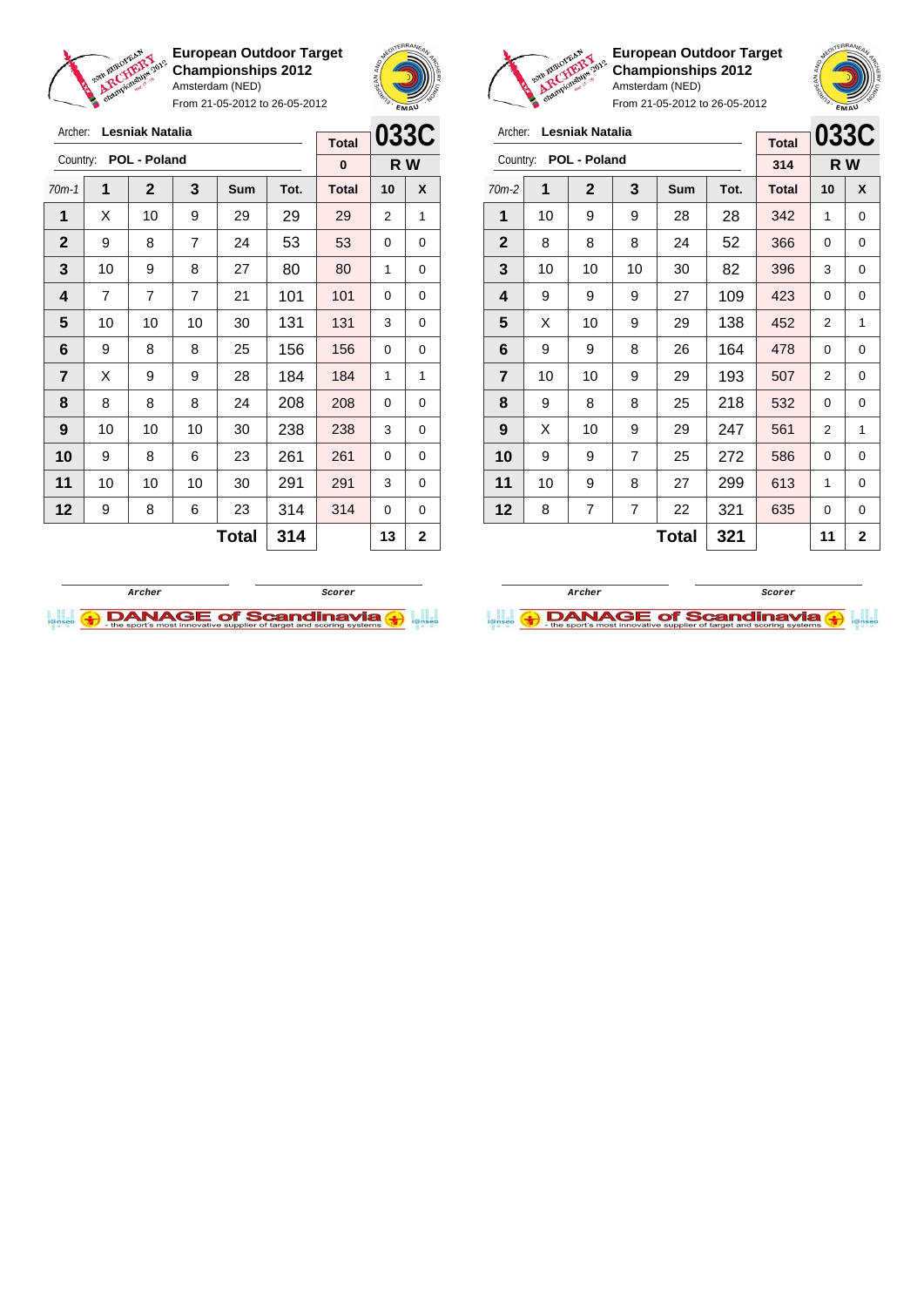





**European Outdoor Target Championships 2012** Amsterdam (NED)

 | 9 | 7 | 5 | 21 | 49 <mark>| 355</mark> | 0 | 0 | 10 | 9 | 8 | 27 | 76 | 382 | 1 | 0 | 8 | 7 | 6 | 21 | 97 | 403 | 0 | 0 | 9 | 9 | 9 | 27 | 124 | 430 | 0 | 0 | 9 | 9 | 5 | 23 | 147 | 453 | 0 | 0  $\begin{array}{|c|c|c|c|c|c|}\n\hline\n\textbf{7} & \textbf{X} & \textbf{9} & \textbf{8} & \textbf{27} & \textbf{174} & \textbf{480} & \textbf{1} & \textbf{1} \end{array}$  | 8 | 7 | 7 | 22 | 196 | 502 | 0 | 0 | 10 | 10 | 9 | 29 | 225 | 531 | 2 | 0 | 9 | 9 | 4 | 22 | 247 | 553 | 0 | 0 | 10 | 10 | 9 | 29 | 276 | 582 | 2 | 0 | 8 | 7 | 6 | 21 | 297 | 603 | 0 | 0

|         | championami                                                                                                              |   |  | Amsterdam (NED) |    |              | Baby <sub>s</sub> | EMAU |  |
|---------|--------------------------------------------------------------------------------------------------------------------------|---|--|-----------------|----|--------------|-------------------|------|--|
|         |                                                                                                                          |   |  |                 |    | <b>Total</b> |                   | 033D |  |
|         | From 21-05-2012 to 26-05-2012<br>Archer: Nasaridze Natalia<br>Country: TUR - Turkey<br>2<br>3<br>Tot.<br><b>Sum</b><br>1 |   |  |                 |    | 306          | R W               |      |  |
| $70m-2$ |                                                                                                                          |   |  |                 |    | <b>Total</b> | 10                | X    |  |
|         | 10                                                                                                                       | 9 |  | 28              | 28 | 334          |                   | O    |  |

|                | guin Europysa.<br>ARCHERY | championaliste 2012 |                | Amsterdam (NED) | European Outdoor Target<br><b>Championships 2012</b><br>From 21-05-2012 to 26-05-2012 |              | <b>SROPEAN AND RE</b> | EMAU |
|----------------|---------------------------|---------------------|----------------|-----------------|---------------------------------------------------------------------------------------|--------------|-----------------------|------|
| Archer:        |                           | Nasaridze Natalia   |                |                 |                                                                                       | <b>Total</b> | 033D                  |      |
| Country:       |                           | <b>TUR - Turkey</b> |                |                 |                                                                                       | 0            |                       | R W  |
| $70m-1$        | 1                         | $\mathbf{2}$        | 3              | <b>Sum</b>      | Tot.                                                                                  | <b>Total</b> | 10                    | X    |
| 1              | 9                         | 9                   | 8              | 26              | 26                                                                                    | 26           | 0                     | 0    |
| $\mathbf{2}$   | 7                         | 7                   | 6              | 20              | 46                                                                                    | 46           | 0                     | 0    |
| 3              | X                         | 10                  | 9              | 29              | 75                                                                                    | 75           | 2                     | 1    |
| 4              | 9                         | 8                   | 8              | 25              | 100                                                                                   | 100          | 0                     | 0    |
| 5              | X                         | 9                   | 9              | 28              | 128                                                                                   | 128          | 1                     | 1    |
| 6              | 8                         | 6                   | 5              | 19              | 147                                                                                   | 147          | 0                     | 0    |
| $\overline{7}$ | X                         | X                   | 10             | 30              | 177                                                                                   | 177          | 3                     | 2    |
| 8              | 10                        | 9                   | $\overline{7}$ | 26              | 203                                                                                   | 203          | 1                     | 0    |
| 9              | X                         | 9                   | 9              | 28              | 231                                                                                   | 231          | 1                     | 1    |
| 10             | 9                         | 8                   | 8              | 25              | 256                                                                                   | 256          | 0                     | 0    |
| 11             | X                         | 9                   | 8              | 27              | 283                                                                                   | 283          | 1                     | 1    |
| 12             | 8                         | 8                   | 7              | 23              | 306                                                                                   | 306          | 0                     | 0    |

**Total 306 9 6**





**Total**  $297$   $7$  1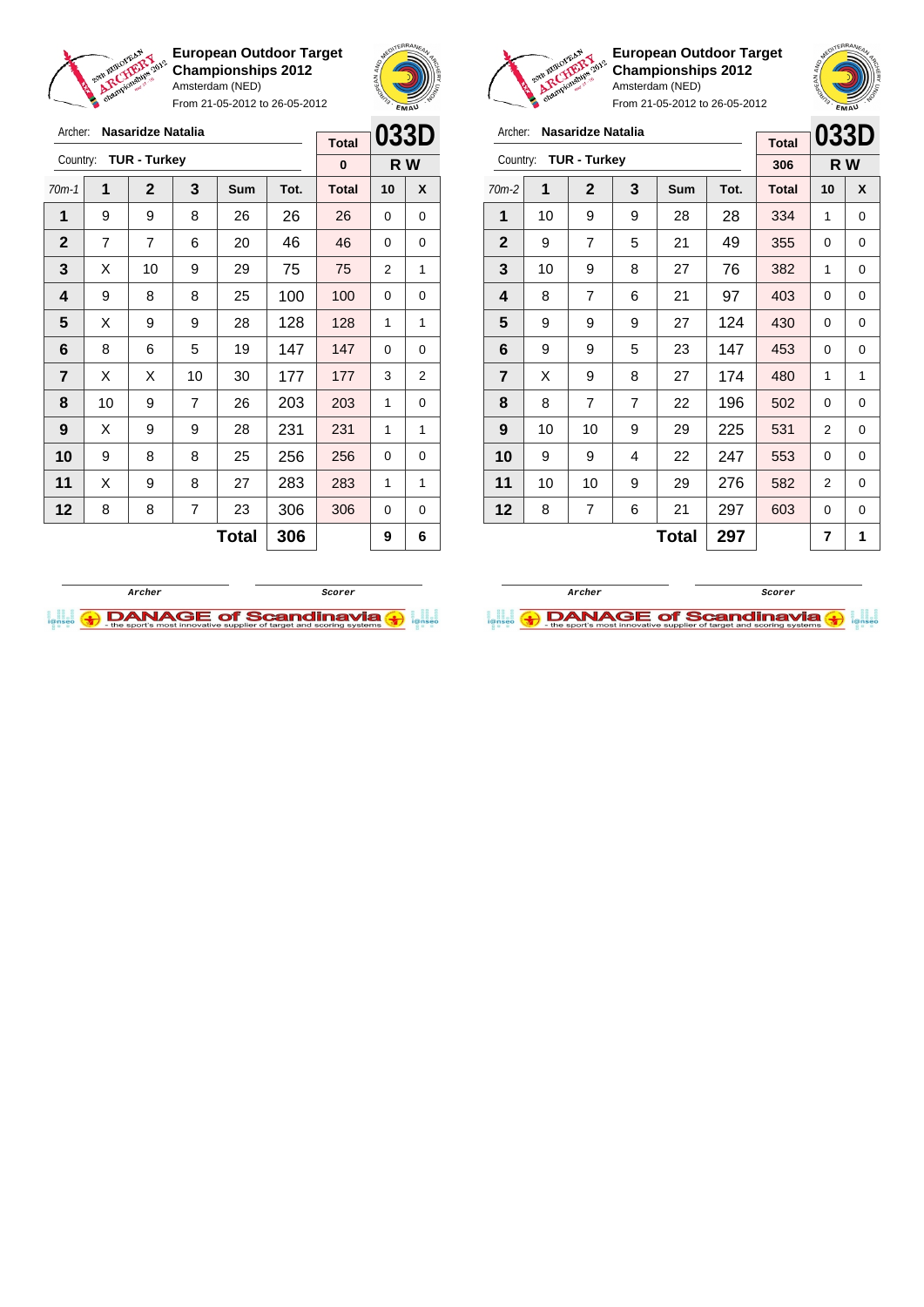

Archer: **Chorti Ariadni** Country: **GRE - Greece**

**European Outdoor Target Championships 2012** Amsterdam (NED)

From 21-05-2012 to 26-05-2012

70m-1 **1 2 3 Sum Tot. Total 10 X** | 10 | 9 | 9 | 28 | 28 | 28 | 1 | 0 8 6 5 19 47 47 0 0 | 9 | 9 | 9 | 27 | 74 | 74 | 0 | 0 | 9 | 7 | 5 | 21 | 95 | 95 | 0 | 0  $\begin{array}{|c|c|c|c|c|c|}\n\hline\n\textbf{5} & \textbf{8} & \textbf{8} & \textbf{7} & \textbf{23} & \textbf{118} & \textbf{118} & \textbf{0} & \textbf{0} \\\hline\n\end{array}$  | 7 | 6 | 5 | 18 | 136 | 136 | 0 | 0 | 9 | 9 | 8 | 26 | 162 | 162 | 0 | 0 | 7 | 5 | 3 | 15 | 177 | 177 | 0 | 0 | 10 | 8 | 8 | 26 | 203 | 203 | 1 | 0 | 7 | 7 | 6 | 20 | **223 | 223 |** 0 | 0 | X | 10 | 9 | 29 | 252 | 252 | 2 | 1 | 8 | 8 | 7 | 23 | 275 | 275 | 0 | 0



**R W**

**Total 0**



**European Outdoor Target Championships 2012** Amsterdam (NED)



From 21-05-2012 to 26-05-2012

| Archer:                 |    | Chorti Ariadni      |   | <b>Total</b> |      | 034A         |     |   |
|-------------------------|----|---------------------|---|--------------|------|--------------|-----|---|
| Country:                |    | <b>GRE - Greece</b> |   |              |      | 275          | R W |   |
| $70m-2$                 | 1  | $\mathbf{2}$        | 3 | Sum          | Tot. | <b>Total</b> | 10  | X |
| 1                       | 10 | 9                   | 9 | 28           | 28   | 303          | 1   | 0 |
| $\mathbf{2}$            | 8  | 8                   | 7 | 23           | 51   | 326          | 0   | 0 |
| 3                       | 10 | 9                   | 8 | 27           | 78   | 353          | 1   | 0 |
| 4                       | 8  | 8                   | 8 | 24           | 102  | 377          | 0   | 0 |
| 5                       | 10 | 10                  | 9 | 29           | 131  | 406          | 2   | 0 |
| 6                       | 7  | 7                   | 5 | 19           | 150  | 425          | 0   | 0 |
| $\overline{\mathbf{r}}$ | 9  | 9                   | 8 | 26           | 176  | 451          | 0   | 0 |
| 8                       | 8  | 8                   | 7 | 23           | 199  | 474          | 0   | 0 |
| 9                       | 10 | 10                  | 9 | 29           | 228  | 503          | 2   | 0 |
| 10                      | 8  | 8                   | 8 | 24           | 252  | 527          | 0   | 0 |
| 11                      | 9  | 9                   | 8 | 26           | 278  | 553          | 0   | 0 |
| 12                      | 8  | 7                   | 7 | 22           | 300  | 575          | 0   | 0 |
|                         |    |                     |   | 6            | 0    |              |     |   |

**Archer Scorer**

**DANAGE of Scandinavia** 



 $Total | 275 | 4 | 1$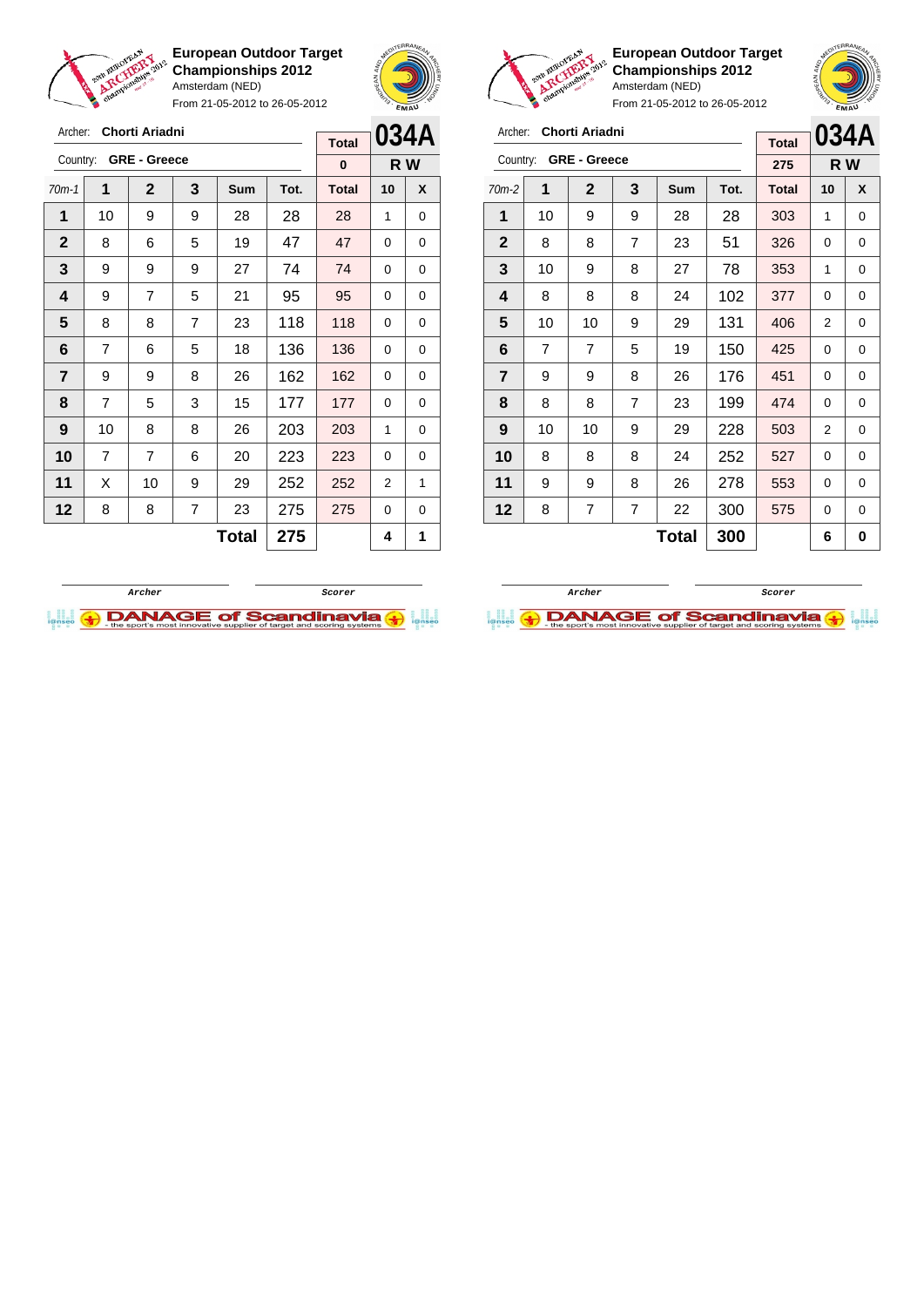

Archer: **Marusava Hanna** Country: **BLR - Belarus**

**European Outdoor Target Championships 2012** Amsterdam (NED)

From 21-05-2012 to 26-05-2012

70m-1 **1 2 3 Sum Tot. Total 10 X** | 10 | 9 | 9 | 28 | 28 | 28 | 1 | 0 9 8 8 25 53 53 0 0  $\mid$  X  $\mid$  10  $\mid$  9  $\mid$  29  $\mid$  82  $\mid$  82  $\mid$  2  $\mid$  1 | 9 | 8 | 8 | 25 | 107 | 107 | 0 | 0 | 10 | 9 | 8 | 27 | 134 | 134 | 1 | 0 | 8 | 8 | 7 | 23 | 157 | 157 | 0 | 0 | 9 | 9 | 8 | 26 | 183 | 183 | 0 | 0 | 8 | 8 | 8 | 24 | 207 | 207 | 0 | 0 | 10 | 9 | 8 | 27 | 234 | 234 | 1 | 0 8 8 8 24 258 258 0 0 | X | 10 | 9 | 29 | 287 | 287 | 2 | 1 9 9 9 27 314 314 0 0



**R W**

**Total 0**

**European Outdoor Target Championships 2012** Amsterdam (NED)



From 21-05-2012 to 26-05-2012

| Archer:        |    | Marusava Hanna       |                |            |      |              |                | 034B |
|----------------|----|----------------------|----------------|------------|------|--------------|----------------|------|
| Country:       |    | <b>BLR - Belarus</b> |                |            |      | <b>Total</b> |                |      |
|                |    |                      |                |            |      | 314          |                | R W  |
| 70m-2          | 1  | $\mathbf{2}$         | 3              | <b>Sum</b> | Tot. | <b>Total</b> | 10             | X    |
| 1              | 10 | 9                    | 9              | 28         | 28   | 342          | 1              | 0    |
| $\mathbf{2}$   | 8  | 7                    | 6              | 21         | 49   | 363          | 0              | 0    |
| 3              | 10 | 9                    | 9              | 28         | 77   | 391          | 1              | 0    |
| 4              | 8  | 8                    | 6              | 22         | 99   | 413          | 0              | 0    |
| 5              | 10 | 10                   | 9              | 29         | 128  | 442          | $\overline{2}$ | 0    |
| 6              | 9  | 8                    | $\overline{7}$ | 24         | 152  | 466          | 0              | 0    |
| $\overline{7}$ | 9  | 9                    | 9              | 27         | 179  | 493          | 0              | 0    |
| 8              | 8  | 7                    | 4              | 19         | 198  | 512          | 0              | 0    |
| 9              | X  | 9                    | 9              | 28         | 226  | 540          | 1              | 1    |
| 10             | 8  | 7                    | 7              | 22         | 248  | 562          | 0              | 0    |
| 11             | 10 | 10                   | 10             | 30         | 278  | 592          | 3              | 0    |
| 12             | 9  | 9                    | 9              | 27         | 305  | 619          | 0              | 0    |

 $\text{Total}$  305 8 1

**Archer Scorer**



**Total** 314  $\vert$  7  $\vert$  2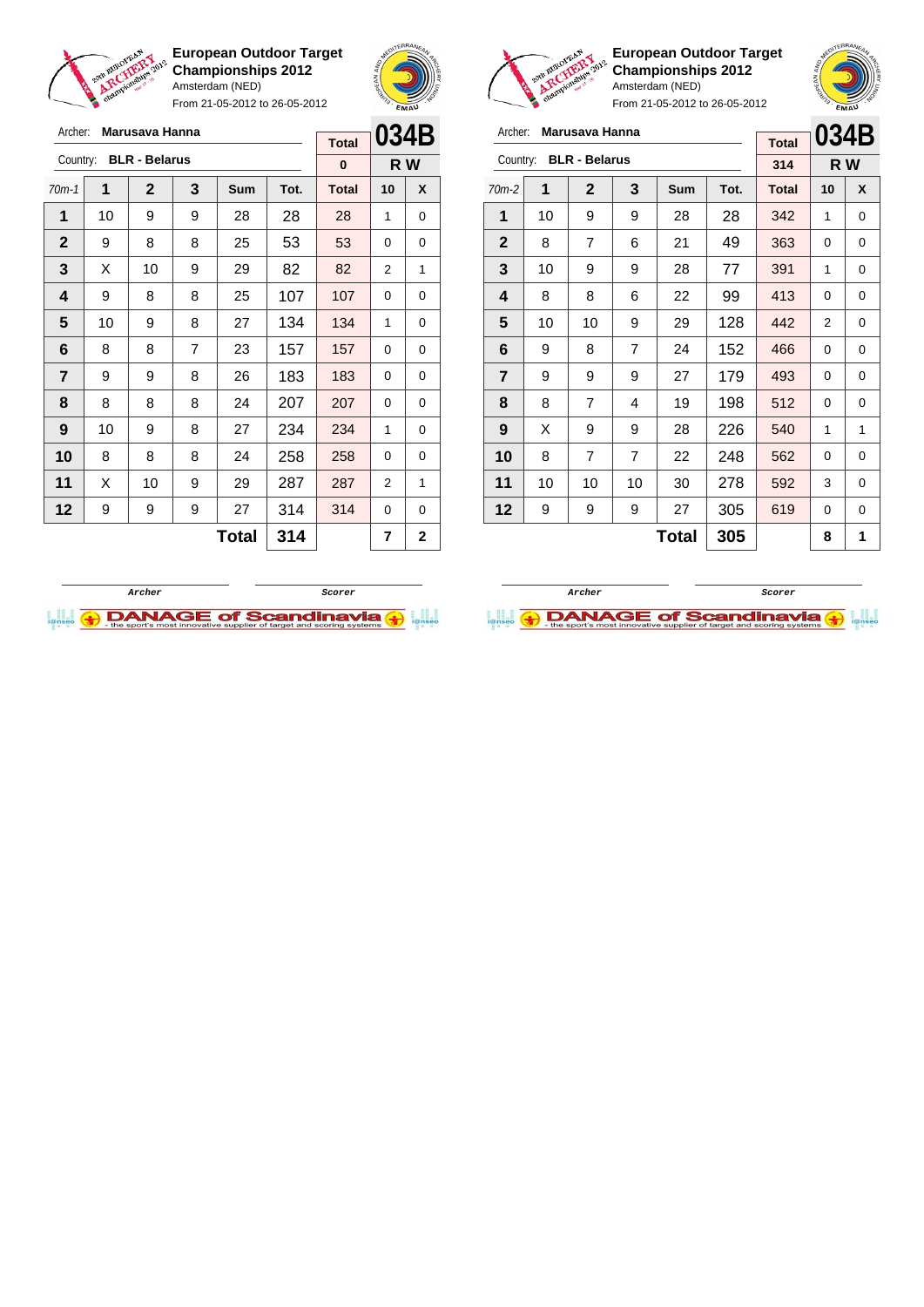

Archer: **Szukalska Anna** Country: **POL - Poland**

**European Outdoor Target Championships 2012** Amsterdam (NED)

From 21-05-2012 to 26-05-2012

70m-1 **1 2 3 Sum Tot. Total 10 X**  $\mid$  X  $\mid$  9  $\mid$  9  $\mid$  28  $\mid$  28  $\mid$  28  $\mid$  1  $\mid$  1 9 9 8 26 54 54 0 0 | 10 | 10 | 9 | 29 | 83 | 83 | 2 | 0 | 8 | 8 | 8 | 24 | 107 | 107 | 0 | 0 | 9 | 9 | 9 | 27 | 134 | 134 | 0 | 0 | 9 | 8 | 7 | 24 | 158 | 158 | 0 | 0 | 9 | 9 | 9 | 27 | 185 | 185 | 0 | 0 | 9 | 9 | 8 | 26 | 211 | 211 | 0 | 0 | X | 10 | 9 | 29 | 240 | 240 | 2 | 1 9 9 7 25 265 265 0 0 | 9 | 9 | 9 | 27 | 292 | 292 | 0 | 0 | 8 | 8 | 8 | 24 | 316 | 316 | 0 | 0



**R W**

**Total 0**



**European Outdoor Target Championships 2012** Amsterdam (NED)

From 21-05-2012 to 26-05-2012

| Archer:        |    | Szukalska Anna |                | <b>Total</b> | 034C |              |    |     |
|----------------|----|----------------|----------------|--------------|------|--------------|----|-----|
| Country:       |    | POL - Poland   |                |              |      | 316          |    | R W |
| $70m-2$        | 1  | 2              | 3              | Sum          | Tot. | <b>Total</b> | 10 | X   |
| 1              | X  | 10             | 9              | 29           | 29   | 345          | 2  | 1   |
| $\mathbf{2}$   | 9  | 9              | 8              | 26           | 55   | 371          | 0  | 0   |
| 3              | 10 | 399            | 1              | 0            |      |              |    |     |
| 4              | 8  | 8              | $\overline{7}$ | 23           | 106  | 422          | 0  | 0   |
| 5              | X  | 9              | 9              | 28           | 134  | 450          | 1  | 1   |
| 6              | 9  | 9              | 8              | 26           | 160  | 476          | 0  | 0   |
| $\overline{7}$ | X  | 10             | 10             | 30           | 190  | 506          | 3  | 1   |
| 8              | 9  | 9              | 8              | 26           | 216  | 532          | 0  | 0   |
| 9              | X  | 10             | 10             | 30           | 246  | 562          | 3  | 1   |
| 10             | 9  | 9              | 8              | 26           | 272  | 588          | 0  | 0   |
| 11             | X  | 10             | 9              | 29           | 301  | 617          | 2  | 1   |
| 12             | 9  | 639            | 0              | 0            |      |              |    |     |
|                |    |                |                | Total        | 323  |              | 12 | 5   |



 $Total | 316 | 5 | 2$ 

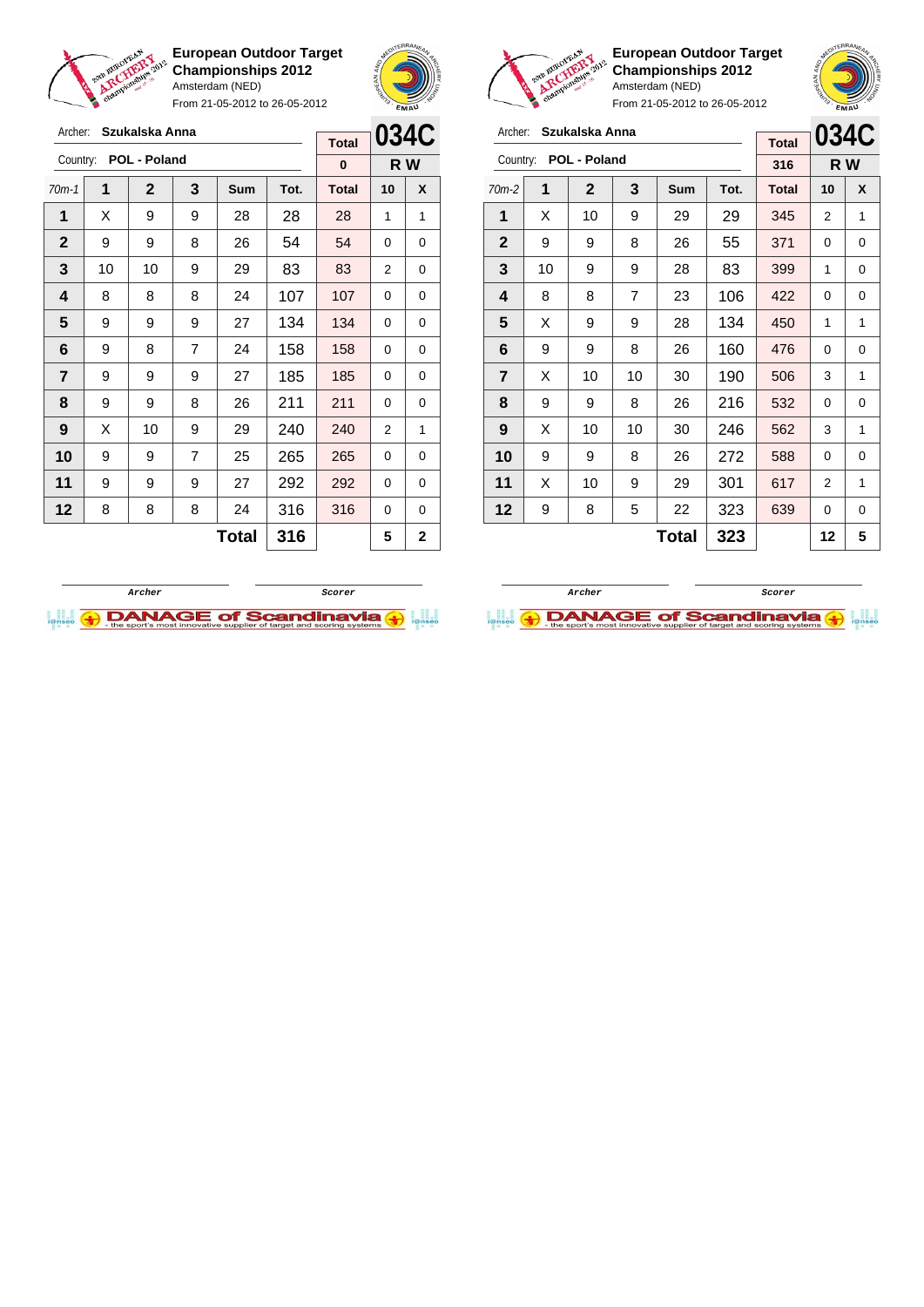

Archer: **Ergin Damla**

**European Outdoor Target Championships 2012** Amsterdam (NED)

From 21-05-2012 to 26-05-2012





Archer:

**European Outdoor Target Championships 2012** Amsterdam (NED)

| <b>Ergin Damla</b>  |  |
|---------------------|--|
| <b>TUR - Turkey</b> |  |

| Archer:        |    | Ergin Damla         |                |       |      | <b>Total</b> | 034D |                |
|----------------|----|---------------------|----------------|-------|------|--------------|------|----------------|
| Country:       |    | <b>TUR - Turkey</b> |                |       |      | 290          |      | R W            |
| $70m-2$        | 1  | $\mathbf{2}$        | 3              | Sum   | Tot. | <b>Total</b> | 10   | X              |
| 1              | X  | 9                   | 9              | 28    | 28   | 318          | 1    | 1              |
| $\mathbf{2}$   | 9  | 9                   | 8              | 26    | 54   | 344          | 0    | 0              |
| 3              | 10 | 9                   | 9              | 28    | 82   | 372          | 1    | 0              |
| 4              | 9  | 7                   | 5              | 21    | 103  | 393          | 0    | 0              |
| 5              | X  | X                   | 10             | 30    | 133  | 423          | 3    | $\overline{2}$ |
| 6              | 8  | 8                   | 6              | 22    | 155  | 445          | 0    | 0              |
| $\overline{7}$ | 9  | 9                   | 9              | 27    | 182  | 472          | 0    | 0              |
| 8              | 9  | 9                   | $\overline{7}$ | 25    | 207  | 497          | 0    | 0              |
| 9              | X  | 10                  | 9              | 29    | 236  | 526          | 2    | 1              |
| 10             | 9  | 8                   | $\overline{7}$ | 24    | 260  | 550          | 0    | 0              |
| 11             | X  | 10                  | 10             | 30    | 290  | 580          | 3    | 1              |
| 12             | 8  | 7                   | 6              | 21    | 311  | 601          | 0    | 0              |
|                |    |                     |                | Total | 311  |              | 10   | 5              |

| Archer:                 |                | Ergin Damla         |                |              |      | <b>Total</b> | 034D     |   |
|-------------------------|----------------|---------------------|----------------|--------------|------|--------------|----------|---|
| Country:                |                | <b>TUR - Turkey</b> |                | $\bf{0}$     |      | R W          |          |   |
| $70m-1$                 | 1              | $\mathbf{2}$        | 3              | Sum          | Tot. | <b>Total</b> | 10       | X |
| 1                       | 9              | 8                   | 8              | 25           | 25   | 25           | 0        | 0 |
| $\overline{2}$          | 8              | $\overline{7}$      | $\overline{7}$ | 22           | 47   | 47           | $\Omega$ | 0 |
| 3                       | 10             | 10                  | 9              | 29           | 76   | 76           | 2        | 0 |
| $\overline{\mathbf{4}}$ | 9              | 8                   | 8              | 25           | 101  | 101          | 0        | 0 |
| 5                       | 10             | 9                   | 9              | 28           | 129  | 129          | 1        | 0 |
| 6                       | $\overline{7}$ | $\overline{7}$      | 3              | 17           | 146  | 146          | $\Omega$ | 0 |
| $\overline{7}$          | X              | 9                   | $\overline{7}$ | 26           | 172  | 172          | 1        | 1 |
| 8                       | $\overline{7}$ | $\overline{7}$      | $\overline{7}$ | 21           | 193  | 193          | 0        | 0 |
| 9                       | 10             | 9                   | 9              | 28           | 221  | 221          | 1        | 0 |
| 10                      | $\overline{7}$ | 7                   | 3              | 17           | 238  | 238          | $\Omega$ | 0 |
| 11                      | X              | Х                   | 10             | 30           | 268  | 268          | 3        | 2 |
| 12                      | 10             | 7                   | 5              | 22           | 290  | 290          | 1        | 0 |
|                         |                |                     |                | <b>Total</b> | 290  |              | 9        | 3 |
|                         |                |                     |                |              |      |              |          |   |



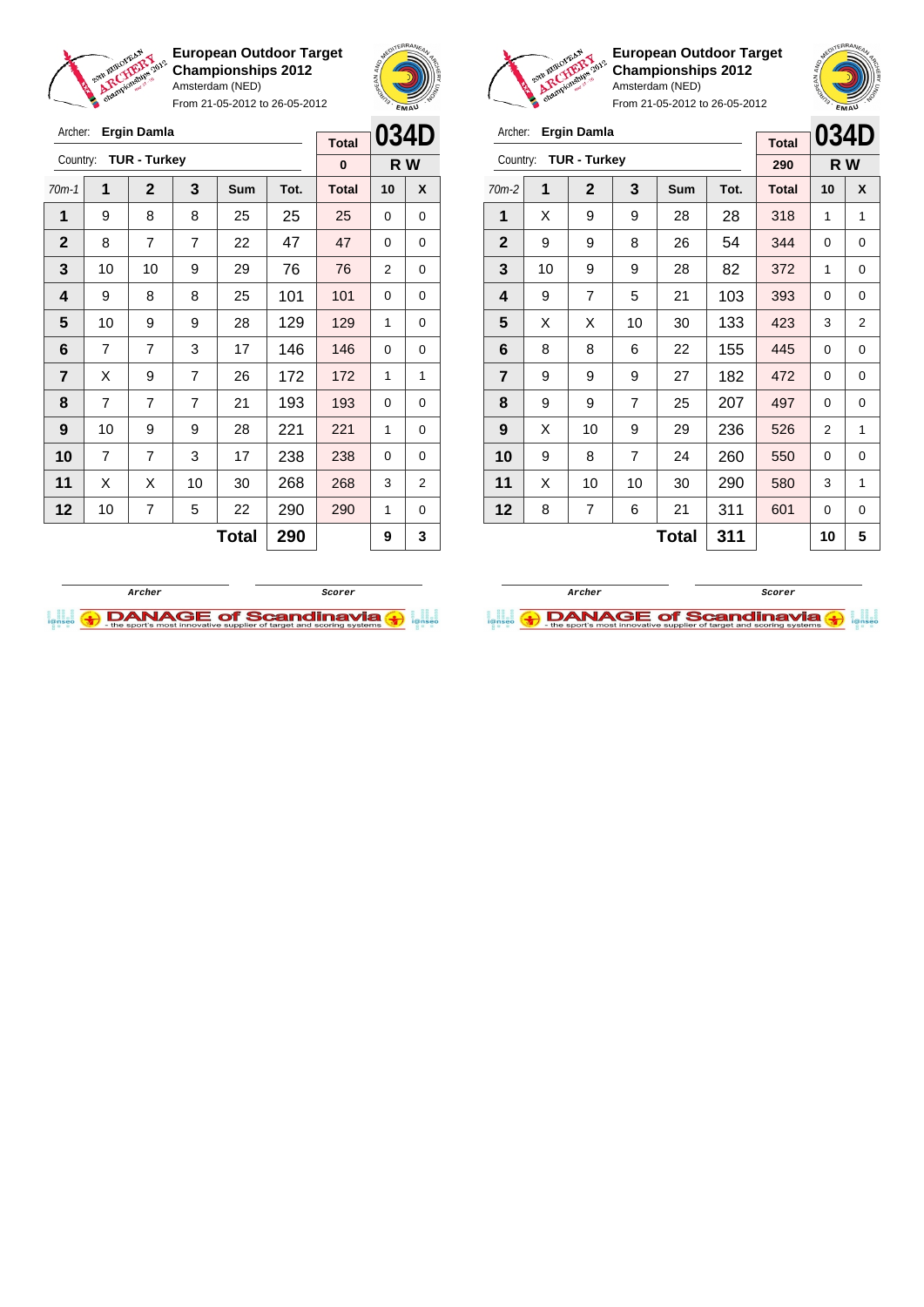

Archer: **Bezault Celine** Country: **FRA - France**

**European Outdoor Target Championships 2012** Amsterdam (NED)

From 21-05-2012 to 26-05-2012

70m-1 **1 2 3 Sum Tot. Total 10 X** | X | 10 | 9 | 29 | 29 | 29 | 2 | 1 9 8 6 23 52 52 0 0 | 9 | 9 | 9 | 27 | 79 | 79 | 0 | 0 | 9 | 8 | 7 | 24 | 103 | 103 | 0 | 0 | 10 | 10 | 9 | 29 | 132 | 132 | 2 | 0 | 9 | 9 | 8 | 26 | 158 | 158 | 0 | 0  $\mid$  X  $\mid$  9  $\mid$  9  $\mid$  28  $\mid$  186  $\mid$  186  $\mid$  1  $\mid$  1 | 9 | 8 | 7 | 24 | 210 | 210 | 0 | 0 | X | 10 | 9 | 29 | 239 | 239 | 2 | 1 9 8 8 25 264 264 0 0 | 10 | 9 | 8 | 27 | 291 | 291 | 1 | 0 | 8 | 8 | 7 | 23 | 314 | 314 | 0 | 0



**R W**

**Total 0**

**European Outdoor Target Championships 2012** Amsterdam (NED)



From 21-05-2012 to 26-05-2012

| Archer:        |    | <b>Bezault Celine</b> |   | <b>Total</b> | 035A |              |     |   |
|----------------|----|-----------------------|---|--------------|------|--------------|-----|---|
| Country:       |    | FRA - France          |   |              |      | 314          | R W |   |
| $70m-2$        | 1  | $\mathbf{2}$          | 3 | <b>Sum</b>   | Tot. | <b>Total</b> | 10  | X |
| 1              | 9  | 9                     | 8 | 26           | 26   | 340          | 0   | 0 |
| $\overline{2}$ | 8  | 8                     | 8 | 24           | 50   | 364          | 0   | 0 |
| 3              | 10 | 9                     | 9 | 28           | 78   | 392          | 1   | 0 |
| 4              | 9  | 8                     | 8 | 25           | 103  | 417          | 0   | 0 |
| 5              | 10 | 10                    | 9 | 29           | 132  | 446          | 2   | 0 |
| 6              | 9  | 9                     | 9 | 27           | 159  | 473          | 0   | 0 |
| 7              | X  | 9                     | 9 | 28           | 187  | 501          | 1   | 1 |
| 8              | 8  | $\overline{7}$        | 5 | 20           | 207  | 521          | 0   | 0 |
| 9              | 10 | 9                     | 9 | 28           | 235  | 549          | 1   | 0 |
| 10             | 9  | 9                     | 6 | 24           | 259  | 573          | 0   | 0 |
| 11             | 9  | 9                     | 9 | 27           | 286  | 600          | 0   | 0 |
| 12             | 9  | 9                     | 8 | 26           | 312  | 626          | 0   | 0 |
|                |    |                       |   | 5            | 1    |              |     |   |



 $Total | 314 | 8 | 3$ 

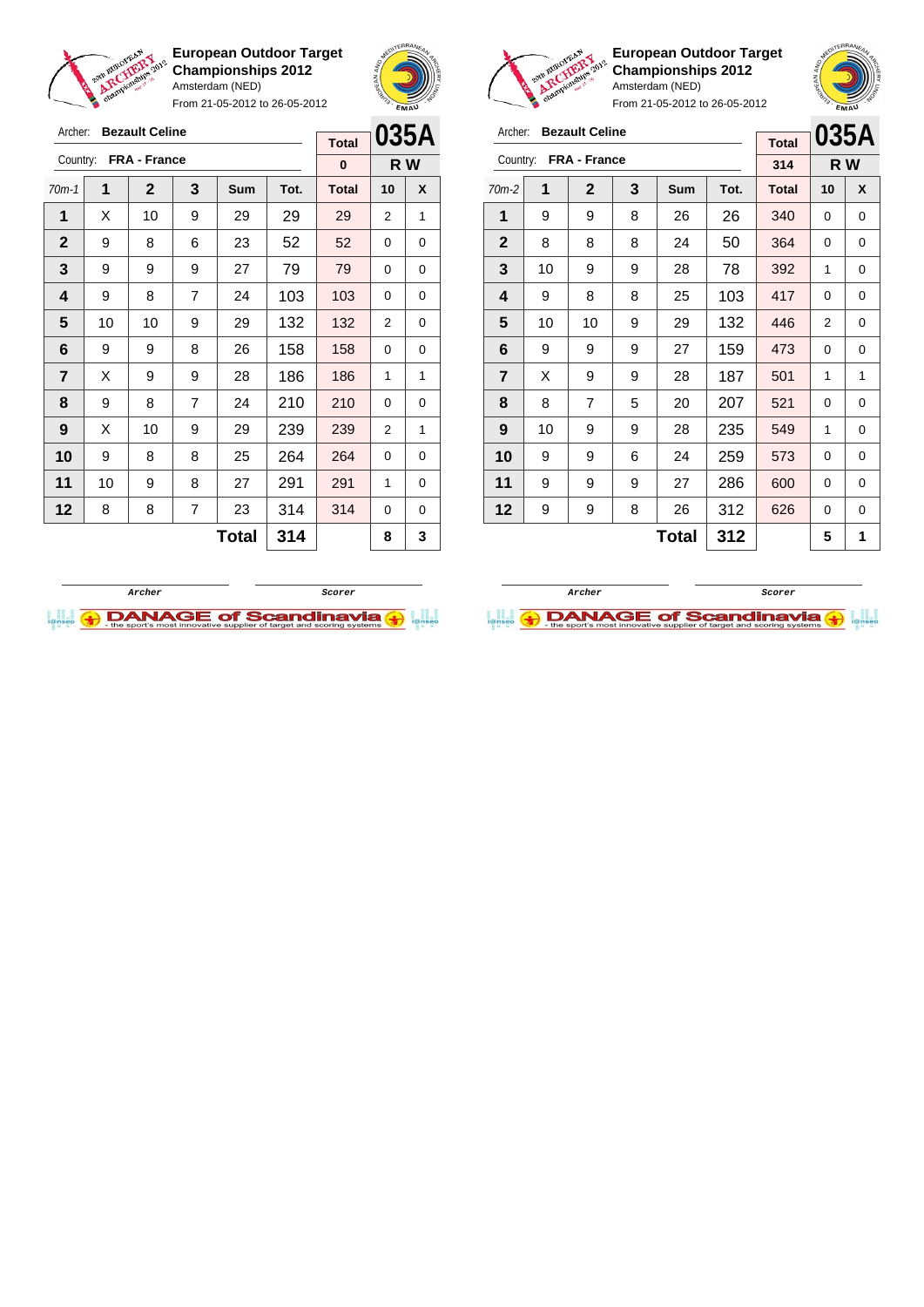

Archer: **Lionetti Pia Carmen**

**European Outdoor Target Championships 2012** Amsterdam (NED)

From 21-05-2012 to 26-05-2012





**European Outdoor Target Championships 2012** Amsterdam (NED) From 21-05-2012 to 26-05-2012

 $\overline{a}$ 

**035B**

## Archer: **Lionetti Pia Carmen**

|          |    |              |                |              |      | <b>Total</b> | UJJD |     |
|----------|----|--------------|----------------|--------------|------|--------------|------|-----|
| Country: |    | ITA - Italy  |                |              |      | 299          |      | R W |
| $70m-2$  | 1  | $\mathbf{2}$ | 3              | Sum          | Tot. | <b>Total</b> | 10   | X   |
| 1        | 10 | 10           | 9              | 29           | 29   | 328          | 2    | 0   |
| 2        | 9  | 9            | 7              | 25           | 54   | 353          | 0    | 0   |
| 3        | X  | X            | 9              | 29           | 83   | 382          | 2    | 2   |
| 4        | 9  | 8            | $\overline{7}$ | 24           | 107  | 406          | 0    | 0   |
| 5        | 9  | 9            | 9              | 27           | 134  | 433          | 0    | 0   |
| 6        | 9  | 8            | $\overline{7}$ | 24           | 158  | 457          | 0    | 0   |
| 7        | 10 | 10           | 8              | 28           | 186  | 485          | 2    | 0   |
| 8        | 8  | 8            | 8              | 24           | 210  | 509          | 0    | 0   |
| 9        | X  | 10           | 9              | 29           | 239  | 538          | 2    | 1   |
| 10       | 9  | 8            | 8              | 25           | 264  | 563          | 0    | 0   |
| 11       | 10 | 10           | 9              | 29           | 293  | 592          | 2    | 0   |
| 12       | 9  | 8            | 7              | 24           | 317  | 616          | 0    | 0   |
|          |    |              |                | <b>Total</b> | 317  |              | 10   | 3   |

| Archer:      |    | <b>Lionetti Pia Carmen</b> |                | <b>Total</b> | 035B |              |    |                |
|--------------|----|----------------------------|----------------|--------------|------|--------------|----|----------------|
| Country:     |    | <b>ITA - Italy</b>         |                |              |      | $\bf{0}$     |    | R W            |
| $70m-1$      | 1  | $\mathbf 2$                | 3              | Sum          | Tot. | <b>Total</b> | 10 | X              |
| 1            | 9  | 8                          | 7              | 24           | 24   | 24           | 0  | 0              |
| $\mathbf{2}$ | 7  | 6                          | 5              | 18           | 42   | 42           | 0  | 0              |
| 3            | Χ  | X                          | 10             | 30           | 72   | 72           | 3  | $\overline{2}$ |
| 4            | 9  | 8                          | 8              | 25           | 97   | 97           | 0  | 0              |
| 5            | 10 | 9                          | 9              | 28           | 125  | 125          | 1  | 0              |
| 6            | 8  | 7                          | 6              | 21           | 146  | 146          | 0  | 0              |
| 7            | 9  | 9                          | 9              | 27           | 173  | 173          | 0  | 0              |
| 8            | 9  | 8                          | 6              | 23           | 196  | 196          | 0  | 0              |
| 9            | 10 | 9                          | 8              | 27           | 223  | 223          | 1  | 0              |
| 10           | 8  | $\overline{7}$             | $\overline{7}$ | 22           | 245  | 245          | 0  | 0              |
| 11           | Х  | X                          | 9              | 29           | 274  | 274          | 2  | $\overline{2}$ |
| 12           | 9  | 9                          | 299            | 299          | 0    | 0            |    |                |
|              |    |                            |                | <b>Total</b> | 299  |              | 7  | 4              |



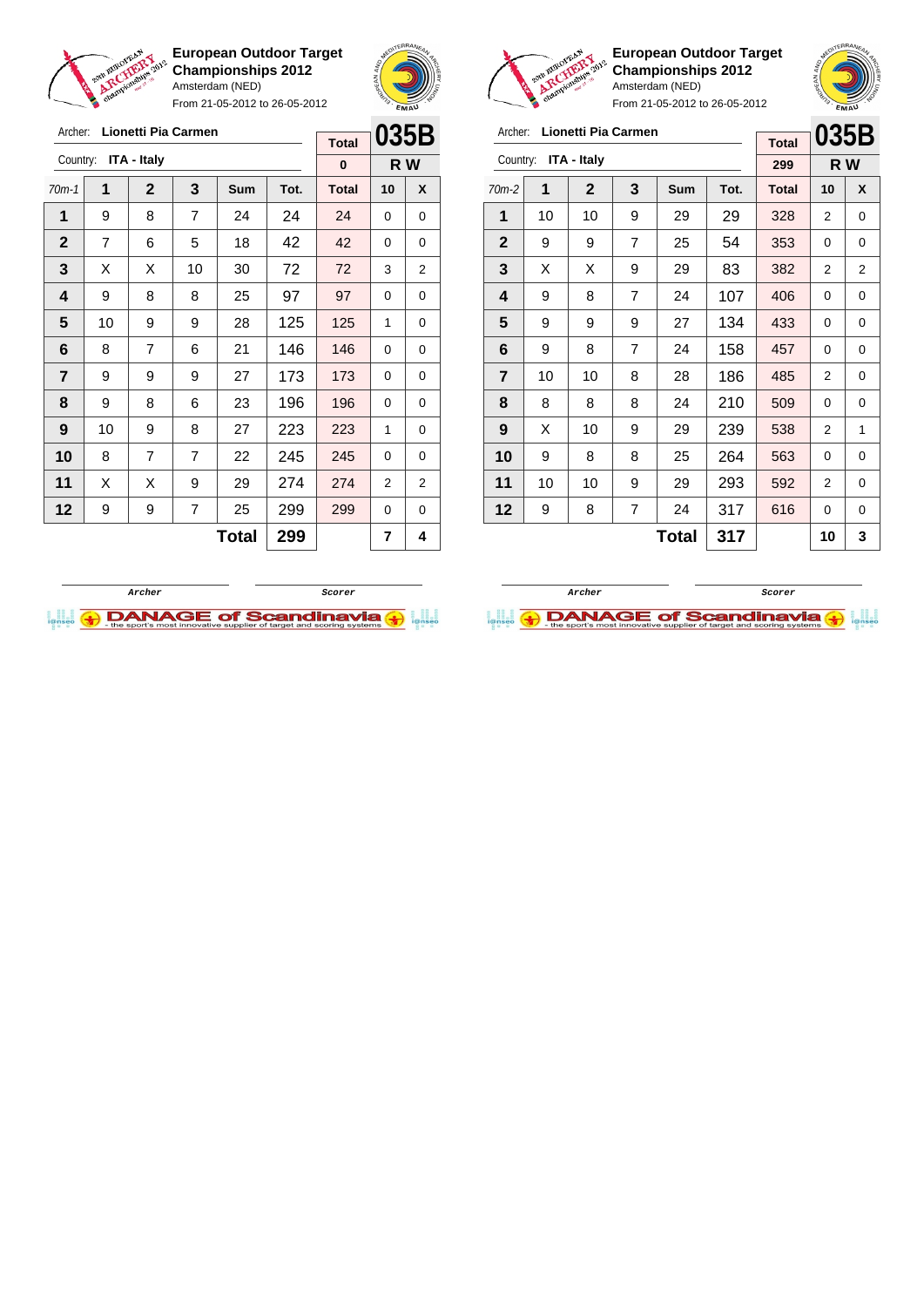

Archer: **Oliver Amy**

Country: **GBR - Great Britain**

**European Outdoor Target Championships 2012** Amsterdam (NED)

From 21-05-2012 to 26-05-2012

70m-1 **1 2 3 Sum Tot. Total 10 X**



**R W**

**Total 0**

**European Outdoor Target Championships 2012** Amsterdam (NED)

| Archer:        |    | <b>Oliver Amy</b>          |     | <b>Total</b> | 035C |              |                |     |
|----------------|----|----------------------------|-----|--------------|------|--------------|----------------|-----|
| Country:       |    | <b>GBR - Great Britain</b> |     |              |      | 310          |                | R W |
| $70m-2$        | 1  | 2                          | 3   | Sum          | Tot. | <b>Total</b> | 10             | X   |
| 1              | 10 | 10                         | 9   | 29           | 29   | 339          | 2              | 0   |
| $\mathbf{2}$   | 9  | 8                          | 8   | 25           | 54   | 364          | 0              | 0   |
| 3              | X  | X                          | 10  | 30           | 84   | 394          | 3              | 2   |
| 4              | 9  | 9                          | 420 | 0            | 0    |              |                |     |
| 5              | X  | 10                         | 449 | 2            | 1    |              |                |     |
| 6              | 8  | 8                          | 7   | 23           | 162  | 472          | 0              | 0   |
| $\overline{7}$ | X  | 10                         | 10  | 30           | 192  | 502          | 3              | 1   |
| 8              | 10 | 10                         | 9   | 29           | 221  | 531          | $\overline{2}$ | 0   |
| 9              | 9  | 9                          | 9   | 27           | 248  | 558          | 0              | 0   |
| 10             | 8  | 8                          | 8   | 24           | 272  | 582          | 0              | 0   |
| 11             | 9  | 8                          | 297 | 607          | 0    | 0            |                |     |
| 12             | 8  | 7                          | 6   | 21           | 318  | 628          | 0              | 0   |
|                |    |                            |     | 12           | 4    |              |                |     |



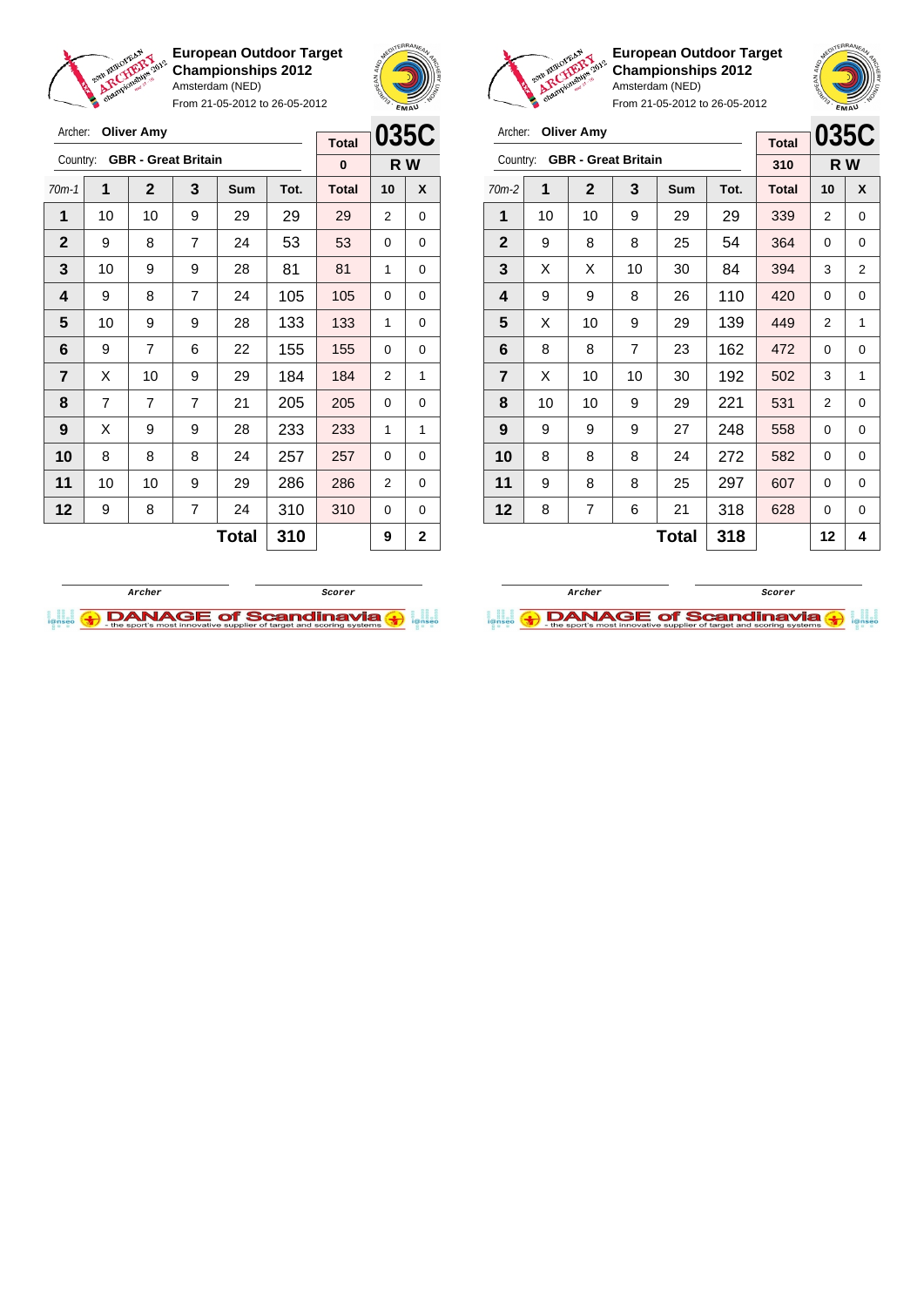

From 21-05-2012 to 26-05-2012





**European Outdoor Target Championships 2012** Amsterdam (NED)

**035D R W**

|              | Kulhava Miroslava<br>Archer: |                |                             |              |      |              | 035D<br>Kulhava Miroslava<br>Archer: |                  |                |                |                             |                |              |      |              |                | <b>0351</b> |  |
|--------------|------------------------------|----------------|-----------------------------|--------------|------|--------------|--------------------------------------|------------------|----------------|----------------|-----------------------------|----------------|--------------|------|--------------|----------------|-------------|--|
|              |                              |                |                             |              |      | <b>Total</b> |                                      |                  |                |                |                             |                |              |      | <b>Total</b> |                |             |  |
| Country:     |                              |                | <b>CZE - Czech Republic</b> |              |      | $\bf{0}$     |                                      | R W              | Country:       |                | <b>CZE - Czech Republic</b> |                |              |      | 294          |                | R W         |  |
| $70m-1$      | 1                            | $\mathbf{2}$   | 3                           | <b>Sum</b>   | Tot. | <b>Total</b> | 10                                   | $\boldsymbol{x}$ | $70m-2$        | 1              | $\mathbf{2}$                | 3              | <b>Sum</b>   | Tot. | <b>Total</b> | 10             | X           |  |
| 1            | 10                           | 9              | 9                           | 28           | 28   | 28           | 1                                    | 0                | 1              | 8              | 8                           | 8              | 24           | 24   | 318          | $\Omega$       | 0           |  |
| $\mathbf{2}$ | 9                            | 8              | 6                           | 23           | 51   | 51           | $\Omega$                             | 0                | $\overline{2}$ | $\overline{7}$ | 6                           | 4              | 17           | 41   | 335          | 0              | 0           |  |
| 3            | X                            | 9              | 9                           | 28           | 79   | 79           | 1                                    | 1                | 3              | 9              | 9                           | 8              | 26           | 67   | 361          | 0              | 0           |  |
| 4            | 8                            | 8              | $\overline{7}$              | 23           | 102  | 102          | $\Omega$                             | $\Omega$         | 4              | 8              | 8                           | $\overline{7}$ | 23           | 90   | 384          | $\Omega$       | 0           |  |
| 5            | 10                           | 9              | 9                           | 28           | 130  | 130          | 1                                    | 0                | 5              | 10             | 9                           | 9              | 28           | 118  | 412          | 1              | 0           |  |
| 6            | 8                            | $\overline{7}$ | $\overline{7}$              | 22           | 152  | 152          | $\Omega$                             | 0                | 6              | 9              | 9                           | 8              | 26           | 144  | 438          | 0              | 0           |  |
| 7            | 9                            | 9              | 9                           | 27           | 179  | 179          | $\Omega$                             | 0                | $\overline{7}$ | X              | 9                           | 8              | 27           | 171  | 465          | 1              | 1           |  |
| 8            | 7                            | $\overline{7}$ | 5                           | 19           | 198  | 198          | $\Omega$                             | 0                | 8              | 8              | $\overline{7}$              | 6              | 21           | 192  | 486          | 0              | 0           |  |
| 9            | 10                           | 9              | 8                           | 27           | 225  | 225          | 1                                    | $\Omega$         | 9              | 9              | 9                           | 8              | 26           | 218  | 512          | 0              | 0           |  |
| 10           | 8                            | $\overline{7}$ | $\overline{7}$              | 22           | 247  | 247          | $\Omega$                             | $\Omega$         | 10             | 8              | 7                           | $\overline{7}$ | 22           | 240  | 534          | $\Omega$       | 0           |  |
| 11           | 9                            | 8              | 8                           | 25           | 272  | 272          | $\Omega$                             | 0                | 11             | 9              | 8                           | 8              | 25           | 265  | 559          | 0              | 0           |  |
| 12           | 8                            | 7              | 7                           | 22           | 294  | 294          | $\Omega$                             | 0                | 12             | $\overline{7}$ | 7                           | 7              | 21           | 286  | 580          | 0              | 0           |  |
|              |                              |                |                             | <b>Total</b> | 294  |              | 4                                    | 1                |                |                |                             |                | <b>Total</b> | 286  |              | $\overline{2}$ |             |  |



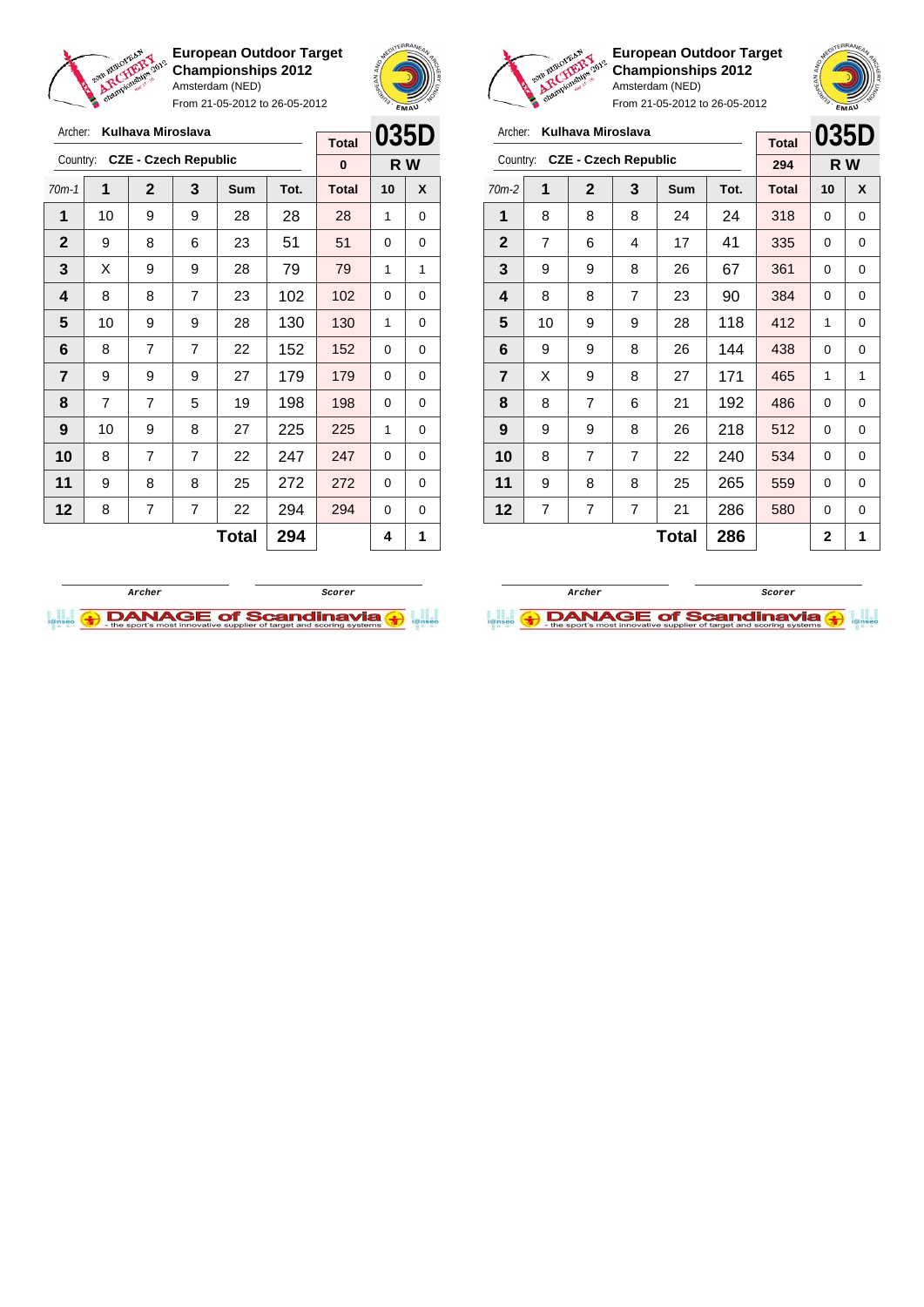

From 21-05-2012 to 26-05-2012



**European Outdoor Target Championships 2012** Amsterdam (NED)

**036A R W**

|                | <b>Schuh Berengere</b><br>Archer: |                       |                         |              |      |              |                | <b>Schuh Berengere</b><br>Archer: |  |                         |    |                       |                |              |      |              |                |                |
|----------------|-----------------------------------|-----------------------|-------------------------|--------------|------|--------------|----------------|-----------------------------------|--|-------------------------|----|-----------------------|----------------|--------------|------|--------------|----------------|----------------|
|                |                                   |                       |                         |              |      | <b>Total</b> |                | 036A                              |  |                         |    |                       |                |              |      | <b>Total</b> | 036/           |                |
|                |                                   | Country: FRA - France |                         |              |      | $\bf{0}$     |                | R W                               |  |                         |    | Country: FRA - France |                |              |      | 316          |                | R W            |
| $70m-1$        | 1                                 | $\mathbf{2}$          | $\overline{\mathbf{3}}$ | <b>Sum</b>   | Tot. | <b>Total</b> | 10             | X                                 |  | $70m-2$                 | 1  | $\mathbf{2}$          | 3              | <b>Sum</b>   | Tot. | <b>Total</b> | 10             | X              |
| 1              | 10 <sup>1</sup>                   | 10                    | 9                       | 29           | 29   | 29           | $\overline{2}$ | 0                                 |  | 1                       | X  | X                     | 10             | 30           | 30   | 346          | 3              | 2              |
| $\mathbf{2}$   | 9                                 | 8                     | 5                       | 22           | 51   | 51           | $\Omega$       | $\mathbf 0$                       |  | $\overline{2}$          | 10 | 9                     | 8              | 27           | 57   | 373          | 1              | 0              |
| 3              | X                                 | 10                    | 10                      | 30           | 81   | 81           | 3              | 1                                 |  | 3                       | 10 | 9                     | 8              | 27           | 84   | 400          | 1              | 0              |
| 4              | 9                                 | 8                     | 8                       | 25           | 106  | 106          | $\Omega$       | 0                                 |  | $\overline{\mathbf{4}}$ | 8  | 7                     | $\overline{7}$ | 22           | 106  | 422          | 0              | 0              |
| 5              | 9                                 | 9                     | 9                       | 27           | 133  | 133          | $\Omega$       | $\mathbf 0$                       |  | 5                       | X  | 10                    | 9              | 29           | 135  | 451          | $\overline{2}$ |                |
| 6              | 8                                 | 8                     | $\overline{7}$          | 23           | 156  | 156          | $\Omega$       | 0                                 |  | 6                       | 9  | 9                     | 8              | 26           | 161  | 477          | 0              | 0              |
| $\overline{7}$ | X                                 | 9                     | 9                       | 28           | 184  | 184          | 1              | 1                                 |  | $\overline{7}$          | X  | 10                    | 9              | 29           | 190  | 506          | $\overline{2}$ |                |
| 8              | 9                                 | 9                     | $\overline{7}$          | 25           | 209  | 209          | $\Omega$       | $\mathbf 0$                       |  | 8                       | 9  | 9                     | 9              | 27           | 217  | 533          | 0              | 0              |
| 9              | 10 <sup>1</sup>                   | 10                    | 9                       | 29           | 238  | 238          | 2              | 0                                 |  | 9                       | 10 | 9                     | 9              | 28           | 245  | 561          | 1              | 0              |
| 10             | 8                                 | $\overline{7}$        | $\overline{7}$          | 22           | 260  | 260          | $\Omega$       | 0                                 |  | 10                      | 9  | 8                     | 8              | 25           | 270  | 586          | 0              | 0              |
| 11             | X                                 | X                     | 10                      | 30           | 290  | 290          | 3              | $\overline{2}$                    |  | 11                      | X  | X                     | 9              | 29           | 299  | 615          | 2              | $\overline{a}$ |
| 12             | 9                                 | 9                     | 8                       | 26           | 316  | 316          | $\mathbf 0$    | 0                                 |  | 12                      | 8  | 8                     | 7              | 23           | 322  | 638          | 0              | 0              |
|                |                                   |                       |                         | <b>Total</b> | 316  |              | 11             | 4                                 |  |                         |    |                       |                | <b>Total</b> | 322  |              | 12             | 6              |



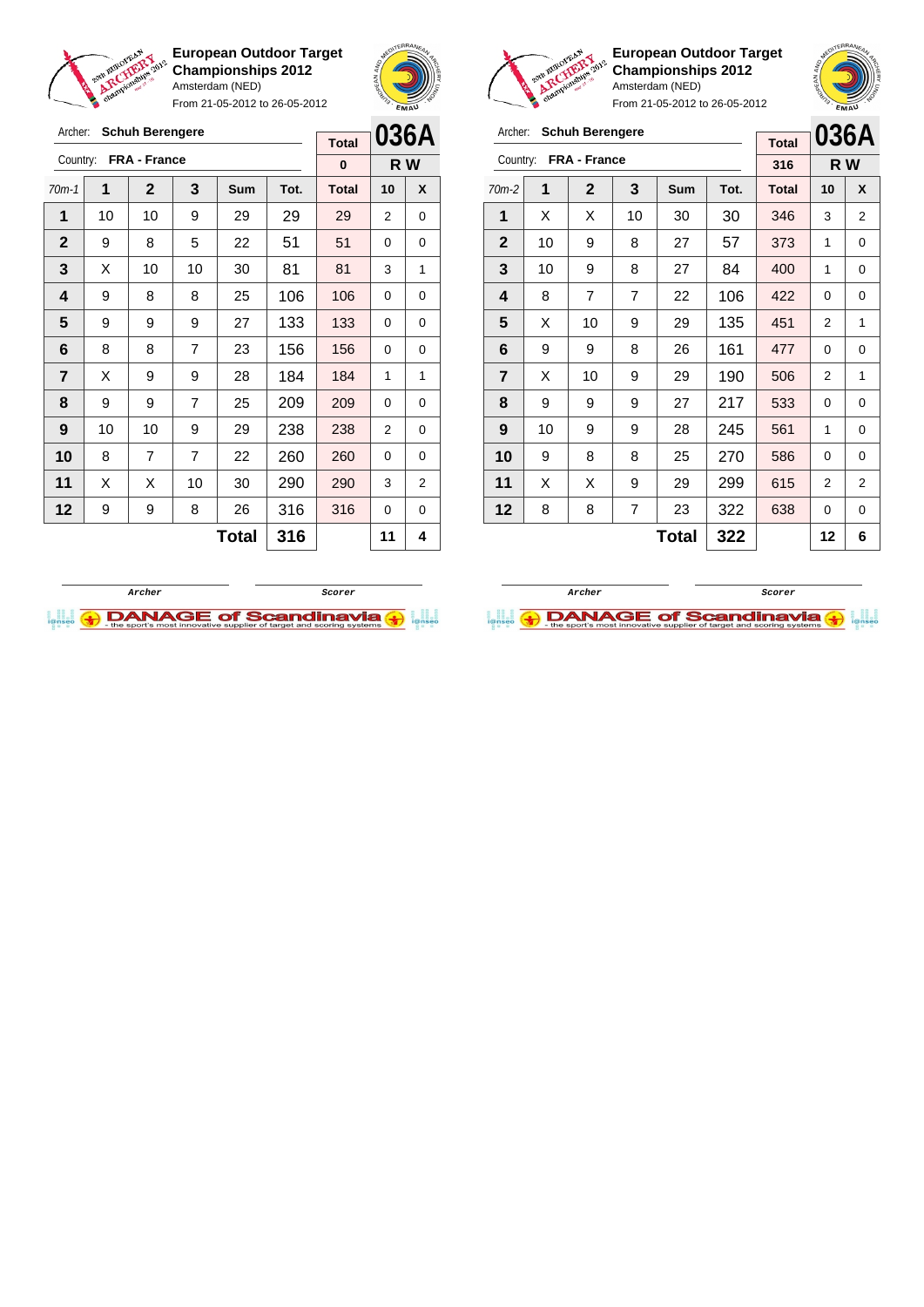

Archer: **Tomasi Jessica**

Country: **ITA - Italy**

**European Outdoor Target Championships 2012** Amsterdam (NED)

From 21-05-2012 to 26-05-2012

70m-1 **1 2 3 Sum Tot. Total 10 X**  $\mid$  X  $\mid$  9  $\mid$  9  $\mid$  28  $\mid$  28  $\mid$  28  $\mid$  1  $\mid$  1  $\begin{array}{|c|c|c|c|c|c|c|c|c|}\hline \textbf{2} & \textbf{8} & \textbf{8} & \textbf{7} & \textbf{23} & \textbf{51} & \textbf{51} & \textbf{0} & \textbf{0} \ \hline \end{array}$  9 8 8 25 76 76 0 0 | 8 | 7 | 5 | 20 | 96 | 96 | 0 | 0  $\begin{array}{|c|c|c|c|c|c|} 9 & 8 & 8 & 25 & 121 & 121 & 0 & 0 \end{array}$  | 8 | 8 | 7 | 23 | 144 | 144 | 0 | 0 | 9 | 9 | 9 | 27 | 171 | 171 | 0 | 0 | 9 | 9 | 8 | 26 | 197 | 197 | 0 | 0 | 10 | 9 | 9 | 28 | 225 | 225 | 1 | 0 8 8 7 23 248 248 0 0 | 9 | 9 | 9 | 27 | 275 | 275 | 0 | 0 | 9 | 8 | 8 | 25 | 300 | 300 | 0 | 0



**R W**

**Total 0**



| Archer:                 |    | Tomasi Jessica |                | <b>Total</b> | 036B |              |    |                |
|-------------------------|----|----------------|----------------|--------------|------|--------------|----|----------------|
| Country:                |    | ITA - Italy    |                |              |      | 300          |    | R W            |
| $70m-2$                 | 1  | $\mathbf{2}$   | 3              | Sum          | Tot. | <b>Total</b> | 10 | X              |
| 1                       | X  | 9              | 9              | 28           | 28   | 328          | 1  | 1              |
| $\mathbf{2}$            | 9  | 8              | $\overline{7}$ | 24           | 52   | 352          | 0  | 0              |
| 3                       | X  | 10             | 10             | 30           | 82   | 382          | 3  | 1              |
| 4                       | 10 | 8              | 8              | 26           | 108  | 408          | 1  | 0              |
| 5                       | 10 | 9              | 9              | 28           | 136  | 436          | 1  | 0              |
| 6                       | 9  | 8              | 8              | 25           | 161  | 461          | 0  | 0              |
| $\overline{\mathbf{r}}$ | X  | X              | 10             | 30           | 191  | 491          | 3  | $\overline{2}$ |
| 8                       | 9  | 9              | 8              | 26           | 217  | 517          | 0  | 0              |
| 9                       | 10 | 10             | 9              | 29           | 246  | 546          | 2  | 0              |
| 10                      | 9  | 9              | 8              | 26           | 272  | 572          | 0  | 0              |
| 11                      | 9  | 9              | 9              | 27           | 299  | 599          | 0  | 0              |
| 12                      | 9  | 621            | 0              | 0            |      |              |    |                |
|                         |    |                |                | 11           | 4    |              |    |                |

**European Outdoor Target Championships 2012**

From 21-05-2012 to 26-05-2012

Amsterdam (NED)



 $Total | 300 | 2 | 1$ 

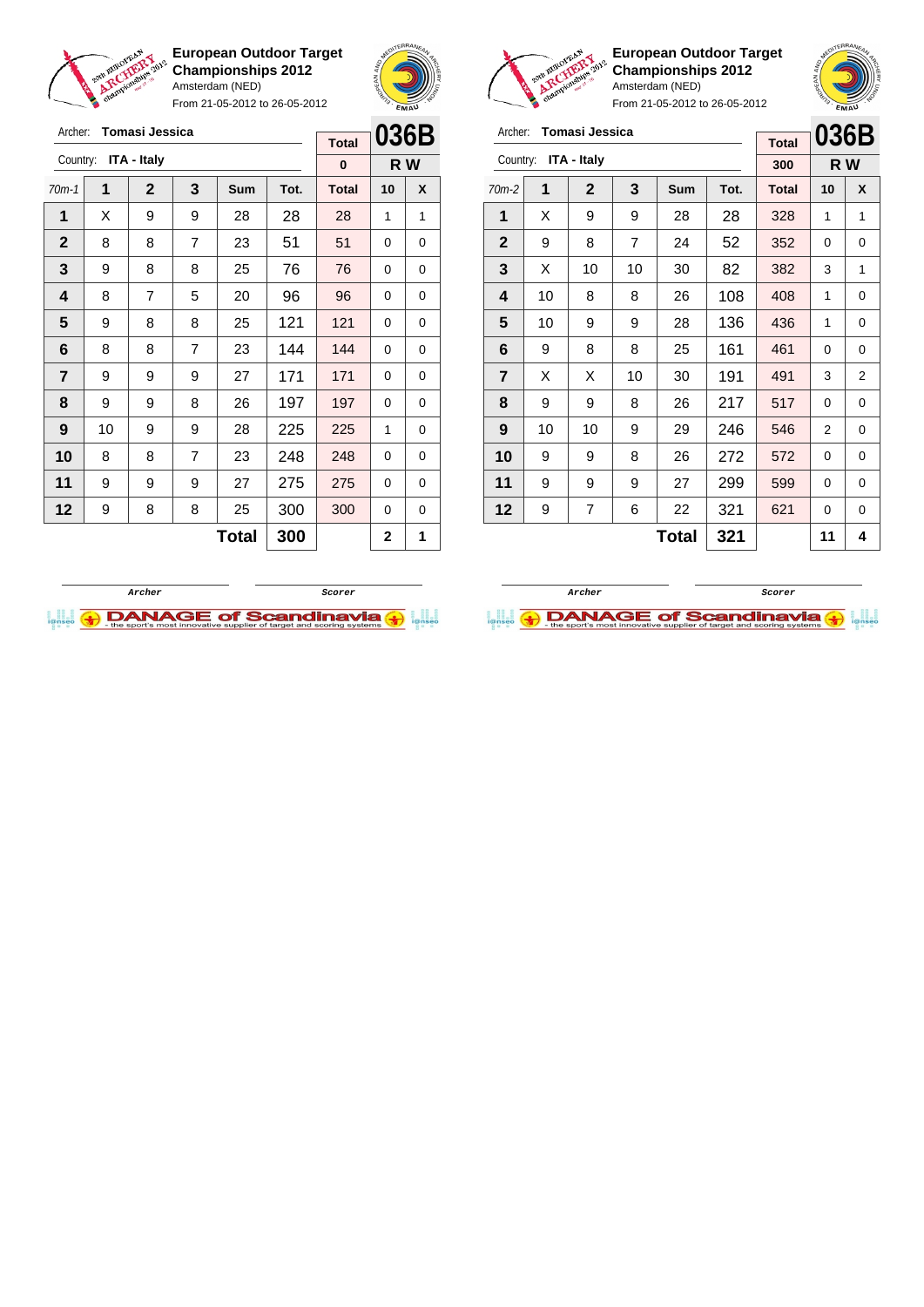

Archer: **Folkard Naomi**

Country: **GBR - Great Britain**

**European Outdoor Target Championships 2012** Amsterdam (NED)

From 21-05-2012 to 26-05-2012

70m-1 **1 2 3 Sum Tot. Total 10 X 1** | 9 | 9 | 9 | 27 | 27 | 27 | 0 | 0 **2** 9 8 8 25 52 52 0 0



**R W**

**Total 0**



**European Outdoor Target Championships 2012** Amsterdam (NED)

| Archer:                 |    | <b>Folkard Naomi</b>       |                | <b>Total</b> | 036C |              |     |   |
|-------------------------|----|----------------------------|----------------|--------------|------|--------------|-----|---|
| Country:                |    | <b>GBR</b> - Great Britain |                |              |      | 327          | R W |   |
| 70m-2                   | 1  | $\mathbf{2}$               | 3              | Sum          | Tot. | <b>Total</b> | 10  | X |
| 1                       | 9  | 9                          | 9              | 27           | 27   | 354          | 0   | 0 |
| $\mathbf{2}$            | 9  | 8                          | 8              | 25           | 52   | 379          | 0   | 0 |
| 3                       | X  | 10                         | 81             | 408          | 2    | 1            |     |   |
| 4                       | 9  | 8                          | 103            | 430          | 0    | 0            |     |   |
| 5                       | X  | 10                         | 9              | 29           | 132  | 459          | 2   | 1 |
| 6                       | 8  | 8                          | 8              | 24           | 156  | 483          | 0   | 0 |
| $\overline{\mathbf{r}}$ | 9  | 9                          | 9              | 27           | 183  | 510          | 0   | 0 |
| 8                       | 9  | 9                          | 5              | 23           | 206  | 533          | 0   | 0 |
| 9                       | 10 | 10                         | 9              | 29           | 235  | 562          | 2   | 0 |
| 10                      | 9  | 8                          | 8              | 25           | 260  | 587          | 0   | 0 |
| 11                      | X  | 10                         | 10             | 30           | 290  | 617          | 3   | 1 |
| 12                      | 9  | 7                          | $\overline{7}$ | 23           | 313  | 640          | 0   | 0 |
|                         |    |                            | 9              | 3            |      |              |     |   |





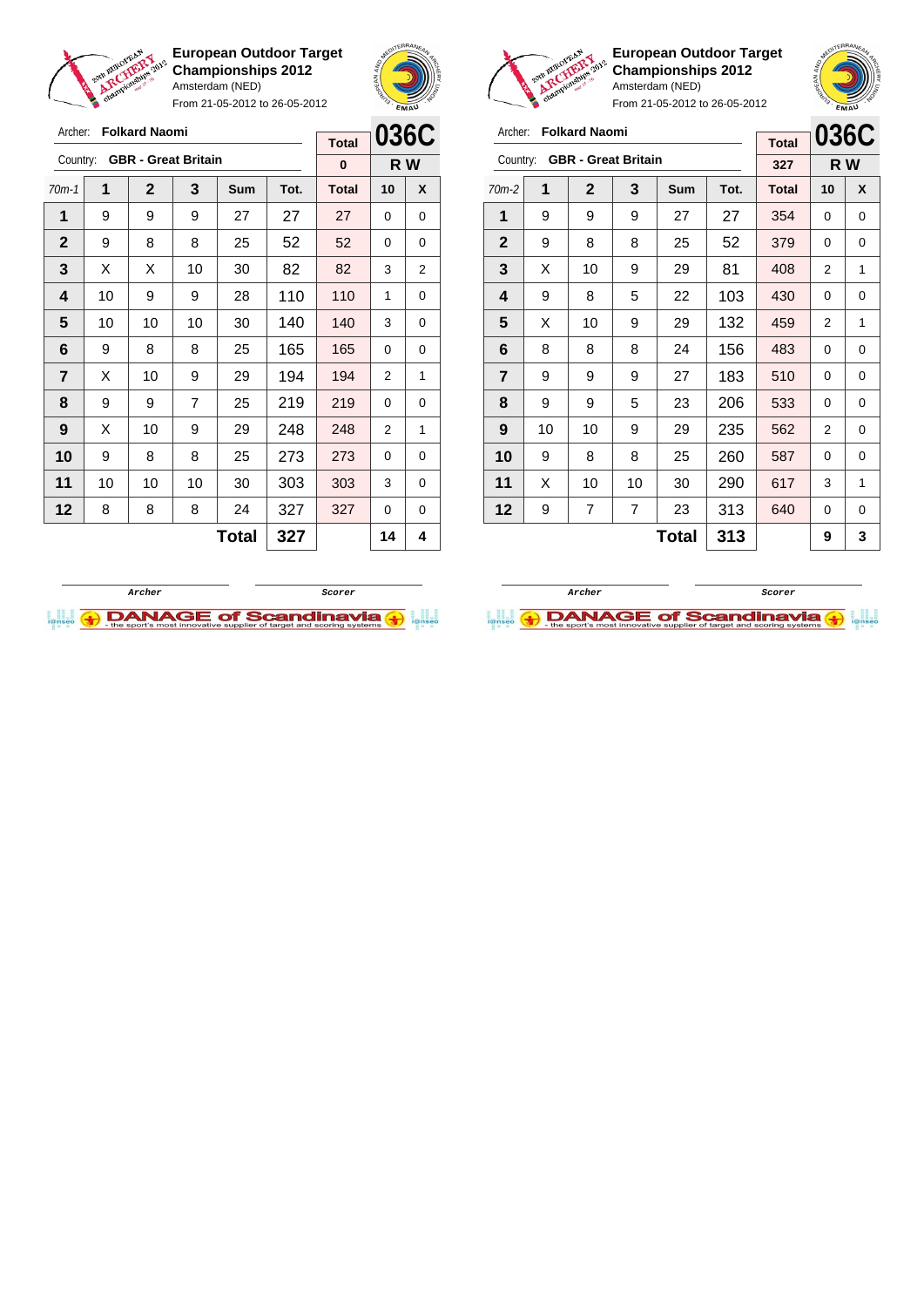

From 21-05-2012 to 26-05-2012





**European Outdoor Target Championships 2012** Amsterdam (NED)



From 21-05-2012 to 26-05-2012

| Archer:        |    | Sudrichova Gabriela         |                | <b>Total</b> | 036D |              |    |     |
|----------------|----|-----------------------------|----------------|--------------|------|--------------|----|-----|
| Country:       |    | <b>CZE - Czech Republic</b> |                |              |      | 301          |    | R W |
| $70m-2$        | 1  | $\mathbf{2}$                | 3              | Sum          | Tot. | <b>Total</b> | 10 | X   |
| 1              | 9  | 9                           | 9              | 27           | 27   | 328          | 0  | 0   |
| $\mathbf{2}$   | 8  | 8                           | 8              | 24           | 51   | 352          | 0  | 0   |
| 3              | 10 | 10                          | 9              | 29           | 80   | 381          | 2  | 0   |
| 4              | 9  | 8                           | 8              | 25           | 105  | 406          | 0  | 0   |
| 5              | 9  | 9                           | 9              | 27           | 132  | 433          | 0  | 0   |
| 6              | 8  | 7                           | 7              | 22           | 154  | 455          | 0  | 0   |
| $\overline{7}$ | X  | 10                          | 10             | 30           | 184  | 485          | 3  | 1   |
| 8              | 9  | 9                           | $\overline{7}$ | 25           | 209  | 510          | 0  | 0   |
| 9              | 9  | 9                           | 9              | 27           | 236  | 537          | 0  | 0   |
| 10             | 9  | 9                           | 7              | 25           | 261  | 562          | 0  | 0   |
| 11             | 9  | 9                           | 9              | 27           | 288  | 589          | 0  | 0   |
| 12             | 8  | 8                           | 309            | 610          | 0    | 0            |    |     |
|                |    |                             |                | 5            | 1    |              |    |     |

**Archer Scorer**

 $\bigoplus$  DANAGE of Scandinavia  $\bigoplus$ 

|     | 036D | <b>Total</b> | Sudrichova Gabriela<br>Archer: |                                     |                             |                |    |              |  |  |  |  |
|-----|------|--------------|--------------------------------|-------------------------------------|-----------------------------|----------------|----|--------------|--|--|--|--|
| R W |      | $\bf{0}$     |                                |                                     | <b>CZE - Czech Republic</b> |                |    | Country:     |  |  |  |  |
| X   | 10   | <b>Total</b> | Tot.                           | Sum                                 | 3                           | $\mathbf{2}$   | 1  | $70m-1$      |  |  |  |  |
| 0   | 0    | 25           | 25                             | 25                                  | 8                           | 8              | 9  | 1            |  |  |  |  |
| 0   | 0    | 45           | 45                             | 20                                  | 6                           | $\overline{7}$ | 7  | $\mathbf{2}$ |  |  |  |  |
| 1   | 3    | 75           | 75                             | 30                                  | 10                          | 10             | X  | 3            |  |  |  |  |
| 0   | 0    | 97           | 97                             | 4<br>8<br>22<br>7<br>$\overline{7}$ |                             |                |    |              |  |  |  |  |
| 1   | 2    | 126          | 126                            | 29                                  | 9                           | 10             | X  | 5            |  |  |  |  |
| 0   | 0    | 148          | 148                            | 22                                  | 5                           | 8              | 9  | 6            |  |  |  |  |
| 0   | 2    | 177          | 177                            | 29                                  | 9                           | 10             | 10 | 7            |  |  |  |  |
| 0   | 0    | 199          | 199                            | 22                                  | 7                           | $\overline{7}$ | 8  | 8            |  |  |  |  |
| 0   | 1    | 227          | 227                            | 28                                  | 9                           | 9              | 10 | 9            |  |  |  |  |
| 0   | 0    | 248          | 248                            | 21                                  | 6                           | 7              | 8  | 10           |  |  |  |  |
| 1   | 2    | 277          | 277                            | 29                                  | 9                           | 10             | X  | 11           |  |  |  |  |
| 0   | 0    | 301          | 301                            | 12<br>7<br>9<br>8<br>24             |                             |                |    |              |  |  |  |  |
| 3   | 10   |              | 301                            | <b>Total</b>                        |                             |                |    |              |  |  |  |  |
|     |      |              |                                |                                     |                             |                |    |              |  |  |  |  |

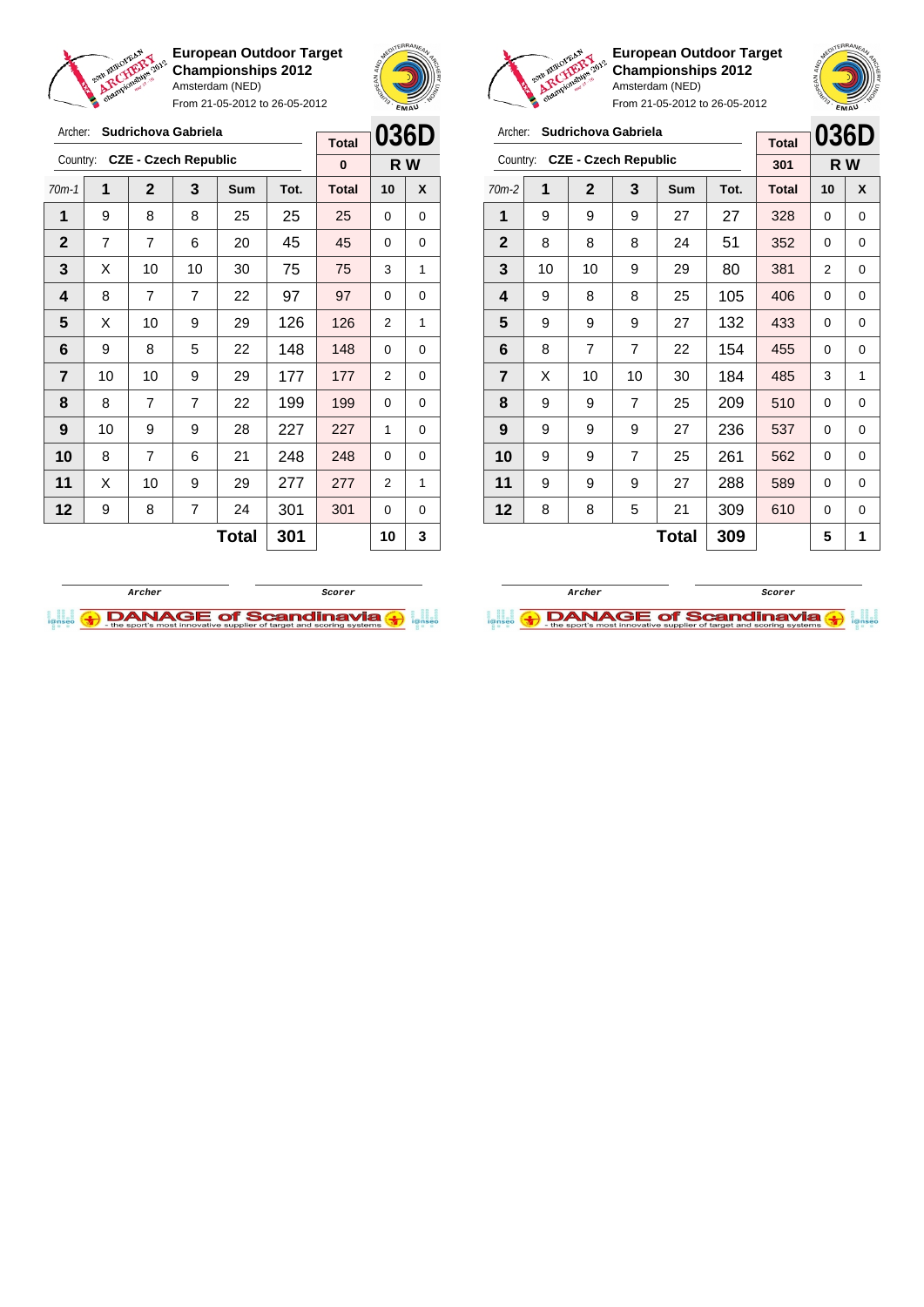

From 21-05-2012 to 26-05-2012





**European Outdoor Target Championships 2012** Amsterdam (NED)



| Archer:                 |    | <b>Cotry Cyrielle</b> | <b>Total</b> |     | 037A |              |    |     |
|-------------------------|----|-----------------------|--------------|-----|------|--------------|----|-----|
| Country:                |    | FRA - France          |              |     |      | 306          |    | R W |
| $70m-2$                 | 1  | $\mathbf{2}$          | 3            | Sum | Tot. | <b>Total</b> | 10 | X   |
| 1                       | X  | Х                     | 10           | 30  | 30   | 336          | 3  | 2   |
| $\mathbf{2}$            | 9  | 8                     | 7            | 24  | 54   | 360          | 0  | 0   |
| 3                       | 10 | 10                    | 83           | 389 | 2    | 0            |    |     |
| 4                       | 9  | 8                     | 107          | 413 | 0    | 0            |    |     |
| 5                       | 9  | 9                     | 9            | 27  | 134  | 440          | 0  | 0   |
| 6                       | 8  | 7                     | 7            | 22  | 156  | 462          | 0  | 0   |
| $\overline{\mathbf{r}}$ | X  | 10                    | 9            | 29  | 185  | 491          | 2  | 1   |
| 8                       | 8  | 8                     | 8            | 24  | 209  | 515          | 0  | 0   |
| 9                       | X  | 10                    | 9            | 29  | 238  | 544          | 2  | 1   |
| 10                      | 9  | 8                     | 8            | 25  | 263  | 569          | 0  | 0   |
| 11                      | X  | X                     | X            | 30  | 293  | 599          | 3  | 3   |
| 12                      | 8  | 8                     | 7            | 23  | 316  | 622          | 0  | 0   |
|                         |    |                       | 12           | 7   |      |              |    |     |





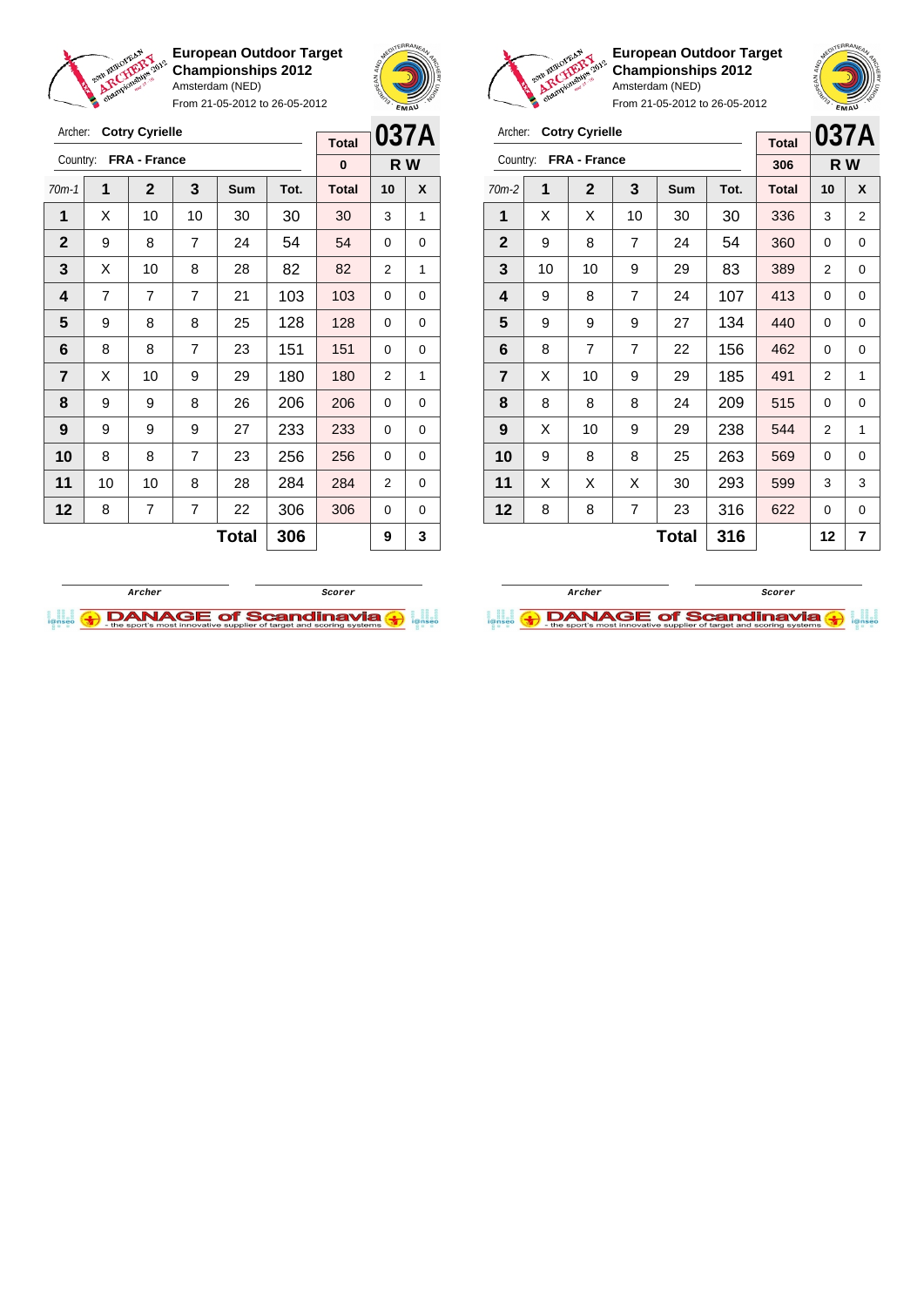

From 21-05-2012 to 26-05-2012





| Archer:                 |    | Valeeva Natalia | <b>Total</b> | 037B |      |              |                |   |
|-------------------------|----|-----------------|--------------|------|------|--------------|----------------|---|
| Country:                |    | ITA - Italy     |              | 314  |      | R W          |                |   |
| $70m-2$                 | 1  | 2               | 3            | Sum  | Tot. | <b>Total</b> | 10             | X |
| 1                       | X  | 10              | 10           | 30   | 30   | 344          | 3              | 1 |
| $\mathbf{2}$            | 9  | 8               | 7            | 24   | 54   | 368          | 0              | 0 |
| 3                       | 10 | 10              | 83           | 397  | 2    | 0            |                |   |
| 4                       | 9  | 9               | 110          | 424  | 0    | 0            |                |   |
| 5                       | 10 | 10              | 9            | 29   | 139  | 453          | $\overline{2}$ | 0 |
| 6                       | 9  | 9               | 7            | 25   | 164  | 478          | 0              | 0 |
| $\overline{\mathbf{r}}$ | 10 | 9               | 9            | 28   | 192  | 506          | 1              | 0 |
| 8                       | 9  | 8               | 8            | 25   | 217  | 531          | 0              | 0 |
| 9                       | X  | X               | 10           | 30   | 247  | 561          | 3              | 2 |
| 10                      | 9  | 9               | 8            | 26   | 273  | 587          | 0              | 0 |
| 11                      | 10 | 9               | 9            | 28   | 301  | 615          | 1              | 0 |
| 12                      | 9  | 327             | 641          | 0    | 0    |              |                |   |
|                         |    |                 | 12           | 3    |      |              |                |   |

**European Outdoor Target Championships 2012** Amsterdam (NED)

| Archer:      |    | Valeeva Natalia    |    | 037B       |      |              |          |              |
|--------------|----|--------------------|----|------------|------|--------------|----------|--------------|
| Country:     |    | <b>ITA - Italy</b> |    |            |      | <b>Total</b> |          |              |
|              |    |                    |    |            |      | 0            |          | R W          |
| $70m-1$      | 1  | $\mathbf{2}$       | 3  | <b>Sum</b> | Tot. | <b>Total</b> | 10       | X            |
| 1            | 9  | 9                  | 9  | 27         | 27   | 27           | $\Omega$ | 0            |
| $\mathbf{2}$ | 8  | 8                  | 7  | 23         | 50   | 50           | 0        | 0            |
| 3            | 10 | 9                  | 7  | 26         | 76   | 76           | 1        | 0            |
| 4            | 7  | $\overline{7}$     | 96 | 96         | 0    | 0            |          |              |
| 5            | 10 | 10                 | 9  | 29         | 125  | 125          | 2        | 0            |
| 6            | 8  | 8                  | 5  | 21         | 146  | 146          | 0        | 0            |
| 7            | Х  | 9                  | 9  | 28         | 174  | 174          | 1        | 1            |
| 8            | 9  | 9                  | 8  | 26         | 200  | 200          | 0        | 0            |
| 9            | X  | 10                 | 10 | 30         | 230  | 230          | 3        | 1            |
| 10           | 10 | 9                  | 8  | 27         | 257  | 257          | 1        | 0            |
| 11           | 10 | 10                 | 10 | 30         | 287  | 287          | 3        | 0            |
| 12           | 9  | 9                  | 9  | 27         | 314  | 314          | 0        | 0            |
|              |    |                    |    | Total      | 314  |              | 11       | $\mathbf{2}$ |



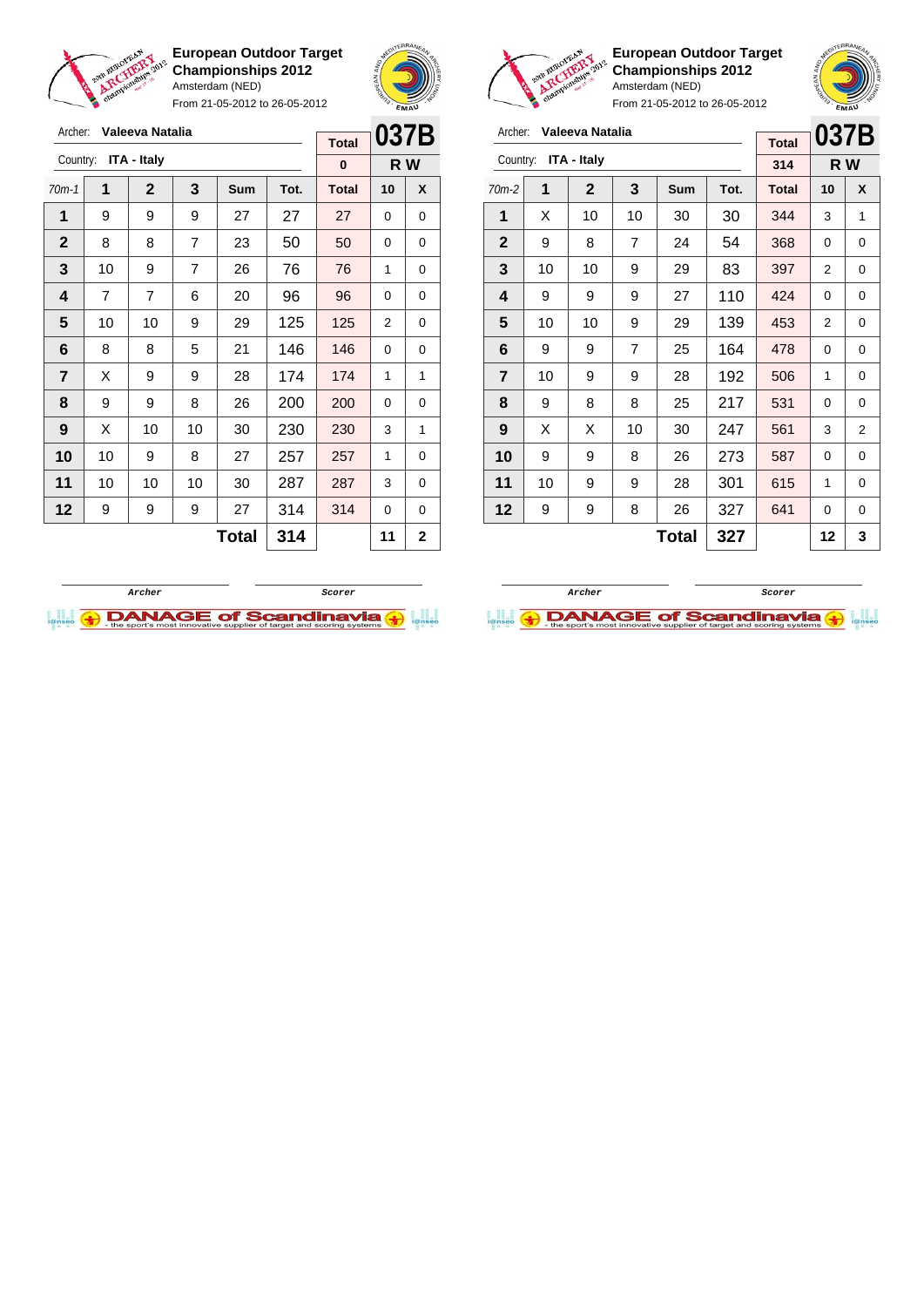

From 21-05-2012 to 26-05-2012





**European Outdoor Target Championships 2012** Amsterdam (NED)

| Archer:                 |    | <b>Williamson Alison</b> |                            | <b>Total</b> |      | 037C         |     |   |
|-------------------------|----|--------------------------|----------------------------|--------------|------|--------------|-----|---|
| Country:                |    |                          | <b>GBR</b> - Great Britain |              |      | 315          | R W |   |
| $70m-2$                 | 1  | $\mathbf{2}$             | 3                          | Sum          | Tot. | <b>Total</b> | 10  | X |
| 1                       | 9  | 9                        | 9                          | 27           | 27   | 342          | 0   | 0 |
| $\mathbf{2}$            | 9  | 8                        | 6                          | 23           | 50   | 365          | 0   | 0 |
| 3                       | X  | 10                       | 10                         | 30           | 80   | 395          | 3   | 1 |
| 4                       | 9  | 9                        | 106                        | 421          | 0    | 0            |     |   |
| 5                       | 10 | 9                        | 9                          | 28           | 134  | 449          | 1   | 0 |
| 6                       | 9  | 8                        | 8                          | 25           | 159  | 474          | 0   | 0 |
| $\overline{\mathbf{r}}$ | 10 | 9                        | 9                          | 28           | 187  | 502          | 1   | 0 |
| 8                       | 9  | 9                        | 8                          | 26           | 213  | 528          | 0   | 0 |
| 9                       | 10 | 10                       | 10                         | 30           | 243  | 558          | 3   | 0 |
| 10                      | 9  | 9                        | 8                          | 26           | 269  | 584          | 0   | 0 |
| 11                      | X  | 10                       | 10                         | 30           | 299  | 614          | 3   | 1 |
| 12                      | 9  | 9                        | 9                          | 27           | 326  | 641          | 0   | 0 |
|                         |    |                          |                            | 11           | 2    |              |     |   |

| Archer:        |    | <b>Williamson Alison</b>   |                |              | 037C |                          |    |     |
|----------------|----|----------------------------|----------------|--------------|------|--------------------------|----|-----|
| Country:       |    | <b>GBR</b> - Great Britain |                |              |      | <b>Total</b><br>$\bf{0}$ |    | R W |
|                |    |                            |                |              |      |                          |    |     |
| $70m-1$        | 1  | $\mathbf{2}$               | 3              | Sum          | Tot. | <b>Total</b>             | 10 | X   |
| 1              | 9  | 9                          | 9              | 27           | 27   | 27                       | 0  | 0   |
| $\mathbf{2}$   | 8  | 8                          | 8              | 24           | 51   | 51                       | 0  | 0   |
| 3              | 9  | 9                          | 9              | 27           | 78   | 78                       | 0  | 0   |
| 4              | 8  | 8                          | 102            | 102          | 0    | 0                        |    |     |
| 5              | 10 | 9                          | 9              | 28           | 130  | 130                      | 1  | 0   |
| 6              | 9  | 8                          | 7              | 24           | 154  | 154                      | 0  | 0   |
| $\overline{7}$ | 10 | 10                         | 9              | 29           | 183  | 183                      | 2  | 0   |
| 8              | 9  | 9                          | 8              | 26           | 209  | 209                      | 0  | 0   |
| 9              | 10 | 9                          | 9              | 28           | 237  | 237                      | 1  | 0   |
| 10             | 9  | 9                          | $\overline{7}$ | 25           | 262  | 262                      | 0  | 0   |
| 11             | 10 | 9                          | 9              | 28           | 290  | 290                      | 1  | 0   |
| 12             | 9  | 9                          | 7              | 25           | 315  | 315                      | 0  | 0   |
|                |    |                            |                | <b>Total</b> | 315  |                          | 5  | 0   |
|                |    |                            |                |              |      |                          |    |     |



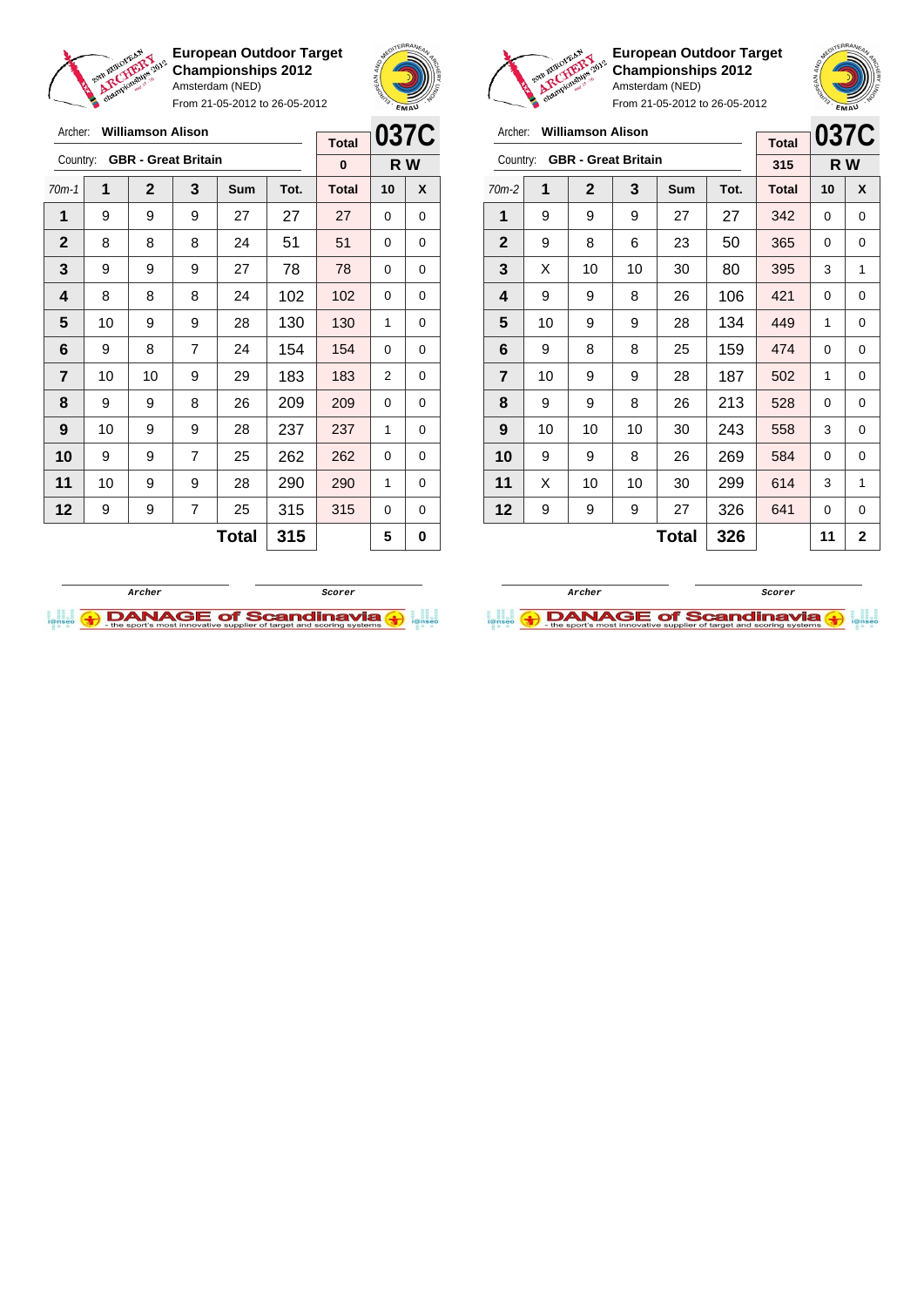

From 21-05-2012 to 26-05-2012





**European Outdoor Target Championships 2012** Amsterdam (NED)

**037D R W**

| Panikova Zuzana<br>Archer:    |                |                |                |              |      |              |                               | 037D<br>Panikova Zuzana<br>Archer: |                |                |                |                |              |      |              | 037            |                |
|-------------------------------|----------------|----------------|----------------|--------------|------|--------------|-------------------------------|------------------------------------|----------------|----------------|----------------|----------------|--------------|------|--------------|----------------|----------------|
|                               |                |                |                |              |      | <b>Total</b> |                               |                                    |                |                |                |                |              |      | <b>Total</b> |                |                |
| Country: CZE - Czech Republic |                |                |                | $\bf{0}$     | R W  |              | Country: CZE - Czech Republic |                                    |                |                |                | 285            | R W          |      |              |                |                |
| $70m-1$                       | 1              | $\mathbf{2}$   | $\mathbf{3}$   | <b>Sum</b>   | Tot. | <b>Total</b> | 10                            | X                                  | $70m-2$        | 1              | $\mathbf{2}$   | 3              | <b>Sum</b>   | Tot. | <b>Total</b> | 10             | X              |
| 1                             | 9              | 9              | 8              | 26           | 26   | 26           | $\Omega$                      | 0                                  | 1              | X              | 10             | 8              | 28           | 28   | 313          | $\overline{2}$ |                |
| $\mathbf{2}$                  | 8              | 8              | $\overline{7}$ | 23           | 49   | 49           | $\Omega$                      | 0                                  | $\mathbf{2}$   | 8              | 8              | $\overline{7}$ | 23           | 51   | 336          | 0              | 0              |
| 3                             | 9              | 9              | 9              | 27           | 76   | 76           | 0                             | 0                                  | 3              | 10             | 10             | 9              | 29           | 80   | 365          | $\overline{2}$ | 0              |
| 4                             | 8              | $\overline{7}$ | 5              | 20           | 96   | 96           | $\Omega$                      | $\Omega$                           | 4              | $\overline{7}$ | $\overline{7}$ | $\overline{7}$ | 21           | 101  | 386          | $\Omega$       | 0              |
| 5                             | 10             | 9              | 9              | 28           | 124  | 124          | 1                             | $\Omega$                           | 5              | 10             | 9              | 9              | 28           | 129  | 414          | 1              | 0              |
| 6                             | 9              | 8              | $\overline{2}$ | 19           | 143  | 143          | $\Omega$                      | 0                                  | 6              | 8              | 8              | 8              | 24           | 153  | 438          | 0              | 0              |
| $\overline{7}$                | 10             | 9              | 9              | 28           | 171  | 171          | 1                             | 0                                  | $\overline{7}$ | 10             | 10             | 9              | 29           | 182  | 467          | 2              | 0              |
| 8                             | 9              | 8              | $\overline{7}$ | 24           | 195  | 195          | $\Omega$                      | $\mathbf 0$                        | 8              | 8              | $\overline{7}$ | $\overline{7}$ | 22           | 204  | 489          | 0              | 0              |
| 9                             | 9              | 8              | 8              | 25           | 220  | 220          | $\Omega$                      | 0                                  | 9              | X              | X              | 10             | 30           | 234  | 519          | 3              | $\overline{a}$ |
| 10                            | $\overline{7}$ | 5              | 5              | 17           | 237  | 237          | $\Omega$                      | $\Omega$                           | 10             | $\overline{7}$ | 7              | $\overline{7}$ | 21           | 255  | 540          | $\Omega$       | 0              |
| 11                            | 9              | 8              | 8              | 25           | 262  | 262          | $\Omega$                      | 0                                  | 11             | X              | 9              | 9              | 28           | 283  | 568          | 1              |                |
| 12                            | 8              | 8              | $\overline{7}$ | 23           | 285  | 285          | $\Omega$                      | 0                                  | 12             | 8              | 8              | 6              | 22           | 305  | 590          | 0              | 0              |
|                               |                |                |                | <b>Total</b> | 285  |              | $\mathbf 2$                   | 0                                  |                |                |                |                | <b>Total</b> | 305  |              | 11             | 4              |



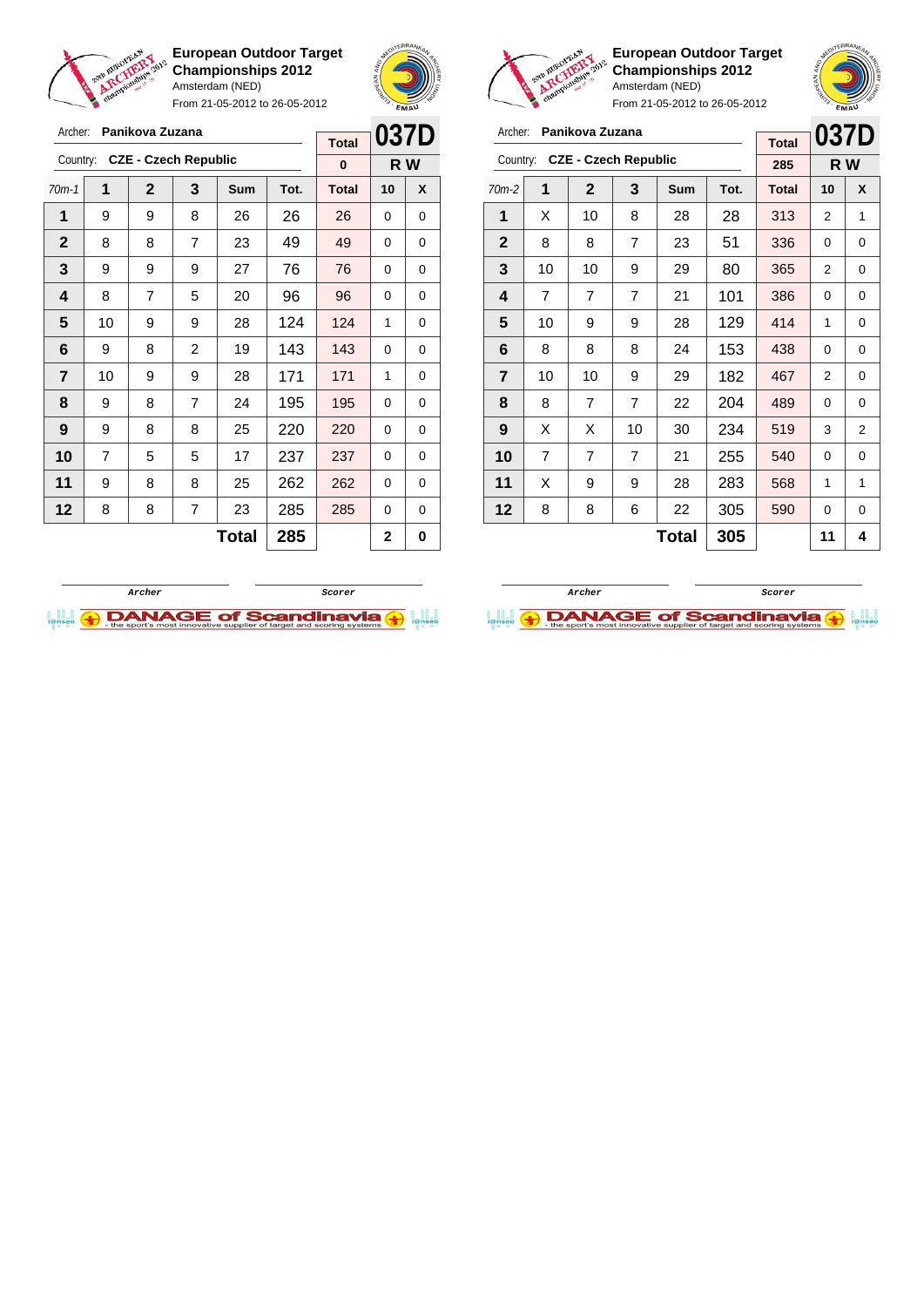

Archer: **Richter Elena**

**European Outdoor Target Championships 2012** Amsterdam (NED)

From 21-05-2012 to 26-05-2012

 $\Gamma$ 





**European Outdoor Target Championships 2012** Amsterdam (NED)

| Archer:        | <b>Richter Elena</b> | <b>Total</b> | 038A |     |      |              |                |                |
|----------------|----------------------|--------------|------|-----|------|--------------|----------------|----------------|
| Country:       | <b>GER - Germany</b> | 317          | R W  |     |      |              |                |                |
| $70m-2$        | 1                    | $\mathbf 2$  | 3    | Sum | Tot. | <b>Total</b> | 10             | X              |
| 1              | X                    | 9            | 9    | 28  | 28   | 345          | 1              | 1              |
| $\mathbf{2}$   | 9                    | 8            | 7    | 24  | 52   | 369          | 0              | 0              |
| 3              | 10                   | 9            | 8    | 27  | 79   | 396          | 1              | 0              |
| 4              | 8                    | 8            | 8    | 24  | 103  | 420          | 0              | 0              |
| 5              | 9                    | 9            | 8    | 26  | 129  | 446          | 0              | 0              |
| 6              | 8                    | 8            | 8    | 24  | 153  | 470          | 0              | 0              |
| $\overline{7}$ | 9                    | 9            | 9    | 27  | 180  | 497          | 0              | 0              |
| 8              | 9                    | 9            | 9    | 27  | 207  | 524          | 0              | 0              |
| 9              | X                    | X            | 10   | 30  | 237  | 554          | 3              | $\overline{2}$ |
| 10             | 9                    | 9            | 8    | 26  | 263  | 580          | 0              | 0              |
| 11             | 10                   | 10           | 9    | 29  | 292  | 609          | $\overline{2}$ | 0              |
| 12             | 9                    | 9            | 9    | 27  | 319  | 636          | 0              | 0              |
|                |                      |              | 7    | 3   |      |              |                |                |

|              |                      | <b>Total</b> |     | UJUM |      |              |                |   |
|--------------|----------------------|--------------|-----|------|------|--------------|----------------|---|
| Country:     | <b>GER - Germany</b> | 0            | R W |      |      |              |                |   |
| $70m-1$      | 1                    | $\mathbf{2}$ | 3   | Sum  | Tot. | <b>Total</b> | 10             | X |
| 1            | 10                   | 9            | 9   | 28   | 28   | 28           | 1              | 0 |
| $\mathbf{2}$ | 9                    | 9            | 8   | 26   | 54   | 54           | $\Omega$       | 0 |
| 3            | 10                   | 9            | 9   | 28   | 82   | 82           | 1              | 0 |
| 4            | 9                    | 8            | 8   | 25   | 107  | 107          | 0              | 0 |
| 5            | 10                   | 9            | 9   | 28   | 135  | 135          | 1              | 0 |
| 6            | 9                    | 8            | 7   | 24   | 159  | 159          | 0              | 0 |
| 7            | 10                   | 10           | 9   | 29   | 188  | 188          | $\overline{2}$ | 0 |
| 8            | 9                    | 9            | 8   | 26   | 214  | 214          | 0              | 0 |
| 9            | X                    | 10           | 9   | 29   | 243  | 243          | 2              | 1 |
| 10           | 8                    | 8            | 7   | 23   | 266  | 266          | 0              | 0 |
| 11           | X                    | 9            | 9   | 28   | 294  | 294          | 1              | 1 |
| 12           | 8                    | 8            | 7   | 23   | 317  | 317          | $\Omega$       | 0 |
|              |                      |              | 8   | 2    |      |              |                |   |



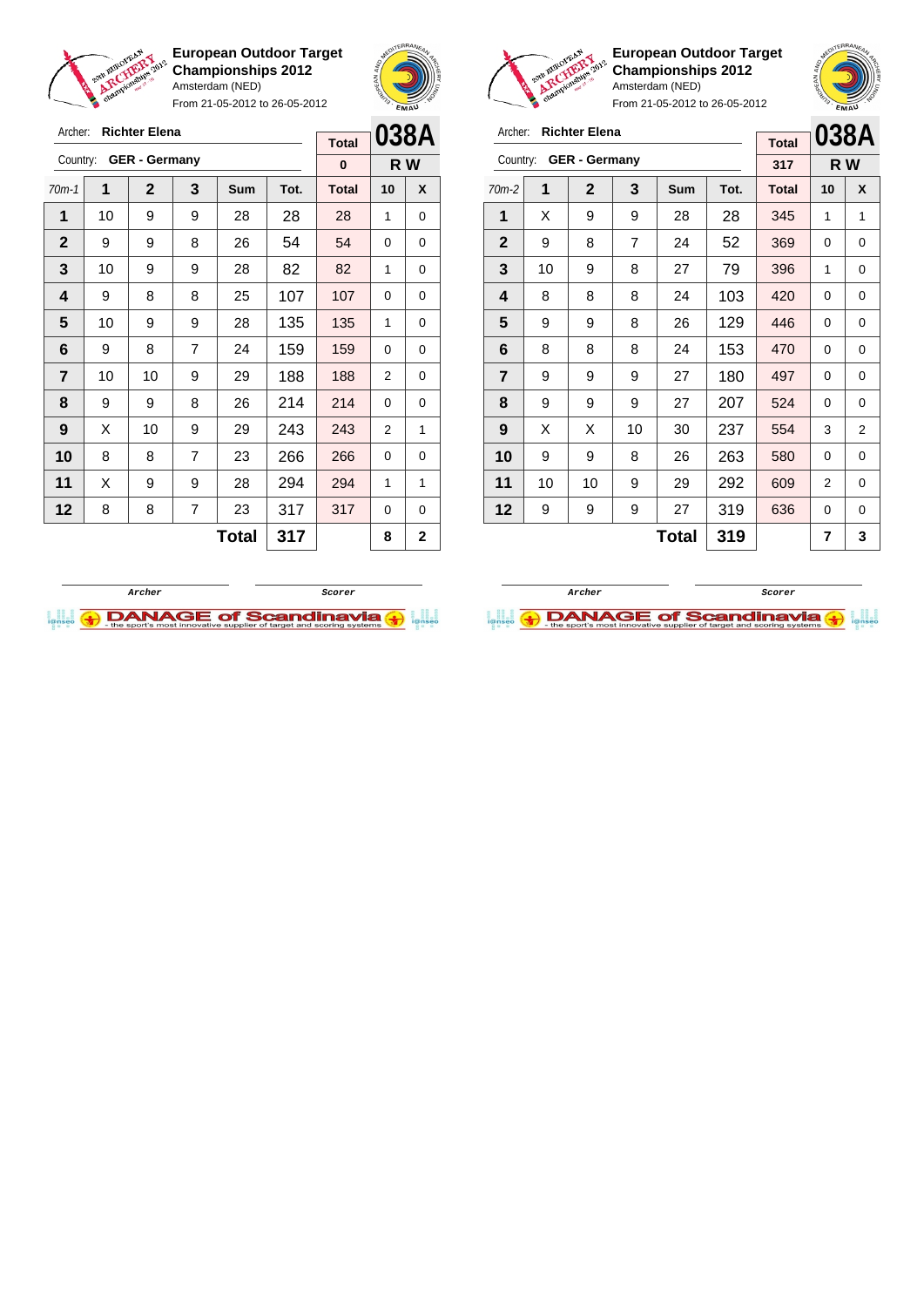

From 21-05-2012 to 26-05-2012





**European Outdoor Target Championships 2012** Amsterdam (NED)

 | 8 | 7 | 7 | 22 | 198 | 484 | 0 | 0 | 10 | 9 | 9 | 28 | 226 | 512 | 1 | 0 8 8 4 20 246 532 0 0 | 9 | 8 | 8 | 25 | 271 | 557 | 0 | 0 | 6 | 3 | M | 9 | 280 | 566 | 0 | 0

 $Total | 280 | 2 | 0$ 

**038B R W**

| Archer:        |    | <b>Luik Siret</b>    |   |            |      |              |      |          |  |
|----------------|----|----------------------|---|------------|------|--------------|------|----------|--|
|                |    |                      |   |            |      | <b>Total</b> | 038E |          |  |
| Country:       |    | <b>EST - Estonia</b> |   |            |      | 286          | R W  |          |  |
| $70m-2$        | 1  | $\mathbf{2}$         | 3 | <b>Sum</b> | Tot. | <b>Total</b> | 10   | X        |  |
| 1              | 9  | 9                    | 9 | 27         | 27   | 313          | 0    | 0        |  |
| $\overline{2}$ | 8  | 7                    | 7 | 22         | 49   | 335          | 0    | 0        |  |
| 3              | 9  | 9                    | 8 | 26         | 75   | 361          | 0    | $\Omega$ |  |
| 4              | 8  | 8                    | 6 | 22         | 97   | 383          | 0    | 0        |  |
| 5              | 10 | 9                    | 9 | 28         | 125  | 411          | 1    | 0        |  |
| 6              | 9  | 8                    | 7 | 24         | 149  | 435          | 0    | 0        |  |
| 7              | 9  | 9                    | 9 | 27         | 176  | 462          | 0    | 0        |  |

| Archer:        |    | <b>Luik Siret</b>    |                |     |              | 038B         |    |     |
|----------------|----|----------------------|----------------|-----|--------------|--------------|----|-----|
|                |    |                      |                |     | <b>Total</b> |              |    |     |
| Country:       |    | <b>EST - Estonia</b> |                |     |              | $\bf{0}$     |    | R W |
| $70m-1$        | 1  | $\mathbf{2}$         | 3              | Sum | Tot.         | <b>Total</b> | 10 | X   |
| 1              | 10 | 9                    | 8              | 27  | 27           | 27           | 1  | 0   |
| $\mathbf{2}$   | 8  | $\overline{7}$       | 5              | 20  | 47           | 47           | 0  | 0   |
| 3              | 10 | 9                    | 8              | 27  | 74           | 74           | 1  | 0   |
| 4              | 8  | $\overline{7}$       | 6              | 21  | 95           | 95           | 0  | 0   |
| 5              | 9  | 9                    | 9              | 27  | 122          | 122          | 0  | 0   |
| 6              | 8  | 7                    | 6              | 21  | 143          | 143          | 0  | 0   |
| $\overline{7}$ | X  | 10                   | 9              | 29  | 172          | 172          | 2  | 1   |
| 8              | 8  | $\overline{7}$       | $\overline{7}$ | 22  | 194          | 194          | 0  | 0   |
| 9              | 10 | 9                    | 9              | 28  | 222          | 222          | 1  | 0   |
| 10             | 8  | 7                    | $\overline{7}$ | 22  | 244          | 244          | 0  | 0   |
| 11             | 8  | 8                    | 8              | 24  | 268          | 268          | 0  | 0   |
| 12             | 7  | 6                    | 5              | 18  | 286          | 286          | 0  | 0   |
|                |    |                      |                | 5   | 1            |              |    |     |



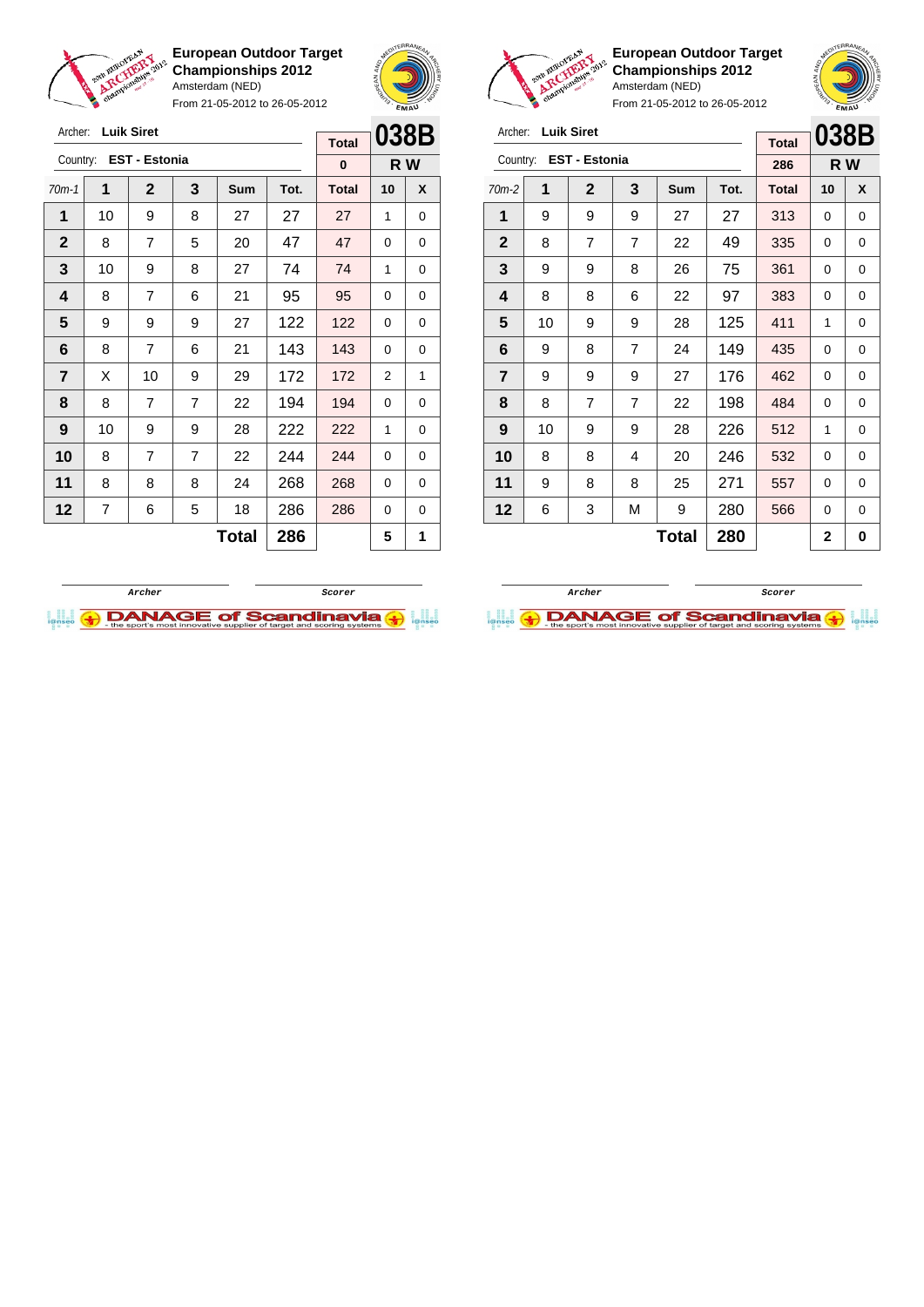

From 21-05-2012 to 26-05-2012





**European Outdoor Target Championships 2012** Amsterdam (NED)

|              |    |                            |                |            |      | <b>SIMM</b> <sub>2</sub> |    |      |
|--------------|----|----------------------------|----------------|------------|------|--------------------------|----|------|
| Archer:      |    | De Giuli Valentine         |                |            |      |                          |    | 038C |
|              |    |                            |                |            |      | <b>Total</b>             |    |      |
|              |    | Country: SUI - Switzerland |                |            |      | 318                      |    | R W  |
| $70m-2$      | 1  | $\mathbf{2}$               | 3              | <b>Sum</b> | Tot. | <b>Total</b>             | 10 | X    |
| 1            | X  | 9                          | 9              | 28         | 28   | 346                      | 1  | 1    |
| $\mathbf{2}$ | 9  | 9                          | 8              | 26         | 54   | 372                      | 0  | 0    |
| 3            | 9  | 8                          | 8              | 25         | 79   | 397                      | 0  | 0    |
| 4            | 8  | 8                          | 6              | 22         | 101  | 419                      | 0  | 0    |
| 5            | 10 | 9                          | 9              | 28         | 129  | 447                      | 1  | 0    |
| 6            | 8  | 8                          | $\overline{7}$ | 23         | 152  | 470                      | 0  | 0    |
| 7            | 9  | 9                          | 9              | 27         | 179  | 497                      | 0  | 0    |
| 8            | 9  | 8                          | 7              | 24         | 203  | 521                      | 0  | 0    |
| 9            | 9  | 9                          | 9              | 27         | 230  | 548                      | 0  | 0    |
| 10           | 8  | 8                          | 7              | 23         | 253  | 571                      | 0  | 0    |
| 11           | 10 | 9                          | 9              | 28         | 281  | 599                      | 1  | 0    |
| 12           | 8  | 7                          | 7              | 22         | 303  | 621                      | 0  | 0    |
|              |    |                            | 303            |            | 3    | 1                        |    |      |

| Archer:        |    | De Giuli Valentine |    | <b>Total</b> | 038C |              |     |   |
|----------------|----|--------------------|----|--------------|------|--------------|-----|---|
| Country:       |    | SUI - Switzerland  |    |              |      | 0            | R W |   |
| $70m-1$        | 1  | $\overline{2}$     | 3  | Sum          | Tot. | <b>Total</b> | 10  | X |
| 1              | 10 | 10                 | 9  | 29           | 29   | 29           | 2   | 0 |
| $\mathbf{2}$   | 9  | 9                  | 8  | 26           | 55   | 55           | 0   | 0 |
| 3              | 9  | 9                  | 9  | 27           | 82   | 82           | 0   | 0 |
| 4              | 9  | 106                | 0  | 0            |      |              |     |   |
| 5              | 10 | 9                  | 9  | 28           | 134  | 134          | 1   | 0 |
| 6              | 9  | 8                  | 7  | 24           | 158  | 158          | 0   | 0 |
| $\overline{7}$ | 10 | 9                  | 9  | 28           | 186  | 186          | 1   | 0 |
| 8              | 8  | 8                  | 7  | 23           | 209  | 209          | 0   | 0 |
| 9              | 10 | 239                | 3  | 0            |      |              |     |   |
| 10             | 9  | 266                | 0  | 0            |      |              |     |   |
| 11             | Х  | X                  | 10 | 30           | 296  | 296          | 3   | 2 |
| 12             | 9  | 318                | 0  | 0            |      |              |     |   |
|                |    |                    | 10 | 2            |      |              |     |   |



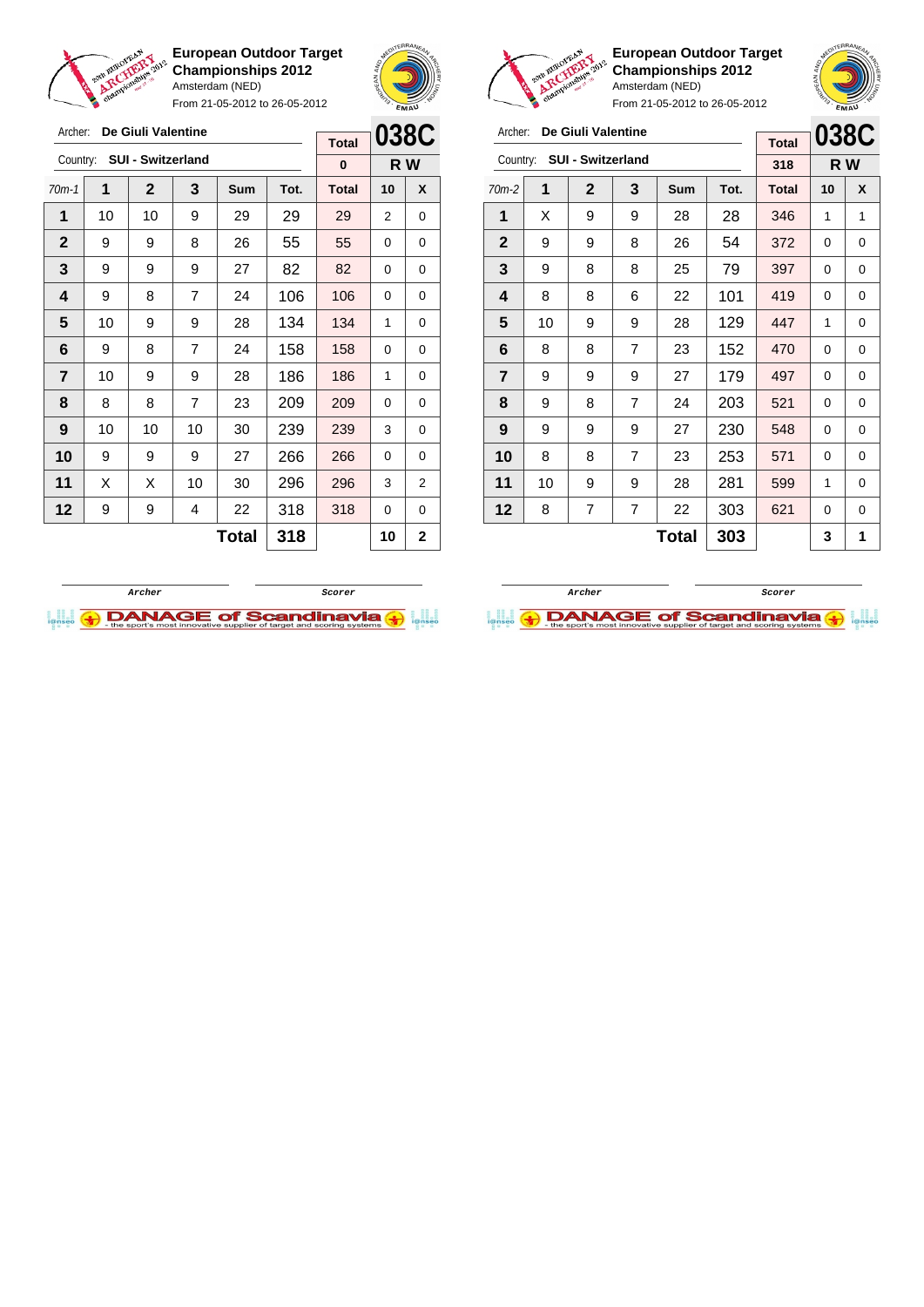

From 21-05-2012 to 26-05-2012





 $\sqrt{2}$ 

**European Outdoor Target Championships 2012** Amsterdam (NED)



|                | C <sub>2</sub> |                         | From 21-05-2012 to 26-05-2012 |            |      | EMAU         |      |   |
|----------------|----------------|-------------------------|-------------------------------|------------|------|--------------|------|---|
| Archer:        |                | <b>Diasamidze Asmat</b> |                               |            |      | <b>Total</b> | 038D |   |
| Country:       |                | GEO - Georgia           |                               |            |      | 305          | R W  |   |
| $70m-2$        | 1              | $\mathbf{2}$            | 3                             | <b>Sum</b> | Tot. | <b>Total</b> | 10   | X |
| 1              | 10             | 9                       | 9                             | 28         | 28   | 333          | 1    | 0 |
| $\mathbf{2}$   | 9              | 8                       | 357                           | 0          | 0    |              |      |   |
| 3              | X              | 9                       | 80                            | 385        | 1    | 1            |      |   |
| 4              | 9              | 9                       | 106                           | 411        | 0    | 0            |      |   |
| 5              | X              | 9                       | 9                             | 28         | 134  | 439          | 1    | 1 |
| 6              | 8              | 7                       | 7                             | 22         | 156  | 461          | 0    | 0 |
| $\overline{7}$ | 10             | 9                       | 9                             | 28         | 184  | 489          | 1    | 0 |
| 8              | 8              | 8                       | 7                             | 23         | 207  | 512          | 0    | 0 |
| 9              | 10             | 9                       | 9                             | 28         | 235  | 540          | 1    | 0 |
| 10             | 9              | 8                       | 8                             | 25         | 260  | 565          | 0    | 0 |
| 11             | 10             | 9                       | 288                           | 593        | 1    | 0            |      |   |
| 12             | 9              | 8                       | 8                             | 25         | 313  | 618          | 0    | 0 |
|                | 6              | 2                       |                               |            |      |              |      |   |





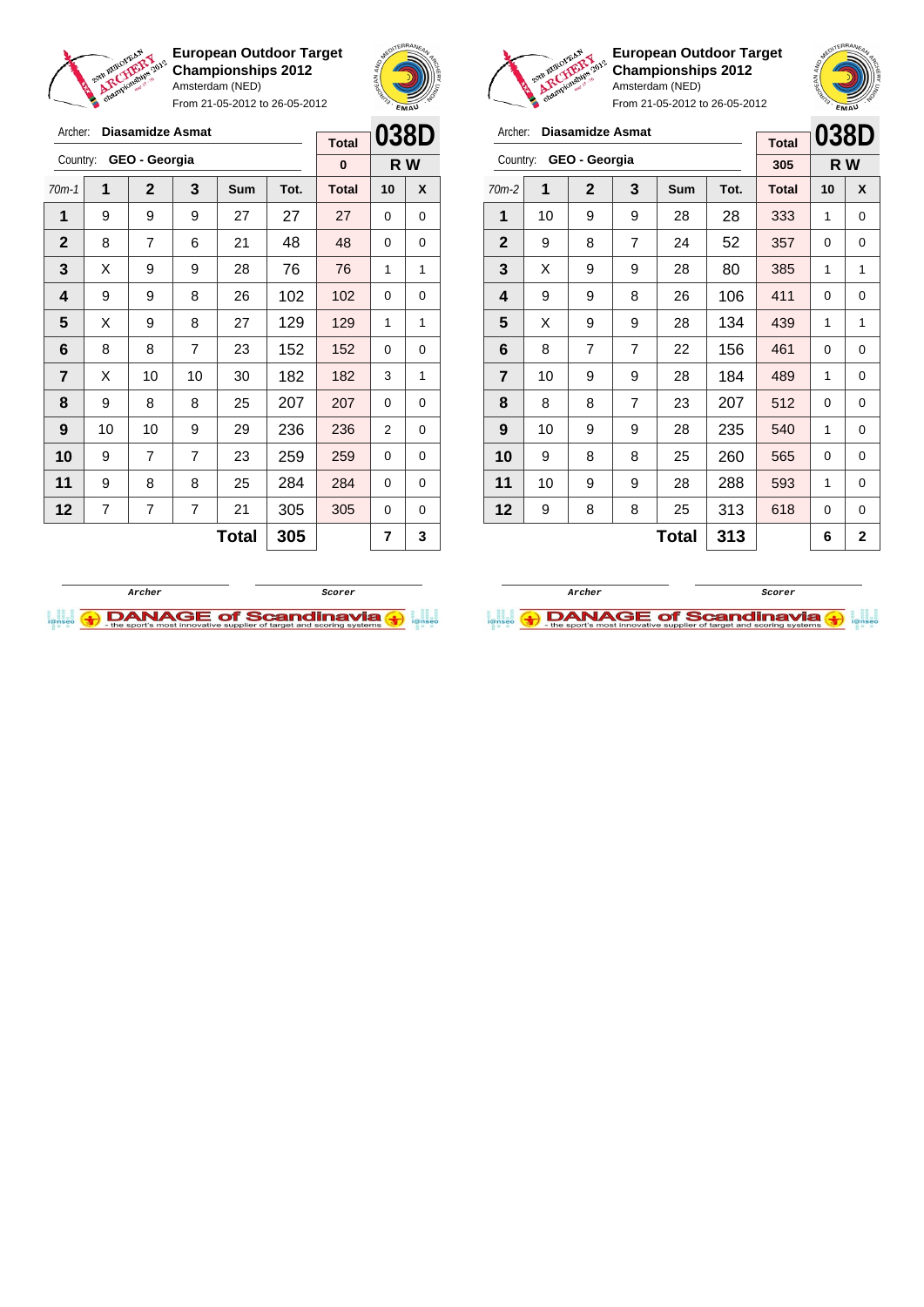

Archer: **Unruh Lisa**

Country: **GER - Germany**

**European Outdoor Target Championships 2012** Amsterdam (NED)

From 21-05-2012 to 26-05-2012

70m-1 **1 2 3 Sum Tot. Total 10 X** | 10 | 9 | 9 | 28 | 28 | 28 | 1 | 0 | 9 | 8 | 7 | 24 | 52 | 52 | 0 | 0 | 9 | 9 | 9 | 27 | 79 | 79 | 0 | 0 | 9 | 9 | 9 | 27 | 106 | 106 | 0 | 0 9 9 8 26 132 132 0 0 | 8 | 8 | 7 | 23 | 155 | 155 | 0 | 0  $\mid$  X  $\mid$  8  $\mid$  8  $\mid$  26  $\mid$  181  $\mid$  181  $\mid$  1  $\mid$  1 | 8 | 8 | 7 | 23 | 204 | 204 | 0 | 0 | X | 10 | 10 | 30 | 234 | 234 | 3 | 1 9 9 9 27 261 261 0 0 | 9 | 9 | 9 | 27 | 288 | 288 | 0 | 0 | 9 | 8 | 8 | 25 | 313 | 313 | 0 | 0



**R W**

**Total 0**



**European Outdoor Target Championships 2012** Amsterdam (NED)



**039A R W**

From 21-05-2012 to 26-05-2012

|         | Archer: <b>Unruh Lisa</b> |     |     | <b>Total</b> |      |              |    |   |
|---------|---------------------------|-----|-----|--------------|------|--------------|----|---|
|         | Country: GER - Germany    | 313 | R W |              |      |              |    |   |
| $70m-2$ |                           | 2   |     | Sum          | Tot. | <b>Total</b> | 10 | X |
| 1       | 10                        | 9   | 9   | 28           | 28   | 341          |    | 0 |

| 1                | 10 | 9  | 9              | 28    | 28         | 341 | 1         | 0 |
|------------------|----|----|----------------|-------|------------|-----|-----------|---|
| $\boldsymbol{2}$ | 8  | 8  | $\overline{7}$ | 23    | 51         | 364 | 0         | 0 |
| $\mathbf{3}$     | 10 | 10 | 9              | 29    | 80         | 393 | 2         | 0 |
| 4                | 9  | 8  | 8              | 25    | 105        | 418 | 0         | 0 |
| 5                | 10 | 9  | 8              | 27    | 132        | 445 | 1         | 0 |
| 6                | 8  | 8  | 7              | 23    | 155        | 468 | 0         | 0 |
| 7                | 10 | 10 | 9              | 29    | 184        | 497 | 2         | 0 |
| 8                | 9  | 9  | 8              | 26    | 210        | 523 | 0         | 0 |
| 9                | X  | 10 | 9              | 29    | 239        | 552 | 2         | 1 |
| 10               | 9  | 9  | $\overline{7}$ | 25    | 264        | 577 | 0         | 0 |
| 11               | 9  | 9  | 9              | 27    | 291        | 604 | 0         | 0 |
| 12               | 8  | 8  | 7              | 23    | 314        | 627 | 0         | 0 |
|                  |    |    |                | Tatal | <b>941</b> |     | $\bullet$ | 4 |



**I.I. ADANAGE of Scandinavia (+)** 



 $\text{Total}$  313  $\frac{1}{2}$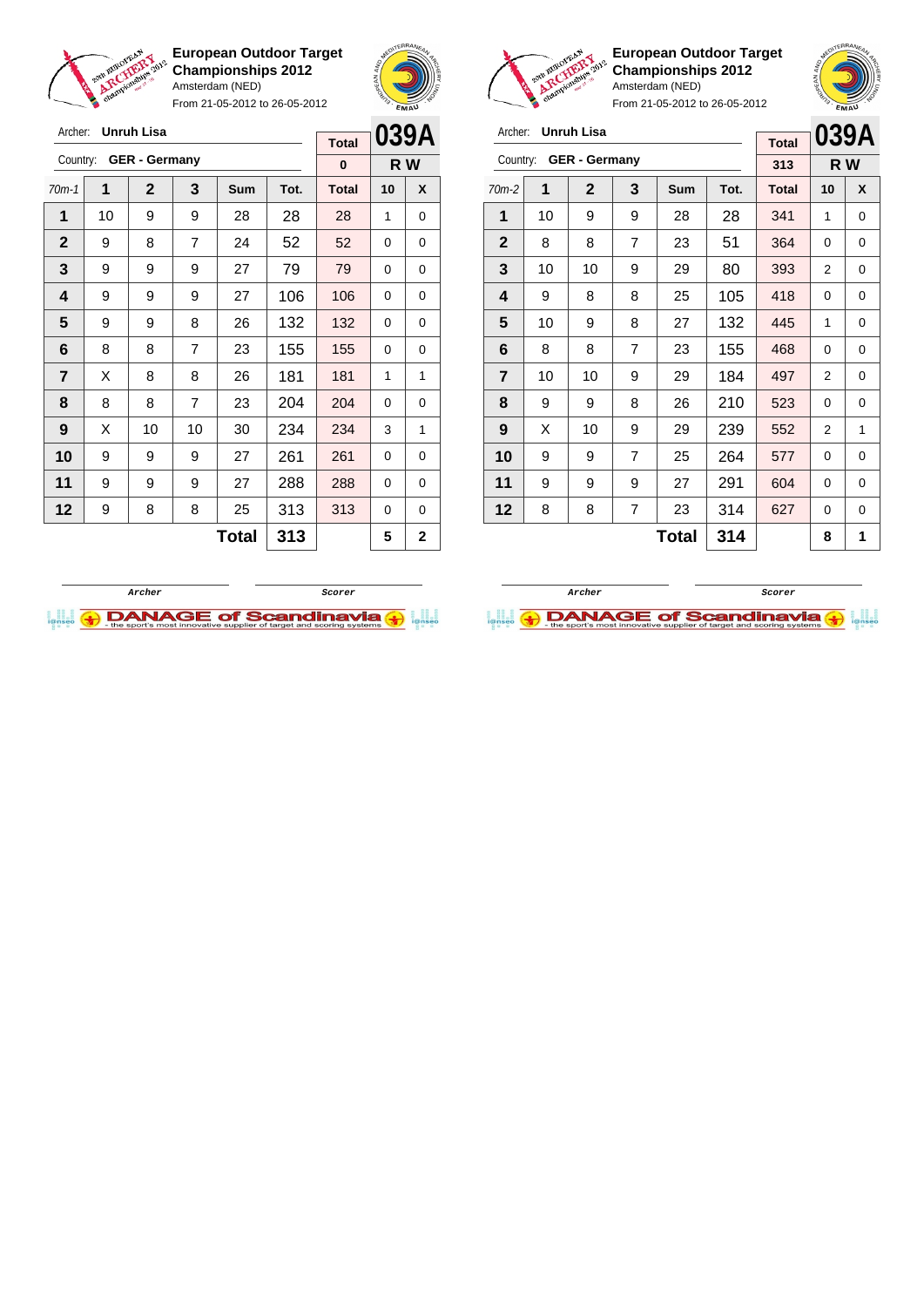

Archer: **Parnat Reena** Country: **EST - Estonia**

**European Outdoor Target Championships 2012** Amsterdam (NED)

From 21-05-2012 to 26-05-2012

70m-1 **1 2 3 Sum Tot. Total 10 X** | 10 | 9 | 8 | 27 | 27 | 27 | 1 | 0 8 7 5 20 47 47 0 0 | 10 | 8 | 8 | 26 | 73 | 73 | 1 | 0 | 8 | 8 | 5 | 21 | 94 | 94 | 0 | 0  $\mid$  X  $\mid$  10  $\mid$  9  $\mid$  29  $\mid$  123  $\mid$  123  $\mid$  2  $\mid$  1 | 8 | 7 | 6 | 21 | 144 | 144 | 0 | 0 | 9 | 9 | 8 | 26 | 170 | 170 | 0 | 0 | 8 | 7 | 7 | 22 | 192 | 192 | 0 | 0 | 9 | 9 | 9 | 27 | 219 | 219 | 0 | 0 9 8 8 6 23 242 242 0 0 | 10 | 9 | 9 | 28 | **270 | 270 |** 1 | 0 | 8 | 8 | 7 | 23 | 293 | 293 | 0 | 0



**R W**

**Total 0**

**European Outdoor Target Championships 2012** Amsterdam (NED)



From 21-05-2012 to 26-05-2012

| Archer:                 |                | <b>Parnat Reena</b>  | <b>Total</b> | 039B |      |              |     |   |
|-------------------------|----------------|----------------------|--------------|------|------|--------------|-----|---|
| Country:                |                | <b>EST - Estonia</b> |              |      |      | 293          | R W |   |
| $70m-2$                 | 1              | $\mathbf{2}$         | 3            | Sum  | Tot. | <b>Total</b> | 10  | X |
| 1                       | 9              | 8                    | 8            | 25   | 25   | 318          | 0   | 0 |
| $\mathbf{2}$            | $\overline{7}$ | 6                    | 6            | 19   | 44   | 337          | 0   | 0 |
| 3                       | 10             | 10                   | 9            | 29   | 73   | 366          | 2   | 0 |
| 4                       | 9              | 9                    | 7            | 25   | 98   | 391          | 0   | 0 |
| 5                       | 10             | 9                    | 9            | 28   | 126  | 419          | 1   | 0 |
| 6                       | 8              | 8                    | 7            | 23   | 149  | 442          | 0   | 0 |
| $\overline{\mathbf{r}}$ | 10             | 9                    | 8            | 27   | 176  | 469          | 1   | 0 |
| 8                       | $\overline{7}$ | 6                    | 5            | 18   | 194  | 487          | 0   | 0 |
| 9                       | 10             | 9                    | 8            | 27   | 221  | 514          | 1   | 0 |
| 10                      | 8              | 8                    | 7            | 23   | 244  | 537          | 0   | 0 |
| 11                      | 9              | 9                    | 9            | 27   | 271  | 564          | 0   | 0 |
| 12                      | 9              | 9                    | 7            | 25   | 296  | 589          | 0   | 0 |
|                         |                |                      | 5            | 0    |      |              |     |   |



 $\text{Total}$  293  $\vert$  5 1

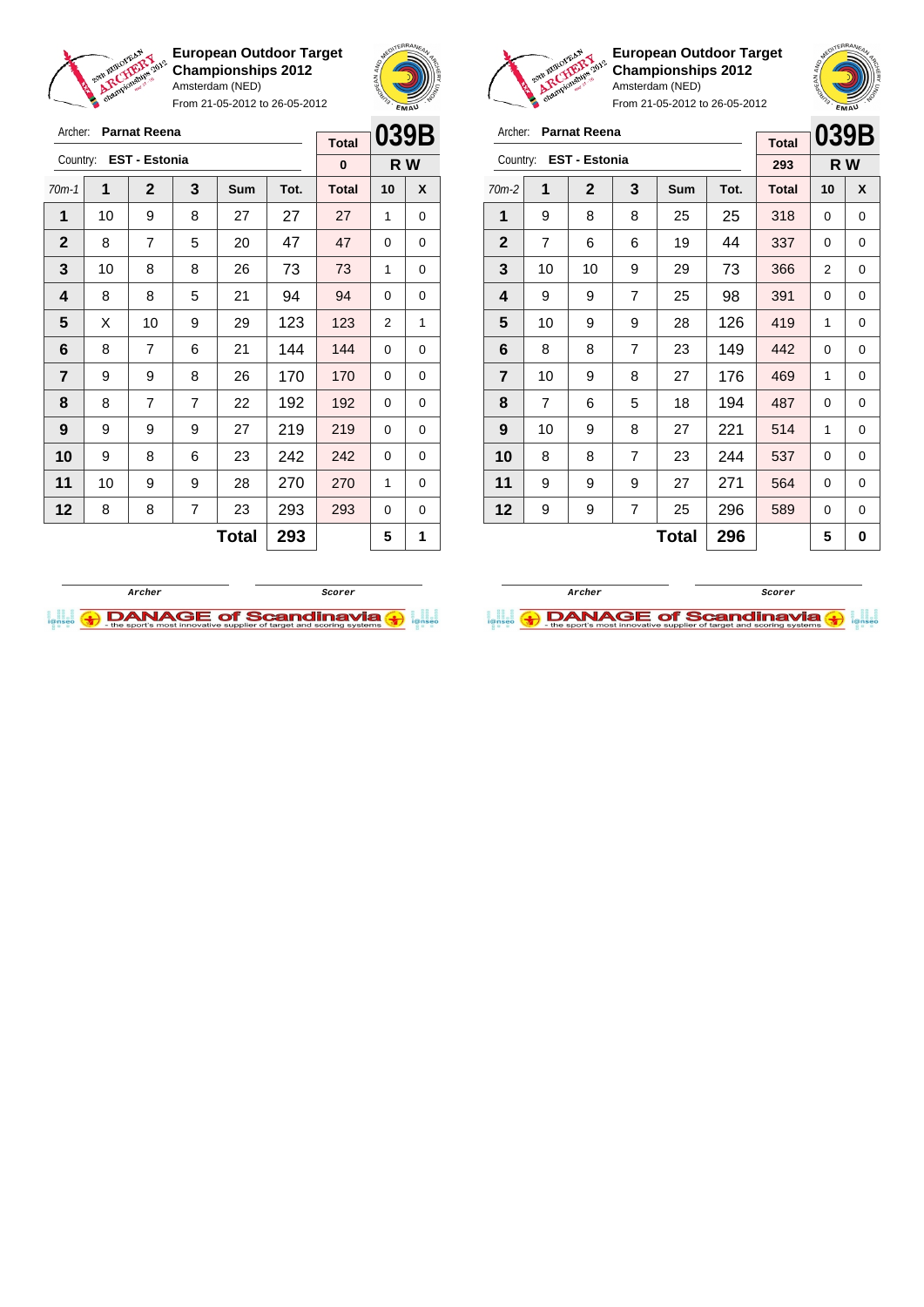

Archer: **Dielen Nathalie**

**European Outdoor Target Championships 2012** Amsterdam (NED)

From 21-05-2012 to 26-05-2012





**European Outdoor Target Championships 2012** Amsterdam (NED)

| Archer:        |    | <b>Dielen Nathalie</b> |                |            | 039C |                     |    |     |
|----------------|----|------------------------|----------------|------------|------|---------------------|----|-----|
| Country:       |    | SUI - Switzerland      |                |            |      | <b>Total</b><br>300 |    | R W |
| $70m-2$        | 1  | $\mathbf{2}$           | 3              | <b>Sum</b> | Tot. | <b>Total</b>        | 10 | X   |
| 1              | 10 | 10                     | 10             | 30         | 30   | 330                 | 3  | 0   |
| $\mathbf{2}$   | 9  | 8                      | 8              | 25         | 55   | 355                 | 0  | 0   |
| 3              | 9  | 9                      | 382            | 0          | 0    |                     |    |     |
| 4              | 9  | 8                      | 404            | 0          | 0    |                     |    |     |
| 5              | 9  | 9                      | 8              | 26         | 130  | 430                 | 0  | 0   |
| 6              | 8  | 8                      | 8              | 24         | 154  | 454                 | 0  | 0   |
| $\overline{7}$ | 9  | 9                      | 9              | 27         | 181  | 481                 | 0  | 0   |
| 8              | 8  | 8                      | $\overline{7}$ | 23         | 204  | 504                 | 0  | 0   |
| 9              | 10 | 9                      | 9              | 28         | 232  | 532                 | 1  | 0   |
| 10             | 9  | 8                      | 8              | 25         | 257  | 557                 | 0  | 0   |
| 11             | 9  | 8                      | 8              | 25         | 282  | 582                 | 0  | 0   |
| 12             | 8  | 8                      | 7              | 23         | 305  | 605                 | 0  | 0   |
|                |    |                        |                | 4          | 0    |                     |    |     |

| Archer:          |    | Dielen Nathalie          |    |     | <b>Total</b> | 039C         |          |     |
|------------------|----|--------------------------|----|-----|--------------|--------------|----------|-----|
| Country:         |    | <b>SUI - Switzerland</b> |    |     |              | 0            |          | R W |
| $70m-1$          | 1  | $\mathbf 2$              | 3  | Sum | Tot.         | <b>Total</b> | 10       | X   |
| 1                | 9  | 9                        | 8  | 26  | 26           | 26           | 0        | 0   |
| $\mathbf 2$      | 8  | 50                       | 0  | 0   |              |              |          |     |
| 3                | 10 | 78                       | 1  | 0   |              |              |          |     |
| 4                | 8  | 100                      | 0  | 0   |              |              |          |     |
| 5                | 9  | 8                        | 8  | 25  | 125          | 125          | 0        | 0   |
| 6                | 8  | 8                        | 6  | 22  | 147          | 147          | 0        | 0   |
| $\overline{7}$   | 9  | 8                        | 8  | 25  | 172          | 172          | 0        | 0   |
| 8                | 8  | $\overline{7}$           | 6  | 21  | 193          | 193          | $\Omega$ | 0   |
| $\boldsymbol{9}$ | X  | Χ                        | 10 | 30  | 223          | 223          | 3        | 2   |
| 10               | 9  | 249                      | 0  | 0   |              |              |          |     |
| 11               | X  | 9                        | 9  | 28  | 277          | 277          | 1        | 1   |
| 12               | 9  | 300                      | 0  | 0   |              |              |          |     |
|                  |    |                          |    | 5   | 3            |              |          |     |
|                  |    |                          |    |     |              |              |          |     |



**Archer Scorer**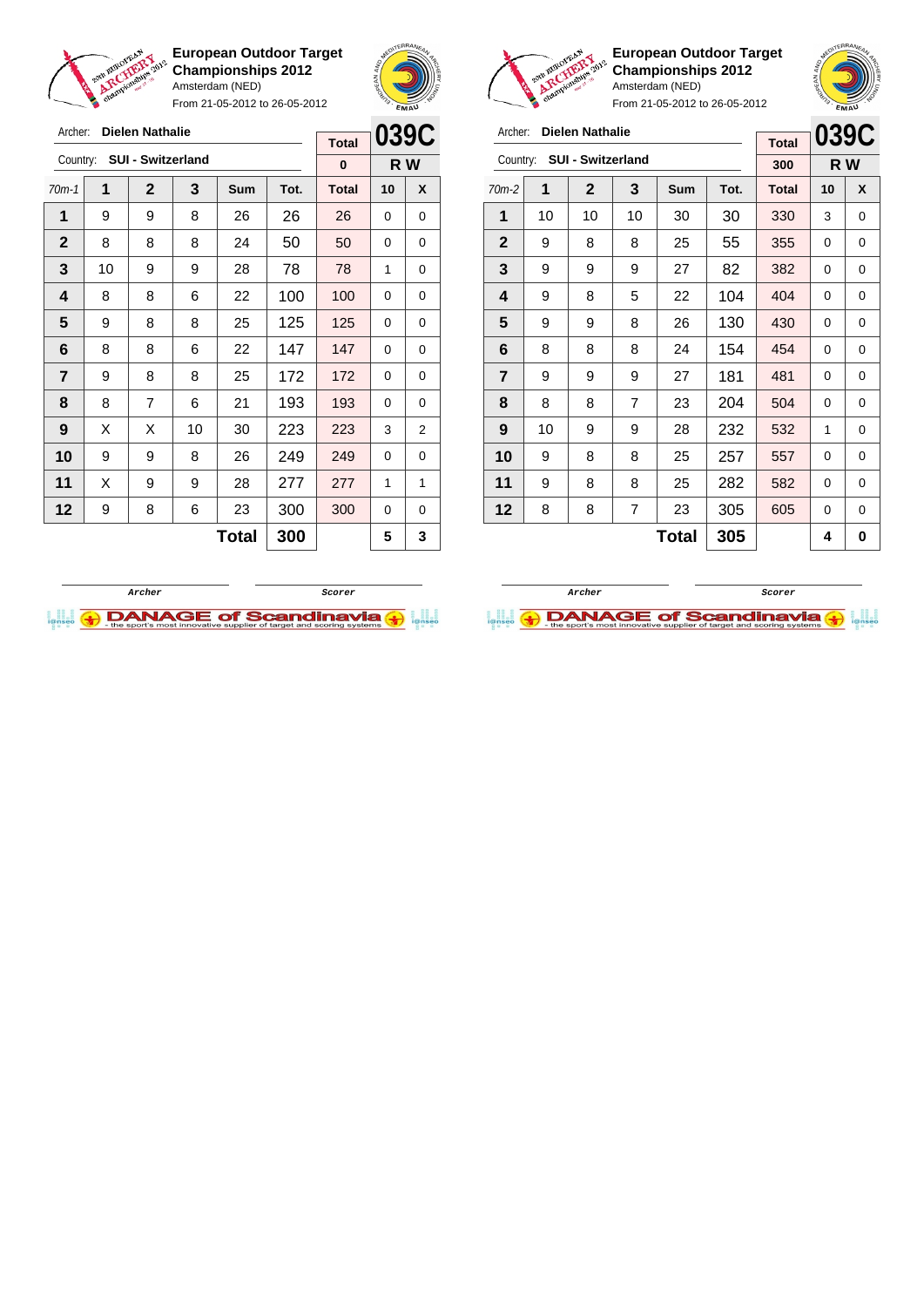

Archer: **Narimanidze Khatuna**

**European Outdoor Target Championships 2012** Amsterdam (NED)

From 21-05-2012 to 26-05-2012

 $\Gamma$ 





**European Outdoor Target Championships 2012** Amsterdam (NED)

|                | <b>A</b> c <sup>y</sup> |                     | From 21-05-2012 to 26-05-2012 |            |      | EMAU         |      |   |  |
|----------------|-------------------------|---------------------|-------------------------------|------------|------|--------------|------|---|--|
| Archer:        |                         | Narimanidze Khatuna |                               |            |      | <b>Total</b> | 039D |   |  |
| Country:       |                         | GEO - Georgia       |                               |            |      | 318          | R W  |   |  |
| $70m-2$        | 1                       | $\mathbf{2}$        | 3                             | <b>Sum</b> | Tot. | <b>Total</b> | 10   | X |  |
| 1              | X                       | 10                  | 10                            | 30         | 30   | 348          | 3    | 1 |  |
| $\mathbf{2}$   | 9                       | 9                   | 373                           | 0          | 0    |              |      |   |  |
| 3              | X                       | 10                  | 402                           | 2          | 1    |              |      |   |  |
| 4              | 8                       | 8                   | 425                           | 0          | 0    |              |      |   |  |
| 5              | 10                      | 9                   | 9                             | 28         | 135  | 453          | 1    | 0 |  |
| 6              | 9                       | 9                   | 9                             | 27         | 162  | 480          | 0    | 0 |  |
| $\overline{7}$ | 9                       | 9                   | 8                             | 26         | 188  | 506          | 0    | 0 |  |
| 8              | 8                       | 8                   | 8                             | 24         | 212  | 530          | 0    | 0 |  |
| 9              | X                       | 9                   | 9                             | 28         | 240  | 558          | 1    | 1 |  |
| 10             | 8                       | 7                   | $\overline{7}$                | 22         | 262  | 580          | 0    | 0 |  |
| 11             | X                       | 10                  | 9                             | 29         | 291  | 609          | 2    | 1 |  |
| 12             | 9                       | 9                   | 9                             | 27         | 318  | 636          | 0    | 0 |  |
|                |                         |                     | 9                             | 4          |      |              |      |   |  |

|                |    |                |                | <b>Total</b> | UJJD         |              |                |     |
|----------------|----|----------------|----------------|--------------|--------------|--------------|----------------|-----|
| Country:       |    | GEO - Georgia  |                |              |              | 0            |                | R W |
| $70m-1$        | 1  | $\overline{2}$ | 3              | Sum          | Tot.         | <b>Total</b> | 10             | X   |
| 1              | 9  | 9              | 9              | 27           | 27           | 27           | 0              | 0   |
| $\mathbf{2}$   | 9  | 8              | 8              | 25           | 52           | 52           | 0              | 0   |
| 3              | X  | 81             | 2              | 1            |              |              |                |     |
| 4              | 9  | 108            | 0              | 0            |              |              |                |     |
| 5              | 10 | 10             | 9              | 29           | 137          | 137          | 2              | 0   |
| 6              | 8  | 8              | 8              | 24           | 161          | 161          | 0              | 0   |
| $\overline{7}$ | 10 | 9              | 9              | 28           | 189          | 189          | 1              | 0   |
| 8              | 9  | 8              | $\overline{7}$ | 24           | 213          | 213          | 0              | 0   |
| 9              | X  | 10             | 9              | 29           | 242          | 242          | $\overline{2}$ | 1   |
| 10             | 9  | 8              | 7              | 24           | 266          | 266          | 0              | 0   |
| 11             | 9  | 9              | 9              | 27           | 293          | 293          | 0              | 0   |
| 12             | 9  | 318            | 0              | 0            |              |              |                |     |
|                |    |                |                | 7            | $\mathbf{2}$ |              |                |     |
|                |    |                |                |              |              |              |                |     |

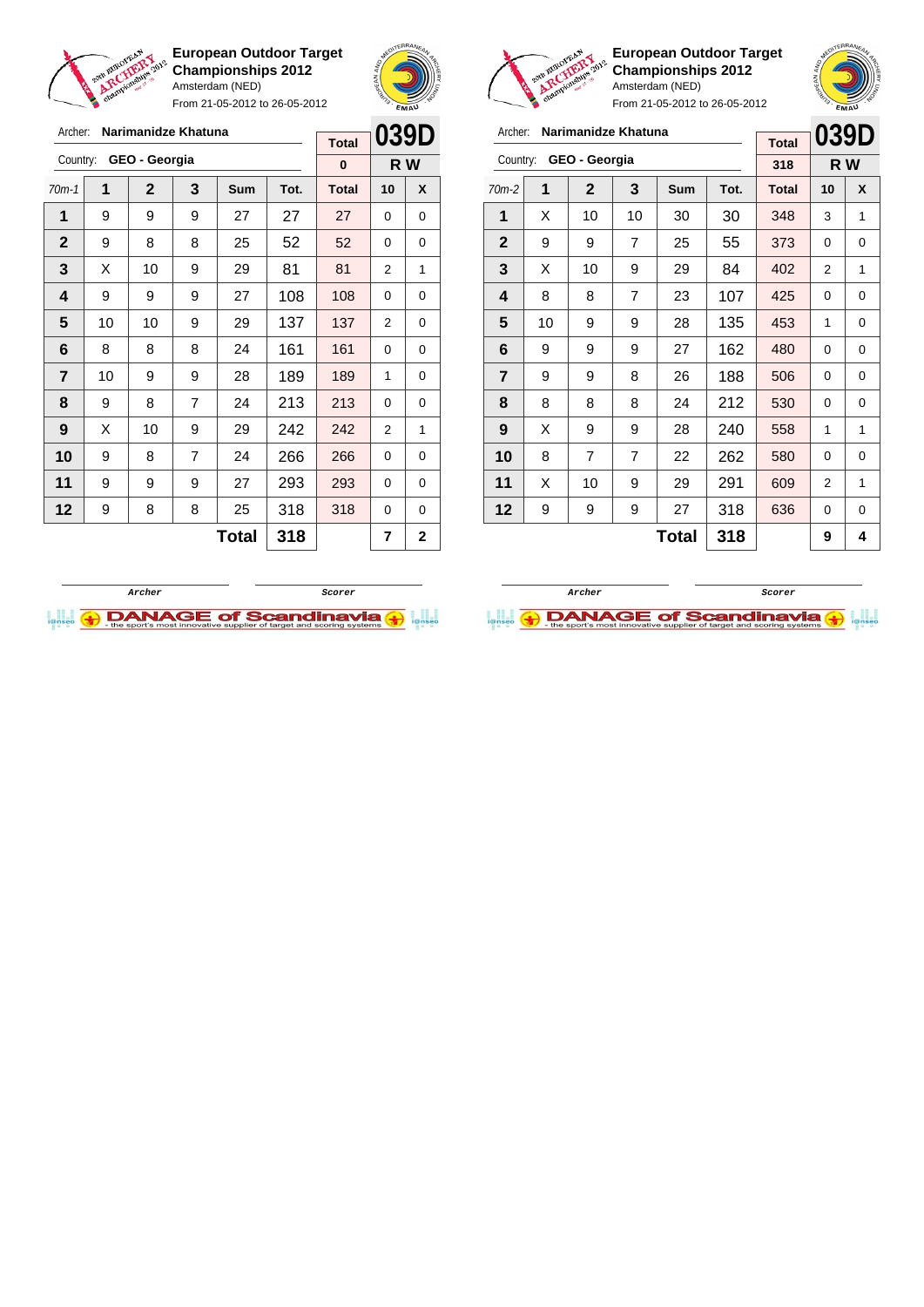

From 21-05-2012 to 26-05-2012



**European Outdoor Target Championships 2012** Amsterdam (NED)

| Country: GER - Germany | Archer: Winter Karina |  |  |  |
|------------------------|-----------------------|--|--|--|
|                        |                       |  |  |  |

| Archer:        |    | <b>Winter Karina</b> |                |              |      | <b>Total</b> |     | 040A |
|----------------|----|----------------------|----------------|--------------|------|--------------|-----|------|
| Country:       |    | <b>GER</b> - Germany |                |              |      | 302          | R W |      |
| $70m-2$        | 1  | $\mathbf 2$          | 3              | Sum          | Tot. | <b>Total</b> | 10  | X    |
| 1              | X  | 10                   | 9              | 29           | 29   | 331          | 2   | 1    |
| $\mathbf{2}$   | 9  | 9                    | 8              | 26           | 55   | 357          | 0   | 0    |
| 3              | X  | 10                   | 9              | 29           | 84   | 386          | 2   | 1    |
| 4              | 9  | 9                    | 9              | 27           | 111  | 413          | 0   | 0    |
| 5              | X  | 9                    | 9              | 28           | 139  | 441          | 1   | 1    |
| 6              | 9  | 9                    | 8              | 26           | 165  | 467          | 0   | 0    |
| $\overline{7}$ | 10 | 9                    | 9              | 28           | 193  | 495          | 1   | 0    |
| 8              | 8  | 8                    | $\overline{7}$ | 23           | 216  | 518          | 0   | 0    |
| 9              | 9  | 9                    | 9              | 27           | 243  | 545          | 0   | 0    |
| 10             | 9  | 8                    | $\overline{7}$ | 24           | 267  | 569          | 0   | 0    |
| 11             | 10 | 10                   | 10             | 30           | 297  | 599          | 3   | 0    |
| 12             | 9  | 9                    | 8              | 26           | 323  | 625          | 0   | 0    |
|                |    |                      |                | <b>Total</b> | 323  |              | 9   | 3    |





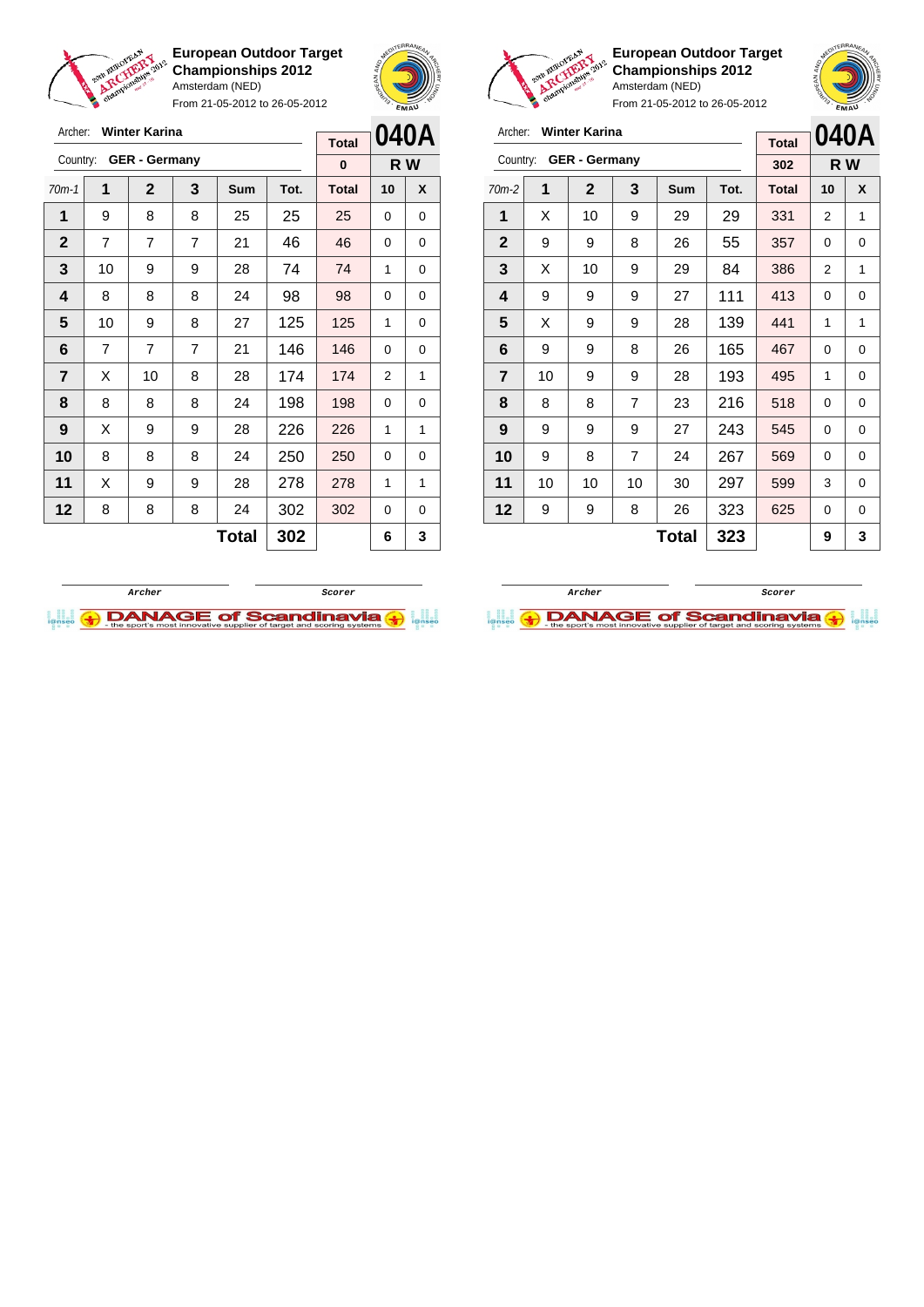

From 21-05-2012 to 26-05-2012





**European Outdoor Target Championships 2012** Amsterdam (NED)  $21 - 05 - 2012$  to  $26 - 05 - 2012$ 

|                |    |                        |     | FIUIII Z I-U3-ZUTZ 10 Z0-U3-ZUTZ | EMAU |              |         |     |
|----------------|----|------------------------|-----|----------------------------------|------|--------------|---------|-----|
| Archer:        |    | <b>Preimann Anneli</b> |     |                                  |      | <b>Total</b> | 040B    |     |
|                |    | Country: EST - Estonia |     |                                  |      | 316          |         | R W |
| $70m-2$        | 1  | $\mathbf{2}$           | 3   | Sum                              | Tot. | <b>Total</b> | 10<br>X |     |
| 1              | 9  | 9                      | 9   | 27                               | 27   | 343          | 0       | 0   |
| $\mathbf{2}$   | 9  | 8                      | 8   | 25                               | 52   | 368          | 0       | 0   |
| 3              | 10 | 9                      | 9   | 28                               | 80   | 396          | 1       | 0   |
| 4              | 9  | 9                      | 8   | 26                               | 106  | 422          | 0       | 0   |
| 5              | 10 | 9                      | 8   | 27                               | 133  | 449          | 1       | 0   |
| 6              | 8  | 8                      | 7   | 23                               | 156  | 472          | 0       | 0   |
| $\overline{7}$ | 10 | 9                      | 8   | 27                               | 183  | 499          | 1       | 0   |
| 8              | 8  | 8                      | 8   | 24                               | 207  | 523          | 0       | 0   |
| 9              | 10 | 9                      | 9   | 28                               | 235  | 551          | 1       | 0   |
| 10             | 8  | 8                      | 8   | 24                               | 259  | 575          | 0       | 0   |
| 11             | 9  | 9                      | 9   | 27                               | 286  | 602          | 0       | 0   |
| 12             | 9  | 8                      | 8   | 25                               | 311  | 627          | 0       | 0   |
|                |    |                        | 311 |                                  | 4    | 0            |         |     |

| Archer:      |    | <b>Preimann Anneli</b> |                |       |      | <b>Total</b> | 040B     |     |
|--------------|----|------------------------|----------------|-------|------|--------------|----------|-----|
| Country:     |    | <b>EST - Estonia</b>   |                |       |      | 0            |          | R W |
| $70m-1$      | 1  | $\mathbf 2$            | 3              | Sum   | Tot. | <b>Total</b> | 10       | X   |
| 1            | 9  | 9                      | 9              | 27    | 27   | 27           | 0        | 0   |
| $\mathbf{2}$ | 8  | 8                      | 7              | 23    | 50   | 50           | 0        | 0   |
| 3            | X  | 9                      | 9              | 28    | 78   | 78           | 1        | 1   |
| 4            | 8  | $\overline{7}$         | $\overline{7}$ | 22    | 100  | 100          | 0        | 0   |
| 5            | 10 | 9                      | 9              | 28    | 128  | 128          | 1        | 0   |
| 6            | 8  | 8                      | $\overline{7}$ | 23    | 151  | 151          | $\Omega$ | 0   |
| 7            | X  | 9                      | 9              | 28    | 179  | 179          | 1        | 1   |
| 8            | 9  | 8                      | 8              | 25    | 204  | 204          | 0        | 0   |
| 9            | X  | 10                     | 9              | 29    | 233  | 233          | 2        | 1   |
| 10           | 9  | 8                      | 8              | 25    | 258  | 258          | 0        | 0   |
| 11           | Х  | 10                     | 10             | 30    | 288  | 288          | 3        | 1   |
| 12           | 10 | 9                      | 9              | 28    | 316  | 316          | 1        | 0   |
|              |    |                        |                | Total | 316  |              | 9        | 4   |



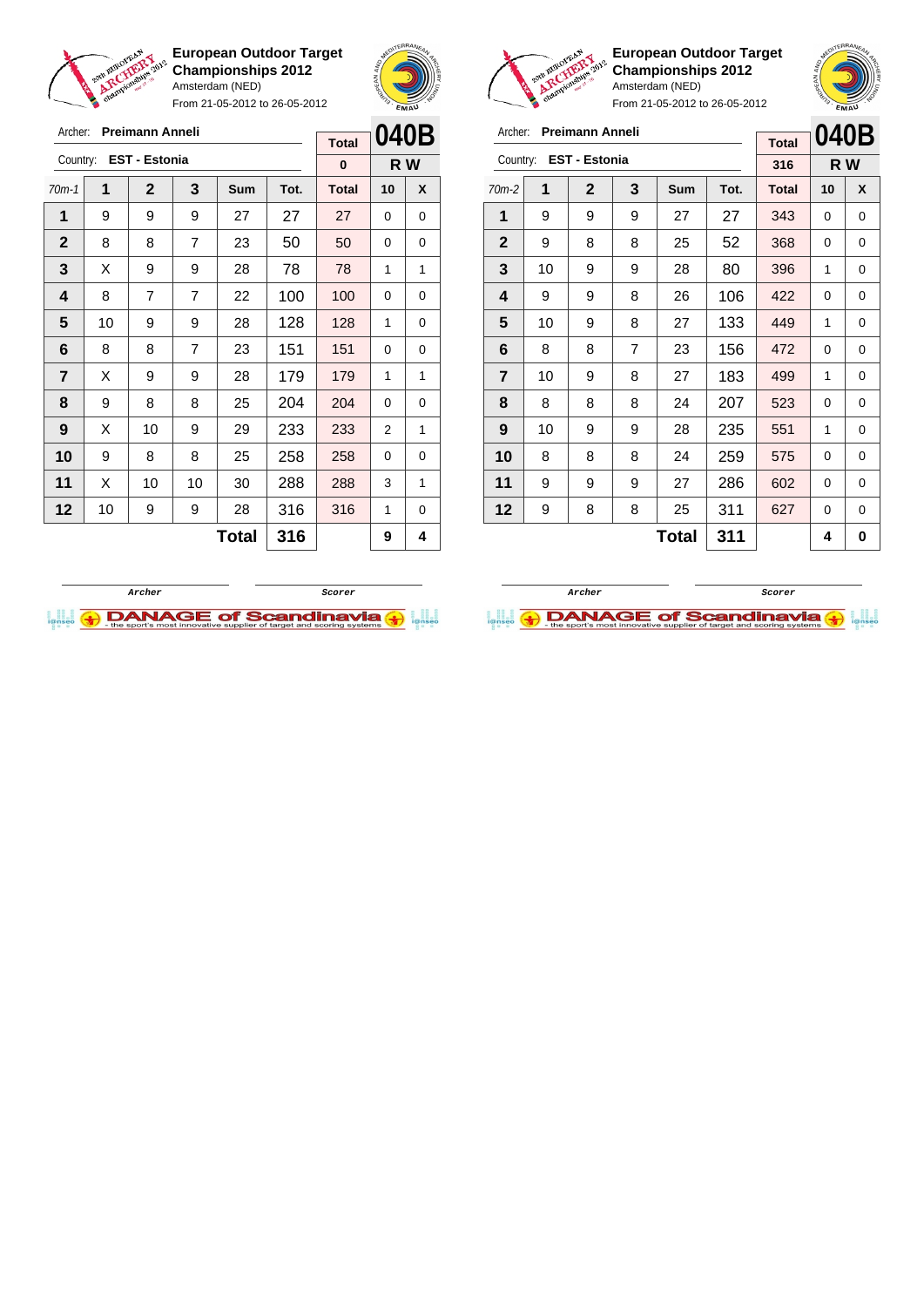

From 21-05-2012 to 26-05-2012





**European Outdoor Target Championships 2012** Amsterdam (NED)

 | X | 10 | 9 | 29 | 185 | 481 | 2 | 1 | 9 | 8 | 5 | 22 | 207 | 503 | 0 | 0 | 9 | 8 | 8 | 25 | 232 | 528 | 0 | 0 8 7 7 22 254 550 0 0 | X | 10 | 10 | 30 | 284 | 580 | 3 | 1 | 9 | 8 | 8 | 25 | 309 | 605 | 0 | 0

|              | chami |                          |    | $\ldots$   | From 21-05-2012 to 26-05-2012 |              | <b>EMAN</b> |      |
|--------------|-------|--------------------------|----|------------|-------------------------------|--------------|-------------|------|
| Archer:      |       | <b>Schobinger Celine</b> |    |            |                               | <b>Total</b> |             | 040C |
| Country:     |       | <b>SUI - Switzerland</b> |    |            |                               | 296          | R W         |      |
| $70m-2$      | 1     | $\mathbf{2}$             | 3  | <b>Sum</b> | Tot.                          | <b>Total</b> | 10          | X    |
| 1            | 10    | 9                        | 9  | 28         | 28                            | 324          | 1           | 0    |
| $\mathbf{2}$ | 7     | 7                        | 5  | 19         | 47                            | 343          | 0           | 0    |
| 3            | 10    | 10                       | 10 | 30         | 77                            | 373          | 3           | 0    |
| 4            | 9     | 9                        | 9  | 27         | 104                           | 400          | 0           | 0    |
| 5            | 10    | 9                        | 9  | 28         | 132                           | 428          | 1           | 0    |
| 6            | 9     | 8                        | 7  | 24         | 156                           | 452          | 0           | 0    |

 $Total | 309 | 10 | 2$ 

| Archer:        | <b>Schobinger Celine</b><br><b>Total</b> |                   |                |       |      |              | 040C |     |
|----------------|------------------------------------------|-------------------|----------------|-------|------|--------------|------|-----|
| Country:       |                                          | SUI - Switzerland |                |       |      | $\bf{0}$     |      | R W |
| $70m-1$        | 1                                        | $\mathbf{2}$      | 3              | Sum   | Tot. | <b>Total</b> | 10   | X   |
| 1              | 10                                       | 9                 | 9              | 28    | 28   | 28           | 1    | 0   |
| $\mathbf 2$    | 9                                        | 9                 | $\overline{7}$ | 25    | 53   | 53           | 0    | 0   |
| 3              | 9                                        | 9                 | 8              | 26    | 79   | 79           | 0    | 0   |
| 4              | 8                                        | 8                 | 4              | 20    | 99   | 99           | 0    | 0   |
| 5              | 10                                       | 9                 | 9              | 28    | 127  | 127          | 1    | 0   |
| 6              | 9                                        | 9                 | 8              | 26    | 153  | 153          | 0    | 0   |
| $\overline{7}$ | 10                                       | 9                 | 9              | 28    | 181  | 181          | 1    | 0   |
| 8              | 8                                        | 8                 | 6              | 22    | 203  | 203          | 0    | 0   |
| 9              | 10                                       | 8                 | 8              | 26    | 229  | 229          | 1    | 0   |
| 10             | 7                                        | 6                 | 6              | 19    | 248  | 248          | 0    | 0   |
| 11             | 9                                        | 9                 | 8              | 26    | 274  | 274          | 0    | 0   |
| 12             | 8                                        | 8                 | 6              | 22    | 296  | 296          | 0    | 0   |
|                |                                          |                   |                | Total | 296  |              | 4    | 0   |



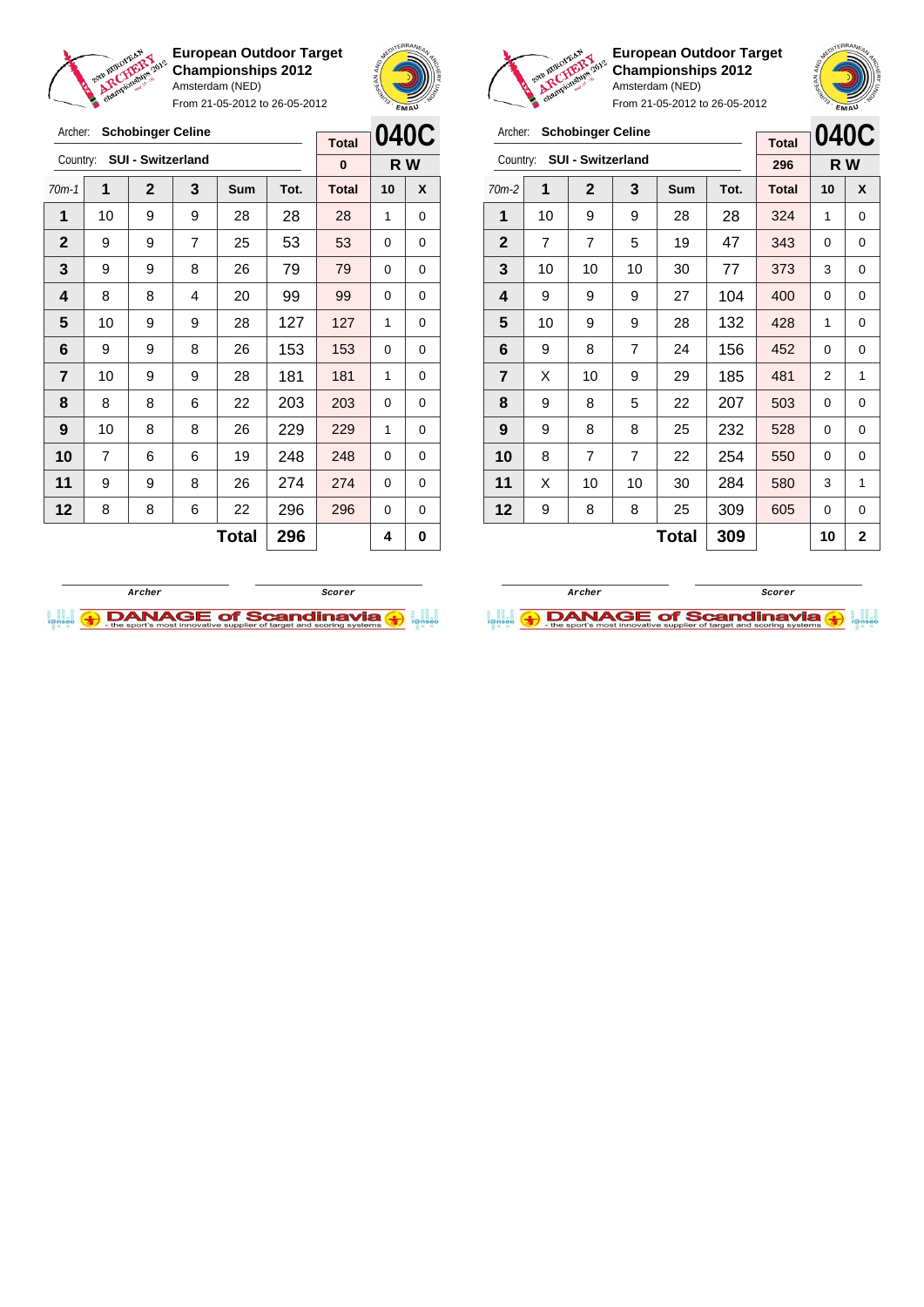

Archer: **Esebua Kristine**

**European Outdoor Target Championships 2012** Amsterdam (NED)

From 21-05-2012 to 26-05-2012





**European Outdoor Target Championships 2012** Amsterdam (NED)

|                | <b>Esebua Kristine</b><br>Archer: |               |    |       |      |              |                | 040D           |
|----------------|-----------------------------------|---------------|----|-------|------|--------------|----------------|----------------|
|                |                                   |               |    |       |      | <b>Total</b> |                |                |
| Country:       |                                   | GEO - Georgia |    |       |      | 324          |                | R W            |
| $70m-2$        | 1                                 | $\mathbf{2}$  | 3  | Sum   | Tot. | <b>Total</b> | 10             | X              |
| 1              | X                                 | X             | 10 | 30    | 30   | 354          | 3              | $\overline{2}$ |
| $\mathbf{2}$   | 9                                 | 9             | 7  | 25    | 55   | 379          | 0              | 0              |
| 3              | X                                 | 9             | 9  | 28    | 83   | 407          | 1              | 1              |
| 4              | 8                                 | 8             | 8  | 24    | 107  | 431          | 0              | 0              |
| 5              | 10                                | 10            | 10 | 30    | 137  | 461          | 3              | 0              |
| 6              | 10                                | 8             | 8  | 26    | 163  | 487          | 1              | 0              |
| $\overline{7}$ | X                                 | 10            | 9  | 29    | 192  | 516          | $\overline{2}$ | 1              |
| 8              | 9                                 | 9             | 8  | 26    | 218  | 542          | 0              | 0              |
| 9              | 10                                | 10            | 9  | 29    | 247  | 571          | 2              | 0              |
| 10             | 9                                 | 9             | 8  | 26    | 273  | 597          | 0              | 0              |
| 11             | 9                                 | 9             | 9  | 27    | 300  | 624          | 0              | 0              |
| 12             | 8                                 | 8             | 7  | 23    | 323  | 647          | 0              | 0              |
|                |                                   |               |    | Total | 323  |              | 12             | 4              |





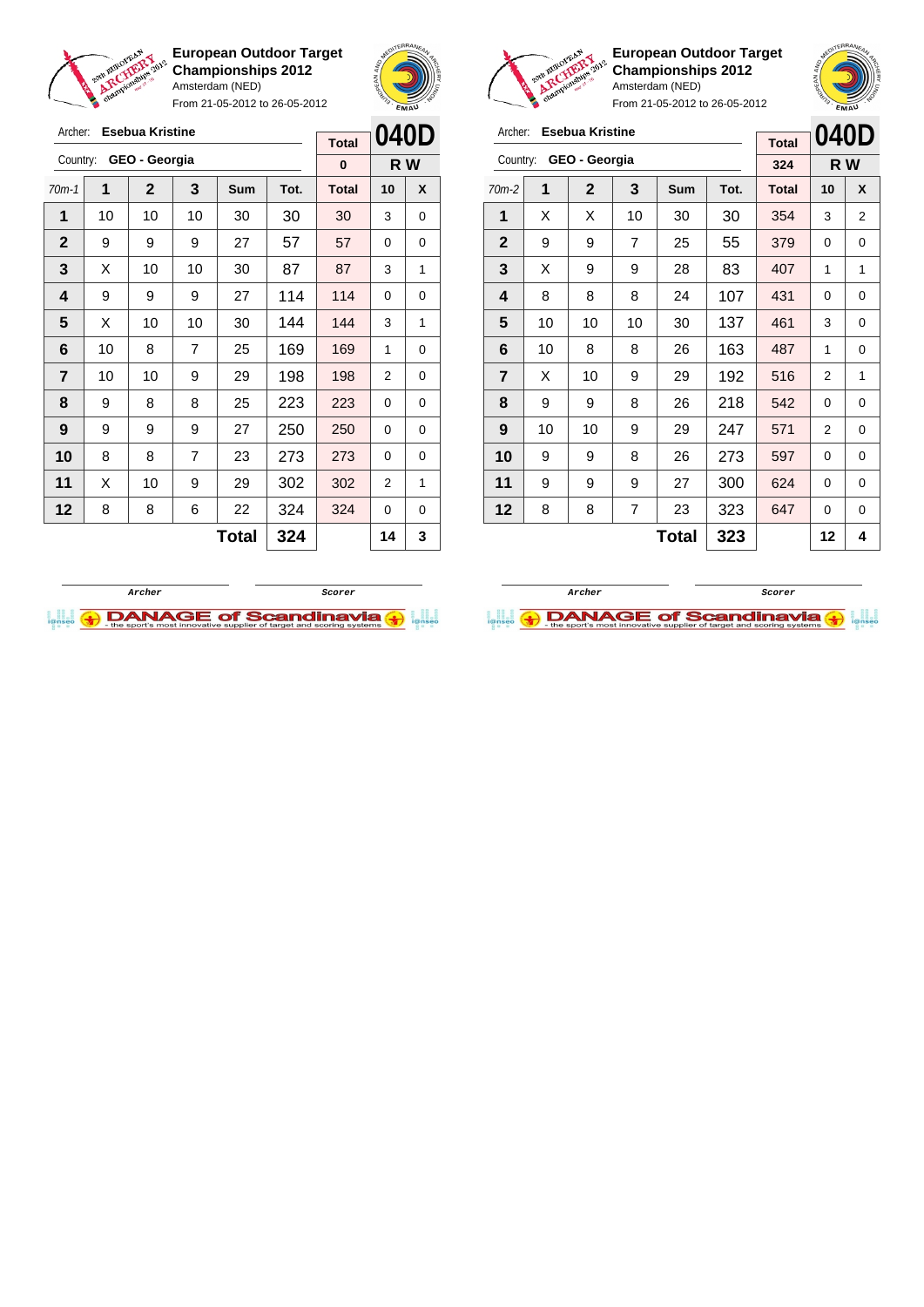

Archer: **Stepanova Inna**

**European Outdoor Target Championships 2012** Amsterdam (NED)

From 21-05-2012 to 26-05-2012



**Total**

**European Outdoor Target Championships 2012** Amsterdam (NED)

From 21-05-2012 to 26-05-2012

|                | Archer:<br>Stepanova Inna |                     |    |     |      |              |     | 041A |
|----------------|---------------------------|---------------------|----|-----|------|--------------|-----|------|
| Country:       |                           | <b>RUS - Russia</b> |    |     |      | 318          | R W |      |
| $70m-2$        | 1                         | 2                   | 3  | Sum | Tot. | <b>Total</b> | 10  | X    |
| 1              | X                         | Х                   | 10 | 30  | 30   | 348          | 3   | 2    |
| $\mathbf{2}$   | 10                        | 9                   | 9  | 28  | 58   | 376          | 1   | 0    |
| 3              | 10                        | 10                  | 10 | 30  | 88   | 406          | 3   | 0    |
| 4              | 9                         | 9                   | 8  | 26  | 114  | 432          | 0   | 0    |
| 5              | X                         | 10                  | 10 | 30  | 144  | 462          | 3   | 1    |
| 6              | 9                         | 9                   | 8  | 26  | 170  | 488          | 0   | 0    |
| $\overline{7}$ | 9                         | 9                   | 9  | 27  | 197  | 515          | 0   | 0    |
| 8              | 9                         | 9                   | 8  | 26  | 223  | 541          | 0   | 0    |
| 9              | X                         | 10                  | 10 | 30  | 253  | 571          | 3   | 1    |
| 10             | 10                        | 9                   | 9  | 28  | 281  | 599          | 1   | 0    |
| 11             | X                         | 10                  | 10 | 30  | 311  | 629          | 3   | 1    |
| 12             | 10                        | 9                   | 9  | 28  | 339  | 657          | 1   | 0    |
|                | 339<br>Total              |                     |    |     |      |              | 18  | 5    |

| Country:       |    | <b>RUS - Russia</b> |                |       |      | 0            |    | R W |
|----------------|----|---------------------|----------------|-------|------|--------------|----|-----|
| $70m-1$        | 1  | $\mathbf 2$         | 3              | Sum   | Tot. | <b>Total</b> | 10 | X   |
| 1              | 10 | 9                   | 9              | 28    | 28   | 28           | 1  | 0   |
| $\mathbf{2}$   | 9  | 8                   | $\overline{7}$ | 24    | 52   | 52           | 0  | 0   |
| 3              | X  | 9                   | 9              | 28    | 80   | 80           | 1  | 1   |
| 4              | 9  | 8                   | 8              | 25    | 105  | 105          | 0  | 0   |
| 5              | 9  | 9                   | 9              | 27    | 132  | 132          | 0  | 0   |
| 6              | 8  | 8                   | 8              | 24    | 156  | 156          | 0  | 0   |
| $\overline{7}$ | X  | 10                  | 9              | 29    | 185  | 185          | 2  | 1   |
| 8              | 9  | 8                   | 8              | 25    | 210  | 210          | 0  | 0   |
| 9              | 9  | 9                   | 9              | 27    | 237  | 237          | 0  | 0   |
| 10             | 9  | 9                   | 8              | 26    | 263  | 263          | 0  | 0   |
| 11             | X  | Х                   | 10             | 30    | 293  | 293          | 3  | 2   |
| 12             | 9  | 8                   | 8              | 25    | 318  | 318          | 0  | 0   |
|                |    |                     |                | Total | 318  |              | 7  | 4   |



**Archer Scorer DANAGE of Scandinavia**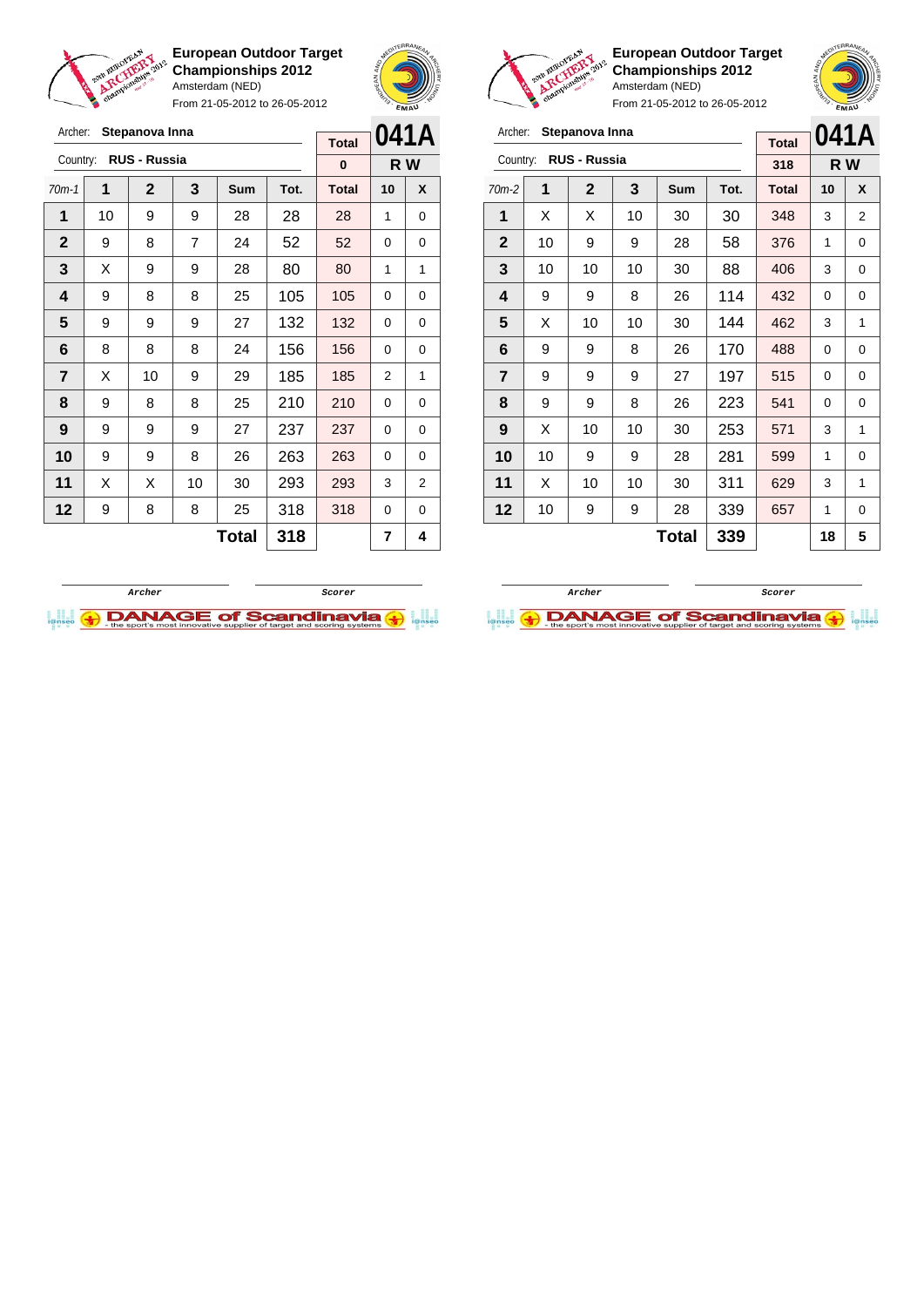

From 21-05-2012 to 26-05-2012





**European Outdoor Target Championships 2012** Amsterdam (NED)

|                | or |                      |    | From 21-05-2012 to 26-05-2012 |      |              |      | <b>EMAU</b> |
|----------------|----|----------------------|----|-------------------------------|------|--------------|------|-------------|
| Archer:        |    | Sichenikova Lidiia   |    |                               |      | <b>Total</b> | 041B |             |
| Country:       |    | <b>UKR - Ukraine</b> |    |                               |      | 320          | R W  |             |
| $70m-2$        | 1  | $\mathbf{2}$         | 3  | Sum                           | Tot. | <b>Total</b> | 10   | X           |
| 1              | 10 | 10                   | 9  | 29                            | 29   | 349          | 2    | 0           |
| $\mathbf{2}$   | 9  | 9                    | 8  | 26                            | 55   | 375          | 0    | 0           |
| 3              | 10 | 9                    | 9  | 28                            | 83   | 403          | 1    | 0           |
| 4              | 9  | 9                    | 8  | 26                            | 109  | 429          | 0    | 0           |
| 5              | X  | 9                    | 9  | 28                            | 137  | 457          | 1    | 1           |
| 6              | 9  | 8                    | 8  | 25                            | 162  | 482          | 0    | 0           |
| $\overline{7}$ | X  | 10                   | 10 | 30                            | 192  | 512          | 3    | 1           |
| 8              | 9  | 7                    | 7  | 23                            | 215  | 535          | 0    | $\Omega$    |
| 9              | 10 | 10                   | 9  | 29                            | 244  | 564          | 2    | 0           |

**Total**  $324$   $11$   $2$ 

| Archer:        |              | Sichenikova Lidija   |                |            |      |              | 041B |     |
|----------------|--------------|----------------------|----------------|------------|------|--------------|------|-----|
| Country:       |              | <b>UKR - Ukraine</b> |                |            |      | <b>Total</b> |      |     |
|                |              |                      |                |            |      | 0            |      | R W |
| $70m-1$        | 1            | $\mathbf{2}$         | 3              | <b>Sum</b> | Tot. | <b>Total</b> | 10   | X   |
| 1              | X            | 10                   | 9              | 29         | 29   | 29           | 2    | 1   |
| $\mathbf{2}$   | 9            | 9                    | 8              | 26         | 55   | 55           | 0    | 0   |
| 3              | X            | 9                    | 9              | 28         | 83   | 83           | 1    | 1   |
| 4              | 8            | 8                    | 8              | 24         | 107  | 107          | 0    | 0   |
| 5              | 10           | 10                   | 9              | 29         | 136  | 136          | 2    | 0   |
| 6              | 9            | $\overline{7}$       | $\overline{7}$ | 23         | 159  | 159          | 0    | 0   |
| $\overline{7}$ | 10           | 10                   | 9              | 29         | 188  | 188          | 2    | 0   |
| 8              | 9            | 8                    | 6              | 23         | 211  | 211          | 0    | 0   |
| 9              | 10           | 10                   | 10             | 30         | 241  | 241          | 3    | 0   |
| 10             | 9            | 9                    | $\overline{7}$ | 25         | 266  | 266          | 0    | 0   |
| 11             | X            | 9                    | 9              | 28         | 294  | 294          | 1    | 1   |
| 12             | 9            | 9                    | 8              | 26         | 320  | 320          | 0    | 0   |
|                | 320<br>Total |                      |                |            |      |              | 11   | 3   |



**10** | 9 | 9 | 8 | 26 | 270 | 590 | 0 | 0 **11** | 10 | 10 | 9 | 29 | 299 | 619 | 2 | 0 **12** | 9 | 9 | 7 | 25 | 324 | 644 | 0 | 0

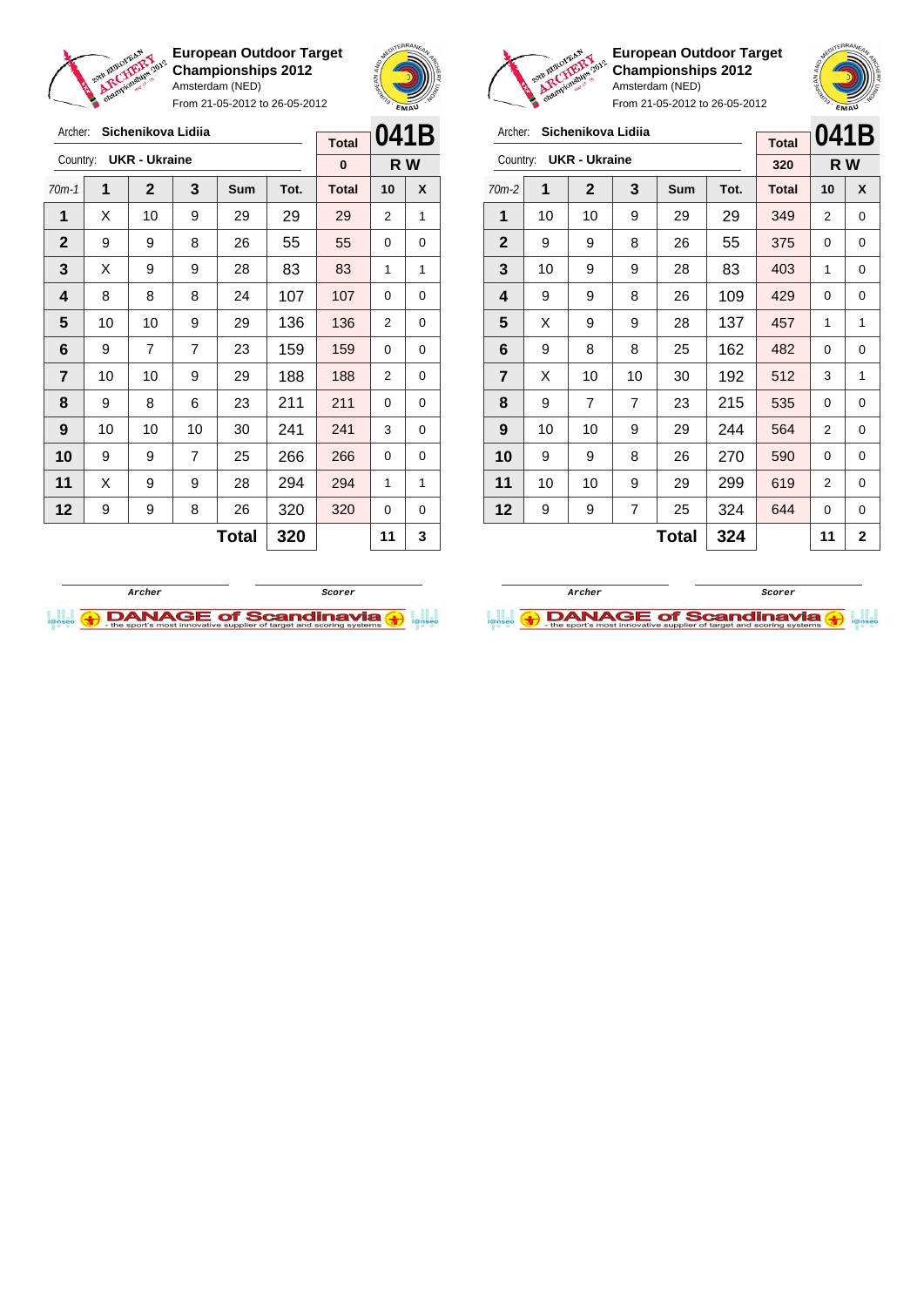

Archer: **Fernandez Helena**

Country: **ESP - Spain**

**European Outdoor Target Championships 2012** Amsterdam (NED)

From 21-05-2012 to 26-05-2012

70m-1 **1 2 3 Sum Tot. Total 10 X** | 10 | 9 | 9 | 28 | 28 | 28 | 1 | 0 | 8 | 7 | 6 | 21 | 49 | 49 | 0 | 0 X 9 9 28 77 77 1 1 | 8 | 8 | 2 | 18 | 95 | 95 | 0 | 0 | M | 8 | 8 | 16 | 111 | 111 | 0 | 0 | 7 | 6 | 4 | 17 | 128 | 128 | 0 | 0 | 10 | 10 | 9 | 29 | 157 | 157 | 2 | 0 | 8 | 8 | 3 | 19 | 176 | 176 | 0 | 0 | 9 | 9 | 9 | 27 | 203 | 203 | 0 | 0 8 8 8 8 24 227 227 0 0 | 10 | 9 | 8 | 27 | 254 <mark>| 254 |</mark> 1 | 0 | 7 | 6 | 2 | 15 | 269 | 269 | 0 | 0



**R W**

**Total 0**



**European Outdoor Target Championships 2012** Amsterdam (NED)



From 21-05-2012 to 26-05-2012

| Archer:        |    | Fernandez Helena   |                |       |      | <b>Total</b> | 041C     |   |
|----------------|----|--------------------|----------------|-------|------|--------------|----------|---|
| Country:       |    | <b>ESP - Spain</b> |                |       |      | 269          | R W      |   |
| $70m-2$        | 1  | $\mathbf{2}$       | 3              | Sum   | Tot. | <b>Total</b> | 10       | X |
| 1              | 9  | 9                  | 9              | 27    | 27   | 296          | 0        | 0 |
| $\mathbf{2}$   | 9  | 9                  | 5              | 23    | 50   | 319          | 0        | 0 |
| 3              | 9  | 9                  | 9              | 27    | 77   | 346          | 0        | 0 |
| 4              | 8  | 8                  | $\overline{7}$ | 23    | 100  | 369          | 0        | 0 |
| 5              | 9  | 9                  | 9              | 27    | 127  | 396          | 0        | 0 |
| 6              | 8  | 8                  | 8              | 24    | 151  | 420          | 0        | 0 |
| $\overline{7}$ | 10 | 9                  | 9              | 28    | 179  | 448          | 1        | 0 |
| 8              | 9  | $\overline{7}$     | $\overline{7}$ | 23    | 202  | 471          | $\Omega$ | 0 |
| 9              | 9  | 9                  | 9              | 27    | 229  | 498          | 0        | 0 |
| 10             | 9  | 8                  | 7              | 24    | 253  | 522          | 0        | 0 |
| 11             | 10 | 10                 | 10             | 30    | 283  | 552          | 3        | 0 |
| 12             | 9  | 8                  | 7              | 24    | 307  | 576          | 0        | 0 |
|                |    |                    |                | Total | 307  |              | 4        | 0 |



 $\text{Total}$  269  $\vert$  5 1

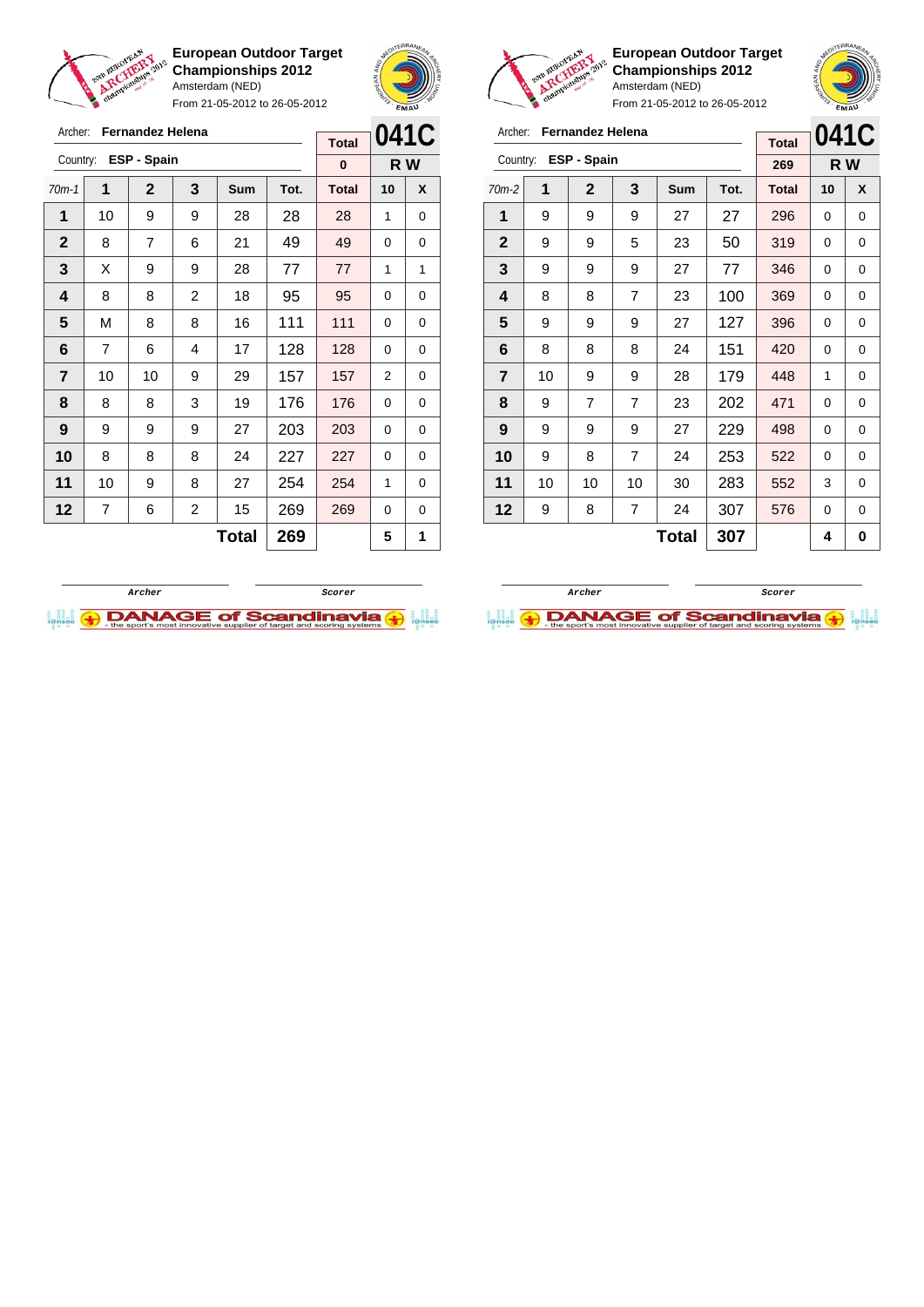

Archer: **Andersson Ida** Country: **SWE - Sweden**

**European Outdoor Target Championships 2012** Amsterdam (NED)

From 21-05-2012 to 26-05-2012



**R W**

**Total 0**



**European Outdoor Target Championships 2012** Amsterdam (NED)

| Archer:<br>Andersson Ida<br><b>SWE - Sweden</b> |                |                |   |     |      | <b>Total</b> | 041D |     |
|-------------------------------------------------|----------------|----------------|---|-----|------|--------------|------|-----|
| Country:                                        |                |                |   |     |      | 305          |      | R W |
| $70m-2$                                         | 1              | $\mathbf 2$    | 3 | Sum | Tot. | <b>Total</b> | 10   | X   |
| 1                                               | 10             | 8              | 8 | 26  | 26   | 331          | 1    | 0   |
| $\mathbf{2}$                                    | $\overline{7}$ | 6              | 6 | 19  | 45   | 350          | 0    | 0   |
| 3                                               | 9              | 9              | 9 | 27  | 72   | 377          | 0    | 0   |
| 4                                               | 9              | 9              | 8 | 26  | 98   | 403          | 0    | 0   |
| 5                                               | 10             | 9              | 9 | 28  | 126  | 431          | 1    | 0   |
| 6                                               | 9              | 9              | 8 | 26  | 152  | 457          | 0    | 0   |
| $\overline{\mathbf{r}}$                         | 10             | 9              | 8 | 27  | 179  | 484          | 1    | 0   |
| 8                                               | 8              | 6              | 6 | 20  | 199  | 504          | 0    | 0   |
| 9                                               | 9              | 8              | 8 | 25  | 224  | 529          | 0    | 0   |
| 10                                              | 8              | $\overline{7}$ | 6 | 21  | 245  | 550          | 0    | 0   |
| 11                                              | 9              | 9              | 9 | 27  | 272  | 577          | 0    | 0   |
| 12                                              | 9              | 8              | 6 | 23  | 295  | 600          | 0    | 0   |
|                                                 |                |                |   | 3   | 0    |              |      |     |





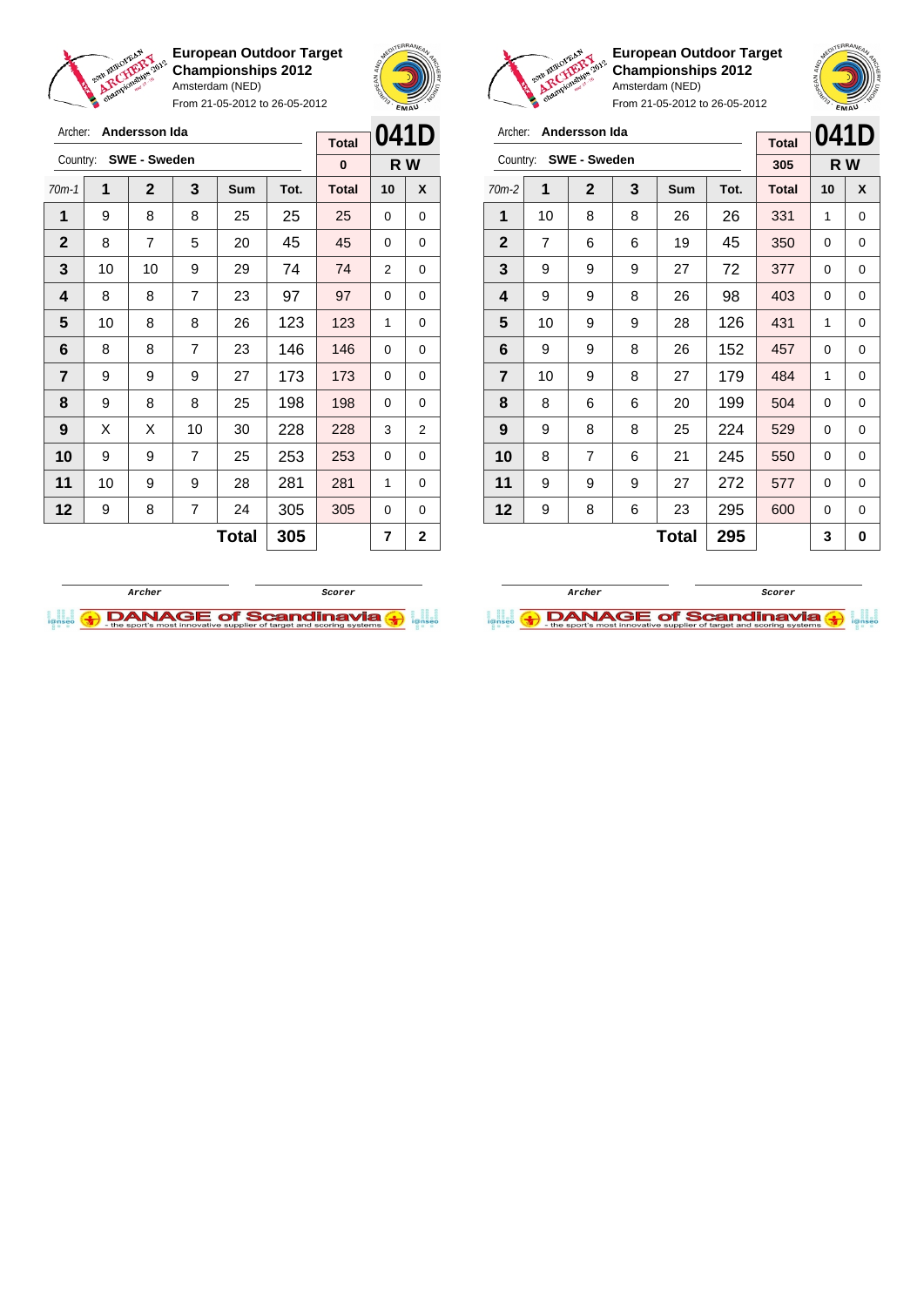

Archer: **Erdyniyeva Natalya**

Country: **RUS - Russia**

**European Outdoor Target Championships 2012** Amsterdam (NED) From 21-05-2012 to 26-05-2012

70m-1 **1 2 3 Sum Tot. Total 10 X**



**R W**

**Total 0**



**European Outdoor Target Championships 2012** Amsterdam (NED)

| From 21-05-2012 to 26-05-2012 |    |                    |                |              |      |              |          | EMAU |
|-------------------------------|----|--------------------|----------------|--------------|------|--------------|----------|------|
| Archer:                       |    | Erdyniyeva Natalya |                |              |      | <b>Total</b> | 042A     |      |
| Country:                      |    | RUS - Russia       |                |              |      | 322          | R W      |      |
| $70m-2$                       | 1  | $\mathbf{2}$       | 3              | <b>Sum</b>   | Tot. | <b>Total</b> | 10       | X    |
| 1                             | 10 | 9                  | 9              | 28           | 28   | 350          | 1        | 0    |
| $\mathbf{2}$                  | 8  | 8                  | 8              | 24           | 52   | 374          | $\Omega$ | 0    |
| 3                             | X  | 10                 | 9              | 29           | 81   | 403          | 2        | 1    |
| 4                             | 9  | 8                  | 6              | 23           | 104  | 426          | 0        | 0    |
| 5                             | X  | X                  | 10             | 30           | 134  | 456          | 3        | 2    |
| 6                             | 9  | 9                  | 8              | 26           | 160  | 482          | $\Omega$ | 0    |
| $\overline{7}$                | 10 | 9                  | 9              | 28           | 188  | 510          | 1        | 0    |
| 8                             | 9  | 9                  | 8              | 26           | 214  | 536          | $\Omega$ | 0    |
| 9                             | 10 | 10                 | 9              | 29           | 243  | 565          | 2        | 0    |
| 10                            | 9  | 9                  | 9              | 27           | 270  | 592          | 0        | 0    |
| 11                            | X  | 9                  | 9              | 28           | 298  | 620          | 1        | 1    |
| 12                            | 9  | 9                  | $\overline{7}$ | 25           | 323  | 645          | 0        | 0    |
|                               |    |                    |                | <b>Total</b> | 323  |              | 10       | 4    |

| 1                       | 10 | 10 | 9              | 29           | 29  | 29  | $\overline{2}$ | 0              |
|-------------------------|----|----|----------------|--------------|-----|-----|----------------|----------------|
| $\mathbf{2}$            | 9  | 8  | $\overline{7}$ | 24           | 53  | 53  | 0              | 0              |
| 3                       | 9  | 9  | 9              | 27           | 80  | 80  | 0              | 0              |
| 4                       | 9  | 9  | 8              | 26           | 106 | 106 | 0              | 0              |
| 5                       | Χ  | 9  | 9              | 28           | 134 | 134 | 1              | 1              |
| 6                       | 9  | 8  | 8              | 25           | 159 | 159 | 0              | 0              |
| $\overline{\mathbf{r}}$ | X  | 10 | 9              | 29           | 188 | 188 | 2              | 1              |
| 8                       | 9  | 9  | 9              | 27           | 215 | 215 | 0              | 0              |
| 9                       | Χ  | Χ  | 10             | 30           | 245 | 245 | 3              | $\overline{2}$ |
| 10                      | 9  | 8  | 8              | 25           | 270 | 270 | 0              | 0              |
| 11                      | 9  | 9  | 9              | 27           | 297 | 297 | 0              | 0              |
| 12                      | 9  | 8  | 8              | 25           | 322 | 322 | 0              | 0              |
|                         |    |    |                | <b>Total</b> | 322 |     | 8              | 4              |
|                         |    |    |                |              |     |     |                |                |



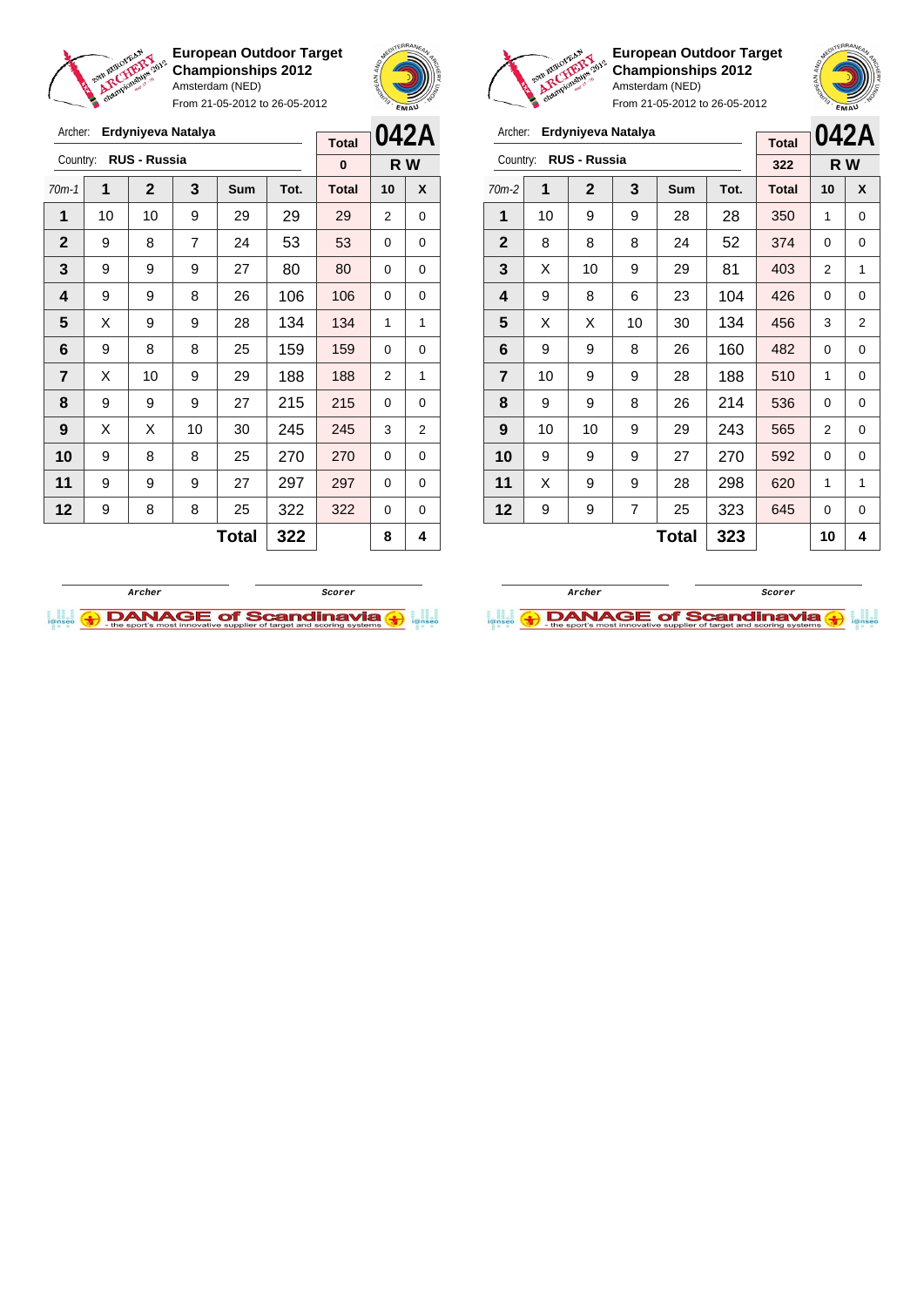

Archer: **Pavlova Anastasia** Country: **UKR - Ukraine**

**European Outdoor Target Championships 2012** Amsterdam (NED)

From 21-05-2012 to 26-05-2012

70m-1 **1 2 3 Sum Tot. Total 10 X**  $\mid$  X  $\mid$  9  $\mid$  9  $\mid$  28  $\mid$  28  $\mid$  28  $\mid$  1  $\mid$  1 9 9 7 25 53 53 0 0 | 10 | 9 | 9 | 28 | 81 | 81 | 1 | 0 | 9 | 8 | 8 | 25 | 106 | 106 | 0 | 0  $\mid$  X  $\mid$  9  $\mid$  9  $\mid$  28  $\mid$  134  $\mid$  134  $\mid$  1  $\mid$  1 | 9 | 9 | 5 | 23 | 157 | 157 | 0 | 0 | 10 | 10 | 9 | 29 | 186 | 186 | 2 | 0 | 9 | 8 | 7 | 24 | 210 | 210 | 0 | 0 | X | X | 9 | 29 | 239 | 239 | 2 | 2 8 8 7 23 262 262 0 0 | 10 | 10 | 10 | 30 | 292 | 292 | 3 | 0 | 9 | 9 | 9 | 27 | 319 | 319 | 0 | 0



**R W**

**Total 0**



**European Outdoor Target Championships 2012** Amsterdam (NED)



From 21-05-2012 to 26-05-2012

| Archer:        |    | Pavlova Anastasia    |   |       |      |              | 042B |     |
|----------------|----|----------------------|---|-------|------|--------------|------|-----|
|                |    |                      |   |       |      | <b>Total</b> |      |     |
| Country:       |    | <b>UKR - Ukraine</b> |   |       |      | 319          |      | R W |
| $70m-2$        | 1  | $\mathbf{2}$         | 3 | Sum   | Tot. | <b>Total</b> | 10   | X   |
| 1              | 9  | 9                    | 8 | 26    | 26   | 345          | 0    | 0   |
| $\mathbf{2}$   | 8  | 7                    | 7 | 22    | 48   | 367          | 0    | 0   |
| 3              | 10 | 9                    | 9 | 28    | 76   | 395          | 1    | 0   |
| 4              | 8  | 8                    | 7 | 23    | 99   | 418          | 0    | 0   |
| 5              | 9  | 9                    | 9 | 27    | 126  | 445          | 0    | 0   |
| 6              | 9  | 8                    | 7 | 24    | 150  | 469          | 0    | 0   |
| $\overline{7}$ | 10 | 9                    | 9 | 28    | 178  | 497          | 1    | 0   |
| 8              | 9  | 8                    | 8 | 25    | 203  | 522          | 0    | 0   |
| 9              | X  | 10                   | 9 | 29    | 232  | 551          | 2    | 1   |
| 10             | 9  | 9                    | 8 | 26    | 258  | 577          | 0    | 0   |
| 11             | 10 | 9                    | 9 | 28    | 286  | 605          | 1    | 0   |
| 12             | 9  | 9                    | 8 | 26    | 312  | 631          | 0    | 0   |
|                |    |                      |   | Total | 312  |              | 5    | 1   |



 $Total | 319 | 10 | 4$ 

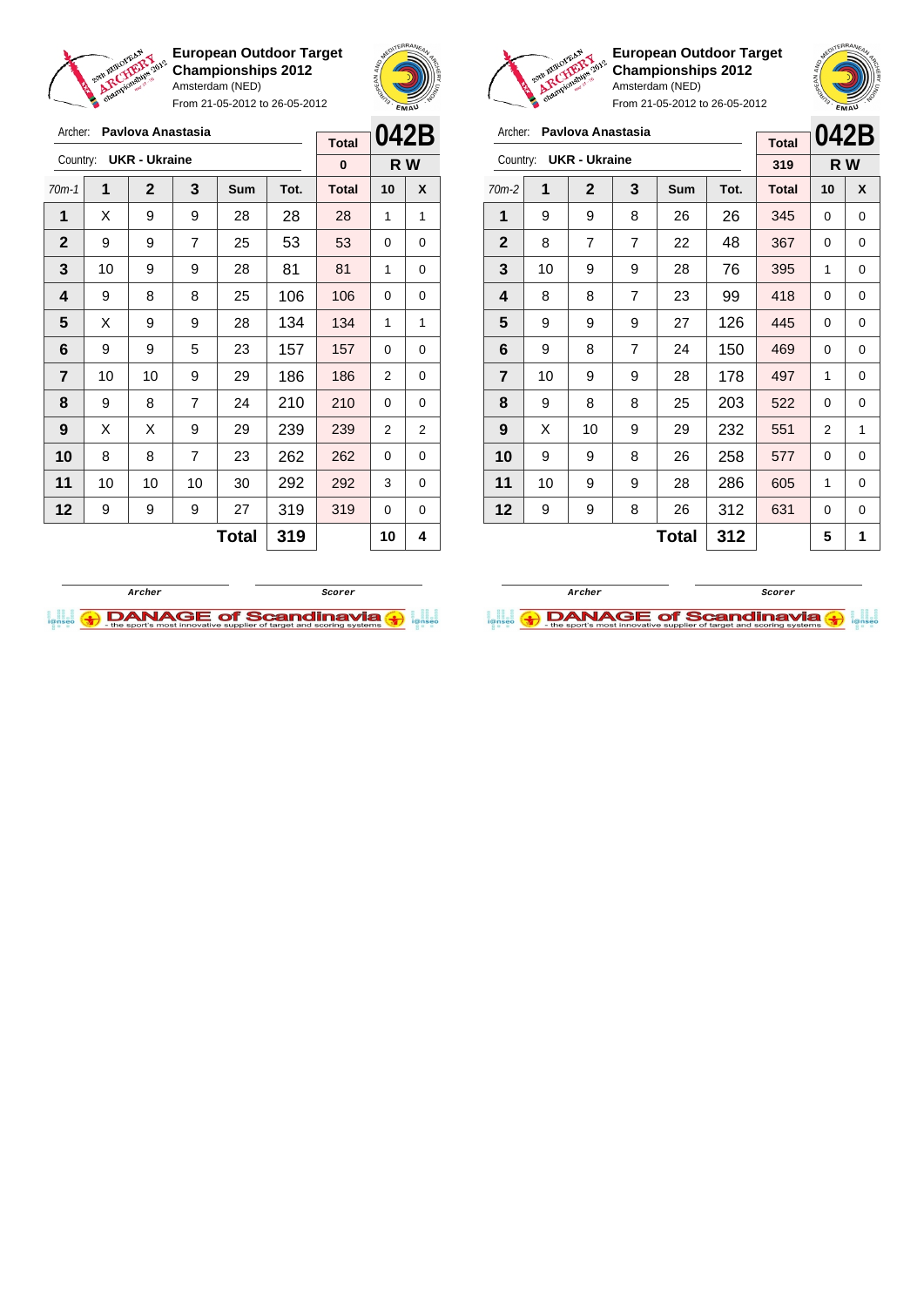

From 21-05-2012 to 26-05-2012





**European Outdoor Target Championships 2012** Amsterdam (NED)

| Archer:        |    | <b>Foulon Magali</b> |                |              |      | <b>Total</b> | 042C           |                |
|----------------|----|----------------------|----------------|--------------|------|--------------|----------------|----------------|
| Country:       |    | ESP - Spain          |                |              |      | 314          |                | R W            |
| $70m-2$        | 1  | $\mathbf 2$          | 3              | <b>Sum</b>   | Tot. | <b>Total</b> | 10             | X              |
| 1              | 9  | 9                    | 9              | 27           | 27   | 341          | 0              | 0              |
| $\mathbf{2}$   | 8  | 8                    | $\overline{7}$ | 23           | 50   | 364          | 0              | 0              |
| 3              | X  | 10                   | 8              | 28           | 78   | 392          | 2              | 1              |
| 4              | 8  | 7                    | 6              | 21           | 99   | 413          | 0              | 0              |
| 5              | 10 | 9                    | 8              | 27           | 126  | 440          | 1              | 0              |
| 6              | 8  | 8                    | 6              | 22           | 148  | 462          | 0              | 0              |
| $\overline{7}$ | 9  | 9                    | 9              | 27           | 175  | 489          | 0              | 0              |
| 8              | 8  | 7                    | $\overline{7}$ | 22           | 197  | 511          | 0              | 0              |
| 9              | 10 | 10                   | 9              | 29           | 226  | 540          | $\overline{2}$ | 0              |
| 10             | 8  | 8                    | 8              | 24           | 250  | 564          | 0              | 0              |
| 11             | X  | 10                   | 9              | 29           | 279  | 593          | $\overline{2}$ | 1              |
| 12             | 7  | 7                    | 5              | 19           | 298  | 612          | 0              | 0              |
|                |    |                      |                | <b>Total</b> | 298  |              | 7              | $\overline{2}$ |





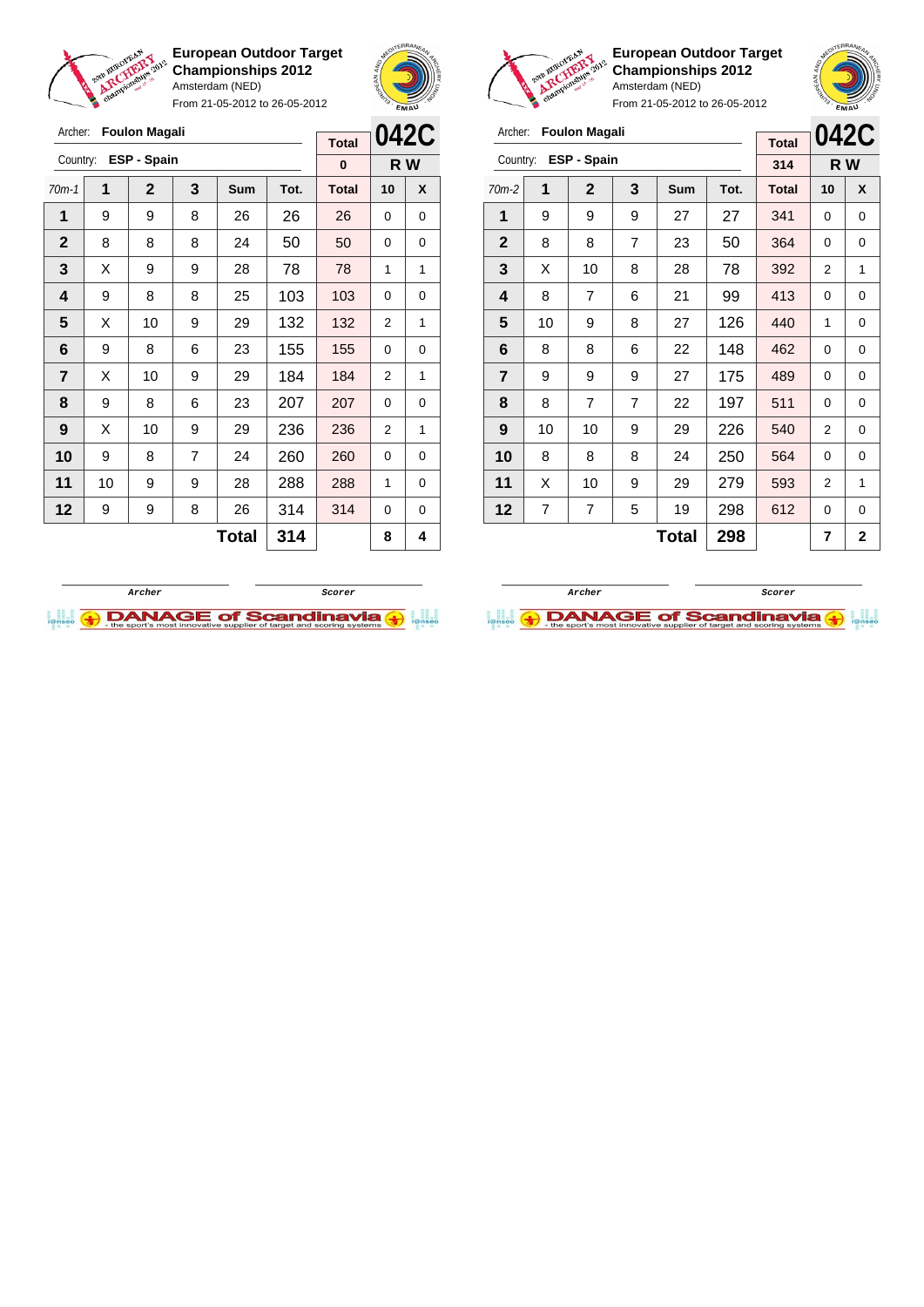

Archer: **Jeppsson Jenny**

**European Outdoor Target Championships 2012** Amsterdam (NED)

From 21-05-2012 to 26-05-2012



**042D**

**Total**



**European Outdoor Target Championships 2012** Amsterdam (NED)



| Archer:<br>Jeppsson Jenny |    |                     |                |            |      | <b>Total</b> |    | 042D |
|---------------------------|----|---------------------|----------------|------------|------|--------------|----|------|
| Country:                  |    | <b>SWE - Sweden</b> |                |            |      | 299          |    | R W  |
| $70m-2$                   | 1  | $\mathbf{2}$        | 3              | <b>Sum</b> | Tot. | <b>Total</b> | 10 | X    |
| 1                         | X  | 10                  | 9              | 29         | 29   | 328          | 2  | 1    |
| $\mathbf{2}$              | 6  | 5                   | 5              | 16         | 45   | 344          | 0  | 0    |
| 3                         | 10 | 9                   | 9              | 28         | 73   | 372          | 1  | 0    |
| 4                         | 9  | 8                   | $\overline{7}$ | 24         | 97   | 396          | 0  | 0    |
| 5                         | 9  | 9                   | 9              | 27         | 124  | 423          | 0  | 0    |
| 6                         | 8  | 8                   | 8              | 24         | 148  | 447          | 0  | 0    |
| $\overline{7}$            | 9  | 9                   | 8              | 26         | 174  | 473          | 0  | 0    |
| 8                         | 8  | $\overline{7}$      | $\overline{7}$ | 22         | 196  | 495          | 0  | 0    |
| 9                         | 10 | 10                  | 9              | 29         | 225  | 524          | 2  | 0    |
| 10                        | 9  | 9                   | 8              | 26         | 251  | 550          | 0  | 0    |
| 11                        | X  | 10                  | 9              | 29         | 280  | 579          | 2  | 1    |
| 12                        | 9  | 8                   | 8              | 25         | 305  | 604          | 0  | 0    |
|                           |    |                     |                | Total      | 305  |              | 7  | 2    |

| Country:       |    | <b>SWE - Sweden</b> |   |     |      | 0            |    | R W |
|----------------|----|---------------------|---|-----|------|--------------|----|-----|
| $70m-1$        | 1  | $\mathbf 2$         | 3 | Sum | Tot. | <b>Total</b> | 10 | X   |
| 1              | 10 | 9                   | 9 | 28  | 28   | 28           | 1  | 0   |
| $\mathbf{2}$   | 9  | 9                   | 9 | 27  | 55   | 55           | 0  | 0   |
| 3              | 10 | 9                   | 9 | 28  | 83   | 83           | 1  | 0   |
| 4              | 8  | 8                   | 7 | 23  | 106  | 106          | 0  | 0   |
| 5              | X  | 9                   | 9 | 28  | 134  | 134          | 1  | 1   |
| 6              | 8  | 7                   | 6 | 21  | 155  | 155          | 0  | 0   |
| $\overline{7}$ | 9  | 8                   | 8 | 25  | 180  | 180          | 0  | 0   |
| 8              | 8  | $\overline{7}$      | 7 | 22  | 202  | 202          | 0  | 0   |
| 9              | 9  | 9                   | 9 | 27  | 229  | 229          | 0  | 0   |
| 10             | 8  | 8                   | 7 | 23  | 252  | 252          | 0  | 0   |
| 11             | 9  | 9                   | 9 | 27  | 279  | 279          | 0  | 0   |
| 12             | 8  | 8                   | 4 | 20  | 299  | 299          | 0  | 0   |
|                |    |                     |   | 3   | 1    |              |    |     |



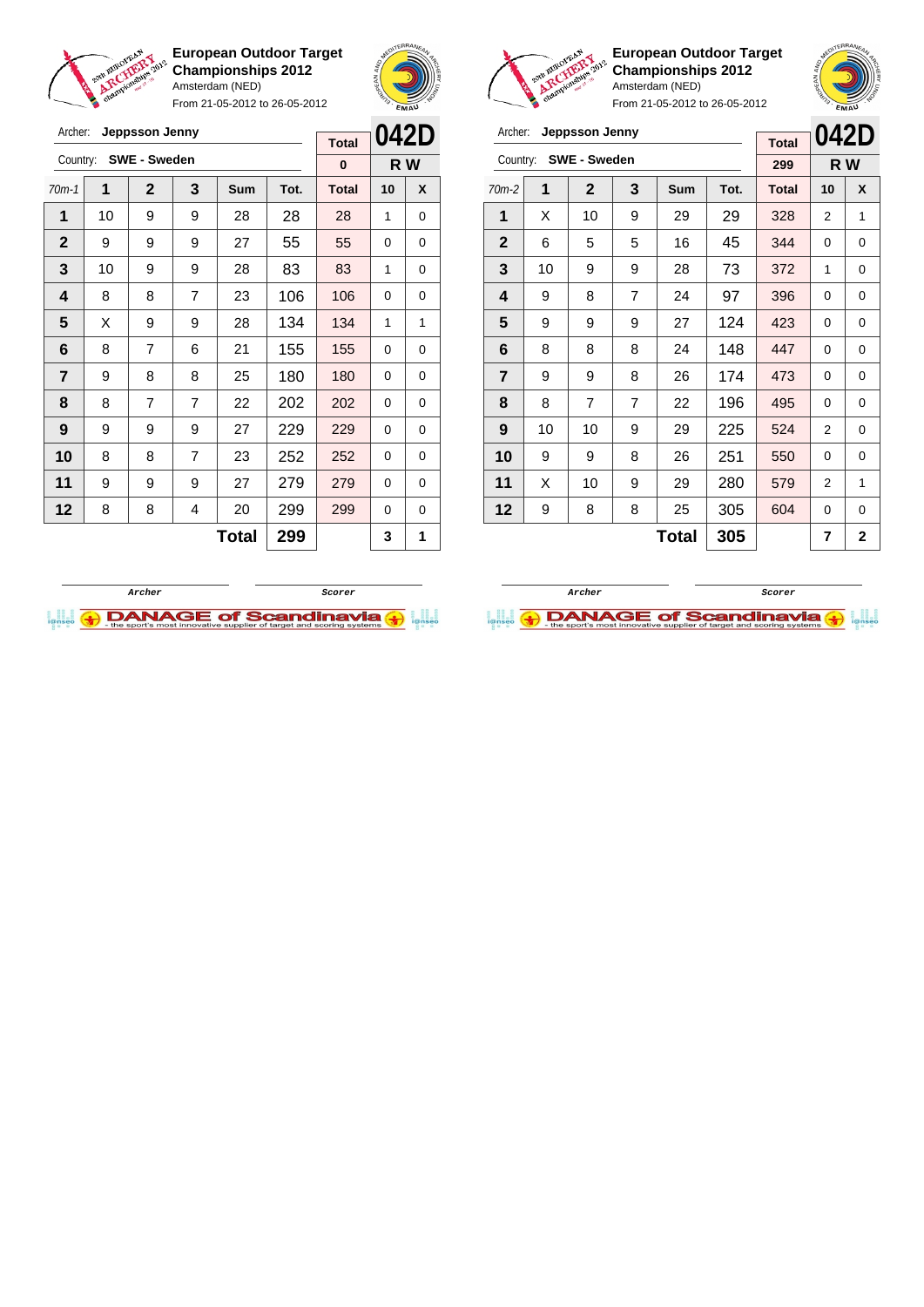

Archer: **Perova Ksenia** Country: **RUS - Russia**

**European Outdoor Target Championships 2012** Amsterdam (NED)

From 21-05-2012 to 26-05-2012

70m-1 **1 2 3 Sum Tot. Total 10 X** | 10 | 9 | 9 | 28 | 28 | 28 | 1 | 0 8 8 8 24 52 52 0 0  $\mid$  X  $\mid$  10  $\mid$  9  $\mid$  29  $\mid$  81  $\mid$  81  $\mid$  2  $\mid$  1 | 8 | 8 | 3 | 19 | 100 | 100 | 0 | 0  $\mid$  X  $\mid$  10  $\mid$  9  $\mid$  29  $\mid$  129  $\mid$  129  $\mid$  2  $\mid$  1 | 9 | 9 | 8 | 26 | 155 | 155 | 0 | 0  $\begin{array}{|c|c|c|c|c|c|}\n\hline\n\textbf{7} & \textbf{X} & \textbf{10} & \textbf{9} & \textbf{29} & \textbf{184} & \textbf{184} & \textbf{2} & \textbf{1}\n\end{array}$  | 9 | 9 | 7 | 25 | 209 | 209 | 0 | 0 | X | 10 | 10 | 30 | **239 | 239 |** 3 | 1 | 10 | 9 | 9 | 28 | **267 | 267** | 1 | 0 | 10 | 10 | 9 | 29 | 296 | 296 | 2 | 0 | 9 | 9 | 9 | 27 | 323 | 323 | 0 | 0



**R W**

**Total 0**



**European Outdoor Target Championships 2012** Amsterdam (NED)



From 21-05-2012 to 26-05-2012

| Archer:<br>Perova Ksenia<br><b>Total</b> |                     |                     |                |     |      |              |    | 043A |
|------------------------------------------|---------------------|---------------------|----------------|-----|------|--------------|----|------|
| Country:                                 |                     | <b>RUS - Russia</b> |                |     |      | 323          |    | R W  |
| $70m-2$                                  | 1                   | $\mathbf{2}$        | 3              | Sum | Tot. | <b>Total</b> | 10 | X    |
| 1                                        | 10                  | 10                  | 9              | 29  | 29   | 352          | 2  | 0    |
| $\mathbf{2}$                             | 9                   | 9                   | 8              | 26  | 55   | 378          | 0  | 0    |
| 3                                        | X                   | Х                   | X              | 30  | 85   | 408          | 3  | 3    |
| 4                                        | X                   | 10                  | 9              | 29  | 114  | 437          | 2  | 1    |
| 5                                        | X                   | 10                  | 9              | 29  | 143  | 466          | 2  | 1    |
| 6                                        | 9                   | 9                   | 8              | 26  | 169  | 492          | 0  | 0    |
| $\overline{7}$                           | 9                   | 9                   | 9              | 27  | 196  | 519          | 0  | 0    |
| 8                                        | 9                   | 7                   | $\overline{7}$ | 23  | 219  | 542          | 0  | 0    |
| 9                                        | X                   | 10                  | 9              | 29  | 248  | 571          | 2  | 1    |
| 10                                       | 9                   | 8                   | 7              | 24  | 272  | 595          | 0  | 0    |
| 11                                       | 10                  | 10                  | 9              | 29  | 301  | 624          | 2  | 0    |
| 12                                       | 8                   | 8                   | $\overline{7}$ | 23  | 324  | 647          | 0  | 0    |
|                                          | 324<br><b>Total</b> |                     |                |     |      |              | 13 | 6    |

**Archer Scorer**

**DANAGE of Scandinavia** 



 $Total | 323 | 13 | 4$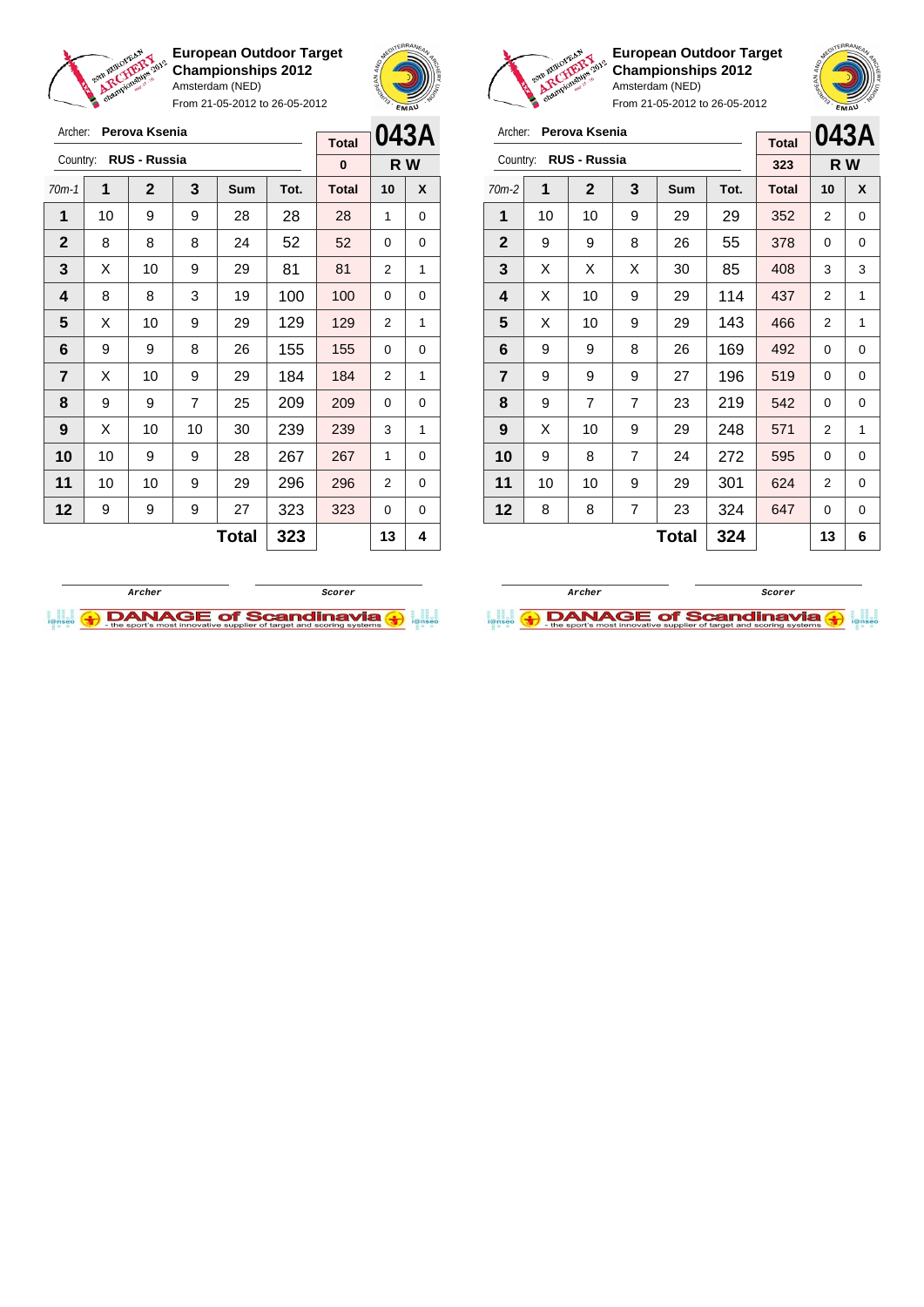

From 21-05-2012 to 26-05-2012



**European Outdoor Target Championships 2012** Amsterdam (NED)

| Archer:                 |    | Palekha Kateryna     |    |       |      | <b>Total</b> | 043B |     |
|-------------------------|----|----------------------|----|-------|------|--------------|------|-----|
| Country:                |    | <b>UKR - Ukraine</b> |    |       |      | 304          |      | R W |
| $70m-2$                 | 1  | $\mathbf 2$          | 3  | Sum   | Tot. | <b>Total</b> | 10   | X   |
| 1                       | 10 | 10                   | 9  | 29    | 29   | 333          | 2    | 0   |
| $\mathbf{2}$            | 8  | 8                    | 8  | 24    | 53   | 357          | 0    | 0   |
| 3                       | 10 | 10                   | 9  | 29    | 82   | 386          | 2    | 0   |
| 4                       | 9  | 8                    | 7  | 24    | 106  | 410          | 0    | 0   |
| 5                       | 9  | 9                    | 9  | 27    | 133  | 437          | 0    | 0   |
| 6                       | 9  | 8                    | 8  | 25    | 158  | 462          | 0    | 0   |
| $\overline{\mathbf{r}}$ | 10 | 10                   | 9  | 29    | 187  | 491          | 2    | 0   |
| 8                       | 9  | 9                    | 9  | 27    | 214  | 518          | 0    | 0   |
| 9                       | 9  | 9                    | 8  | 26    | 240  | 544          | 0    | 0   |
| 10                      | 8  | 8                    | 5  | 21    | 261  | 565          | 0    | 0   |
| 11                      | 10 | 10                   | 10 | 30    | 291  | 595          | 3    | 0   |
| 12                      | 9  | 8                    | 7  | 24    | 315  | 619          | 0    | 0   |
|                         |    |                      |    | Total | 315  |              | 9    | 0   |

| Archer:        |    | Palekha Kateryna     |    |       |      | <b>Total</b> | 043B |                |
|----------------|----|----------------------|----|-------|------|--------------|------|----------------|
| Country:       |    | <b>UKR - Ukraine</b> |    |       |      | $\bf{0}$     |      | R W            |
|                |    |                      |    |       |      |              |      |                |
| $70m-1$        | 1  | $\mathbf{2}$         | 3  | Sum   | Tot. | <b>Total</b> | 10   | X              |
| 1              | 9  | 9                    | 8  | 26    | 26   | 26           | 0    | 0              |
| $\mathbf 2$    | 8  | 7                    | 6  | 21    | 47   | 47           | 0    | 0              |
| 3              | 10 | 10                   | 10 | 30    | 77   | 77           | 3    | 0              |
| 4              | 9  | 9                    | 3  | 21    | 98   | 98           | 0    | 0              |
| 5              | 9  | 8                    | 8  | 25    | 123  | 123          | 0    | 0              |
| 6              | 7  | 7                    | 4  | 18    | 141  | 141          | 0    | 0              |
| $\overline{7}$ | X  | X                    | 10 | 30    | 171  | 171          | 3    | $\overline{2}$ |
| 8              | 9  | 8                    | 8  | 25    | 196  | 196          | 0    | 0              |
| 9              | 10 | 10                   | 9  | 29    | 225  | 225          | 2    | 0              |
| 10             | 9  | 9                    | 8  | 26    | 251  | 251          | 0    | 0              |
| 11             | 10 | 9                    | 9  | 28    | 279  | 279          | 1    | 0              |
| 12             | 9  | 8                    | 8  | 25    | 304  | 304          | 0    | 0              |
|                |    |                      |    | Total | 304  |              | 9    | $\mathbf{2}$   |
|                |    |                      |    |       |      |              |      |                |



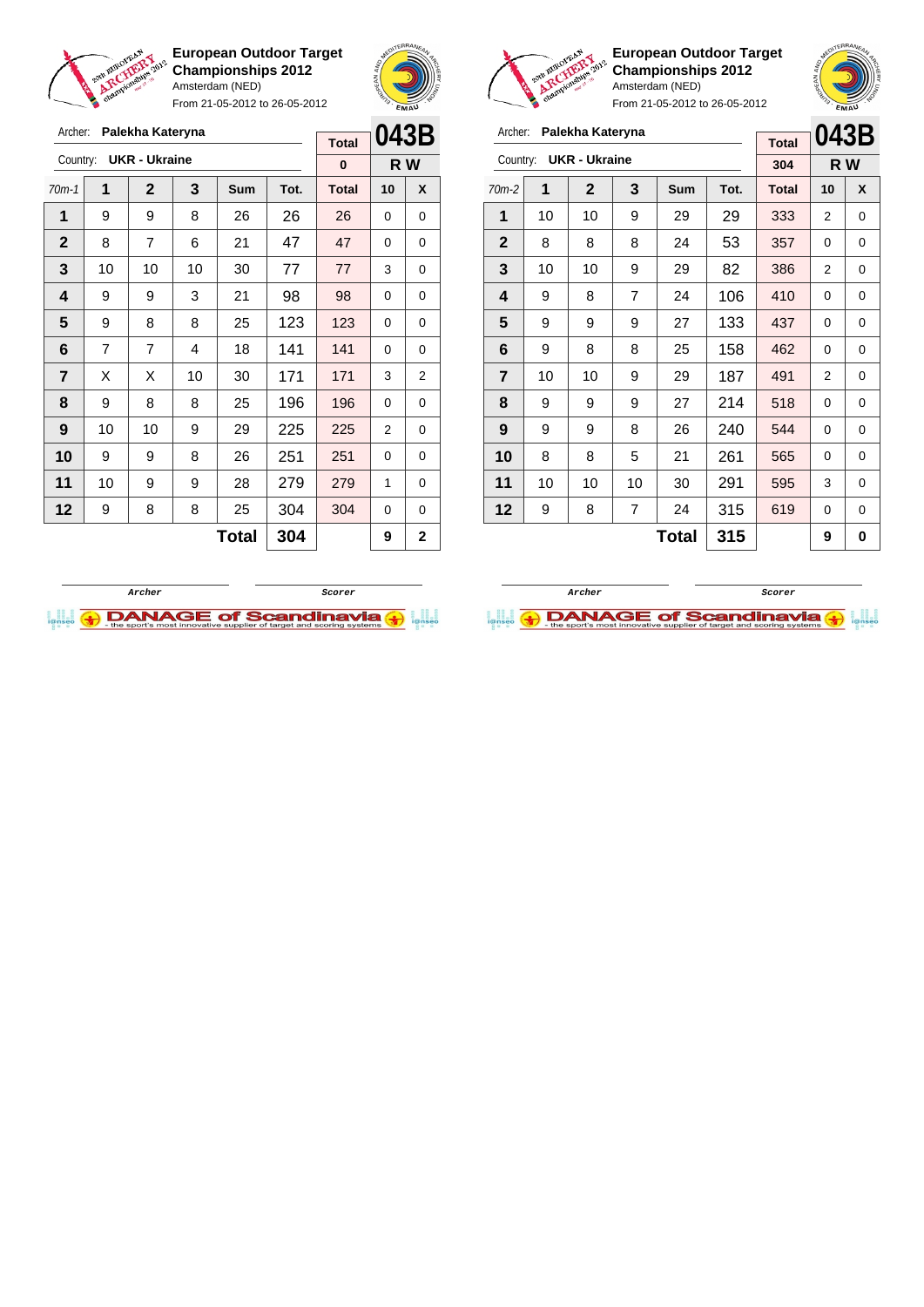

Archer: **Grandal Iria** Country: **ESP - Spain**

**European Outdoor Target Championships 2012** Amsterdam (NED)

From 21-05-2012 to 26-05-2012

70m-1 **1 2 3 Sum Tot. Total 10 X** | 9 | 8 | 7 | 24 | 24 | 24 | 0 | 0 | 7 | 7 | 6 | 20 | 44 | <mark>44 |</mark> 0 | 0  $\mid$  X  $\mid$  X  $\mid$  8  $\mid$  28  $\mid$  72  $\mid$  72  $\mid$  2  $\mid$  2 | 8 | 8 | 7 | 23 | 95 | 95 | 0 | 0 9 9 8 26 121 121 0 0 | 7 | 7 | 6 | 20 | 141 | 141 | 0 | 0 | 10 | 10 | 9 | 29 | 170 | 170 | 2 | 0 | 9 | 9 | 8 | 26 | 196 | 196 | 0 | 0 | 10 | 10 | 9 | 29 | 225 | 225 | 2 | 0 9 8 8 25 250 250 0 0 | X | 10 | 9 | 29 | 279 | 279 | 2 | 1 | 9 | 9 | 7 | 25 | 304 | 304 | 0 | 0



**R W**

**Total 0**



**European Outdoor Target Championships 2012** Amsterdam (NED)



From 21-05-2012 to 26-05-2012

| Archer:        |                     | <b>Grandal Iria</b> |    |     | <b>Total</b> | 043C         |    |     |
|----------------|---------------------|---------------------|----|-----|--------------|--------------|----|-----|
| Country:       |                     | ESP - Spain         |    |     |              | 304          |    | R W |
| $70m-2$        | 1                   | $\mathbf{2}$        | 3  | Sum | Tot.         | <b>Total</b> | 10 | X   |
| 1              | X                   | Х                   | 9  | 29  | 29           | 333          | 2  | 2   |
| $\mathbf 2$    | 9                   | 8                   | 6  | 23  | 52           | 356          | 0  | 0   |
| 3              | 10                  | 10                  | 9  | 29  | 81           | 385          | 2  | 0   |
| 4              | 9                   | 8                   | 8  | 25  | 106          | 410          | 0  | 0   |
| 5              | X                   | 10                  | 10 | 30  | 136          | 440          | 3  | 1   |
| 6              | 8                   | 8                   | 7  | 23  | 159          | 463          | 0  | 0   |
| $\overline{7}$ | 10                  | 10                  | 9  | 29  | 188          | 492          | 2  | 0   |
| 8              | 9                   | 9                   | 8  | 26  | 214          | 518          | 0  | 0   |
| 9              | X                   | 10                  | 9  | 29  | 243          | 547          | 2  | 1   |
| 10             | 9                   | 8                   | 8  | 25  | 268          | 572          | 0  | 0   |
| 11             | X                   | 10                  | 9  | 29  | 297          | 601          | 2  | 1   |
| 12             | 9                   | 8                   | 7  | 24  | 321          | 625          | 0  | 0   |
|                | <b>Total</b><br>321 |                     |    |     |              |              | 13 | 5   |



 $Total | 304 | 8 | 3$ 

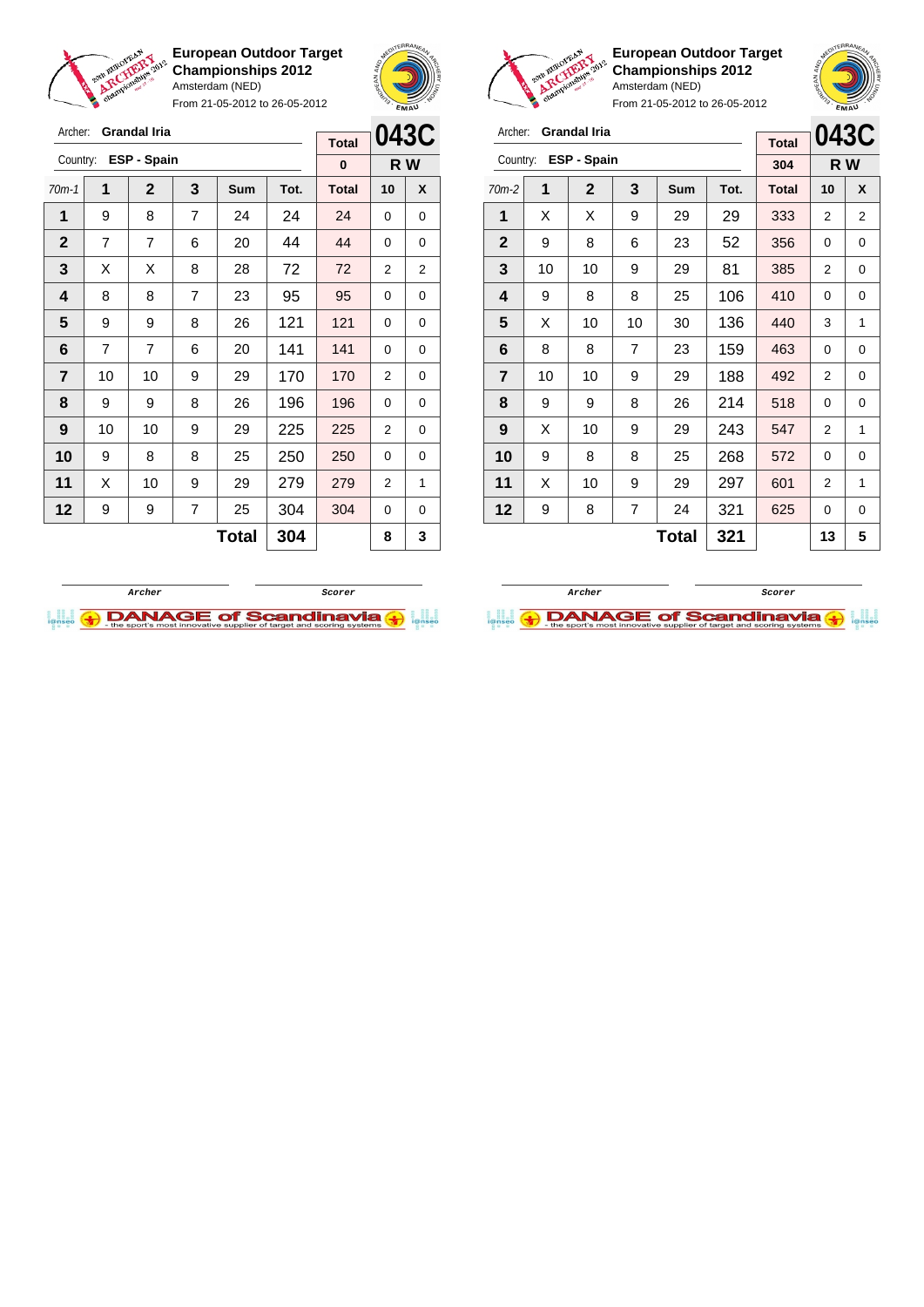

Archer: **Bjerendal Christine**

Country: **SWE - Sweden**

**European Outdoor Target Championships 2012** Amsterdam (NED)

From 21-05-2012 to 26-05-2012

70m-1 **1 2 3 Sum Tot. Total 10 X**  $\mid$  X  $\mid$  9  $\mid$  9  $\mid$  28  $\mid$  28  $\mid$  28  $\mid$  1  $\mid$  1 9 8 8 25 53 53 0 0  $\begin{array}{|c|c|c|c|c|c|}\n\hline\n\textbf{3} & \textbf{3} & \textbf{3} & \textbf{3} & \textbf{3} & \textbf{3} & \textbf{3} & \textbf{3} & \textbf{3} & \textbf{3} & \textbf{3} & \textbf{3} & \textbf{3} & \textbf{3} & \textbf{3} & \textbf{3} & \textbf{3} & \textbf{3} & \textbf{3} & \textbf{3} & \textbf{3} & \textbf{3} & \textbf{3} & \textbf{3} & \textbf{3} & \textbf{3} & \textbf{3} & \textbf$  | 8 | 8 | 8 | 24 | 104 | 104 | 0 | 0 10 9 9 28 132 132 1 0 | 9 | 8 | 8 | 25 | 157 | 157 | 0 | 0  $\mid$  X  $\mid$  X  $\mid$  9  $\mid$  29  $\mid$  186  $\mid$  186  $\mid$  2  $\mid$  2



**R W**

**Total 0**



**European Outdoor Target Championships 2012** Amsterdam (NED)



From 21-05-2012 to 26-05-2012

| Archer:        |              | <b>Bjerendal Christine</b> |   |     |      |              | 043D |              |
|----------------|--------------|----------------------------|---|-----|------|--------------|------|--------------|
|                |              |                            |   |     |      | <b>Total</b> |      |              |
| Country:       |              | <b>SWE - Sweden</b>        |   |     |      | 320          | R W  |              |
| $70m-2$        | 1            | $\mathbf{2}$               | 3 | Sum | Tot. | <b>Total</b> | 10   | X            |
| 1              | 10           | 9                          | 8 | 27  | 27   | 347          | 1    | 0            |
| $\mathbf{2}$   | 8            | 8                          | 6 | 22  | 49   | 369          | 0    | 0            |
| 3              | 10           | 10                         | 9 | 29  | 78   | 398          | 2    | 0            |
| 4              | 9            | 8                          | 8 | 25  | 103  | 423          | 0    | 0            |
| 5              | 10           | 10                         | 9 | 29  | 132  | 452          | 2    | 0            |
| 6              | 8            | 8                          | 7 | 23  | 155  | 475          | 0    | 0            |
| $\overline{7}$ | X            | 9                          | 9 | 28  | 183  | 503          | 1    | 1            |
| 8              | 9            | 8                          | 8 | 25  | 208  | 528          | 0    | 0            |
| 9              | X            | 10                         | 9 | 29  | 237  | 557          | 2    | 1            |
| 10             | 9            | 8                          | 7 | 24  | 261  | 581          | 0    | 0            |
| 11             | 10           | 10                         | 9 | 29  | 290  | 610          | 2    | 0            |
| 12             | 9            | 9                          | 8 | 26  | 316  | 636          | 0    | 0            |
|                | 316<br>Total |                            |   |     |      |              | 10   | $\mathbf{2}$ |

**Archer Scorer**

**DANAGE of Scandinavia** 



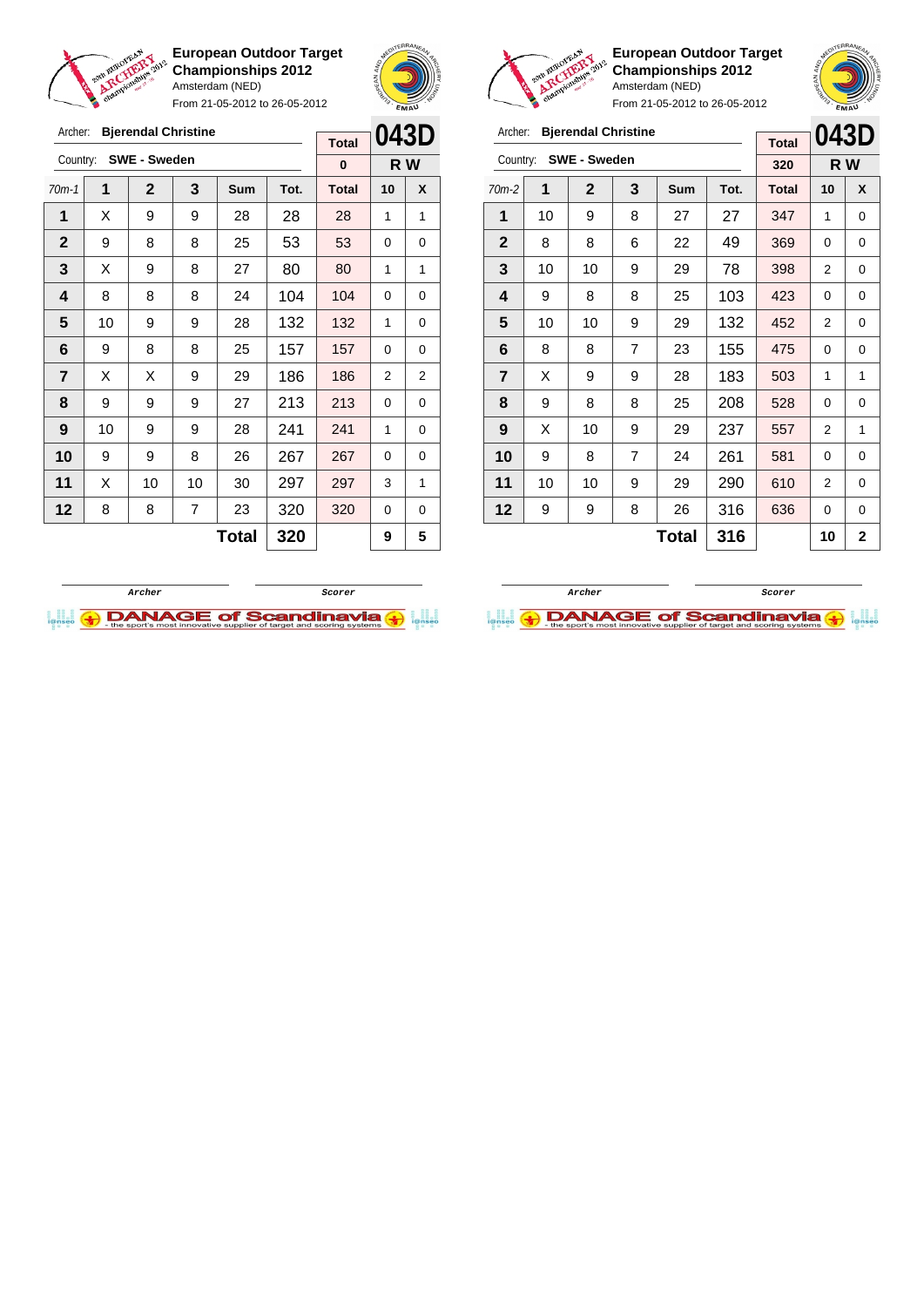

Archer: **Reidy Maeve**

**European Outdoor Target Championships 2012** Amsterdam (NED)

From 21-05-2012 to 26-05-2012





**European Outdoor Target Championships 2012** Amsterdam (NED)

| Archer:        |                | <b>Reidy Maeve</b>   |    | <b>Total</b> | 044A |              |                |     |
|----------------|----------------|----------------------|----|--------------|------|--------------|----------------|-----|
| Country:       |                | <b>IRL</b> - Ireland |    |              |      | 309          |                | R W |
| $70m-2$        | 1              | 2                    | 3  | Sum          | Tot. | <b>Total</b> | 10             | X   |
| 1              | 10             | 10                   | 9  | 29           | 29   | 338          | 2              | 0   |
| $\mathbf{2}$   | 9              | 8                    | 8  | 25           | 54   | 363          | 0              | 0   |
| 3              | 10             | 10                   | 10 | 30           | 84   | 393          | 3              | 0   |
| 4              | 10             | 9                    | 8  | 27           | 111  | 420          | 1              | 0   |
| 5              | 9              | 9                    | 8  | 26           | 137  | 446          | 0              | 0   |
| 6              | 8              | 7                    | 6  | 21           | 158  | 467          | 0              | 0   |
| $\overline{7}$ | 10             | 9                    | 7  | 26           | 184  | 493          | 1              | 0   |
| 8              | $\overline{7}$ | 4                    | 3  | 14           | 198  | 507          | 0              | 0   |
| 9              | 9              | 9                    | 9  | 27           | 225  | 534          | 0              | 0   |
| 10             | $\overline{7}$ | 5                    | 5  | 17           | 242  | 551          | 0              | 0   |
| 11             | X              | 10                   | 9  | 29           | 271  | 580          | $\overline{2}$ | 1   |
| 12             | 9              | 9                    | 8  | 26           | 297  | 606          | 0              | 0   |
|                |                |                      |    | 9            | 1    |              |                |     |

| Archer:                 |    | <b>Reidy Maeve</b> |   |              | <b>Total</b> |              | 044A           |     |
|-------------------------|----|--------------------|---|--------------|--------------|--------------|----------------|-----|
| Country:                |    | IRL - Ireland      |   |              |              | $\bf{0}$     |                | R W |
| $70m-1$                 | 1  | $\mathbf{2}$       | 3 | Sum          | Tot.         | <b>Total</b> | 10             | X   |
| 1                       | 10 | 9                  | 9 | 28           | 28           | 28           | 1              | 0   |
| $\mathbf{2}$            | 9  | 8                  | 6 | 23           | 51           | 51           | $\Omega$       | 0   |
| 3                       | 10 | 9                  | 9 | 28           | 79           | 79           | 1              | 0   |
| $\overline{\mathbf{4}}$ | 9  | 9                  | 8 | 26           | 105          | 105          | 0              | 0   |
| 5                       | 9  | 9                  | 8 | 26           | 131          | 131          | 0              | 0   |
| 6                       | 8  | 8                  | 7 | 23           | 154          | 154          | 0              | 0   |
| 7                       | 10 | 9                  | 9 | 28           | 182          | 182          | 1              | 0   |
| 8                       | 8  | 8                  | 8 | 24           | 206          | 206          | 0              | 0   |
| 9                       | X  | 10                 | 9 | 29           | 235          | 235          | $\overline{2}$ | 1   |
| 10                      | 8  | 8                  | 7 | 23           | 258          | 258          | 0              | 0   |
| 11                      | 9  | 9                  | 9 | 27           | 285          | 285          | 0              | 0   |
| 12                      | 8  | 8                  | 8 | 24           | 309          | 309          | 0              | 0   |
|                         |    |                    |   | <b>Total</b> | 309          |              | 5              | 1   |



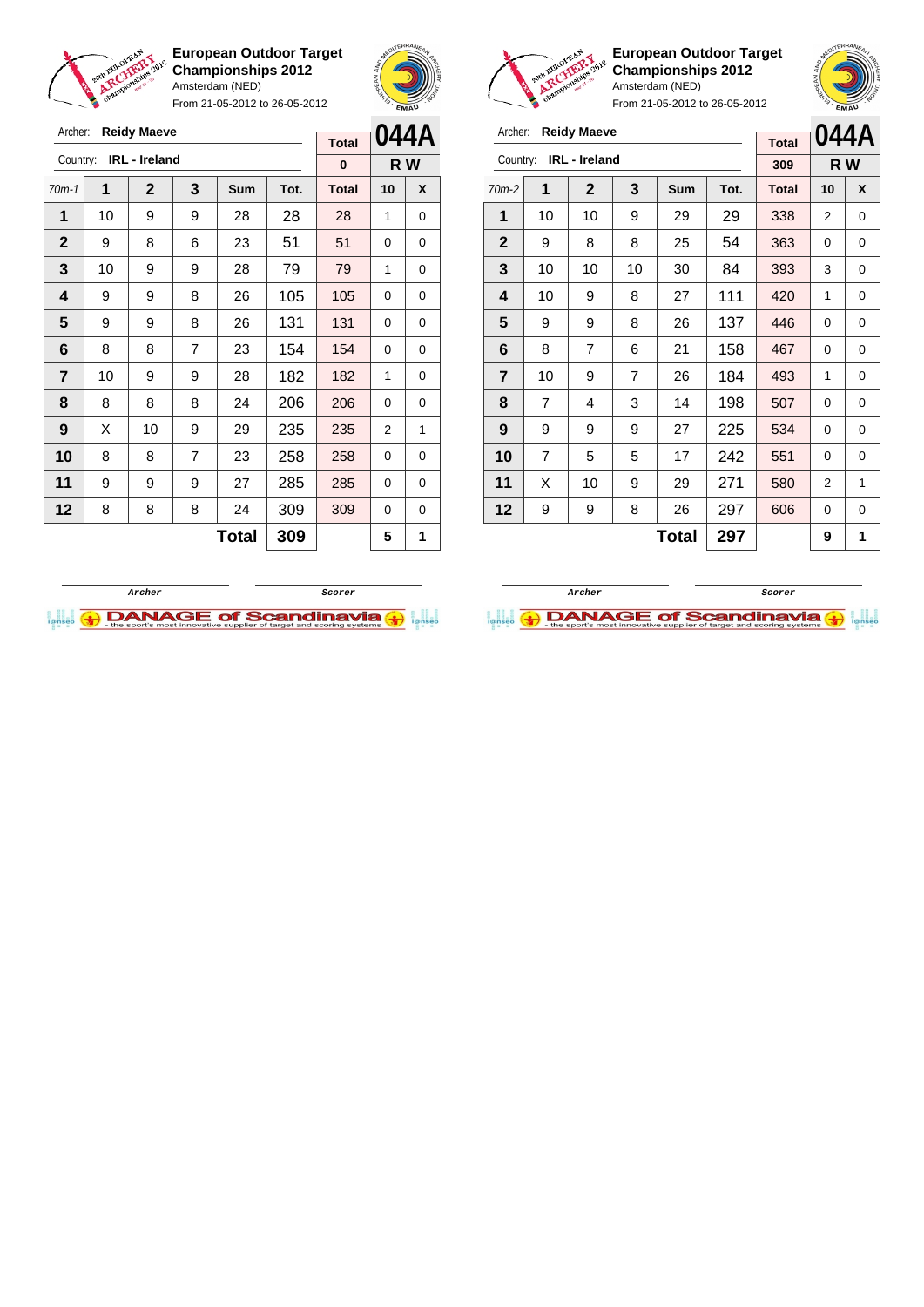

Archer: **Shahnazaryan Gohar**

Country: **ARM - Armenia**

**European Outdoor Target Championships 2012** Amsterdam (NED)

From 21-05-2012 to 26-05-2012

70m-1 **1 2 3 Sum Tot. Total 10 X**



**R W**

**Total 0**



**European Outdoor Target Championships 2012** Amsterdam (NED)

| Archer:                 |    | Shahnazaryan Gohar   |                |            |      | <b>Total</b> | 044B           |          |
|-------------------------|----|----------------------|----------------|------------|------|--------------|----------------|----------|
| Country:                |    | <b>ARM - Armenia</b> |                |            |      | 289          | R W            |          |
| $70m-2$                 | 1  | $\mathbf{2}$         | 3              | <b>Sum</b> | Tot. | <b>Total</b> | 10             | X        |
| 1                       | X  | 10                   | 9              | 29         | 29   | 318          | $\overline{2}$ | 1        |
| $\mathbf{2}$            | 9  | 9                    | 8              | 26         | 55   | 344          | 0              | $\Omega$ |
| 3                       | 10 | 9                    | 9              | 28         | 83   | 372          | 1              | 0        |
| 4                       | 9  | 9                    | 5              | 23         | 106  | 395          | 0              | 0        |
| 5                       | 9  | 9                    | 9              | 27         | 133  | 422          | 0              | 0        |
| 6                       | 9  | 8                    | 8              | 25         | 158  | 447          | 0              | 0        |
| $\overline{\mathbf{r}}$ | 10 | 9                    | 8              | 27         | 185  | 474          | 1              | 0        |
| 8                       | 8  | 8                    | $\overline{7}$ | 23         | 208  | 497          | 0              | 0        |
| 9                       | 10 | 9                    | 9              | 28         | 236  | 525          | 1              | 0        |
| 10                      | 8  | 7                    | 6              | 21         | 257  | 546          | 0              | 0        |
| 11                      | 10 | 8                    | 8              | 26         | 283  | 572          | 1              | 0        |
| 12                      | 8  | 7                    | 5              | 20         | 303  | 592          | 0              | 0        |
|                         |    |                      |                | 6          | 1    |              |                |          |





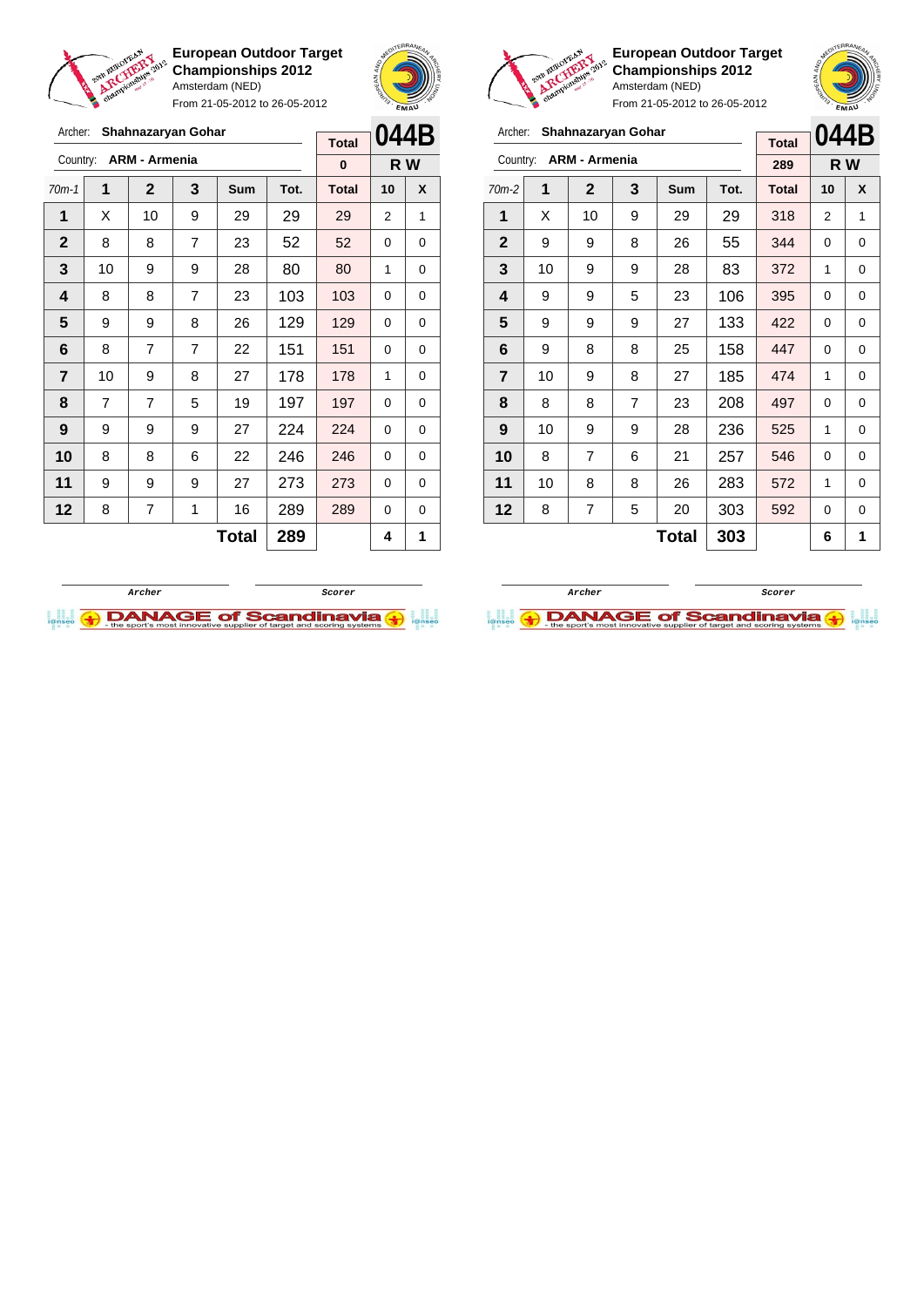

Archer: **Simonova Svetlana** Country: **AZE - Azerbaijan**

**European Outdoor Target Championships 2012** Amsterdam (NED)

From 21-05-2012 to 26-05-2012

70m-1 **1 2 3 Sum Tot. Total 10 X** | 9 | 8 | 8 | 25 | 25 | 25 | 0 | 0 | 8 | 8 | 7 | 23 | 48 | 48 | 0 | 0 | 9 | 9 | 8 | 26 | 74 | 74 | 0 | 0 | 8 | 7 | 6 | 21 | 95 | 95 | 0 | 0 | 10 | 8 | 8 | 26 | 121 | 121 | 1 | 0 | 8 | 7 | 6 | 21 | 142 | 142 | 0 | 0 | 9 | 9 | 9 | 27 | 169 | 169 | 0 | 0 | 8 | 7 | 7 | 22 | 191 | 191 | 0 | 0 | X | 10 | 10 | 30 | 221 | 221 | 3 | 1 | 7 | 6 | 5 | 18 | 239 | 239 | 0 | 0 | X | 9 | 8 | 27 | 266 | 266 | 1 | 1 | 6 | 5 | M | 11 | 277 | 277 | 0 | 0



**R W**

**Total 0**



**European Outdoor Target Championships 2012** Amsterdam (NED)

| e.<br>From 21-05-2012 to 26-05-2012 |                |                   |                |            |      |                     |      | EMAU |
|-------------------------------------|----------------|-------------------|----------------|------------|------|---------------------|------|------|
| Archer:                             |                | Simonova Svetlana |                |            |      |                     | 044C |      |
| Country:                            |                | AZE - Azerbaijan  |                |            |      | <b>Total</b><br>277 | R W  |      |
| $70m-2$                             | 1              | 2                 | 3              | <b>Sum</b> | Tot. | <b>Total</b>        | 10   | X    |
| 1                                   | 10             | 10                | 9              | 29         | 29   | 306                 | 2    | 0    |
| $\mathbf{2}$                        | 9              | 9                 | 7              | 25         | 54   | 331                 | 0    | 0    |
| 3                                   | 10             | 9                 | 9              | 28         | 82   | 359                 | 1    | 0    |
| 4                                   | 8              | $\overline{7}$    | 6              | 21         | 103  | 380                 | 0    | 0    |
| 5                                   | 10             | 10                | 7              | 27         | 130  | 407                 | 2    | 0    |
| 6                                   | $\overline{7}$ | 7                 | $\overline{2}$ | 16         | 146  | 423                 | 0    | 0    |
| 7                                   | 9              | 9                 | 8              | 26         | 172  | 449                 | 0    | 0    |
| 8                                   | $\overline{7}$ | 7                 | 5              | 19         | 191  | 468                 | 0    | 0    |
| 9                                   | X              | 9                 | 8              | 27         | 218  | 495                 | 1    | 1    |
| 10                                  | 8              | 8                 | 8              | 24         | 242  | 519                 | 0    | 0    |
| 11                                  | 9              | 9                 | 8              | 26         | 268  | 545                 | 0    | 0    |
| 12                                  | 8              | 8                 | 7              | 23         | 291  | 568                 | 0    | 0    |
|                                     |                |                   | 6              | 1          |      |                     |      |      |



 $Total | 277 | 5 | 2$ 

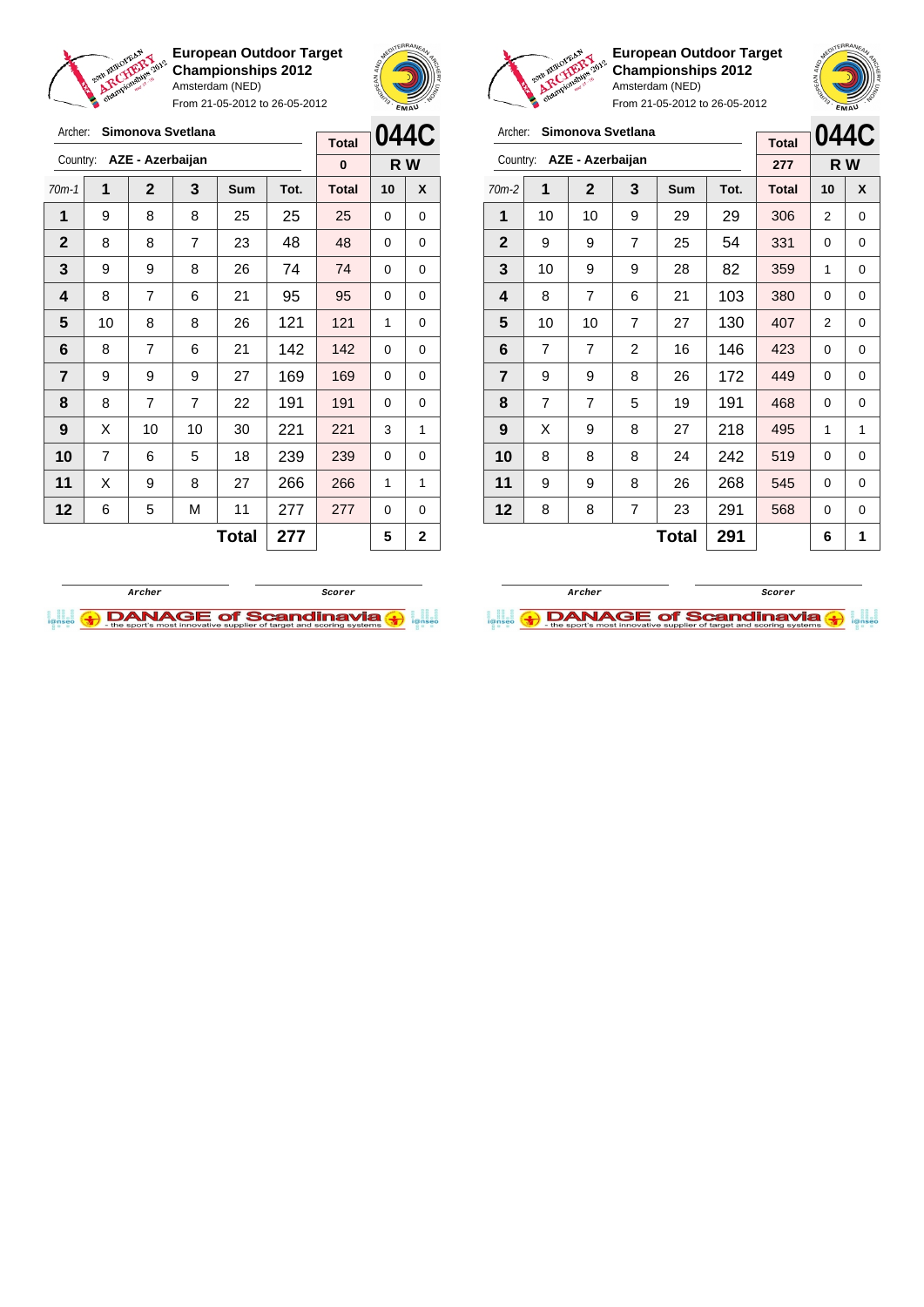

From 21-05-2012 to 26-05-2012





**European Outdoor Target Championships 2012** Amsterdam (NED)

| Archer:                 |    | Danailova Dobromira   |   | <b>Total</b> | 044D |              |     |   |
|-------------------------|----|-----------------------|---|--------------|------|--------------|-----|---|
| Country:                |    | <b>BUL - Bulgaria</b> |   |              |      | 301          | R W |   |
| $70m-2$                 | 1  | $\mathbf{2}$          | 3 | Sum          | Tot. | <b>Total</b> | 10  | X |
| 1                       | 10 | 8                     | 8 | 26           | 26   | 327          | 1   | 0 |
| $\mathbf{2}$            | 8  | 8                     | 6 | 22           | 48   | 349          | 0   | 0 |
| 3                       | X  | 9                     | 9 | 28           | 76   | 377          | 1   | 1 |
| 4                       | 9  | 8                     | 6 | 23           | 99   | 400          | 0   | 0 |
| 5                       | 9  | 8                     | 8 | 25           | 124  | 425          | 0   | 0 |
| 6                       | 8  | $\overline{7}$        | 7 | 22           | 146  | 447          | 0   | 0 |
| $\overline{\mathbf{r}}$ | 9  | 9                     | 9 | 27           | 173  | 474          | 0   | 0 |
| 8                       | 8  | 8                     | 8 | 24           | 197  | 498          | 0   | 0 |
| 9                       | 10 | 10                    | 9 | 29           | 226  | 527          | 2   | 0 |
| 10                      | 9  | 8                     | 7 | 24           | 250  | 551          | 0   | 0 |
| 11                      | 9  | 9                     | 9 | 27           | 277  | 578          | 0   | 0 |
| 12                      | 9  | 8                     | 8 | 25           | 302  | 603          | 0   | 0 |
|                         |    |                       |   | 4            | 1    |              |     |   |

| Archer:        |    | Danailova Dobromira   |                |     |      |              | 044D     |     |
|----------------|----|-----------------------|----------------|-----|------|--------------|----------|-----|
| Country:       |    | <b>BUL - Bulgaria</b> |                |     |      | <b>Total</b> |          |     |
|                |    |                       |                |     |      | 0            |          | R W |
| $70m-1$        | 1  | $\mathbf{2}$          | 3              | Sum | Tot. | <b>Total</b> | 10       | X   |
| 1              | 10 | 9                     | 8              | 27  | 27   | 27           | 1        | 0   |
| $\mathbf{2}$   | 8  | 8                     | $\overline{7}$ | 23  | 50   | 50           | 0        | 0   |
| 3              | 9  | 9                     | 9              | 27  | 77   | 77           | $\Omega$ | 0   |
| 4              | 8  | 8                     | $\overline{7}$ | 23  | 100  | 100          | $\Omega$ | 0   |
| 5              | 10 | 9                     | 8              | 27  | 127  | 127          | 1        | 0   |
| 6              | 8  | 6                     | 6              | 20  | 147  | 147          | 0        | 0   |
| $\overline{7}$ | 10 | 9                     | 9              | 28  | 175  | 175          | 1        | 0   |
| 8              | 8  | 8                     | 6              | 22  | 197  | 197          | $\Omega$ | 0   |
| 9              | 10 | 10                    | 9              | 29  | 226  | 226          | 2        | 0   |
| 10             | 8  | 8                     | 8              | 24  | 250  | 250          | 0        | 0   |
| 11             | 9  | 9                     | 9              | 27  | 277  | 277          | 0        | 0   |
| 12             | 8  | 8                     | 8              | 24  | 301  | 301          | 0        | 0   |
|                |    |                       |                | 5   | 0    |              |          |     |



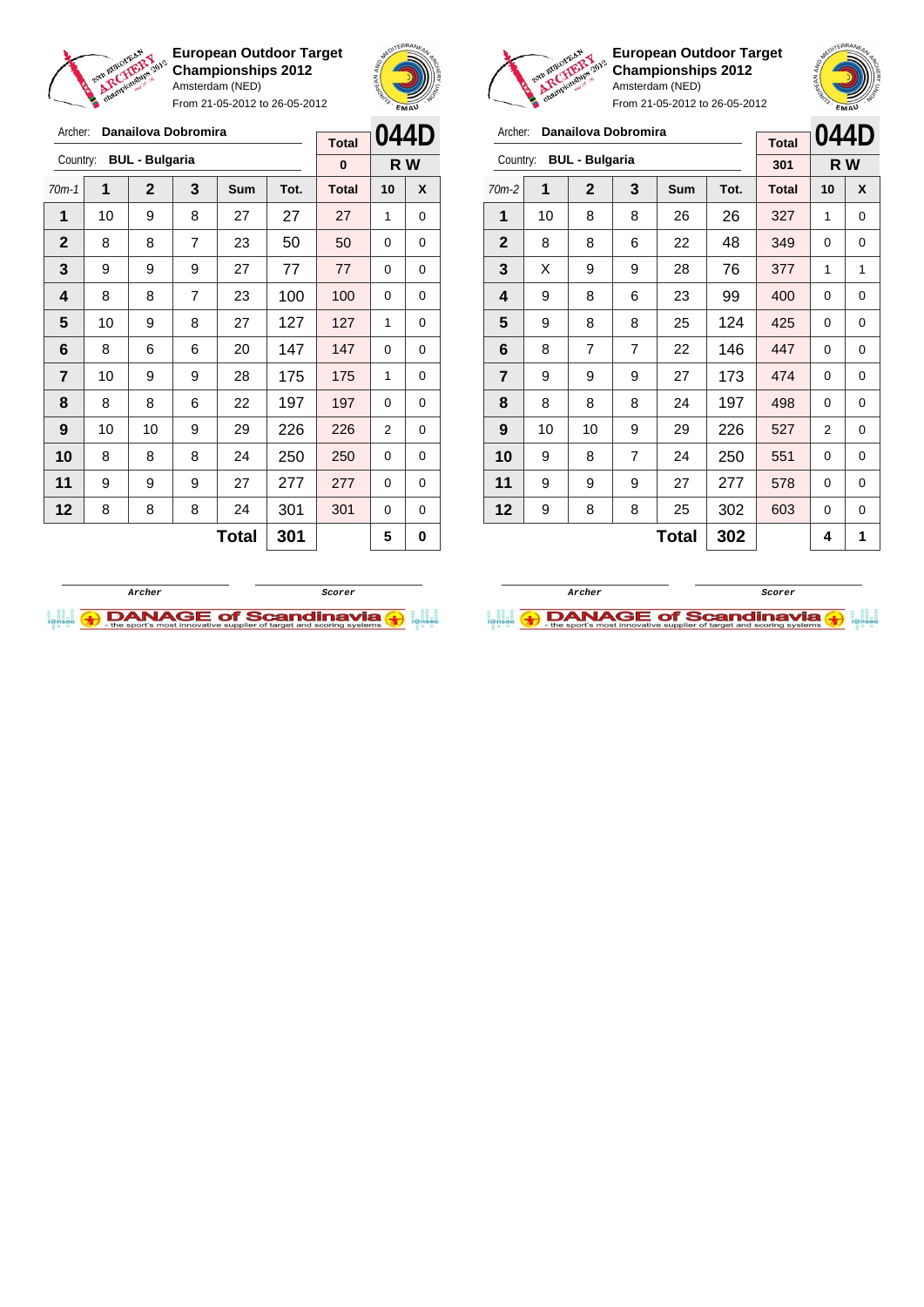

Archer: **Cuthbert Sinead**

**European Outdoor Target Championships 2012** Amsterdam (NED)

From 21-05-2012 to 26-05-2012





 $\sqrt{2}$ 

**European Outdoor Target Championships 2012** Amsterdam (NED)

| Archer:        | <b>Cuthbert Sinead</b> |                      | 045A           |            |      |              |    |     |
|----------------|------------------------|----------------------|----------------|------------|------|--------------|----|-----|
|                |                        |                      |                |            |      | <b>Total</b> |    |     |
| Country:       |                        | <b>IRL</b> - Ireland |                |            |      | 300          |    | R W |
| $70m-2$        | 1                      | $\mathbf{2}$         | 3              | <b>Sum</b> | Tot. | <b>Total</b> | 10 | X   |
| 1              | 10                     | 9                    | 9              | 28         | 28   | 328          | 1  | 0   |
| 2              | 9                      | 8                    | 4              | 21         | 49   | 349          | 0  | 0   |
| 3              | X                      | 9                    | 9              | 28         | 77   | 377          | 1  | 1   |
| 4              | 8                      | $\overline{7}$       | 6              | 21         | 98   | 398          | 0  | 0   |
| 5              | 10                     | 9                    | 7              | 26         | 124  | 424          | 1  | 0   |
| 6              | $\overline{7}$         | 6                    | 5              | 18         | 142  | 442          | 0  | 0   |
| $\overline{7}$ | X                      | 10                   | 9              | 29         | 171  | 471          | 2  | 1   |
| 8              | 9                      | 8                    | 8              | 25         | 196  | 496          | 0  | 0   |
| 9              | 10                     | 8                    | 8              | 26         | 222  | 522          | 1  | 0   |
| 10             | $\overline{7}$         | 6                    | 6              | 19         | 241  | 541          | 0  | 0   |
| 11             | 9                      | 9                    | 8              | 26         | 267  | 567          | 0  | 0   |
| 12             | 8                      | $\overline{7}$       | $\overline{7}$ | 22         | 289  | 589          | 0  | 0   |
|                |                        |                      | 289            |            | 6    | 2            |    |     |

| Archer:        |    | <b>Cuthbert Sinead</b> |   |     | <b>Total</b> |              | 045A           |     |
|----------------|----|------------------------|---|-----|--------------|--------------|----------------|-----|
| Country:       |    | IRL - Ireland          |   |     |              | $\bf{0}$     |                | R W |
| $70m-1$        | 1  | $\mathbf{2}$           | 3 | Sum | Tot.         | <b>Total</b> | 10             | X   |
| 1              | 10 | 9                      | 9 | 28  | 28           | 28           | 1              | 0   |
| $\mathbf{2}$   | 8  | 8                      | 6 | 22  | 50           | 50           | 0              | 0   |
| 3              | 10 | 9                      | 9 | 28  | 78           | 78           | 1              | 0   |
| 4              | 7  | 6                      | 5 | 18  | 96           | 96           | 0              | 0   |
| 5              | 10 | 9                      | 9 | 28  | 124          | 124          | 1              | 0   |
| 6              | 8  | 8                      | 6 | 22  | 146          | 146          | 0              | 0   |
| $\overline{7}$ | 10 | 10                     | 9 | 29  | 175          | 175          | $\overline{2}$ | 0   |
| 8              | 8  | 8                      | 8 | 24  | 199          | 199          | 0              | 0   |
| 9              | 10 | 9                      | 8 | 27  | 226          | 226          | 1              | 0   |
| 10             | 8  | $\overline{7}$         | 5 | 20  | 246          | 246          | 0              | 0   |
| 11             | 10 | 9                      | 9 | 28  | 274          | 274          | 1              | 0   |
| 12             | 9  | 9                      | 8 | 26  | 300          | 300          | 0              | 0   |
|                |    |                        | 7 | 0   |              |              |                |     |



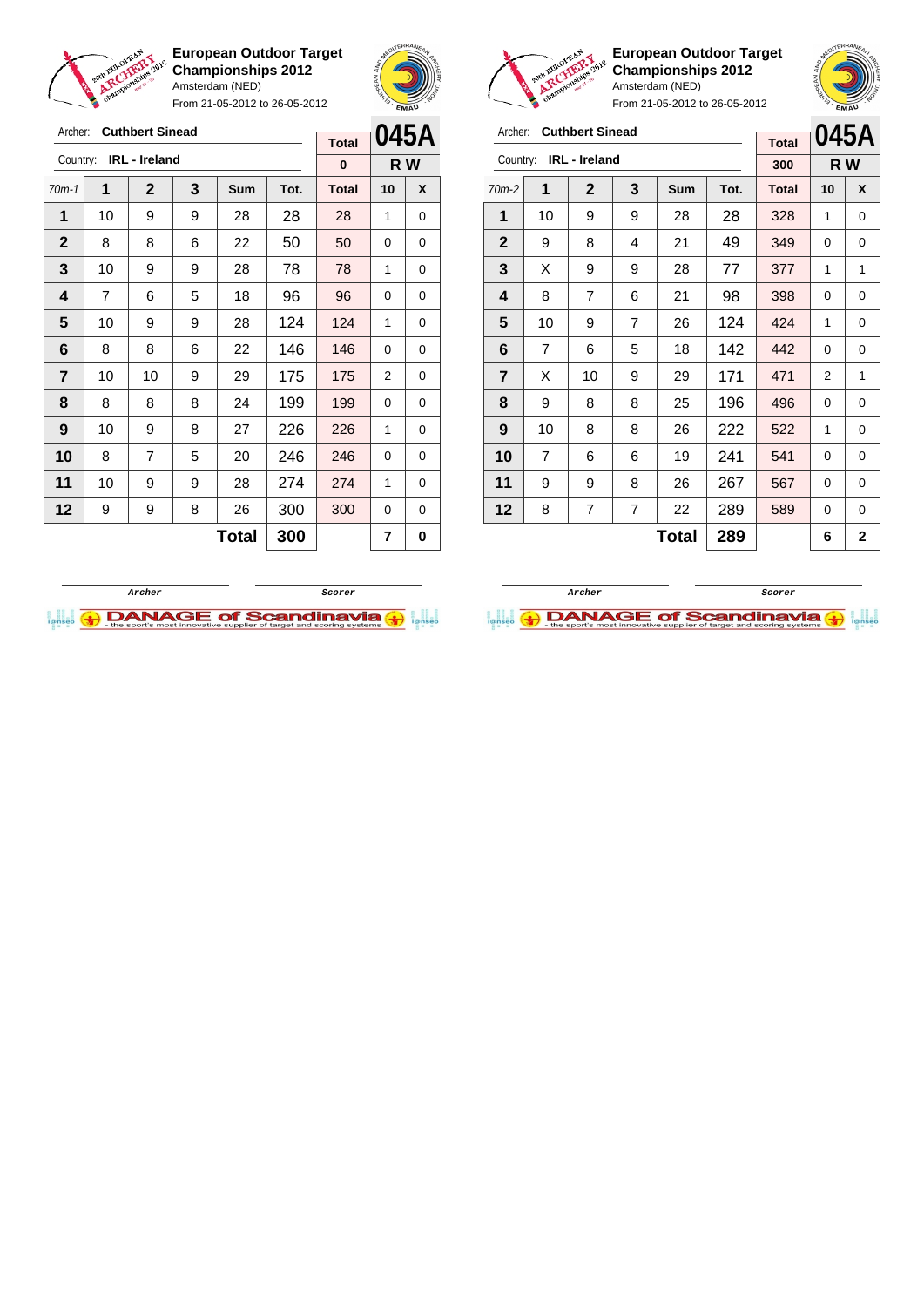

Archer: **Vasilyan Nune** Country: **ARM - Armenia**

**European Outdoor Target Championships 2012** Amsterdam (NED)

From 21-05-2012 to 26-05-2012

70m-1 **1 2 3 Sum Tot. Total 10 X** | 9 | 8 | 8 | 25 | 25 | 25 | 0 | 0 | 7 | 5 | 5 | 17 | 42 | 42 | 0 | 0 | 9 | 9 | 9 | 27 | 69 | 69 | 0 | 0 | 9 | 9 | 6 | 24 | 93 | 93 | 0 | 0  $\begin{array}{|c|c|c|c|c|c|c|c|} \hline \textbf{5} & \textbf{8} & \textbf{8} & \textbf{24} & \textbf{117} & \textbf{117} & \textbf{0} & \textbf{0} \ \hline \end{array}$  | 7 | 7 | 5 | 19 | 136 | 136 | 0 | 0 | 10 | 10 | 7 | 27 | 163 | 163 | 2 | 0 | 7 | 6 | 6 | 19 | 182 | 182 | 0 | 0 | 9 | 8 | 8 | 25 | 207 | 207 | 0 | 0 8 8 8 6 22 229 229 0 0 | 9 | 9 | 8 | 26 | 255 <mark>| 255 |</mark> 0 | 0 | 8 | 6 | 5 | 19 | 274 | 274 | 0 | 0



**R W**

**Total 0**



**European Outdoor Target Championships 2012** Amsterdam (NED)



From 21-05-2012 to 26-05-2012

| Archer:        |                | Vasilyan Nune        |                |     |      | <b>Total</b> | 045E |     |  |
|----------------|----------------|----------------------|----------------|-----|------|--------------|------|-----|--|
| Country:       |                | <b>ARM - Armenia</b> |                |     |      | 274          |      | R W |  |
| $70m-2$        | 1              | $\mathbf{2}$         | 3              | Sum | Tot. | <b>Total</b> | 10   | X   |  |
| 1              | 10             | 9                    | 8              | 27  | 27   | 301          | 1    | 0   |  |
| $\mathbf{2}$   | $\overline{7}$ | 7                    | 5              | 19  | 46   | 320          | 0    | 0   |  |
| 3              | 8              | 7                    | $\overline{7}$ | 22  | 68   | 342          | 0    | 0   |  |
| 4              | 7              | 6                    | 5              | 18  | 86   | 360          | 0    | 0   |  |
| 5              | 9              | 9                    | 8              | 26  | 112  | 386          | 0    | 0   |  |
| 6              | 6              | 5                    | M              | 11  | 123  | 397          | 0    | 0   |  |
| $\overline{7}$ | 8              | 7                    | 7              | 22  | 145  | 419          | 0    | 0   |  |
| 8              | $\overline{7}$ | 6                    | 6              | 19  | 164  | 438          | 0    | 0   |  |
| 9              | 10             | 10                   | 9              | 29  | 193  | 467          | 2    | 0   |  |
| 10             | 8              | 8                    | 6              | 22  | 215  | 489          | 0    | 0   |  |
| 11             | X              | 9                    | 8              | 27  | 242  | 516          | 1    | 1   |  |
| 12             | 7              | 7                    | 5              | 19  | 261  | 535          | 0    | 0   |  |

 $\textbf{Total}$  261  $\vert 4 \vert 1$ 

**Archer ScorerI.I. ADANAGE of Scandinavia (+)** 



 $Total | 274 | 2 | 0$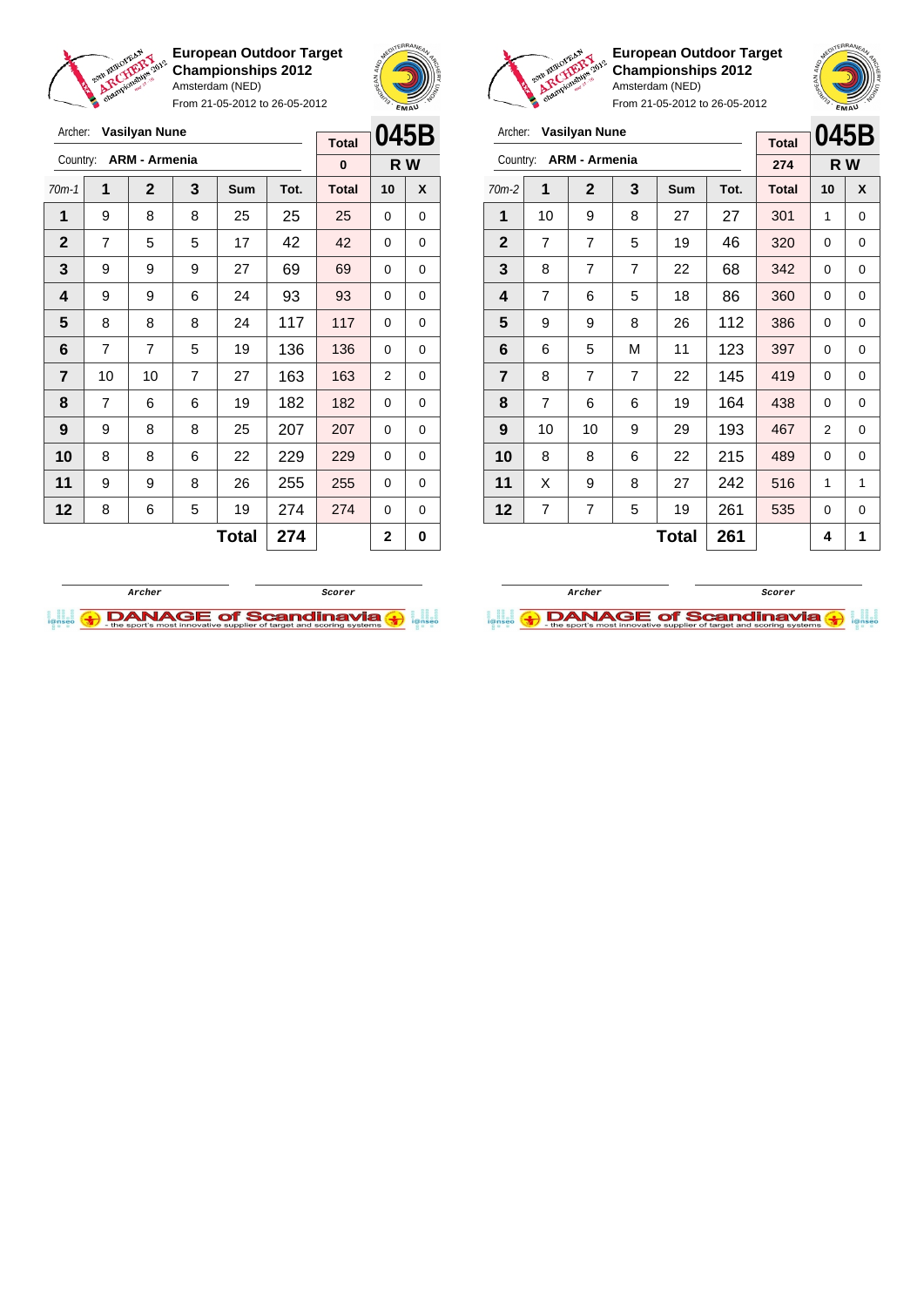

Archer: **Fazilova Leila**

Country: **AZE - Azerbaijan**

**European Outdoor Target Championships 2012** Amsterdam (NED)

From 21-05-2012 to 26-05-2012



**R W**

**Total 0**

**European Outdoor Target Championships 2012** Amsterdam (NED)

**045C**

From 21-05-2012 to 26-05-2012

| Archer:        |    | Fazilova Leila   |                |     |      |              |      |     |
|----------------|----|------------------|----------------|-----|------|--------------|------|-----|
|                |    |                  |                |     |      | <b>Total</b> | 0450 |     |
| Country:       |    | AZE - Azerbaijan |                |     |      | 264          |      | R W |
| $70m-2$        | 1  | $\mathbf{2}$     | 3              | Sum | Tot. | <b>Total</b> | 10   | X   |
| 1              | 10 | 10               | 10             | 30  | 30   | 294          | 3    | 0   |
| $\overline{2}$ | 9  | 5                | 4              | 18  | 48   | 312          | 0    | 0   |
| 3              | 10 | 9                | $\overline{7}$ | 26  | 74   | 338          | 1    | 0   |
| 4              | 6  | 4                | 1              | 11  | 85   | 349          | 0    | 0   |
| 5              | 9  | 9                | 7              | 25  | 110  | 374          | 0    | 0   |
| 6              | 7  | 5                | 5              | 17  | 127  | 391          | 0    | 0   |
| $\overline{7}$ | X  | 7                | $\overline{7}$ | 24  | 151  | 415          | 1    | 1   |
| 8              | 6  | 3                | M              | 9   | 160  | 424          | 0    | 0   |

| $70m-1$        | 1  | $\mathbf{2}$ | 3              | Sum          | Tot. | <b>Total</b> | 10 | X           |
|----------------|----|--------------|----------------|--------------|------|--------------|----|-------------|
| 1              | 10 | 9            | 9              | 28           | 28   | 28           | 1  | 0           |
| $\mathbf 2$    | 8  | 4            | 4              | 16           | 44   | 44           | 0  | 0           |
| 3              | 8  | 8            | 8              | 24           | 68   | 68           | 0  | 0           |
| 4              | 8  | 6            | 4              | 18           | 86   | 86           | 0  | $\mathbf 0$ |
| 5              | 8  | 8            | $\overline{7}$ | 23           | 109  | 109          | 0  | 0           |
| 6              | 7  | 6            | 6              | 19           | 128  | 128          | 0  | 0           |
| $\overline{7}$ | 8  | 8            | 8              | 24           | 152  | 152          | 0  | 0           |
| 8              | 8  | 5            | 5              | 18           | 170  | 170          | 0  | 0           |
| 9              | X  | 10           | 9              | 29           | 199  | 199          | 2  | 1           |
| 10             | 8  | 6            | $\overline{c}$ | 16           | 215  | 215          | 0  | 0           |
| 11             | 10 | 9            | 9              | 28           | 243  | 243          | 1  | 0           |
| 12             | 8  | 7            | 6              | 21           | 264  | 264          | 0  | 0           |
|                |    |              |                | <b>Total</b> | 264  |              | 4  | 1           |



 | 10 | 9 | 8 | 27 | 187 | 451 | 1 | 0 | 8 | 6 | 4 | 18 | 205 | 469 | 0 | 0 | 8 | 8 | 8 | 24 | 229 | 493 | 0 | 0 | 7 | 7 | 3 | 17 | 246 | 510 | 0 | 0

**Total 246 6 1**

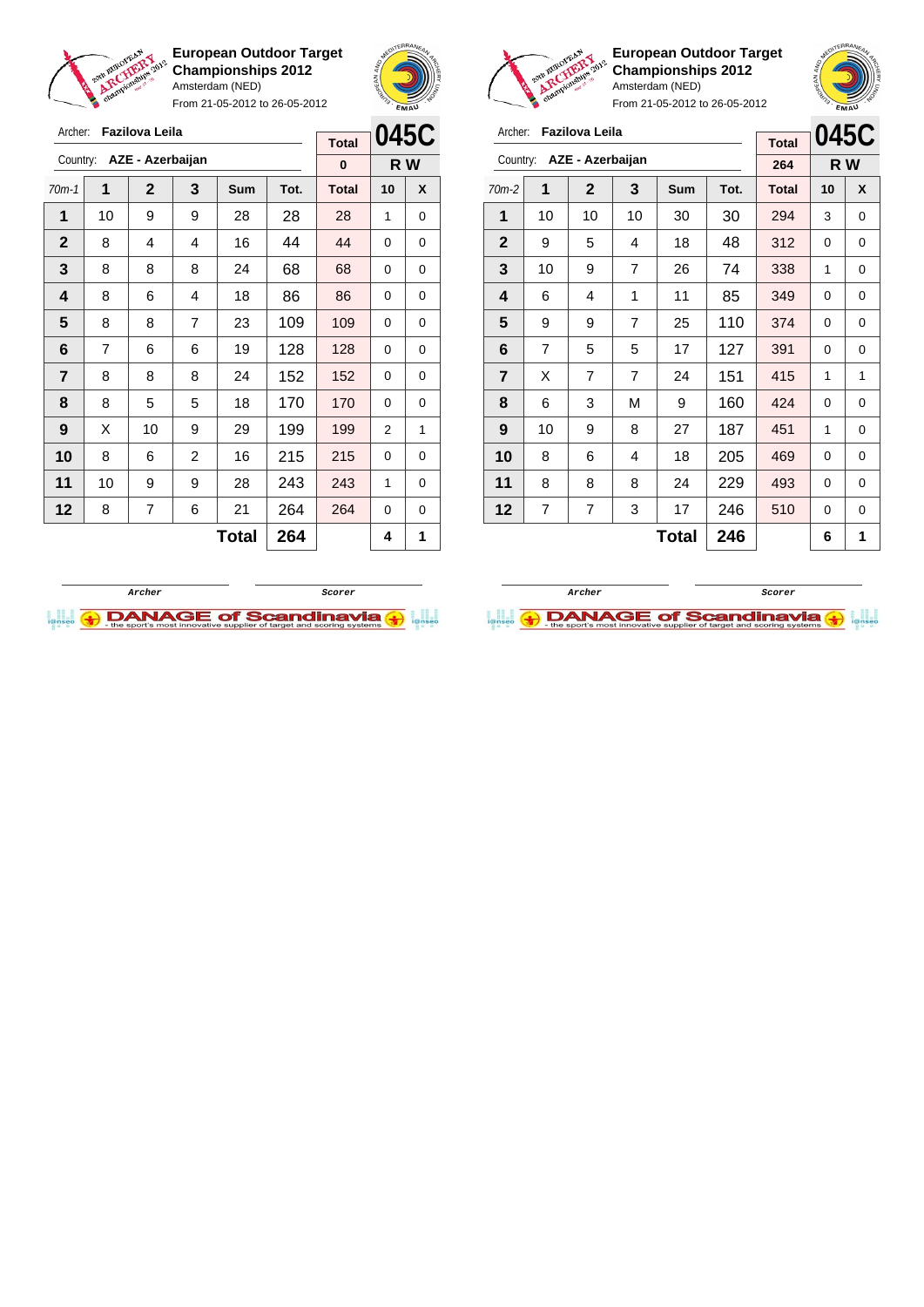

Archer: **Mousikou Elena** Country: **CYP - Cyprus**

**European Outdoor Target Championships 2012** Amsterdam (NED) From 21-05-2012 to 26-05-2012

70m-1 **1 2 3 Sum Tot. Total 10 X** | 10 | 9 | 9 | 28 | 28 | 28 | 1 | 0 | 8 | 8 | 8 | 24 | 52 | 52 | 0 | 0 | 10 | 9 | 8 | 27 | 79 | 79 | 1 | 0 | 8 | 8 | 6 | 22 | 101 | 101 | 0 | 0  $\mid$  X  $\mid$  9  $\mid$  9  $\mid$  28  $\mid$  129  $\mid$  129  $\mid$  1  $\mid$  1 | 9 | 8 | 8 | 25 | 154 | 154 | 0 | 0  $\begin{array}{|c|c|c|c|c|c|}\n\hline\n\textbf{7} & \textbf{X} & \textbf{9} & \textbf{9} & \textbf{28} & \textbf{182} & \textbf{182} & \textbf{1} & \textbf{1} & \textbf{1} \\
\hline\n\end{array}$  | 9 | 8 | 8 | 25 | 207 | 207 | 0 | 0 | 9 | 9 | 9 | 27 | 234 | 234 | 0 | 0 9 8 8 25 259 259 0 0 | X | 10 | 9 | 29 | 288 | 288 | 2 | 1 | 9 | 9 | 8 | 26 | 314 | 314 | 0 | 0



**R W**

**Total 0**



**European Outdoor Target Championships 2012** Amsterdam (NED)

From 21-05-2012 to 26-05-2012

| Archer:        |    | <b>Mousikou Elena</b> |   | <b>Total</b> |      | 046A         |     |   |
|----------------|----|-----------------------|---|--------------|------|--------------|-----|---|
| Country:       |    | <b>CYP - Cyprus</b>   |   |              |      | 314          | R W |   |
| $70m-2$        | 1  | $\mathbf{2}$          | 3 | Sum          | Tot. | <b>Total</b> | 10  | X |
| 1              | 9  | 9                     | 9 | 27           | 27   | 341          | 0   | 0 |
| $\mathbf{2}$   | 8  | 8                     | 8 | 24           | 51   | 365          | 0   | 0 |
| 3              | 10 | 9                     | 8 | 27           | 78   | 392          | 1   | 0 |
| 4              | 8  | 7                     | 7 | 22           | 100  | 414          | 0   | 0 |
| 5              | 10 | 9                     | 9 | 28           | 128  | 442          | 1   | 0 |
| 6              | 9  | 8                     | 7 | 24           | 152  | 466          | 0   | 0 |
| $\overline{7}$ | 10 | 9                     | 9 | 28           | 180  | 494          | 1   | 0 |
| 8              | 8  | 8                     | 8 | 24           | 204  | 518          | 0   | 0 |
| 9              | X  | 10                    | 9 | 29           | 233  | 547          | 2   | 1 |
| 10             | 9  | 9                     | 8 | 26           | 259  | 573          | 0   | 0 |
| 11             | 10 | 9                     | 9 | 28           | 287  | 601          | 1   | 0 |
| 12             | 9  | 8                     | 8 | 25           | 312  | 626          | 0   | 0 |
|                |    |                       |   | 6            | 1    |              |     |   |



**Total 314 6 3**

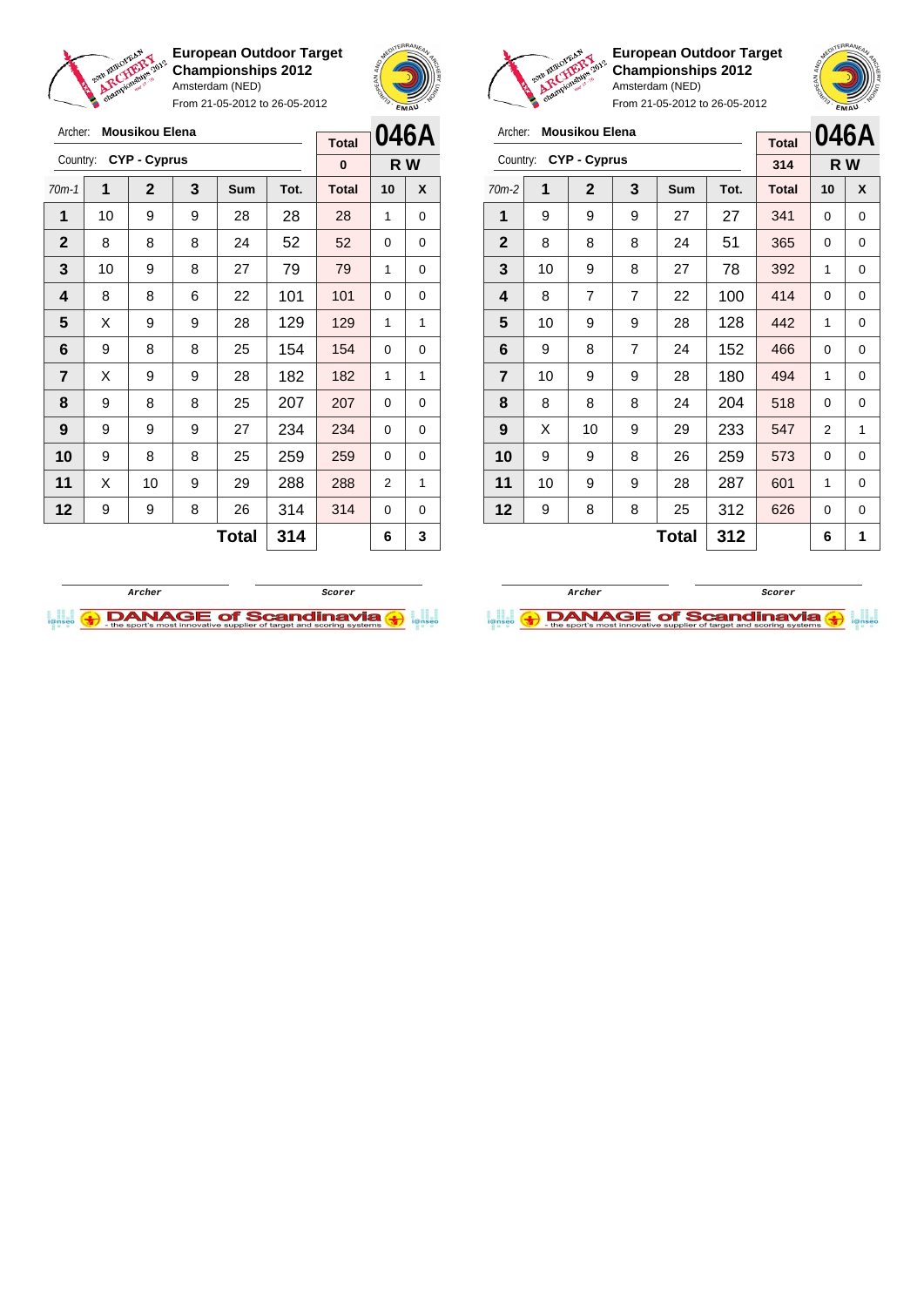

Archer: **W. Kiss Timea**

**European Outdoor Target Championships 2012** Amsterdam (NED) From 21-05-2012 to 26-05-2012



**European Outdoor Target Championships 2012** Amsterdam (NED)

| Archer:        | W. Kiss Timea        | <b>Total</b> | 046C           |            |      |              |    |   |
|----------------|----------------------|--------------|----------------|------------|------|--------------|----|---|
| Country:       | <b>HUN - Hungary</b> | 284          | R W            |            |      |              |    |   |
| $70m-2$        | 1                    | $\mathbf{2}$ | 3              | <b>Sum</b> | Tot. | <b>Total</b> | 10 | X |
| 1              | X                    | 8            | 8              | 26         | 26   | 310          | 1  | 1 |
| $\mathbf{2}$   | 8                    | 8            | 5              | 21         | 47   | 331          | 0  | 0 |
| 3              | X                    | 9            | 9              | 28         | 75   | 359          | 1  | 1 |
| 4              | 9                    | 8            | $\overline{7}$ | 24         | 99   | 383          | 0  | 0 |
| 5              | X                    | 9            | 9              | 28         | 127  | 411          | 1  | 1 |
| 6              | 8                    | 8            | 8              | 24         | 151  | 435          | 0  | 0 |
| $\overline{7}$ | 9                    | 9            | 8              | 26         | 177  | 461          | 0  | 0 |
| 8              | $\overline{7}$       | 7            | 5              | 19         | 196  | 480          | 0  | 0 |
| 9              | X                    | 10           | 9              | 29         | 225  | 509          | 2  | 1 |
| 10             | 9                    | 9            | 8              | 26         | 251  | 535          | 0  | 0 |
| 11             | 10                   | 8            | 8              | 26         | 277  | 561          | 1  | 0 |
| 12             | 7                    | 6            | 5              | 18         | 295  | 579          | 0  | 0 |
|                |                      |              | 295            |            | 6    | 4            |    |   |

| Archer:<br>W. Kiss Timea         | <b>Total</b>   | 046C           |     |       |              |          |     |
|----------------------------------|----------------|----------------|-----|-------|--------------|----------|-----|
| <b>HUN - Hungary</b><br>Country: |                |                |     |       |              |          | R W |
| 1                                | $\mathbf{2}$   | 3              | Sum | Tot.  | <b>Total</b> | 10       | X   |
| 9                                | 9              | $\overline{7}$ | 25  | 25    | 25           | $\Omega$ | 0   |
| 7                                | 6              | 5              | 18  | 43    | 43           | 0        | 0   |
| X                                | 8              | 8              | 26  | 69    | 69           | 1        | 1   |
| 8                                | 7              | 6              | 21  | 90    | 90           | 0        | 0   |
| 9                                | 9              | 9              | 27  | 117   | 117          | 0        | 0   |
| 8                                | $\overline{7}$ | 3              | 18  | 135   | 135          | 0        | 0   |
| 10                               | 9              | 9              | 28  | 163   | 163          | 1        | 0   |
| 9                                | 8              | 7              | 24  | 187   | 187          | 0        | 0   |
| 10                               | 8              | 8              | 26  | 213   | 213          | 1        | 0   |
| 8                                | 6              | 4              | 18  | 231   | 231          | 0        | 0   |
| 10                               | 10             | 9              | 29  | 260   | 260          | 2        | 0   |
| 9                                | 8              | $\overline{7}$ | 24  | 284   | 284          | 0        | 0   |
|                                  |                |                |     | 284   |              | 5        | 1   |
|                                  |                |                |     | Total |              | 0        |     |



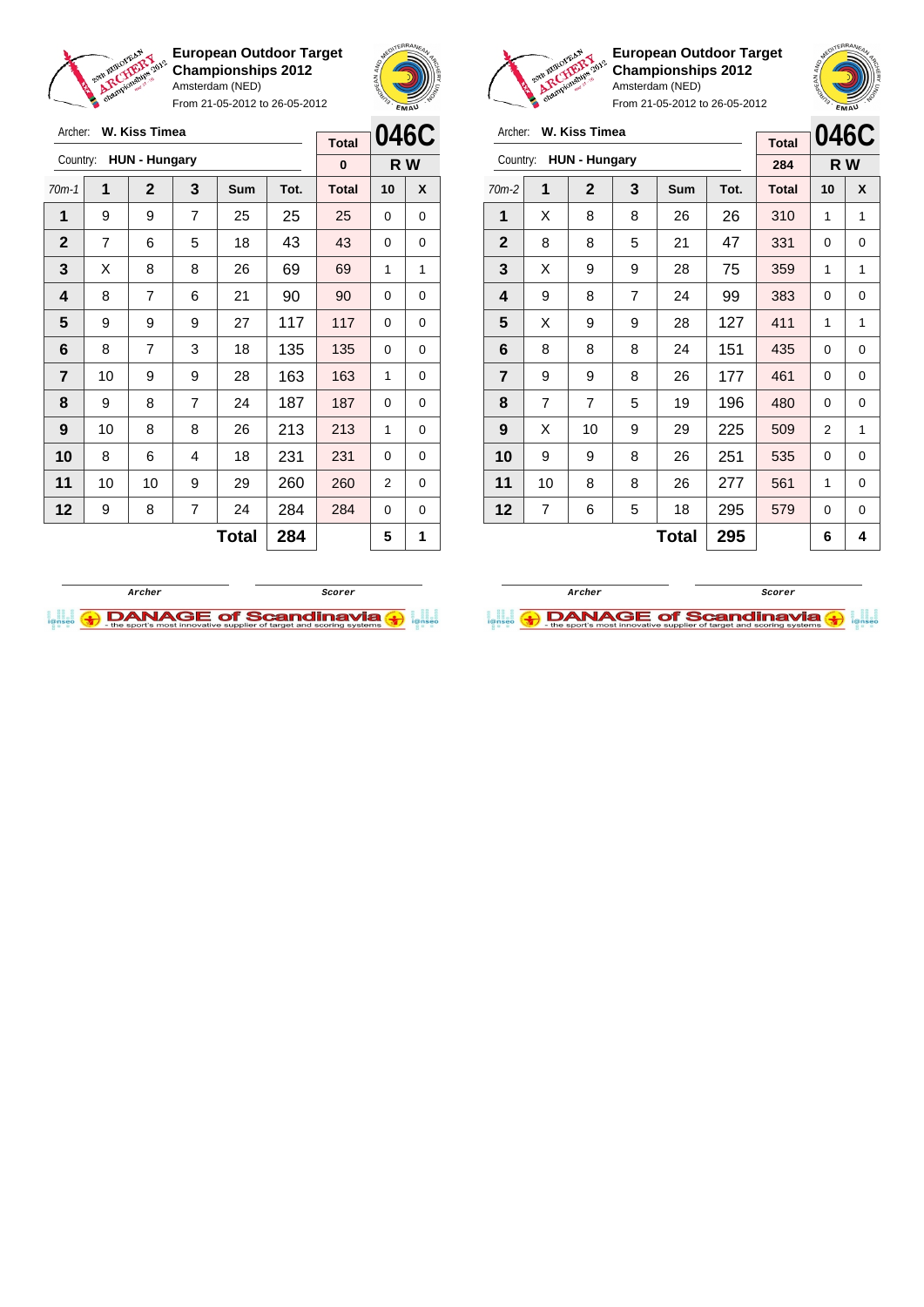

From 21-05-2012 to 26-05-2012





**European Outdoor Target Championships 2012** Amsterdam (NED)



| Archer:        | Harcarikova Lenka |              | 046D           |            |      |              |          |   |
|----------------|-------------------|--------------|----------------|------------|------|--------------|----------|---|
|                |                   | <b>Total</b> |                |            |      |              |          |   |
| Country:       | SVK - Slovakia    | 300          |                | R W        |      |              |          |   |
| $70m-2$        | 1                 | $\mathbf{2}$ | 3              | <b>Sum</b> | Tot. | <b>Total</b> | 10       | X |
| 1              | 10                | 9            | 8              | 27         | 27   | 327          | 1        | 0 |
| $\mathbf{2}$   | 7                 | 7            | 5              | 19         | 46   | 346          | 0        | 0 |
| 3              | X                 | 9            | 8              | 27         | 73   | 373          | 1        | 1 |
| 4              | 8                 | 7            | 7              | 22         | 95   | 395          | $\Omega$ | 0 |
| 5              | 9                 | 9            | 7              | 25         | 120  | 420          | 0        | 0 |
| 6              | 7                 | 7            | $\overline{7}$ | 21         | 141  | 441          | $\Omega$ | 0 |
| $\overline{7}$ | 10                | 9            | 8              | 27         | 168  | 468          | 1        | 0 |
| 8              | 7                 | 5            | 3              | 15         | 183  | 483          | 0        | 0 |
| 9              | 8                 | 8            | $\overline{7}$ | 23         | 206  | 506          | 0        | 0 |
| 10             | $\overline{7}$    | 7            | 6              | 20         | 226  | 526          | 0        | 0 |
| 11             | 10                | 8            | 8              | 26         | 252  | 552          | 1        | 0 |
| 12             | 7                 | 7            | 7              | 21         | 273  | 573          | $\Omega$ | 0 |
|                |                   |              | 4              | 1          |      |              |          |   |





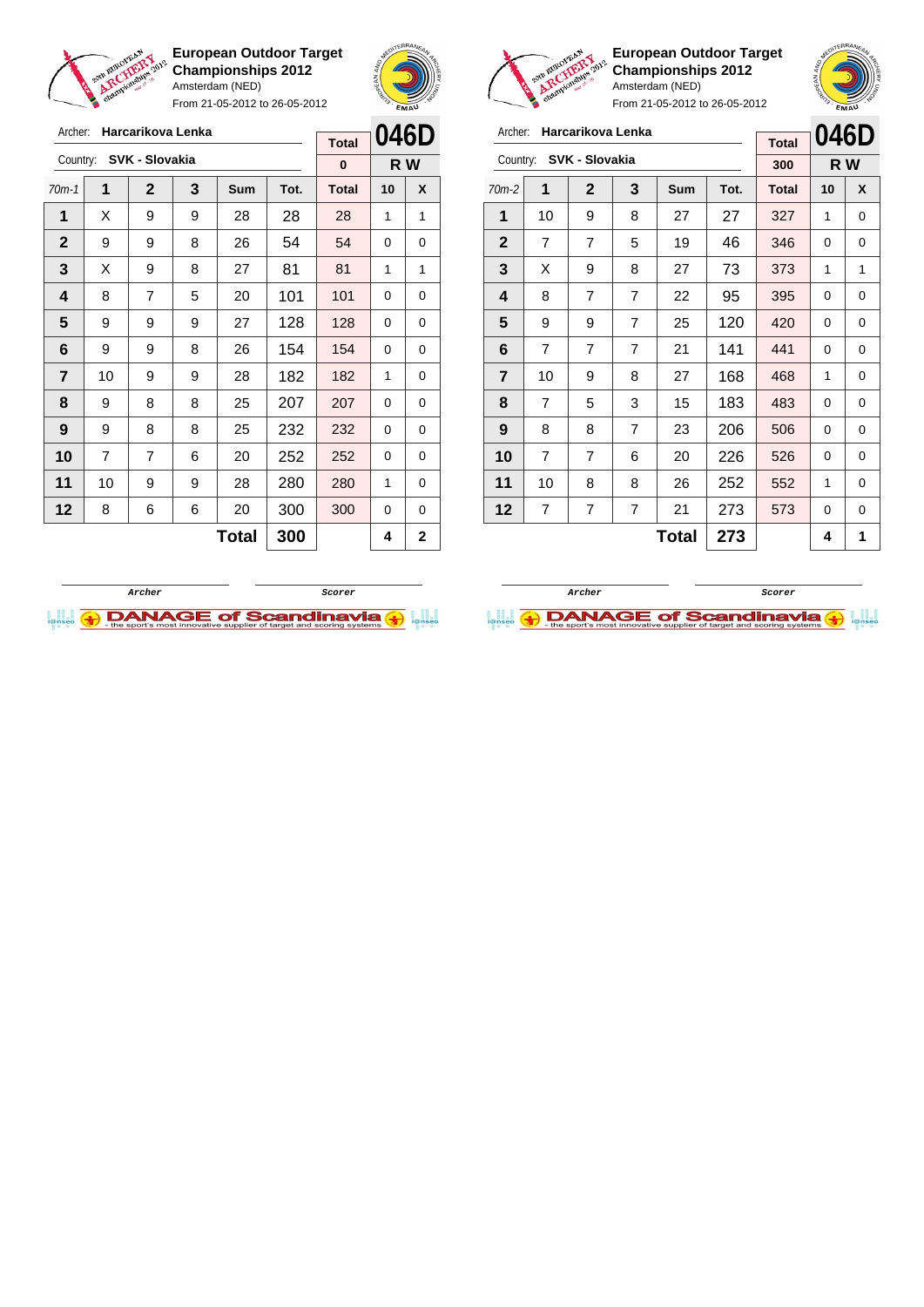

Archer: **Kourula Laura**

**European Outdoor Target Championships 2012** Amsterdam (NED)

From 21-05-2012 to 26-05-2012



**European Outdoor Target**

Amsterdam (NED) From 21-05-2012 to 26-05-2012

**Championships 2012**

| Archer:                 | Kourula Laura  | <b>Total</b> | 047A |       |      |              |          |   |
|-------------------------|----------------|--------------|------|-------|------|--------------|----------|---|
| Country:                | FIN - Finland  | 288          | R W  |       |      |              |          |   |
| $70m-2$                 | 1              | 2            | 3    | Sum   | Tot. | <b>Total</b> | 10       | X |
| 1                       | 8              | 8            | 7    | 23    | 23   | 311          | 0        | 0 |
| $\mathbf{2}$            | 7              | 7            | 3    | 17    | 40   | 328          | 0        | 0 |
| 3                       | 9              | 8            | 7    | 24    | 64   | 352          | 0        | 0 |
| 4                       | $\overline{7}$ | 7            | 7    | 21    | 85   | 373          | 0        | 0 |
| 5                       | 10             | 9            | 9    | 28    | 113  | 401          | 1        | 0 |
| 6                       | 7              | 6            | 4    | 17    | 130  | 418          | 0        | 0 |
| $\overline{\mathbf{r}}$ | 9              | 9            | 8    | 26    | 156  | 444          | $\Omega$ | 0 |
| 8                       | $\overline{7}$ | 5            | 3    | 15    | 171  | 459          | 0        | 0 |
| 9                       | 10             | 9            | 8    | 27    | 198  | 486          | 1        | 0 |
| 10                      | 8              | 8            | 6    | 22    | 220  | 508          | 0        | 0 |
| 11                      | 9              | 9            | 9    | 27    | 247  | 535          | 0        | 0 |
| 12                      | 9              | 7            | 6    | 22    | 269  | 557          | 0        | 0 |
|                         |                |              |      | Total | 269  |              | 2        | 0 |

| FIN - Finland<br>Country: |                          | Kourula Laura<br>Archer: |            |       |              |    |   |  |  |
|---------------------------|--------------------------|--------------------------|------------|-------|--------------|----|---|--|--|
|                           | <b>Total</b><br>$\bf{0}$ |                          | R W        |       |              |    |   |  |  |
| 1                         | $\mathbf 2$              | 3                        | <b>Sum</b> | Tot.  | <b>Total</b> | 10 | X |  |  |
| 9                         | 9                        | 9                        | 27         | 27    | 27           | 0  | 0 |  |  |
| 7                         | 4                        | 4                        | 15         | 42    | 42           | 0  | 0 |  |  |
| 9                         | 9                        | 8                        | 26         | 68    | 68           | 0  | 0 |  |  |
| 8                         | 7                        | 4                        | 19         | 87    | 87           | 0  | 0 |  |  |
| 9                         | 9                        | 8                        | 26         | 113   | 113          | 0  | 0 |  |  |
| $\overline{7}$            | 7                        | 7                        | 21         | 134   | 134          | 0  | 0 |  |  |
| 9                         | 9                        | 9                        | 27         | 161   | 161          | 0  | 0 |  |  |
| 9                         | 9                        | 9                        | 27         | 188   | 188          | 0  | 0 |  |  |
| X                         | 9                        | 9                        | 28         | 216   | 216          | 1  | 1 |  |  |
| 8                         | 8                        | $\overline{7}$           | 23         | 239   | 239          | 0  | 0 |  |  |
| 9                         | 9                        | 9                        | 27         | 266   | 266          | 0  | 0 |  |  |
| 8                         | 8                        | 6                        | 22         | 288   | 288          | 0  | 0 |  |  |
|                           |                          |                          |            | 288   |              | 1  | 1 |  |  |
|                           |                          |                          |            | Total |              |    |   |  |  |



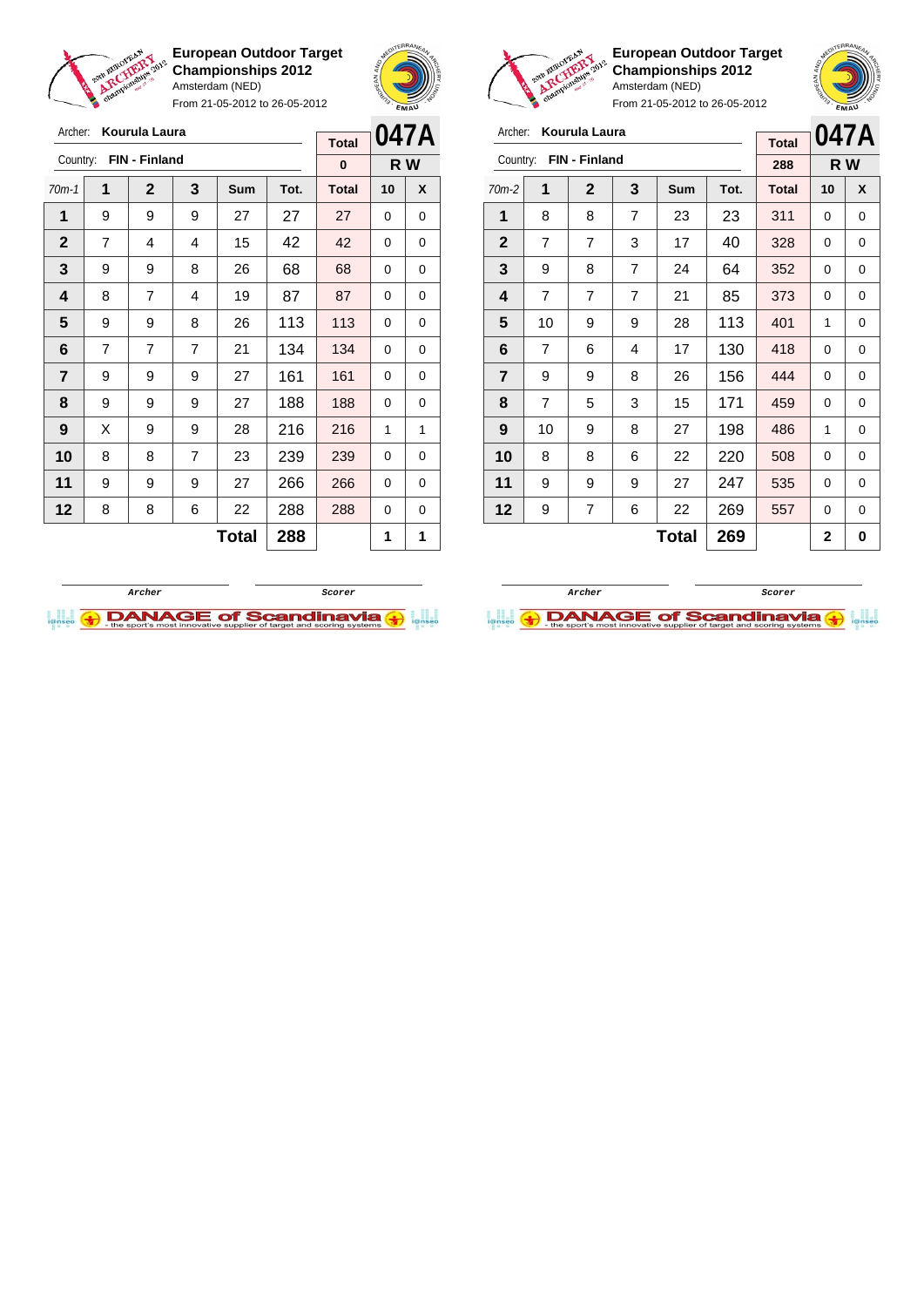

From 21-05-2012 to 26-05-2012





**European Outdoor Target Championships 2012** Amsterdam (NED)

| Archer:        | Mirca Alexandra      | <b>Total</b> | 047B           |              |      |              |          |   |
|----------------|----------------------|--------------|----------------|--------------|------|--------------|----------|---|
| Country:       | <b>MDA - Moldova</b> | 298          | R W            |              |      |              |          |   |
| $70m-2$        | 1                    | $\mathbf 2$  | 3              | Sum          | Tot. | <b>Total</b> | 10       | X |
| 1              | 10                   | 10           | 9              | 29           | 29   | 327          | 2        | 0 |
| $\mathbf 2$    | 9                    | 9            | 8              | 26           | 55   | 353          | 0        | 0 |
| 3              | 9                    | 8            | 8              | 25           | 80   | 378          | 0        | 0 |
| 4              | $\overline{7}$       | 6            | 6              | 19           | 99   | 397          | 0        | 0 |
| 5              | X                    | 10           | 10             | 30           | 129  | 427          | 3        | 1 |
| 6              | 10                   | 9            | 8              | 27           | 156  | 454          | 1        | 0 |
| $\overline{7}$ | 9                    | 9            | 9              | 27           | 183  | 481          | $\Omega$ | 0 |
| 8              | 9                    | 7            | $\overline{7}$ | 23           | 206  | 504          | 0        | 0 |
| 9              | 9                    | 9            | 8              | 26           | 232  | 530          | 0        | 0 |
| 10             | 8                    | 8            | $\overline{7}$ | 23           | 255  | 553          | 0        | 0 |
| 11             | 10                   | 10           | 9              | 29           | 284  | 582          | 2        | 0 |
| 12             | 9                    | 8            | 6              | 23           | 307  | 605          | 0        | 0 |
|                |                      |              |                | <b>Total</b> | 307  |              | 8        | 1 |